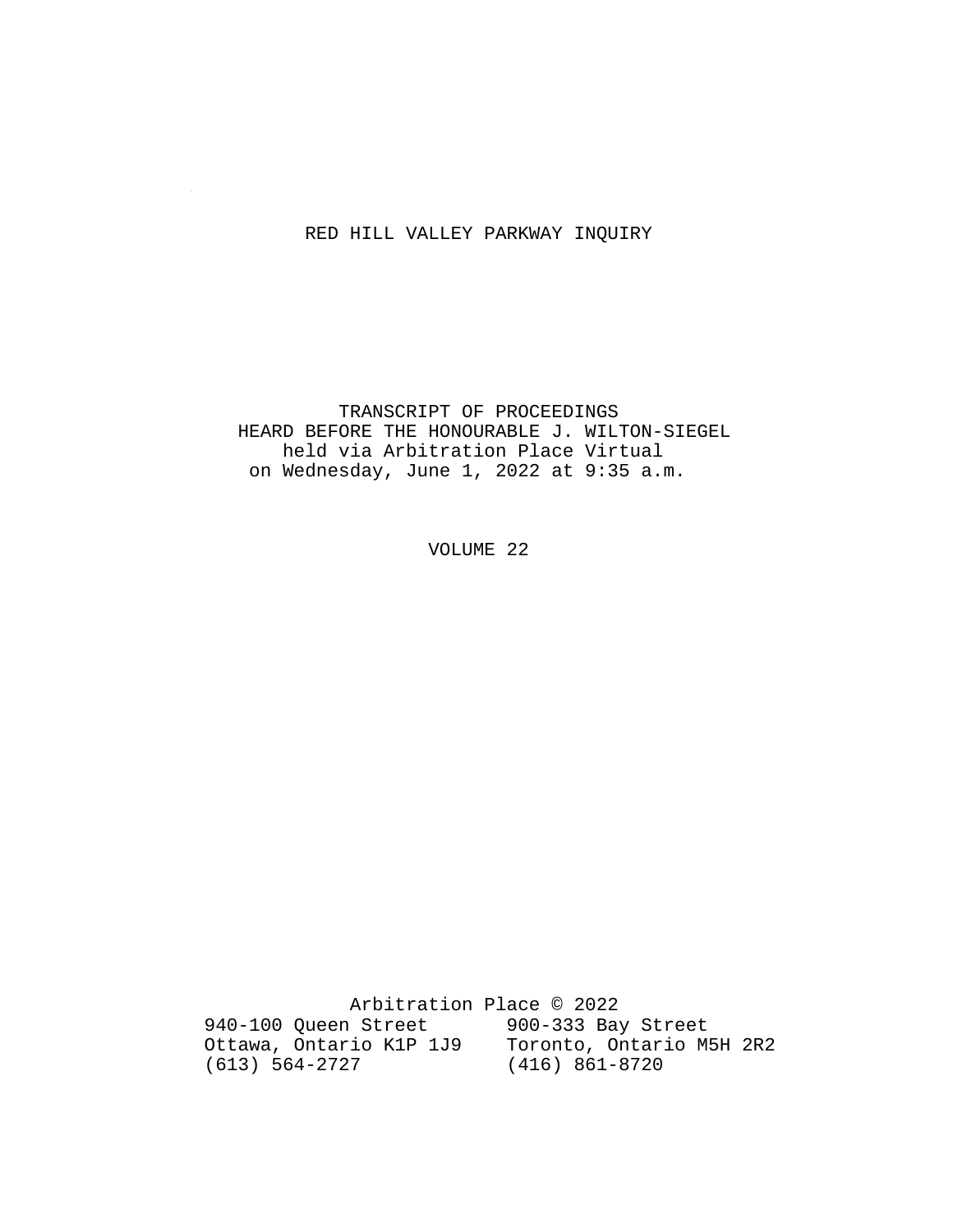#### APPEARANCES:

| Emily C. Lawrence<br>Shawna Leclair               | For Red Hill Valley<br>Parkway |
|---------------------------------------------------|--------------------------------|
| Eli Lederman<br>Delna Contractor<br>Samantha Hale | For City of Hamilton           |
| Heather McIvor<br>Colin Bourrier                  | For Province of Ontario        |
| Chris Buck                                        | For Dufferin Construction      |
| Jennifer Roberts<br>Nivi Ramaswamy                | For Golder Associates Inc.     |
| ALSO PRESENT:                                     |                                |

Fady Toban

Page 3596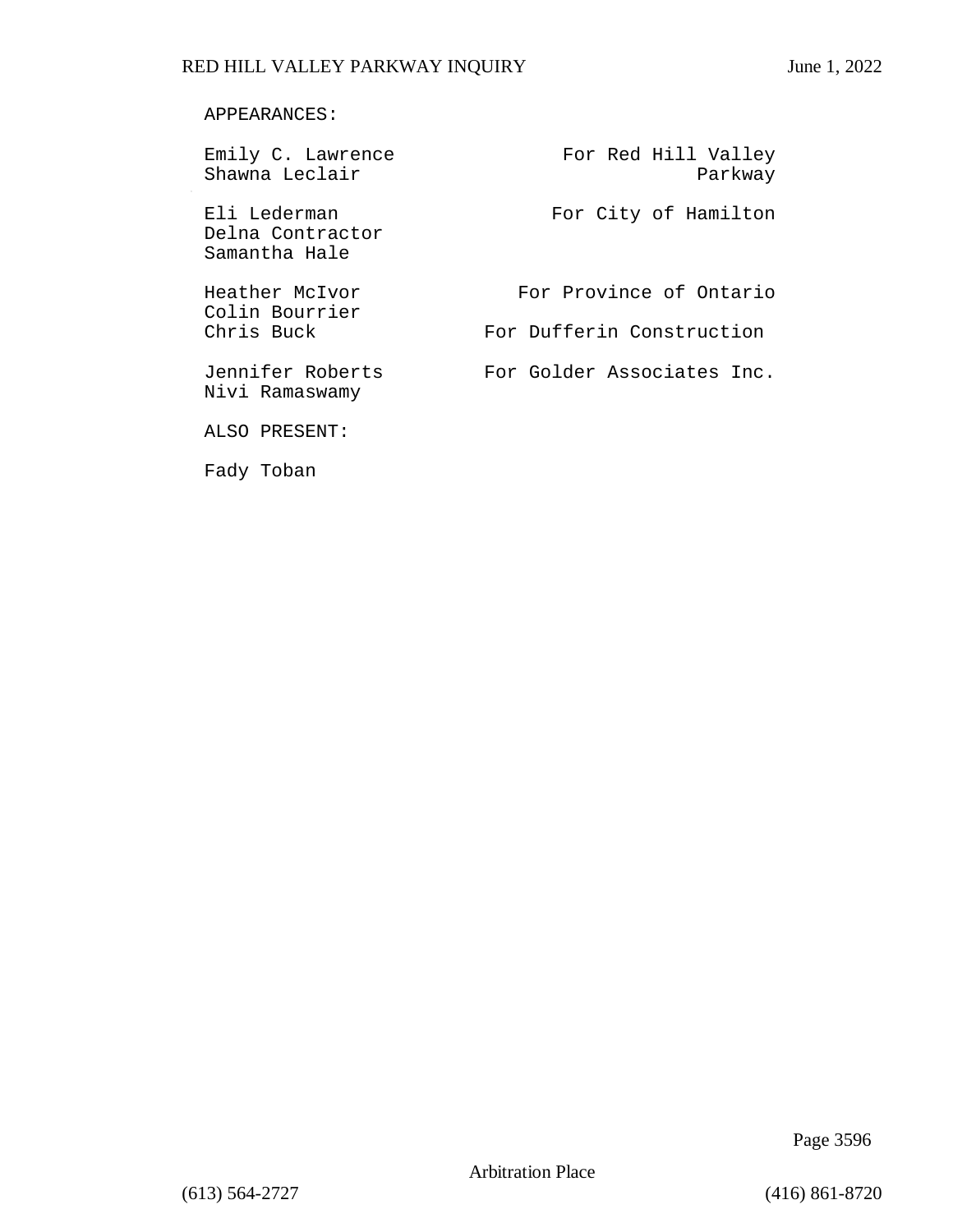$\sim$ 

#### INDEX

PAGE

| BRIAN MALONE; RESUMED               | 3602 |
|-------------------------------------|------|
| EXAMINATION BY MS. LAWRENCE         | 3602 |
| EXAMINATION BY MS. JENNIFER ROBERTS | 3603 |
| EXAMINATION BY MS. CONTRACTOR       | 3687 |
| EXAMINATION BY MR. BUCK             | 3770 |
| FURTHER EXAMINATION BY MS. LAWRENCE | 3777 |
| BRIAN APPLEBEE; AFFIRMED            | 3790 |
| EXAMINATION BY MS. LAWRENCE         | 3790 |

Page 3597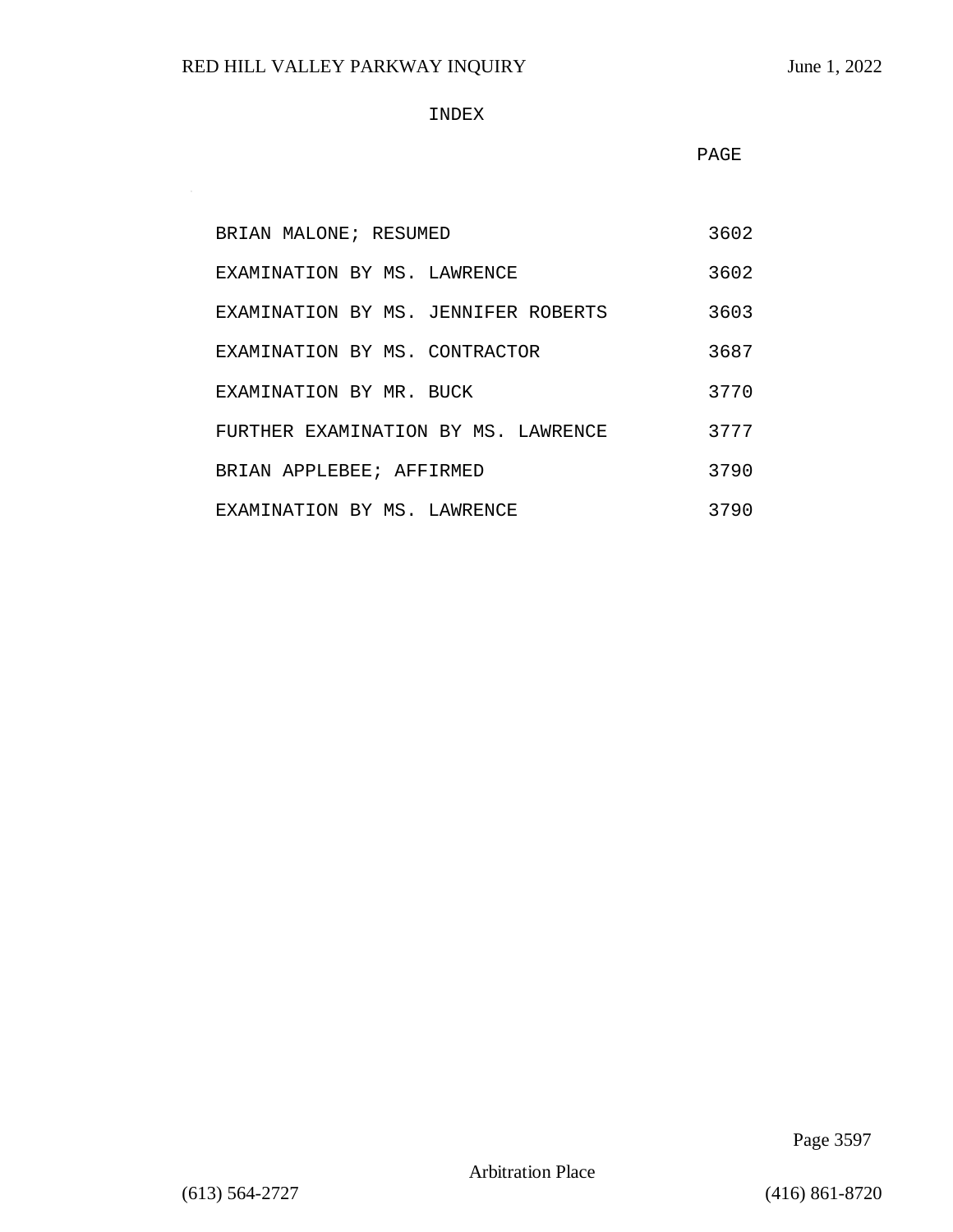1 Arbitration Place Virtual --- Upon resuming on Wednesday, June 1, 2022 3 at 9:52 a.m. 4 MS. LAWRENCE: Good morning, Commissioner. We're starting a little late this morning due to some technical issues, but I understand that we are ready to proceed this morning. 9 JUSTICE WILTON-SIEGEL: Okay. Then I will begin by reading the ruling that I have come to after considering the issue that was raised yesterday by Mr. Lederman. 13 The City's position effectively reverses the implicit assumption that all of the witnesses appearing before -- I'm sorry. 17 By way of background, the City has asserted that the existence of any joint defence agreement, tolling agreement, cooperation agreement or agreement of similar nature is privileged and therefore not admissible and has declined to answer any questions put by commission counsel about the existence of such agreements. Commission counsel is of the view that any such agreements are not entitled to the benefit of a

Page 3598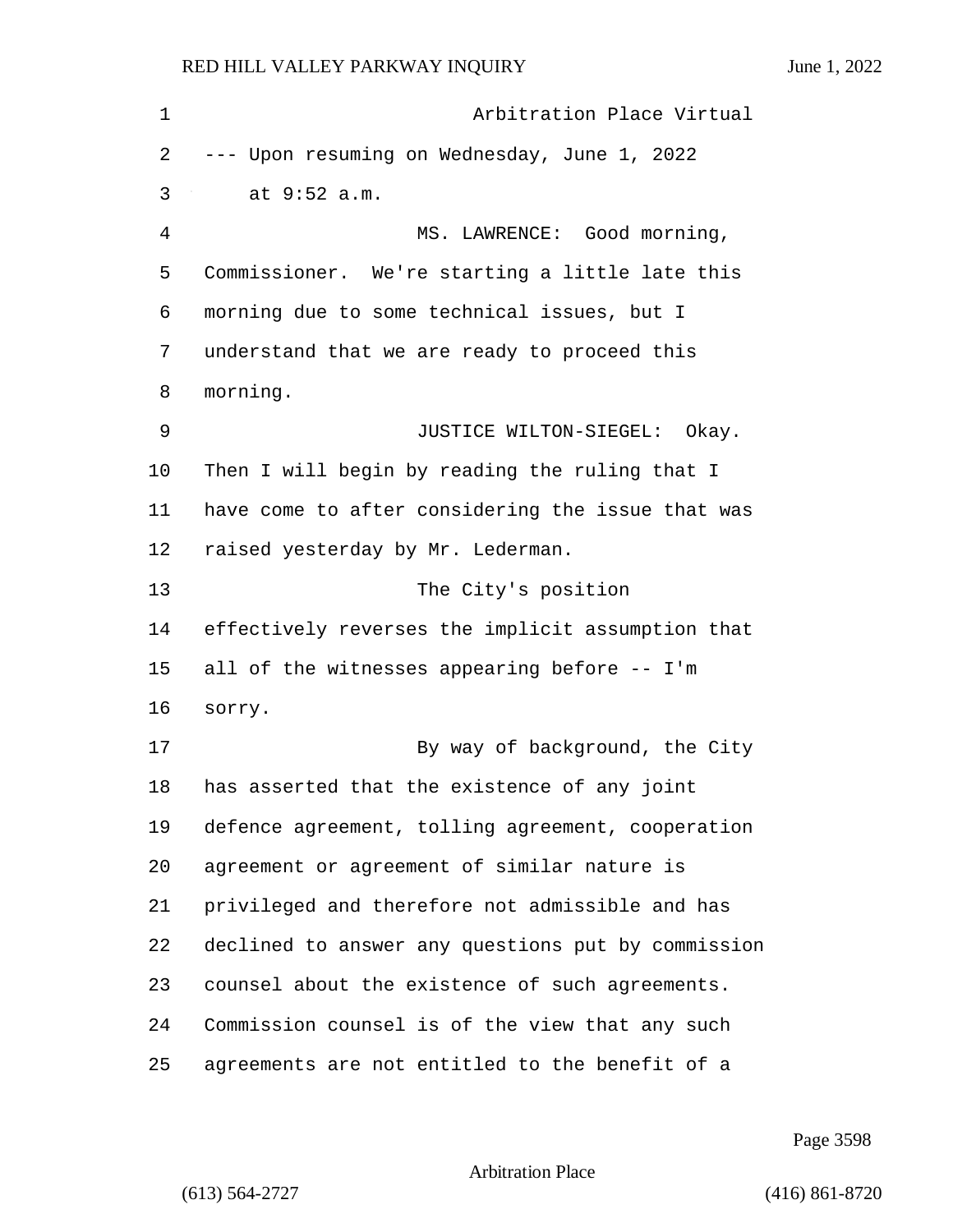claim of privilege. The City wishes to have this issue determined in a formal motion before me under the rules of the inquiry. Yesterday, however, the City raised the issue in a different context. Commission counsel asked Mr. Malone, the witness employed by CIMA, whether he or CIMA was a party to any such agreement. The City objected to Mr. Malone answering those questions on the basis of privilege and requested that these questions be deferred until the City's proposed motion is determined. **However, Mr. Malone and CIMA**  do not assert privilege or object to answering these questions for any reason. The witness is not only prepared to answer the question on his own behalf and on behalf of his employer, CIMA, but wishes to do so to provide the Commissioner with a full appreciation of his credibility and its independence from the participants in this inquiry. Commission counsel advised me in submissions that they intend to put the same questions to a number of other witnesses before the inquiry. 24 As mentioned, the City says

that its motion about the privilege it asserts

Page 3599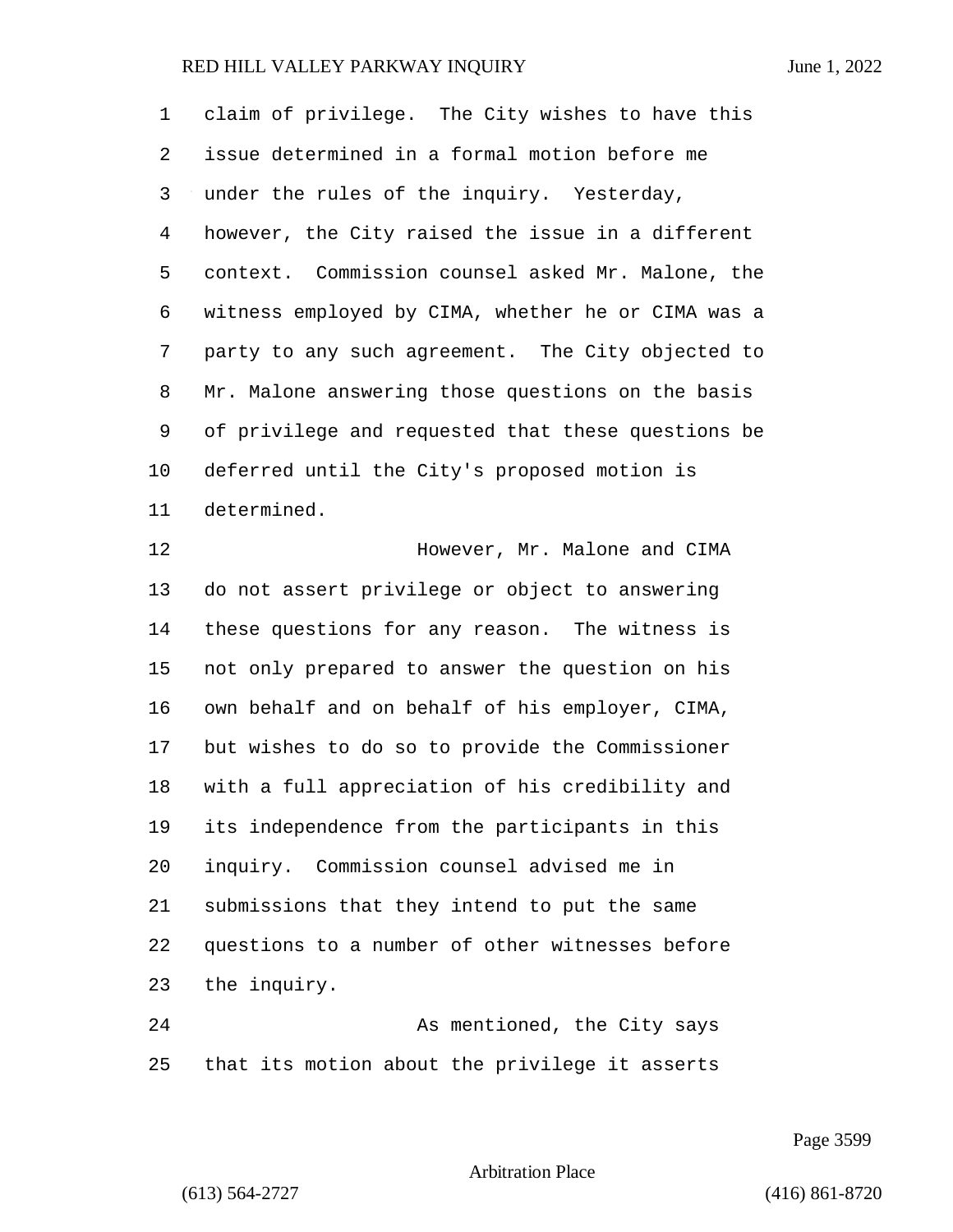including this one, answers the questions. It says that otherwise the Commissioner will be able to deduce who has signed such an agreement. The City's position is effectively that both the existence and the non-existence of any of the agreements in question is privileged, even if a party is prepared to confirm that it is not a party to any such agreement.

10 For Mr. Malone and CIMA, I do not see any factual basis for a valid litigation privilege on the part of the City in respect of the subject matter of the questions. However, the City says that it can assert a common interest privilege in respect of such subject matter. However, the City does not assert a factual basis for any such privilege, nor are there any facts before me from this witness or otherwise that would support the City's assertion of privilege in relation to Mr. Malone or CIMA, particularly in view of the absence of objection by them. In particular, neither the City nor the witness suggest that there is any such agreement grounding any such privilege or that a confidentiality agreement would be breached in answering the

Page 3600

### Arbitration Place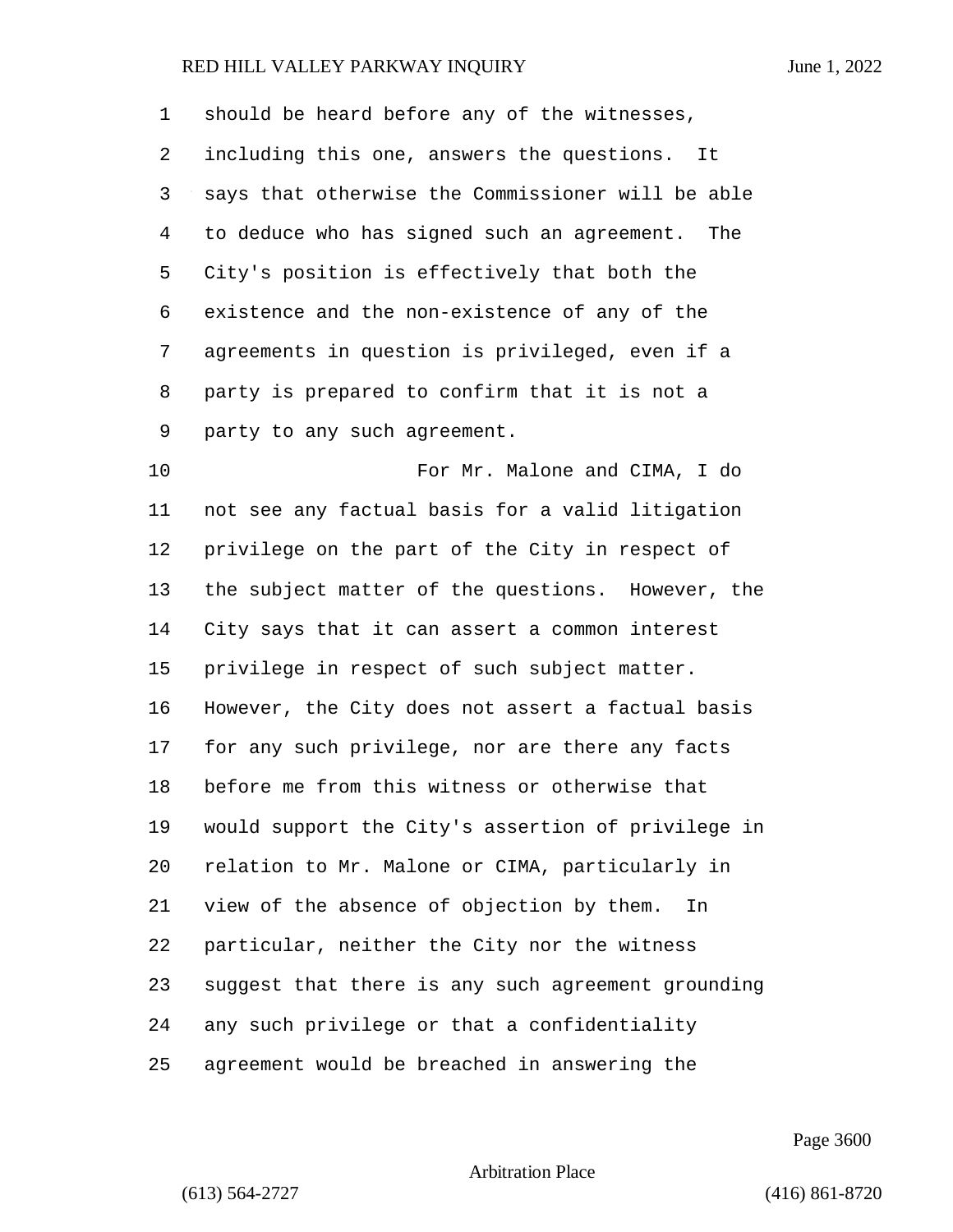question.

2 More generally, neither the City nor CIMA suggests that the parties have any common interest in any litigation or that they have exchanged any confidential information in furtherance of any common interest in any litigation. The City's position effectively reverses the implicit assumption that all of the witnesses appearing before the inquiry are truly independent. Absent a factual basis for a claim of privilege or confidentiality, a witness should be able to address all relevant questions put to the witness without awaiting a determination of a question of privilege that might be asserted in respect of one or more agreements to which there is no evidence or suggestion that the witness or his employer is a party. 18 For all these reasons, Mr. Malone may answer the questions posed by commission counsel as to whether he or his employer CIMA is a party to any such agreement. However, I have considered the City's request for a motion. Assuming for the moment that the City and one or more other participants may assert a privilege in respect of either or both of the

Page 3601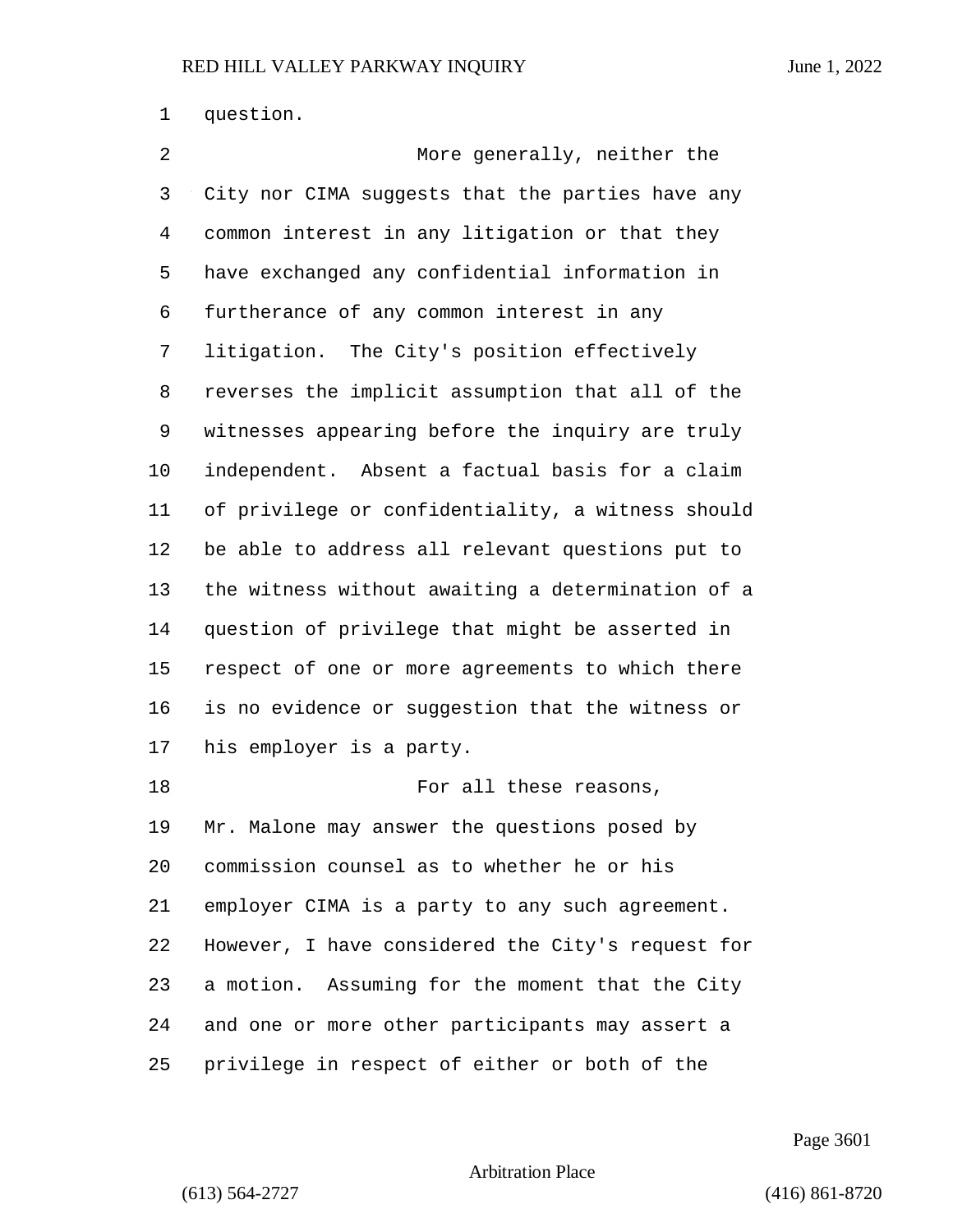| 1  | existence of one or more such agreements and their |
|----|----------------------------------------------------|
| 2  | contents, I agree with the City that where a       |
| 3  | witness does object to answering questions about   |
| 4  | such agreements posed by commission counsel on the |
| 5  | basis of privilege, that issue should be addressed |
| 6  | in a motion which involves such parties.           |
| 7  | Such motion should respect the                     |
| 8  | confidentiality of any such arrangements pending a |
| 9  | determination under the rules of the inquiry. I    |
| 10 | ask that counsel for the City and any participants |
| 11 | who intend to assert privilege of this nature      |
| 12 | should address the issue of a proper procedure     |
| 13 | with commission counsel with a view to having the  |
| 14 | matter determined expeditiously.                   |
| 15 | That said, Ms. Lawrence should                     |
| 16 | put the questions to the witness.                  |
| 17 | MS. LAWRENCE: Thank you,                           |
| 18 | Commissioner.                                      |
| 19 | BRIAN MALONE; RESUMED                              |
| 20 | EXAMINATION BY MS. LAWRENCE:                       |
| 21 | Mr. Malone, good morning.<br>Q.                    |
| 22 | Good morning.<br>Α.                                |
| 23 | Q. I have two questions for                        |
| 24 | you. Are you personally a party to any joint       |
| 25 | defence agreement, cooperation agreement or        |

Page 3602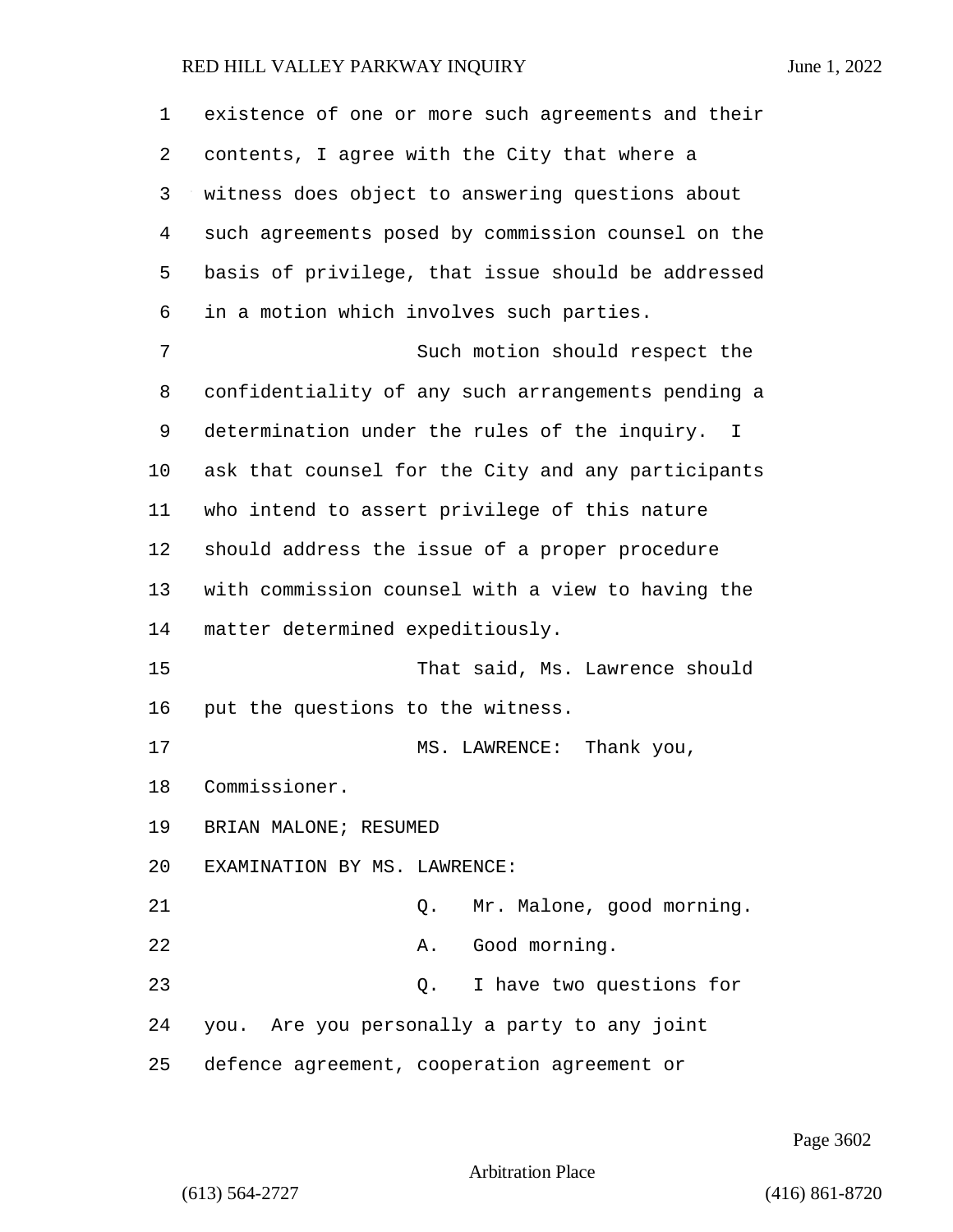tolling agreement with the City of Hamilton? 2 A. To the best of my understanding of the definition of the terms you used, no. 5 Q. To your knowledge, is CIMA party to such agreements? 7 A. To the best of my understanding of the definition of the terms you used, no. **Q.** Thank you. Those are my questions of this witness, Commissioner. **JUSTICE WILTON-SIEGEL:** Thank you. 14 MS. LAWRENCE: I understand that Ms. Roberts is going to examine next and that she will be close to an hour. **JUSTICE WILTON-SIEGEL:** Okay. Ms. Roberts. 19 MS. JENNIFER ROBERTS: Thank you. EXAMINATION BY MS. JENNIFER ROBERTS: 22 Q. Mr. Malone, I'm Jennifer Roberts. I'm counsel for Golder. How do you do? 25 A. Good. Good morning.

Page 3603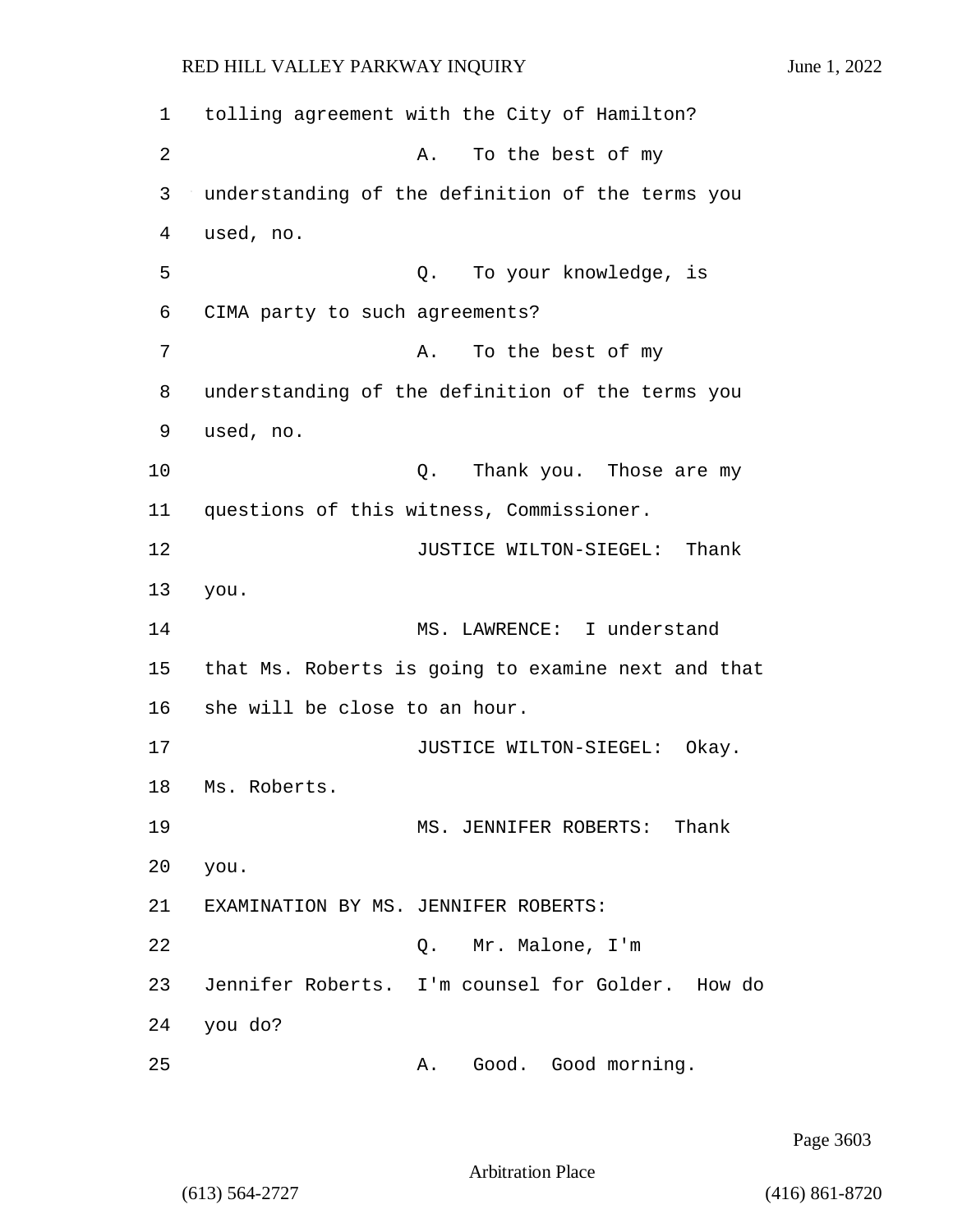1 Commissioner, may I 2 begin? 3 JUSTICE WILTON-SIEGEL: Yes, 4 please. 5 BY MS. JENNIFER ROBERTS: 6 Q. Okay. Mr. Malone, I'm 7 going to go back over some of the evidence from 8 yesterday and I'm going to jump around a little 9 bit and I will hopefully stay on track here, but 10 if there's any confusion about what I'm referring 11 to, just raise it with me and I can make sure that 12 I've got the right document up and we're on track. 13 Okay. 14 I want to go back, if we 15 could, please, to the first engagement, which goes 16 back to March of 2013. And I take it, sir, that 17 when you put forward your proposal, you requested 18 design documents from the City of Hamilton? 19 A. We did. That request was 20 listed in the proposal, yes. 21 Q. I saw that, so you asked 22 for CAD drawings and I take it you weren't 23 provided with drawings? 24 A. That's correct, yes. 25 Q. Could we please go to

Page 3604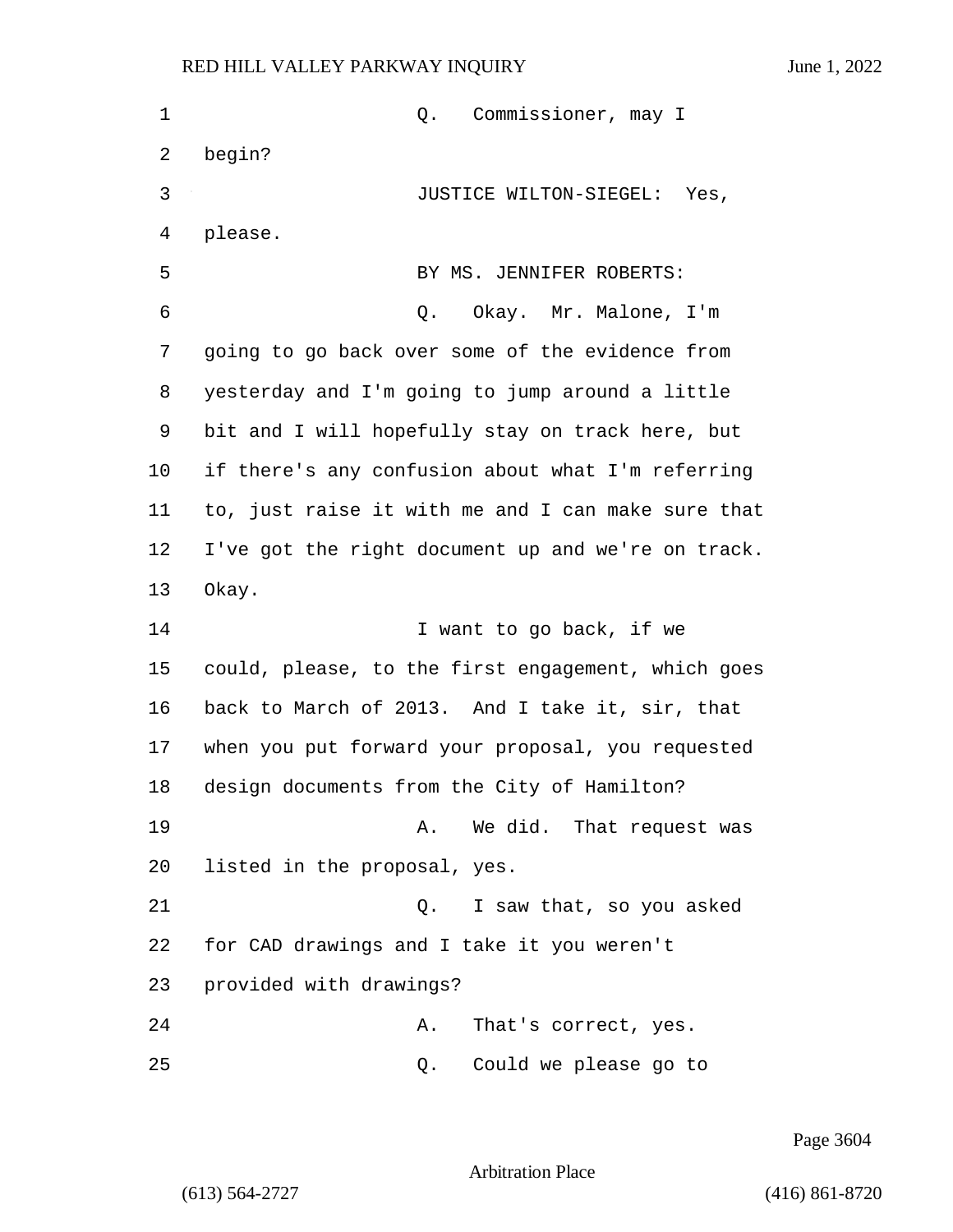| 1  | your notes of March 11, 2013. Registrar, I        |
|----|---------------------------------------------------|
| 2  | believe that's CIMA 22409. I think this is the    |
| 3  | first reference we have to this engagement. It's  |
| 4  | a discussion that you note on March 11. I just    |
| 5  | want to ask you about a question.                 |
| 6  | Let me see. Yeah. Right.                          |
| 7  | So, on the right column, one, two, three, four,   |
| 8  | the fourth item down, I think it says "horizontal |
| 9  | alignment on main." Do you see that?              |
| 10 | I do, yes.<br>Α.                                  |
| 11 | Am I transcribing it<br>Q.                        |
| 12 | correctly?                                        |
| 13 | Yeah. I think that's<br>Α.                        |
| 14 | accurate.                                         |
| 15 | And there's a note over<br>Q.                     |
| 16 | top, "accept minimal." What does that mean?       |
| 17 | I'm not sure. I don't<br>Α.                       |
| 18 | know if it refers to the horizontal alignment on  |
| 19 | main or not. Approximate to it, so it potentially |
| 20 | does. It may refer to design --                   |
| 21 | Q.<br>Okay.                                       |
| 22 | A.<br>I'm not sure.                               |
| 23 | Q. So, let's, then, go to                         |
| 24 | your proposal, which is Hamilton 426. Registrar,  |
| 25 | can you please turn that document up?             |

Page 3605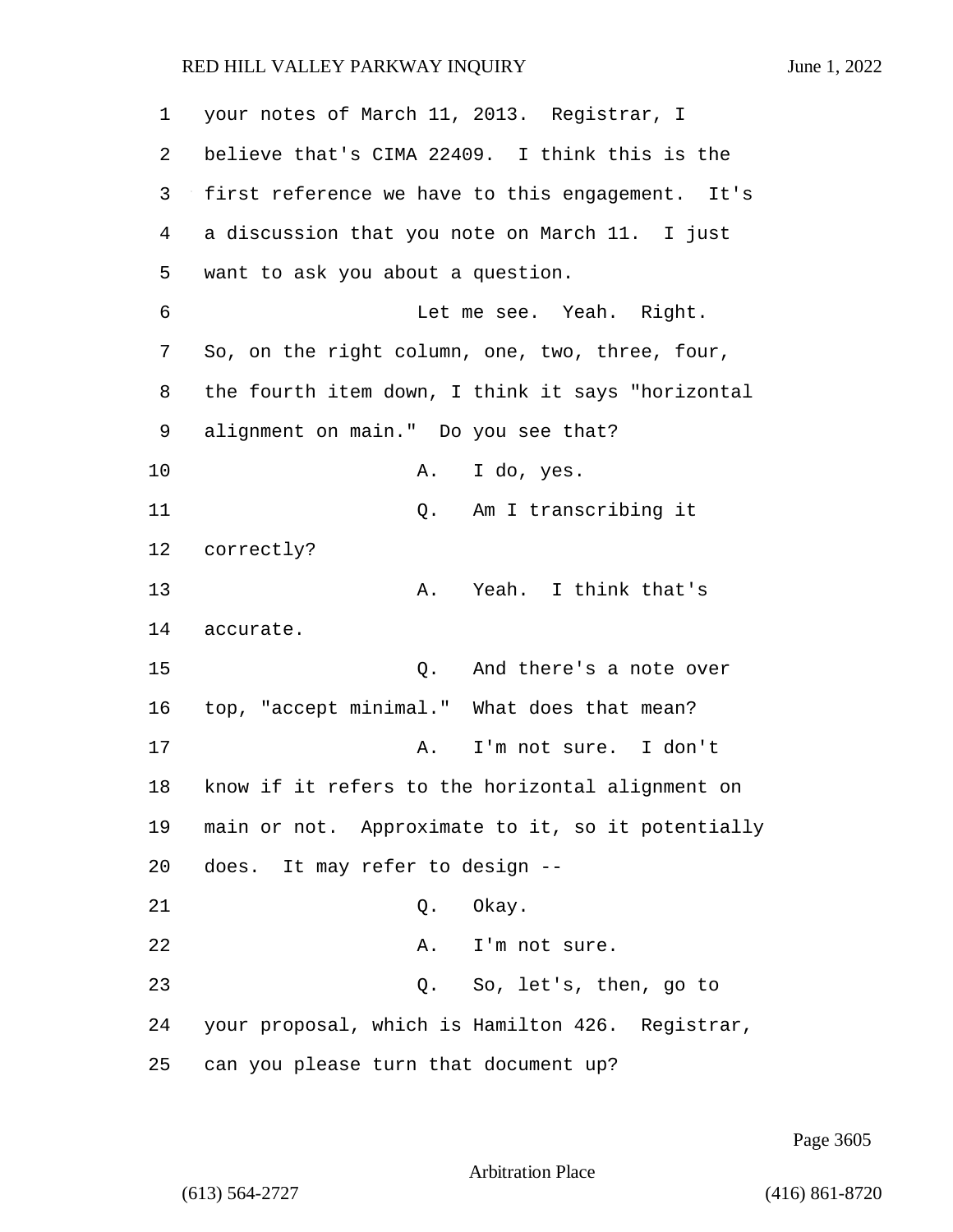1 THE REGISTRAR: Sorry, 2 counsel, did you say HAM246 or HAM -- 3 MS. JENNIFER ROBERTS: No, 4 sorry, 426. There we go. 5 THE REGISTRAR: Thank you. 6 MS. JENNIFER ROBERTS: Thank 7 you. Okay. 8 BY MS. JENNIFER ROBERTS: 9 Q. So, you're setting out 10 the assignment here and you've got a focus on 11 three elements: Lighting, signs and markings, and 12 geometry. Do I understand that as the focus of 13 this engagement? 14 A. They were aspects that 15 were going to be examined, yes. 16 Q. Okay. And, again, can we 17 turn to image 4. So, these are elements of your 18 investigation? 19 A. Correct. 20 Q. Collision information, 21 the visibility, sight distance, perception of 22 alignment to drivers. Am I right in understanding 23 this item that this is about a driver expectation? 24 A. Yes. It would be linked 25 to that.

Page 3606

Arbitration Place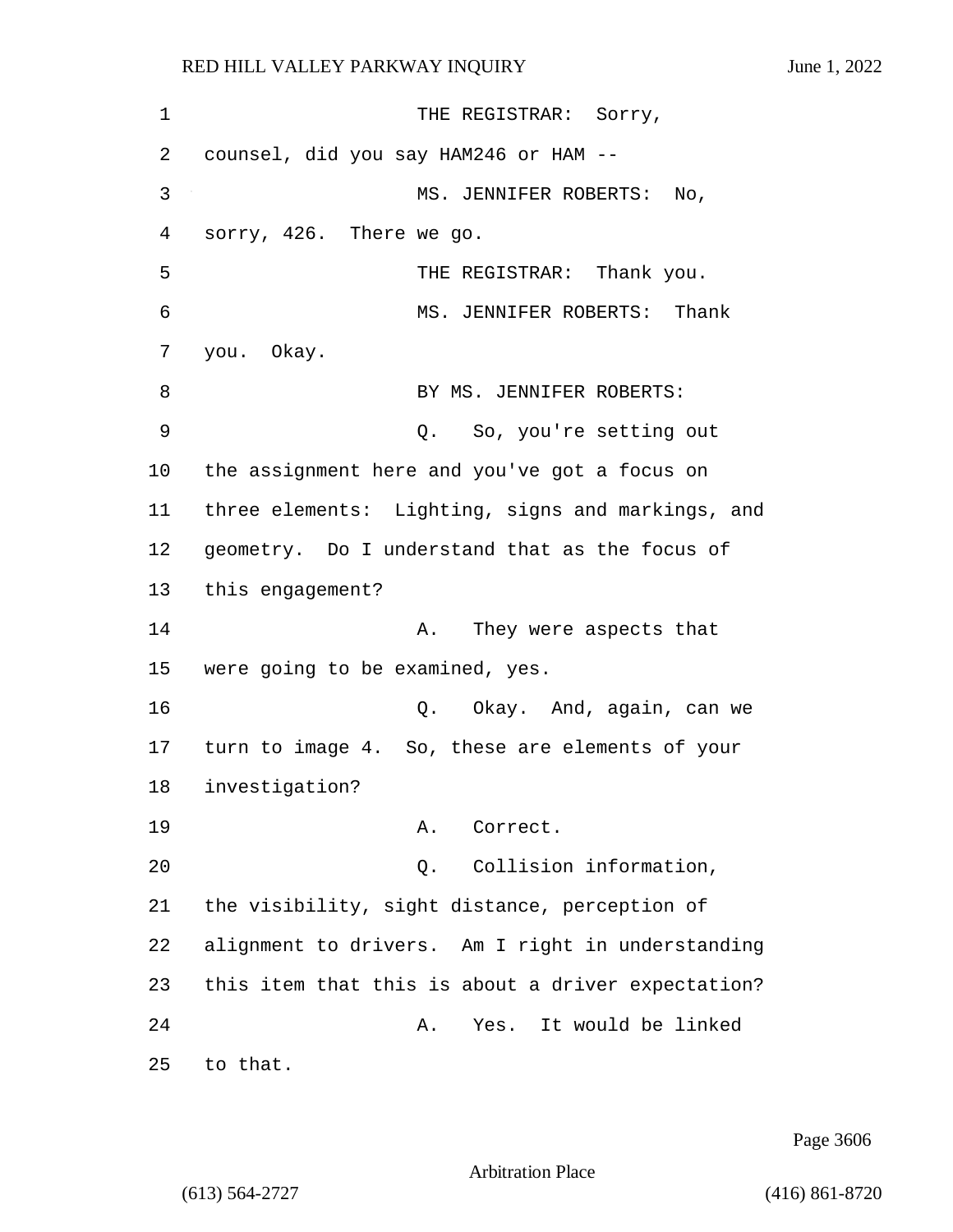1 0. Okay. In other words, that drivers can see and have an expectation of what's in front of them so that they can react. Do I have that right? 5 A. That would be one aspect of it, yes, and there's -- yes. 7 O. Okay. And I've got -- so, in the design review, there's some specific elements that you identify here in task 7. In addition to collision and field reviews, you were going to undertake a review of basic design elements, road and lane width, length of speed change lanes, curve radii, superelevation, barriers. Do you see that? 15 A. Yes. 16 Q. Okay. All right. And am I understanding that absent having design drawings, you're actually not going to be able to assess what the superelevations are for the road? 20 A. At this stage, in writing the proposal, the expectation was that that information would be able to come from CAD drawings, formal drawings of the facility. You can assess it in the field with a -- measuring it in the field, if need be.

Page 3607

Arbitration Place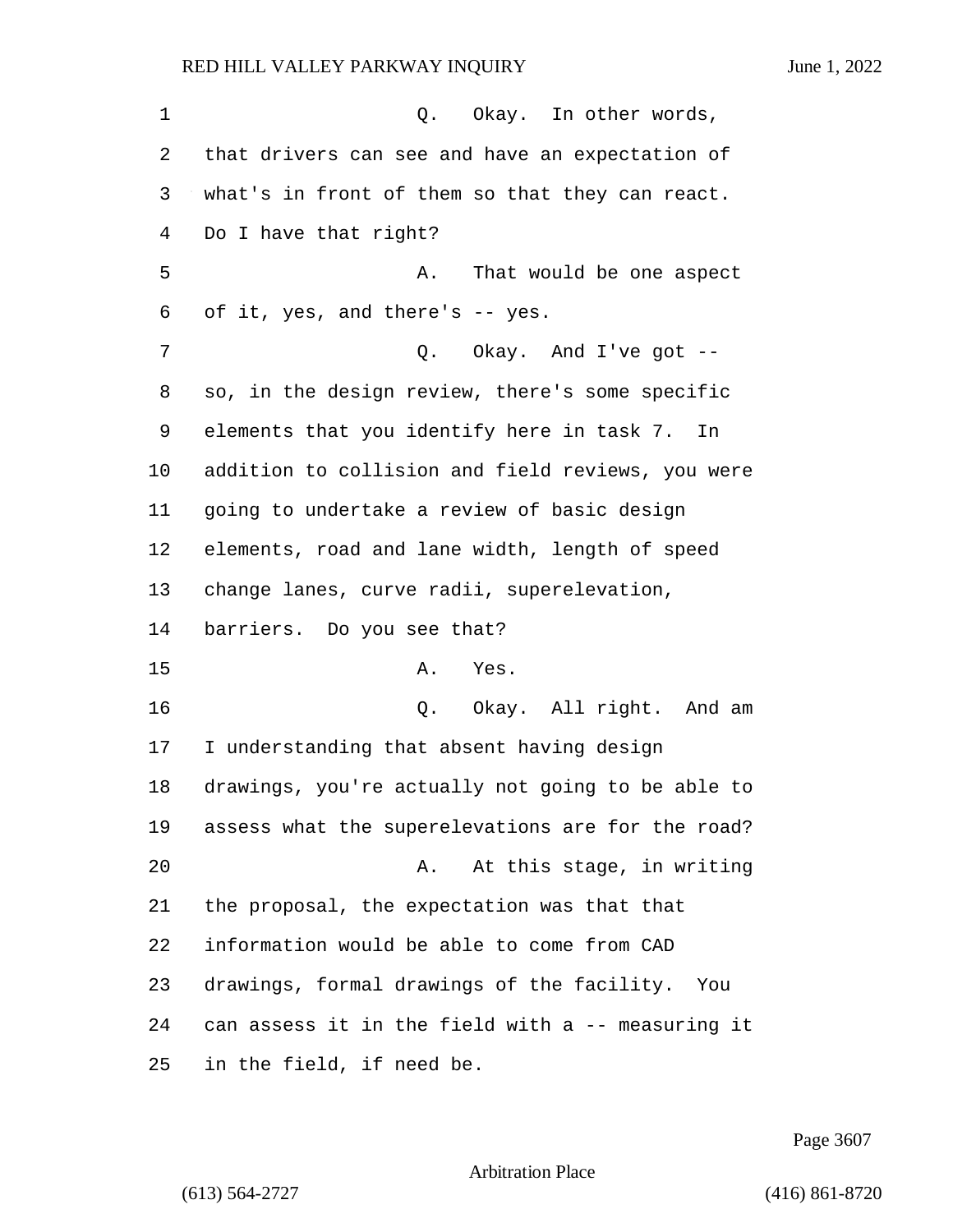1 and 0. Right, so the actuals 2 could have been assessed, but absent having a 3 design, you can't tell what the superelevations 4 were intended to be? 5 A. We didn't have the design 6 drawings, correct. 7 Q. Okay. Let's go forward 8 to June 6, 2014. Registrar, can you please return 9 to CIMA 22409 and image 5 this time. So, this is 10 your note and Ms. Lawrence took you to it 11 yesterday. So, there are a couple of elements 12 here. 13 The bottom references a 14 discussion I think you testified about with Gary 15 Moore, and I'll come to that, but there's a note 16 above. We've got Red Hill/Hamilton and it says: 17 "Reduce emphasis on 18 signing issues." 19 Am I reading that correctly? 20 A. Yes. 21 C. What does that mean? 22 A. I'm not fully sure, to 23 tell you the truth. This was internal discussion 24 at CIMA. Sorry, no. This is the meeting between 25 CIMA and the City. I don't have a recollection of

Page 3608

```
Arbitration Place
```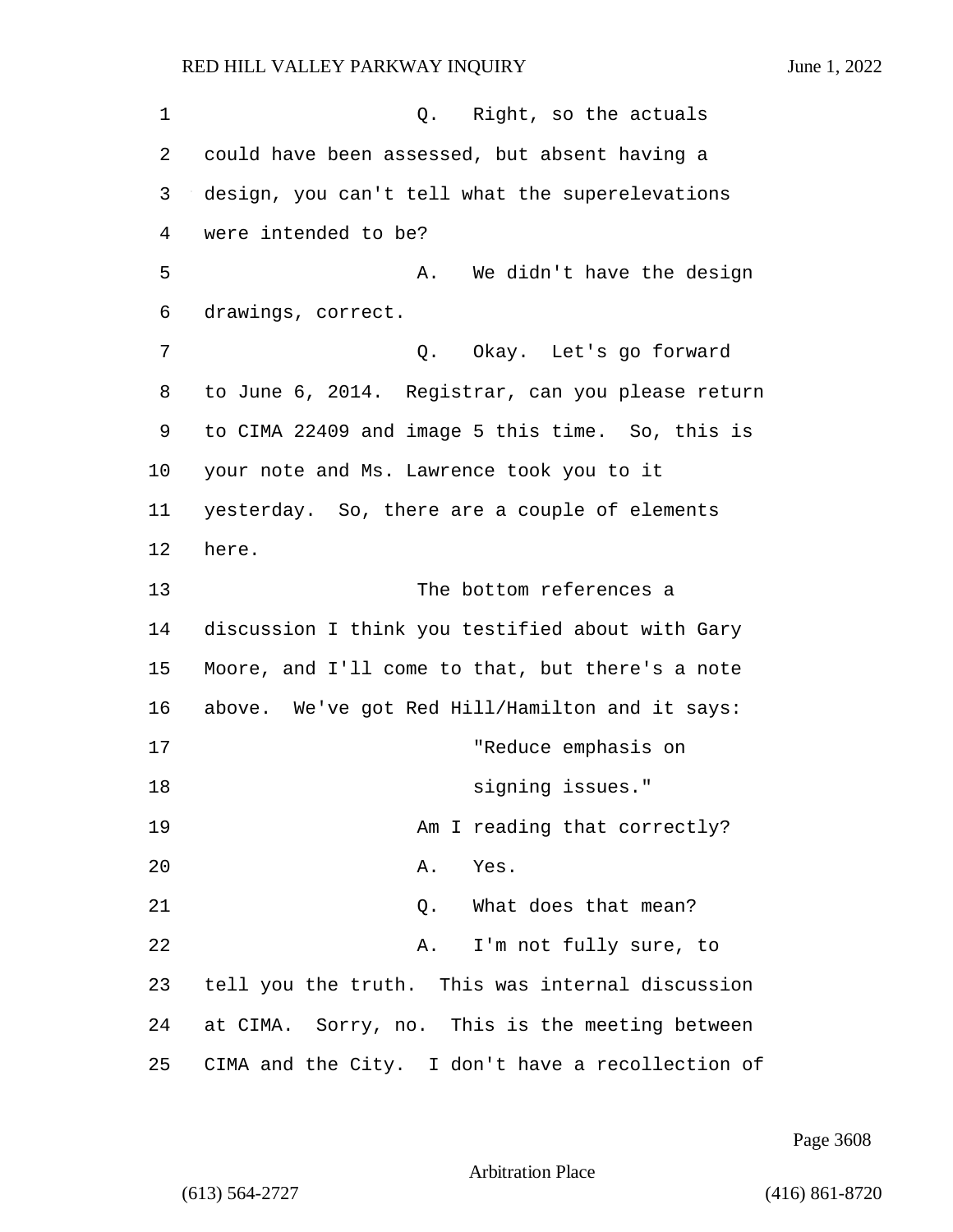what it means. 2 Q. Okay. But one of the key aspects is you're examining signs and markings in your proposal? 5 A. Correct, and they were reviewed, yes. 7 Q. So, we don't know what this reference means? 9 A. I don't have a recollection of what it means. 11 C. Okay. And then we have a discussion with Gary Moore and you testified about that. He talked to you about the reasons why the design is as it is, and I think you discussed that yesterday in the context of lighting in particular, but it also says, I think, "through 17 valley"? 18 A. Yes. 19 Q. And does that mean that he's explaining why the geometry is as it is, because it's following this creek valley? 22 A. I do think that was part of the conversation, the overall constraints that were on design, because the environmental assessment approvals didn't deal only with

Page 3609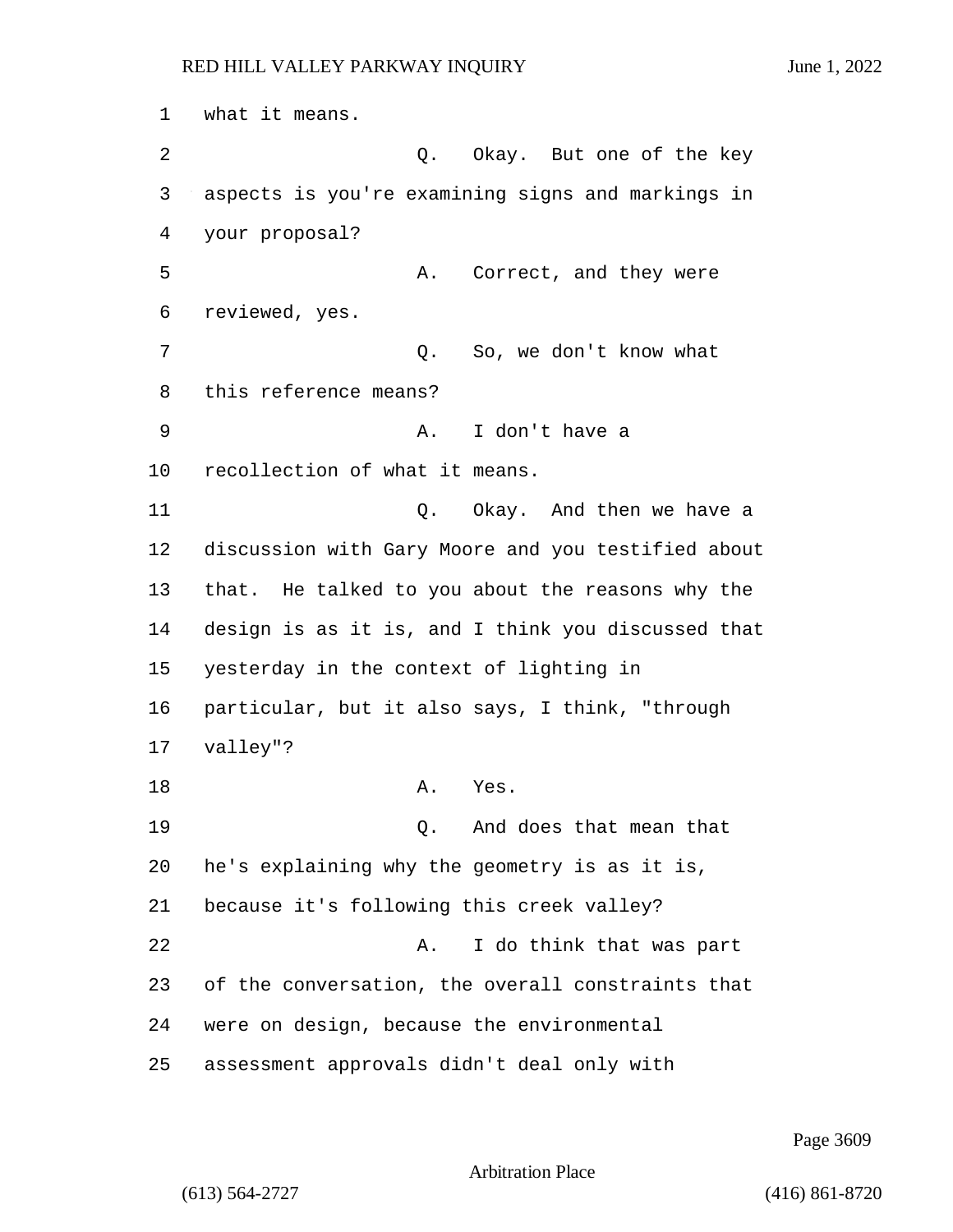lighting. They dealt with a whole range of issues. 3 Q. Okay. So, just to note it, I think after this point, you've got both consideration of the three key aspects, lighting, geometry and signs, and you've got at least two of three where you've been told that you can't make changes. Do I have that right? 9 A. No. I don't read that. I don't know what the reduce emphasis on signing issues means in the context of that. I can't recall it. There certainly was inclusion of assessment of signing in the report. The note from Mr. Moore or during the conversation with Mr. Moore was asking the question about illumination and his response with illumination X and being prohibited through the valley. 18 Q. Right, but isn't it true that as a consequence of that conversation, you reached the conclusion that you cannot make recommendations to provide or in relation to lighting through the alignment and you cannot make recommendations for changes to geometry? 24 A. The primary conversation with respect to lighting and the conclusion from

Page 3610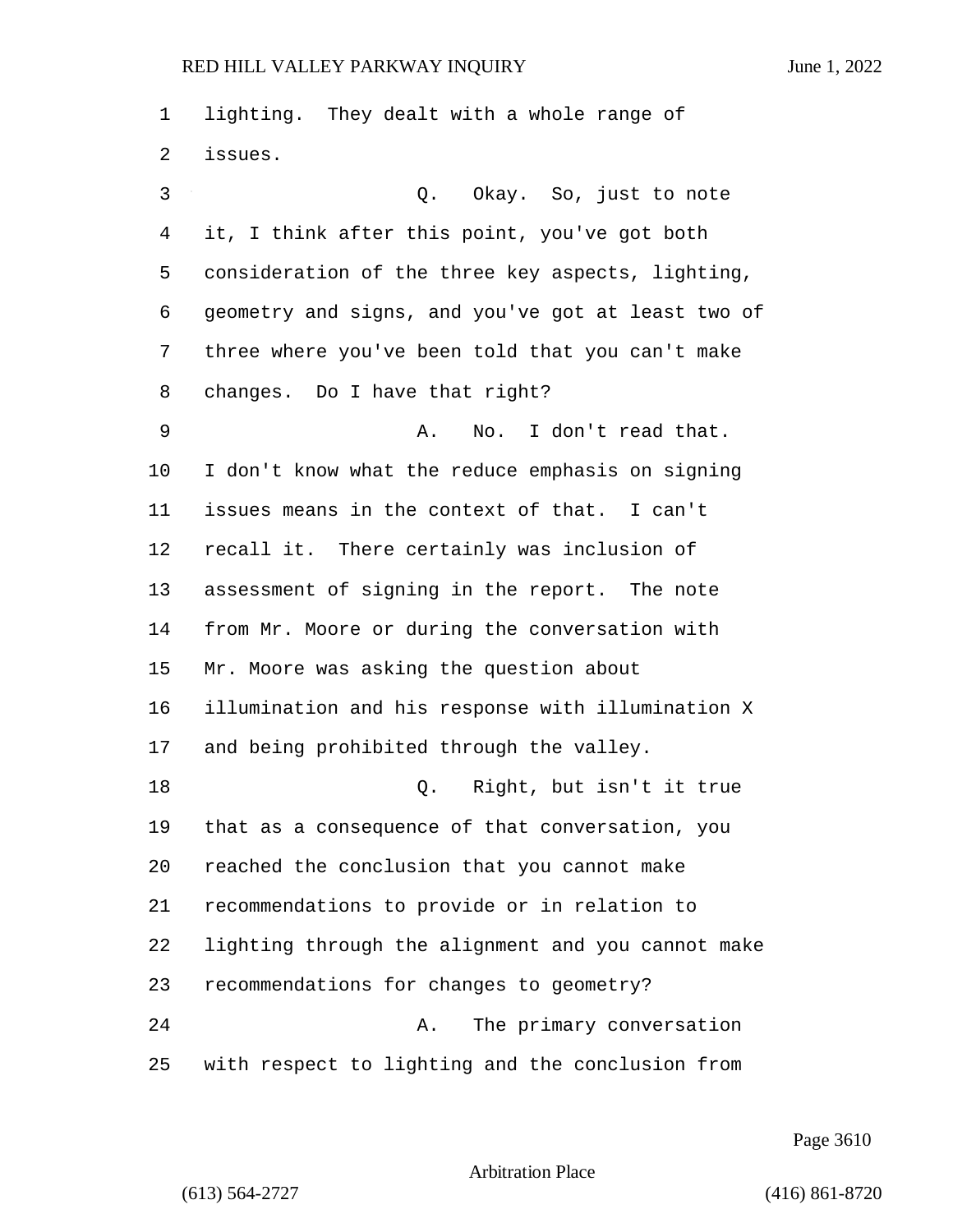| 1  | the discussion with Mr. Moore was that inclusion   |
|----|----------------------------------------------------|
| 2  | of (audio interruption) freeway, that the scope    |
| 3  | was clarified to not included lighting on the main |
| 4  | line, and that issue was -- has been raised in     |
| 5  | some of the other discussion.                      |
| 6  | The geometry was not being                         |
| 7  | reviewed in terms of being checked. It was         |
| 8  | reviewed to see what it was and make               |
| 9  | determinations about potential impacts that the    |
| 10 | assessment and the geometry would have on safety   |
| 11 | through the roadway. And so, there was             |
| 12 | curvilinear alignment, significant curves, for     |
| 13 | example, at the ramps, so all that geometry was    |
| 14 | absolutely considered in the assessment.           |
| 15 | But I agree that changes to                        |
| 16 | the roadway alignment and therefore its geometry,  |
| 17 | my understanding was that that was not part of our |
| 18 | scope either.                                      |
| 19 | Q. Thank you. Can we please                        |
| 20 | turn to the July 3 PowerPoint that you prepared.   |
| 21 | I think that's Hamilton 51990.                     |
| 22 | And just so I'm understanding                      |
| 23 | it, so you're not making changes, but just as you  |
| 24 | said, you're still considering geometry in         |
| 25 | reference to safety, and I think in this that's    |

Page 3611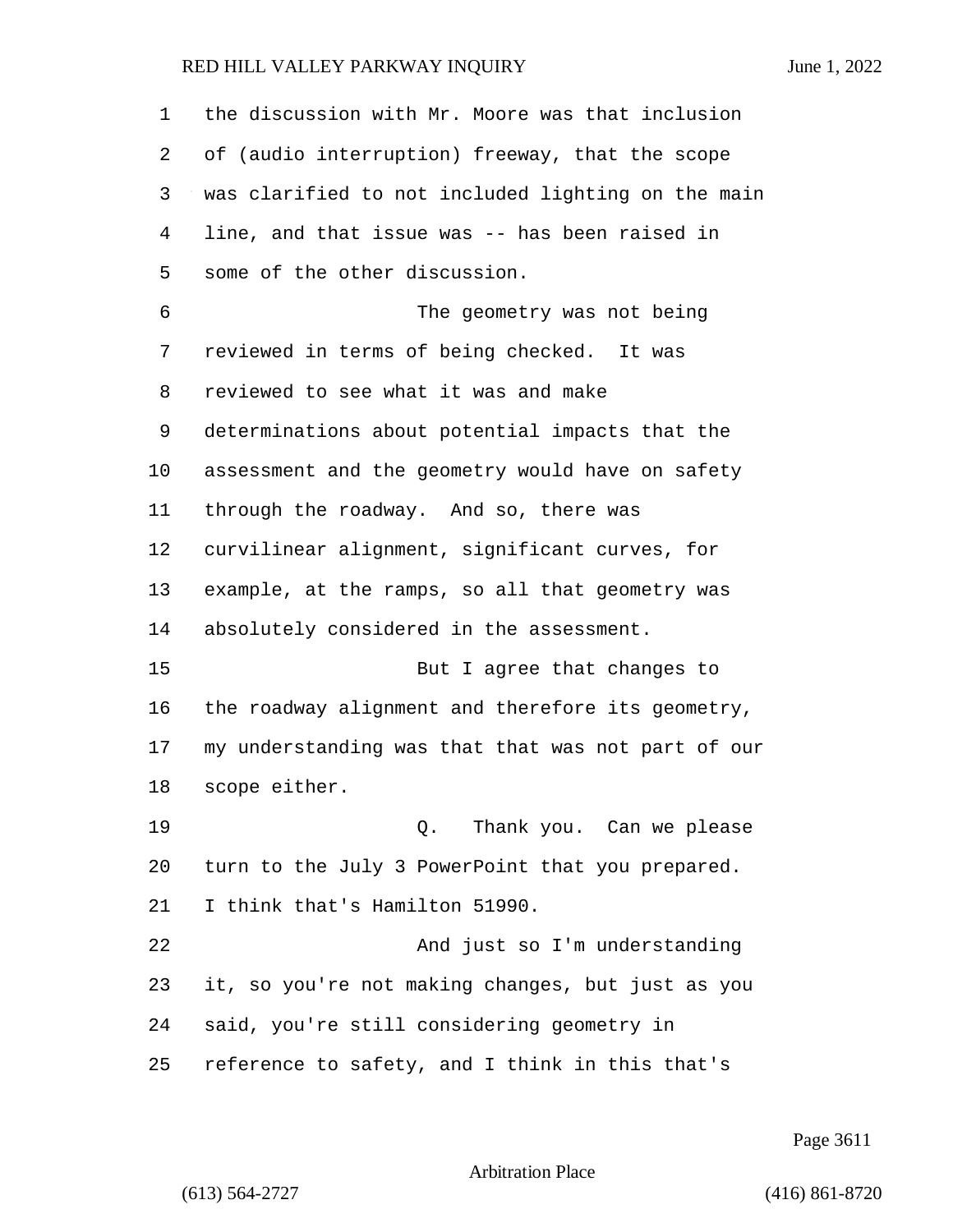pretty clear. 2 So, can we please go to image 8. So, here, am I understanding this correctly that this is an assessment of the ramps through Dartnall, that you're looking at the length of the speed change lanes as they come on and off the main line? 8 A. Correct, yes. 9 Q. Okay. And here, there's a number where you identify that they're shorter than a typical length? 12 A. Correct, yes. 13 Q. Okay. And when you're identifying the typical length, and here it's 400 metres, where are you taking that from? 16 A. I would have to go back and double check the reference. I don't have it off the top of my head. It would come from design guidance that exists, particularly the TAC, the MTO geometric design guide. 21 Q. So, there's two. You'd either be reassessing it in reference to the TAC guidance, and I think at that point it's TAC 1999. Do I have that right? 25 A. That would be correct,

Page 3612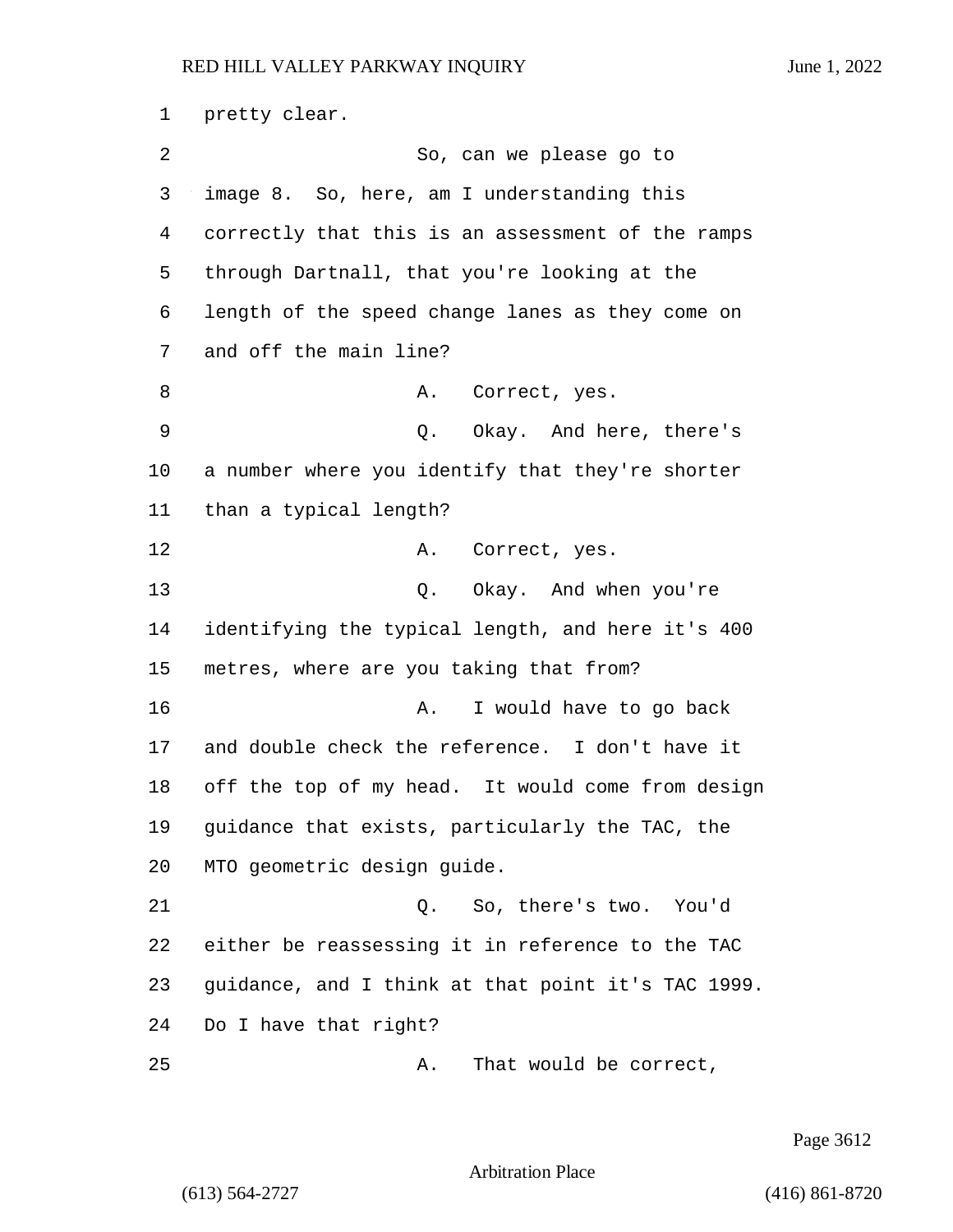yes. 2 Q. And/or the MTO 1985 guide? 4 A. Correct. 5 Q. Okay. Can we please go to the next image. So, here, it's again Dartnall 3, 4 and 5 continued. There's an alignment discontinuity identified in the field that's not shown in the design drawings. 10 When you say not shown in the design drawings, what are you referring to? Because there aren't any design drawings. Or do you have some at this point? **A.** No, I don't think we have design drawings. We have aerial photos. 16 Q. Perhaps could we turn to image 11. Is this the kink that you referred to? **A.** Yes. There's a small section of piece at the apex of the curve on the most southerly portion of the roadway between the two curves where the road runs tangent, and that was observed to be a fairly short section of tangent road between two very large curves. 24 Q. So, instead of making the curve continuous, they straightened what should be

Page 3613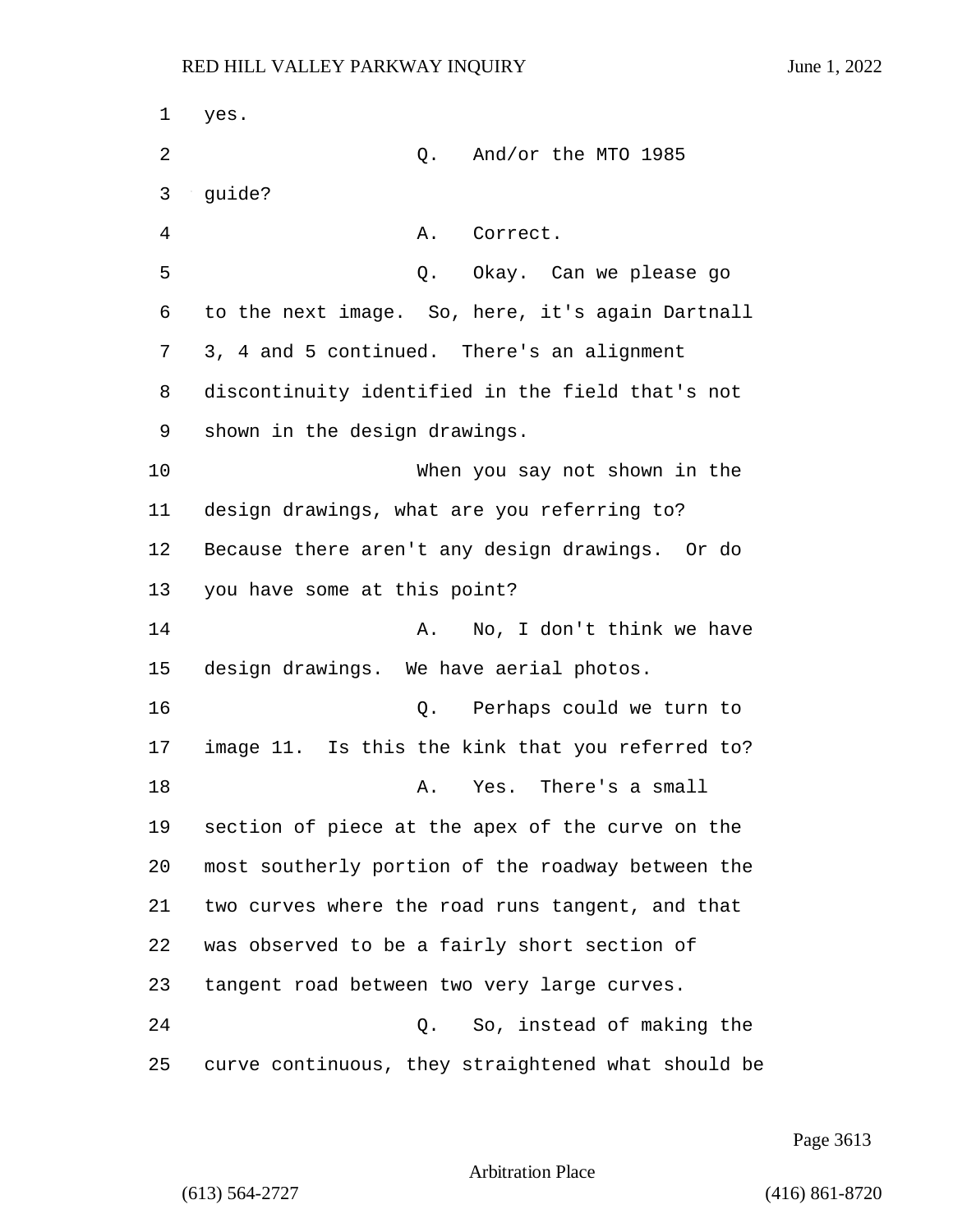1 the apex of the turn? 2 A. It appeared to be that 3 way based on the field investigation and the 4 review of the aerial photos. 5 Q. Okay. And that would 6 be -- so, instead of a driver being able to follow 7 a turn around, you've effectively got it 8 straightened in the middle of what should be a 9 curve section, so that would be a violation of 10 driver expectation, wouldn't it? 11 A. It has the potential to 12 be, yes. 13 Q. Okay. Can we please go 14 back to 9 again? 15 A. Can I just request that 16 the image be reduced again? It's just being 17 blocked by the video. 18 Q. Okay. 19 A. That's good. That's 20 fine. 21 Q. Okay. You're identifying 22 potential countermeasures and this is install 23 warning signs for atypical geometry for ramps. 24 What do you mean there? 25 A. The ramps in some cases,

Page 3614

Arbitration Place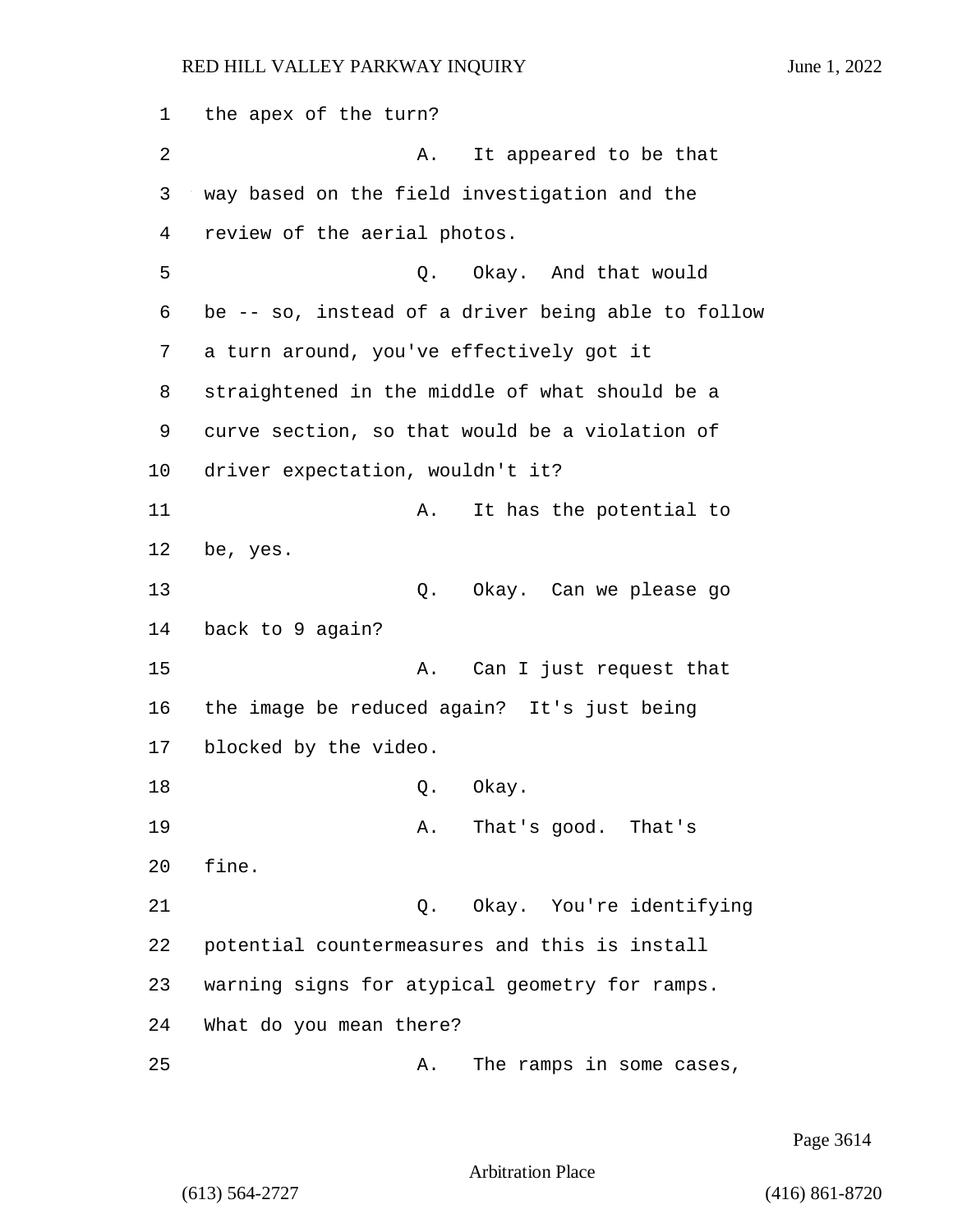| 1  | as noted, were identified as being shorter than    |
|----|----------------------------------------------------|
| 2  | would ideally be preferred, and so additional      |
| 3  | information provided to motorists of the warning   |
| 4  | of the presence of on-ramps would be beneficial.   |
| 5  | It was one of the recommendations we included.     |
| 6  | Q. Okay. Can we please turn                        |
| 7  | up image 10. So, again, this is Dartnall. So,      |
| 8  | you identified the signage in the prior image.     |
| 9  | Here, are you proposing to extend the speed lane   |
| 10 | changes?                                           |
| 11 | I think what was done in<br>Α.                     |
| 12 | this case was an analysis of what potentially      |
| 13 | could occur if you were to do that.                |
| 14 | I see.<br>Q.                                       |
| 15 | I don't think this should<br>Α.                    |
| 16 | have been included in the presentation personally, |
| 17 | but I'm not sure how it got into it, but we        |
| 18 | wouldn't normally have recommended a change to the |
| 19 | extension of the on-ramps because physically       |
| 20 | that's not possible on the highway.                |
| 21 | Q. Okay. And image 13,                             |
| 22 | please. So, again, this is Mud and, again, I       |
| 23 | think you're identifying -- wait a second. Yes,    |
| 24 | speed change lane, extend speed change lane from   |
| 25 | 210 to 400.                                        |

Page 3615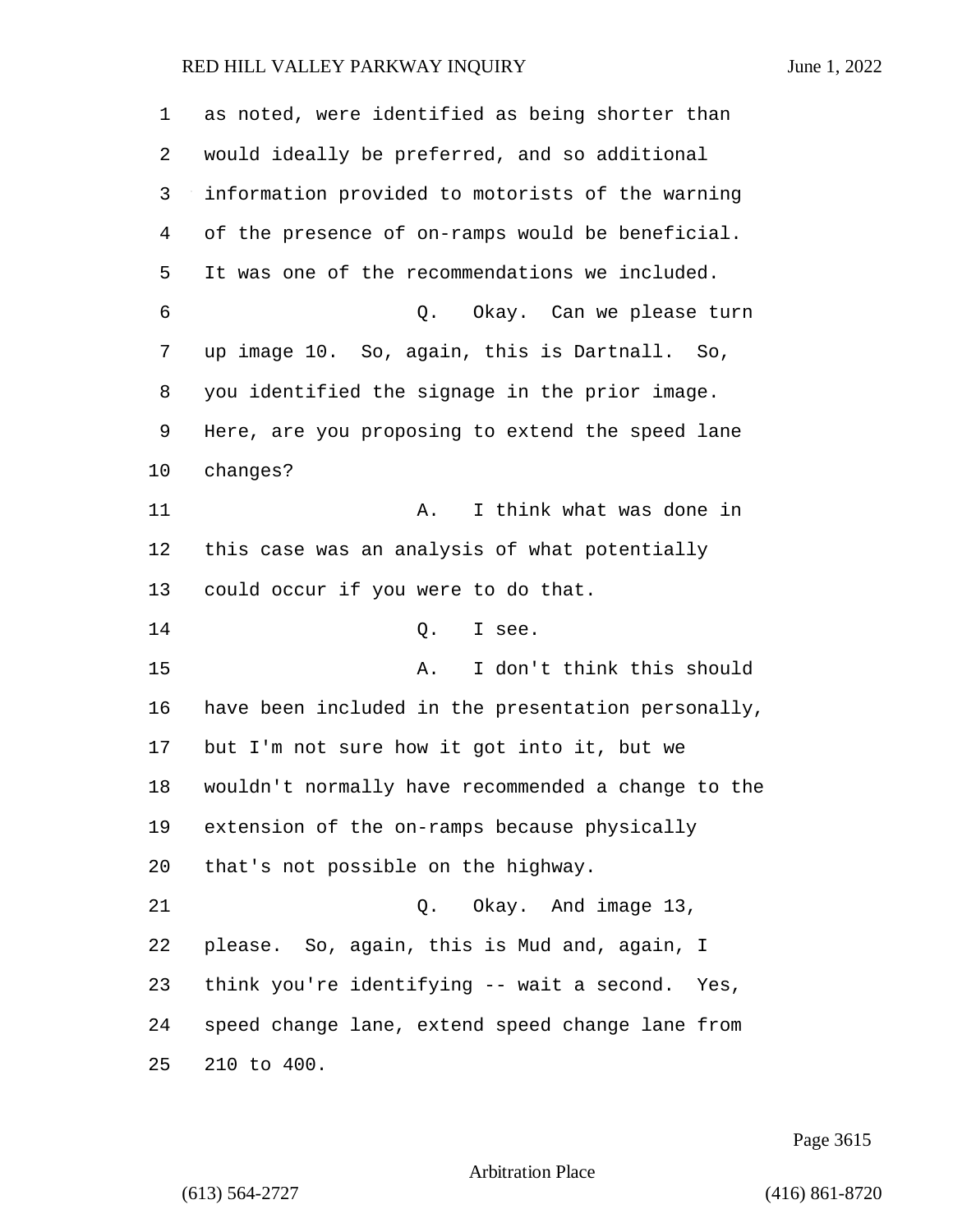| 1       | If I could comment on the<br>Α.                     |
|---------|-----------------------------------------------------|
| 2       | content.                                            |
| 3       | Q.<br>Yes.                                          |
| 4       | At this stage, these are<br>Α.                      |
| 5       | potential countermeasures, so it's essentially a    |
| 6       | shopping list of possible items that theoretically  |
| 7       | could be applied, with an extension of the          |
| 8       | discussion relating to them, examining what the     |
| 9       | potential cost and benefit might be. So, it's a     |
| $10 \,$ | theoretical discussion about a range of             |
| 11      | countermeasures.                                    |
| 12      | So, for the issues identified,                      |
| 13      | here are a number of things that have some          |
| 14      | theoretical potential for improvement and some,     |
| 15      | like installing PRPMs, have a benefit-cost ratio    |
| 16      | exceeding one, so they would potentially be         |
| 17      | viable. Others, like extending a speed change       |
| 18      | lane, would have a benefit-cost ratio which is in   |
| 19      | below one, and therefore not as viable. But the     |
| 20      | exercise is to review them all, put them all on     |
| 21      | the table and have that discussion, so it's $a - I$ |
| 22      | won't say -- I will say academic exercise. It's     |
| 23      | to go through the overall review so you can         |
| 24      | contemplate what could be considered and then       |
| 25      | exclude ones that don't make logical sense.         |

Page 3616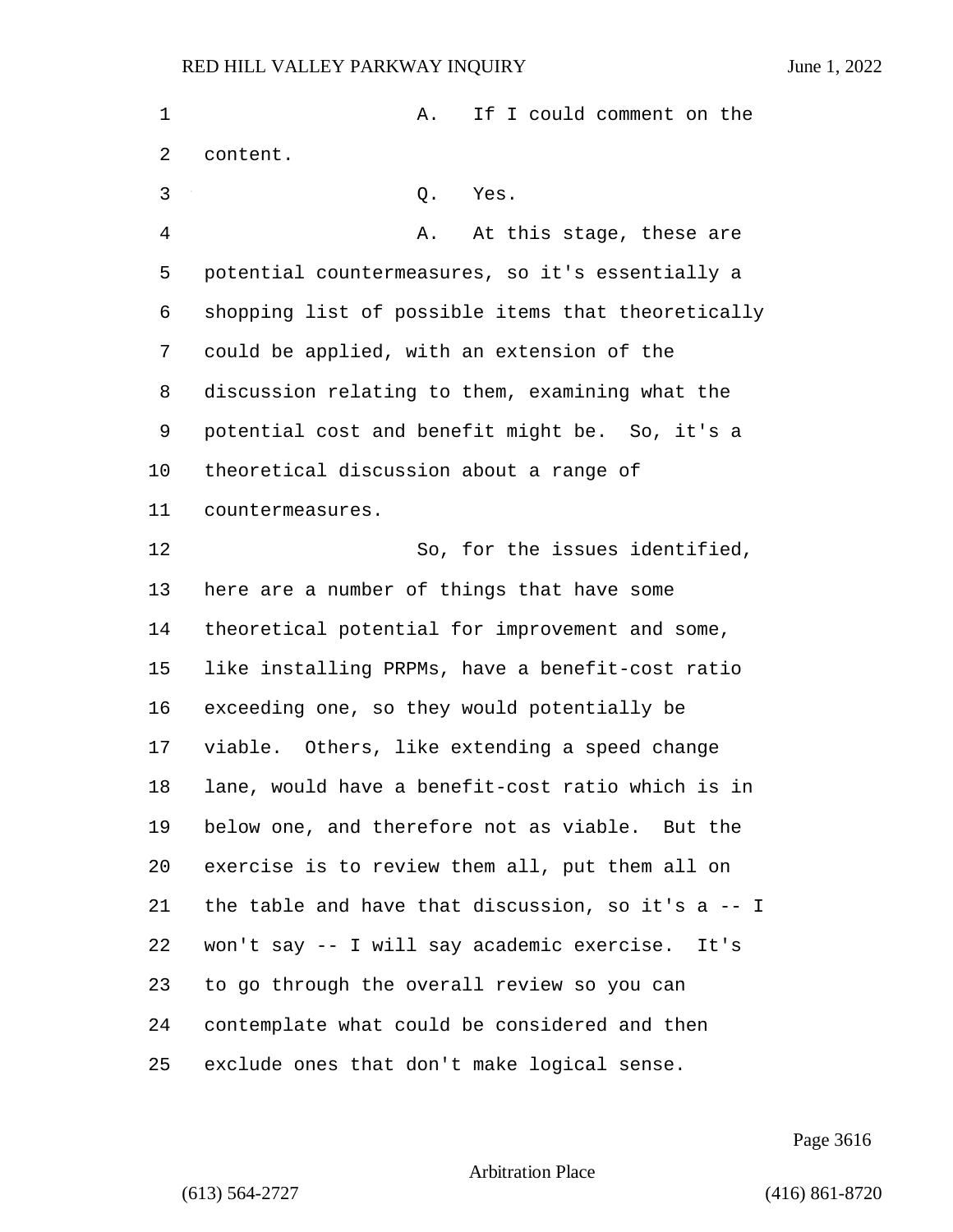| 1  | Q. So, let me just stay on                         |
|----|----------------------------------------------------|
| 2  | that point, I understand that. Later in 2015,      |
| 3  | though, you identified driver behaviour as being,  |
| 4  | this is my word, not yours, being aggressive       |
| 5  | coming on to the main line because of a perception |
| 6  | that merging lanes are short. And isn't what       |
| 7  | you're finding here that, at least in these        |
| 8  | locations, the merging lanes, the acceleration     |
| 9  | lanes, are short?                                  |
| 10 | Well, I'm not sure we<br>Α.                        |
| 11 | defined it as being aggressive. I think our --     |
| 12 | Q. No, my word. I agree.                           |
| 13 | But people were forcing their way on the main line |
| 14 | because there was a perception that the            |
| 15 | acceleration lanes were short. And what I'm        |
| 16 | suggesting to you here, sir, is that in fact your  |
| 17 | finding is that at least in these Mud and the      |
| 18 | Dartnall interchanges, and we'll come to the       |
| 19 | others later, that they are short?                 |
| 20 | They're shorter than an<br>Α.                      |
| 21 | ideal dimension, yes. The interchanges overall on  |
| 22 | both the LINC and the Red Hill are relatively      |
| 23 | closely spaced, and some of that is partly         |
| 24 | respecting the posted speed on the roadway at the  |
| 25 | time, which was 90 kilometres an hour instead of a |

Page 3617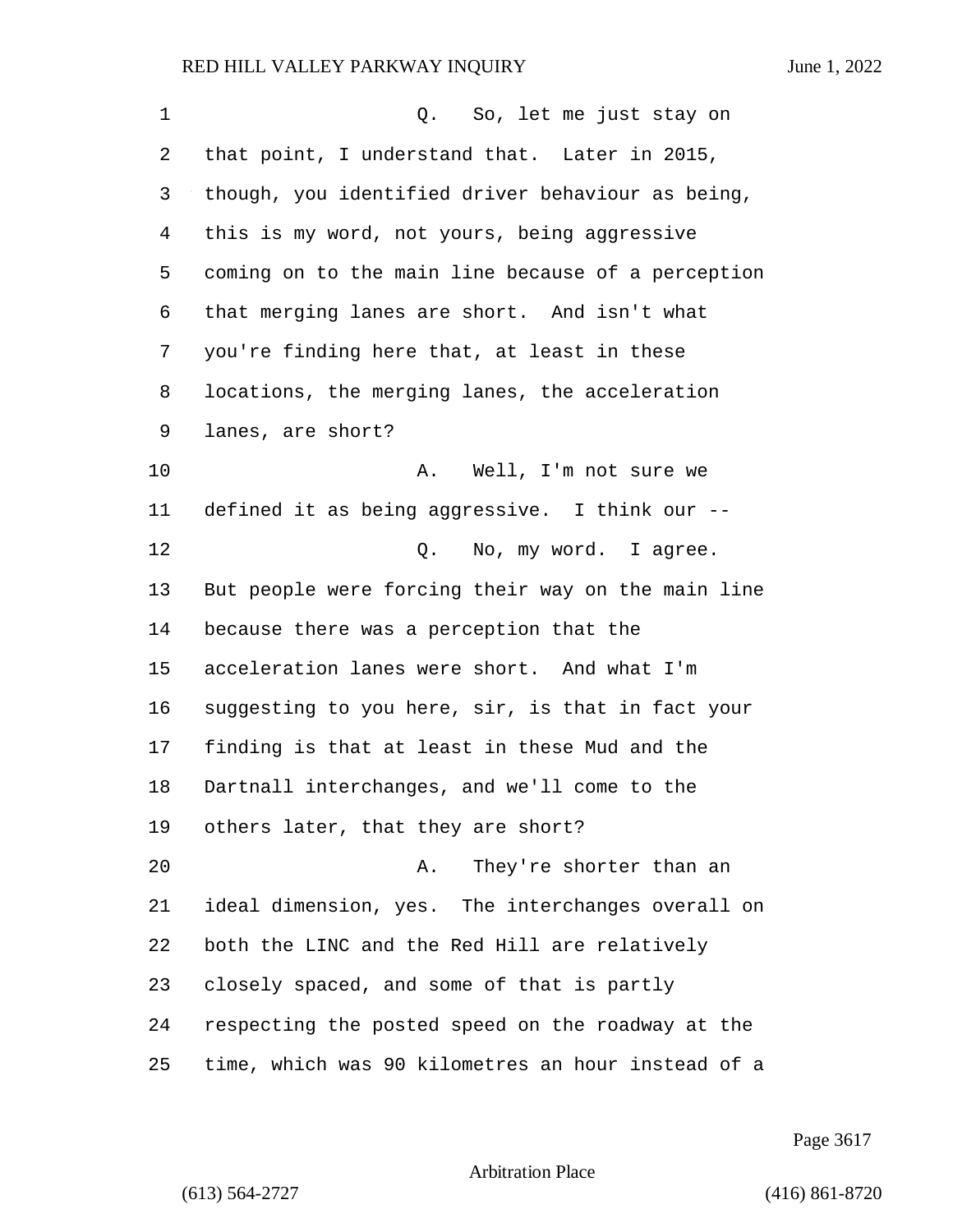higher operating speed. 2 Q. Right. Can we please turn to image 19. So, this is one of the ramps on Mud Street. You've defined it as ramp 6, which, as you're going -- how does this work? So, this is a ramp to go on to the southbound lane? 7 A. Correct. 8 O. Main line? 9 A. Yeah, towards the LINC. 10 Q. Okay. And in your analysis, collisions that occur on this ramp represent 65 percent of all ramp collisions? 13 A. That was correct. Sorry, at the interchange. Yes, I believe at the interchange. 16 Q. So, the accidents are happening as people are coming out of the ramp. Is that what you mean? 19 A. No, no. What I'm saying is that it's 65 percent of all the ramp collisions at the Mud Street interchange. That was my understanding. 23 Q. Okay. And we talked about this yesterday. All you're dealing with is some -- is in this section is, I guess, Mud and

Page 3618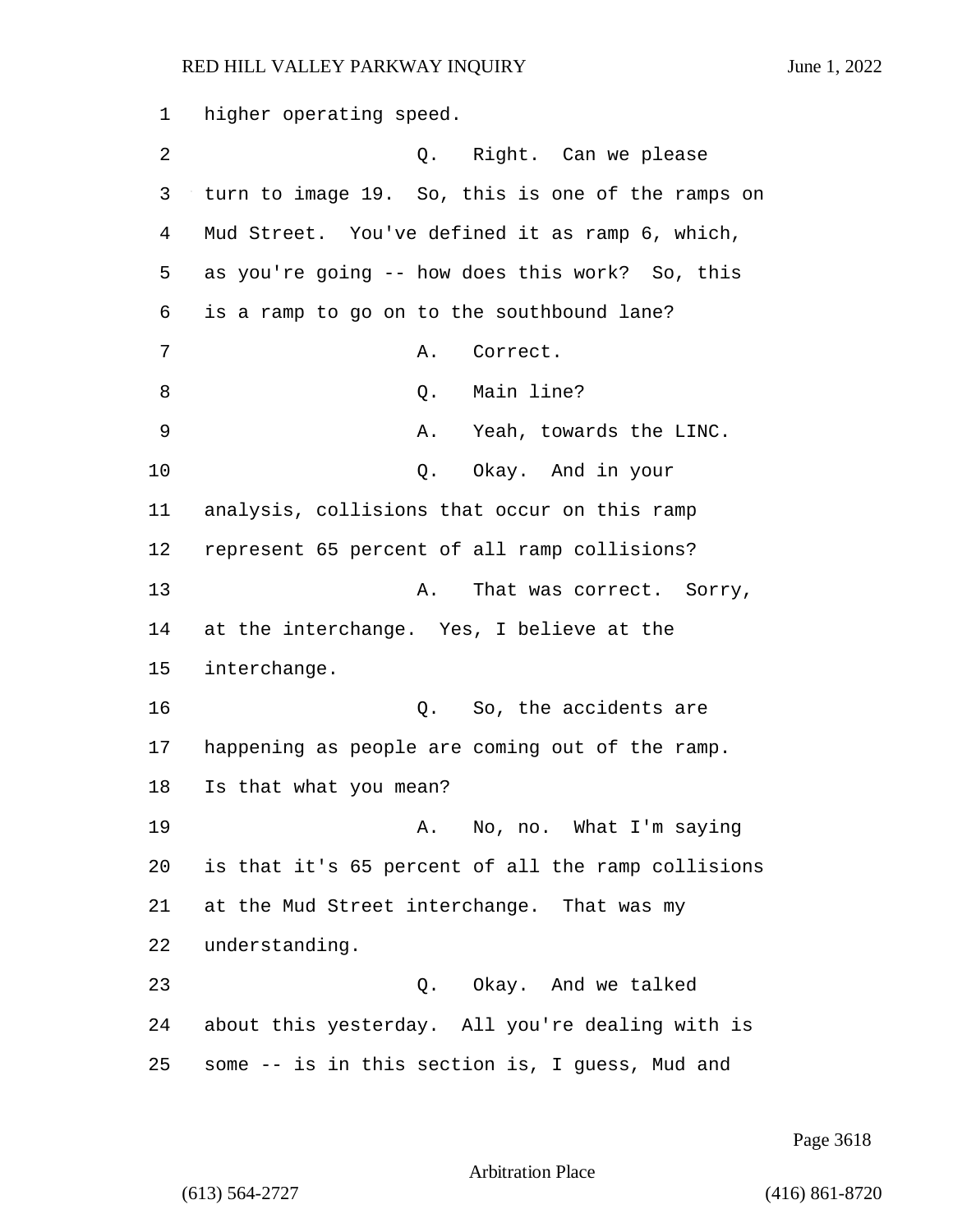Dartnall? 2 A. Yes. And there are other ramps approximate to this. There's the ramp that goes northbound, for example. 5 Q. Sorry, 65 percent of all ramps collisions, is what it says. Are you saying 65 percent of ramp collisions only on the Mud Street interchange? 9 A. I thought that was the case, yes. 11 Q. Okay. And you're going on what you remember? Because you can't see that from what you've written. 14 A. I would have to review the document to verify. 16 Q. Okay. And you describe this as a curve radius below typical design depending on the existing superelevation. Can you explain what you mean by that? 20 A. Well, we didn't have the detail on the superelevation, and so we were able to determine a radius based on the aerial photos. The relationship -- there is a relationship between the radius of the curve and superelevation, which is provided in the curve, in

Page 3619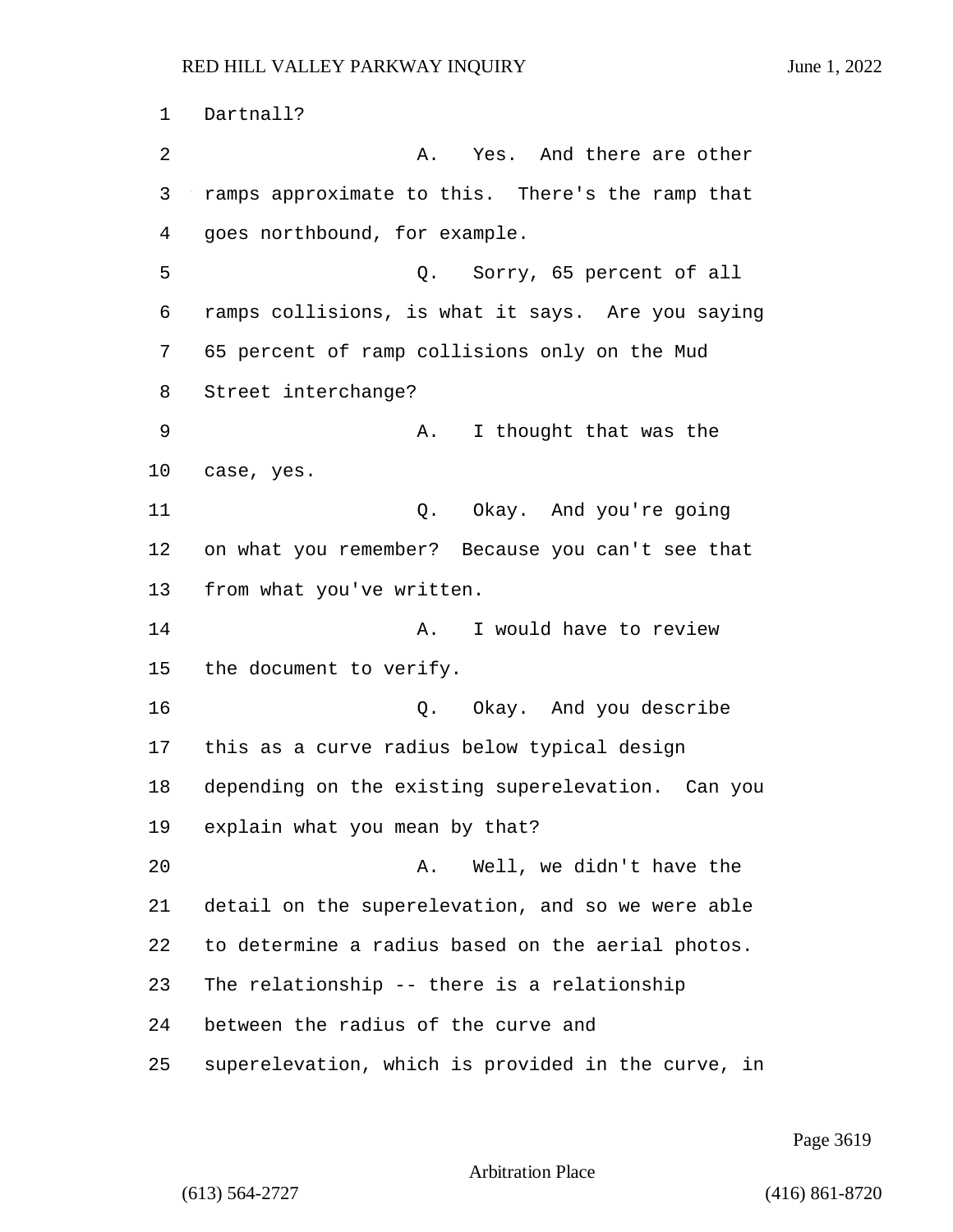order to determine what its design parameters should be. 3 So, we knew that the radius was below the typical design, but it would depend on what superelevation had been applied to the ramp as to whether or not that was within an appropriate range. 8 and 2. Right. So, this is part of the Stantec design, so that is 6 percent, that ramp, is its design superelevation. Would that be correct for a ramp of that tight radius? 12 A. I wouldn't be able to offer an opinion on that at this moment. I would have to review it and properly assess it. 15 C. Fair enough. Later on you describe the geometry for ramp 6 as atypical and, in other instances, you say ramp 6 is unique in characteristics. Do you want to explain a little bit about ramp 6 and why it is unique, atypical? 21 A. Well, the most unique feature of it is the amount that it turns, so it's a 270-degree turn. 360 degree would be a full circle, so you're turning 270 degrees of a circle. So, most ramps, as you can see on the photo, don't

Page 3620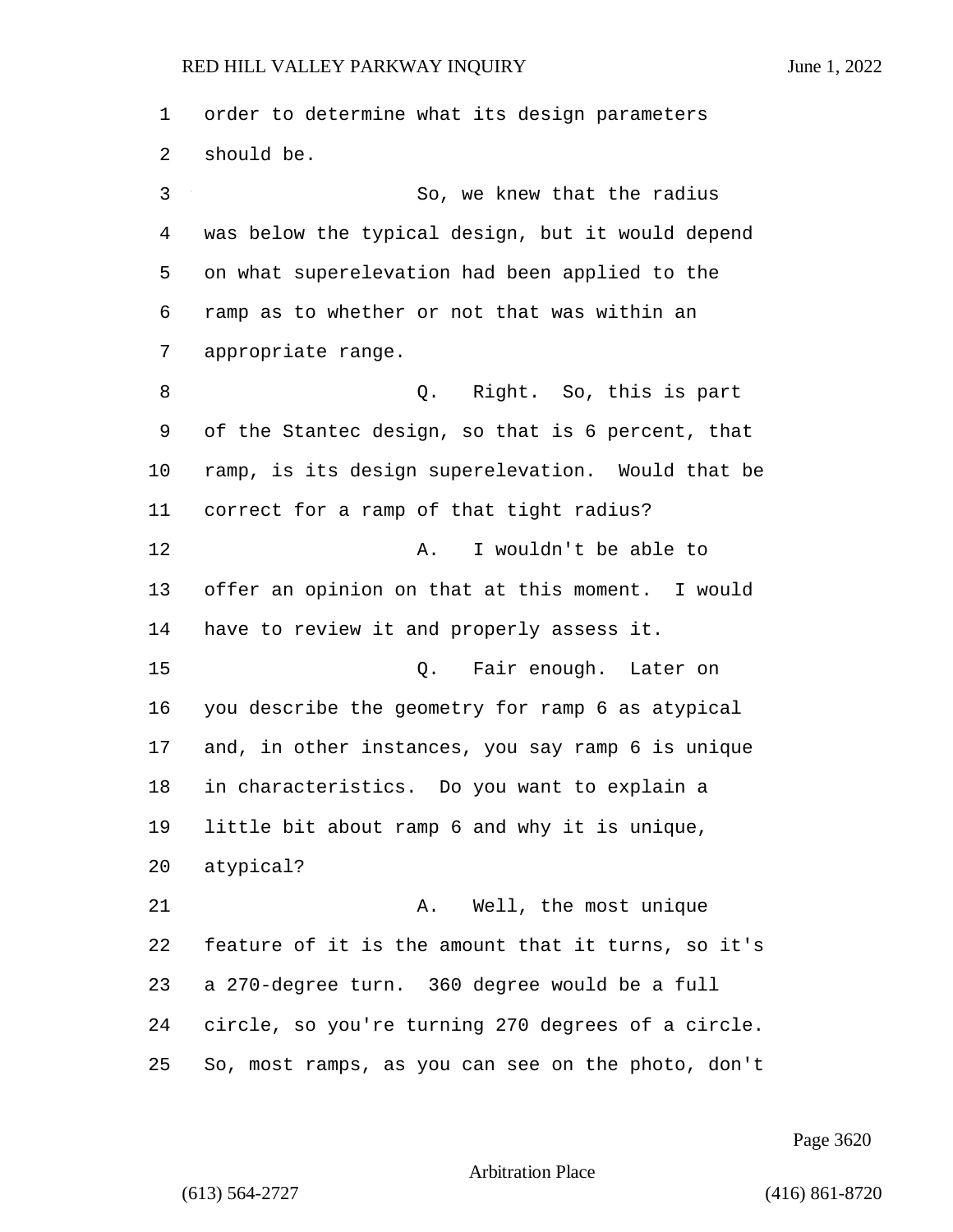require that total amount of turning. Many ramps don't. So, in this location, this is the ramp with the greatest amount of curvature. 4 Q. And was it the extreme curvature that you considered as contributing or correlative to the high number of accidents? 7 A. Well, the extended amount of curvature that is there is one of the factors that likely contributes to crashes on the ramp, because drivers may not anticipate that the ramp is going to continue to curve for that entire distance and lose their way as they travel through it. 14 O. Okay. And I'm anticipating that, you know, in darkness and in wet conditions, that the challenge of that tight radius turn becomes even more acute? 18 A. Yeah. I think that's a fair assessment. 20 Q. Okay. I want to go to overview document 3.1. And, Mr. Malone, in preparing for today, did you have an opportunity to look at overview chapter 3.1? 24 A. Briefly, but not in much detail, no.

Page 3621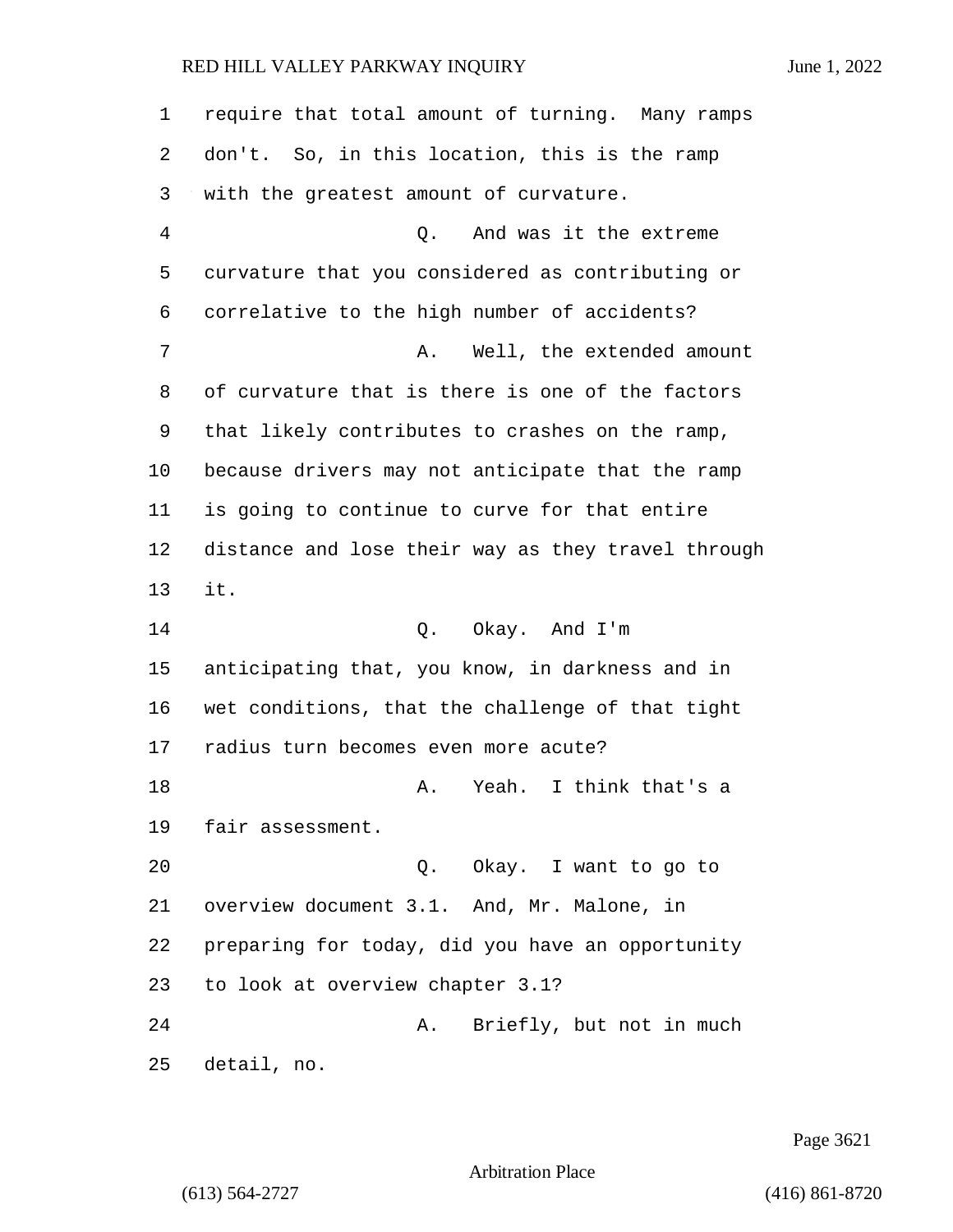1 and  $\alpha$ . And did you have an 2 opportunity to look at any of the drawings? 3 A. As part of my preparation 4 for this testimony? 5 Q. Yes.  $\delta$  and  $\delta$ . A. No. 7 C. Okay. It's surprising, 8 sir. I rarely run into an engineer who can't wait 9 to get to drawings. Sorry. 10 A. A lot of material to 11 review. 12 and 0. No, no, absolutely. Fair 13 enough, totally. Then I won't belabour them. 14 Could we please turn to 15 image 7. And this is summarized here in 16 paragraph -- sorry, 6, I guess I need first. 17 So, we were able in 18 production, both Hamilton and Dufferin produced 19 documents and Hamilton ultimately found its 20 preliminary design report, which was initially 21 prepared 1990 and then revised 2003 and it looks 22 as though there's a further revision in 2006. 23 But I just want to point out 24 in paragraph 12 that the November 2003 preliminary 25 design report provided that the Red Hill would

Page 3622

Arbitration Place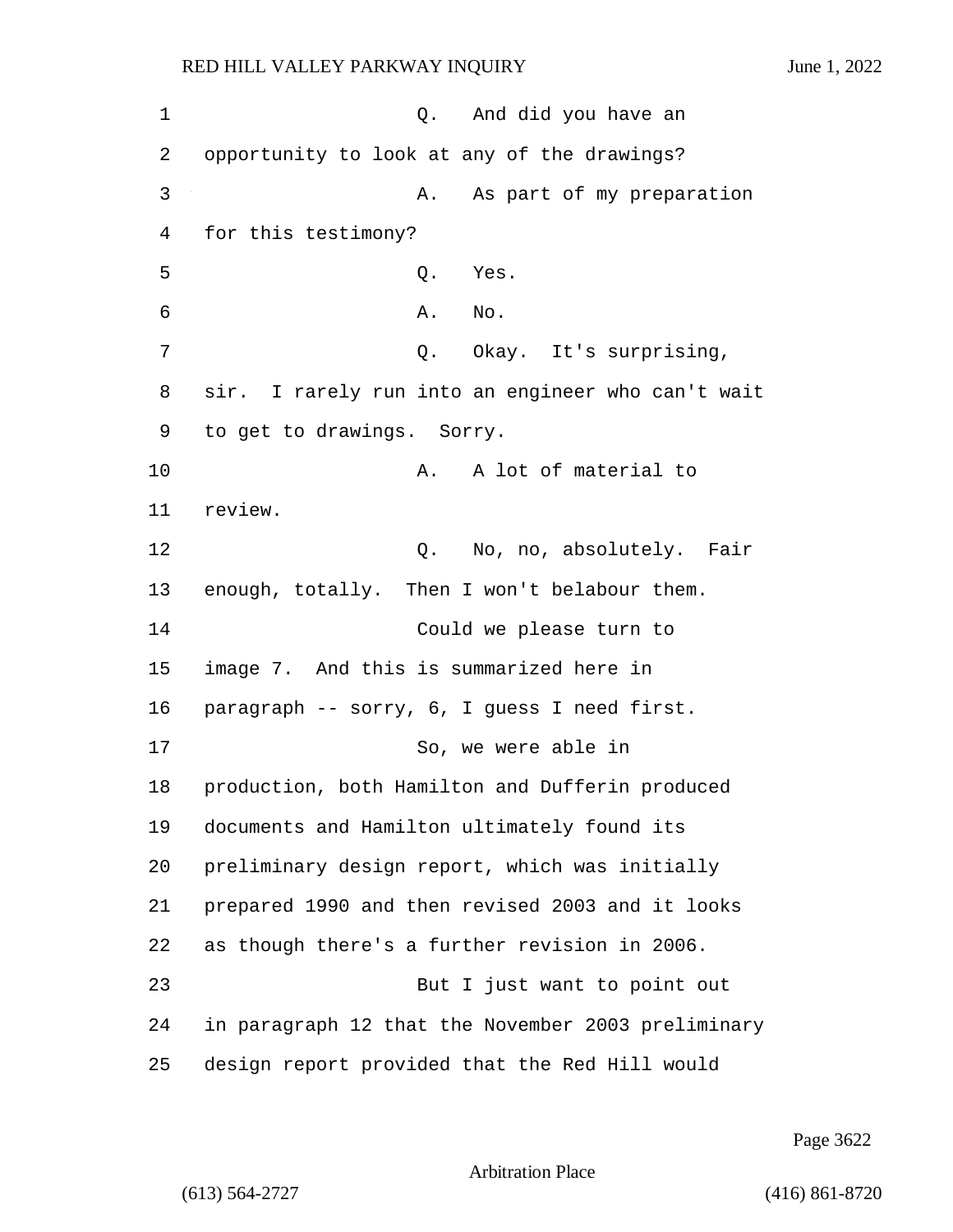| $\mathbf 1$ | have a design speed of 100 kilometres per hour,    |
|-------------|----------------------------------------------------|
| 2           | and I think your assumption in your analysis was   |
| 3           | that the design speed would have been 110          |
| 4           | kilometres per hour?                               |
| 5           | I'm not sure we made that<br>А.                    |
| 6           | assumption fully or not. We didn't have the        |
| 7           | design drawings or the details as to what the      |
| 8           | design parameters were. I think we were able to    |
| 9           | make some inferences of what design speeds may     |
| 10          | have been or would be for the roadway based on the |
| 11          | ability to measure radiuses of curves from aerial  |
| 12          | photos. But, as I said, as has been noted, we      |
| 13          | didn't have full information with respect to       |
| 14          | superelevation as a factor in determining what the |
| 15          | design speed might have been.                      |
| 16          | Q. Right. So, if you read                          |
| 17          | the quotation here, it says:                       |
| 18          | "The design speed of the                           |
| 19          | north-south section is                             |
| 20          | 100 kilometres per hour.                           |
| 21          | This speed has been set                            |
| 22          | based on the topography                            |
| 23          | and spacing of                                     |
| 24          | interchanges. The posted                           |
| 25          | speed is 90 kilometres                             |

Page 3623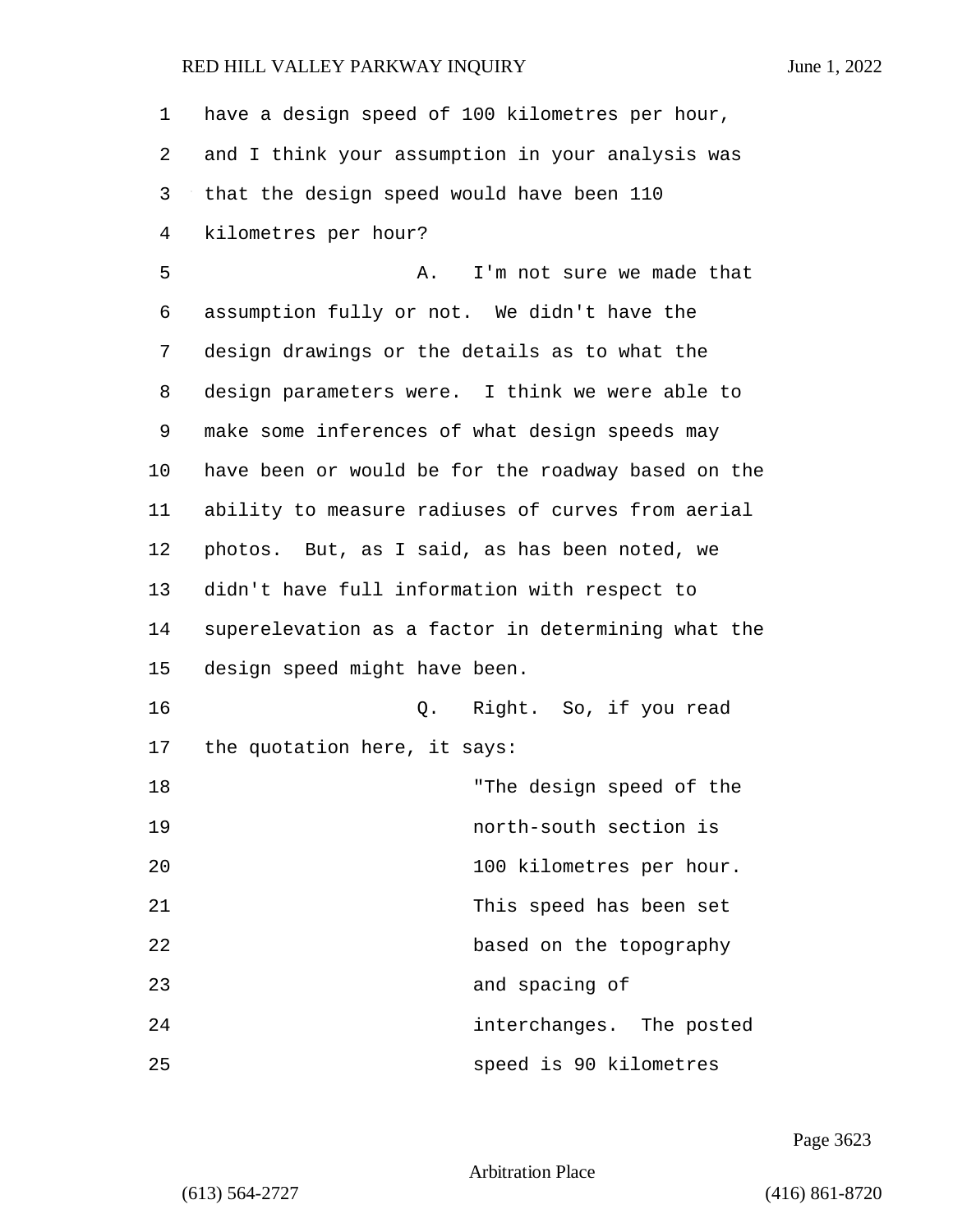| $\mathbf 1$ | per hour and while a                                  |
|-------------|-------------------------------------------------------|
| 2           | reduction of the posted                               |
| 3           | speed would likely raise                              |
| 4           | traffic operational                                   |
| 5           | concerns, strict                                      |
| 6           | enforcement of speed                                  |
| 7           | limit for trucks is                                   |
| 8           | recommended for safety                                |
| 9           | reasons in view of the                                |
| 10          | curvilinear alignment and                             |
| 11          | the current practice of                               |
| 12          | any truck drivers to                                  |
| 13          | exceed the posted speeds,                             |
| 14          | consistent rate of                                    |
| 15          | enforcement may be                                    |
| 16          | considered."                                          |
| 17          | I was interested by this                              |
| 18          | because it looks to me that there's an                |
| 19          | appreciation from the beginning here of the safety    |
| 20          | concern arising from the curvilinear alignment.<br>I. |
| 21          | take it that you agree with the fact that a           |
| 22          | curvilinear alignment raises challenges that has      |
| 23          | implications for the safety of the roadway?           |
| 24          | Any curvilinear alignment<br>Α.                       |
| 25          | requires greater input from drivers as they travel    |

Page 3624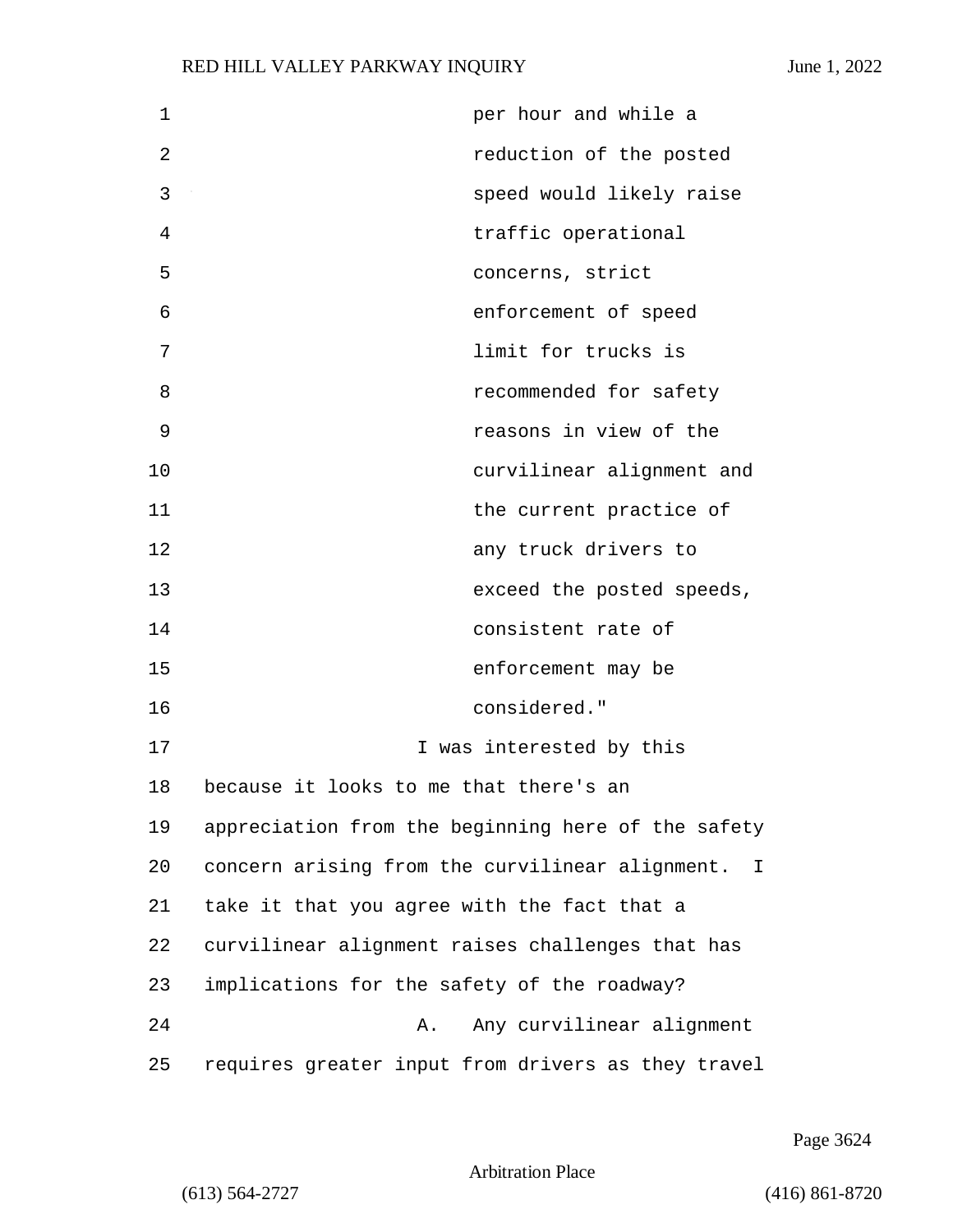| 1  | on the road, and therefore it has the potential to |
|----|----------------------------------------------------|
| 2  | have more safety concerns. It's not automatically  |
| 3  | the case, but it just becomes the reality, that a  |
| 4  | curve in the road requires a driver to turn the    |
| 5  | steering wheel and, therefore, there's greater     |
| 6  | input from the driver and potential for error.     |
| 7  | Can we please turn to the<br>Q.                    |
| 8  | next image, 14. I'm going to take you to it just   |
| 9  | so that I think it probably fills in some gaps for |
| 10 | you.                                               |
| 11 | So, the geometry for the Red                       |
| 12 | Hill was described in a table in the preliminary   |
| 13 | design report of 2003 and it provided for a        |
| 14 | maximum superelevation of 0.06, maximum grades of  |
| 15 | 4 percent and a minimum radius turn of 420 metres, |
| 16 | posted speed, 90 kilometres per hour. I take it    |
| 17 | it's obvious, sir, that that information would     |
| 18 | have been of help to you when you were doing your  |
| 19 | analysis in 2013 and 2015?                         |
| 20 | It would have been<br>Α.                           |
| 21 | helpful to have it, certainly.                     |
| 22 | Q. And later, in your 2015                         |
| 23 | report, you identify the tightest turn as 525      |
| 24 | metres in radius. And that's not correct and we    |
| 25 | know now that's not correct. When you estimated    |

Page 3625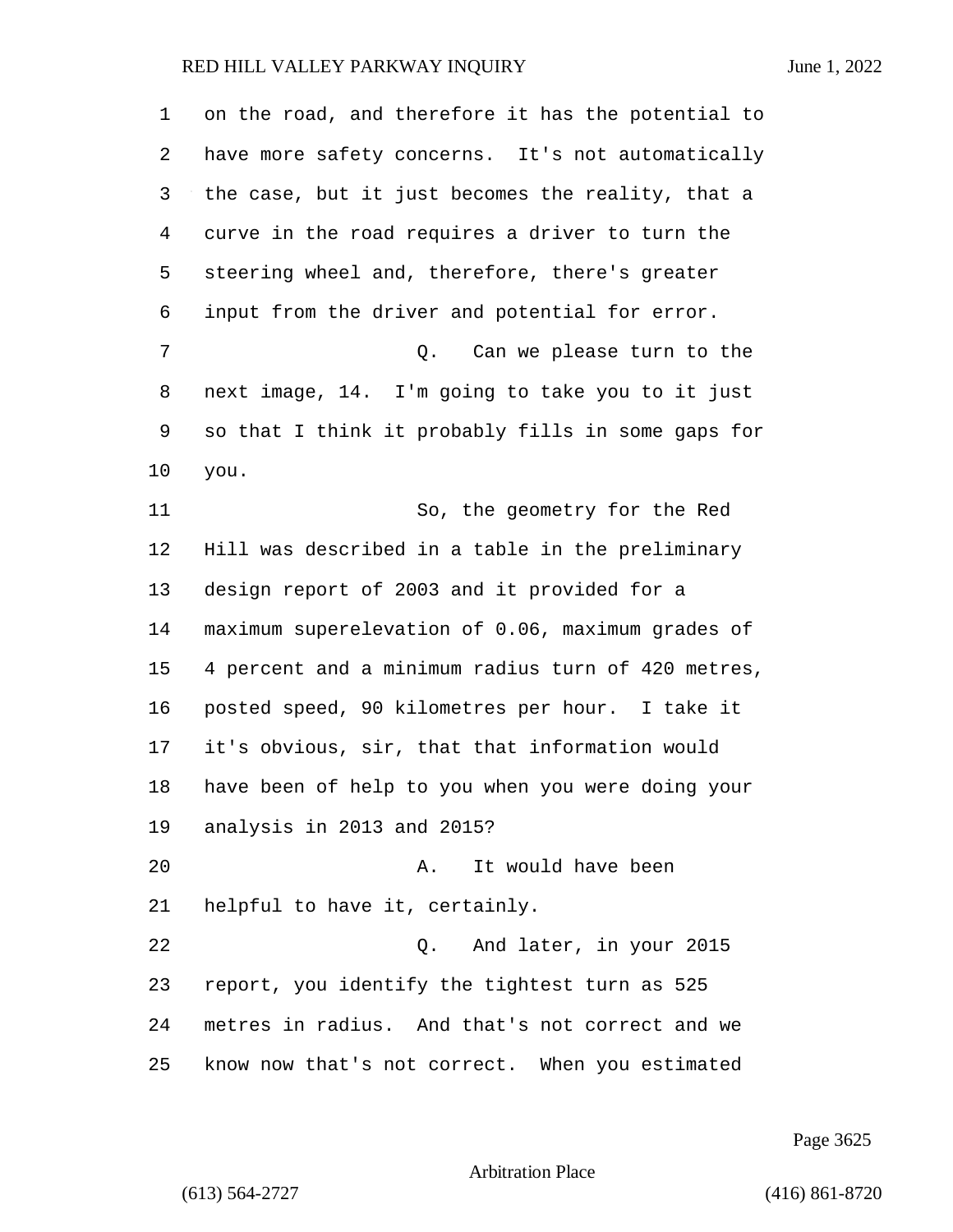| 1       | that 525, how did you do that?                     |
|---------|----------------------------------------------------|
| 2       | My recollection is that<br>Α.                      |
| 3       | it was from two potential sources. One was aerial  |
| 4       | photos and the other was we had received some      |
| 5       | drawings that showed the overall alignment of the  |
| 6       | roadway and we attempted to determine radius based |
| 7       | on those.                                          |
| 8       | Q. Okay. Can we please turn                        |
| 9       | to image 13. Can you please, Registrar, call up    |
| $10 \,$ | the drawing at the top. A little smaller than      |
| 11      | that. Mr. Malone, can you see that okay?           |
| 12      | I can, yes.<br>Α.                                  |
| 13      | So, this is section or<br>Q.                       |
| 14      | part B to the Red Hill Valley Parkway and the      |
| 15      | evidence is that this section was designed by      |
| 16      | Philips. As your 2015 report focuses on, my        |
| 17      | understanding is that this is the area of the      |
| 18      | parkway with the greatest number of accidents      |
| 19      | along the alignment?                               |
| 20      | That's my recollection,<br>Α.                      |
| 21      | yes.                                               |
| 22      | Okay. And I just want to<br>Q.                     |
| 23      | point out a number of things. So, if you're        |
| 24      | assuming we're driving northbound, you've got this |
| 25      | fairly long almost tangent section as you come     |

Page 3626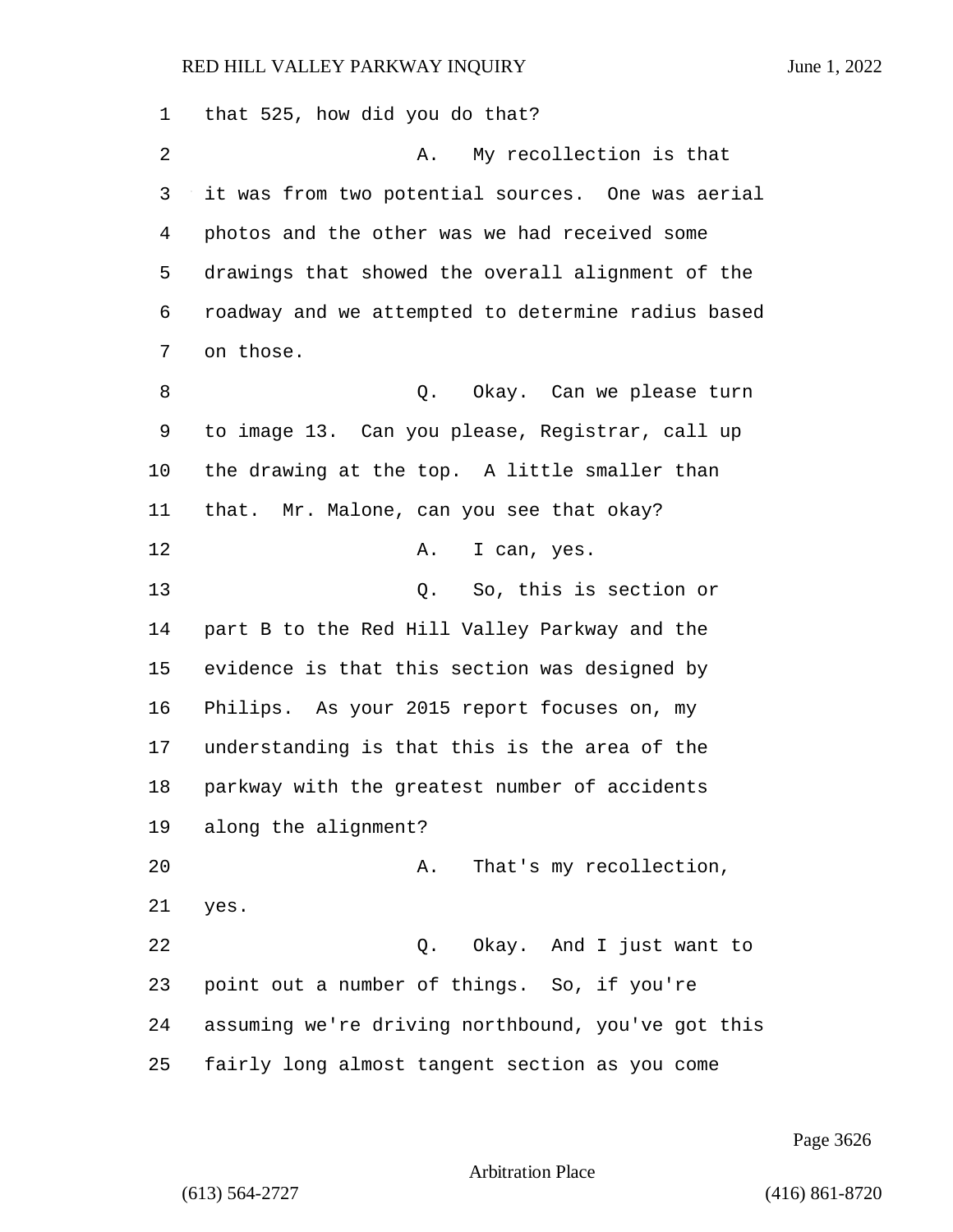down from the escarpment and then the first turn you hit before King is a 420-metre radius turn? 3 A. Yes. 4 Q. Do you see that? 5 A. Yes. 6 Q. Okay. And then as you go past King, you've got another one, 450, which is also very tight, and then you go into 690 and 525, so you've got four turns in a row that are fairly tight. Would you agree with that? 11 A. Quite tight, I assume you mean in close proximity to each other? 13 Q. No, I mean the radiuses are -- well, both. Close proximity but also each of those radius turns is quite a tight turn in and of itself? 17 A. The term is relative. They're curves, not straight alignment, and they would require driver input and, in the orientation you described, the first curve is the most severe of the four, the radius being the minimum amount, the smallest amount. 23 Q. So, Tom Klement of the MTO, when he testified, described that a sequence of turns is broken-back turns. Is that a phrase

Page 3627

Arbitration Place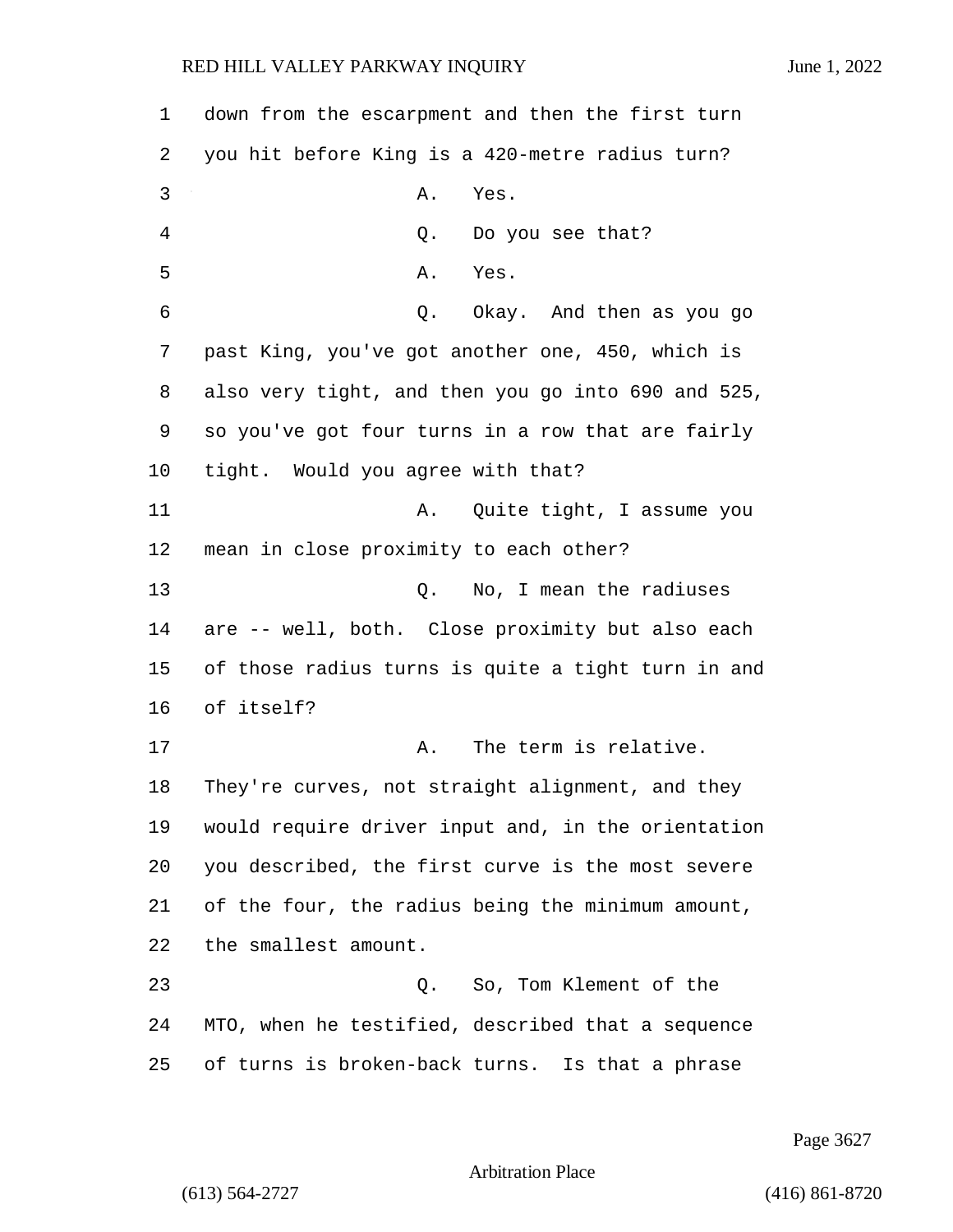that you're familiar with? 2 A. I've heard it. I don't use that term. I use reverse curves. There's a series of reverse curves, two pairs of reverse curves. 6 Q. Is my rudimentary understanding of safety issues, is it true -- let me rephrase this. 9 The first turn, as you come from northbound and you're going down that long tangent and then you come to the 420-metre radius turn, does that create challenges for driver expectation? 14 A. The presence of a curve means, as I noted, that there's a requirement for driver input, which is a change from what they were doing on a straight tangent section of roadway. And so, if the driver is not expecting the curve, then yes, it could present challenges for driver expectation. 21 Maybe a better way to word it is driver workload. And from a safety perspective, what we tend to identify are locations where driver workload changes, so on a straight, flat tangent section of roadway, the

Page 3628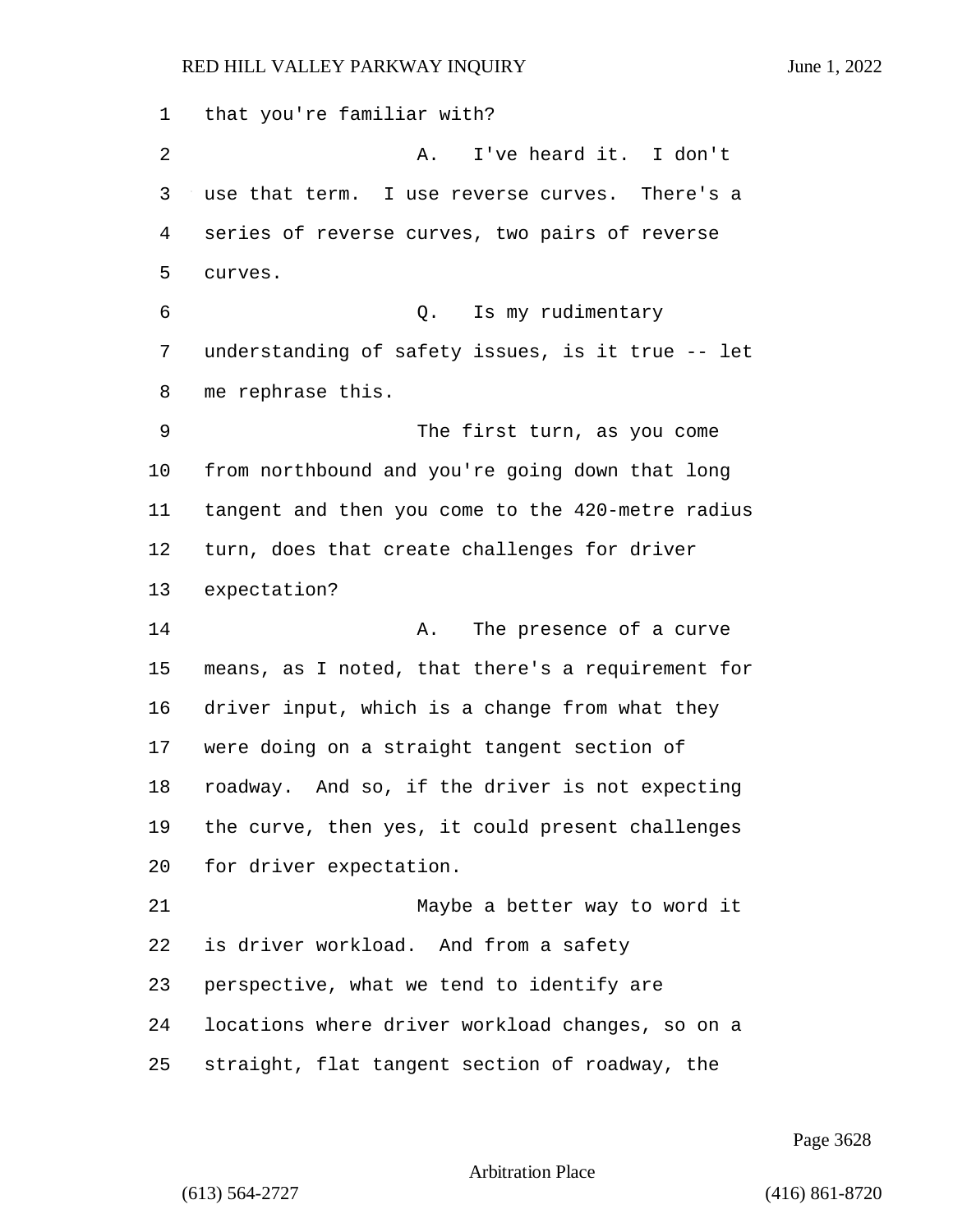workload is relatively light. You don't need to do very much to maintain your position in the lane, your speed, your alignment, because you don't need to steer. As roadway alignment changes with curves, as the roadway alignment changes with vertical curves as well as horizontal curves and as the environment changes with on-ramps or off-ramps, merging traffic, that increases the overall workload in the location that would be required for motorists, and where driver workload is elevated, there's a potential for safety issues to be a greater concern. 13 Q. Okay. Thank you. And just on that issue of workload, not only do we have those four turns, but we also have interchanges that are quite close to one another. So, if you see King Street and Queenston, there is not much distance between them. I think it's 800 meters or something? 20 A. Yeah. They're relatively close to each other. 22 Q. Okay. And then Queenston to Barton, a little bit longer. Okay. 24 I want to go to Dufferin 2535, image 26. Actually, let me just ask a question.

Page 3629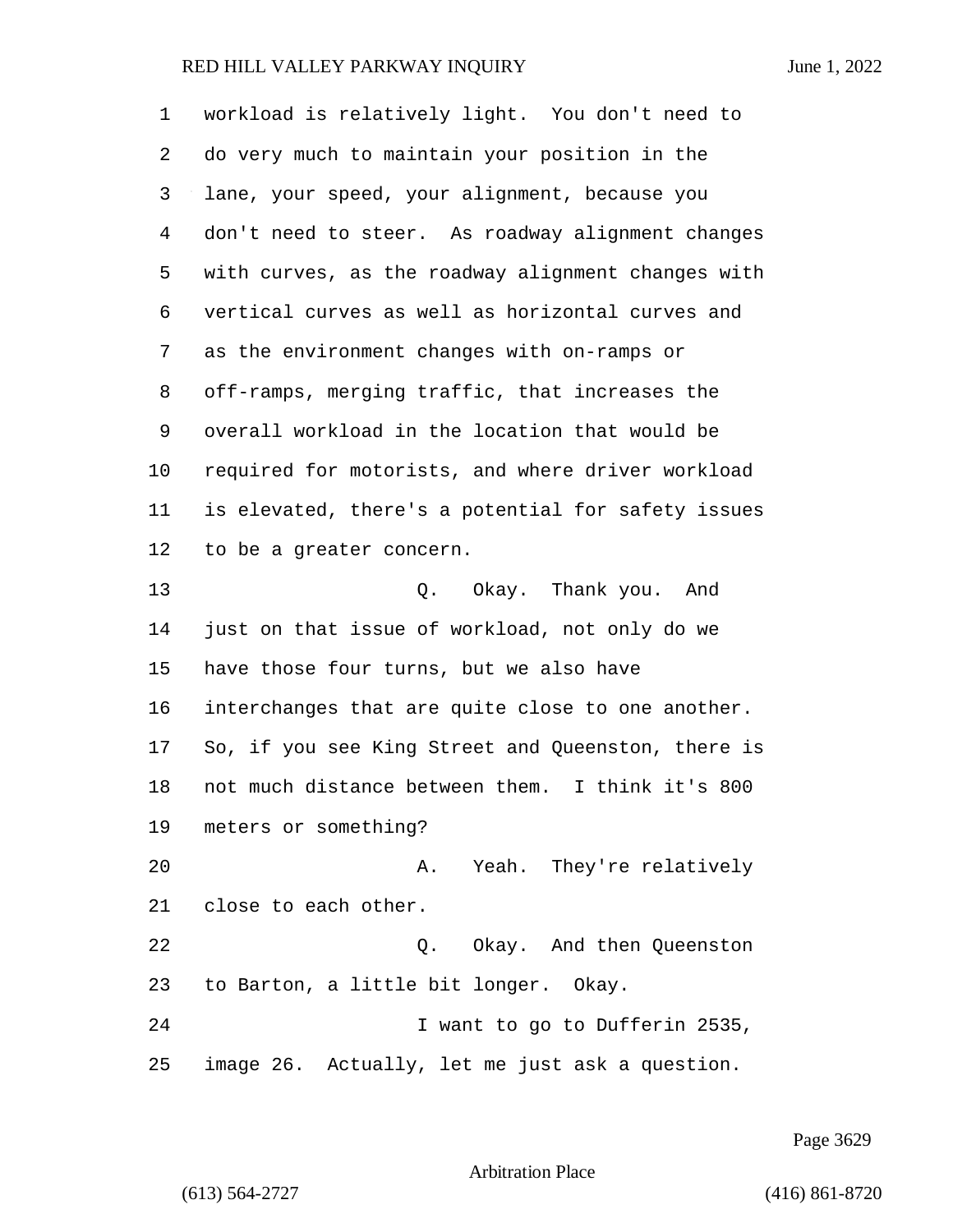| $\mathbf 1$ | Sorry, can you just stay there for two seconds?    |
|-------------|----------------------------------------------------|
| 2           | We talked about driver                             |
| 3           | workload. Do you take into account the cumulative  |
| 4           | effect of these geometric features in your safety  |
| 5           | evaluation?                                        |
| 6           | A. If you mean cumulative                          |
| 7           | being that there's multiple curves, four curves in |
| 8           | a row, is that what you're referring to or --      |
| $\mathsf 9$ | Four curves and we'll get<br>Q.                    |
| 10          | to it in detail, and the tight interchanges so     |
| 11          | that you're going to have people coming on and     |
| 12          | coming off in those areas, so not only do you have |
| 13          | turns, but you've got incoming and outgoing        |
| 14          | traffic along there at the same point as you're    |
| 15          | navigating the turns?                              |
| 16          | Yeah. Workload isn't a,<br>Α.                      |
| 17          | you know, a binary measure on or off. It has a     |
| 18          | relative -- would have a relative amount to it.    |
| 19          | So, workload for proceeding through a curve is     |
| 20          | increased from proceeding on a tangent, but if you |
| 21          | compound that by adding in merging traffic and the |
| 22          | necessity to maintain your speed because you're    |
| 23          | proceeding in a downhill direction and you may     |
| 24          | need to manage your speed, monitor your speed      |
| 25          | differently because of that condition, then yes,   |

Page 3630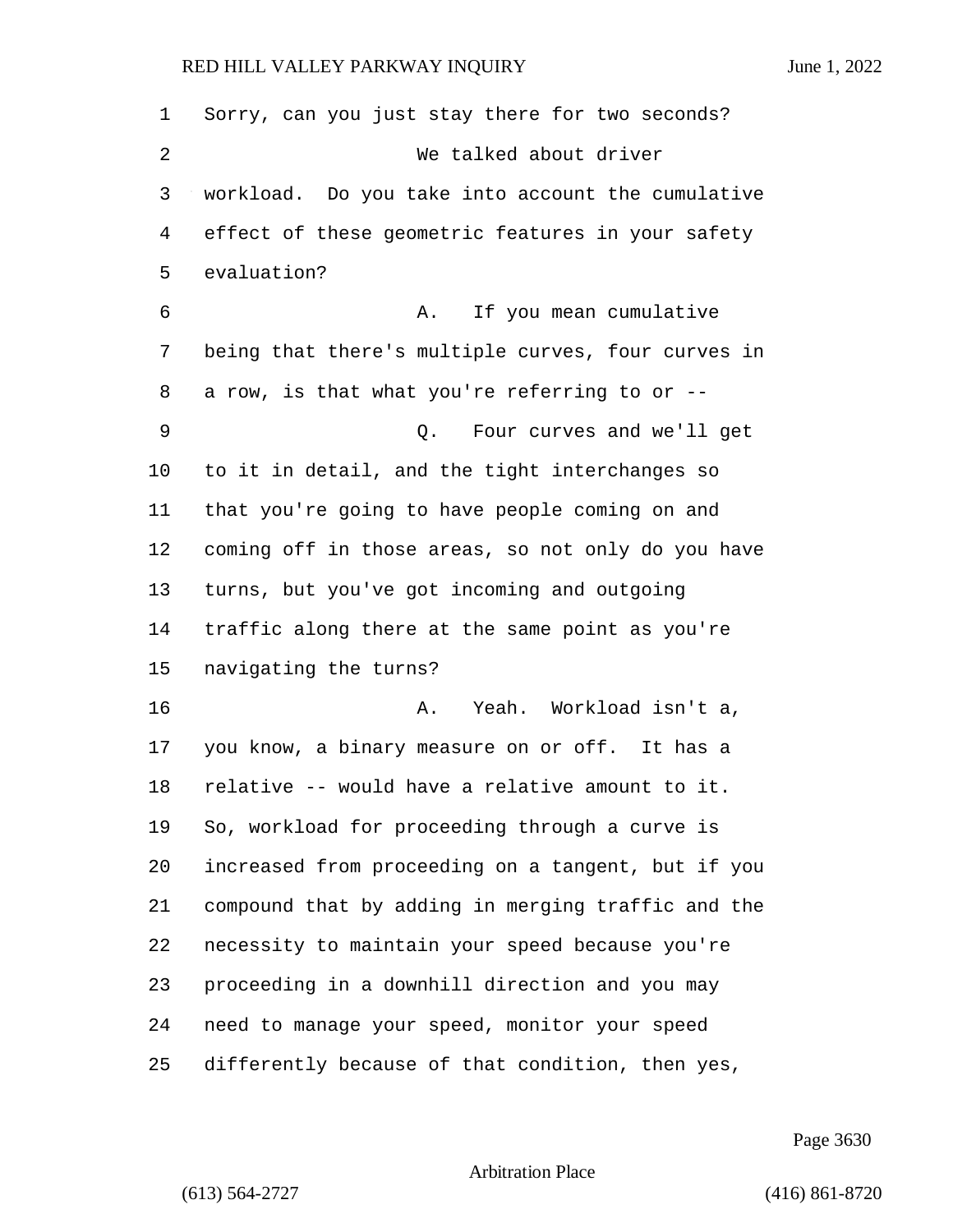| 1  | the overall workload would have been increased.    |
|----|----------------------------------------------------|
| 2  | But keep in mind or consider                       |
| 3  | that driver workload is constantly fluctuating.    |
| 4  | It's moving. If the person in front of you         |
| 5  | brakes, your workload increases, and so if you     |
| 6  | have congestion conditions, that also is a feature |
| 7  | that can alter workload. It has nothing to do      |
| 8  | directly with geometric design, but is one of the  |
| 9  | workload inputs that needs to be considered.       |
| 10 | So, a process that's sort of                       |
| 11 | thought about or utilized is to consider what      |
| 12 | workload is as you move through an environment, as |
| 13 | you proceed through the roadway. Lower,            |
| 14 | increasing, decreasing, increasing again and so on |
| 15 | and so forth, and multiple things would increase   |
| 16 | workload, more at some spots, multiple factors, I  |
| 17 | guess I would say, would increase workload more at |
| 18 | some locations than others.                        |
| 19 | Q. Got it. Okay. Thank                             |
| 20 | you. Can we turn, please, Registrar, to Dufferin   |
| 21 | 2535, image 26.                                    |
| 22 | So, Dufferin, who is a                             |
| 23 | participant in this inquiry, was able to locate    |
| 24 | their issued-for-tender drawings and then Hamilton |
| 25 | subsequently identified and found the              |

Page 3631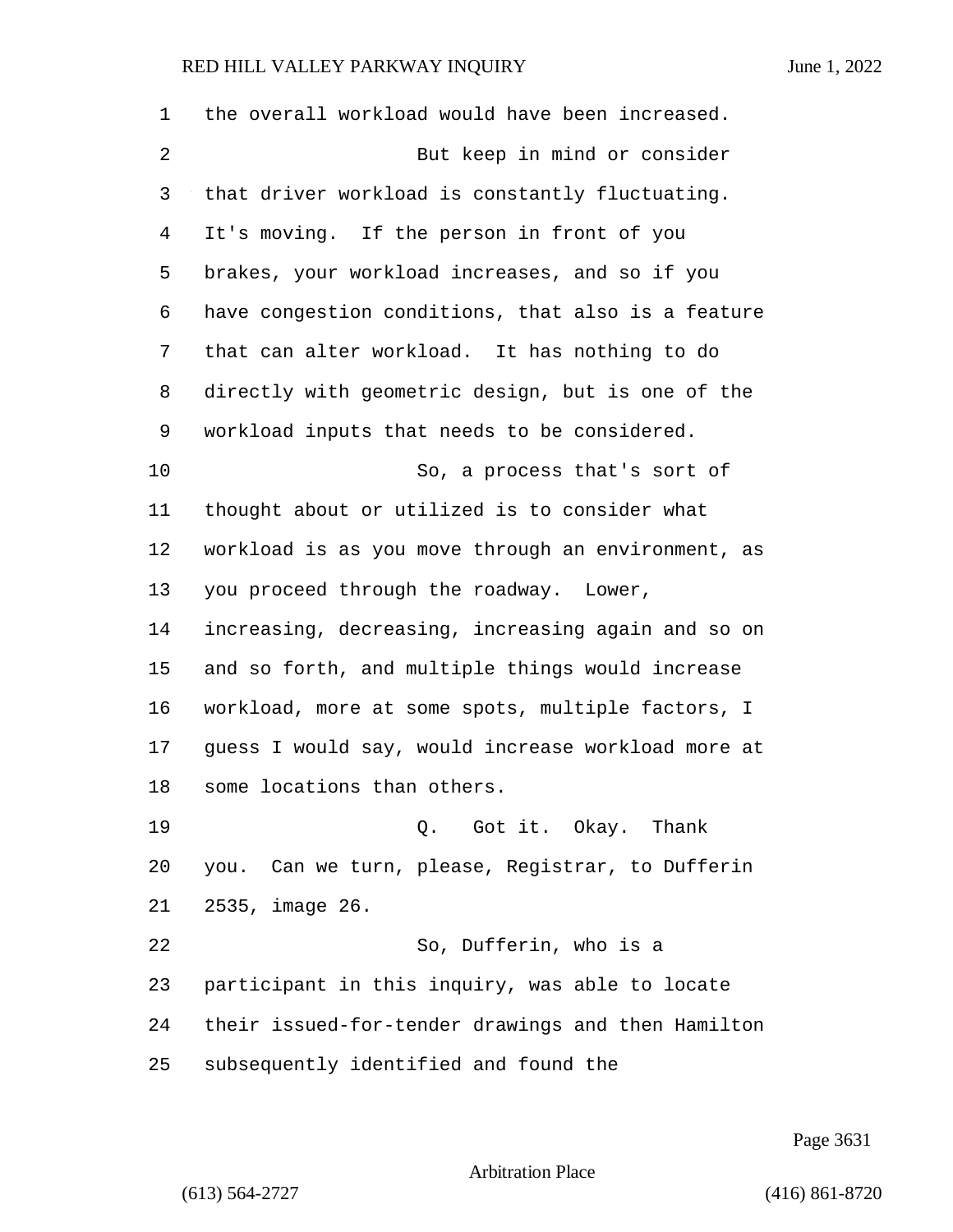issued-for-construction drawings. For the purposes of the analysis, I'm going to stay with the issued-for-tender drawings, and the evidence is that there's not -- there are not materials changes between the two versions, just to give you that explanation, sir. 7 So, here we are -- Reqistrar, can you just go to the small map at the top briefly and call that out. There we go. Can you bring that down. Smaller than that. Smaller than that. Okay. 12 So, this in the corner just identifies where this drawing is on the longer alignment. Do you see that, sir? 15 A. Yes, I do. 16 Q. Okay. Okay. You can put that -- take that callout away. Thank you. Okay. 18 So, this is the first turn going into the sequence of four, where we've got the tightest geometry? 21 A. Depending which direction you're going in, yeah. If you're southbound -- 23 Q. Fair enough. I'm making the assumption for the purposes of this and I'm trying to stay consistent in the same direction,

Page 3632

Arbitration Place

(613) 564-2727 (416) 861-8720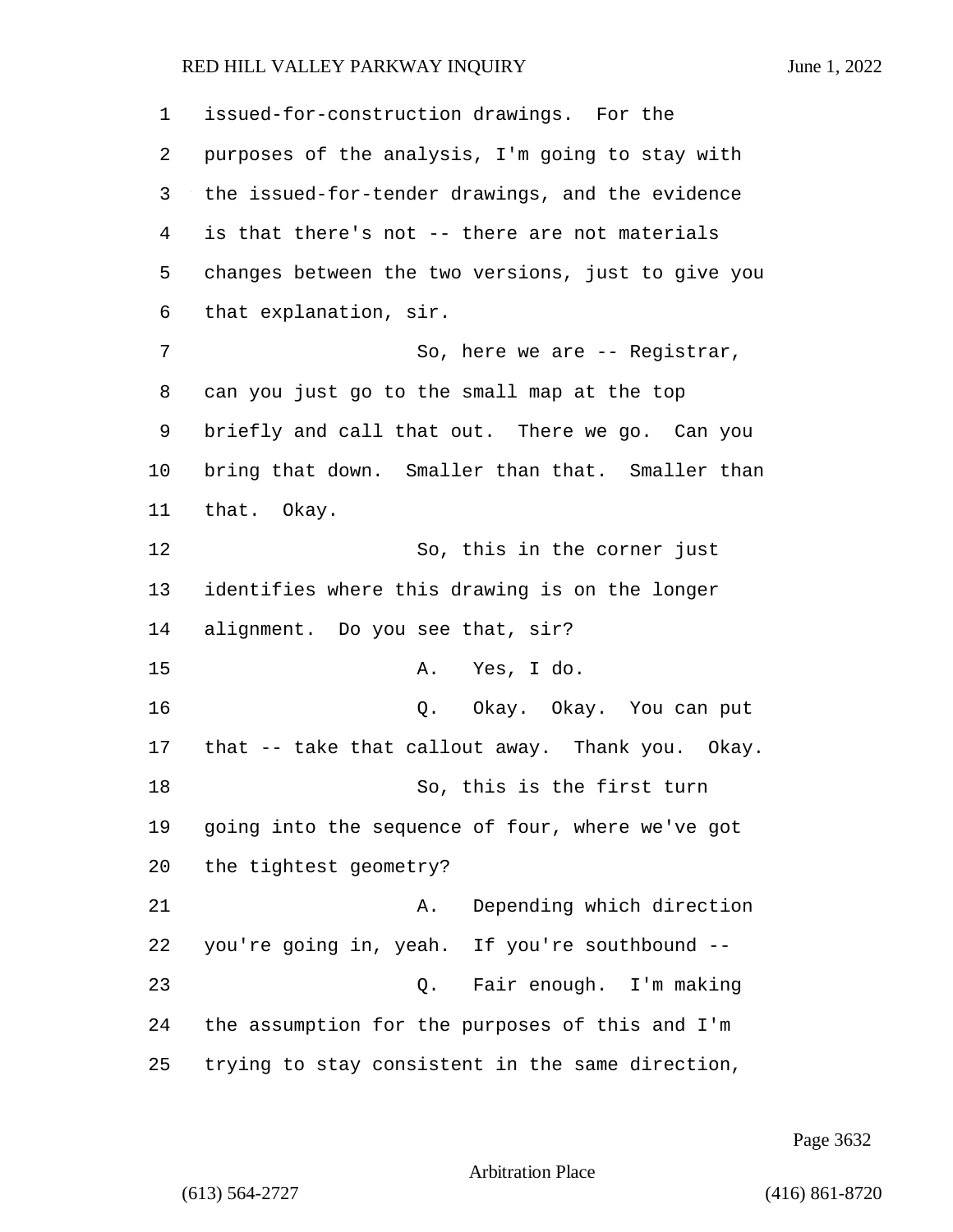Mr. Malone, but if I move to the other, I'll tell you. 3 So, this is the first turn and, as you come, you've got to turn to the -- if you're going northbound, you're turning to the right, you've got the tightest radius turn and you've got a ramp going off and that's King Street? 9 A. Yeah. You're just coming out of the curve that you identified, the first curve after the -- proceeding down the hill. 12 Q. Right. Can we please go to the next image. Okay. And now I am going to take you to the southbound. 15 So, one of the points you raised is the challenge of the on-ramps on the turns. We can go back to it, but you identified it -- well, you identify it in the 2013 and we'll go to it in a minute. 20 But can you just take me through some of the challenges of this ramp on to the main line? So, this is King Street ramp on to the main line in the southbound direction? 24 A. Okay. I'm not sure I understand what you're asking.

Page 3633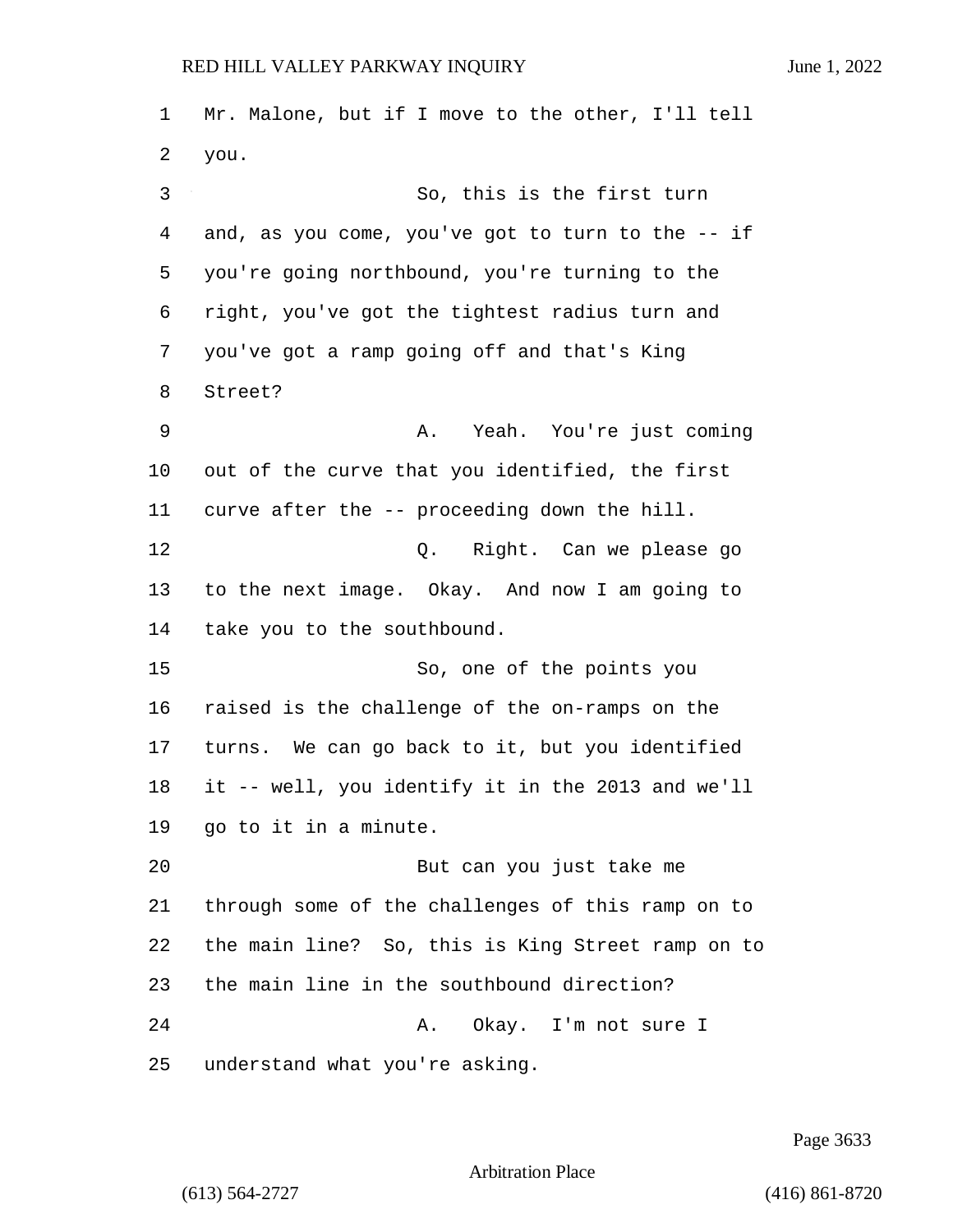1 O. So, we'll go to it. I just thought it would be easier for you to look at it from the drawings, is that if you're coming off this ramp at King Street on to the main line, you're coming on to the main line on a curvature? 6 A. Correct, yes. 7 Q. Okay. And can you explain what the effect of that is for a driver? 9 A. Well, in the description I provided earlier, you're entering the highway, so there's a necessity to adjust your speed of the vehicle to bring it up to the highway speed from the local road speed and/or whatever speed you had to traverse the ramp at. There is a necessity to merge into the highway, into the main lines of the roadway, from the entrance lane, the ramp lane, from the on-ramp. And there's also necessity to maintain your alignment in the overall alignment of the highway, which is, in this case, southbound turning to the right. 21 So, there's a right-hand curve, southbound, there's an on-ramp, which would require a speed adjustment, and there's a merge manoeuvre because the ramp ends at some point downstream that you must then find an opportunity

Page 3634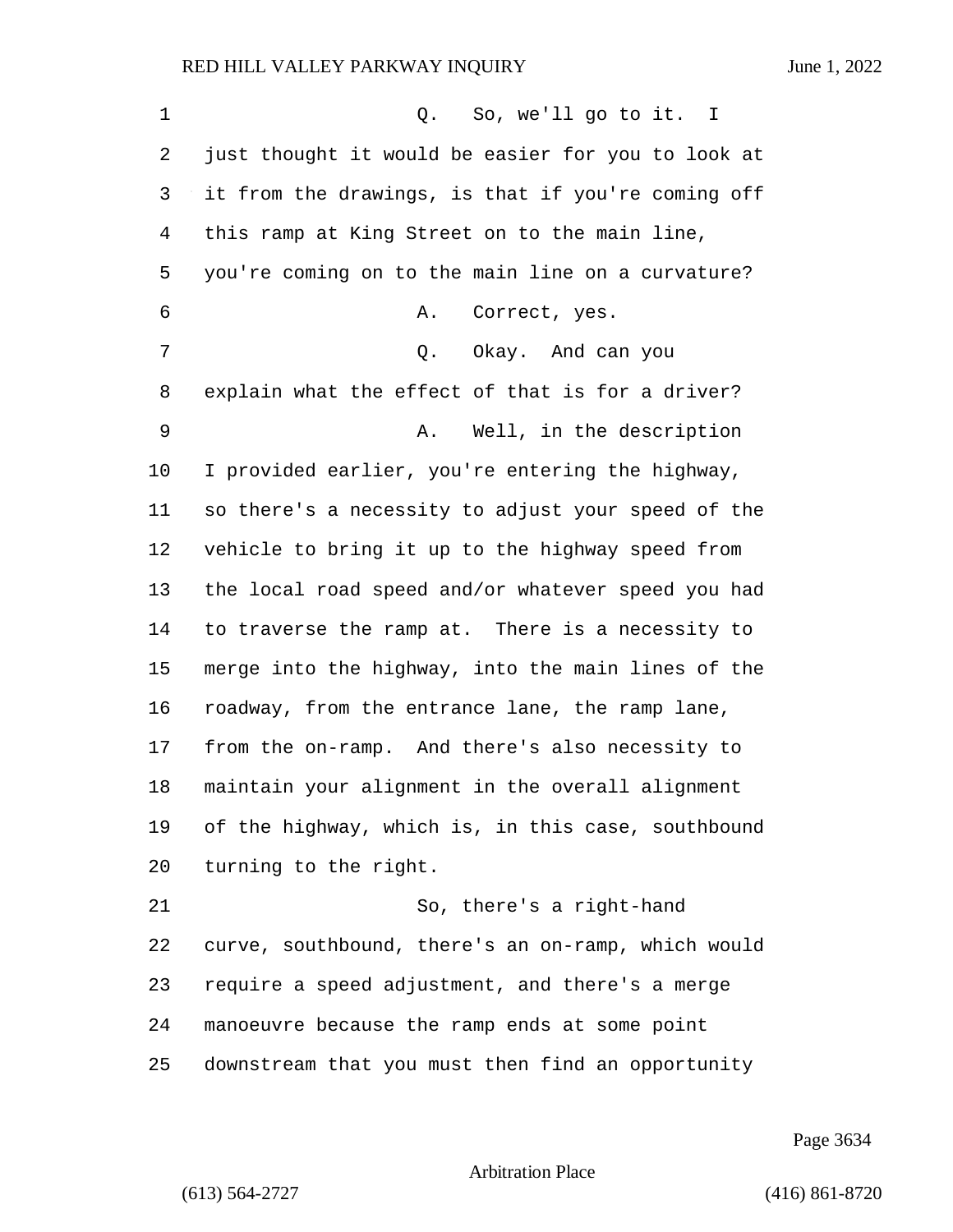to merge into traffic. So, all of those elements combine to create a driver workload at the location. 4 Q. And the fact that it's on the curve, that would affect the sight distance that a driver would have coming off the ramp, would it not? 8 A. Because of the alignment of this particular curve -- 10 Q. Yes. 11 A. -- southbound, we're talking? 13 0. Yes. **A.** Yes. The view to, as you reach the end of the ramp, the bullnose of the ramp, and you start to make your decision-making process to enter, your visibility is slightly more challenging than if the ramp, the highway, was straight. So, yes, it's slightly elevated. 20 Q. Okay. And turning your attention to the north side of the alignment now, we've got, again, the ramp onto, from King Street, onto the main line. Do you see that? 24 A. We're talking northbound lanes now?

Page 3635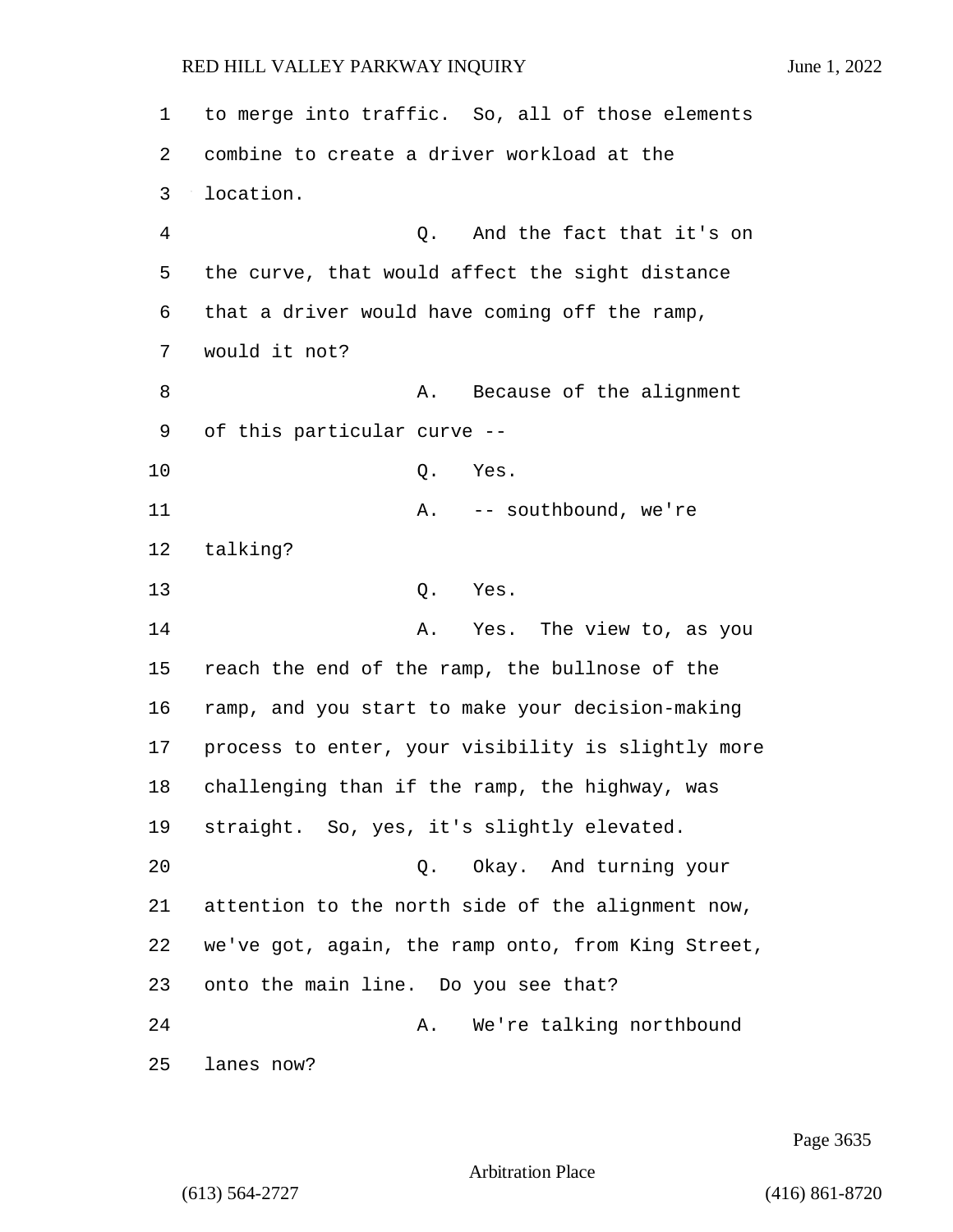| 1  | Northbound now.<br>Q.                               |
|----|-----------------------------------------------------|
| 2  | Okay, yes.<br>Α.                                    |
| 3  | Okay. Can we please go<br>Q.                        |
| 4  | to the next image. So, this is just one down.       |
| 5  | So, in this instance, we've got $-$ - this is the   |
| 6  | main line just north of the King Street             |
| 7  | interchange and we've got three lanes on the        |
| 8  | northbound direction because one of them is a       |
| 9  | weaving lane. Am I calling that the correct --      |
| 10 | have I got that correct?                            |
| 11 | Well, yes, it's a weaving<br>Α.                     |
| 12 | lane. It's an on-ramp on the left side of this      |
| 13 | image and an off-ramp on the right side of this     |
| 14 | image, and they're crossing into each other.<br>The |
| 15 | lane has simply been continued, essentially         |
| 16 | merging the on-ramp and the off-ramp. Some          |
| 17 | traffic may use that lane all the way through, so   |
| 18 | never have to actually weave or merge into          |
| 19 | traffic. Other motorists would be going further     |
| 20 | to the north, and therefore would need to weave,    |
| 21 | merge into traffic, and similarly northbound        |
| 22 | traffic that had not come from King Street would    |
| 23 | also have to weave or merge into the exit lane in   |
| 24 | order to get off, potentially. It's a dual exit,    |
| 25 | as I recall, at Queenston as well.                  |

Page 3636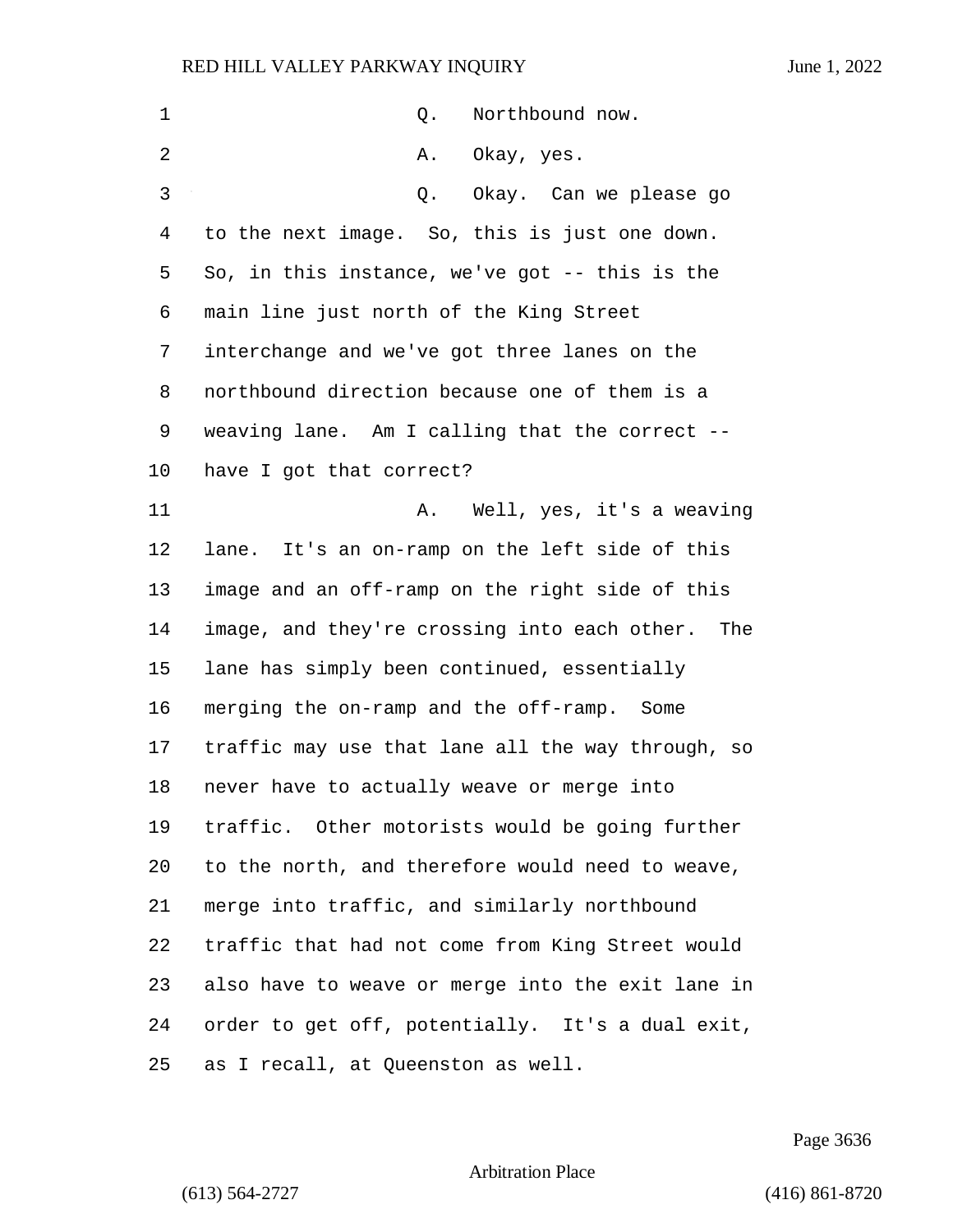1 and 0. Just to complete the 2 thought, if we go to the next image, you can see 3 the exit ramp to Queenston. There we go. 4 A. Yeah. 5 Q. So, that weaving lane, 6 then, goes into part of the two lanes that are 7 provided for exiting on Queenston. Do I have that 8 right? 9 A. The lane that was on the 10 bottom of the previous image is -- becomes an exit 11 lane. 12 O. Right. 13 A. If you stay in it, then 14 you will exit the highway. The middle of the 15 three lanes is an optional lane. One of them 16 would be you can select to go exit on to the dual 17 exit ramp or you continue northbound. 18 and I want to go next to 19 your 2013 report, but I take it -- I'll leave it. 20 So, sorry, we'll come to it in the 2015 report. 21 So, I take it that the 22 compression of the entrance and the exit between 23 these two interchanges puts significant demand on 24 drivers who are trying to get off or trying to get 25 on the main line?

Page 3637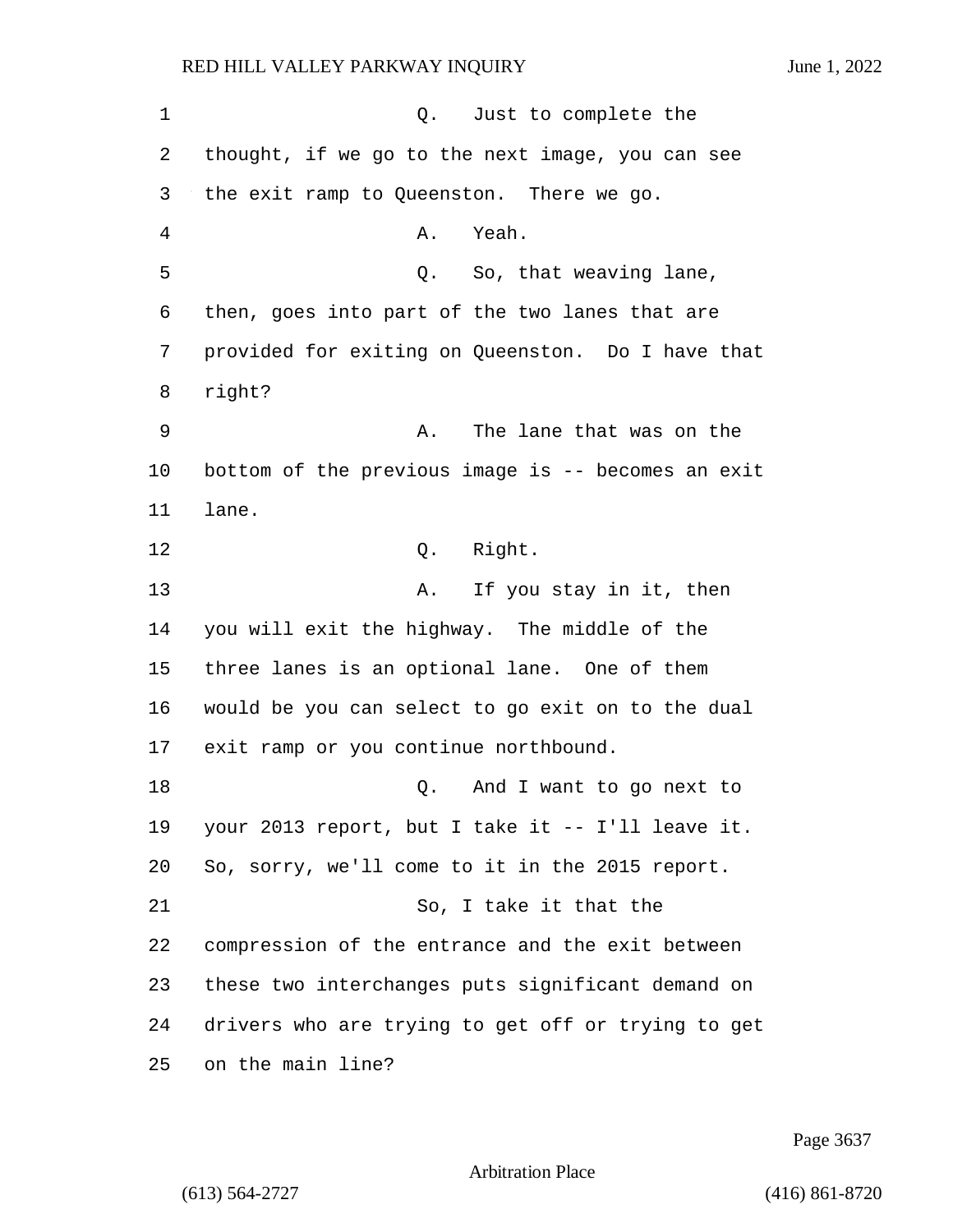1 A. It puts an increased demand from an ultimate design that wouldn't have it or a different layout of a different highway, so it's different and I would agree that it's an elevated workload for drivers based on the number of elements that are present. 7 Q. Okay. Thank you, Registrar. You can take that down. I want to go to your 2013 report, which deals with the more southerly portion, that Mud Street and Dartnall. 11 Registrar, can you please turn up Hamilton 41871. There we go. 13 And, just to confirm, sir, I believe this is the final version. This is your -- we've got it coded, B325? 16 A. B is the project number and I believe it says E05 on the bottom, underneath the date. 19 Q. Okay. And so, do I have that right that this is the final report? 21 A. This is the last one that was sent to the City for (indiscernible), yes. 23 Q. Okay. And so, jumping around a little bit, Registrar, can you please turn up page -- sorry, image 38. This is not the

Page 3638

```
Arbitration Place
```
(613) 564-2727 (416) 861-8720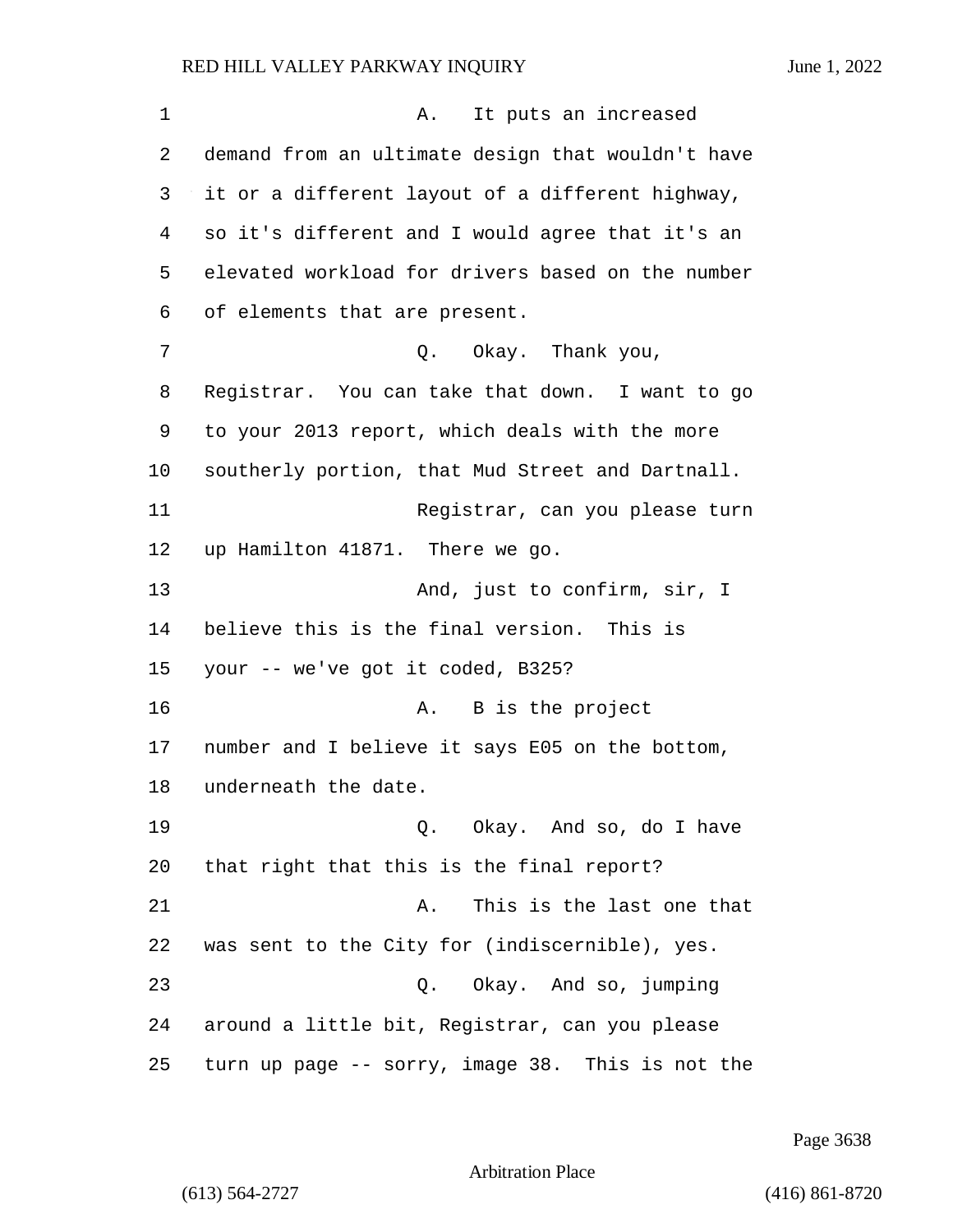1 right one. Sorry, bear with me. I've got the 2 wrong page here. 3 It's page 27, so I think 4 that's 11. Sorry to do this to you, Registrar. 5 It's page 27. I thought that it was 38, but it's 6 not. Image 39. I apologize for being such a 7 dinosaur that I actually use paper and the source 8 of the confusion. Forgive me. 9 Okay. So, I just want to go 10 to this point because in here you make a 11 specific -- you talk about restricted sight lines 12 for merging traffic on Dartnall 4 and you say: 13 "On-ramp merge is located 14 within a horizontal curve 15 in the main line and 16 vehicles northbound on 17 the main line and 18 upstream may not be 19 easily visible from the 20 vantage point of a 21 merging driver given the 22 curvature of the road and 23 the angle of approach, 24 which creates a large 25 blind spot."

Page 3639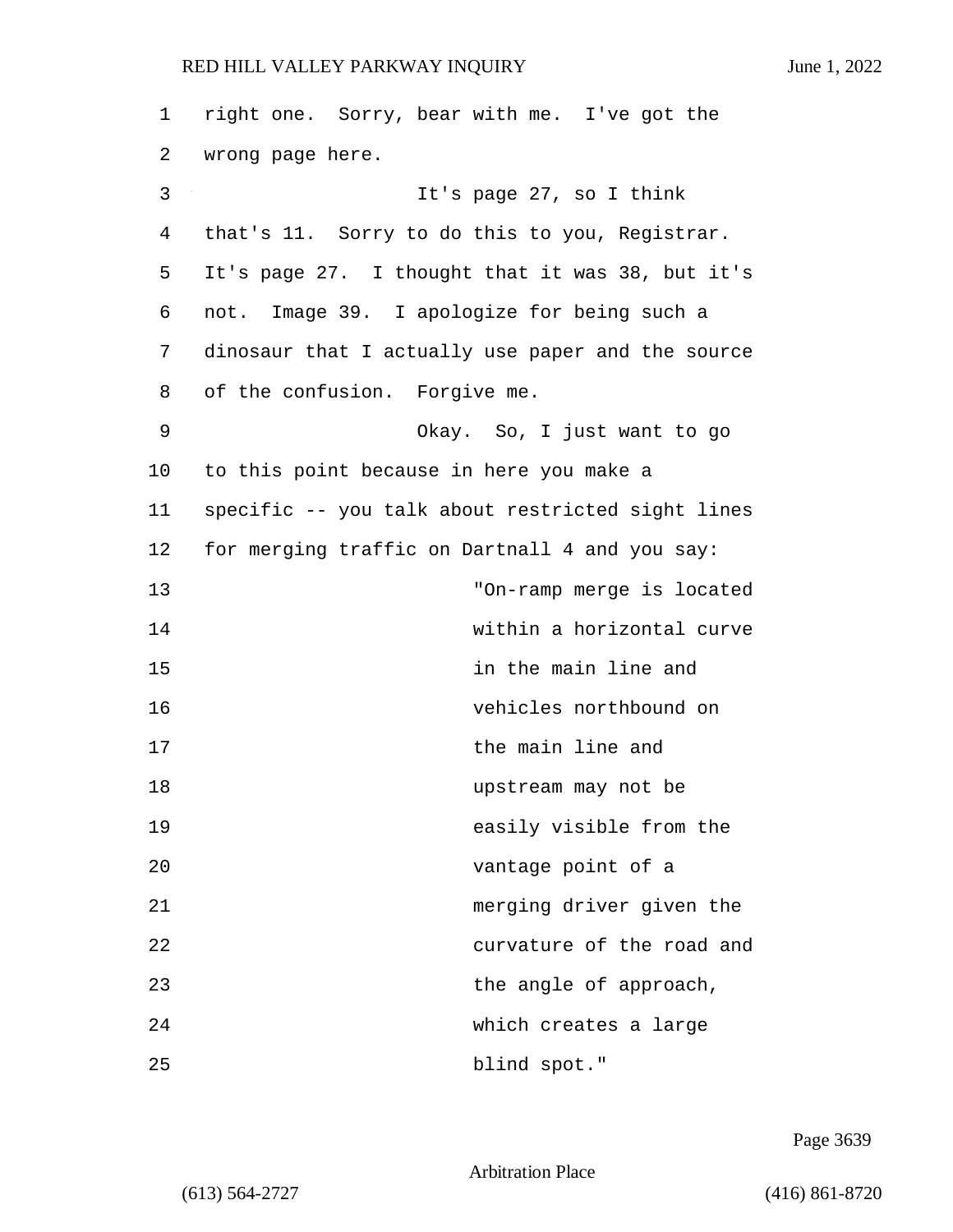1 So, when I took you to the drawings of the King Street interchange as an example, I take it, am I right in understanding this report that this is an example in the 2013 report of exactly the challenge of an exit on to a curvature?

7 A. Yeah. Yes. I think that that's what it's identifying. I would use the terminology I did before, which is that it's a location where there is some elevated workload for drivers and I think I would supplement it a little bit by saying if a driver's habit is to enter the highway at the very beginning, the very initial opportunity that occurs at the end of the ramp and not utilize the full acceleration lane, that's a location where the visibility may be more difficult than it would be in other circumstances that they would experience and, therefore, an elevated driver workload and potential issue to pay attention to from a safety perspective. 21 Q. Okay. And just to complete the thought on that, drivers who will have a sense of trying to merge as quickly as they can if they have a perception that the acceleration lanes are short. Is that not true?

Page 3640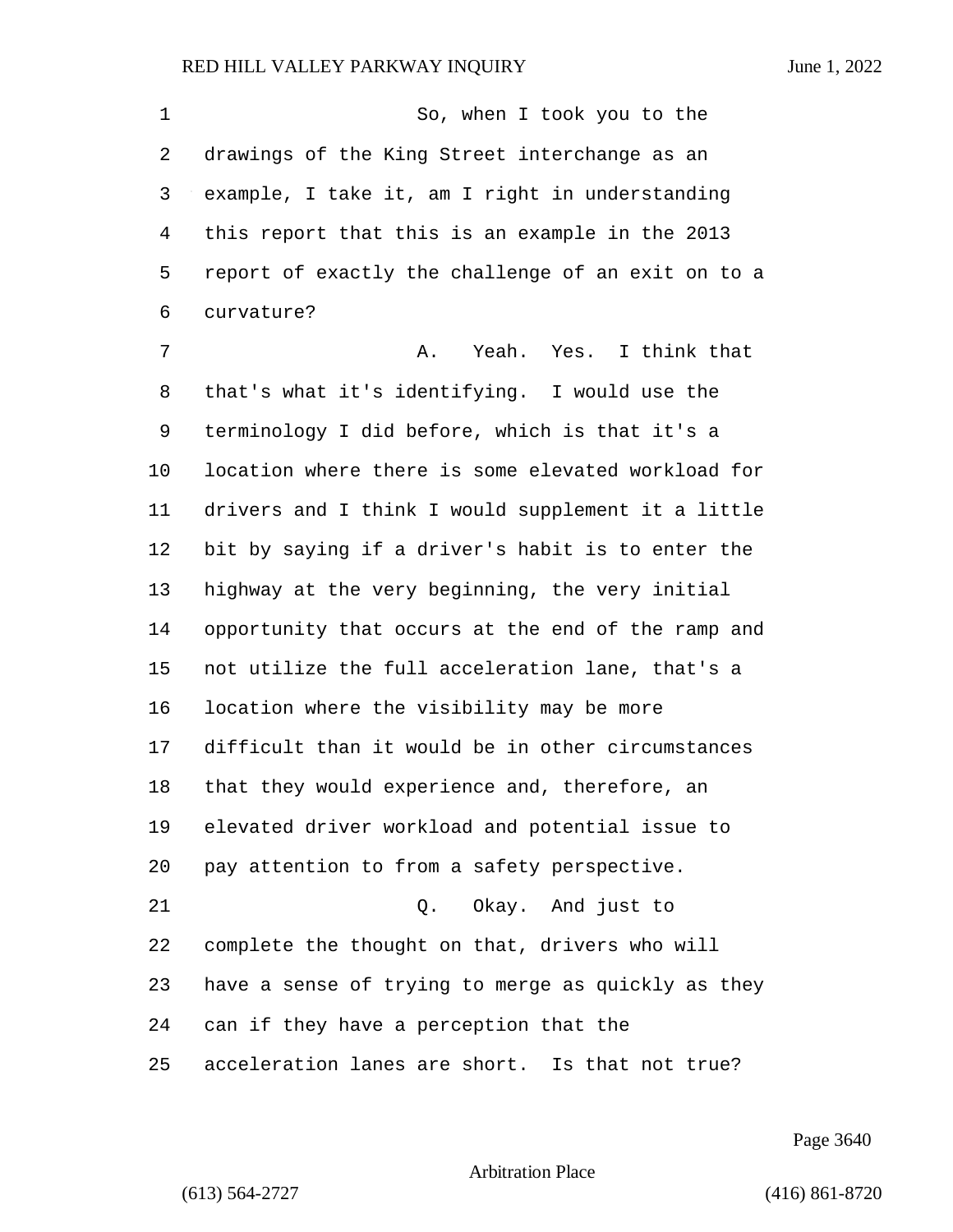| $\mathbf 1$ | Not necessarily.<br>Α.                             |
|-------------|----------------------------------------------------|
| 2           | Q.<br>Okay.                                        |
| 3           | The driver may not know<br>Α.                      |
| 4           | how long the acceleration lane is when they enter  |
| 5           | the facility, so it's not posted or defined for    |
| 6           | them as they arrive. They may know it based on     |
| 7           | experience and, therefore, that may influence      |
| 8           | their behaviour. They may also have a behavioural  |
| 9           | pattern themselves of entering at the very         |
| 10          | beginning or utilizing the full length of the      |
| 11          | acceleration lane. So, there's a wide range in     |
| 12          | variation of driver behaviour, so I'm not sure I   |
| 13          | agree that it automatically means it's             |
| 14          | problematic. There's a significant variation as    |
| 15          | to how drivers will interact with it. The overall  |
| 16          | conditions has elevated driver workload because of |
| 17          | the components that we described, and that         |
| 18          | combination means that, you know, some drivers may |
| 19          | experience conditions that are different than what |
| 20          | they normally experience. Higher driver workload,  |
| 21          | greater potential for error.                       |
| 22          | Q.<br>Okay. Can we please turn                     |
| 23          | to image 28. Page 17, image 28. There we go.       |
| 24          | So, you gave evidence on this                      |
| 25          | yesterday just about using the tool, a predictive  |

Page 3641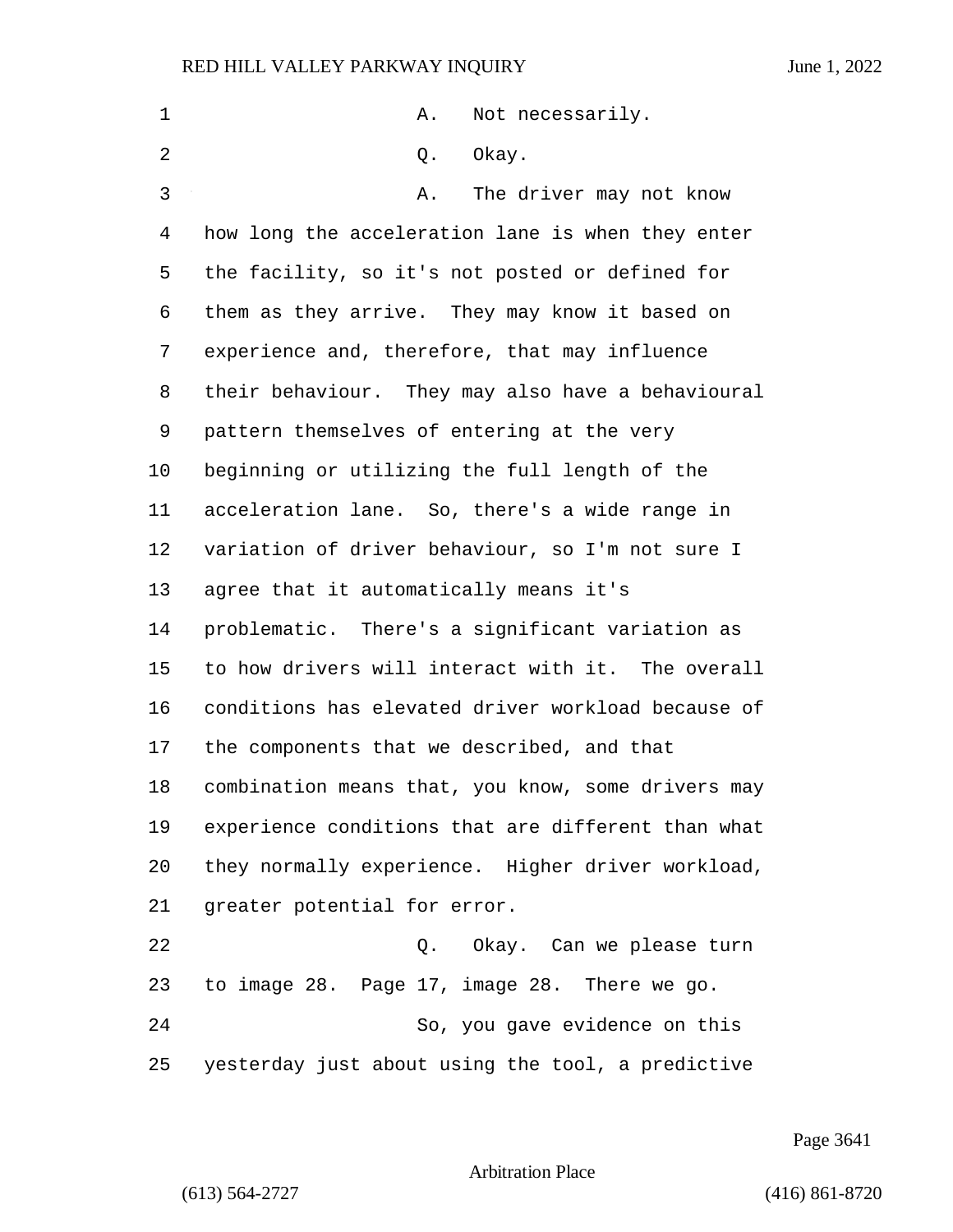| 1  | tool of a safety analysis using enhanced           |
|----|----------------------------------------------------|
| 2  | interchange safety analyst tool, ISATe. Do you     |
| 3  | remember that?                                     |
| 4  | Α.<br>Yes.                                         |
| 5  | Q. You've got two tables in                        |
| 6  | the 2013 report that I think are important and I   |
| 7  | want to get your explanation on.                   |
| 8  | So, we've got a predictive                         |
| 9  | number for accidents and expected. If I            |
| 10 | understand, predictive is, like, how many          |
| 11 | collisions would happen on each segment if it were |
| 12 | to perform at a normal safety level?               |
| 13 | That's not exactly<br>Α.                           |
| 14 | correct. It's if it were -- it's in comparison to  |
| 15 | the peers, to the entire group. So, what we're     |
| 16 | looking at is the overall expectation or the       |
| 17 | overall prediction of what would occur and then    |
| 18 | comparing what we would normally expect to see in  |
| 19 | numbers of collisions in the individual sections.  |
| 20 | Q. Okay. And so, it's                              |
| 21 | exactly that that I want to dig into. Because      |
| 22 | when I look at the predicted, you've got fairly    |
| 23 | high rates in a number of instances of predicted   |
| 24 | collisions, and so I want to understand better and |
| 25 | get your evidence about what goes into a predicted |

Page 3642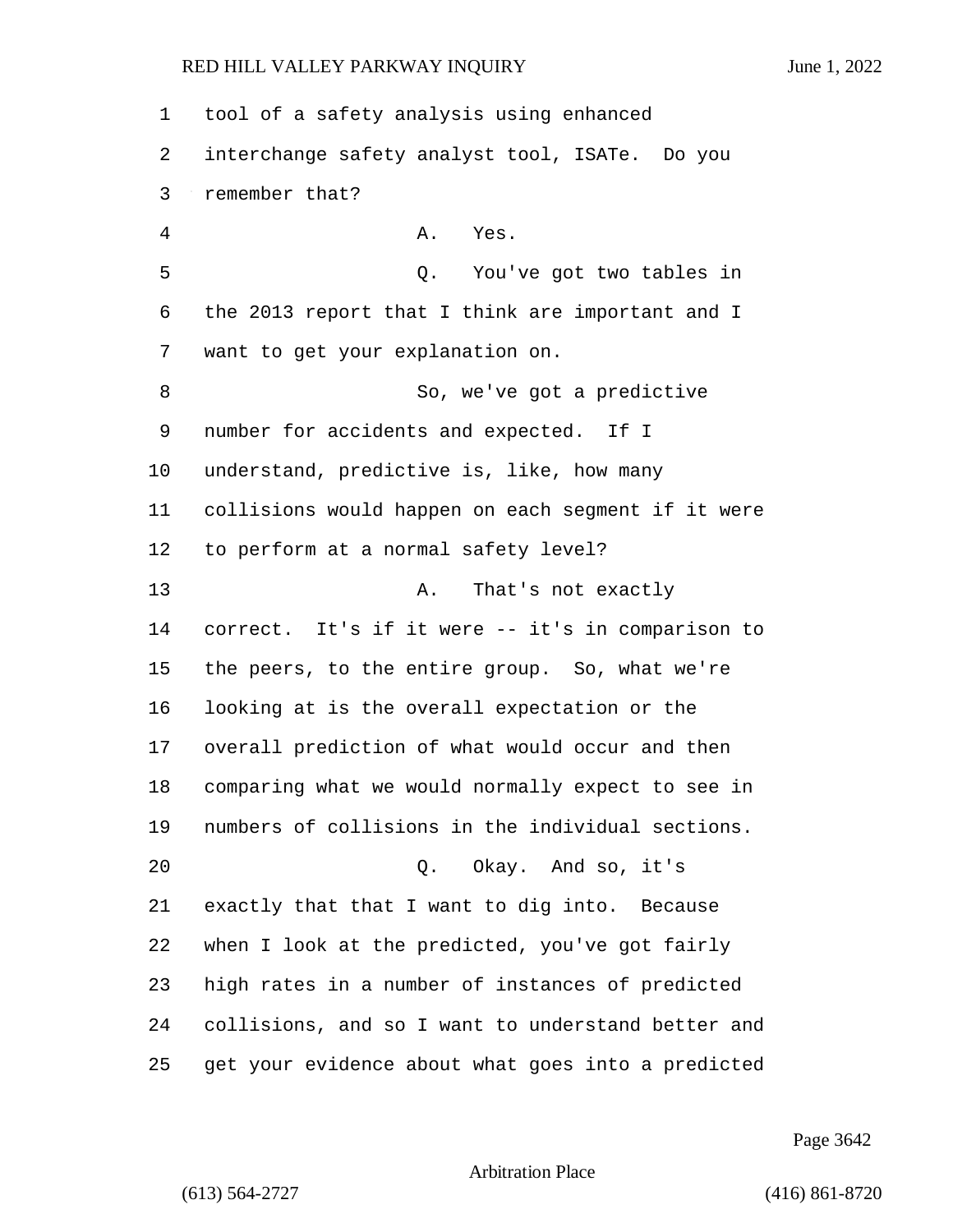number. 2 When you contemplate a predicted number, are you contemplating -- well, let me ask this differently. What factors do you take into account in developing a predicted number? 7 A. This methodology uses a mathematical analysis called empirical Bayes analysis and what it attempts to do is to determine numbers of collisions that could occur on a roadway based on both what's actually happening and the long-term performance, the long-term history, that's there. 14 The purpose of it is to try to eliminate any short-term deviations, regressions, away from the mean, the norm, that tend to occur. Collisions have a relatively random component to them, and so you have to be careful to not just look at a short-term period of time, two years, five years' worth of data. You want to look at a long-term history and make sure you factor that in. Just because there's been a blip in number of collisions, an increase in number of collisions over a fairly short period of time, doesn't mean that the location is necessarily problematic. You

Page 3643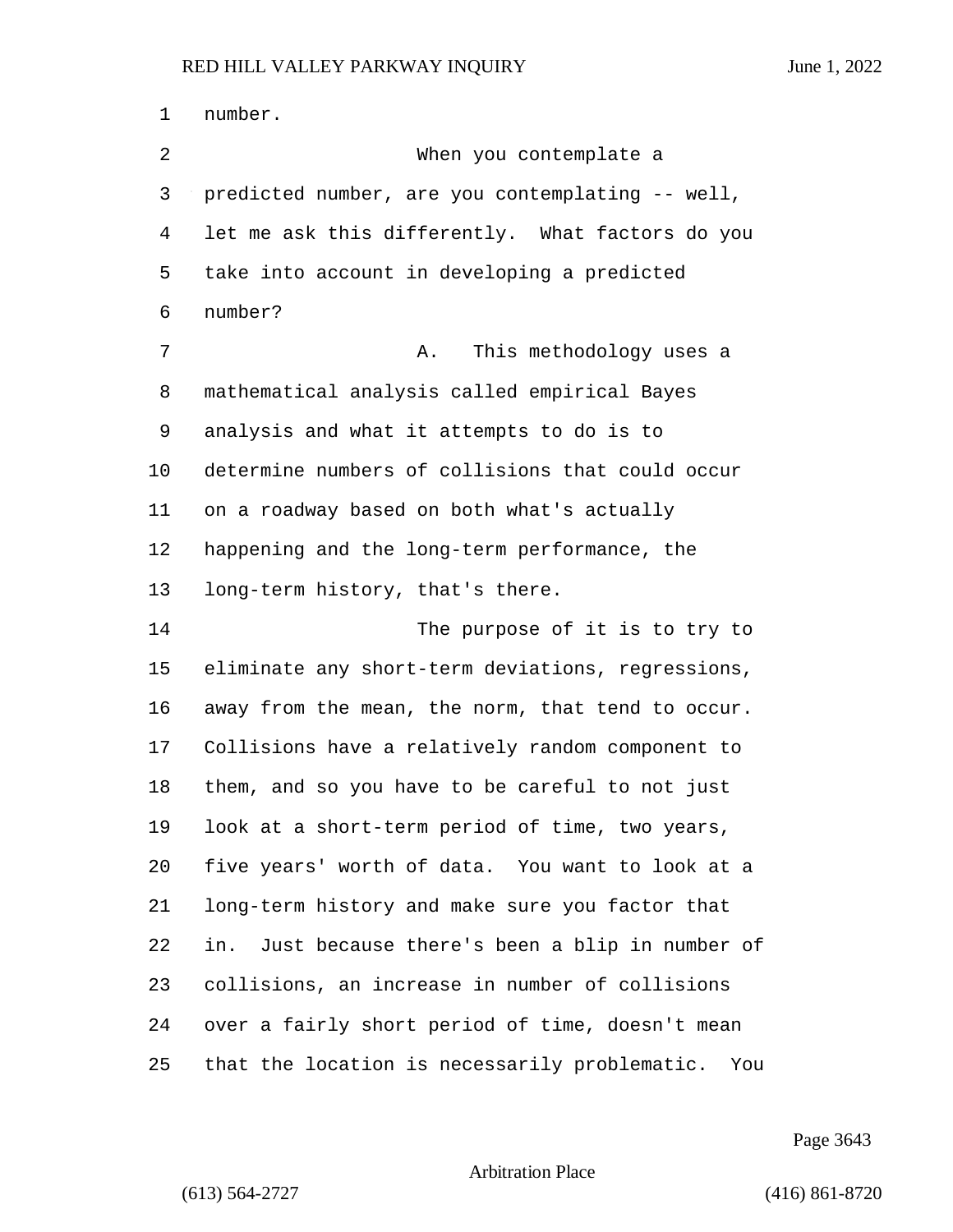1 want to look at the long-term performance. 2 Q. Okay. I understand over 3 time, but are you not also taking into account 4 factors such as a geometry in your predicted 5 number? 6 A. And the length of roadway 7 itself, yes. 8 Q. Okay. And so, for 9 instance here, if you look at -- these are 10 freeway, so this is intended to be an assessment 11 of tangent sections. What's the freeway segments? 12 A. They're the main line 13 segments -- 14 Q. Main line segments, okay. 15 So, you've got a number for Mud 6 of 51 predicted 16 collisions, for instance. How do you come up with 17 that number? 18 A. I should double check. 19 I'm not sure if this is including the ramps and 20 the main lines or not. 21 Q. Well, the second one is 22 just the ramps. 23 A. It's the second -- 24 Q. If we turn to the next 25 page, the next image.

Page 3644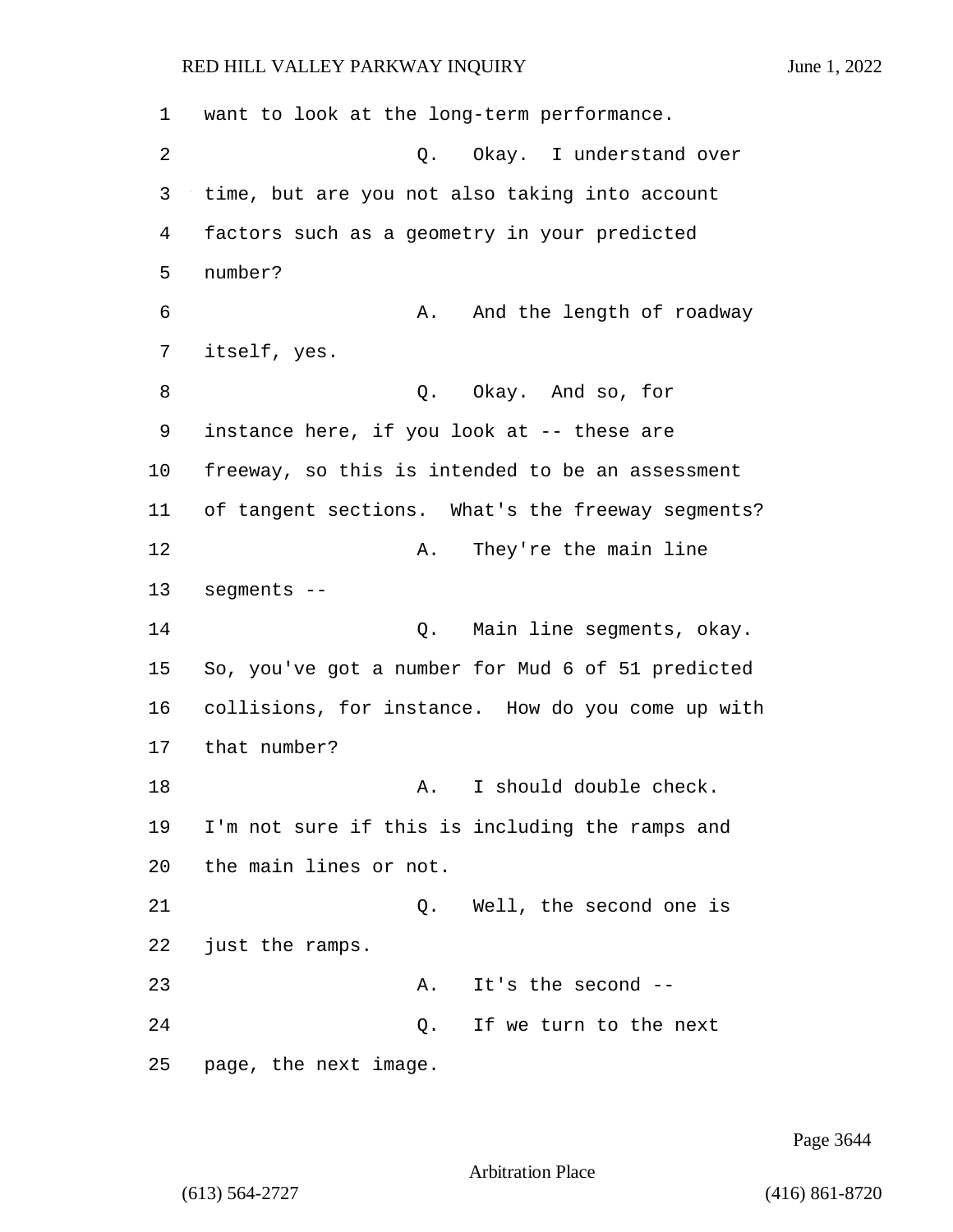| 1  | This is the main line<br>Α.                        |
|----|----------------------------------------------------|
| 2  | sections adjacent to or in proximity to Mud 6.     |
| 3  | Right, so this is the<br>Q.                        |
| 4  | ramps. Let's go back to the prior image.           |
| 5  | Yeah.<br>Α.                                        |
| 6  | Okay. Can you give us<br>Q.                        |
| 7  | some understanding as to what you take into        |
| 8  | account in identifying the predicted number?       |
| 9  | Well, as you said,<br>Α.                           |
| 10 | proximity to -- it defines a location and what is  |
| 11 | proximate to is it considered. So, the amount of   |
| 12 | collisions that are occurring would be expected to |
| 13 | be higher in a location where there's an on-ramp   |
| 14 | or an off-ramp present because there's merging     |
| 15 | activity that occurs at those locations.           |
| 16 | The other factor which comes                       |
| 17 | into play, however, is also simply the history of  |
| 18 | the location. So, if there have been -- if it's a  |
| 19 | location where congestion occurs, then there would |
| 20 | be collisions resulting from rear-end crashes into |
| 21 | standing queues of traffic, then that results in a |
| 22 | higher value.                                      |
| 23 | So, isn't it the expected<br>Q.                    |
| 24 | number that gives you the history, because that's  |
| 25 | part of the equation that gives you the historical |

Page 3645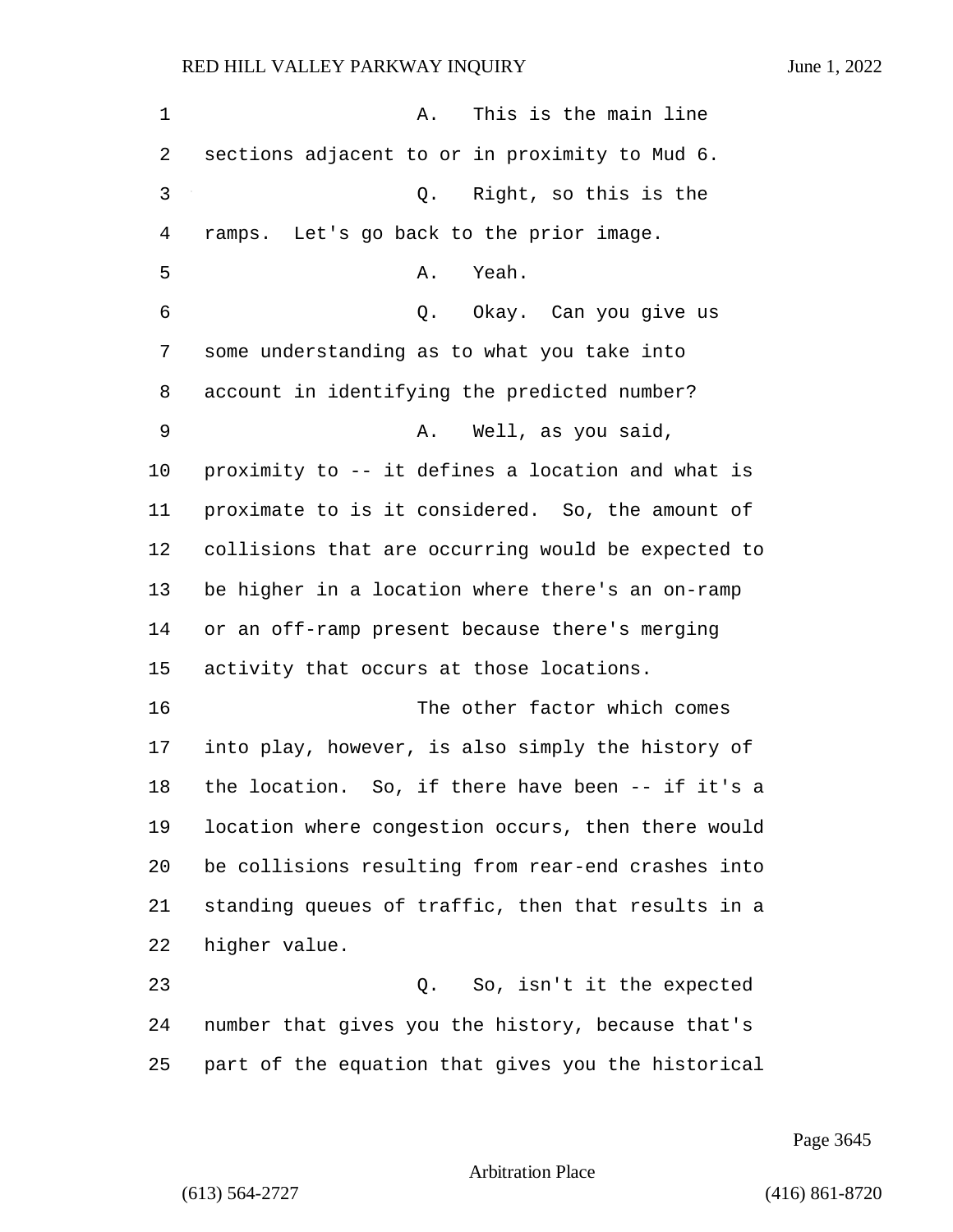| 1  | crash records at that location?                    |
|----|----------------------------------------------------|
| 2  | Yes, correct.<br>Α.                                |
| 3  | Okay. And so, when<br>Q.                           |
| 4  | you're coming up with predicted, you're looking at |
| 5  | location in anticipation because of the challenge  |
| 6  | of that location, which takes into account lanes   |
| 7  | and curvature and other geometrical factors.<br>Is |
| 8  | that not correct?                                  |
| 9  | It is, and, again, how<br>Α.                       |
| 10 | that location has actually performed.              |
| 11 | Q. And maybe I'm being too                         |
| 12 | simple here, but do I take from this analysis of   |
| 13 | predicted numbers that Hamilton should             |
| 14 | realistically have an expectation that on this     |
| 15 | segment, they would have fairly high collision     |
| 16 | rates?                                             |
| 17 | Correct, yes.<br>Α.                                |
| 18 | Q.<br>Okay.                                        |
| 19 | Well, I'm not sure that's<br>Α.                    |
| 20 | a fair way to term it. It's an analysis to         |
| 21 | understand what is occurring at the location and   |
| 22 | provide appropriate context to it so that you      |
| 23 | don't simply look at the pure numbers of the pure  |
| 24 | frequency of collisions. So, it's not as though    |
| 25 | there's a plan to have collisions at the location. |

Page 3646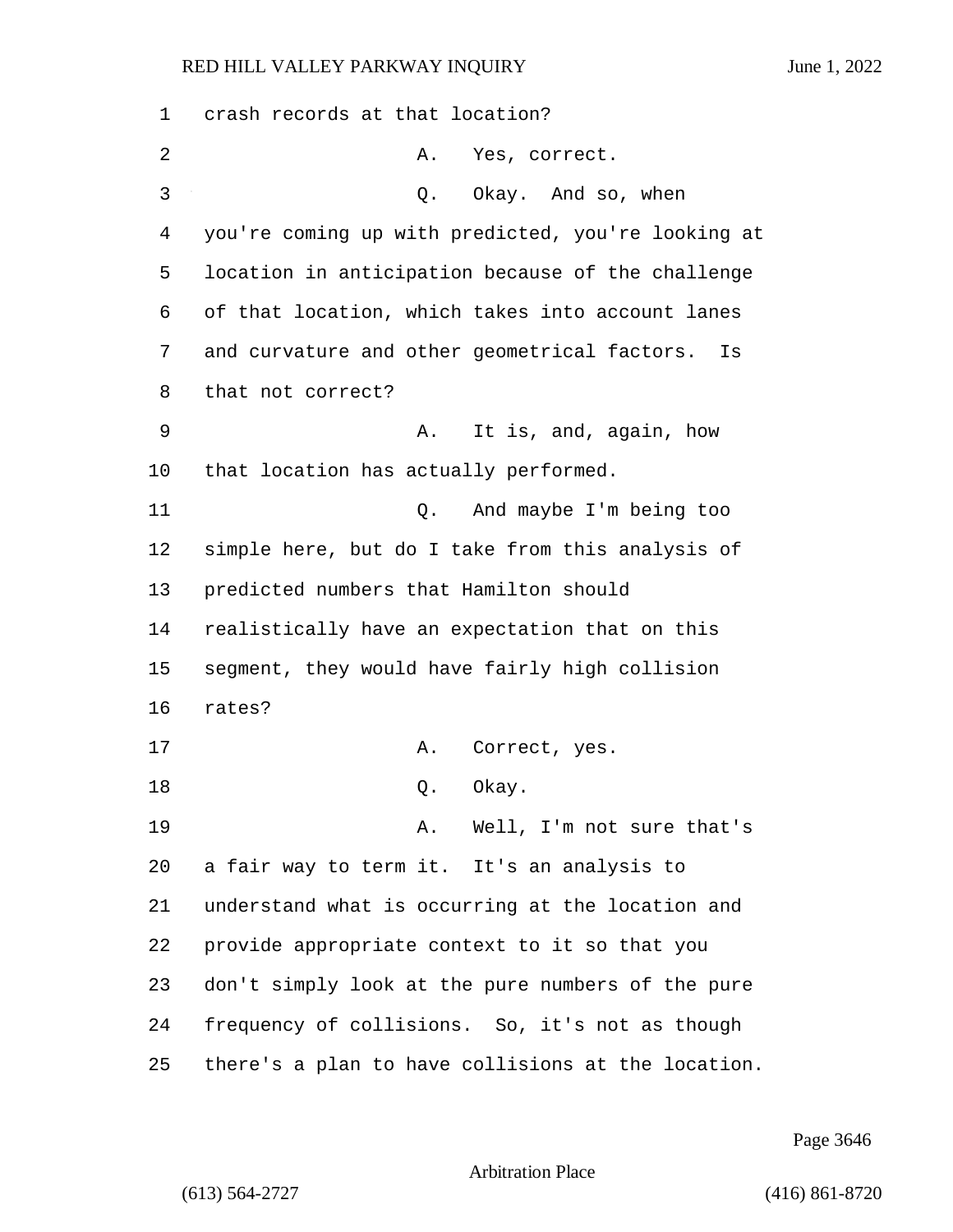| $\mathbf 1$ | So, I just want to clarify that term because --    |
|-------------|----------------------------------------------------|
| 2           | No, I understand that.<br>Q.                       |
| 3           | But in terms of your anticipation of what would    |
| 4           | likely occur in a location, the predicted          |
| 5           | number indicates that at these locations, you are  |
| 6           | more likely than not to have a higher number of    |
| 7           | accidents?                                         |
| 8           | Α.<br>Correct.                                     |
| 9           | Is that correct?<br>Q.                             |
| 10          | Α.<br>Yes.                                         |
| 11          | Okay. Can we go to the<br>Q.                       |
| 12          | next image, please. Am I reading this table 7 is   |
| 13          | just focused on collisions for ramp segments?      |
| 14          | Correct, yes.<br>Α.                                |
| 15          | Okay. And so, if we look<br>Q.                     |
| 16          | at the infamous ramp 6, where is it? There it is.  |
| 17          | So, that has a predicted number of 23.3 collisions |
| 18          | and an expected of 37, so historically, you have   |
| 19          | more accidents here than you would have predicted. |
| 20          | Do I understand that correctly?                    |
| 21          | I'm sorry, could you<br>Α.                         |
| 22          | reword that again or restate it, please?           |
| 23          | I'll do exactly that.<br>Q.                        |
| 24          | So, you've got predicted of 23.3 and expected      |
| 25          | collisions of 37.1, and do I interpret that to     |

Page 3647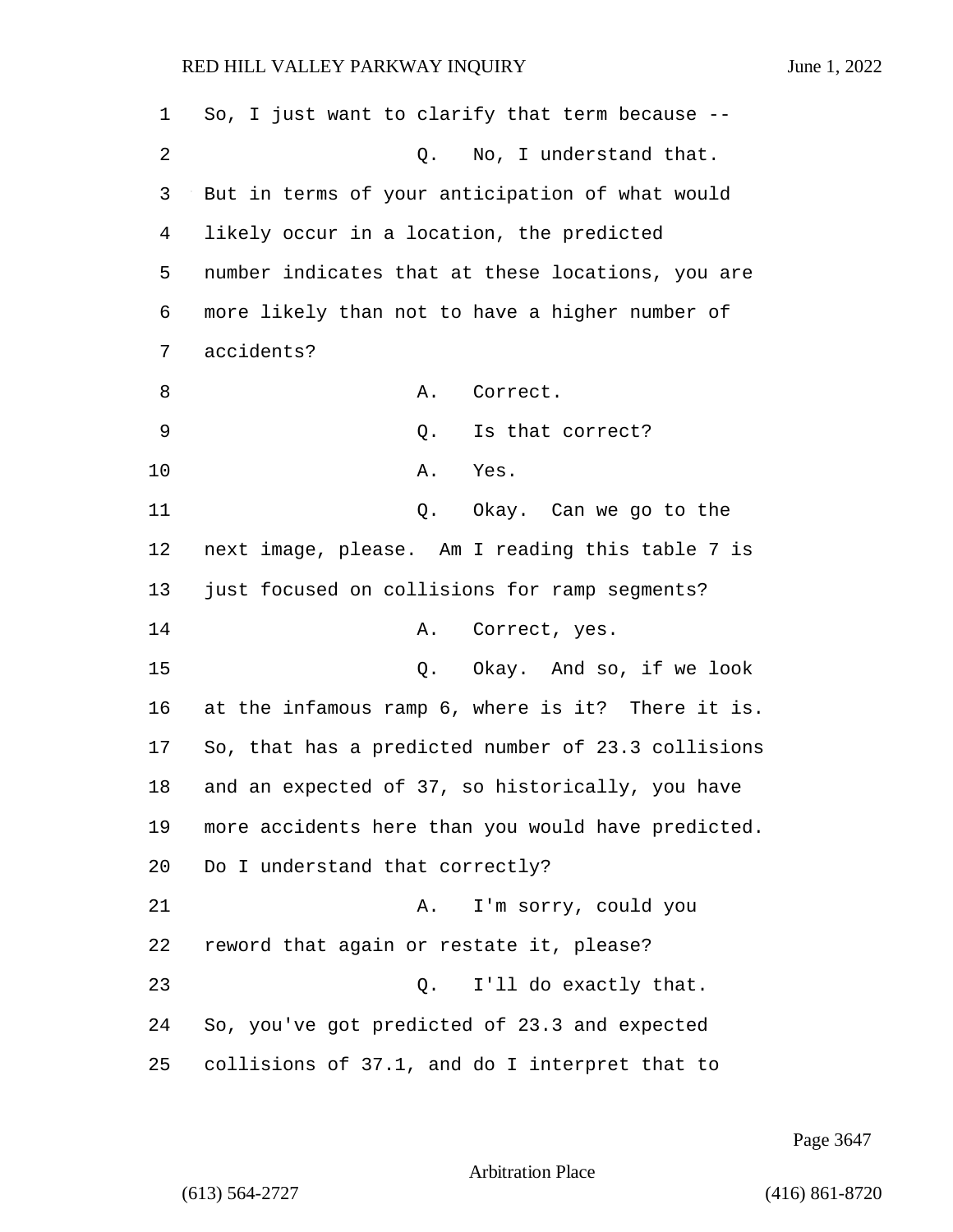mean that you have got in fact a higher number of actual collisions than you would have predicted at the location? 4 A. Correct. 5 Q. Okay. And then your analysis is to try and figure out why that would be and what you can do to reduce that number? 8 A. Yes, but I would add the context to it is the purpose of this exercise, which is a mathematical exercise of looking at the collision information is to flag locations that are statistically anomalies, that are not what you would expect as opposed to just looking at pure numbers of collisions. So, it's a better way of digging through the collision records and the quantity of collisions and it's a more robust way of ensuring that in fact there is a problem here that is different and verified from a statistical perspective. 20 Q. And once you identify a problem, then I take it, Mr. Malone, that CIMA would engage in the question of what steps can you take, can you as owner, I mean, take in order to reduce that number of collisions? 25 A. Yes, and I would sort of,

Page 3648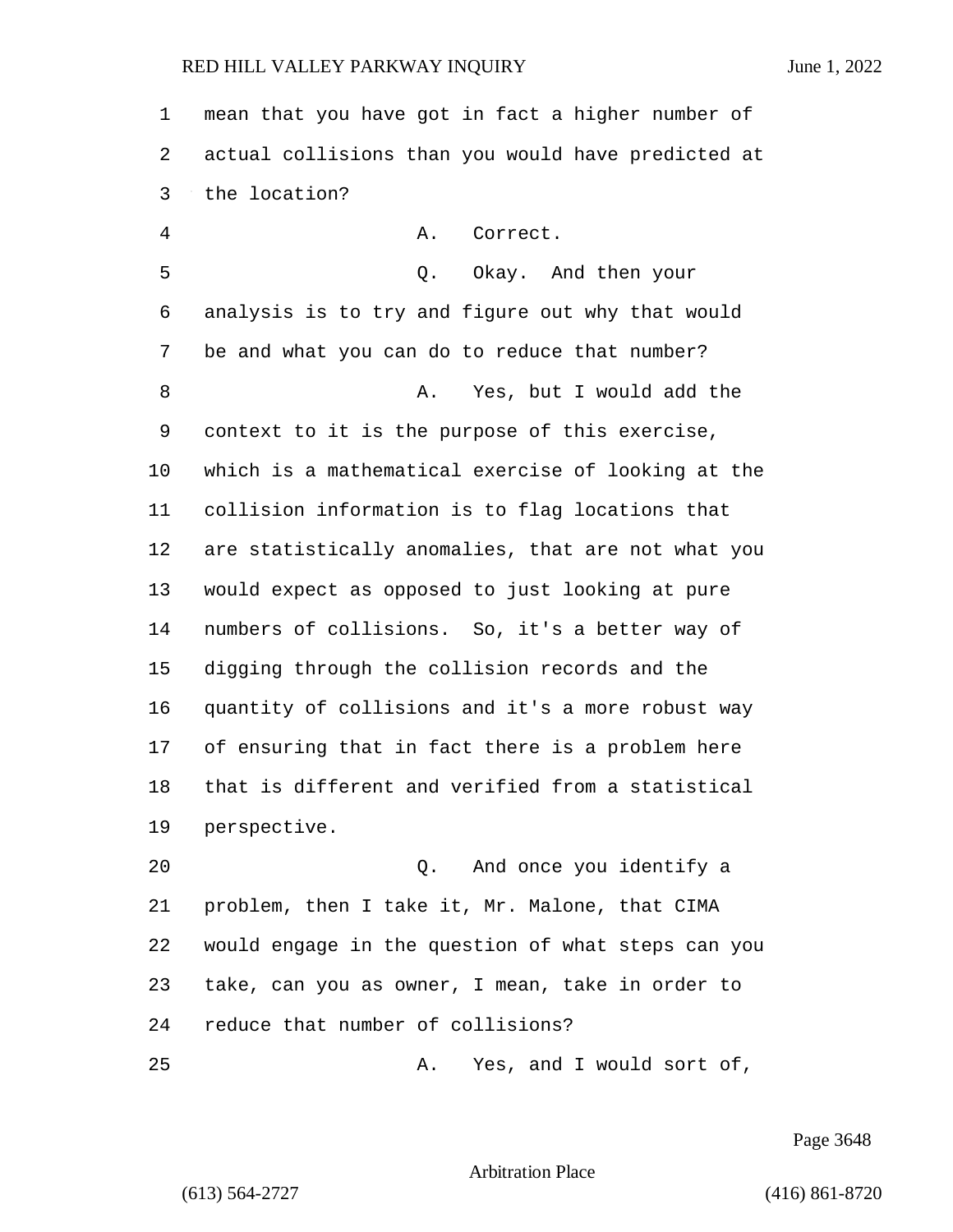again, add the context to it that the purpose of this exercise is to identify locations that have the potential for improvement. So, the goal of the whole report, the exercise, is to examine, look for, potential safety issues, identify where there might be opportunities for improvement and with those identified using more robust mathematical and statistical techniques, then your potential for success is greater. 10 And I will emphasize that, you know, the historical focus of traffic safety was 12 just to look at numbers of collisions, but if a high number of collisions are occurring for reasons that cannot necessarily be rectified or whatever, there was some unusual event, an environmental condition that led to a series of conditions, they're not necessarily things that can be resolved. So, the purpose of the exercise is to look for places where you're most likely going to have success in improving, reducing numbers of collisions, as opposed to locations where there may just have been a high frequency for some unknown or some random occurrence and then unable to actually provide a solution or potential solution.

Page 3649

### Arbitration Place

(613) 564-2727 (416) 861-8720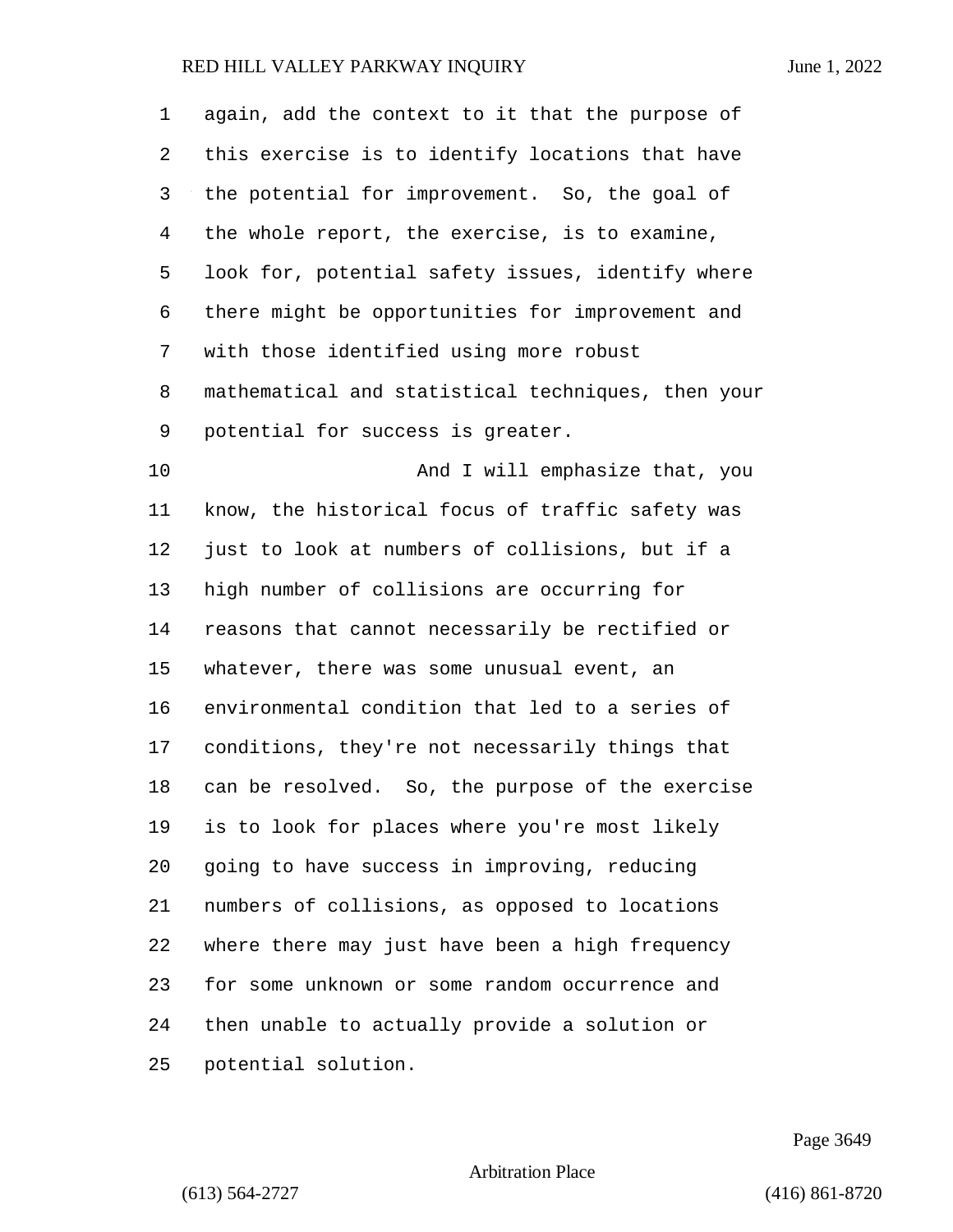| $\mathbf 1$ | So, you're trying to get<br>$Q$ .                  |
|-------------|----------------------------------------------------|
| 2           | rid of the anomalies. Right?                       |
| 3           | You're trying to identify<br>Α.                    |
| 4           | the anomalies and you're trying to quantify the    |
| 5           | variation from what is statistically will be       |
| 6           | expected, and then that assists in flagging which  |
| 7           | locations have the greatest potential for          |
| 8           | improvement. And it serves two purposes.<br>It     |
| 9           | identifies specific locations but it also          |
| 10          | potentially identifies types of locations, so      |
| 11          | there may be similarities between locations that   |
| 12          | are red flagged if you look at the list as opposed |
| 13          | to just, you know, location A location B. All      |
| 14          | locations of a certain type may have a feature, an |
| 15          | element, from which benefit could be found if you  |
| 16          | were to be able to apply it.                       |
| 17          | Q.<br>Okay. That's very                            |
| 18          | helpful.<br>Thank you. Can we please turn to       |
| 19          | image 2. This is the second page of the report.    |
| 20          | It identifies the project team and this particular |
| 21          | report does not have signing lines.<br>And,        |
| 22          | Mr. Malone, is it sometimes CIMA's practice to     |
| 23          | deliver final reports that do not have the         |
| 24          | signatures of the authors?                         |
| 25          | Our practice changed over<br>Α.                    |

Page 3650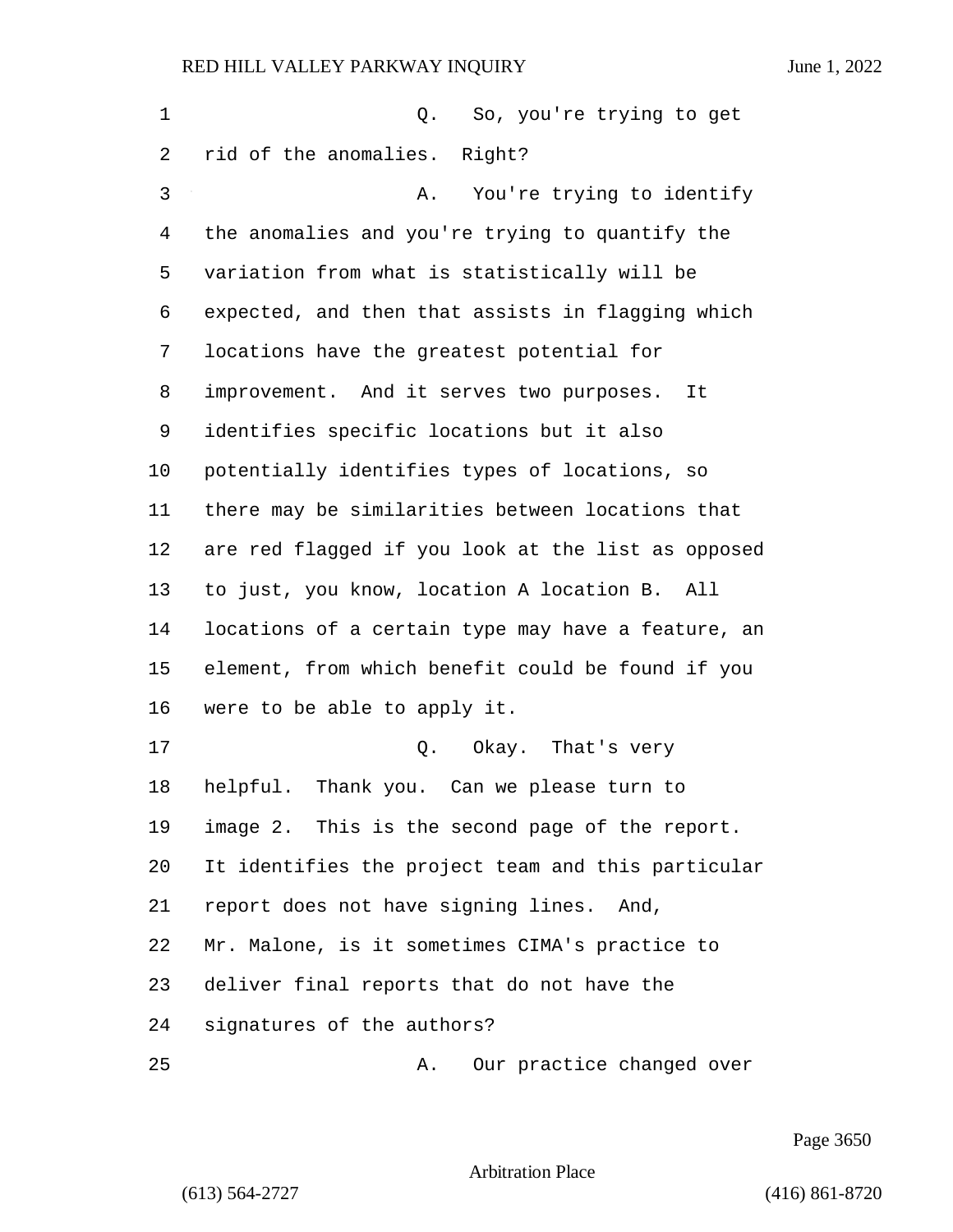1 time. I'm not exactly sure if we were not signing 2 reports at this time, but our standard, our 3 approach, has been to return to that or to provide 4 that. 5 Q. Sorry, I didn't 6 understand what you just said. So, in this 7 instance, I take it you agree with me that this is 8 a final report, notwithstanding its not signed? 9 A. This was consistent with 10 what was being done at the time, yes. 11 Q. That is, CIMA was 12 delivering final reports that were not necessarily 13 signed? 14 A. Correct. 15 Q. Okay. Can we please turn 16 up overview document 6, image 33. So, this refers 17 to minutes of a progress meeting of July 3 in 18 relation to the report that we just looked at, and 19 I just want to ask you a question on one element 20 here. 21 It records the following 22 discussion about friction: 23 "Implementation of 24 high-friction pavement 25 countermeasures should

Page 3651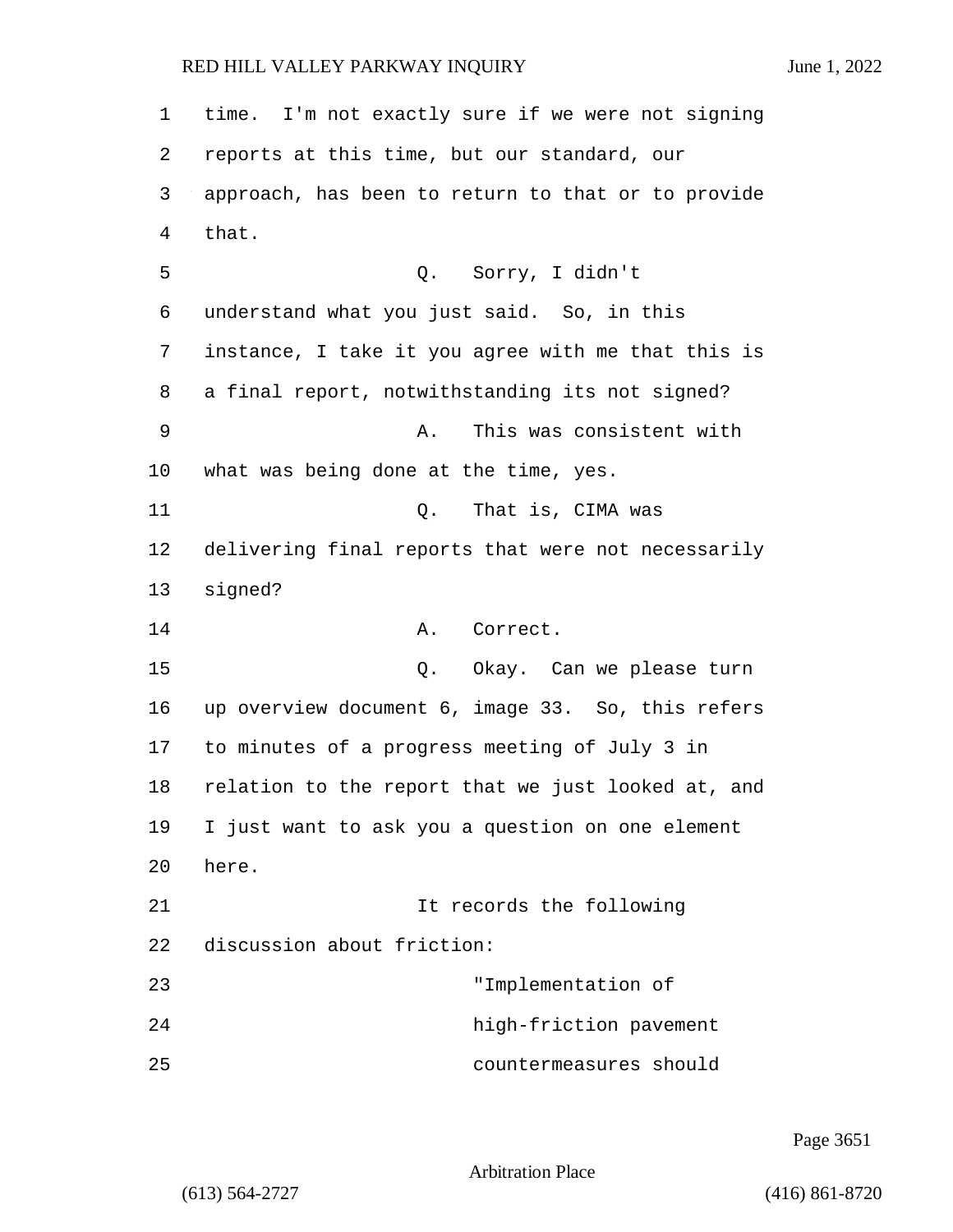1 not be considered on the 2 main line due to 3 specialized nature of 4 existing pavement and 5 ongoing monitoring, but 6 can be recommended for 7 ramps, if required." 8 And I know Ms. Lawrence took 9 you to this. What was the source of the 10 information that you couldn't use a pavement 11 countermeasure on the main line? 12 A. My recollection was that 13 it would have come from somebody at the City as 14 opposed to CIMA. I don't recall who would have 15 been the person to state it, but I would note that 16 we were focusing on issues on the ramps, ramp 6 in 17 particular, as opposed to the main line itself at 18 this point in the study. 19 Q. Okay. And I think that 20 -- okay. Thank you. 21 Can we please go to Hamilton 22 4660. I'm going to take you to the 2015 report. 23 There we go. 24 So, I take it this is your 25 proposal for the work for the 2015 report? I

Page 3652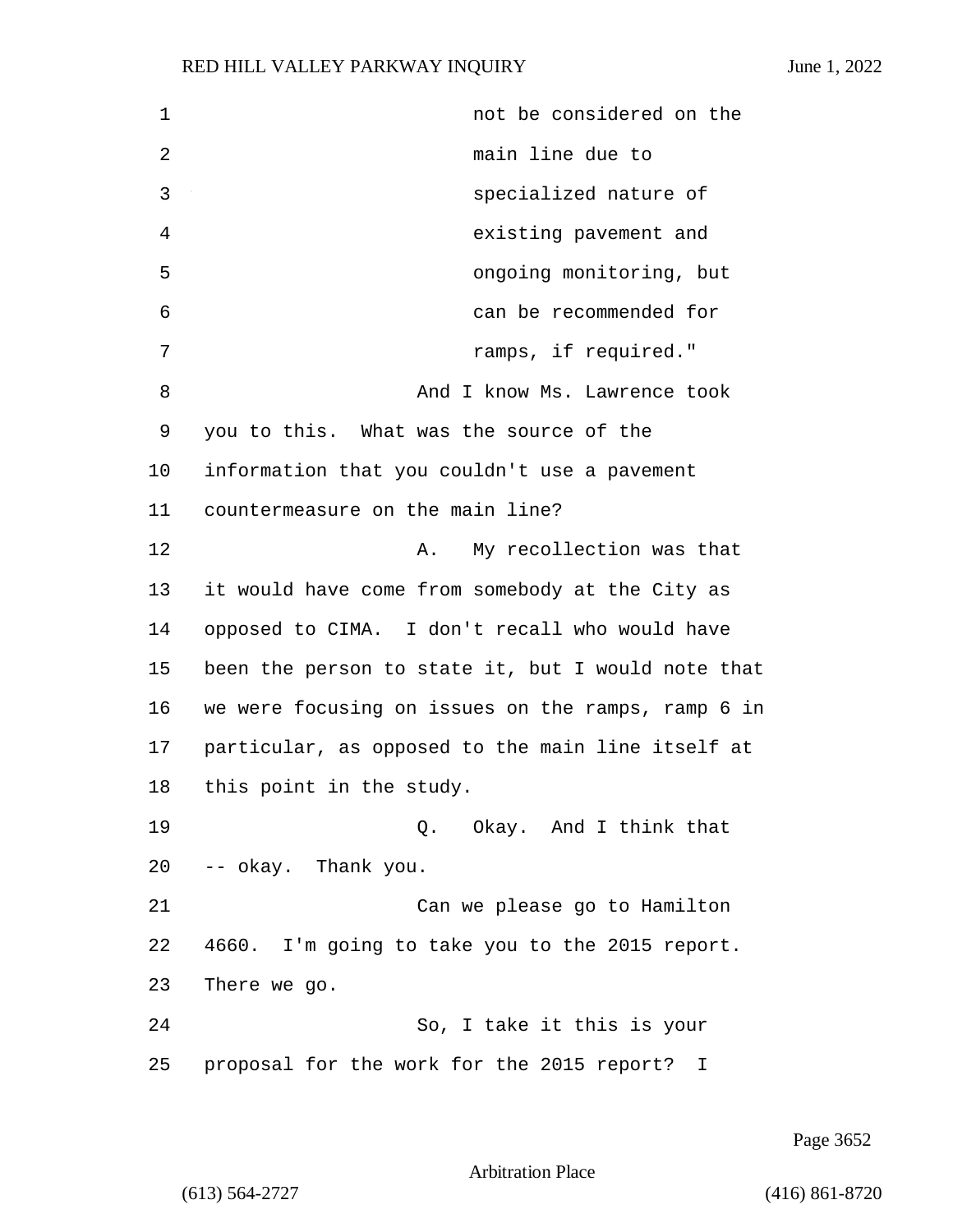think you identify it. Is that true? 2 A. I believe so, yes. 3 Q. Okay. And if we turn to image 4, and again -- I don't have the right one. Sorry, can you go back to image 3. There we go. That's what I'm looking for. 7 So, again, you're taking data from accidents and you've got historical volume, you've got data about traffic and you're identifying you expect to receive the design drawings. **And I take it, sir, that still**  in 2015 you don't receive the design drawings? 14 A. Well, I think it's worded the way it is. We asked for design drawings and we included the expectation or the anticipation that we might use aerial photography as an alternate and, correct, we did not receive design drawings. 20 Q. Thank you. Can we please -- sorry, you can take out that callout. I just want to address the issue of friction testing, separate direction. 24 In your 2013 report, you, CIMA, recommended that friction testing be

Page 3653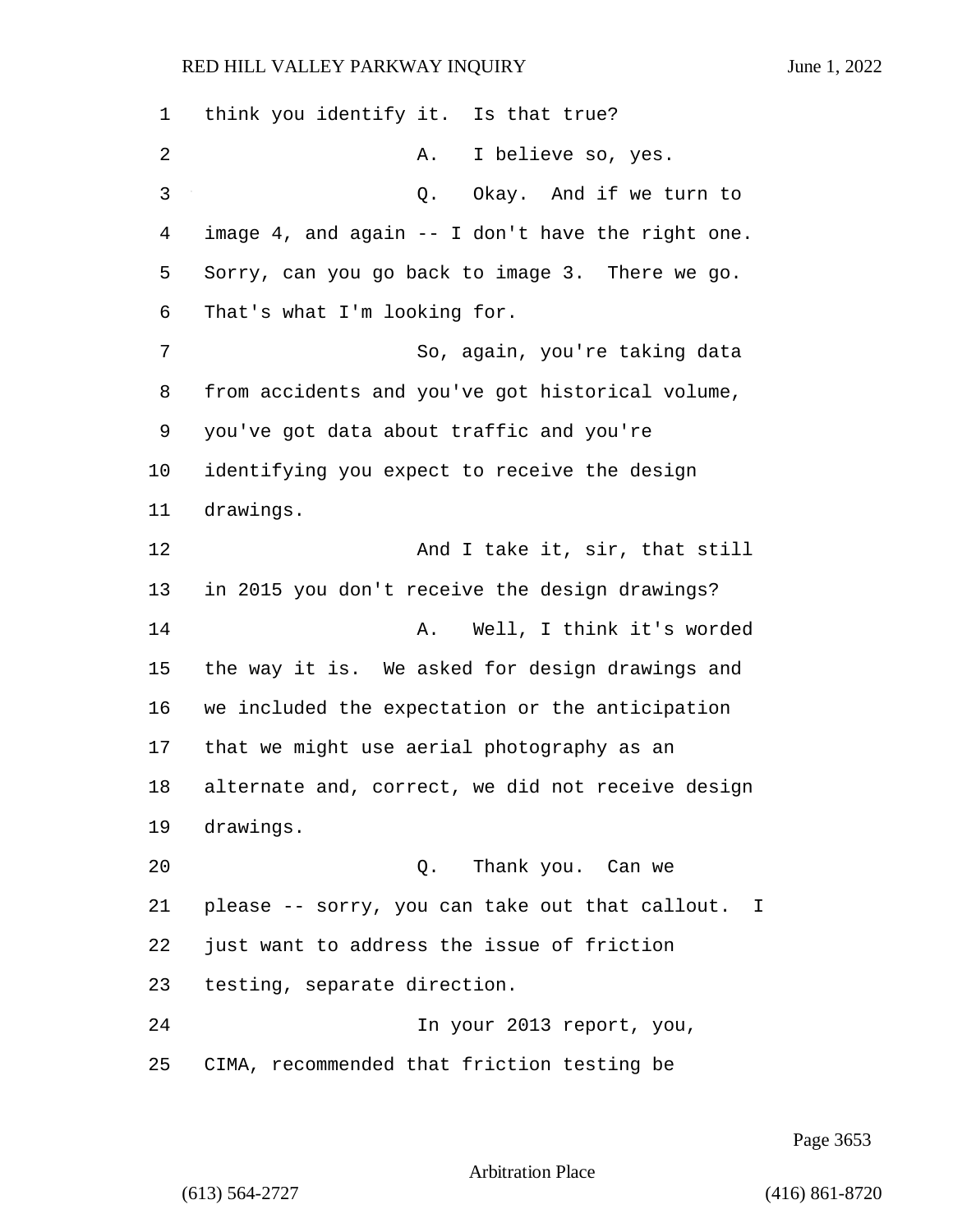| 1  | conducted. That's the case, sir?                   |
|----|----------------------------------------------------|
| 2  | That's correct, yes.<br>Α.                         |
| 3  | Q.<br>And I've got $-$ and I                       |
| 4  | want to go to overview document 7, image 35. This  |
| 5  | is an extract from your notebook, August 5, 2015?  |
| 6  | Correct, yes.<br>Α.                                |
| 7  | And I think this records<br>Q.                     |
| 8  | a conversation with Gary Moore. Do I have that     |
| 9  | right?                                             |
| 10 | The first part of the<br>Α.                        |
| 11 | note records the internal conversation with        |
| 12 | project staff, discussing the status, where we     |
| 13 | were with the report, and discussing our           |
| 14 | recommendations. And the bottom part is, as I      |
| 15 | highlighted yesterday, part of the notes that I    |
| 16 | had completed in conjunction with the discussion   |
| 17 | with Mr. Moore, which occurred on August 6, which, |
| 18 | in my diary, this is the bottom of one page and    |
| 19 | August 6 starts at the top of the next page and I  |
| 20 | had used the space below the, the open space on    |
| 21 | the August 5 page, for part of that notation, so   |
| 22 | it's a hybrid, is what I'm getting at.             |
| 23 | Q. Got it. That's great.                           |
| 24 | And, as I understood your evidence yesterday,      |
| 25 | you're recording a conversation with Gary Moore in |

Page 3654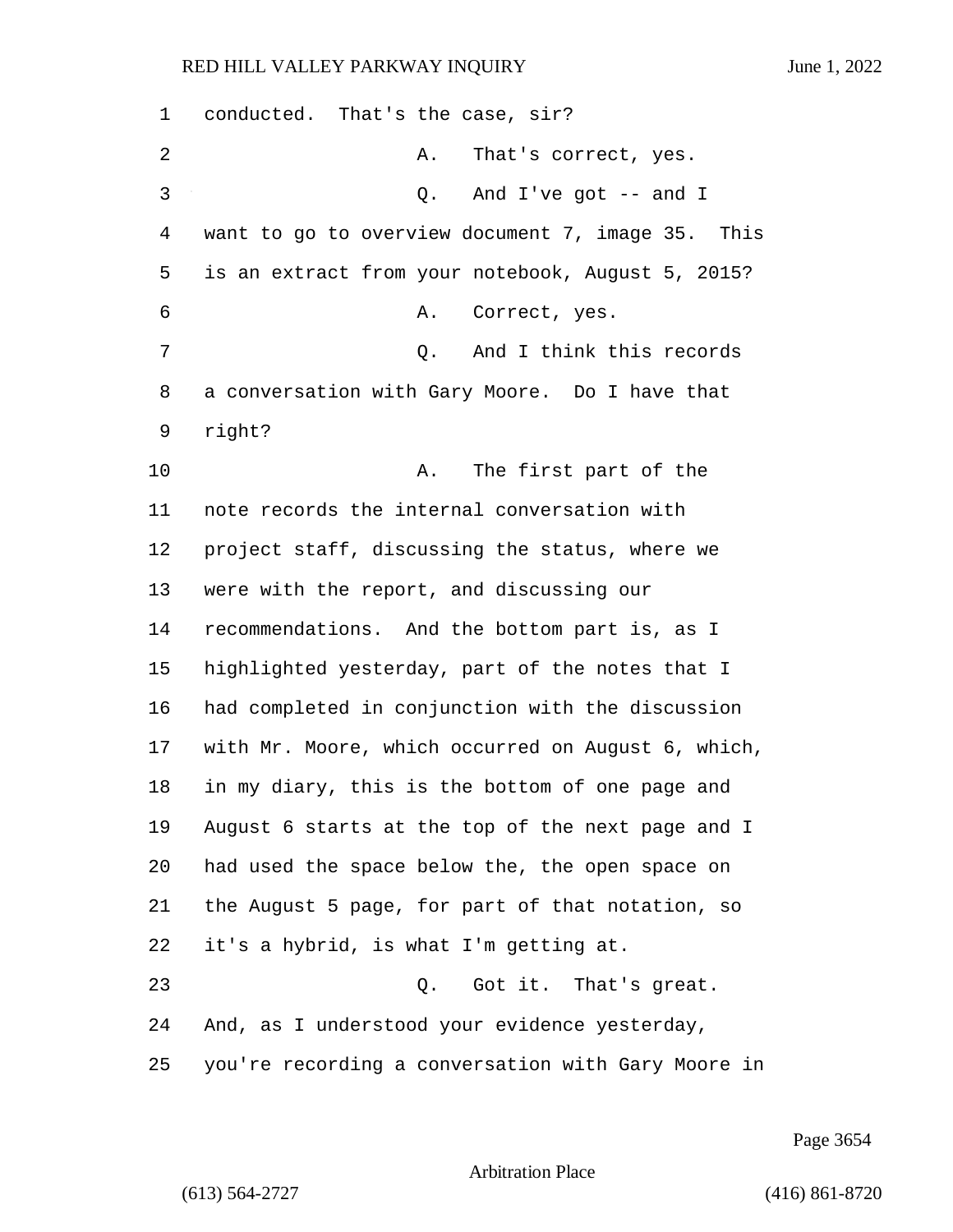1 which he's telling you about the asphalt surface

 of the Red Hill? 3 A. Correct, yes. 4 Q. And I think in that meeting he identifies that skid testing has been conducted? 7 A. I believe he does state that, because the follow-on, the day after, a couple days after, is when he provides me with the e-mail with some attachments. 11 Q. Okay. And let's go to that. That's CIMA 10018. 13 So, after that discussion in which he identifies the fact that friction testing has been done, he then sends you testing done by MTO in 2007 and this e-mail, which has additional information. That's correct? 18 A. He sent me the -- forwarded the e-mail from Dr. Uzarowski. 20 Q. Right. And I just want to identify here. And I know Ms. Lawrence took you to this, but if we go through where we've got a chart and below it and it says below: 24 "In 2013, the friction 25 numbers were measured on

Page 3655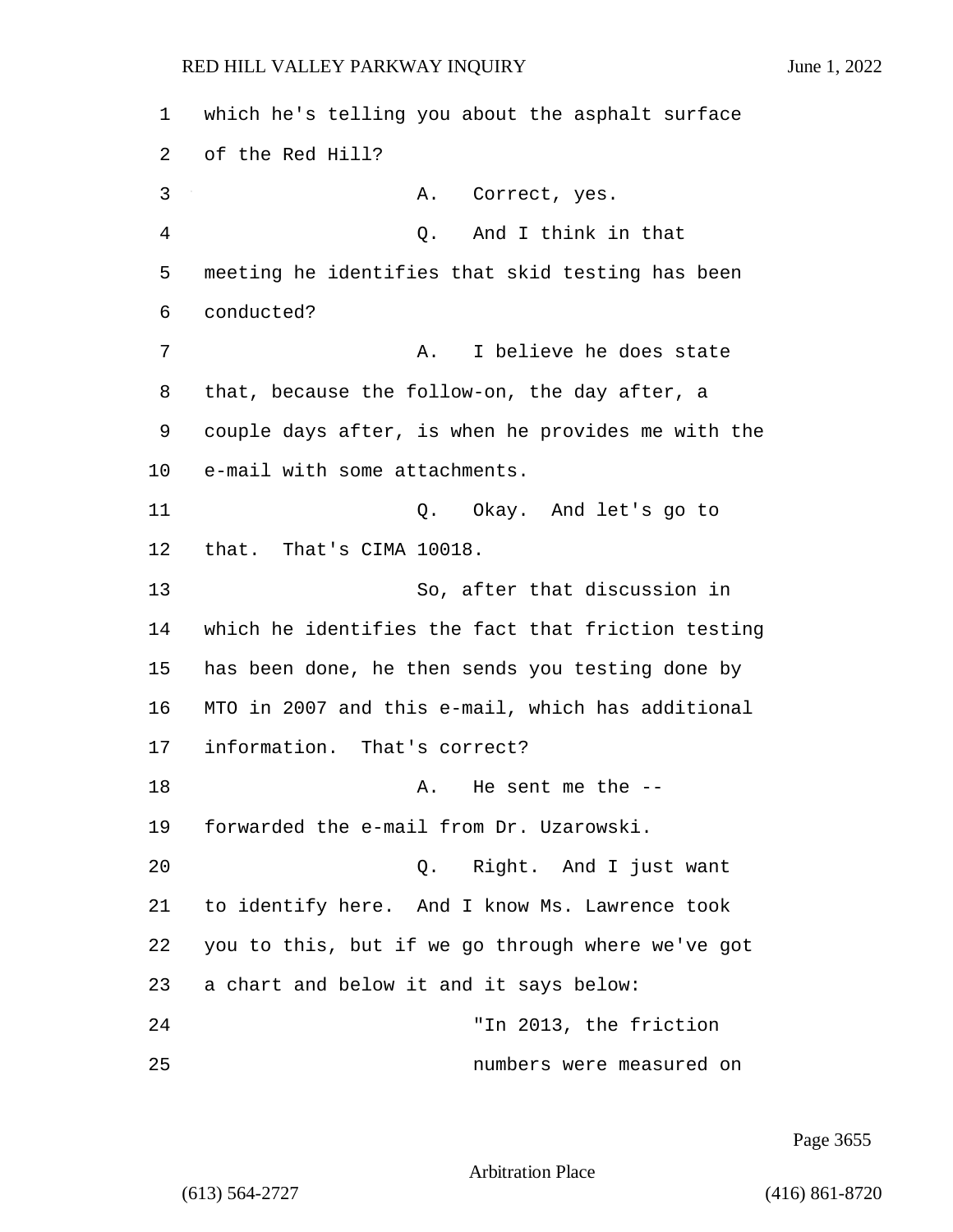| 1  | the Red Hill Valley                                |
|----|----------------------------------------------------|
| 2  | Parkway in both                                    |
| 3  | directions by Tradewind                            |
| 4  | Scientific using a grip                            |
| 5  | tester. The average FN                             |
| 6  | numbers are as follows."                           |
| 7  | And they're listed: 35, 34,                        |
| 8  | 36, 39. And I was puzzled by your evidence. When   |
| 9  | I read this, it looks as though that Hamilton has  |
| 10 | in fact exactly done as CIMA recommended and       |
| 11 | obtained the friction testing that CIMA            |
| 12 | recommended?                                       |
| 13 | I didn't interpret it<br>А.                        |
| 14 | that way. I asked Mr. Moore for some               |
| 15 | clarification about the content and he provided me |
| 16 | with a clear indication that, I think his words    |
| 17 | were, both times testing was done by MTO.          |
| 18 | Tradewind Scientific did not mean anything to me   |
| 19 | at the time.                                       |
| 20 | So, but here, you'll<br>Q.                         |
| 21 | agree with me that you've got an e-mail from a     |
| 22 | consultant in Ontario. He's forwarded it to you,   |
| 23 | Dr. Uzarowski's e-mail?                            |
| 24 | Yes.<br>Α.                                         |
| 25 | And you've got contact<br>Q.                       |

Page 3656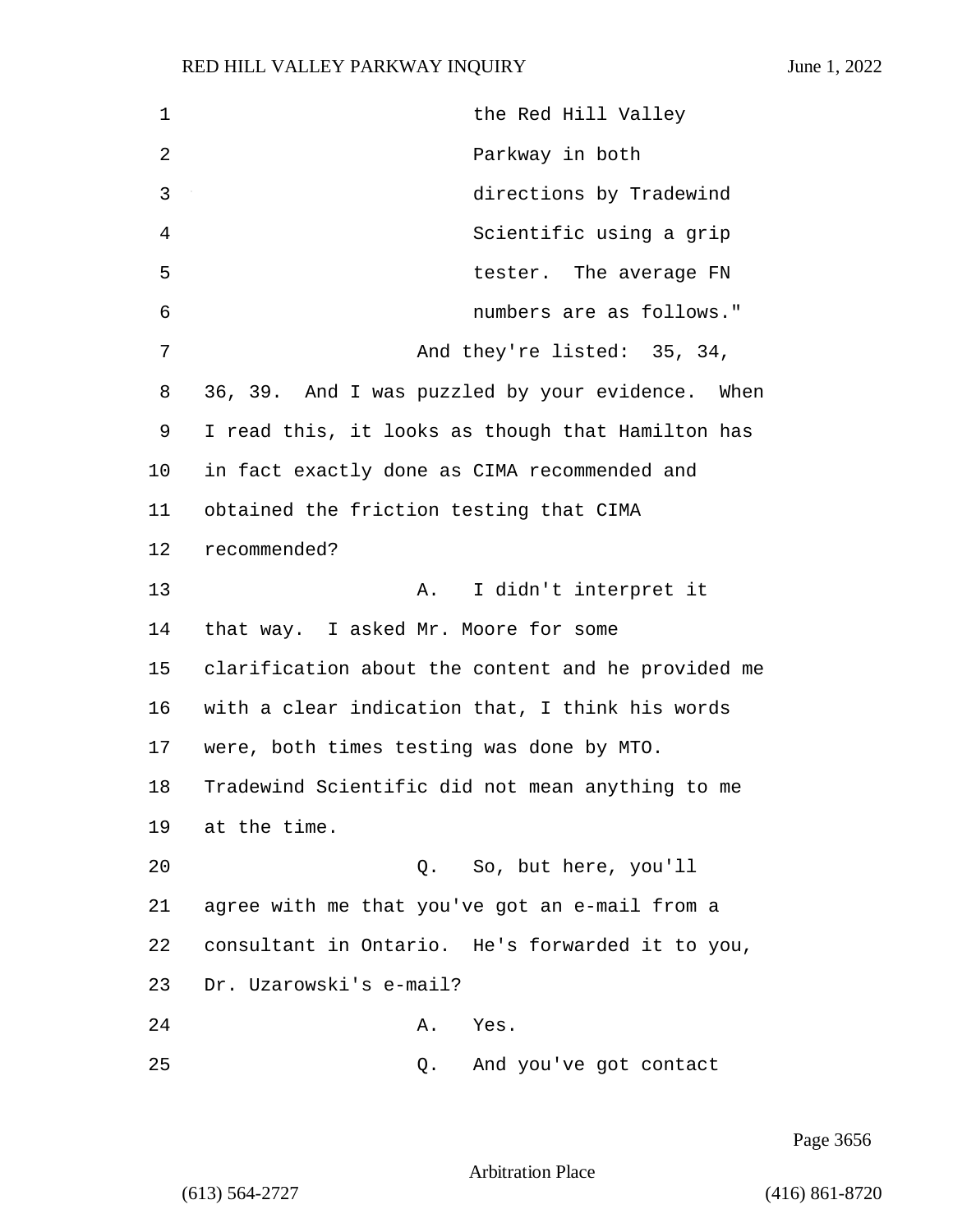information for that expert? 2 A. Yes. 3 Q. And I take it, sir, that you didn't make any effort to contact Dr. Uzarowski for an explanation of the Tradewind data? 7 A. No. I received clarification from Mr. Moore that both of the testing, both the testing groups that were done, in 2007 and 2013, were done by the Ministry of Transportation. And our recommendation to the City is that the City should consider friction testing, undertaking friction testing, that the City should undertake it, and Mr. Moore confirmed for me that the Ministry had -- these were results from Ministry testing. And so, in my view, the action that we had included in our report had not been undertaken by the City, which was for the City to do friction testing. 20 Q. So, notwithstanding that Dr. Uzarowski writes there's friction testing done by Tradewind, you're relying on Mr. Moore's assertion that that's not true and that it's MTO testing that was done in 2013. Do I have that right?

Page 3657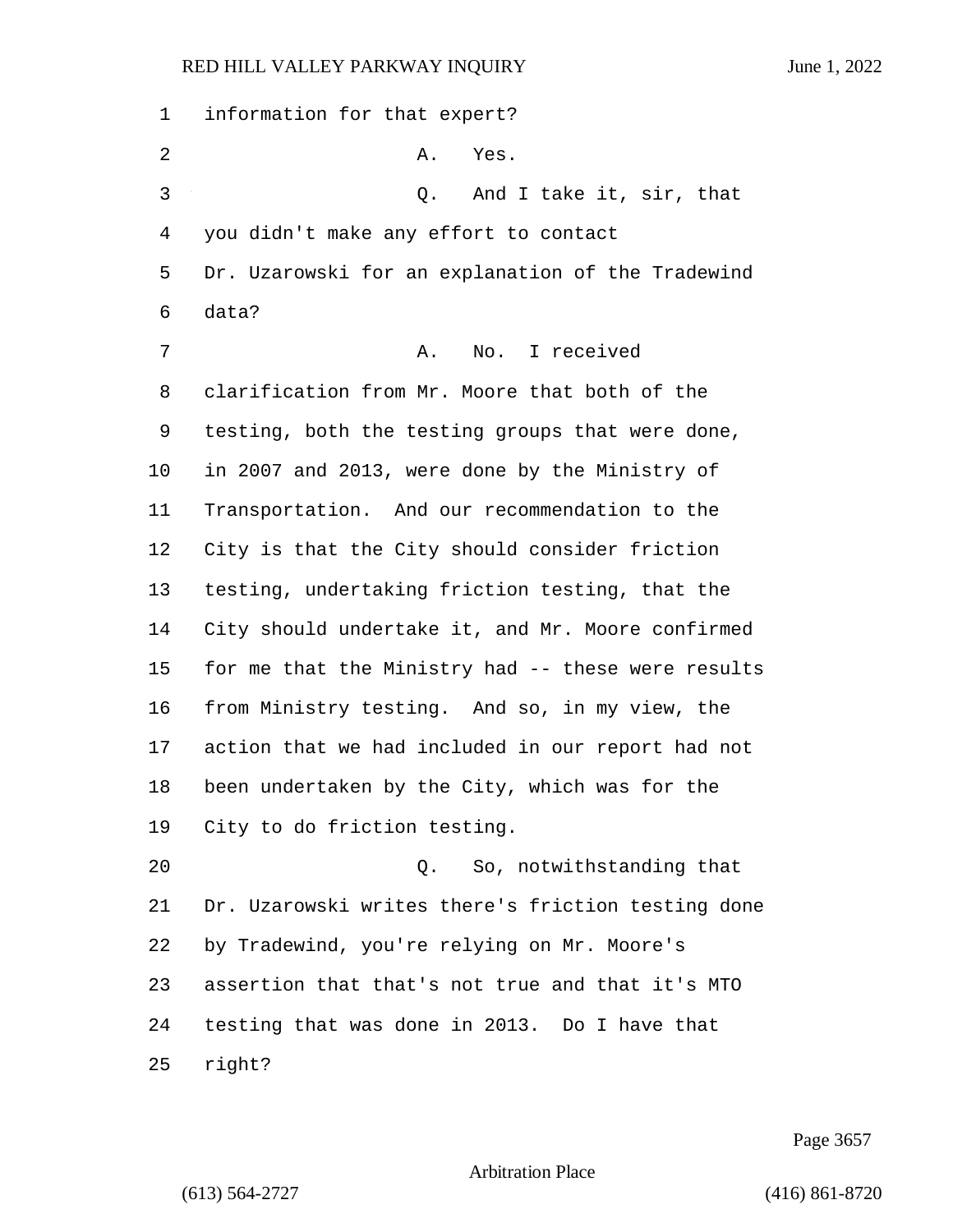| 1  | I had no reason not to<br>Α.                       |
|----|----------------------------------------------------|
| 2  | rely on his input.                                 |
| 3  | Q. Yesterday you were asked                        |
| 4  | were you able to understand the data, and you said |
| 5  | you didn't attempt to. So, why is that, sir? Why   |
| 6  | did you not attempt to understand the data that's  |
| 7  | set forth in this e-mail?                          |
| 8  | A. Well, I guess two                               |
| 9  | reasons. The first one is the data was not -- had  |
| 10 | not been done by the City, so it was not a         |
| 11 | completion of the activity that had been included  |
| 12 | in our 2013 report that the City undertake         |
| 13 | friction testing. It was friction testing done by  |
| 14 | another party. Mr. Moore's response in the         |
| 15 | e-mails that follow this and with some red text    |
| 16 | were clear that the City, Mr. Moore himself, to    |
| 17 | me, did not have an interpretation of this data.   |
| 18 | So, I didn't go further                            |
| 19 | because I wasn't being shown data that was, A,     |
| 20 | consistent or following on what had been           |
| 21 | identified by CIMA, that the City undertake        |
| 22 | friction testing, and B, there didn't appear to be |
| 23 | an understanding or an interpretation of the data  |
| 24 | by the City themselves.                            |
| 25 | And so, my interpretation of                       |

Page 3658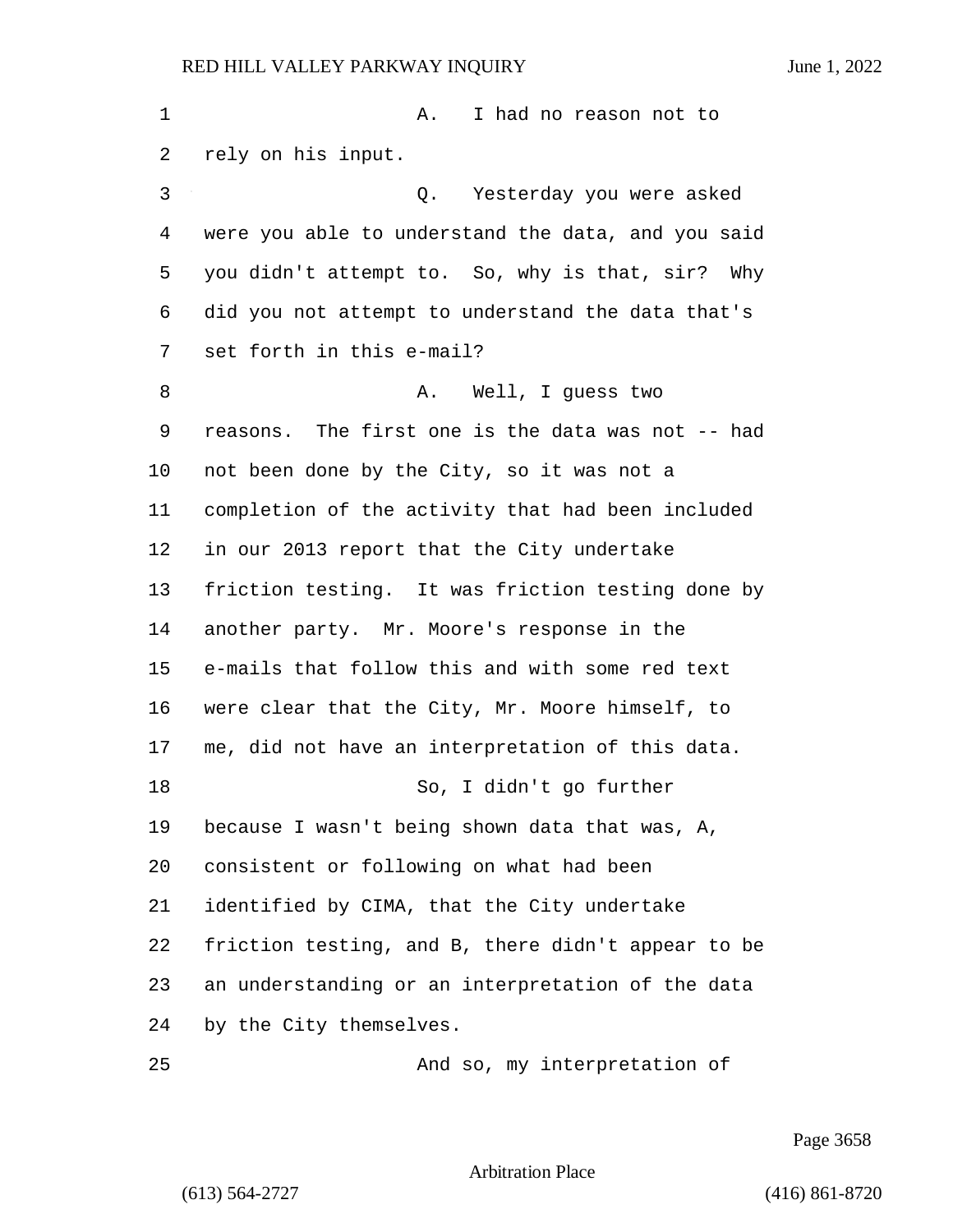| 1  | this data would not be of assistance to the City  |
|----|---------------------------------------------------|
| 2  | in that it wasn't fulfilling the suggestion, the  |
| 3  | action, that we had recommended to the City for   |
| 4  | them to undertake friction testing of their road. |
| 5  | Literally, you're not<br>0.                       |
| 6  | suggesting that the City had its own resources to |
| 7  | undertake friction testing?                       |
| 8  | I had -- I did not know.<br>Α.                    |
| 9  | You didn't know?<br>Q.                            |
| 10 | No, I did not know. We<br>Α.                      |
| 11 | recommended friction testing be done by the City. |
| 12 | How and when and by whom, internally or           |
| 13 | externally, they achieve that would be for the    |
| 14 | City to determine.                                |
| 15 | So, and let me just ask<br>Q.                     |
| 16 | on that. So, you said you were expecting the City |
| 17 | to get data and assess it themselves. Who were    |
| 18 | you thinking at the City was going to be able to  |
| 19 | assess friction data?                             |
| 20 | I assumed Mr. Moore or<br>Α.                      |
| 21 | his group, given they were responsible for the    |
| 22 | design of the roadway and, through his previous   |
| 23 | explanation identified in the notes, his          |
| 24 | description of the pavement surface and such.     |
| 25 | And later, and I'm not<br>Q.                      |

Page 3659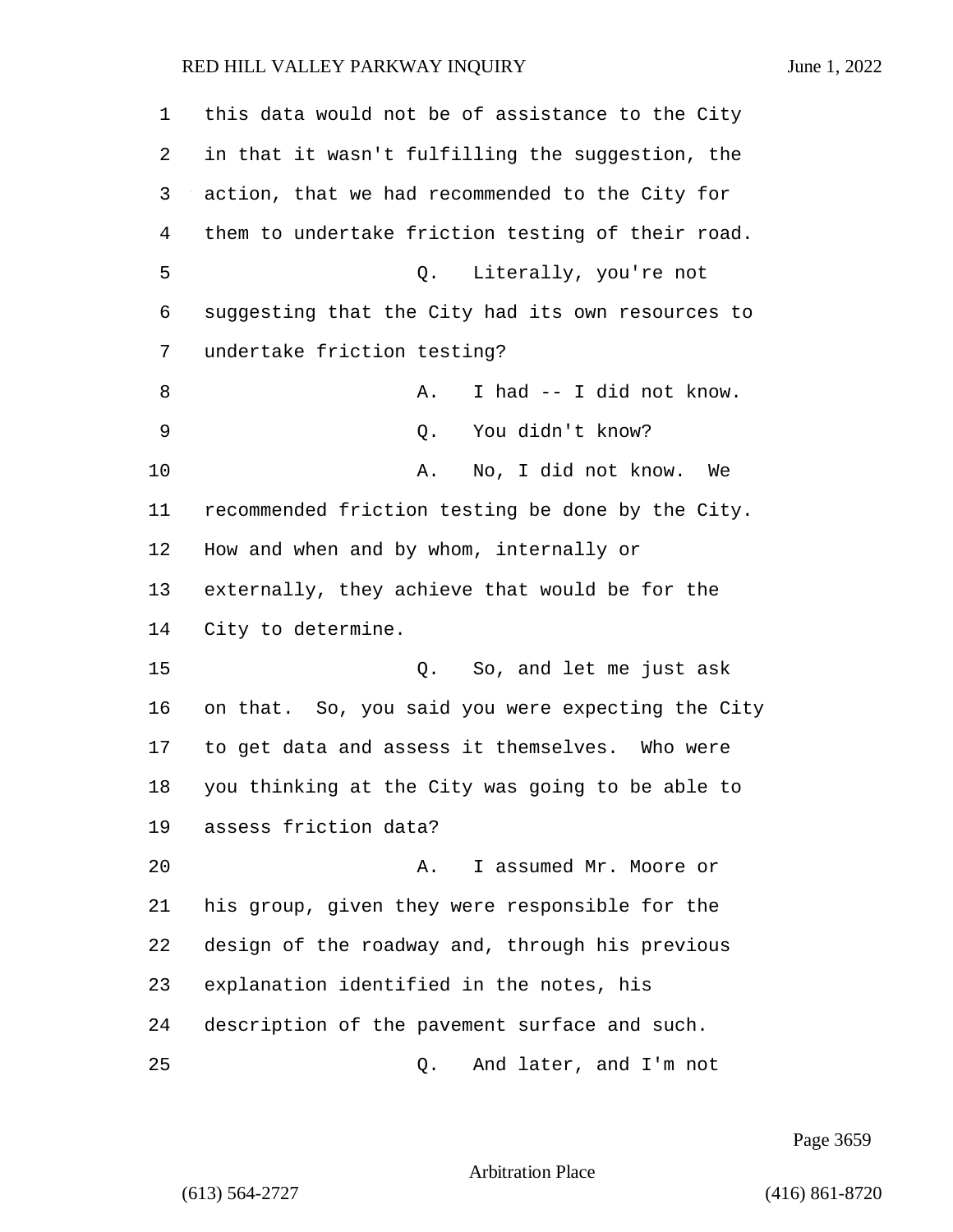going to go to it because it's later in this chronology, but later you do assess the Tradewind data, don't you? 4 A. Once it's been identified to me that it was data undertaken for the City. 6 Q. Sorry, Ms. Lawrence. I'm not going further. 8 MS. LAWRENCE: I have popped on the screen to object to the form of the question because it does appear to me, Mr. Commissioner, that Ms. Roberts' question does seek to elicit an answer that extends beyond the period of time that we're talking about now. 14 MS. JENNIFER ROBERTS: Sorry, Commissioner. Forgive me. 16 JUSTICE WILTON-SIEGEL: No, go ahead. Are you going to ask further questions about his actions in 2019? 19 MS. JENNIFER ROBERTS: No, I'm 20 not. 21 JUSTICE WILTON-SIEGEL: So this is the only question on this issue? 23 MS. JENNIFER ROBERTS: No, I have another question, but I'm going to stay within the timeline.

Page 3660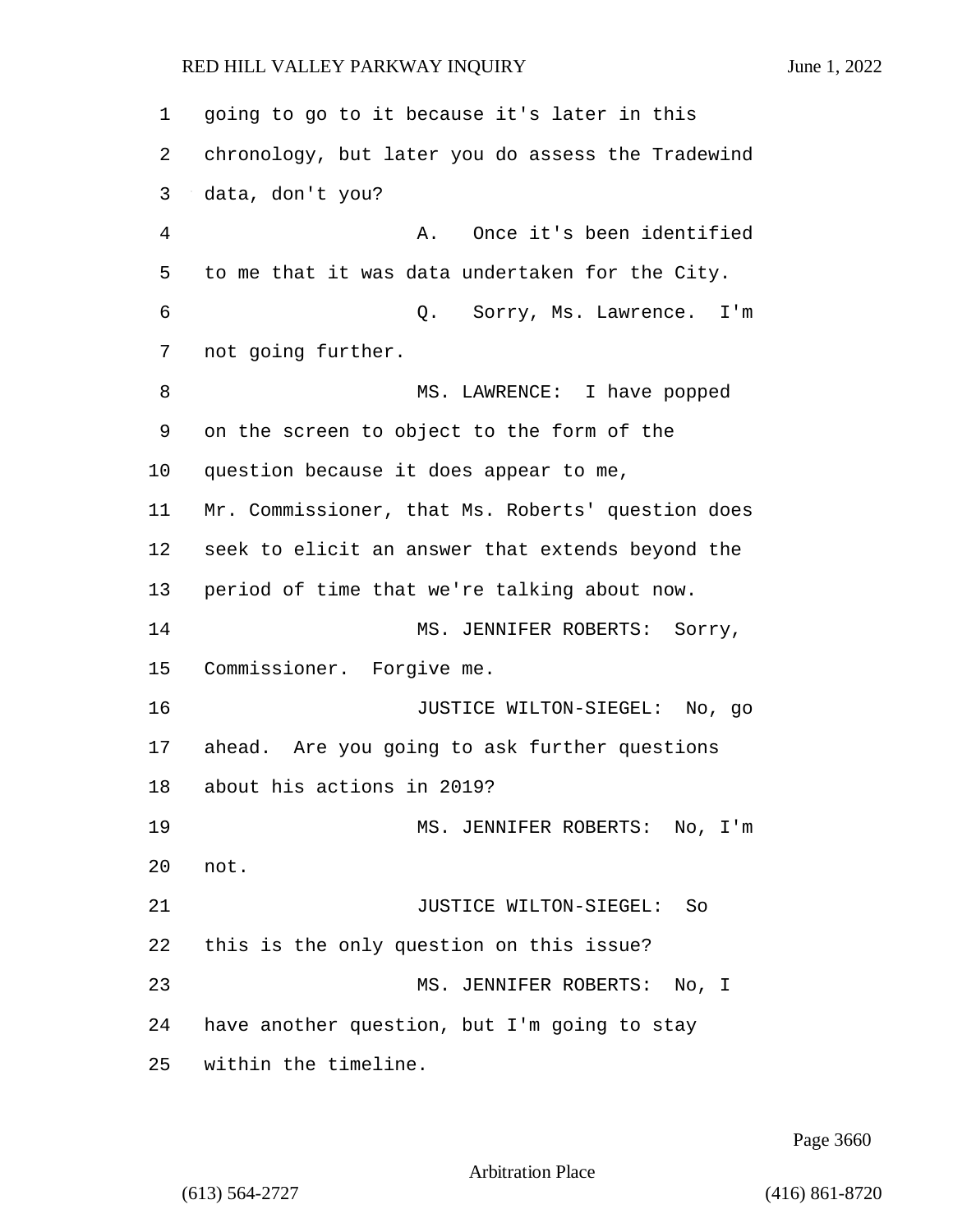| 1  | JUSTICE WILTON-SIEGEL: All                        |
|----|---------------------------------------------------|
| 2  | right. Let's hear the question. Go ahead.         |
| 3  | BY MS. JENNIFER ROBERTS:                          |
| 4  | So, you didn't attempt,<br>Q.                     |
| 5  | in 2015, to understand the Tradewind friction     |
| 6  | data?                                             |
| 7  | No. My view was that<br>Α.                        |
| 8  | that was for the City to undertake.               |
| 9  | And you said yesterday in<br>Q.                   |
| 10 | your testimony that you didn't expect to          |
| 11 | incorporate friction data in the CIMA analysis in |
| 12 | 2015. Do I understand that correctly?             |
| 13 | Well, there was none to<br>Α.                     |
| 14 | incorporate.                                      |
| 15 | And that's because of<br>Q.                       |
| 16 | your understanding that it was MTO data and       |
| 17 | somehow proprietary?                              |
| 18 | It was not the City's<br>Α.                       |
| 19 | data set. It was identified to me as having been  |
| 20 | testing that was undertaken by the MTO, and so it |
| 21 | had not fulfilled what I was trying to understand |
| 22 | as to whether or not the City had done testing    |
| 23 | following on the recommendation in 2013, and the  |
| 24 | context of where we are at this moment is trying  |
| 25 | to make a determination as to whether we're going |

Page 3661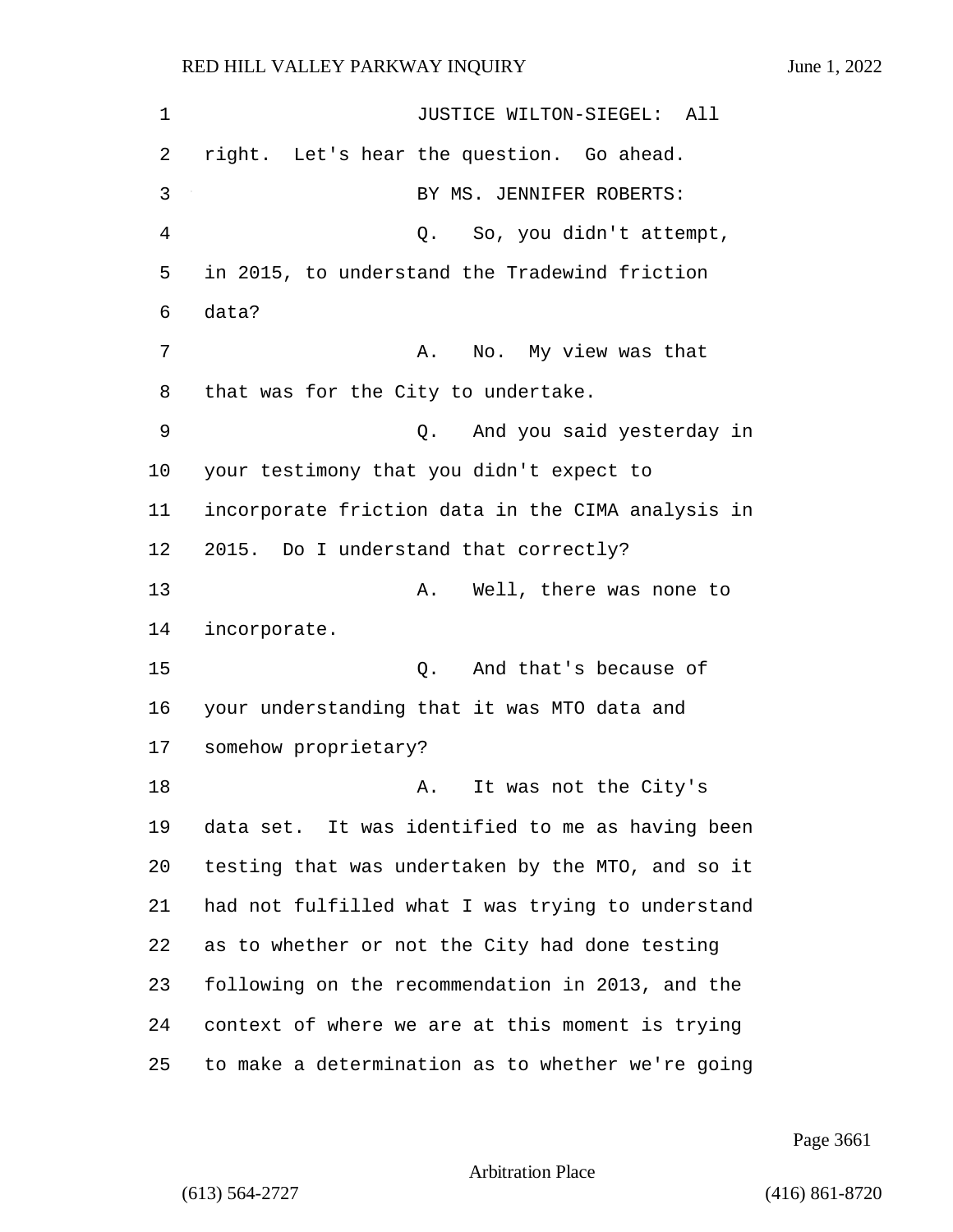to include friction testing in the 2015 report. 2 a Q. How was it that you were intending that friction testing could have been incorporated in your analysis, in your safety analysis? 6 A. We were looking -- I'm trying to make sure I understand your question properly. 9 Q. Well, you've asked for friction testing to be done, you've gotten it, but you're telling me that you didn't think that you could use it because it wasn't in a form that you were expecting it, and so my question is: What was it that you expected to get and how did you intend to incorporate it in your analysis? 16 A. We didn't intend to get friction analysis results. What we intended was for the City to undertake friction testing and make their own determination as to whether the results of that testing, if they had it conducted, was to their satisfaction or not. 22 Q. And is that because friction testing wasn't a necessary component to a safety analysis? 25 A. Well, the friction

Page 3662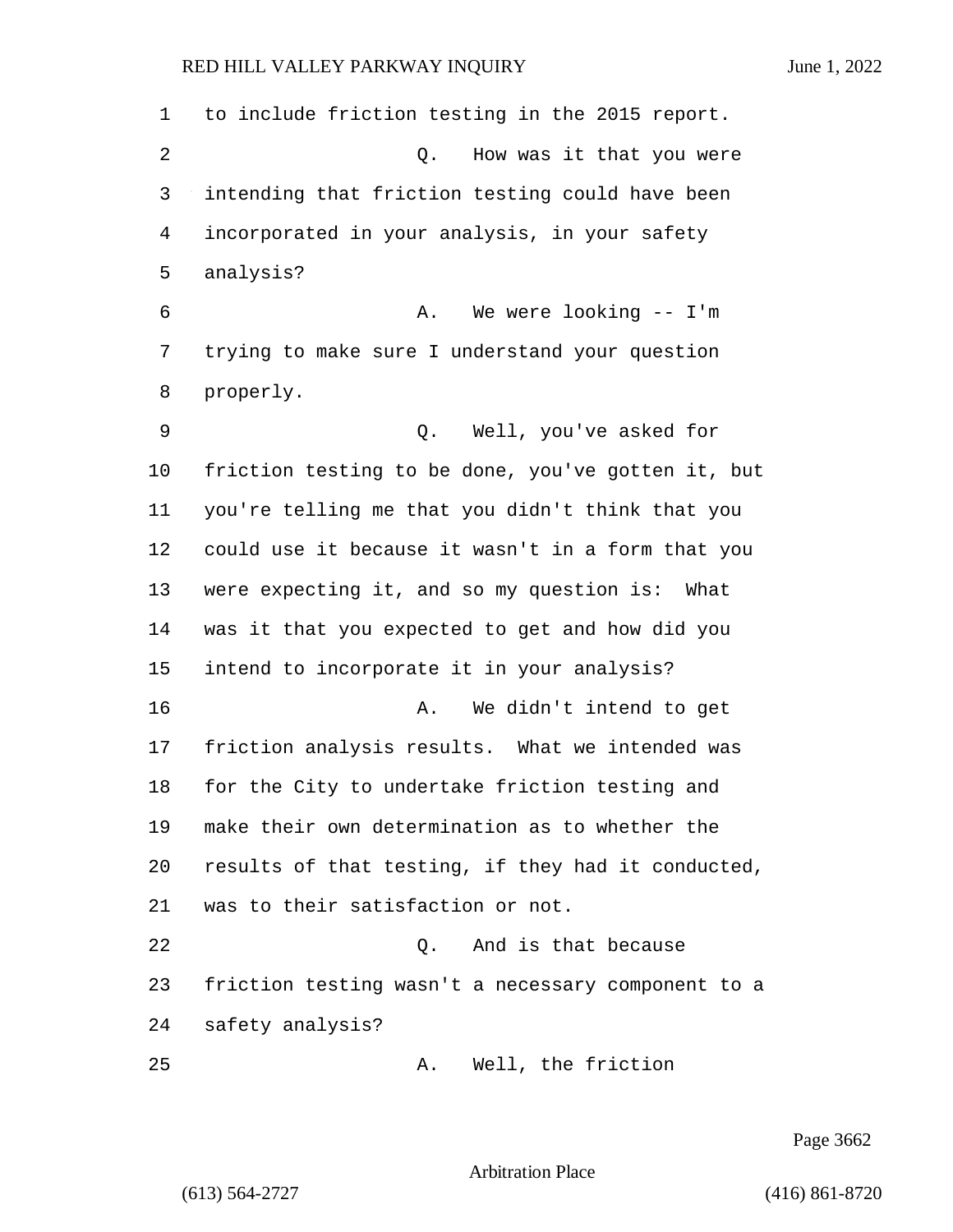| $\mathbf 1$ | testing is not part of a normal -- it's not very   |
|-------------|----------------------------------------------------|
| 2           | common in terms of safety assessments.             |
| 3           | The other issue with the                           |
| 4           | friction measurements is that there are a range of |
| 5           | means by which friction can be measured, and so    |
| 6           | the critically important part in terms of friction |
| 7           | is understanding what your baseline is so that you |
| 8           | can determine where you are at the current time.   |
| 9           | Friction testing, friction                         |
| 10          | measurement, is most often utilized in terms of    |
| 11          | looking for a change. The typical issue which      |
| 12          | occurs on pavements is that they become polished   |
| 13          | over time and the friction will change, reducing   |
| 14          | it, if the surface was to become polished, or to   |
| 15          | in some way other degrade.                         |
| 16          | So, knowing your initial                           |
| 17          | friction condition and monitoring your friction    |
| 18          | change over time is one of the ways that it's      |
| 19          | done. It's not done very often, but it is a        |
| 20          | process that that's the way it's usually           |
| 21          | undertaken.                                        |
| 22          | So, the context of the CIMA                        |
| 23          | recommendation in 2013 had been for the City to    |
| 24          | undertake friction testing so that the City could  |
| 25          | make determinations as to whether or not they were |

Page 3663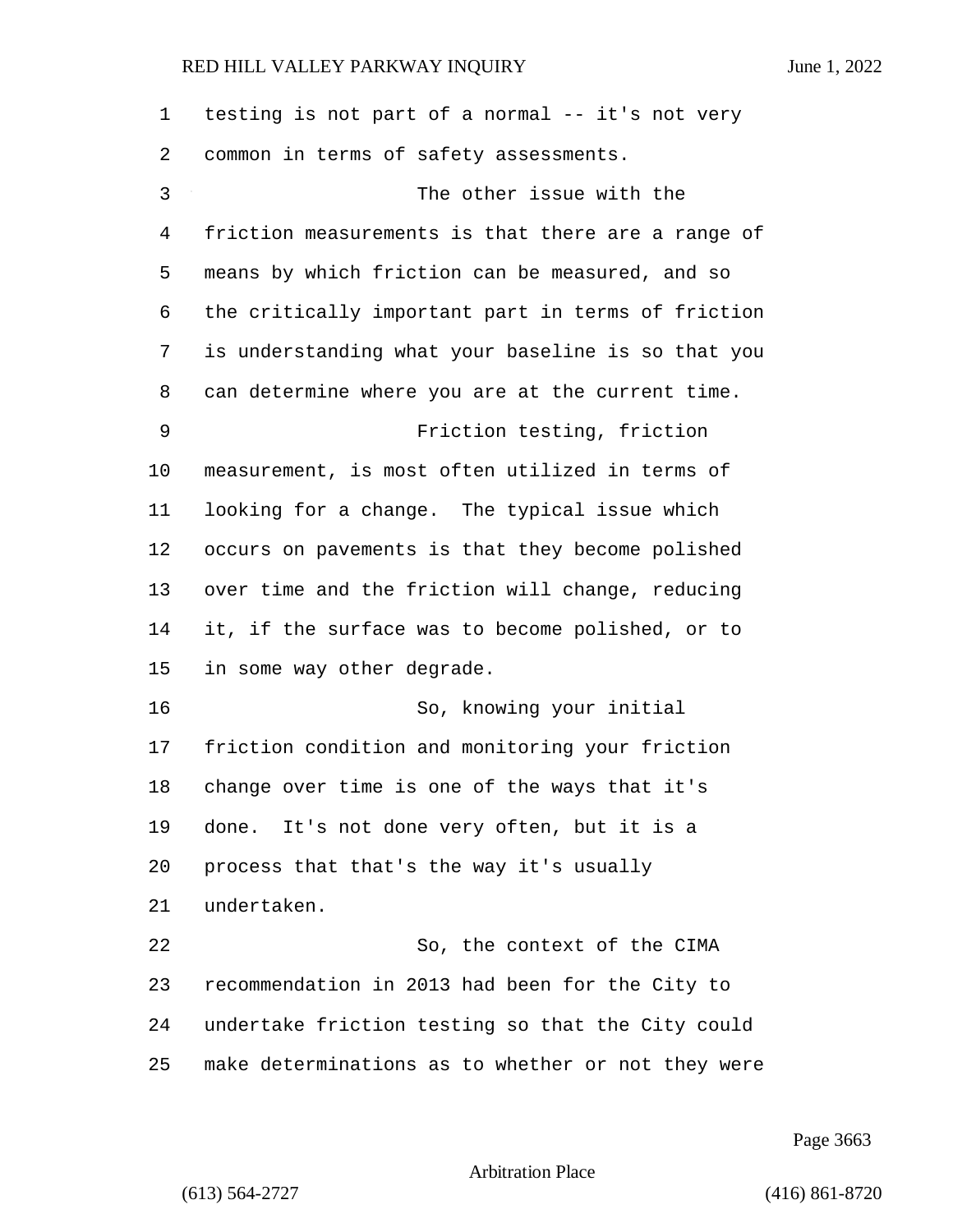satisfied with the friction that was available on their road surface to whatever standards and conditions and decision-making processes they were going to use themselves. It's an internal design parameter and operating parameter that the City needs to decide how to utilize, not the external consultant, at least not CIMA from a safety perspective. 9 Q. So, in the long and short, though, the friction data is not necessary to your safety analysis? 12 A. It could be useful in the safety analysis, but not in the strict sense of the number being this, that or something else. What would be useful is if the client, the City, had identified that, well, we have a section of this roadway which has more or less friction than is typically provided on our other roadways or in relation to whatever standard that we have. That information would be useful in the same way that a design parameter such as a curve radius and other would be utilized from a safety analysis. It would be a factor which could be incorporated into the interpretation as to whether or not a location -- whether or not friction is a factor in

Page 3664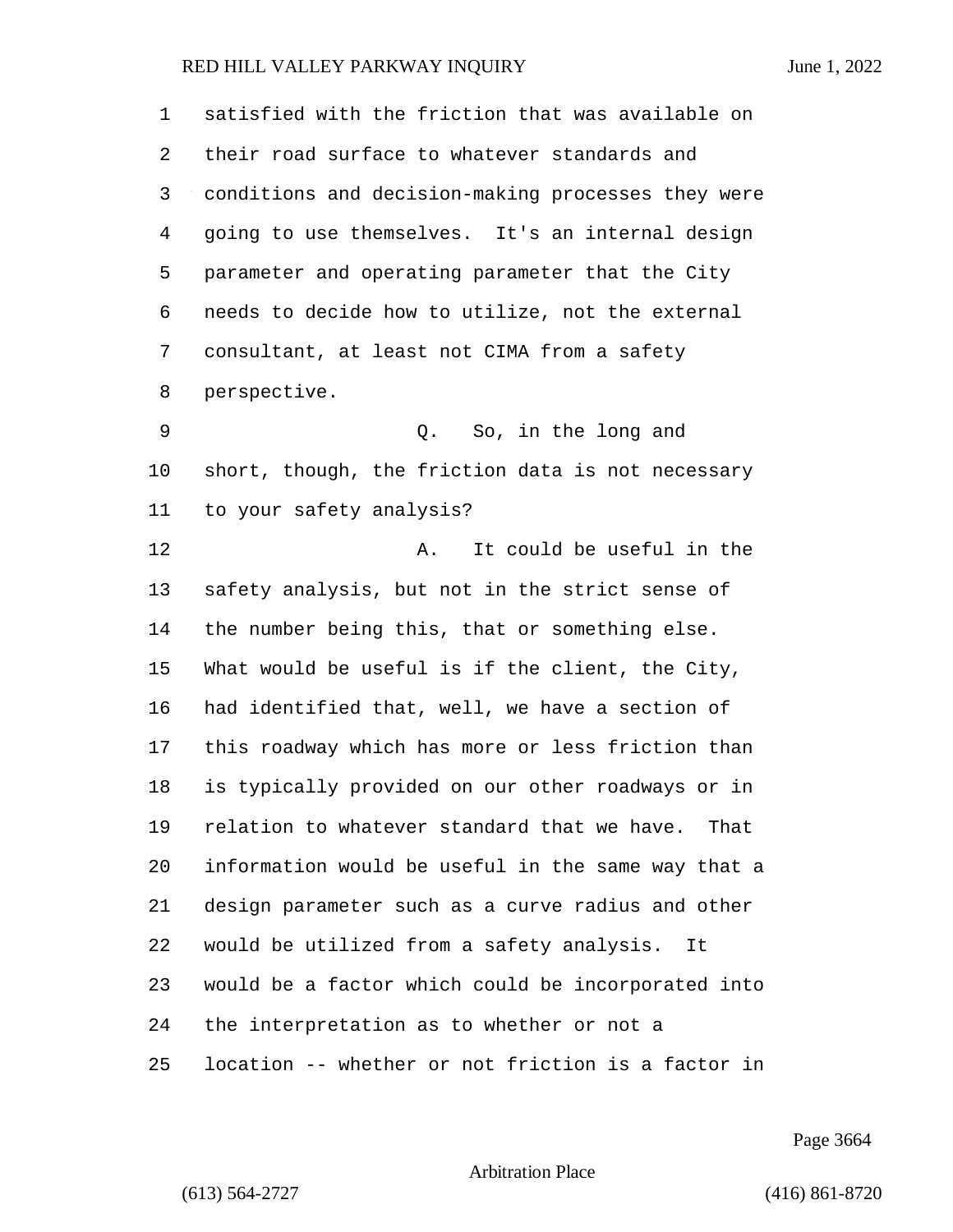the outcome.

| 2       | The challenge with this                            |
|---------|----------------------------------------------------|
| 3       | assignment was we had a preponderance of wet road  |
| 4       | crashes. We also had data that showed high         |
| 5       | speeds, some relatively high speeds, and we had    |
| 6       | geometric conditions, overall layout of the        |
| 7       | roadway that, in some locations, presented higher  |
| 8       | workloads for motorists. What we had were          |
| 9       | contributing factors to collisions potentially,    |
| $10 \,$ | but not necessarily confirmation of causal         |
| 11      | factors.                                           |
| 12      | And so, the request for                            |
| 13      | friction assessment by the City of their roads was |
| 14      | an attempt for the City to gather information that |
| 15      | would help them determine if friction was a causal |
| 16      | factor or not.                                     |
| 17      | Okay. So, just am I<br>Q.                          |
| 18      | understanding that explanation -- I'm going to     |
| 19      | summarize this in a way that does justice to the   |
| 20      | many thoughts that you have provided to us.        |
| 21      | Is that if friction were low,                      |
| 22      | that that might be a factor that you should        |
| 23      | incorporate in your analysis, determining why      |
| 24      | particularly you've got wet surface collisions?    |
| 25      | If the City had<br>Α.                              |

Page 3665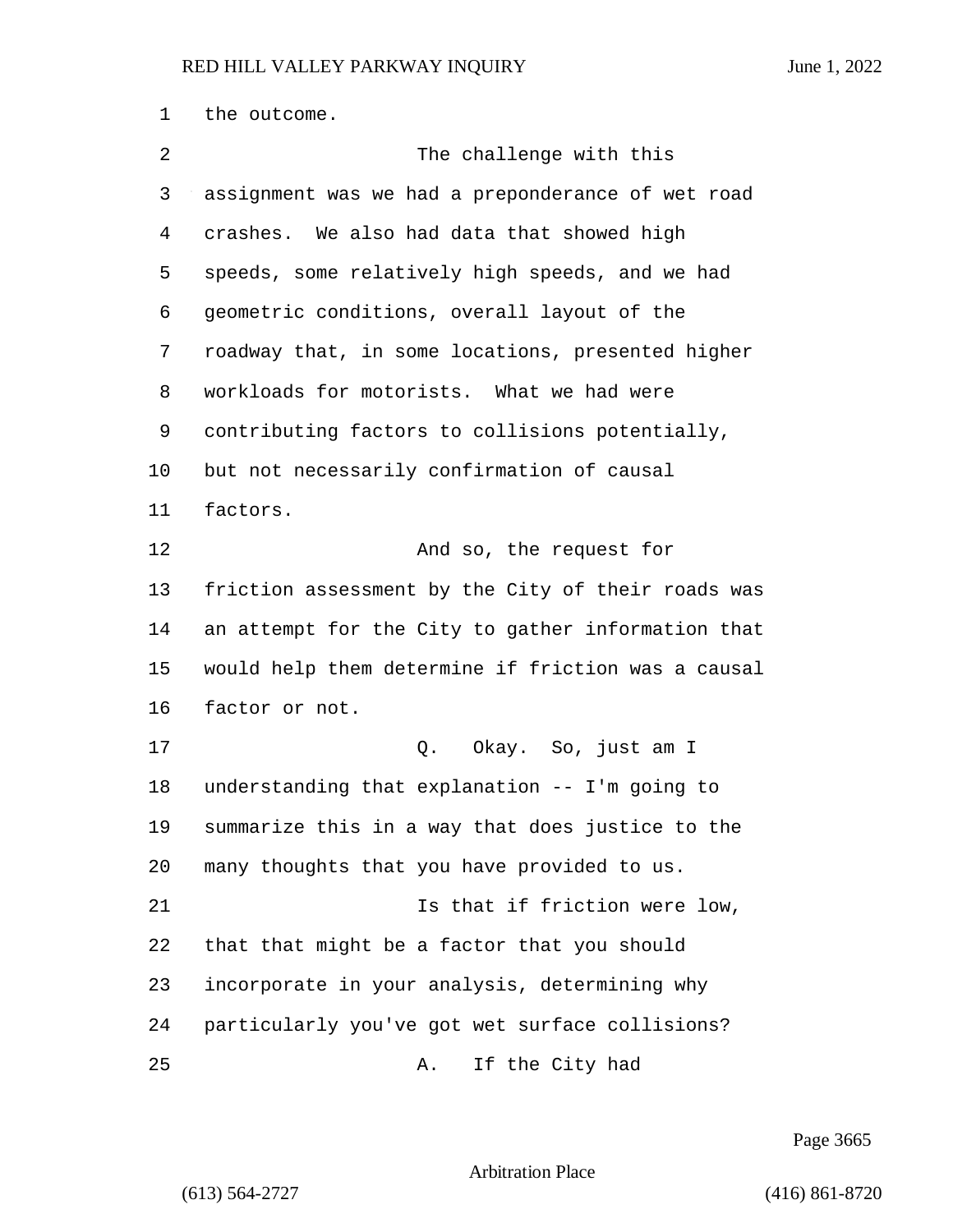| 1  | identified -- was able to determine that they have |
|----|----------------------------------------------------|
| 2  | friction performance at a given location that is   |
| 3  | different than the normally expected friction      |
| 4  | performance that they have on their other roadway  |
| 5  | network, that could be included in the analysis.   |
| 6  | However, our challenge was we did not know what    |
| 7  | friction was. We recommended that the City         |
| 8  | undertake friction testing so that they could make |
| 9  | some determinations. If they had that output,      |
| 10 | then they would potentially have provided          |
| 11 | information to us. They had not done that yet, so  |
| 12 | we were still absent any information from the City |
| 13 | of assessment of friction on this particular piece |
| 14 | of road and I was not or did not know what they    |
| 15 | had for other portions of their roadway network.   |
| 16 | Okay.<br>Q.                                        |
| 17 | We had speed data, for<br>Α.                       |
| 18 | example, and that is a potential contributing      |
| 19 | factor to collisions. Friction could be a          |
| 20 | contributing factor but we didn't know. We didn't  |
| 21 | have data and we were recommending the City        |
| 22 | undertake some assessment of that so that they     |
| 23 | could inform themselves and assist in that         |
| 24 | determination.                                     |
| 25 | Okay. I'm recognizing<br>Q.                        |

Page 3666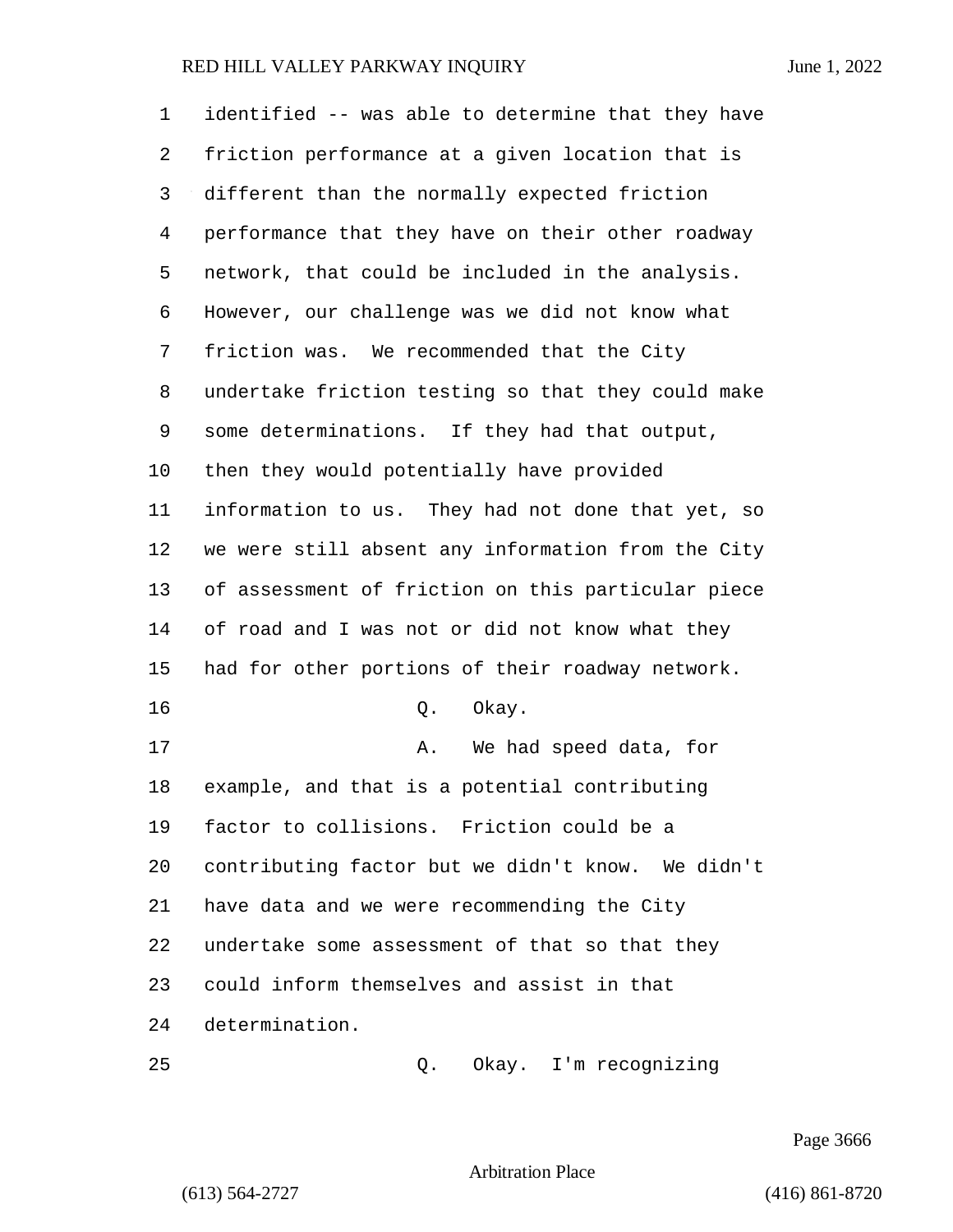that its 11:30 and I think I've blown my estimate. I figure I've got another ten or 15 minutes, Commissioner. Would you wish to take a morning break or do you want me to finish? 5 JUSTICE WILTON-SIEGEL: Why don't you finish. We'll take a slightly later break this morning. 8 MS. JENNIFER ROBERTS: Thank 9 you. 10 JUSTICE WILTON-SIEGEL: Yes. 11 BY MS. JENNIFER ROBERTS: 12 O. Mr. Malone, and I recognize that this is a tiring process and I will try and keep it tight. Okay. 15 So, I would like, please, to go to that 2015 report, and I think that's Hamilton 702. 18 Mr. Malone, do I have this document identified correctly as the final version of this report? 21 A. I believe so, yes. **Q.** Okay. Thank you. Now, one of the things that I just want to understand is in the 2013, you used the ISATe analysis to identify areas of higher collision rates within or

Page 3667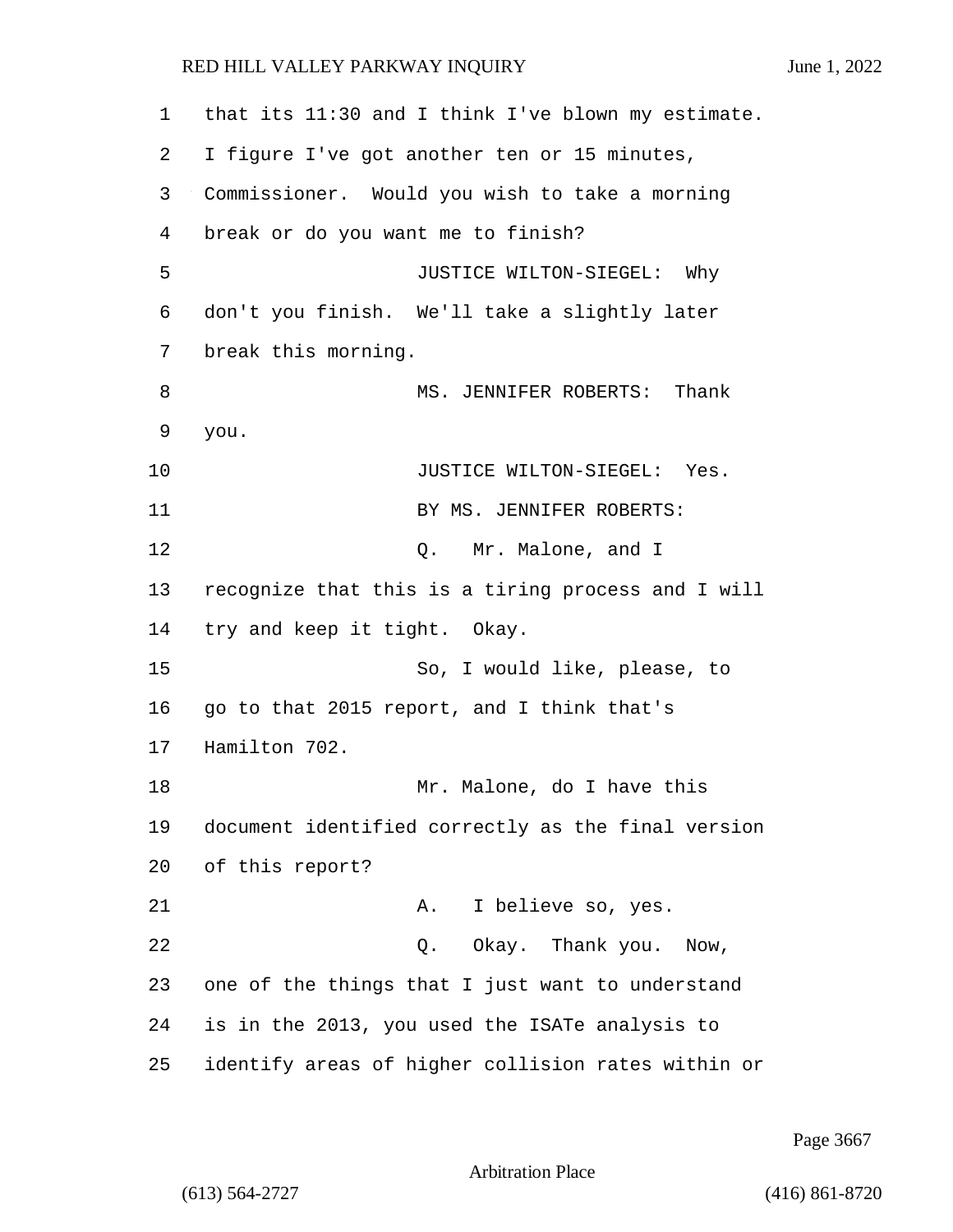1 above a predicted number. You don't do that here. 2 Why not? 3 A. We didn't use that 4 software in this process. We had internal 5 software in-house that we utilized. 6 Q. Okay. So, you did the 7 same thing using a different software? 8 A. Essentially, yes. 9 Q. Okay. Can we please go 10 to image 24. Okay. 11 So, this is a summary of 12 collision review and you've got in the bottom of 13 this page, it identifies what you're calling 14 critical locations. Do you see that? 15 A. Yes. 16 Q. Can we please turn to the 17 next image. Okay. 18 And I take it -- I think this 19 is exactly the same general location that I took 20 you through in the Philips drawings. Do you 21 remember that? 22 A. Yes. 23 Q. Okay. So, this is the 24 area where you identified the most collisions and 25 you've got critical locations for median-related

Page 3668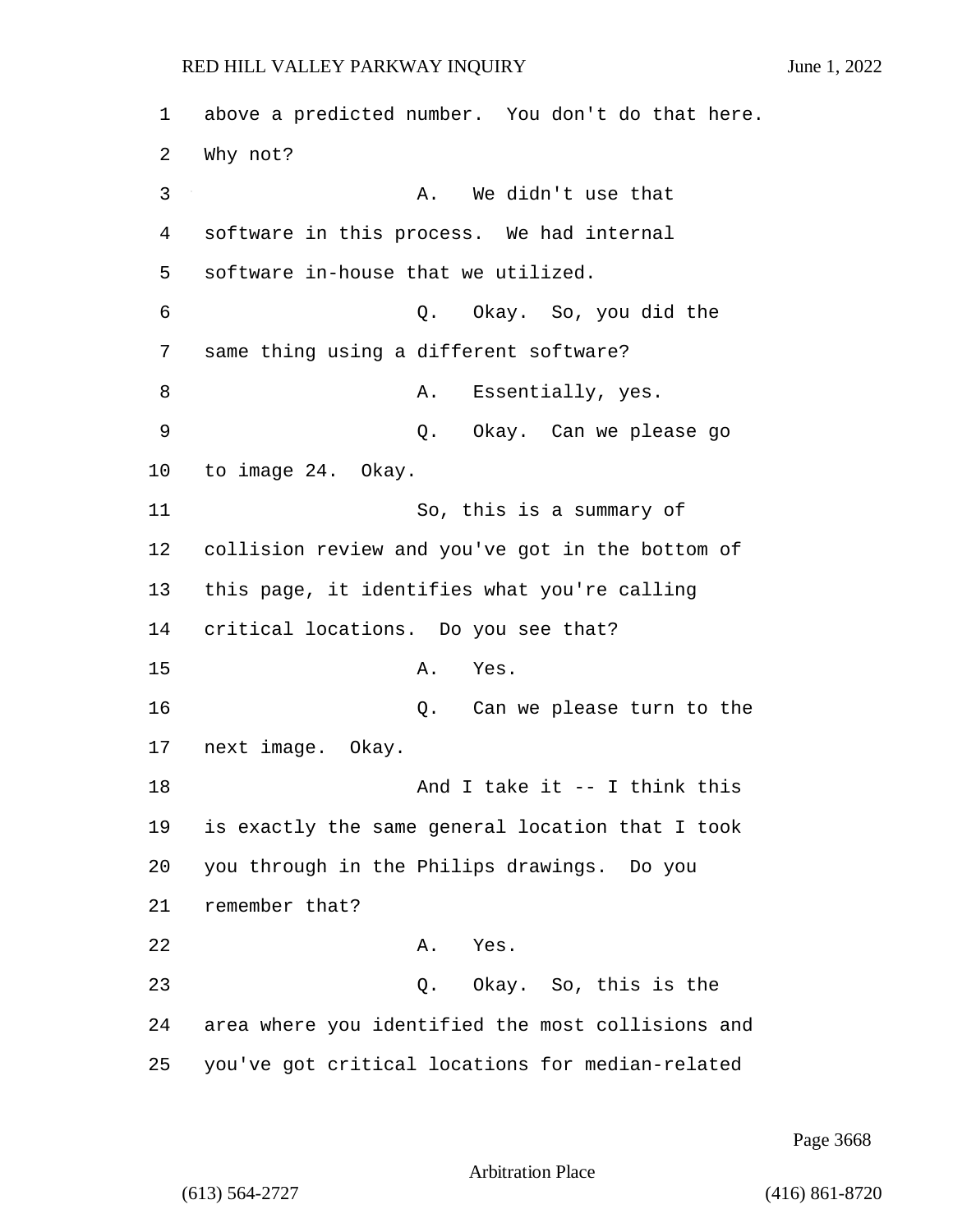collisions here? 2 A. Yes. 3 Q. Sorry. So, if I'm reading from the bottom, I've got northbound direction. There's a 600-metre section around King Street interchange, 40 percent at the northbound collisions are over 7.5 percent of the Red Hill length. 9 Now, do I understand that to mean that 40 percent of the collisions over the whole length of the Red Hill are in this location? 12 A. Of the northbound -- of the collisions in the northbound lanes, yes. 14 Q. And, again, the next bullet is southbound direction. There's a 1,100-metre section around King and Queen Street, which are 38 percent of southbound collisions. Do I have that right? That's 38 percent of all the southbound? 20 A. I didn't realize it was a question. Yes. 22 Q. Sorry. Okay. So, I take it overwhelmingly that the abundance -- sorry. The majority of collisions on Red Hill are on this segment, which has these four tight radius turns

Page 3669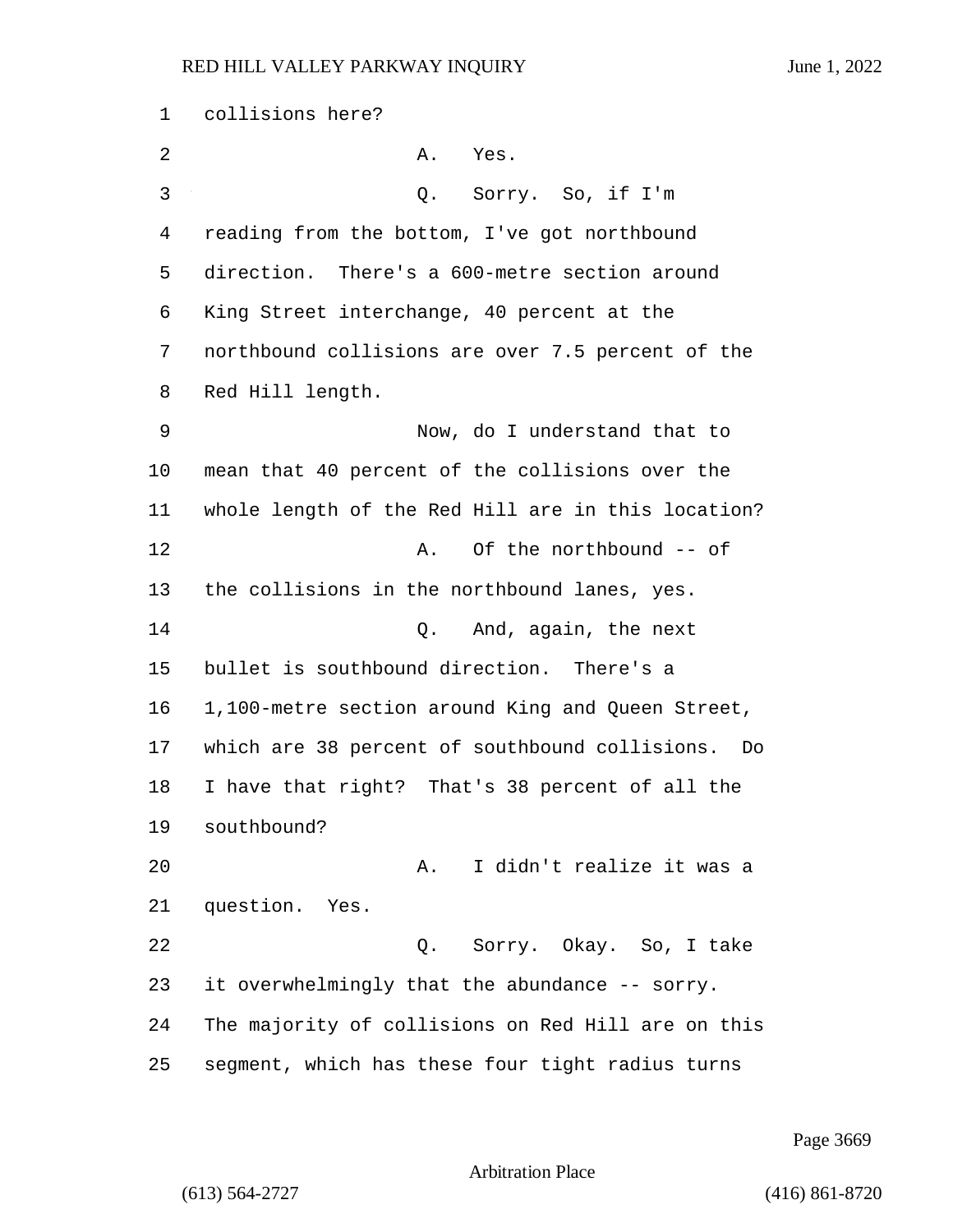and the two interchanges, which are close to one another? 3 A. Yeah. The numbers are as described in the -- correlated with the locations, yes. 6 Q. And can we please turn to the next page, image 26. And you talk here about potential contributing factors, and I think you were going to this topic in our last topic here. You've got three identified as potential contributing factors: Inadequate skid resistance, polishing, bleeding, contamination. Can I just address those? 14 I take it, sir, you did not see any evidence of bleeding or contamination on the Red Hill Valley Parkway? 17 A. No. This list, just these three bullets, are from a technical document. They're not necessarily specifically referring to the Red Hill Valley Parkway. 21 Q. Okay. And when you identify the polishing, that's a theory as to why there might be a lesser skid resistance? 24 A. The line is a quote from the document and it's a -- it attributes

Page 3670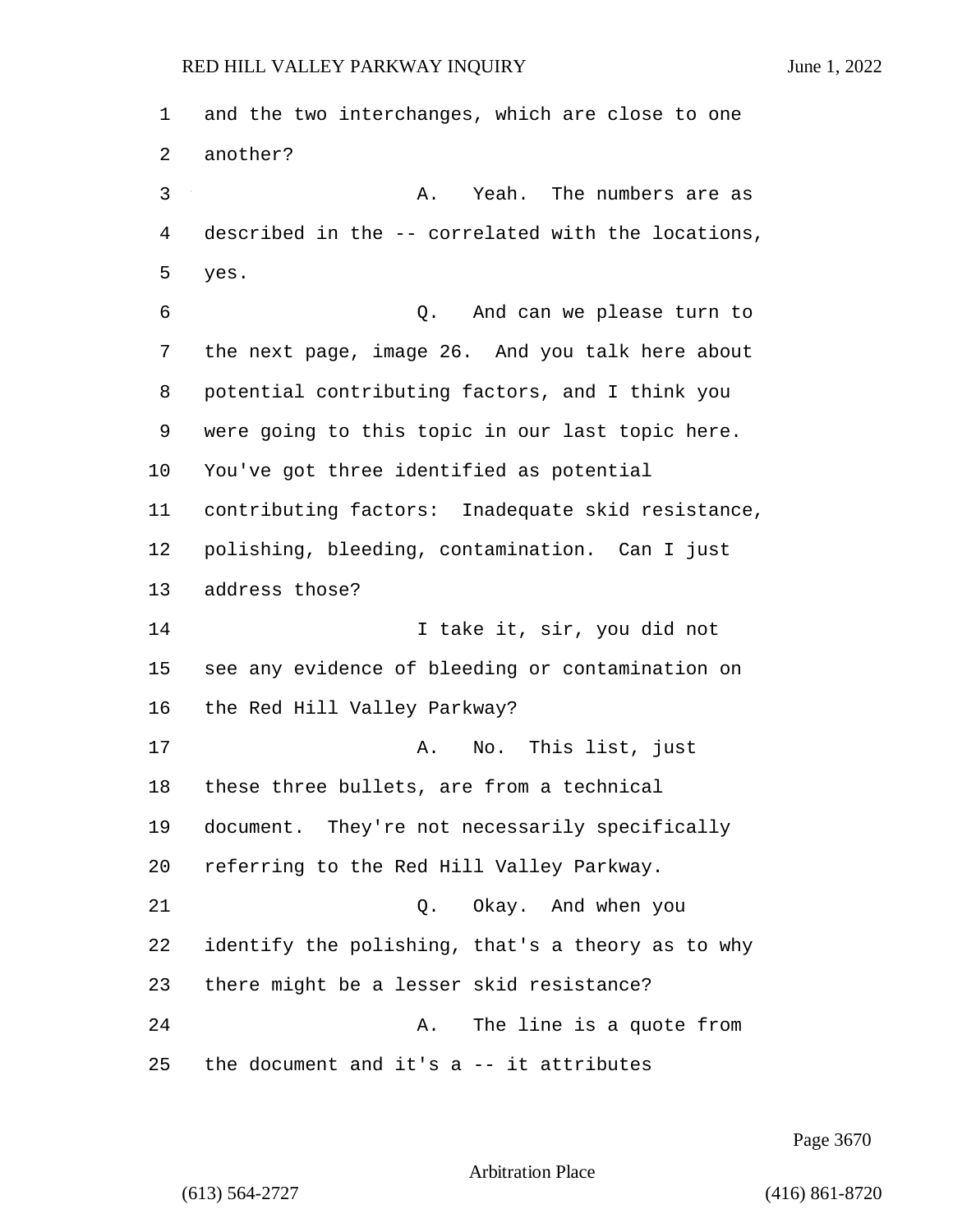inadequate skid resistance to those three elements or things occurring, so it's not all-inclusive of what could potentially impact skid resistance. 4 Q. Okay. This is an example from a textbook and not indicative of any findings on the part of CIMA? 7 A. Correct. It's a quotation from the text. 9 Q. Okay. And you've identified excessive speed in the third of the bullets and you've given evidence on that that I don't intend to focus on. 13 The hazardous manoeuvres in the second bullet here may be related to avoidance manoeuvres. I take it the sorts of manoeuvres that are identified as hazardous might also be manoeuvres that one would need in a circumstance where you've got, I think, high driver demand that you described earlier? 20 A. I think the text which is quoted is more referring to the word you used earlier, aggressive driving behaviours. But I would agree with you that the elevated driver workload would potentially be a contributing factor in wet road conditions.

Page 3671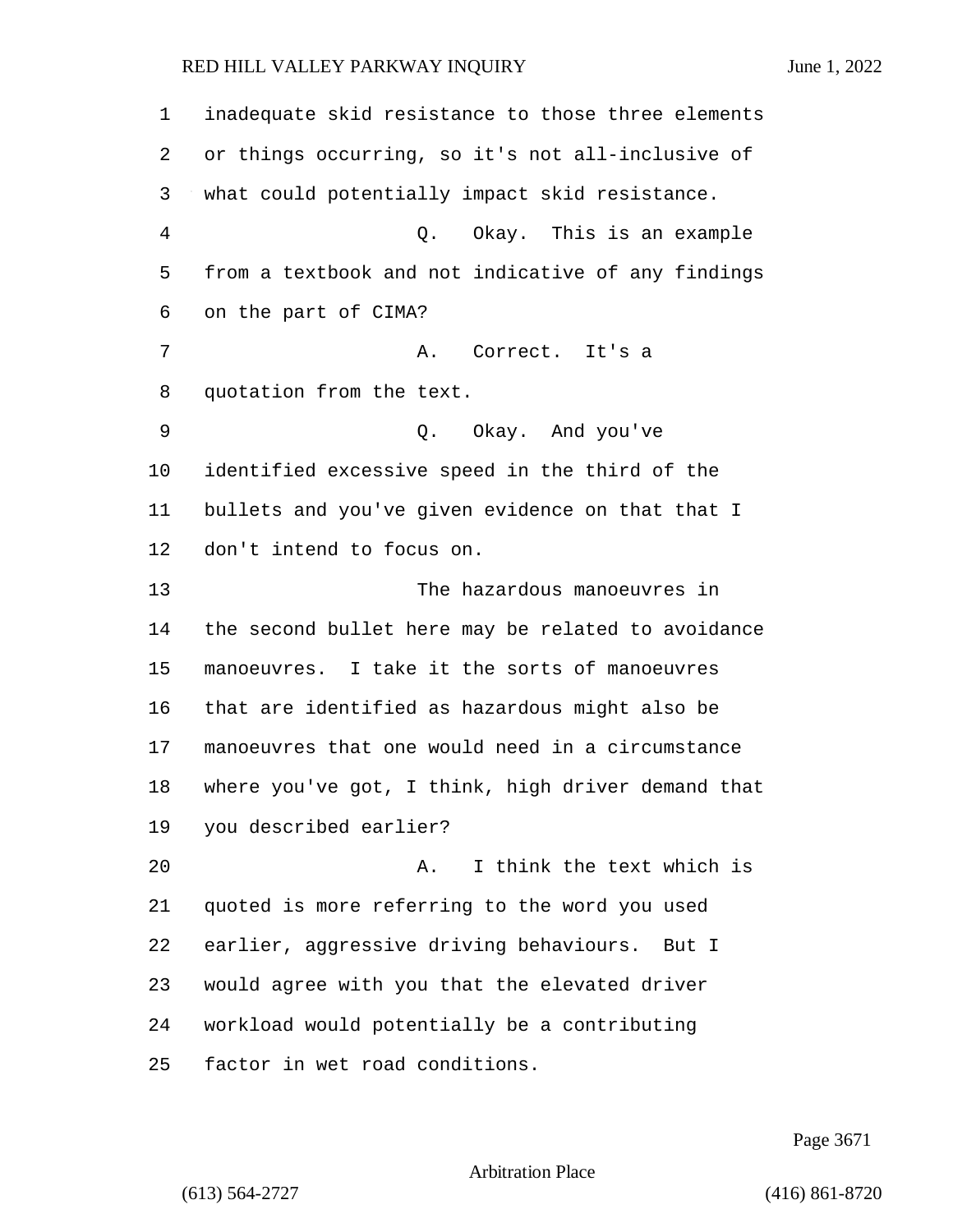| 1  | Okay. And, again, in the<br>Q.                     |
|----|----------------------------------------------------|
| 2  | body of this, you then go into and talk about the  |
| 3  | curves in the -- can we just call it out, please.  |
| 4  | Another indication at the paragraph here. There    |
| 5  | we go. You talk about speed and the curvilinear    |
| 6  | alignment here.                                    |
| 7  | And I take it that the                             |
| 8  | conjunction of the speed and the curvilinear       |
| 9  | alignment you're identifying as potential likely   |
| 10 | contributing factors to the high number of         |
| 11 | collisions in the area?                            |
| 12 | Well, the presence of a<br>Α.                      |
| 13 | curve means there's a requirement for driver input |
| 14 | and, therefore, it's potentially a contributing    |
| 15 | factor to a crash that's occurring at that         |
| 16 | location.                                          |
| 17 | Right. Here, you're<br>Q.                          |
| 18 | trying to give an explanation for a factual        |
| 19 | finding of a high number of accidents, and I take  |
| 20 | it I'm understanding you correctly that the        |
| 21 | contributing factors you're identifying are the    |
| 22 | speed and the turns?                               |
| 23 | Correct. We're listing<br>Α.                       |
| 24 | potential contributing factors to the existence of |
| 25 | the collisions and the curvilinear alignment is    |

Page 3672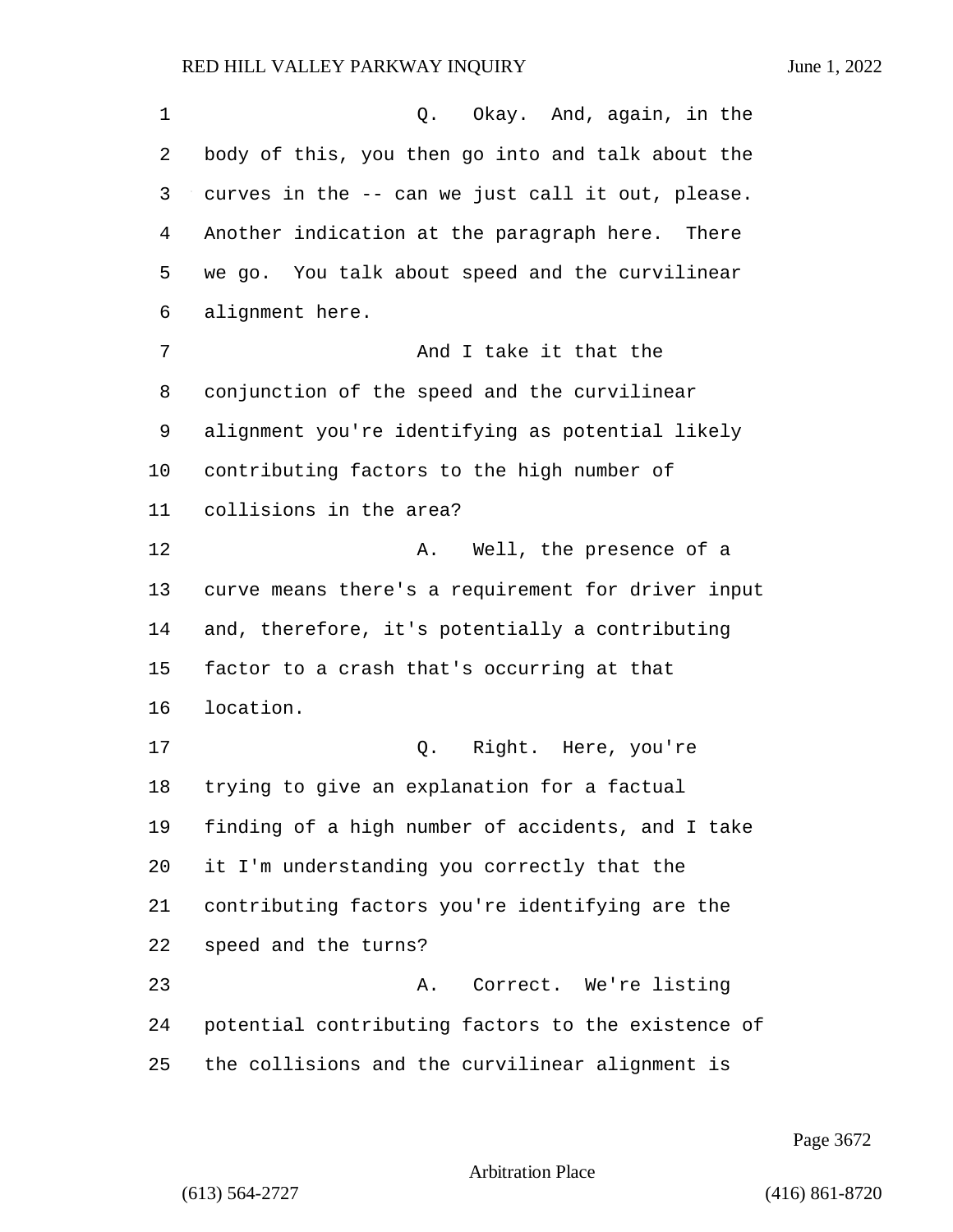certainly part of that. The alignment in general and, in this case, it has a number of curves on it.

4 Q. Registrar, could you please turn up image 20. I hope I've got that right. I think it's page 23. Sorry, image 30. Forgive me. My math is clearly failing. There we go. Okay.

9 So, this is -- you testified yesterday about this -- the ball-bank analysis that you did. Do I understand this exercise to be, at least in part, to try and assess the -- to assess the superelevations as actually constructed on the Red Hill?

15 A. It's not trying to assess the superelevation. What I tried to articulate was that when you do a ball-bank test, the superelevation that may be present on the roadway is included. It becomes a factor in determining the result from the ball-bank test. So, it's an empirical test. You drive through the curve and because you're driving a location, you're driving at whatever the superelevation may be, and so it is a component of the result --

25 Q. Okay. And it's a

Page 3673

Arbitration Place

(613) 564-2727 (416) 861-8720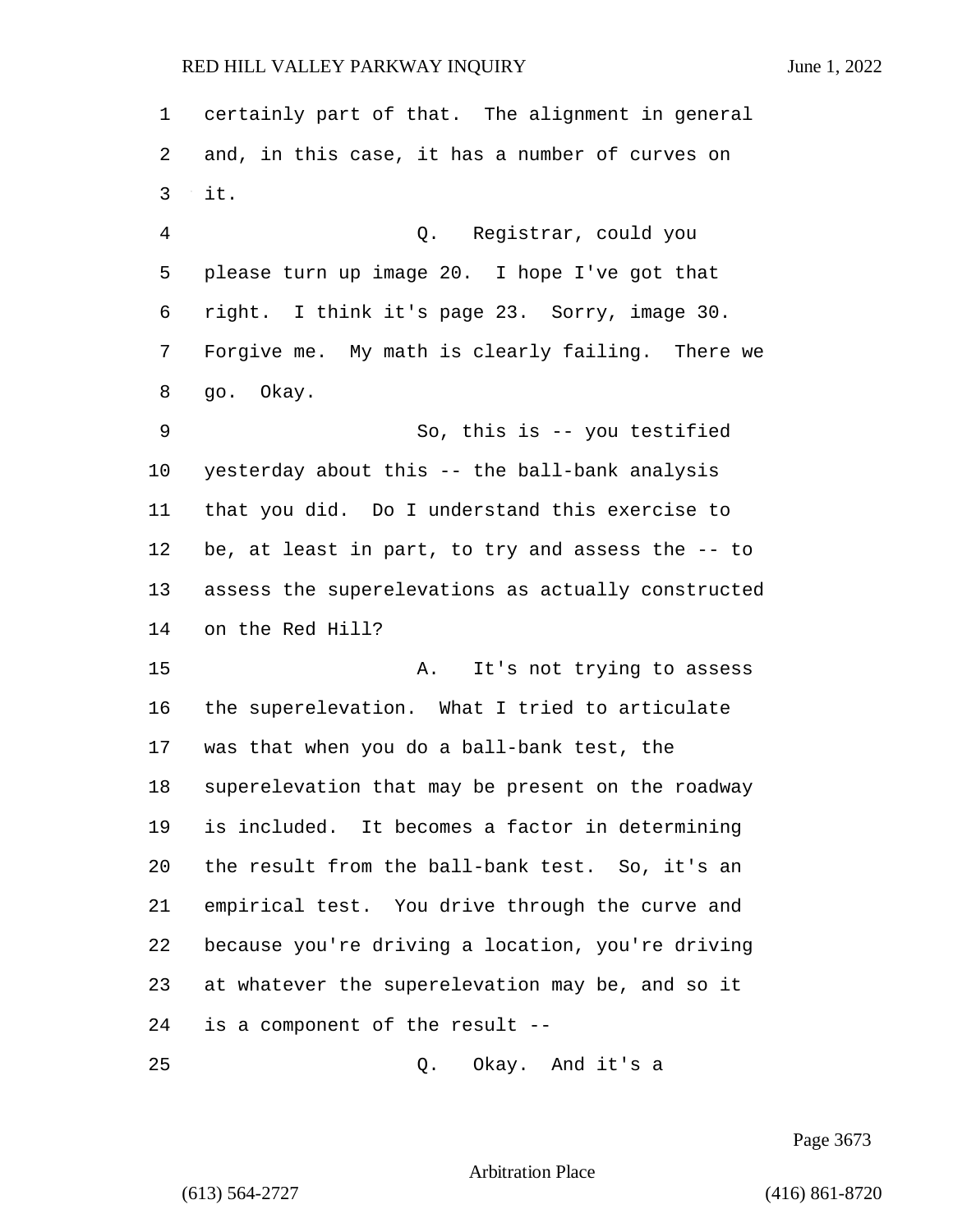| $\mathbf 1$    | component in that if the superelevation is         |
|----------------|----------------------------------------------------|
| 2              | correct, that that's going to help you, help the   |
| 3              | driver, navigate the turn?                         |
| $\overline{4}$ | Well, the superelevation<br>Α.                     |
| 5              | is an embankment of the pavement surface and it    |
| 6              | will link to the capability of a vehicle to travel |
| 7              | through the curve at a higher or lower speed. So,  |
| 8              | if the curve is, to use the example, if a curve    |
| 9              | was perfectly flat with no superelevation, it      |
| 10             | would get, result, in a higher ball-bank reading   |
| 11             | than if the curve was superelevated, the ball-bank |
| 12             | reading would go down. So, it becomes a factor in  |
| 13             | the determination of the ball-bank output based on |
| 14             | what the superelevation is or is not at the        |
| 15             | location.                                          |
| 16             | Q. So, a superelevation                            |
| 17             | that's correct for the speed would then end up     |
| 18             | with a lower ball-bank result?<br>Do I have that   |
| 19             | right or have I got it backwards?                  |
| 20             | No. You're $--$ I'm<br>Α.                          |
| 21             | concerned that you're defining superelevation as   |
| 22             | being correct or incorrect. Superelevation         |
| 23             | correlates with the radius of the curve, so it's   |
| 24             | not a fixed number as being correct or incorrect   |
| 25             | for a given speed. There are design guidelines     |

Page 3674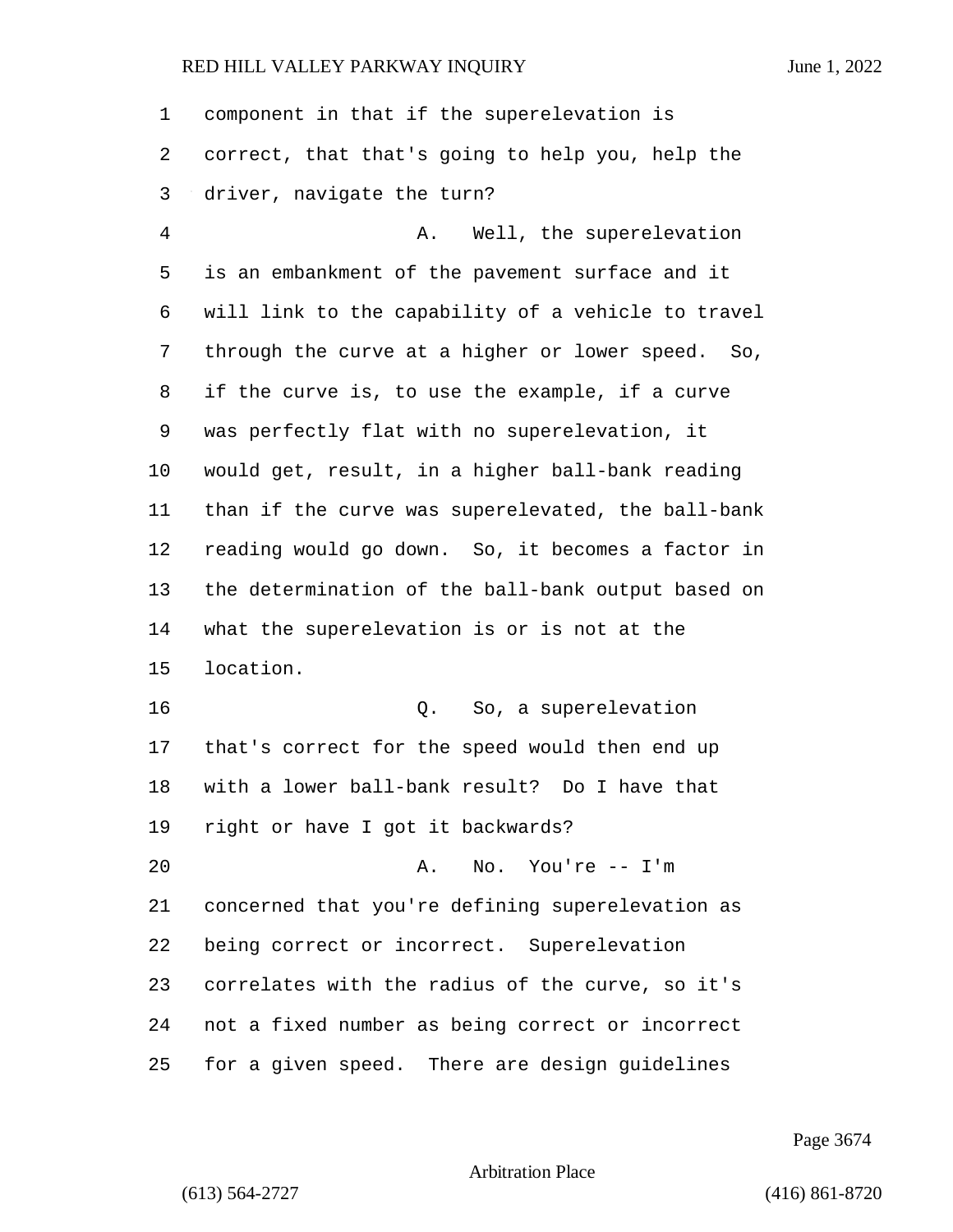| 1  | that describe superelevation correlating with a    |
|----|----------------------------------------------------|
| 2  | radius of a curve in order to achieve a design     |
| 3  | speed and the ball-bank test would give you some   |
| 4  | output that factors in the superelevation.         |
| 5  | I'm just cautious in what I'm                      |
| 6  | understanding the question to maybe be suggesting, |
| 7  | that superelevation, determination of a correct or |
| 8  | incorrect superelevation, is done by the ball-bank |
| 9  | test. It's not.                                    |
| 10 | Q. Okay. And you're right                          |
| 11 | in that. Right now we have a superelevation that   |
| 12 | we can't see from the design documents and I'm     |
| 13 | trying to assess one of the objectives of this     |
| 14 | ball-bank testing. And if I'm understanding that   |
| 15 | it would give you a indication on superelevation,  |
| 16 | although I understand it's not a test for it?      |
| 17 | It's not a test for it.<br>Α.                      |
| 18 | You cannot make a determination of what            |
| 19 | superelevation is by doing a ball-bank test.       |
| 20 | Got it. Okay.<br>Q.                                |
| 21 | That said, the ball-bank<br>Α.                     |
| 22 | test, by definition and by default, because you're |
| 23 | travelling the road, is including the existing     |
| 24 | superelevation in the result that appears.         |
| 25 | I realize it's confusing, but                      |

Page 3675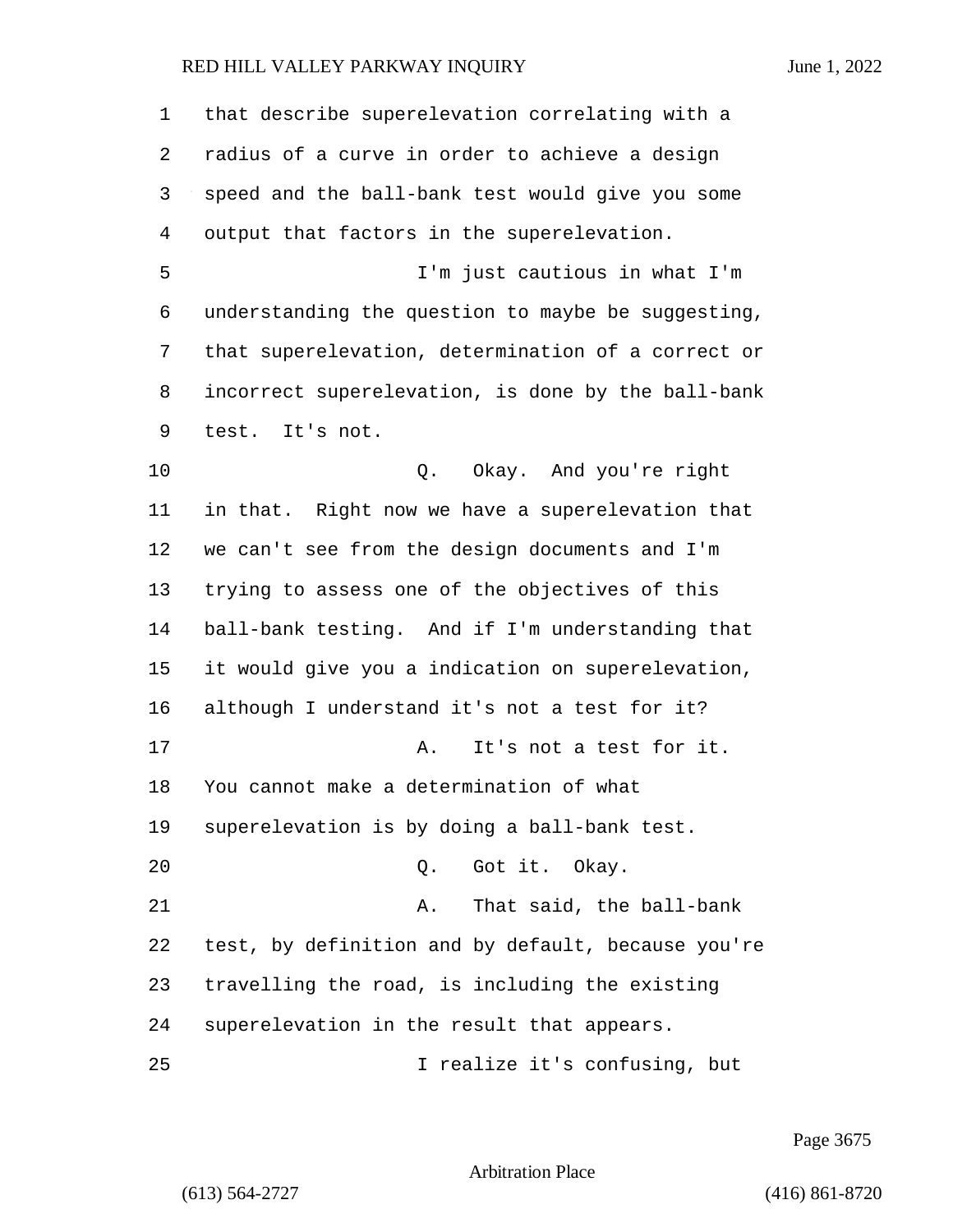it's -- I just want to be clear that you can't measure superelevation using a ball-bank test. 3 Q. I understand that. I'm not suggesting you could. Okay. Because one of -- I'm not going to go to it, but some of the recommendations here are in terms of adding in barriers. 8 and was consideration given to whether the superelevations were appropriate for the radius and design speed in consideration of whether it was appropriate and necessary to add barriers? 13 A. Not directly. Indirectly, as you can see from table 6, the ball-bank test passes, so the threshold value of 12 is not breached when you travel through the curve at 100 kilometres per hour, and therefore the curve does not require supplementary warning. 19 So, I would say that, again, we did not measure superelevation with the ball-bank test, but the ball-bank test validated that there was not a necessity for the advisory speed at the 100 kilometres an hour speed. The posted speed for the roadway was 90, so there was no requirement for an advisory speed, and that

Page 3676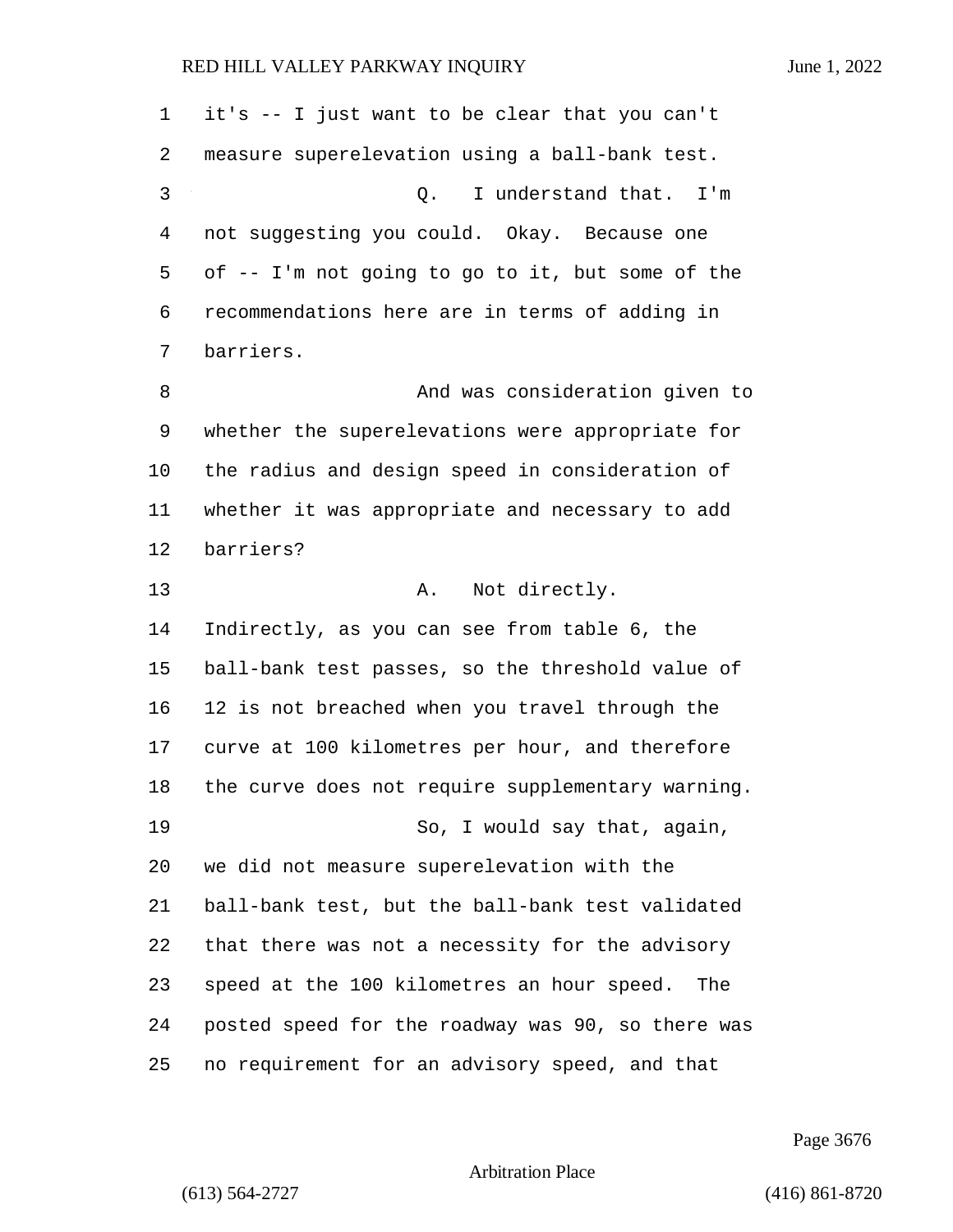| 1  | result was determined driving through the          |
|----|----------------------------------------------------|
| 2  | superelevation as it was when we drove through.    |
| 3  | Q. Okay. Can we please go                          |
| 4  | to the next image, 31. Sorry, I referenced this    |
| 5  | earlier and I just want to come to it. This is     |
| 6  | paragraph 5.2.2, Merging Behaviour. And, here, it  |
| 7  | is that CIMA comments on the somewhat aggressive   |
| 8  | fashion observed of drivers merging on to the main |
| 9  | line as soon as they reach the dashed line at the  |
| 10 | acceleration lane. Can you please call out,        |
| 11 | Registrar, this paragraph. A little bit larger.    |
| 12 | I see it, but okay.<br>Α.                          |
| 13 | A little smaller than<br>Q.                        |
| 14 | that, please. Thank you.                           |
| 15 | So, this is a finding. We                          |
| 16 | have the evidence that in the 2013 report, you've  |
| 17 | identified some of the short acceleration lanes    |
| 18 | and we've got evidence of the turns of the ramps   |
| 19 | on to the main line on different points of         |
| 20 | curvature, and here it is you're observing a       |
| 21 | behaviour of people merging on to the main line?   |
| 22 | Well, this is a different<br>Α.                    |
| 23 | location for the most part than the 2013 report,   |
| 24 | so the four curves between King and Queenston were |
| 25 | not part of the 2013 study.                        |

Page 3677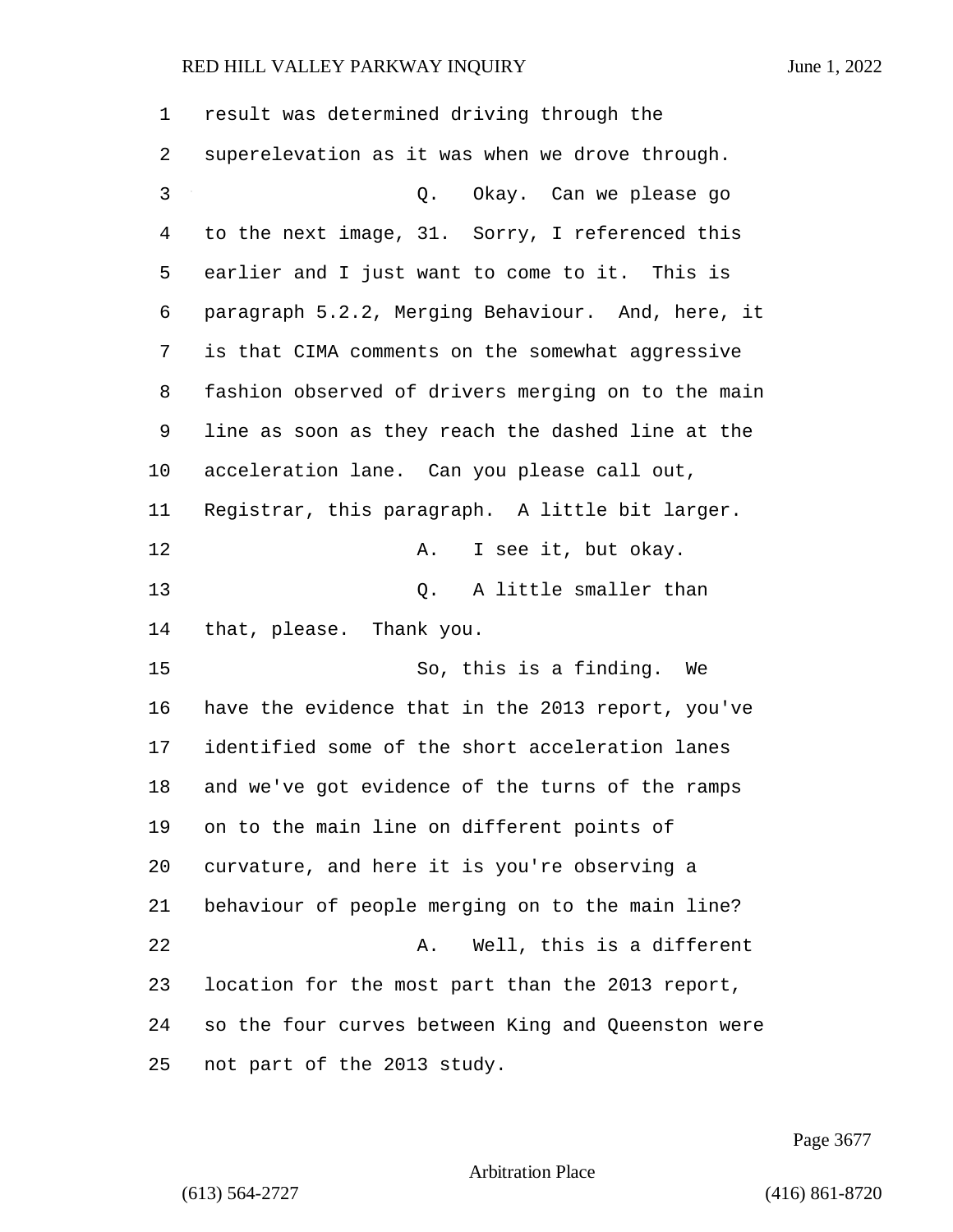| 1       | No, I understand that.<br>Q.                      |
|---------|---------------------------------------------------|
| 2       | But when we talked earlier in this                |
| 3       | cross-examination about the compressed weaving    |
| 4       | lane between King and Queenston, is that an       |
| 5       | example of a location where you observed this     |
| 6       | aggressive driving technique?                     |
| 7       | I think we observed it at<br>Α.                   |
| 8       | a number of different on-ramp locations. I note   |
| 9       | that the text says it was occasionally observed   |
| $10 \,$ | and I think that's consistent with my description |
| 11      | previously that there's a range of behaviours by  |
| 12      | drivers. So, some drivers, either by habit or by  |
| 13      | their potentially aggressive manner, merge        |
| 14      | immediately upon coming into the ending of the    |
| 15      | ramp and having the first opportunity at the      |
| 16      | highway. And that may be, while it was            |
| 17      | identified, the visibility present at some of     |
| 18      | these locations was flagged.                      |
| 19      | Several of the sites had, as                      |
| 20      | noted in the bottom part of the first paragraph,  |
| 21      | high vegetation, growth of foliage and such, and  |
| 22      | part of the recommendation was to enhance         |
| 23      | visibility by maintaining that material.          |
| 24      | Q. So, that's an easy                             |
| 25      | recommendation to effect on. My proposition to    |

Page 3678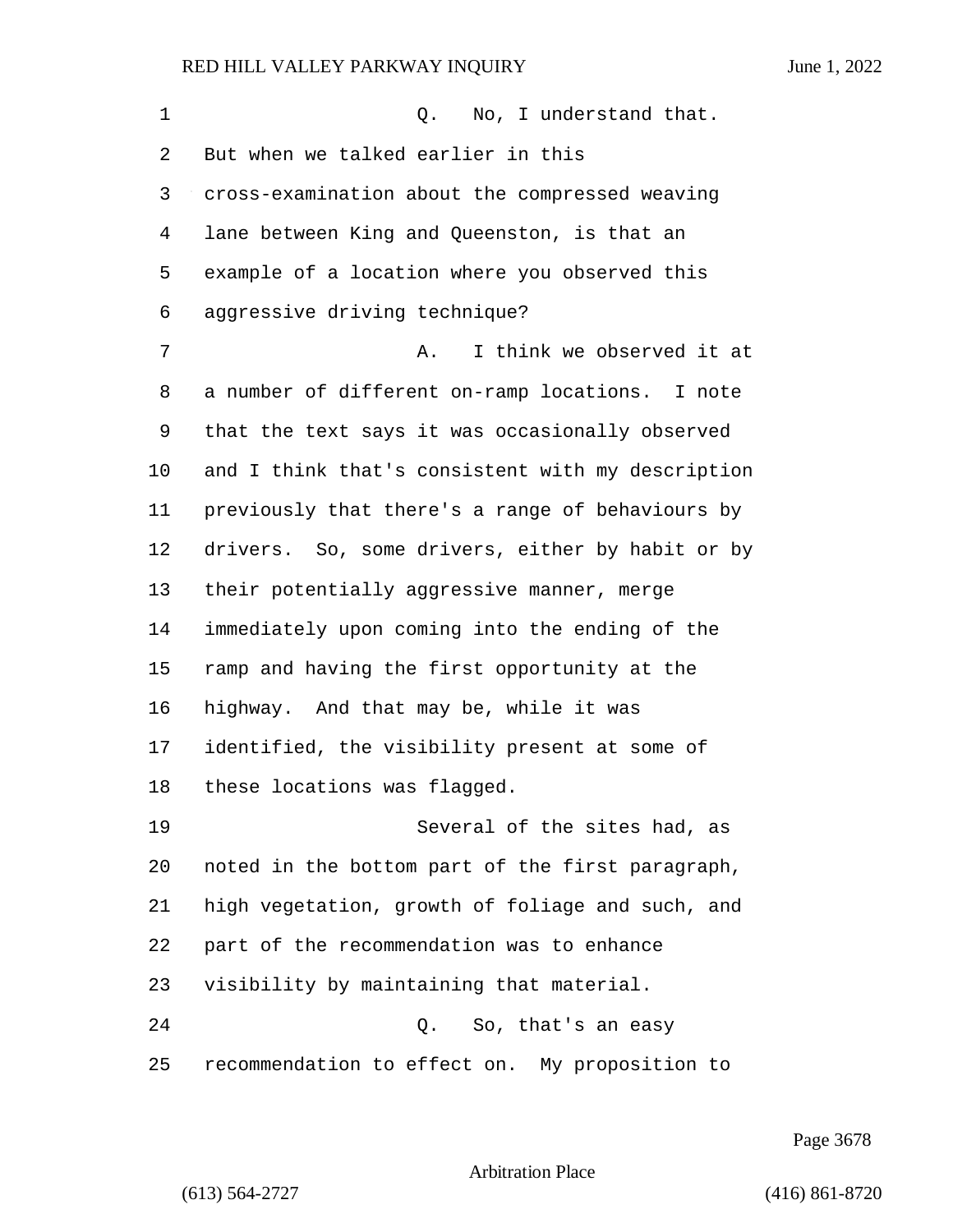| 1  | you, sir, is that because the weaving lanes are      |
|----|------------------------------------------------------|
| 2  | short, because the acceleration lanes are short,     |
| 3  | as you've identified, that that will encourage the   |
| 4  | driver behaviour identified in this paragraph.<br>Do |
| 5  | you agree?                                           |
| 6  | No, I'm not sure I fully<br>Α.                       |
| 7  | agree that that motivates the driver behaviour,      |
| 8  | not the driver behaviour described here as           |
| 9  | entering immediately or aggressive, at least as we   |
| 10 | were describing it. I'm not disagreeing with the     |
| 11 | description of the length of the on-ramps, but I'm   |
| 12 | not sure that that's the motivating factor in the    |
| 13 | driver behaviour.                                    |
| 14 | Q. Okay. And in this, you                            |
| 15 | say -- let me just read it -- that drivers           |
| 16 | entering the Red Hill from the on-ramp tend to do    |
| 17 | so in a somewhat aggressive fashion, merging on to   |
| 18 | the main line as soon as they reach the dashed       |
| 19 |                                                      |
|    | line at the acceleration lane. This may be due to    |
| 20 | a potential perception by drivers that some          |
| 21 | acceleration lanes along the Red Hill Valley         |
| 22 | Parkway are too short?                               |
| 23 | Yeah. The first word<br>Α.                           |
| 24 | before the paragraph or the portion you read,        |

Page 3679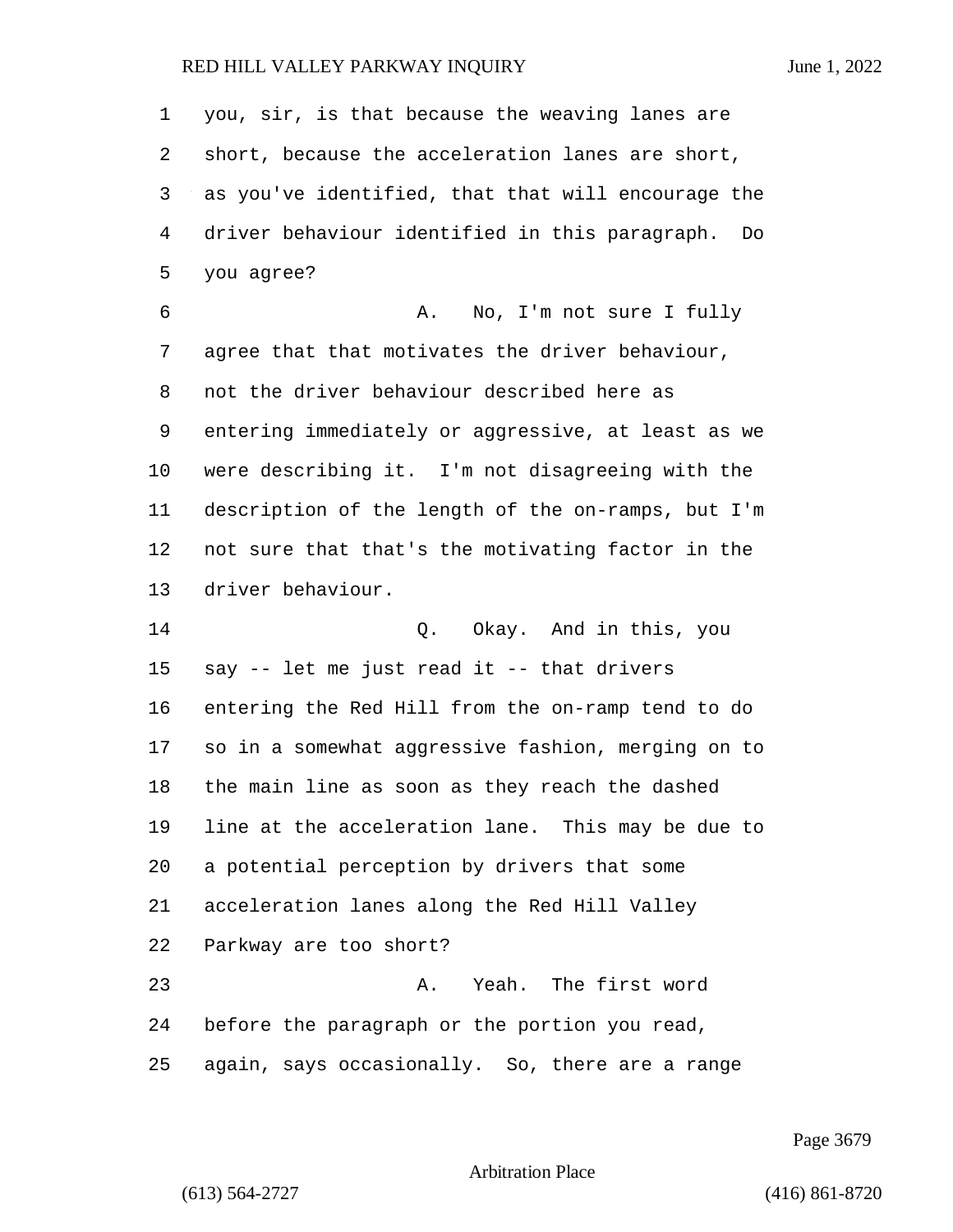of behaviours, I'm not disputing, and some, you know, potentially do exactly what you're describing, but I don't think it's a consistent applied to all motorists, is perhaps where I'm going. 6 Q. Okay. I see what you mean. Okay. And you're not agreeing that it's necessarily causal; that is, the short lanes are necessarily encouraging the behaviour? 10 A. It may be the element that encourages some drivers' behaviours, but I guess where I'm being obstructionist is that there's a wide range of driver behaviours and I don't think it's fair to characterize that element of the design as the reason for driver behaviour, nor to describe the behaviour as being consistent by all drivers. As described, it was occasional, so we're identifying these elements that could be sources of problems. And certainly a shorter on-ramp, you know, could be a factor in a potential collision occurring. 22 Q. Okay. Thank you. I'll wrap up. Just one last series of questions. 24 Can we please go to the second image here. So, this is -- so, we identified that

Page 3680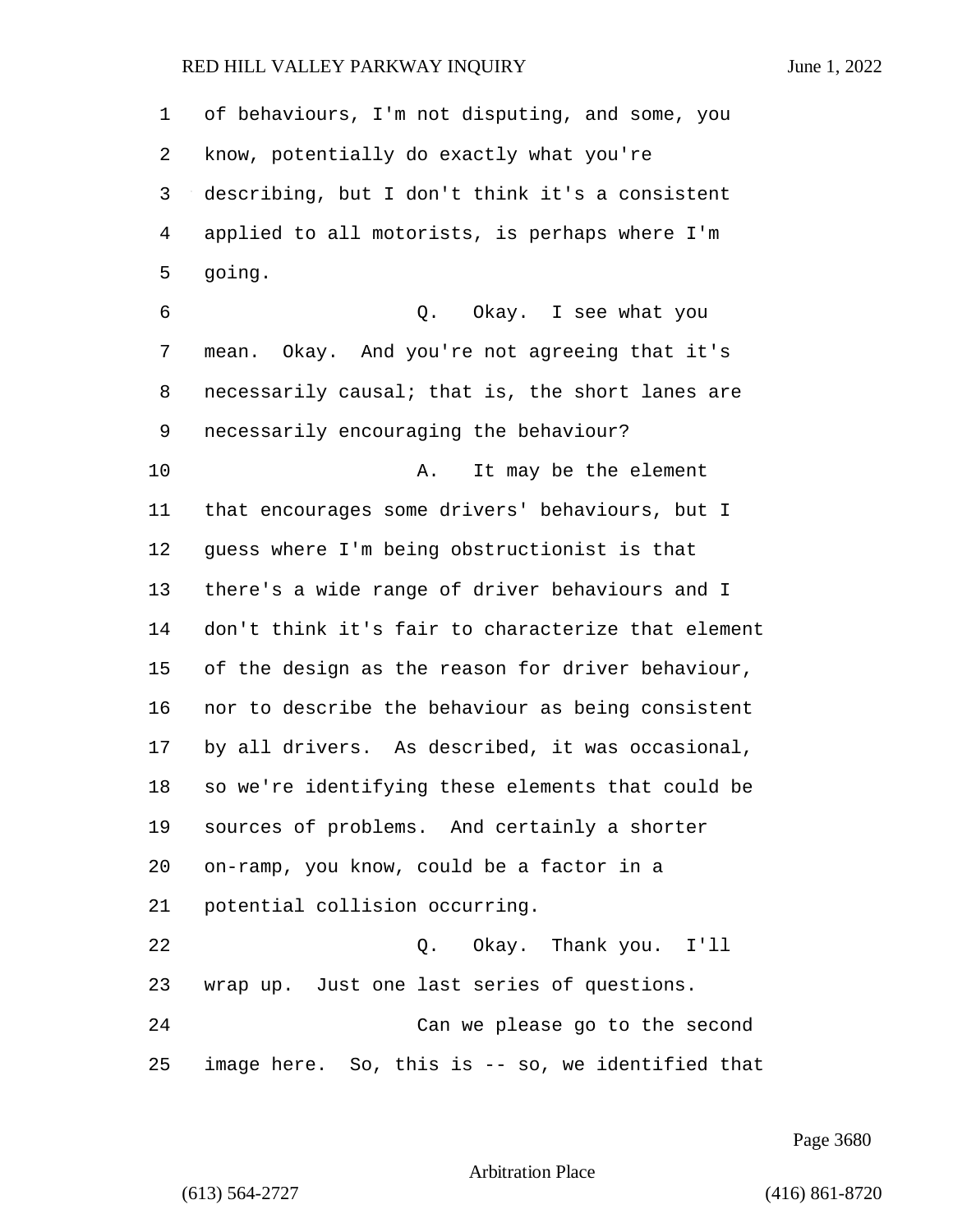| 1  | the final version of the 2015 Red Hill Valley      |
|----|----------------------------------------------------|
| 2  | Parkway Detailed Safety Analysis.                  |
| 3  | Can we please go to the next                       |
| 4  | image. There we go. And this version does have     |
| 5  | signing lines. I take it, sir, that it remains     |
| 6  | CIMA's final report, notwithstanding that it       |
| 7  | wasn't signed?                                     |
| 8  | A. I would have to verify                          |
| 9  | the version, but obviously it's unsigned, yes.     |
| 10 | Q. I want to go to one last                        |
| 11 | document. It's CIMA 2606.                          |
| 12 | THE REGISTRAR: Sorry,                              |
| 13 | counsel. Do you mind just repeating the call out   |
| 14 | for me?                                            |
| 15 | MS. JENNIFER ROBERTS: I think                      |
| 16 | it's CIMA 9606.                                    |
| 17 | BY MS. JENNIFER ROBERTS:                           |
| 18 | So, I think that<br>Q.                             |
| 19 | Ms. Lawrence took you to this and I won't dwell on |
| 20 | it. So, could we please call out the, one, two,    |
| 21 | three, four, the fourth paragraph, Playing the     |
| 22 | Statistical Argument. So, this e-mail is about     |
| 23 | the speed on the Red Hill and you're talking about |
| 24 | the discrepancy in the data between Pyramid.       |
| 25 | But I just want to call up                         |

Page 3681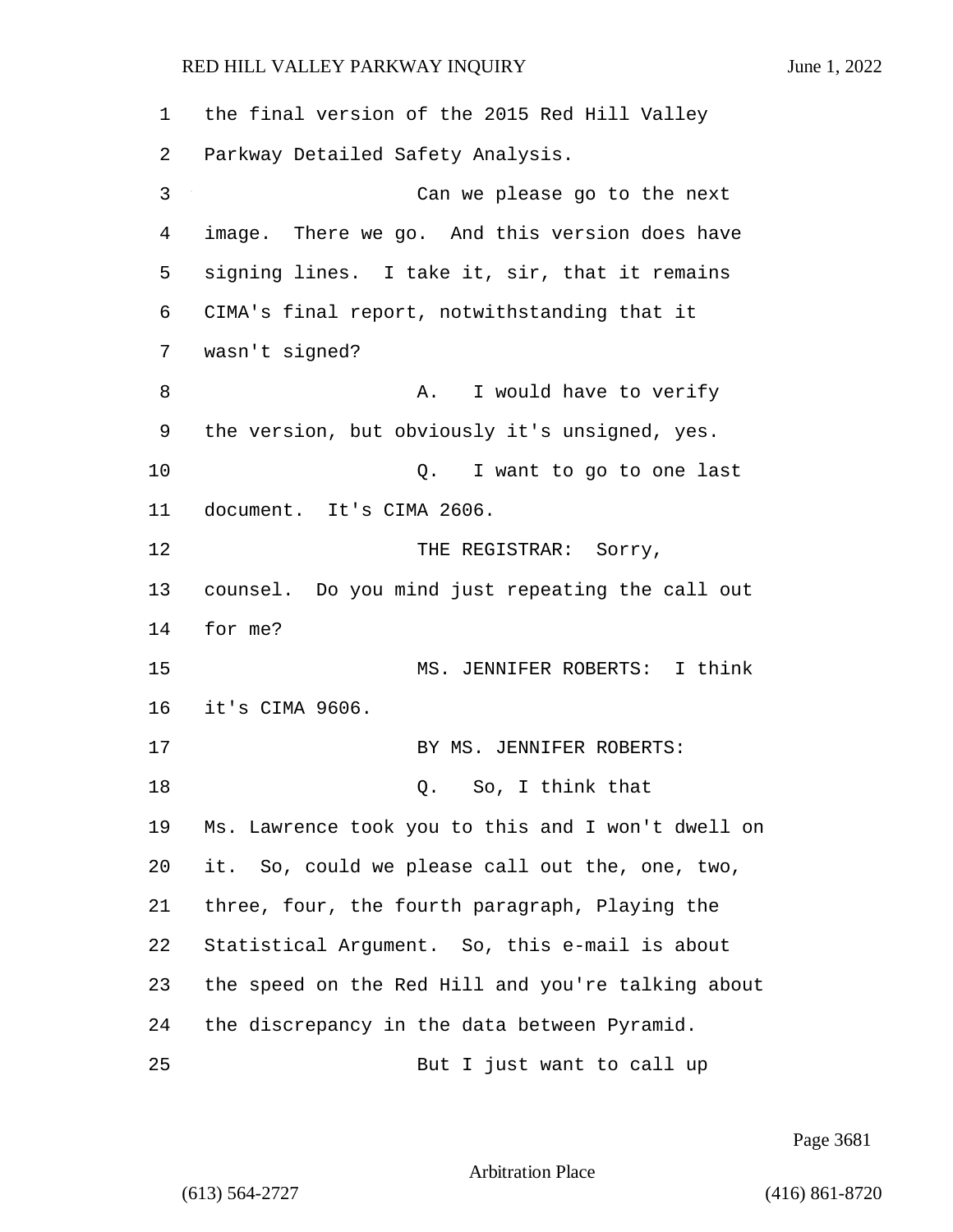| 1  | just a different point. It's agreed that the     |
|----|--------------------------------------------------|
| 2  | sentence beginning:                              |
| 3  | "Also agreed by all is                           |
| 4  | that a large number of                           |
| 5  | users exceed the posted                          |
| 6  | speed limit."                                    |
| 7  | Approximately 90 percent                         |
| 8  | you've identified here:                          |
| 9  | "It's also clear there                           |
| 10 | are at least some                                |
| 11 | vehicles with very high                          |
| 12 | excessive speeds on a                            |
| 13 | daily basis. That                                |
| 14 | particular behaviour,                            |
| 15 | given the geometric                              |
| 16 | limitations of the                               |
| 17 | highway, is a recipe for                         |
| 18 | disaster."                                       |
| 19 | What geometric limitations are                   |
| 20 | you referring to?                                |
| 21 | Well, the geometric<br>Α.                        |
| 22 | limitations of the curves, for the most part. At |
| 23 | some point, if the speed of a vehicle is high    |
| 24 | enough, the limitations of the physics will be   |
| 25 | exceeded and the vehicle will not be able to     |

Page 3682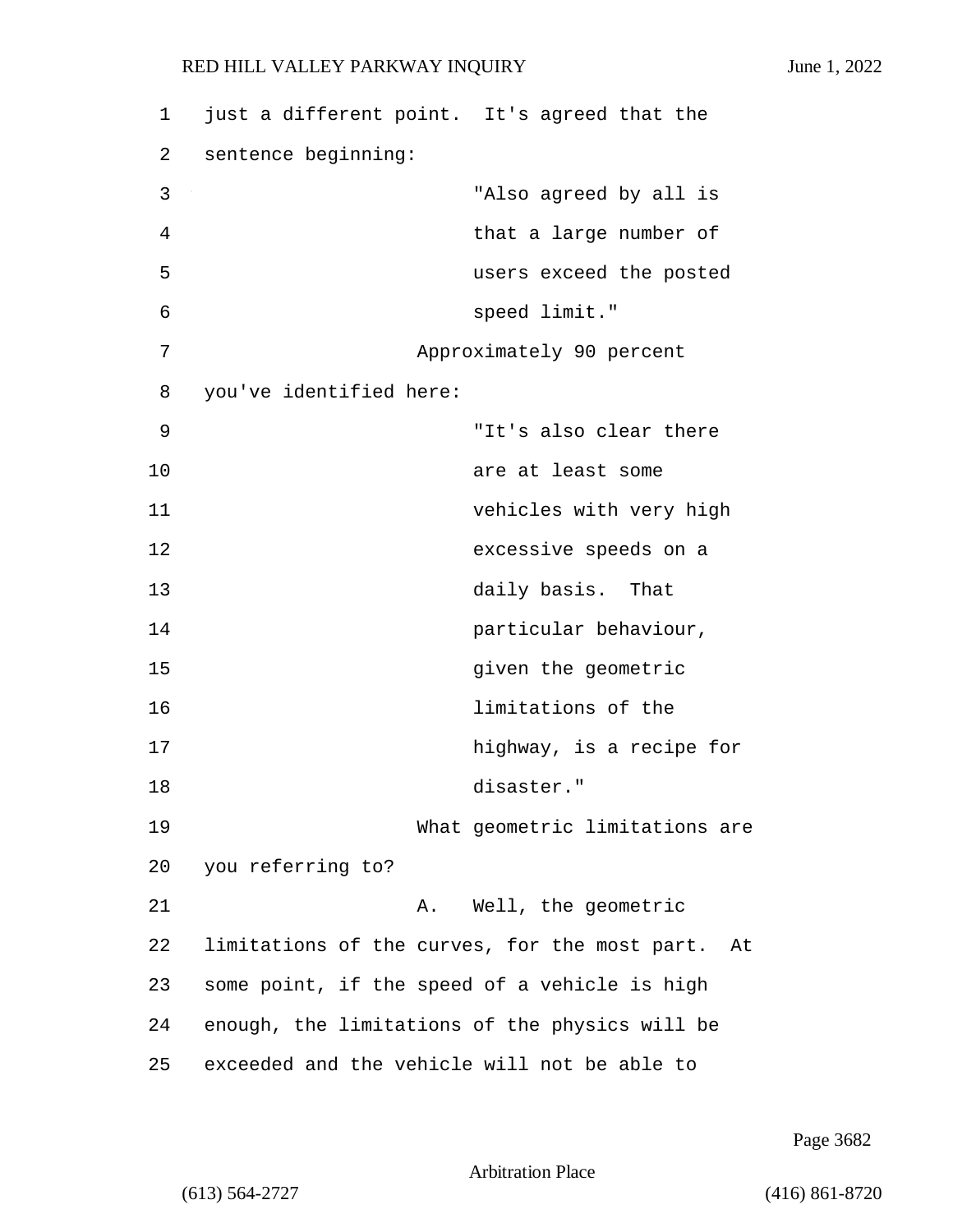traverse a curve.

| 2  | On a straight, flat piece of                       |
|----|----------------------------------------------------|
| 3  | road, you can travel at virtually an infinite      |
| 4  | speed, but on a curvilinear road, there are limits |
| 5  | as to what you would be capable of travelling      |
| 6  | through. So, the sentence is essentially relating  |
| 7  | that situation. If speeds increase and speeds      |
| 8  | become excessive, there are geometric limitations  |
| 9  | that will be hit and that becomes the situation in |
| 10 | which a collision can occur.                       |
| 11 | Physics?<br>Q.                                     |
| 12 | I would add that there is<br>Α.                    |
| 13 | quite a bit of leeway in the design of a curve of  |
| 14 | roadway and the speed through which a vehicle is   |
| 15 | physically capable of travelling through it, and   |
| 16 | that speed also varies from vehicle to vehicle. I  |
| 17 | mean, the example we use in training is that it's  |
| 18 | different if you're travelling around a curve with |
| 19 | a large truck with a high-mounted load versus a    |
| 20 | Ferrari. So, there are definite wide variations    |
| 21 | as to what speed becomes the limitation and        |
| 22 | sub-elements, such as the tires on the car and so  |
| 23 | on and so forth and the driver's capabilities will |
| 24 | also $--$                                          |
|    |                                                    |

25 Q. But this is a general

Page 3683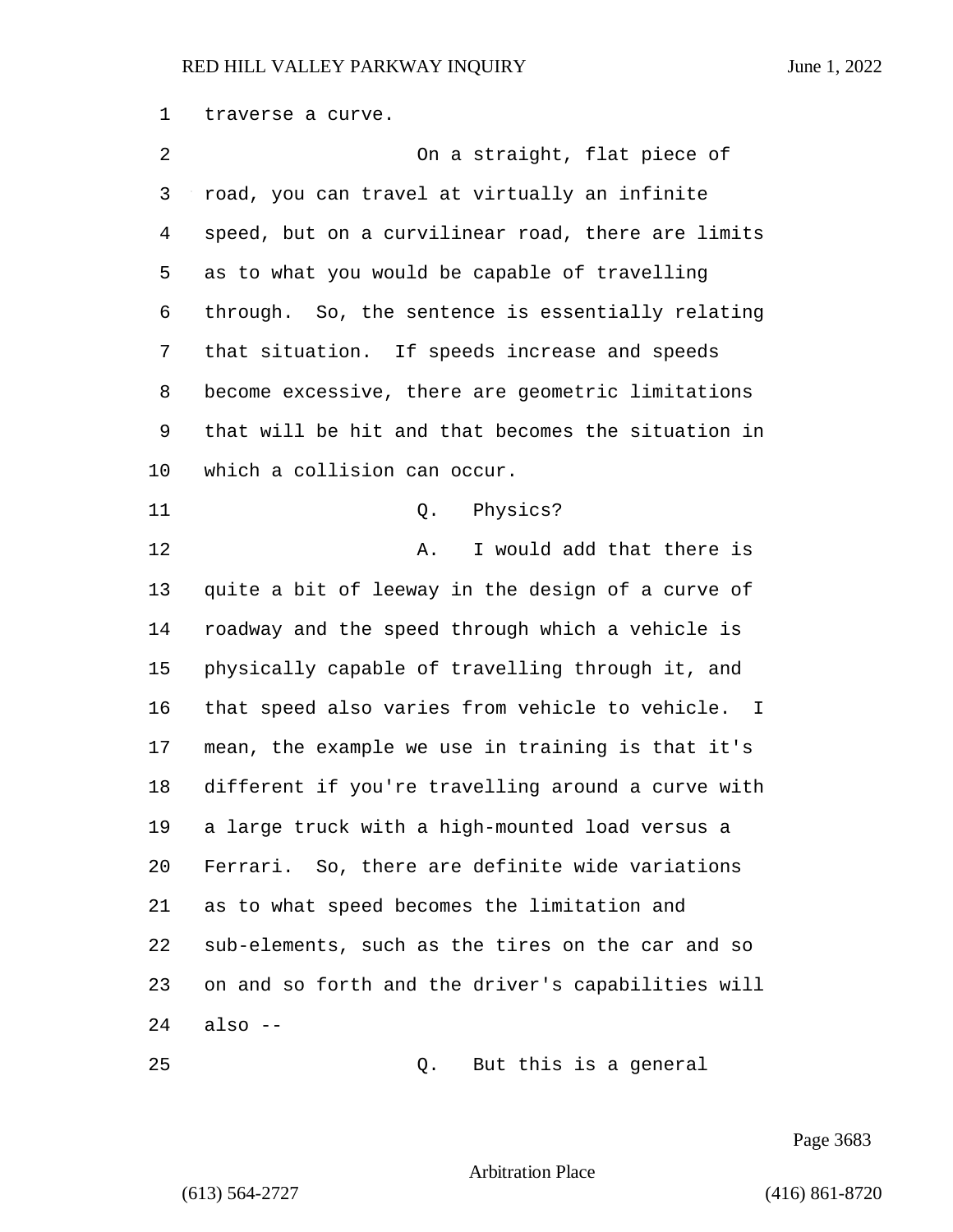| 1  | observation?                                       |
|----|----------------------------------------------------|
| 2  | Exactly. In the general<br>Α.                      |
| 3  | sense, high speeds on curves and higher and higher |
| 4  | speeds or extremely high speeds is a recipe for    |
| 5  | disaster. That's where crashes will occur.         |
| 6  | Q. Okay. And then can we                           |
| 7  | just go to the next paragraph. Can you call that   |
| 8  | up, please, Registrar.                             |
| 9  | So, you made the                                   |
| 10 | generalization that people -- you made the         |
| 11 | empirical observation that people are driving high |
| 12 | and that that on the curvilinear section is        |
| 13 | problematic. And then you make the observation     |
| 14 | here, is that you've got an expectation, I think   |
| 15 | if I'm reading this correctly:                     |
| 16 | "We concluded that some                            |
| 17 | drivers are unaware of                             |
| 18 | the potential                                      |
| 19 | consequences of their                              |
| 20 | behaviour since they                               |
| 21 | likely perceive the road                           |
| 22 | as just another                                    |
| 23 | 400-series highway.<br>It                          |
| 24 | is not, particularly on                            |
| 25 | the Red Hill section."                             |

Page 3684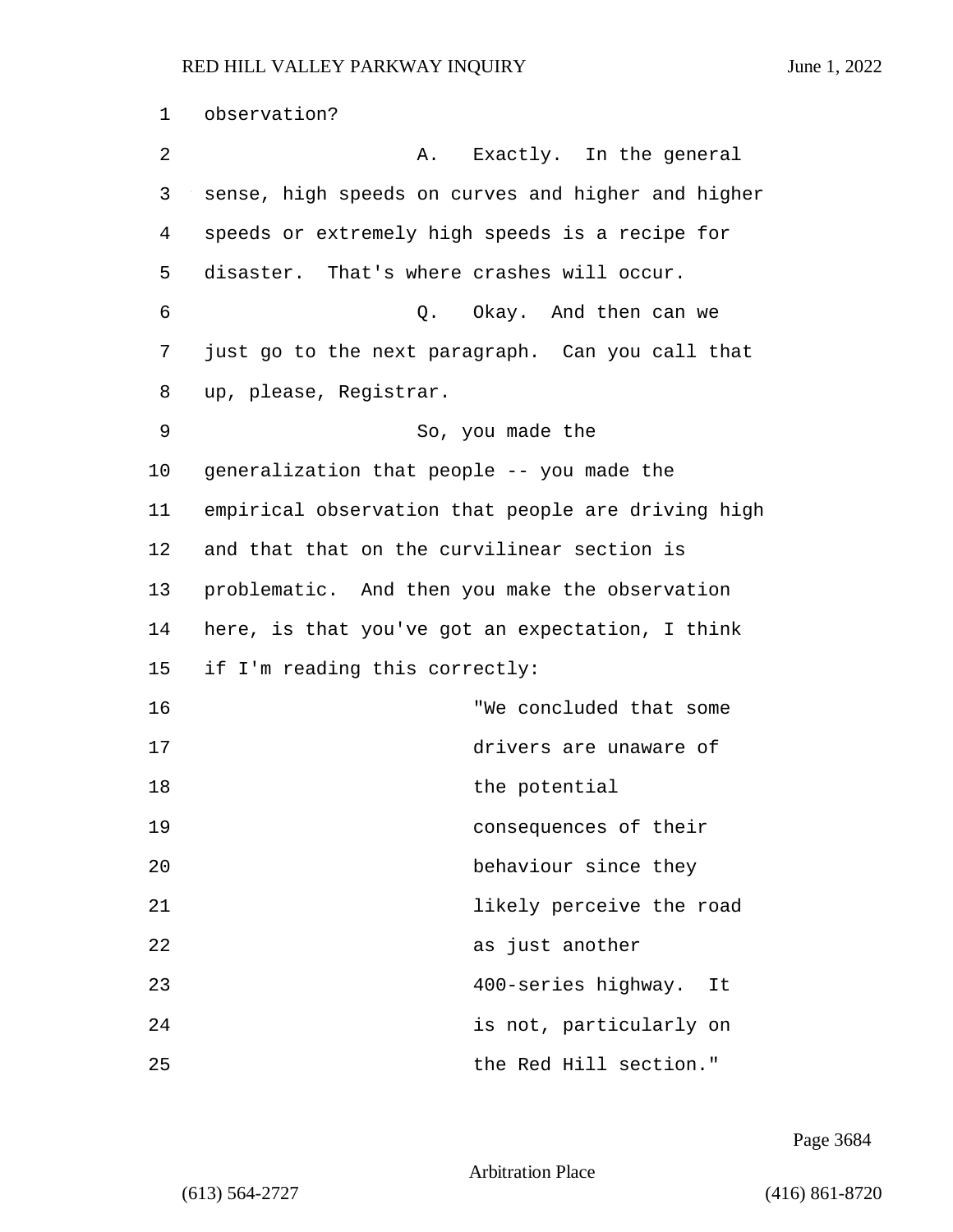1 Do you mean by that that people driving between the QEW and the 403 who choose to use the Red Hill and LINC have the expectation that you can travel the road as you would on a straight 400-series highway? Am I understanding you correctly? 7 A. The comment was made, I think, trying to reflect our view that the roadway looks like a 400-series highway. It has divided lanes, centre median, shoulders on each side, overhead guide signs, and so the overall tone and feel of the roadway is consistent with what you would experience on 400-series highways elsewhere in the province. 15 And so, because of that, using your word from earlier, drivers' expectations may be driven by that pre-informed knowledge of what they experience elsewhere on 400-series highways and not necessarily recognize the differences that are present here. 21 There certainly was a variance, multiple variances, from a 400-series highway. Posted speed limits of 90 kilometres an

hour an hour, for example, is one those. But

drivers have competing information. They have a

Page 3685

### Arbitration Place

(613) 564-2727 (416) 861-8720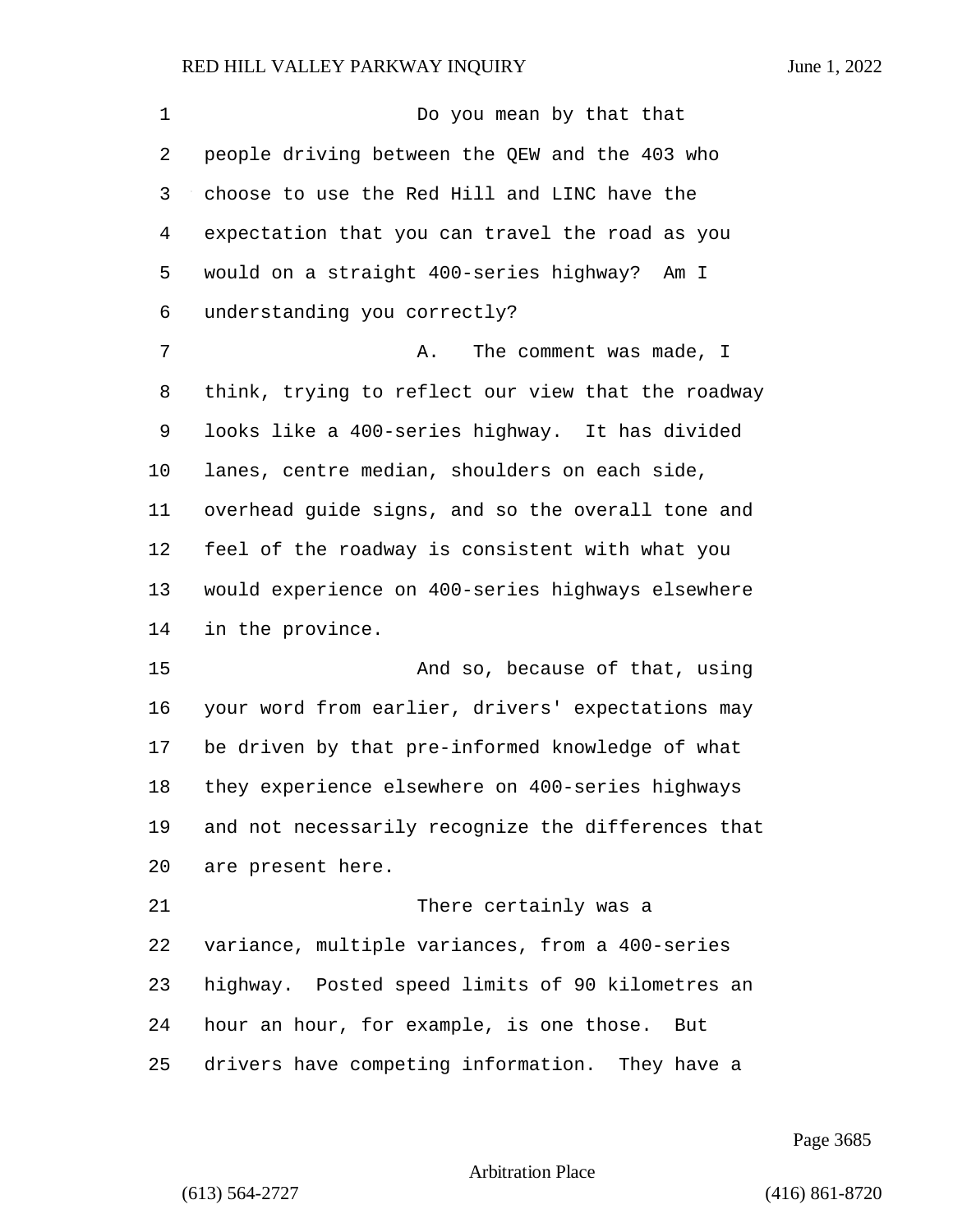| 1  | view of the roadway as they travel it and they may |
|----|----------------------------------------------------|
| 2  | make their decisions based on that previous        |
| 3  | expectation of what they're going to -- how they   |
| 4  | can and what they're going to experience as they   |
| 5  | travel the roadway as opposed to paying full       |
| 6  | attention to every aspect that's in front of them. |
| 7  | And a driver with an<br>О.                         |
| 8  | expectation of a 400-series highway might be       |
| 9  | surprised by the curvilinear alignment of the Red  |
| 10 | That's the case, sir, is it not?<br>Hill.          |
| 11 | Well, drivers experience<br>Α.                     |
| 12 | curvilinear alignment regularly and there are many |
| 13 | 400-series highways that have curvilinear          |
| 14 | alignment. This particular highway does have some  |
| 15 | tighter curves and some closer proximity           |
| 16 | interchanges than are commonly found on 400-series |
| 17 | highways and that element may not be as clearly    |
| 18 | aware to or clearly visible and drivers may not,   |
| 19 | some drivers may not be fully aware of it when     |
| 20 | they encounter it.                                 |
| 21 | And therefore surprised?<br>Q.                     |
| 22 | It could occur, yes.<br>Α.                         |
| 23 | Thank you. Those are my<br>Q.                      |
| 24 | questions, sir. And thank you for your patience,   |
| 25 | Mr. Malone. I've taken you quite long.             |

Page 3686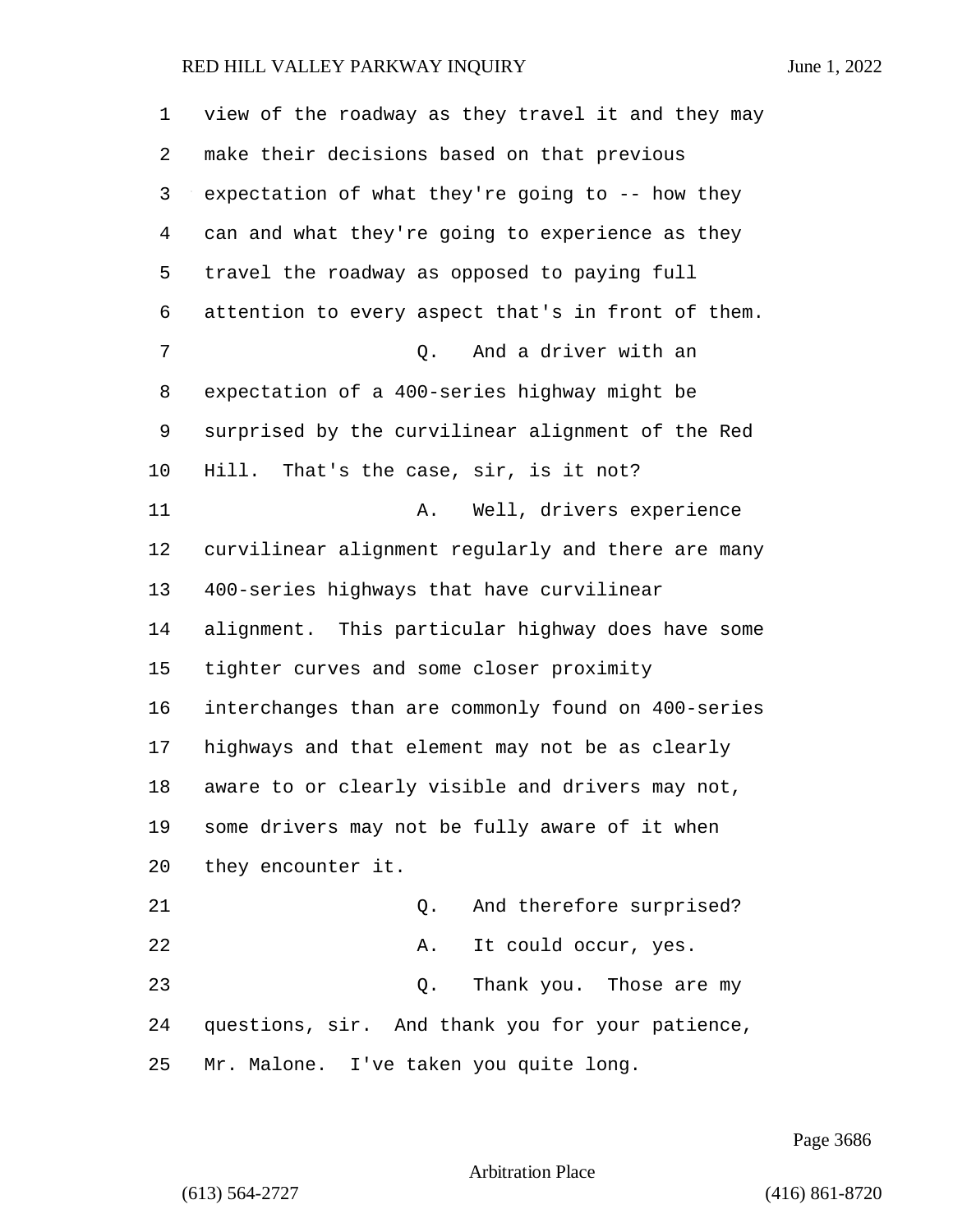| 1  | Commissioner, I apologize for going over my        |
|----|----------------------------------------------------|
| 2  | estimated time.                                    |
| 3  | JUSTICE WILTON-SIEGEL: We'll                       |
| 4  | take a five-minute break. Let's come back seven    |
| 5  | minutes past noon. We've got to try to stay close  |
| 6  | to the timetable here. We're running quite far     |
| 7  | behind, so let's take our break until that point.  |
| 8  | --- Recess taken at 11:58 a.m.                     |
| 9  | $---$ Upon resuming at $12:07$ p.m.                |
| 10 | JUSTICE WILTON-SIEGEL:                             |
| 11 | Ms. Lawrence.                                      |
| 12 | MS. LAWRENCE: Commissioner,                        |
| 13 | the City had questions in examination and was      |
| 14 | anticipated to go about an hour.                   |
| 15 | EXAMINATION BY MS. CONTRACTOR:                     |
| 16 | Q. Good afternoon,                                 |
| 17 | Mr. Malone. My name is Delna Contractor. I'm       |
| 18 | counsel to the City. I'm going to ask you a few    |
| 19 | questions today about some of the topics that you  |
| 20 | covered with my friends and some others as well.   |
| 21 | I'm going to jump around a little bit to try to be |
| 22 | as efficient as possible, so if you have questions |
| 23 | or you want me to give you a bit more context,     |
| 24 | just let me know. Okay?                            |
| 25 | Okay. Thank you.<br>Α.                             |

Page 3687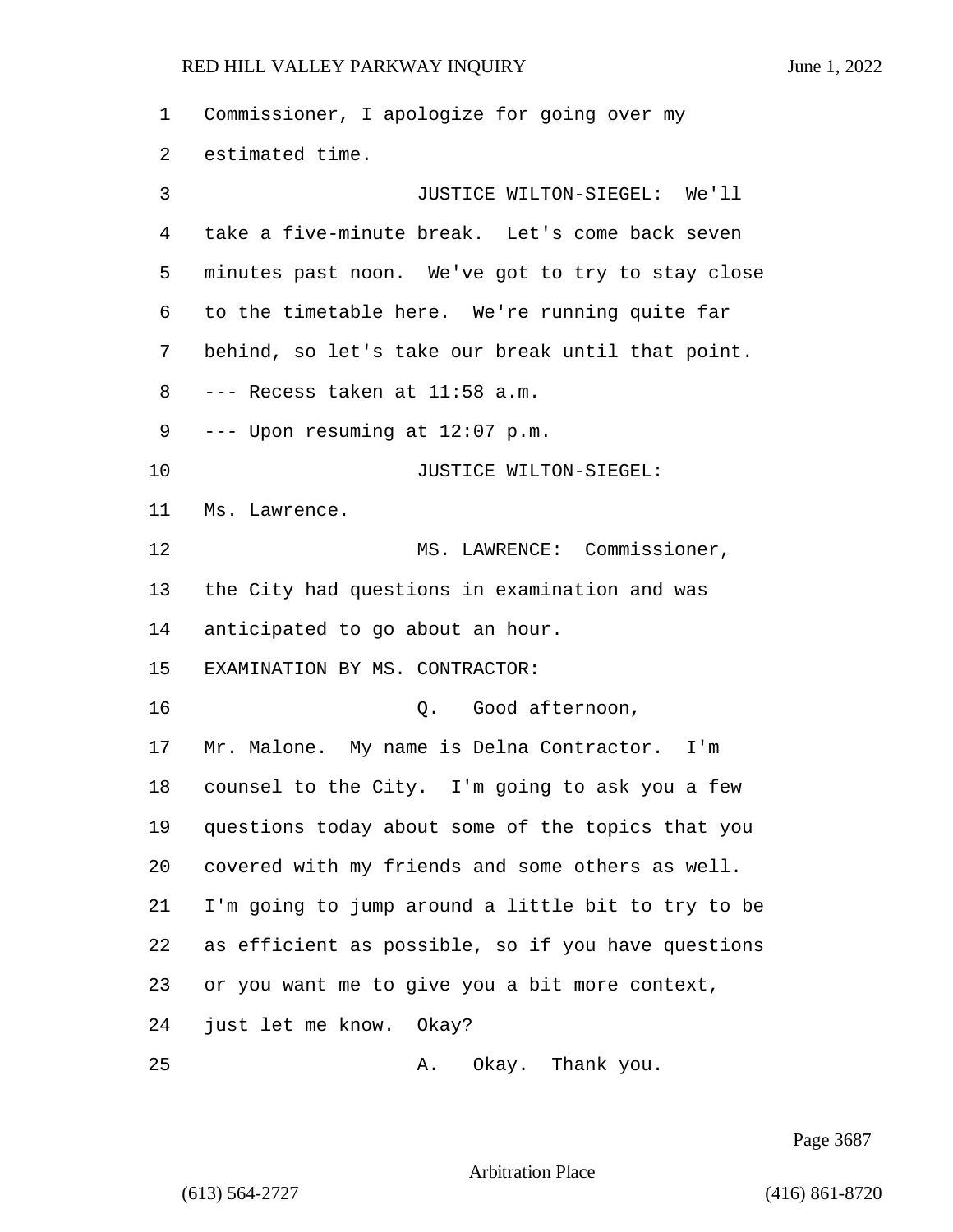1 and 1 Q. I want to start by understanding a bit more about your friction expertise and background. And I understood from your evidence yesterday that in 2015, you had some knowledge and experience with pavement friction design, and I believe you also stated that friction measurement and evaluation and performance specification for friction was not part of your standard work as a road safety professional. Is that right? 11 A. Correct, yes. 12 C. And I think earlier today as well you mentioned that friction is not common in terms of safety assessments. That's not commonly done? 16 A. Correct. 17 C. Okay. So, fair to say that in 2015, you did not have expertise in pavement friction beyond pavement friction design? 20 A. Correct, yes. 21 Q. And I gathered that, based on your experience working with City staff in 2013 and in 2015 on the Red Hill, you didn't understand the staff members to have expertise in pavement friction perhaps beyond pavement design?

Page 3688

Arbitration Place

(613) 564-2727 (416) 861-8720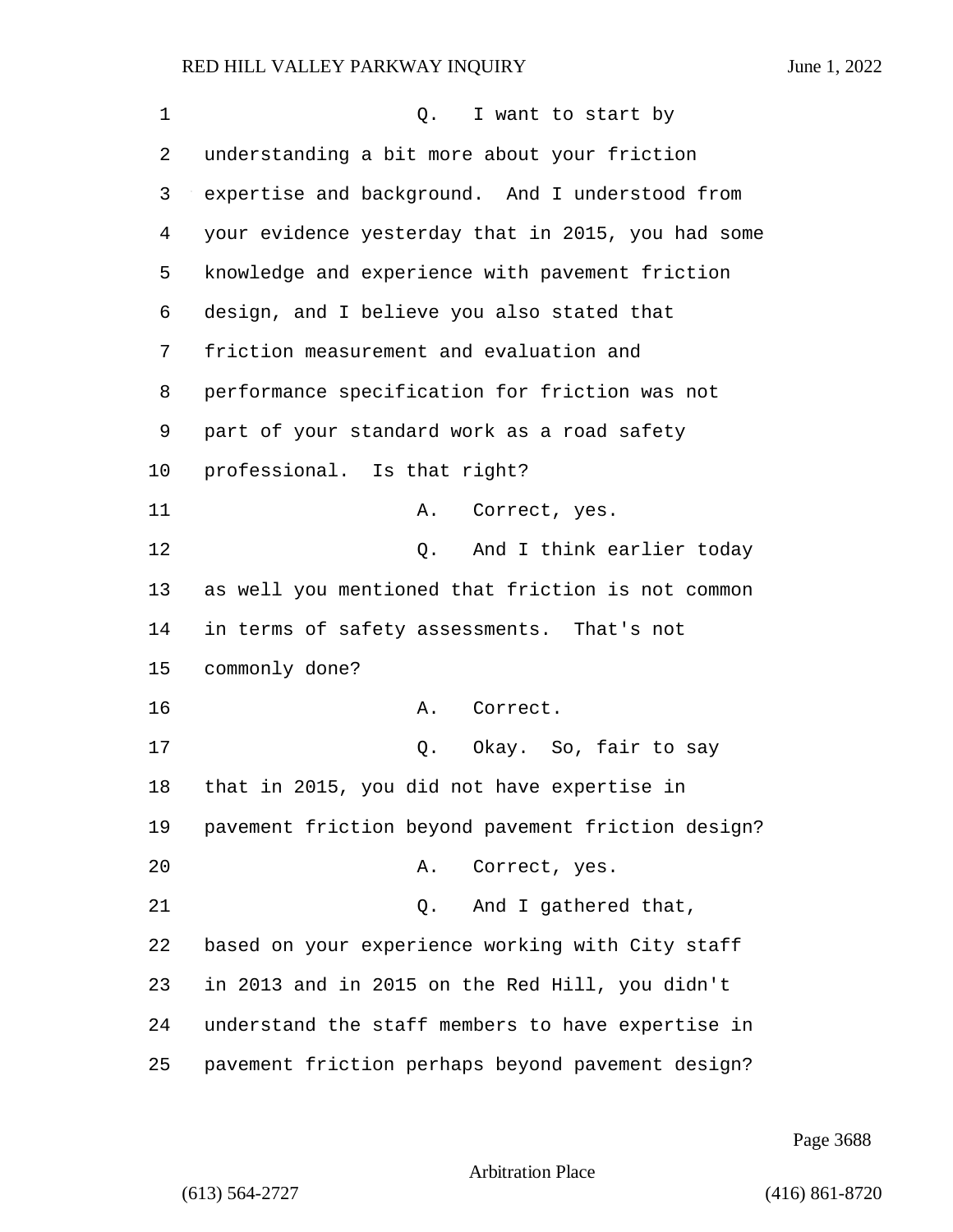| 1  | I'm not sure I understand<br>Α.                    |
|----|----------------------------------------------------|
| 2  | your question fully. You're asking me did I know   |
| 3  | which or who or what the expertise was of          |
| 4  | individual staff members of the City?              |
| 5  | Q. Sure. So, you worked                            |
| 6  | with a few staff members at the City in the        |
| 7  | context of the 2013 and 2015 CIMA report and I     |
| 8  | would like to know what your understanding was of  |
| 9  | whether any of those staff members appeared to     |
| 10 | have any particular expertise in pavement          |
| 11 | friction, not related to pavement friction design? |
| 12 | I think I understand your<br>Α.                    |
| 13 | question. No, I didn't have specific knowledge of  |
| 14 | the understanding, knowledge, of individual City   |
| 15 | of Hamilton employees.                             |
| 16 | Right. So, that's a bit<br>Q.                      |
| 17 | of a different question. I want to know whether    |
| 18 | you understood that they did not have any          |
| 19 | expertise in pavement friction. There was          |
| 20 | nothing, based on your discussions with them or    |
| 21 | their correspondence, that suggested to you that   |
| 22 | any of the staff members that you worked with in   |
| 23 | the context of the 2013 and 2015 report had an     |
| 24 | expertise in pavement friction, again, other than  |
| 25 | design?                                            |

Page 3689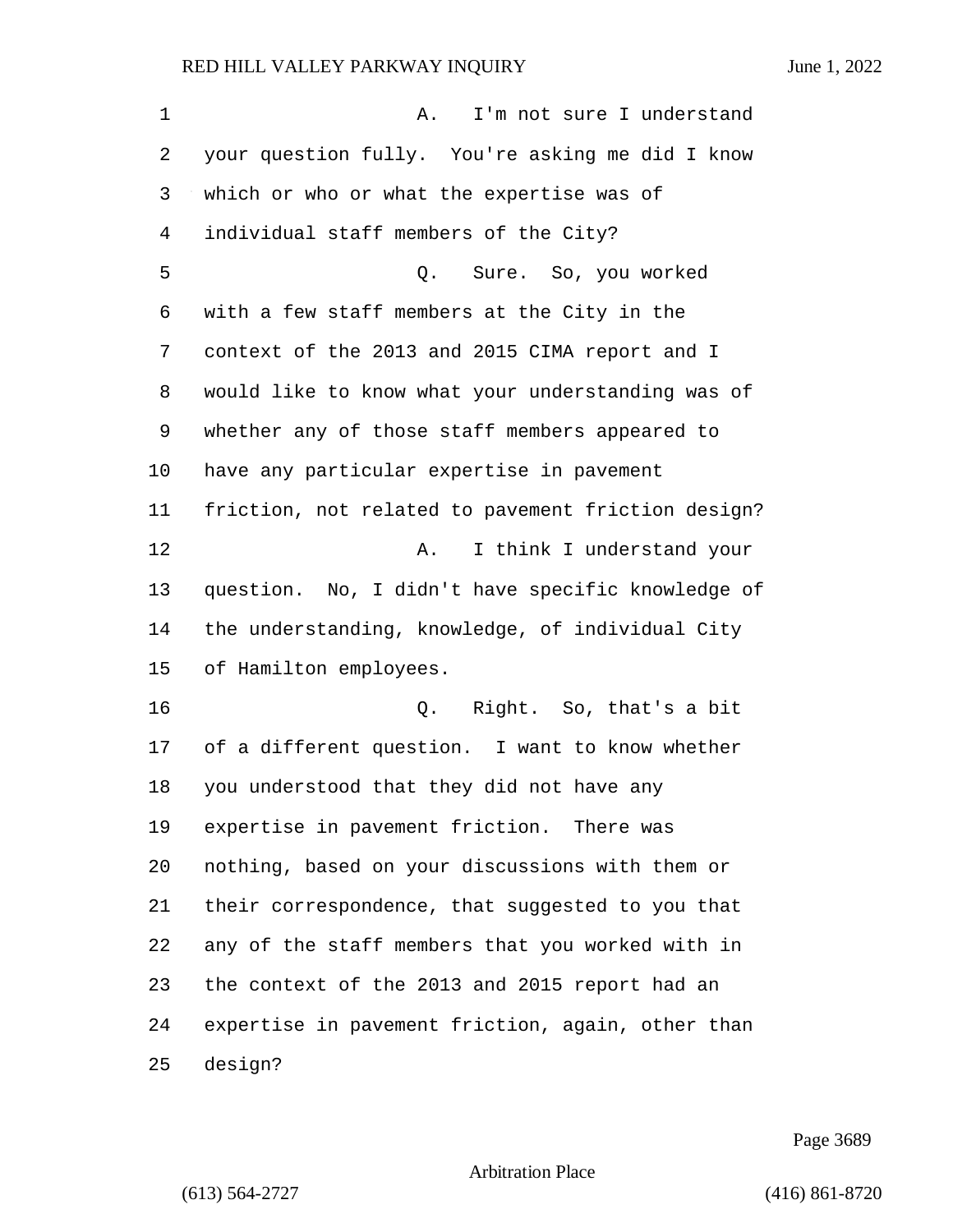1 A. Maybe I'm misunderstanding the way you're wording it, but I did not know that they did have, nor did I know whether they did not have expertise. 5 Q. Okay. And nothing based on your communications with them suggested that they did have an expertise. Is that right? 8 A. I think that is correct, yes. Nothing specifically identified what their expertise was. 11 C. Okay. Thanks very much. I would like to now chat about collision data, particularly in the 2013 CIMA report. 14 And so, Registrar, if we could please go to CIM8082.0001 and to image 16 particularly. Thanks very much. And if you could please call out section 4.1. All right. 18 So, this section or, actually, as part of the 2013 CIMA report, and we know that your team conducted a collision analysis at the study area, and this section lays out the purpose of that collision analysis and it states that the purpose is to identify locations that have a higher than average number of collisions and locations where the proportion of different types

Page 3690

Arbitration Place

(613) 564-2727 (416) 861-8720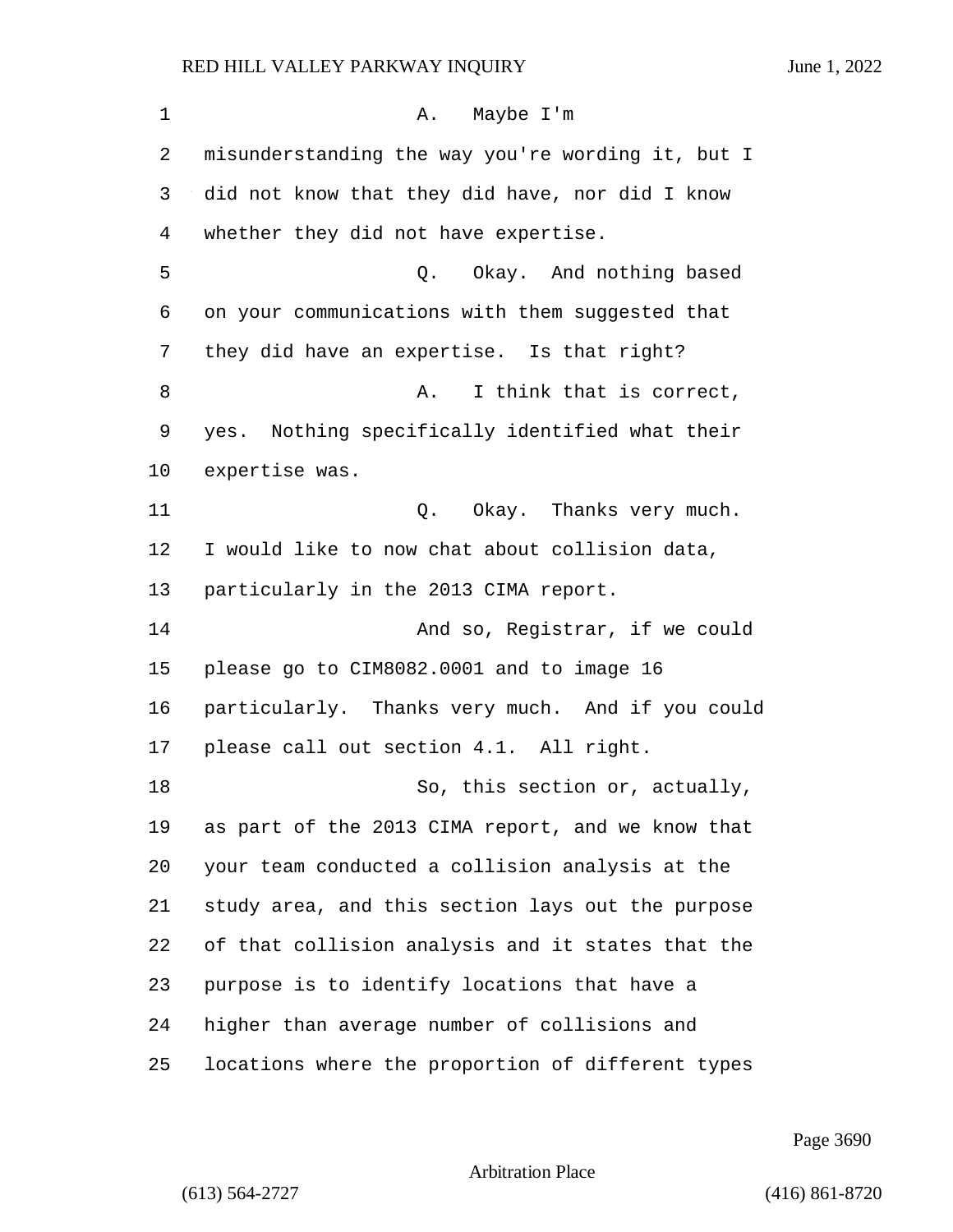of collisions are unusually high. Do you see 2 that? 3 A. I do. 4 Q. Okay. And I understand that CIMA used two different types of analysis to meet that objective. The first was strictly through historical observed number of collisions, and the second was the enhanced interchange safety analysis tool, which I'm just going to refer to as the tool, if that's clear enough for you. 11 A. Yes. 12 Q. Okay. And you see that the section lays out those two separate types of analysis? 15 A. Yes. 16 Q. Okay. So, I want to understand both of these methods a little bit more and I want to go through the report, which provides a helpful description of them. 20 And so, if we could now, please, Mr. Registrar, go to image 26. Okay. 22 And the tool, as I understand it, is automated and it's used to assess the safety of freeway facilities, and there are three different types of analysis that can be done, and

Page 3691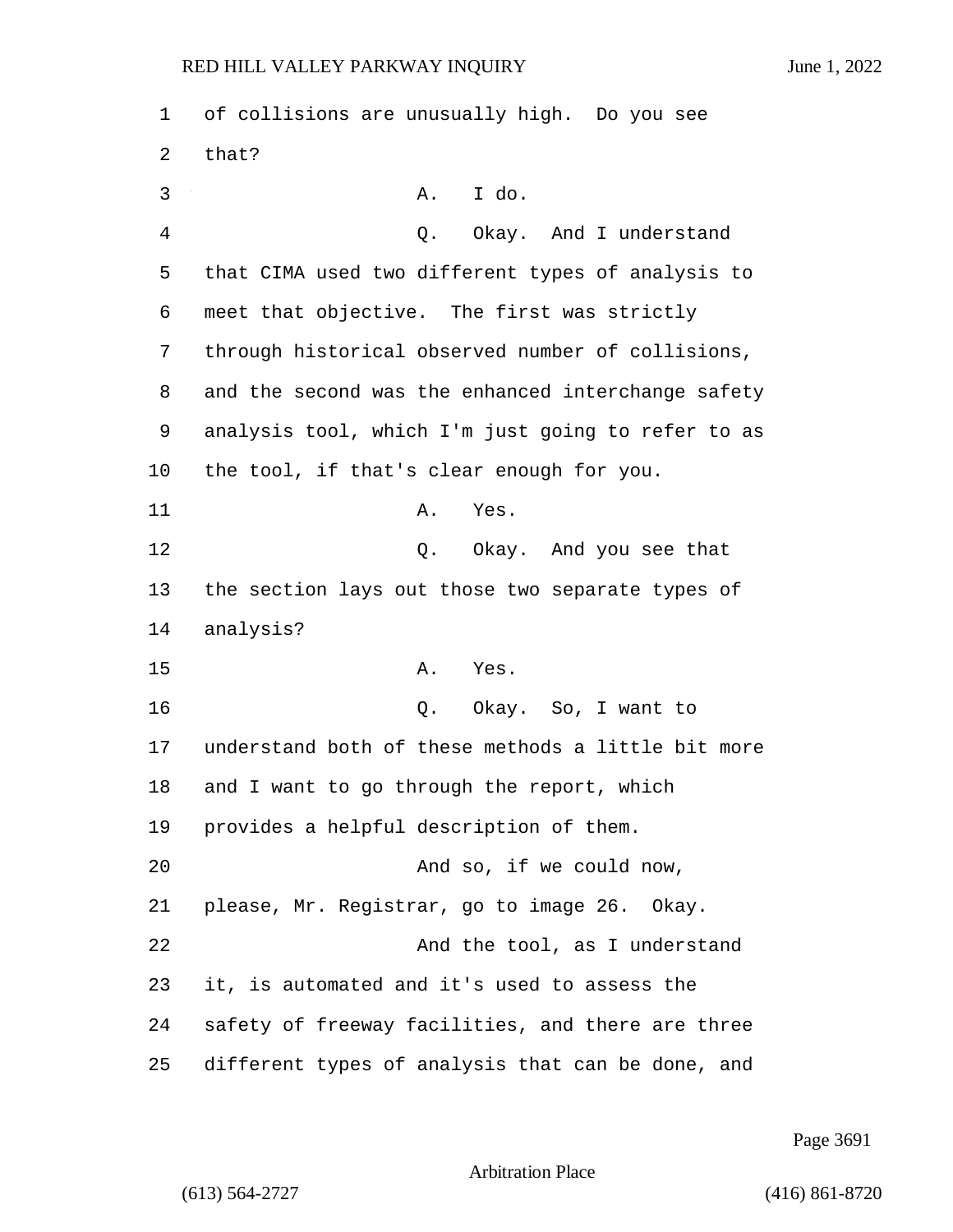you see them on the screen under 4.2.2 with the little plus signs. 3 And am I correct that the analysis that was done here was the safety system management analysis, which looks at the safety performance of several facilities and determine what countermeasures and where to implement them so that the greatest impact on safety is achieved? 9 A. Yes, that's what it states. 11 Q. Right. And that is the analysis that was done here. You didn't do an economic analysis or a reconstruction project prioritization. Correct? 15 A. Correct, yes. Yes. 16 Q. Okay. And if we can go back to 4.2.1, so I think just the page before, Mr. Registrar. Perfect. Thanks very much. 19 Based on my understanding of this section, the way that this tool completes its analysis is by looking at three distinct values. The first value is observed collisions, which are the number of collisions that occur at a location or segment. That's correct? 25 A. For the time period that

Page 3692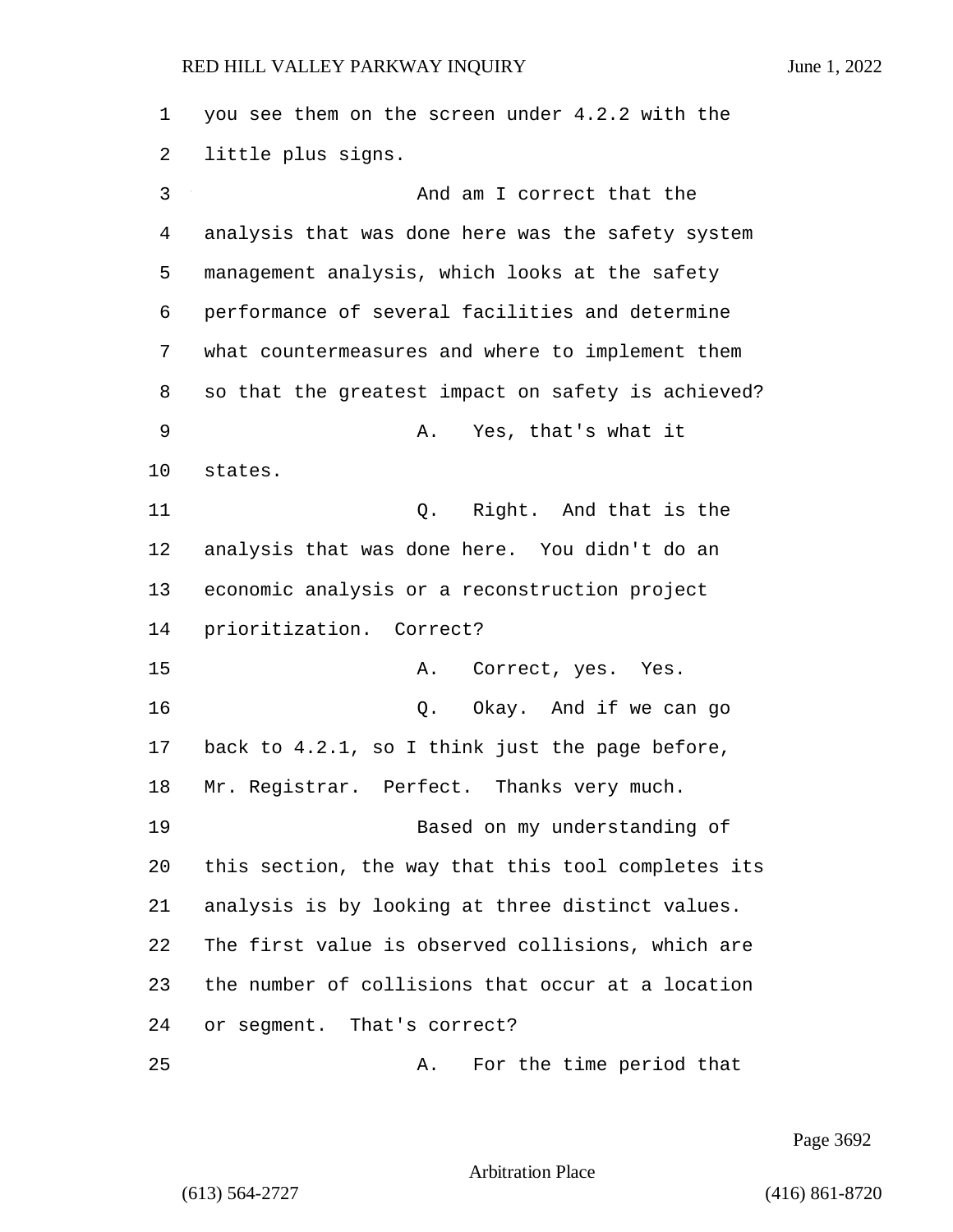you have data available, yes. 2 Q. Right. And the predicted number of collisions is the average number of collisions that the tool expects a location to have, and this is expectation is based on a mathematical equation that describes the best fit relationship between the number of collisions on a road and the characteristics of the road, such as volume or environmental type? 10 A. Correct. You're reading from the document, yes. 12 Q. I'm reading from the document, yes. And the expected number of collisions basically combines the observed and the predicted using an empirical method? 16 A. Again, correct. 17 Q. Okay. And, generally speaking, when the observed number of collisions is greater than the predicted number, the indication is that the location is performing worse than average, and where the observed number is lower than the predictions, the indication is that the location is performing better than average. Do I have that right? 25 A. I believe so, yes.

Page 3693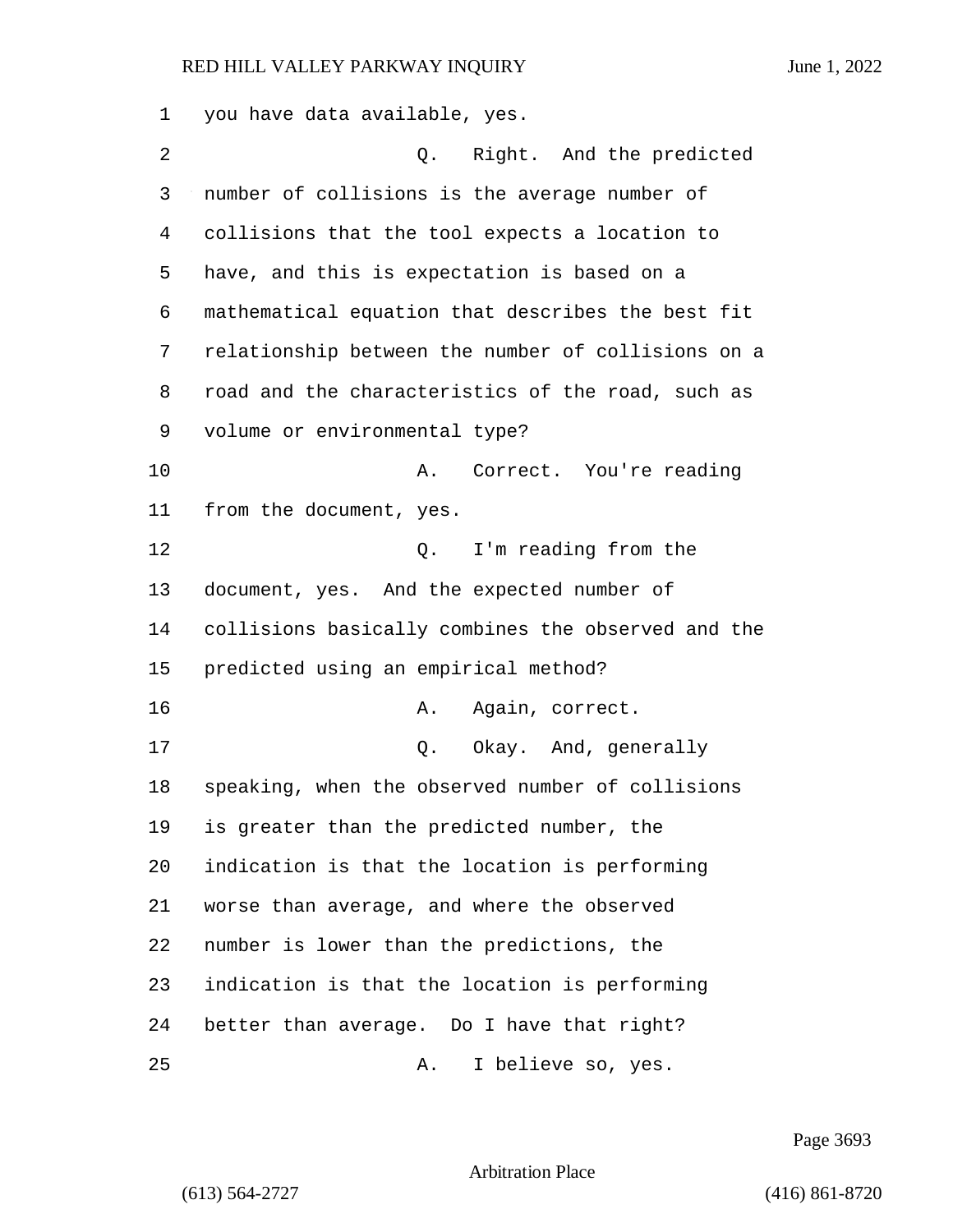1 Q. Okay. So, going back to 2 the objective of the collision analysis, which was 3 to identify the locations where collisions are 4 unusually high, I take it that the way to do that 5 with this particular tool is to compare the 6 observed with reference to the predicted to figure 7 out whether it's unusually high or not, with the 8 predicted being a baseline. Is that right? 9 A. Yes. The graphic on the 10 next page may be of assistance as well. 11  $Q.$  Sure. Mr. Registrar, 12 please. 13 A. Yeah. 14 Q. There's a section, 4.2.3, 15 that speaks to this as well. And, if it would be 16 helpful, we could go to that. 17 A. Sure. Sorry, would you 18 like me to proceed? 19 Q. Well, why don't I take 20 you to that and then we can go back to the chart 21 as well. 22 A. Okay. 23 Q. So, if we can go to 24 image 28. And under the Tool Results, you'll see 25 that it says:

Page 3694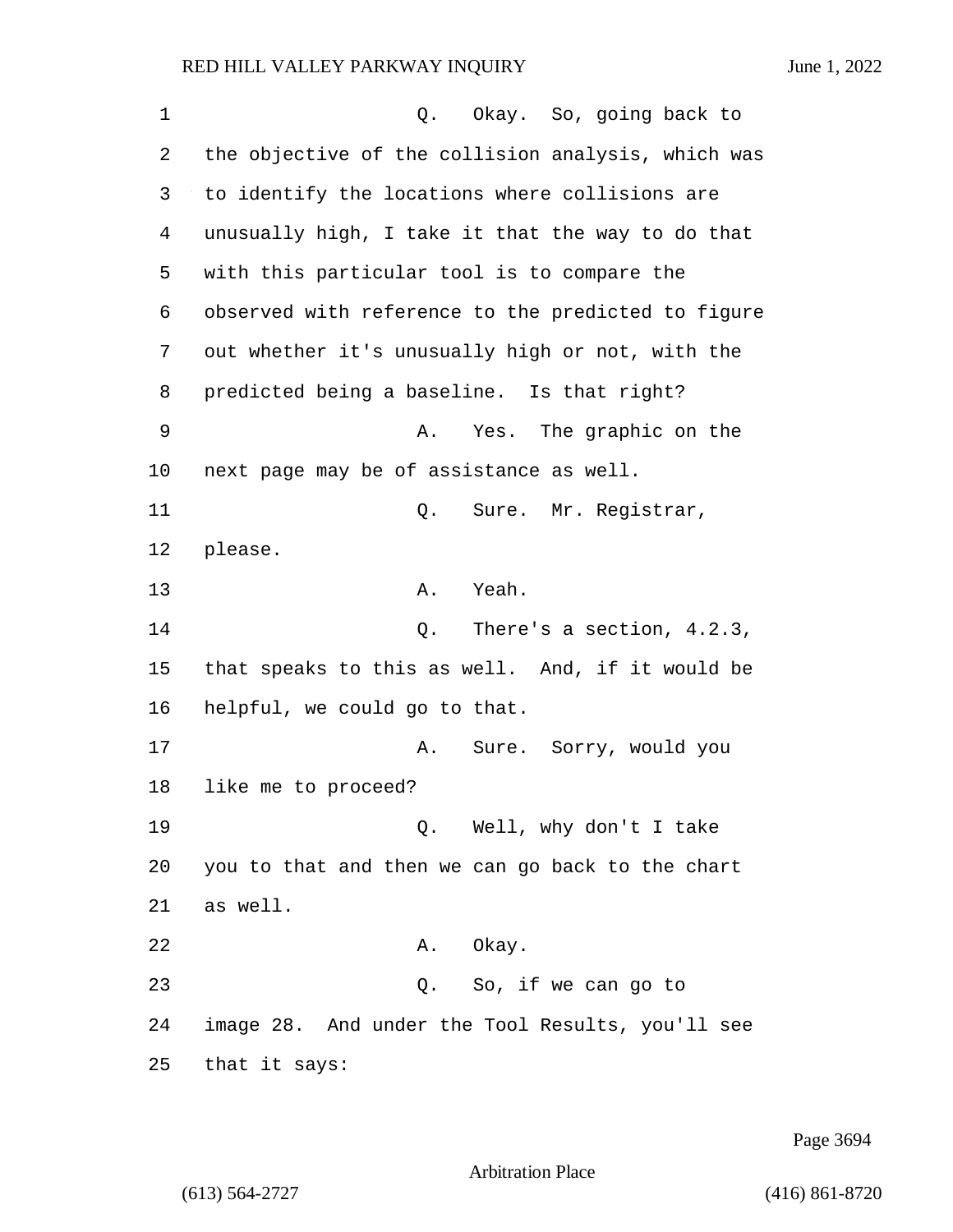| 1  | "In general, when the                              |
|----|----------------------------------------------------|
| 2  | observed number of                                 |
| 3  | collisions is less than                            |
| 4  | the predicted, this is an                          |
| 5  | indication that the                                |
| 6  | location is performing                             |
| 7  | better than average."                              |
| 8  | And so, if our objective is to                     |
| 9  | understand whether the collisions are unusually    |
| 10 | high, we're using the predicted value as a         |
| 11 | comparator, as the comparator, I think is the best |
| 12 | way to put that. Is that right?                    |
| 13 | I would use slightly<br>Α.                         |
| 14 | different wording. I'd say we're using the         |
| 15 | observed to modify the determination of the        |
| 16 | predicted.                                         |
| 17 | Q. Right. And what it                              |
| 18 | states here is that when the observed number of    |
| 19 | collisions is less than the predicted, so if the   |
| 20 | number of collisions are five and the predicted is |
| 21 | ten, then that means that five collisions are not  |
| 22 | unusually high for that segment. Is that a         |
| 23 | fair -- am I understanding that correctly?         |
| 24 | Just if you can repeat<br>Α.                       |
| 25 | your explanation again, that would make sure I've  |

Page 3695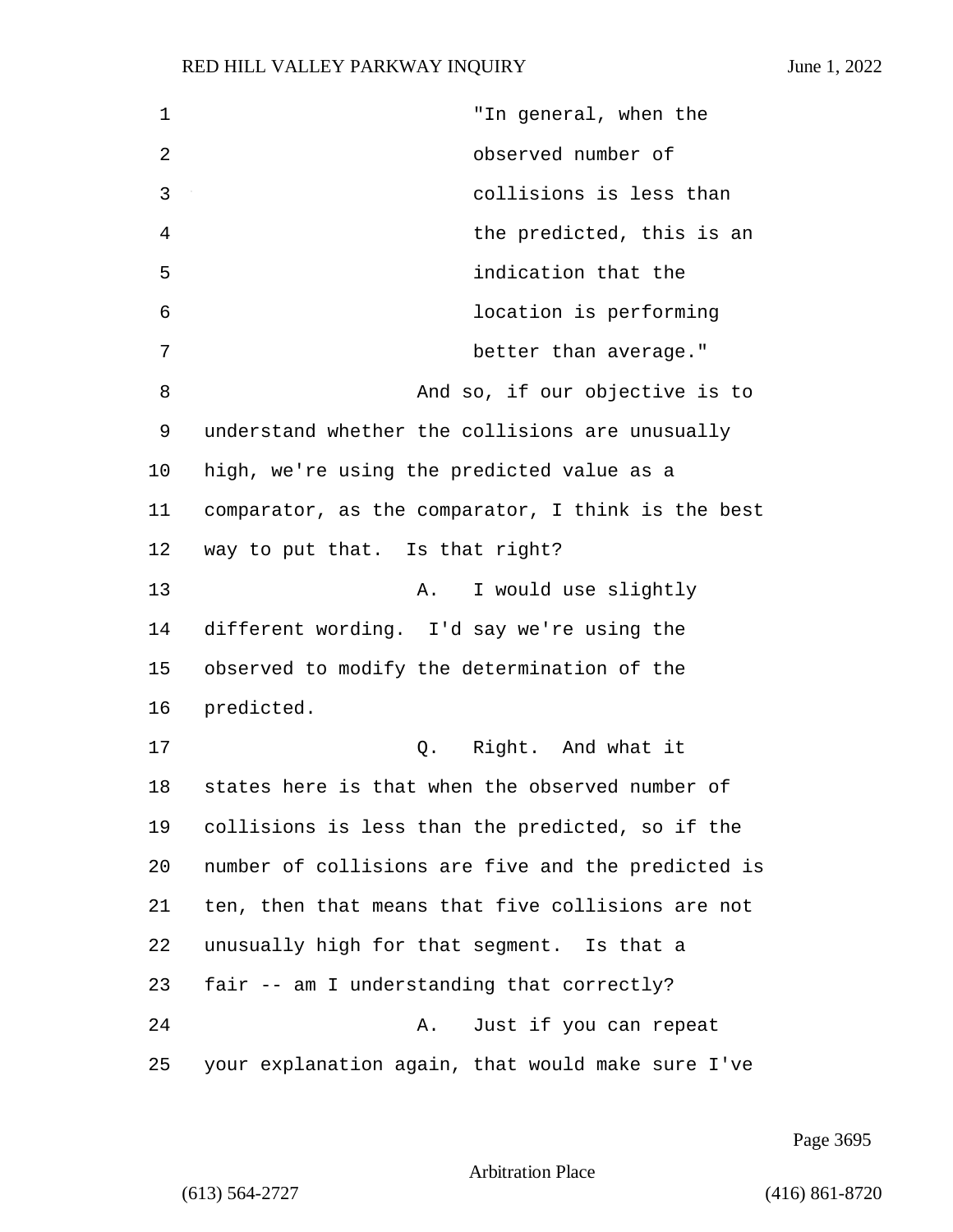| 1  | got it right and understand what you're saying     |
|----|----------------------------------------------------|
| 2  | correctly.                                         |
| 3  | Sure. So, just based off<br>Q.                     |
| 4  | that second sentence in this paragraph, right,     |
| 5  | which says:                                        |
| 6  | "If your observed number                           |
| 7  | of collisions is less                              |
| 8  | than the predicted, then                           |
| 9  | this is an indication                              |
| 10 | that the location is                               |
| 11 | performing better than                             |
| 12 | average."                                          |
| 13 | And so, what I'm asking,                           |
| 14 | essentially what that means to me is that when     |
| 15 | we're looking at whether collisions are unusually  |
| 16 | high, which, again, is the objective of this       |
| 17 | analysis, we can do that by comparing the observed |
| 18 | to the predicted.                                  |
| 19 | So, for example, if the                            |
| 20 | observed number of collisions is five and the      |
| 21 | predicted is ten, five is less than ten, which     |
| 22 | would mean that that was an indication that that   |
| 23 | segment is performing better than average or is    |
| 24 | not unusually high?                                |
| 25 | Correct.<br>Α.                                     |

Page 3696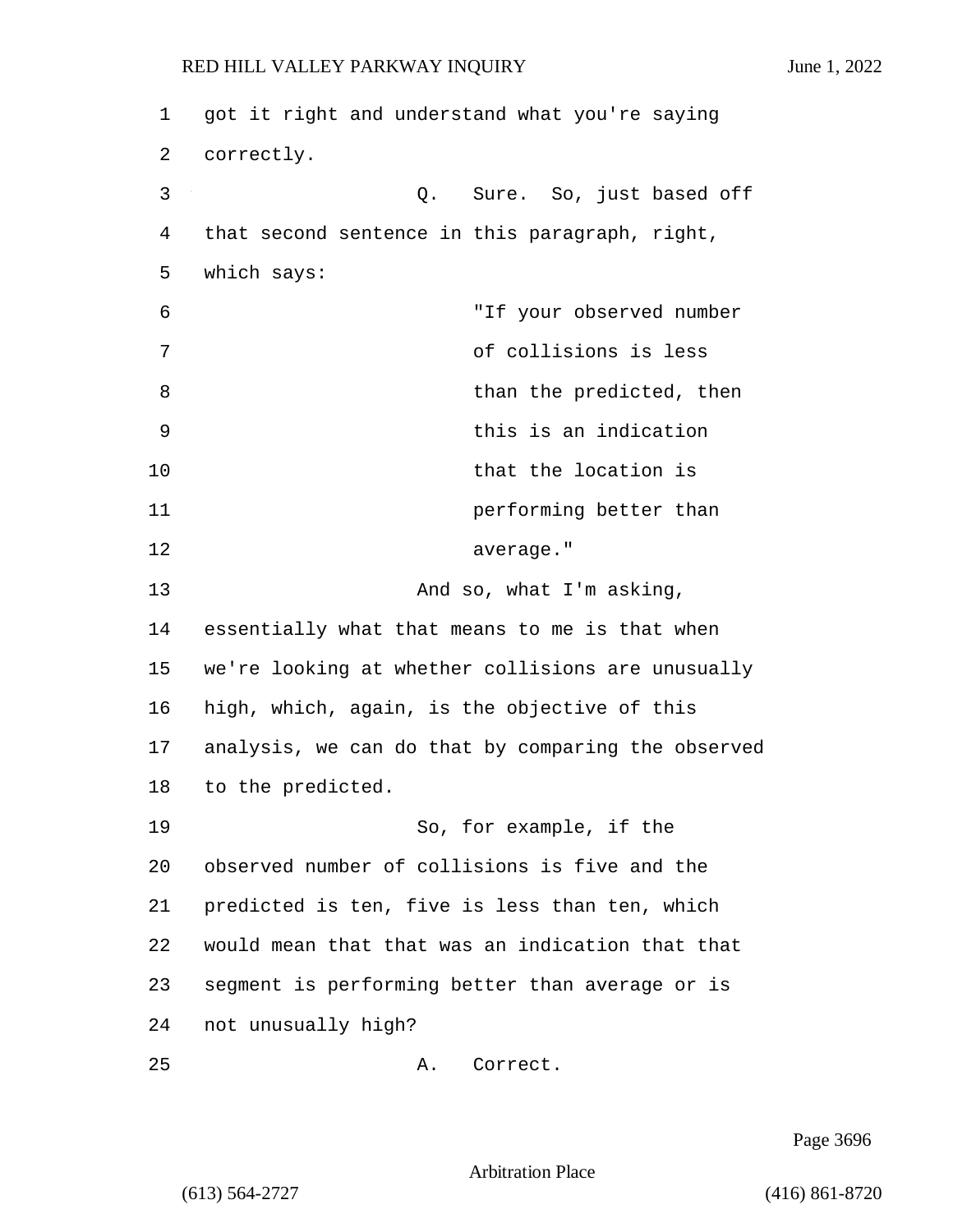| $\mathbf 1$ | Q. Okay. Thanks. Okay.                             |
|-------------|----------------------------------------------------|
| 2           | So, on Monday commission counsel asked you about   |
| 3           | this tool and you were asked about it again today, |
| 4           | specifically about what it is that it tells you    |
| 5           | about the Red Hill and how it's performing. And I  |
| 6           | believe that you said that it tells us that some   |
| 7           | sections, as you break into segments or ramp, are  |
| 8           | performing better than you would expect for that   |
| 9           | type of facility and some were performing worse.   |
| 10          | Essentially, it's a statistical tool that could    |
| 11          | help flat locations in comparison to what their    |
| 12          | expected performance would be. Is that correct?    |
| 13          | I think that's accurate,<br>Α.                     |
| 14          | yes.                                               |
| 15          | Okay. And, again, this<br>Q.                       |
| 16          | is based on the idea that we just spoke about,     |
| 17          | that when the observed number of collisions is     |
| 18          | less than the predicted number, the indication is  |
| 19          | that location is performing worse, so it allows    |
| 20          | you to compare facilities using the predicted      |
| 21          | number as a comparator?                            |
| 22          | I'm sorry to interrupt.<br>Α.                      |
| 23          | I think you might have just flipped them around    |
| 24          | there.                                             |
| 25          | Okay. And it allows you<br>Q.                      |

Page 3697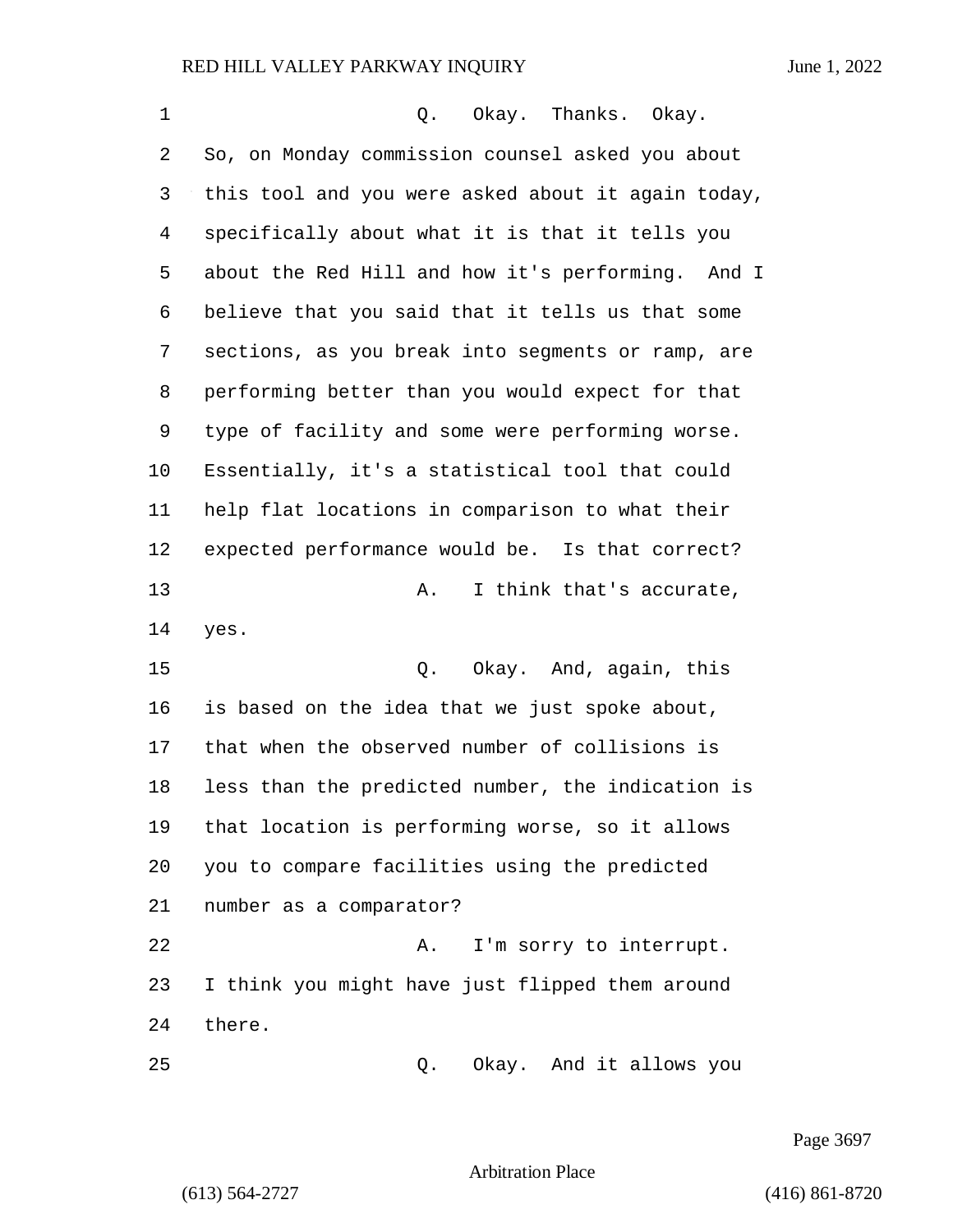to compare the collision rate of different facilities based on the delta between the observed or, sorry, using the predicted value as a comparator? 5 A. Okay. Yes. Yeah. 6 Q. Okay. And there's one section in this report with respect to the tool that you haven't been taken to and I want to spend a few minutes on that, because I do think that it's quite important. 11 If we can go to image 27 and call out the section The Limitations of ISATe. I don't know if you can call out the entire section. Beautiful. Okay. 15 A. Okay. Yeah. Thanks. 16 Q. Okay. And so, based on this section, my understanding is that using this tool to conduct a safety analysis on the Red Hill has a significant limitation in that the mathematical equation that's used to design the predicted number, the comparator, the mathematical number that's used to determine that is not calibrated for Hamilton; it's only calibrated for the U.S.? 25 A. Yes, that's correct. The

Page 3698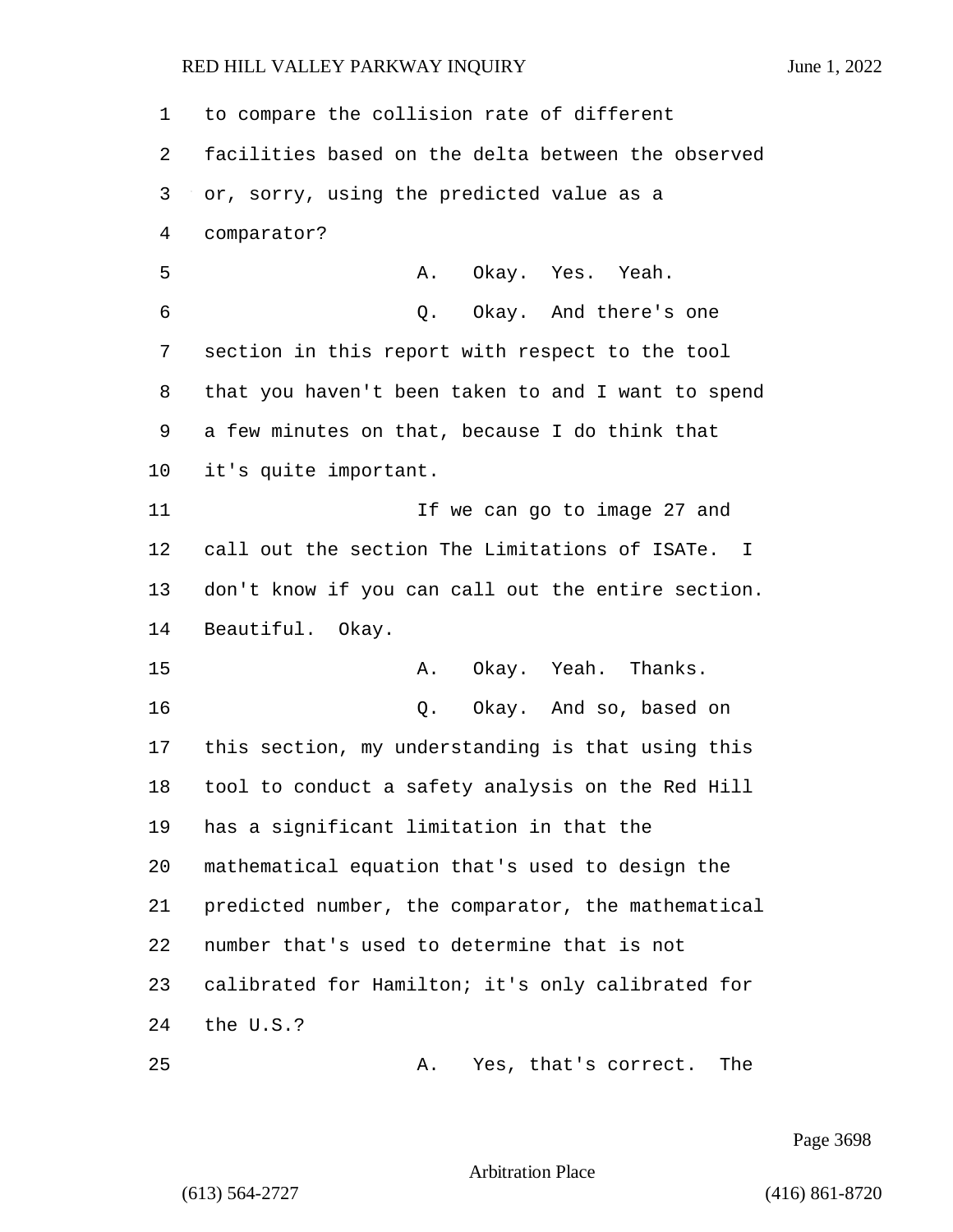| 1  | tool is not -- was not built using Hamilton data.    |
|----|------------------------------------------------------|
| 2  | It's U.S. based. It's a U.S.-based tool, but it      |
| 3  | still gives a means to examine the data and try to   |
| 4  | eliminate some of biases that may exist with pure    |
| 5  | collision frequency data.                            |
| 6  | Right. And I understand<br>Q.                        |
| 7  | that it was not calibrated for Hamilton because      |
| 8  | there just simply wasn't sufficient collision        |
| 9  | data.                                                |
| 10 | Well, it hadn't been<br>Α.                           |
| 11 | Hamilton has sufficient data to calibrate<br>done.   |
| 12 | the safety performance functions for use in a tool   |
| 13 | like this. At the time, in 2013, Hamilton had not    |
| 14 | It was pretty rare for municipalities in<br>done it. |
| 15 | Canada to do it. It's become much more common and    |
| 16 | more municipalities do, but it's not a matter of     |
| 17 | there not being enough data. It simply had not       |
| 18 | been done.                                           |
| 19 | Q. Okay. I was just citing                           |
| 20 | the third paragraph, which says:                     |
| 21 | "There is insufficient                               |
| 22 | data in the current study                            |
| 23 | to calibrate the                                     |
| 24 | $SPFs$ -- "                                          |
| 25 | Which is the value tied to the                       |

Page 3699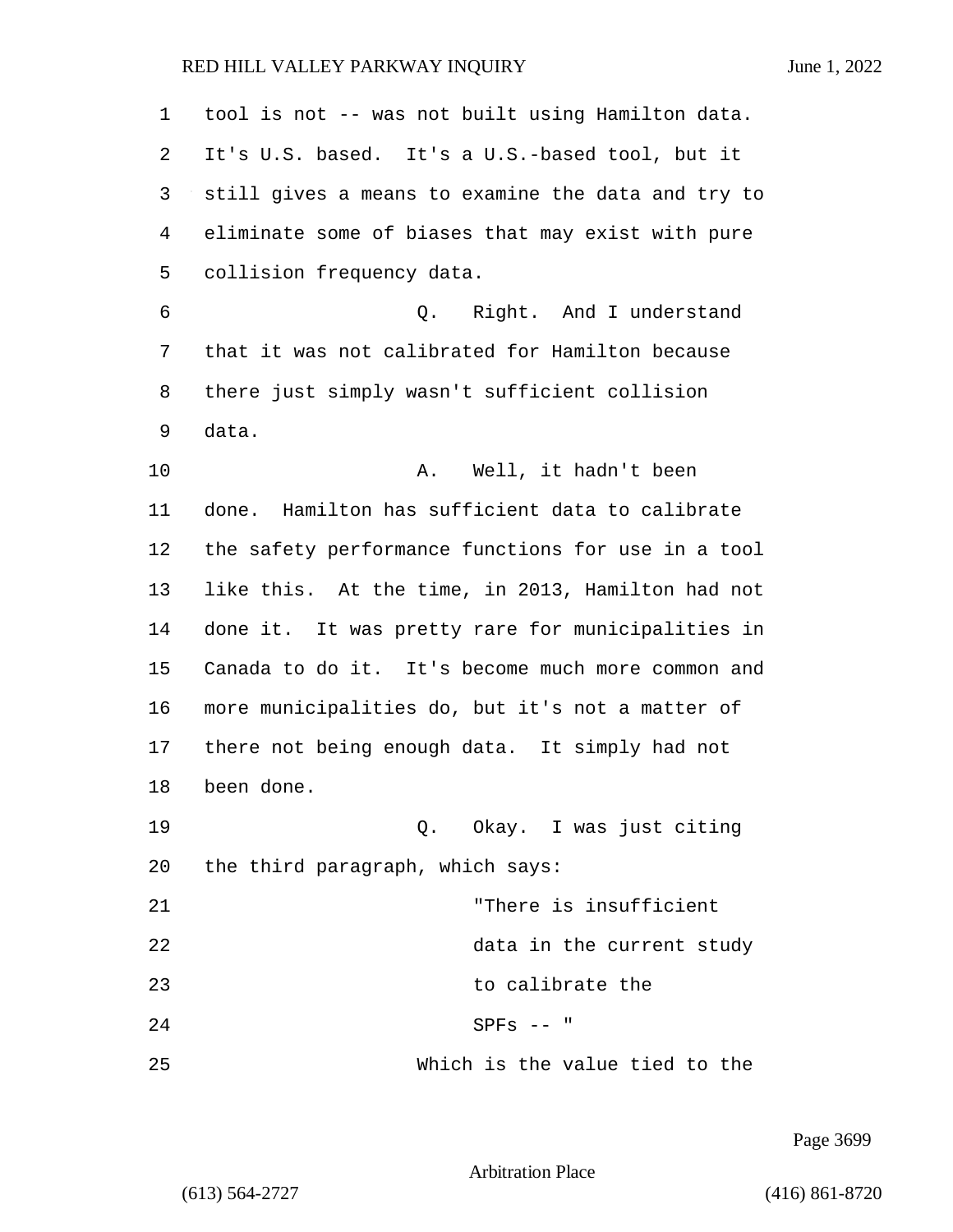| 1  | predictive number:                               |
|----|--------------------------------------------------|
| 2  | " -- in ISATe for                                |
| 3  | Hamilton. The user                               |
| 4  | manual states that for                           |
| 5  | each site type there                             |
| 6  | should be at least 100                           |
| 7  | collisions per year. For                         |
| 8  | the Red Hill corridor,                           |
| 9  | there were only 160 total                        |
| 10 | collisions for all site                          |
| 11 | types spread over five                           |
| 12 | years. In addition,                              |
| 13 | generally many locations                         |
| 14 | are needed for                                   |
| 15 | recalibration whereas                            |
| 16 | this project covers only                         |
| 17 | one highway."                                    |
| 18 | So, perhaps I misspoke and the                   |
| 19 | question should have been that there's           |
| 20 | insufficient data for the Red Hill, to calibrate |
| 21 | the Red Hill. Is that fair?                      |
| 22 | Yeah. I mean, the safety<br>Α.                   |
| 23 | performance function is a curve that has been    |
| 24 | fitted to some data, you need sufficient amounts |
| 25 | of data in order to have a good fit of a curve.  |

Page 3700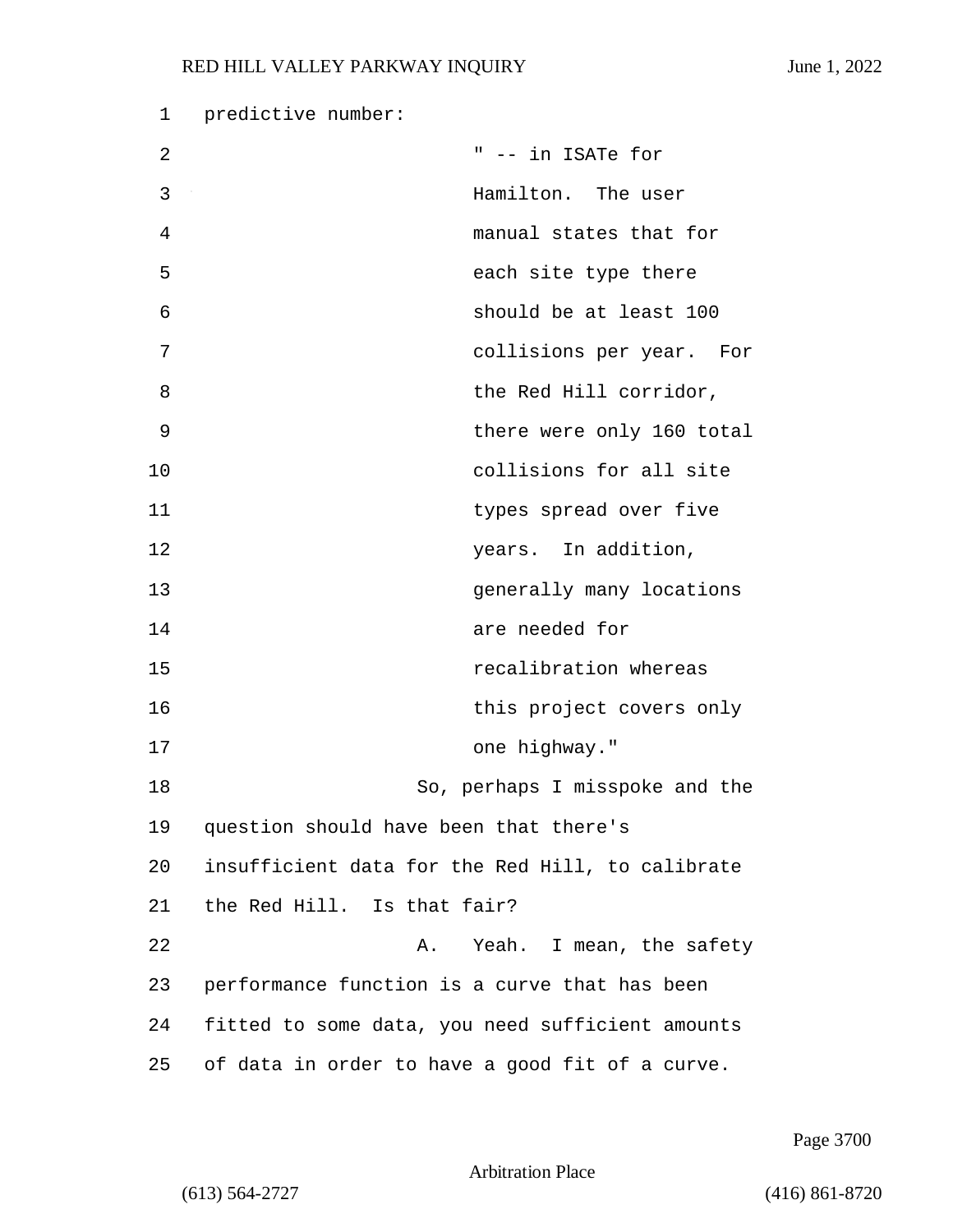It had not been done for Hamilton, so the tool has built in defaults to it and that's what was used. And that's exactly what's being highlighted in the report. 5 Q. Right. And it states that calibration is important because it ensures that the evaluations of the results are meaningful and accurate for a specific jurisdiction? 9 A. It will  $-$ 10 Q. Do you see that? 11 A. It will improve accuracy if the safety performance functions which are used in the tool are adapted, modified, in conjunction with the specific jurisdiction, yes. 15 Q. Okay. And it goes on to say that without proper calibration, it's not suitable to compare the observed number of collisions on the Red Hill to the predicted number, that it's only suitable for relative rankings and not for absolute collision values. 21 And so, what I understood from that is that you can use this tool to create a ranking of the segments of the Red Hill, but that it's not suitable for absolute collision values. It's not suitable to be compared to other

Page 3701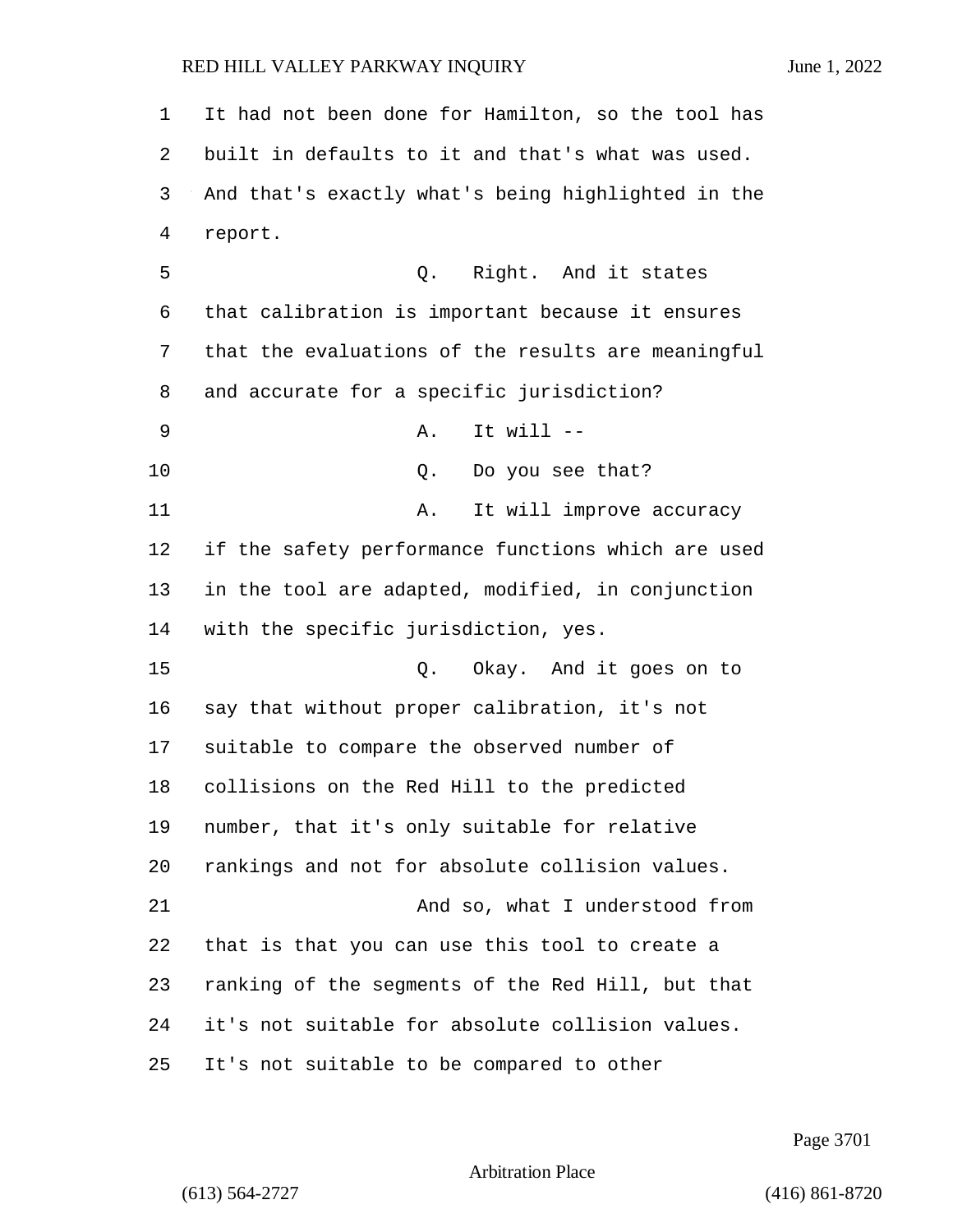facilities. 2 A. Yes. I think that's a correct interpretation. The -- I'm just trying to think if I need to supplement the description you gave. I highlighted earlier that we used it in that manner. What you -- the value of the tool is to help understand the potential for safety improvement, and I mean that in a magnitude sense as opposed to an absolute number. Perhaps that's the addition that's needed. 11 Q. Right. But that magnitude is only with respect to the various segments of the Red Hill and not with respect to the reference to what's expected at other facilities? 16 A. Yes. I would agree. That's correct. 18 Q. Okay. And if I could put this in very simple terms for those of us that are not safety professionals, is it fair to say that we cannot here use or it's not suitable to use the predicted number because it would be a little bit like comparing apples to oranges because the tool is not calibrated for the Red Hill? 25 A. Sorry, when you say

Page 3702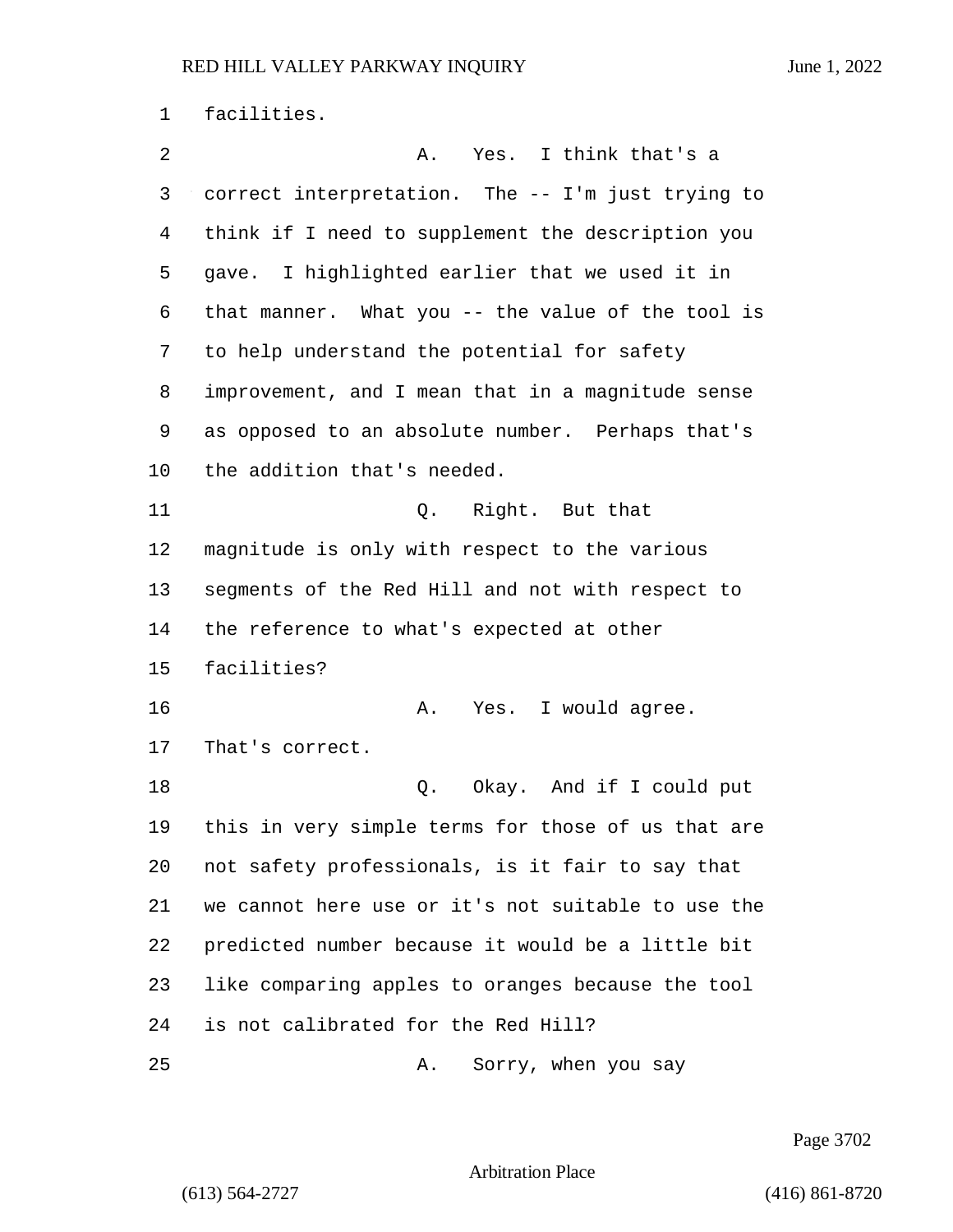| 1  | "use," can you define what you mean by use?        |
|----|----------------------------------------------------|
| 2  | For the purposes of the<br>Q.                      |
| 3  | collision analysis, which again was to identify    |
| 4  | whether there are spots on the Red Hill or that    |
| 5  | collisions on the Red Hill that are unusually      |
| 6  | high, and I'm suggesting to you that the predicted |
| 7  | value cannot be used to establish whether the      |
| 8  | collisions are unusually high using this tool to   |
| 9  | compare to other facilities. It can only be used   |
| 10 | to rank the relative locations of the Red Hill?    |
| 11 | Yes. The latter part of<br>Α.                      |
| 12 | your description being the most important. It's a  |
| 13 | relative ranking on the facility that you're       |
| 14 | looking at, not comparison to other facilities     |
| 15 | elsewhere.                                         |
| 16 | Okay. All right. And if<br>Q.                      |
| 17 | we can go, please, to image 30, Mr. Registrar.     |
| 18 | So, this table, table 7, lists                     |
| 19 | the observed, predicted and expected number of     |
| 20 | collisions for the ramp segments. And my friend    |
| 21 | took you to this earlier today as well, but I want |
| 22 | to clarify my understanding of it based on what we |
| 23 | just discussed.                                    |
| 24 | And so, if we look at, for                         |
| 25 | example, ramp 6, that has an observed collision of |

Page 3703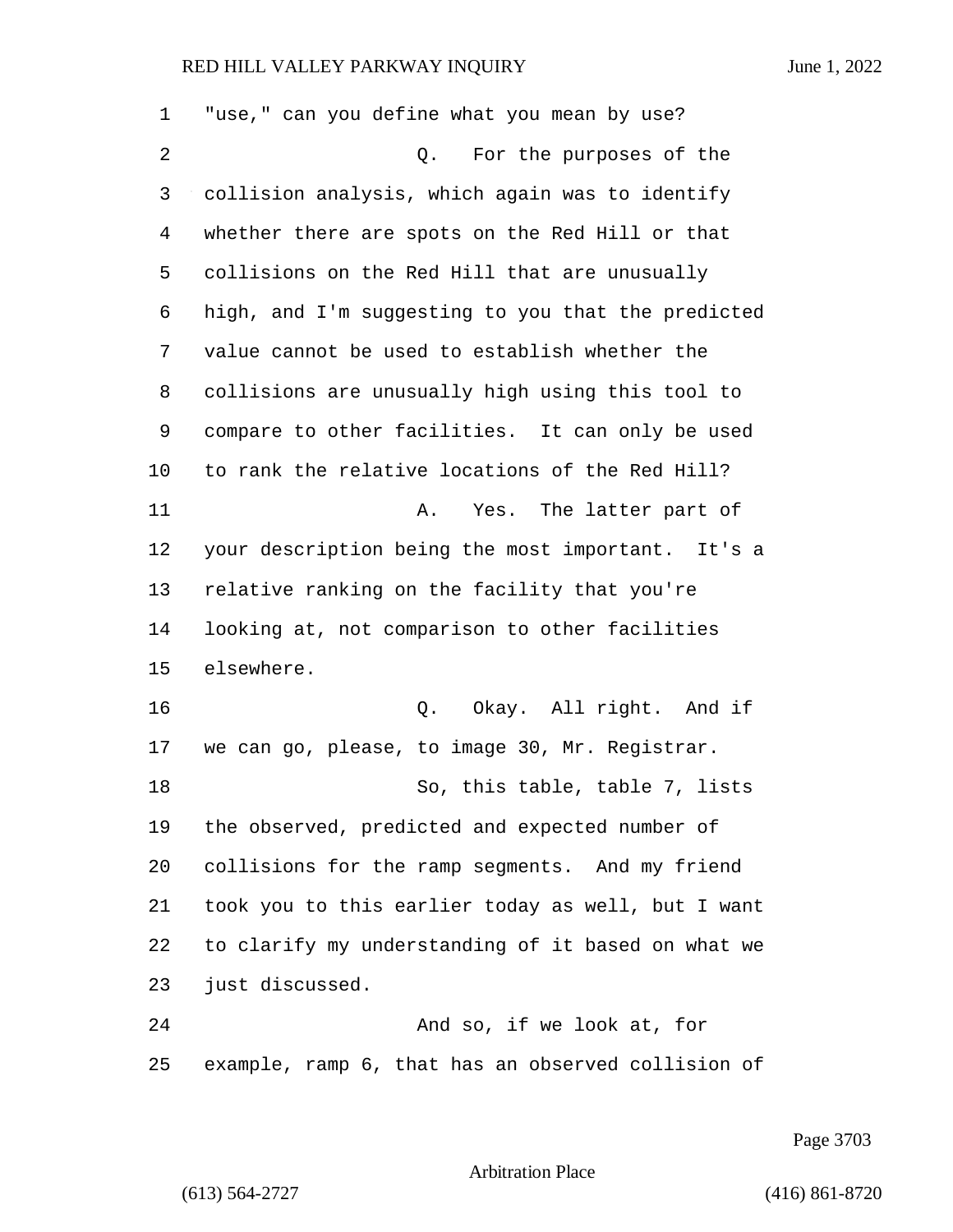40, I believe, and a predicted value of 23.3. And because of the lack of calibration that we just discussed, we cannot rely on this to mean that the number of collisions on ramp 6 are twice as high as you would expect at other facilities. Is that right? 7 A. Oh, I see what you're

 saying. Yes. Yeah. The last two columns give you input that allows a relative comparison between each of the rows, but not an absolute determination of the number that it should be at, and I think confirming what you stated, and that's because the safety performance function that things are used to compare against is not calibrated for Hamilton or the Red Hill in particular. 17 C. Okay. And I take it that of course the segments of the Red Hill that formed part of the study area in 2013, they have different characteristics. Right? Some areas have greater curvature and some are more linear, and so in that sense, comparing that relative ranking may have some limitations as well in terms of a comparison of what you would expect, but

might assist in determining where the greatest

Page 3704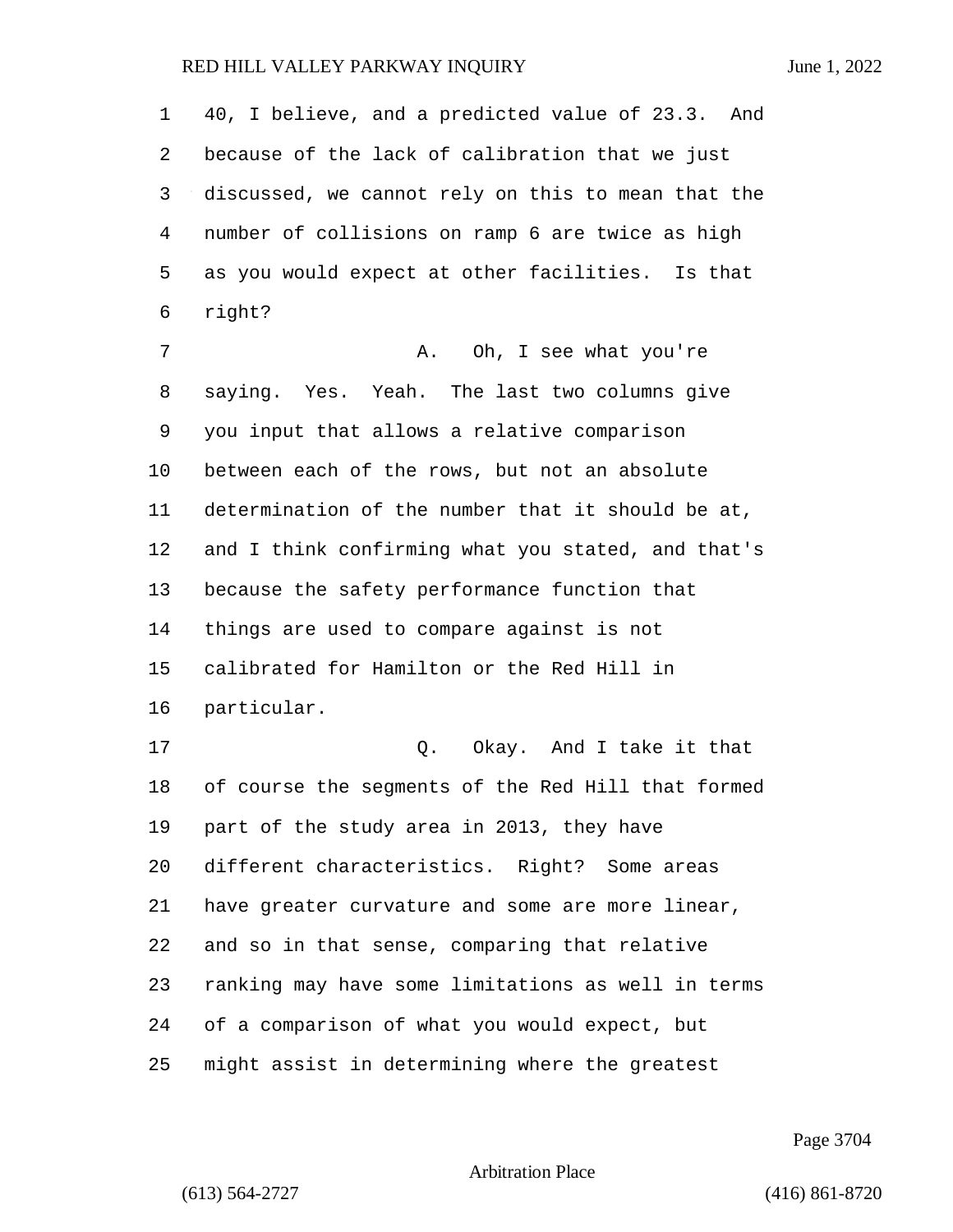| 1  | potential for -- which area has the greatest       |
|----|----------------------------------------------------|
| 2  | potential benefit of improving safety?             |
| 3  | It is one of the<br>Α.                             |
| 4  | limitations of the methodology, of the approach.   |
| 5  | It's not perfect by any means. How finely you      |
| 6  | divide, you segment, the roadway that you're       |
| 7  | looking at becomes -- if you take it too far, then |
| 8  | you're just looking at individual locations and    |
| 9  | you're losing the whole value of the comparative   |
| 10 | analysis.                                          |
| 11 | Right.<br>Q.                                       |
| 12 | So, typically ramps would<br>Α.                    |
| 13 | be grouped together, curvilinear sections of       |
| 14 | highway grouped together, straight portions of     |
| 15 | highway grouped together, if there is a safety     |
| 16 | performance function that relates to each of those |
| 17 | types of conditions.                               |
| 18 | But, you know, if you're                           |
| 19 | suggesting should you continue to break down       |
| 20 | further and further and further into ramps that    |
| 21 | are one configuration as compared to ramps of      |
| 22 | another configuration, it's potentially possible   |
| 23 | but it begins to degrade into meaningless          |
| 24 | information.                                       |
| 25 | Understood.<br>So, we can<br>Q.                    |

Page 3705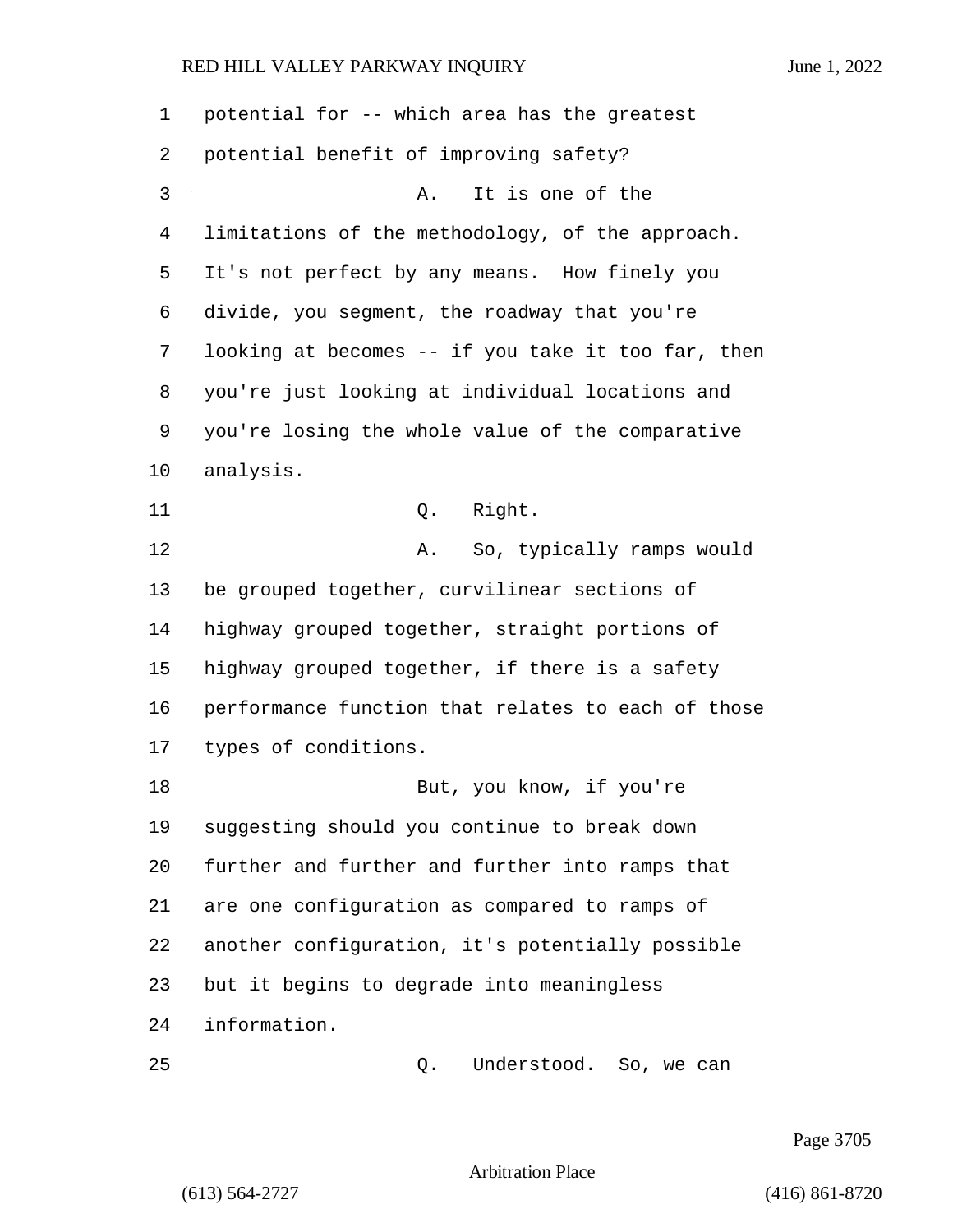take that down, Mr. Registrar.

| 2  | I want to now turn to the                          |
|----|----------------------------------------------------|
| 3  | other kind of safety analysis that CIMA undertook  |
| 4  | in the 2013 CIMA report, and that was to look at   |
| 5  | the historical observed number of collisions and   |
| 6  | compare it to the provincial and municipal         |
| 7  | averages, again, to determine, you know, are the   |
| 8  | number of collisions unusually high, so let's      |
| 9  | compare them to the province, let's compare them   |
| 10 | to what's happening in the rest of Hamilton.       |
| 11 | And we know, based on our                          |
| 12 | discussion, and I think you've confirmed this      |
| 13 | before, that when we're comparing collision rates, |
| 14 | it's important that we're comparing the rates of   |
| 15 | like roads. Right?                                 |
| 16 | And so, for instance, you just                     |
| 17 | indicated that linear sections of the main line    |
| 18 | should be compared to each other and the ramps     |
| 19 | should be compared to each other, or a straight    |
| 20 | road should not be compared to a curvy road, for   |
| 21 | example, because they're different average         |
| 22 | expected -- the expected number of average         |
| 23 | collisions is different for those two types of     |
| 24 | roads. Is that right?                              |
| 25 | You would expect<br>Α.                             |

Page 3706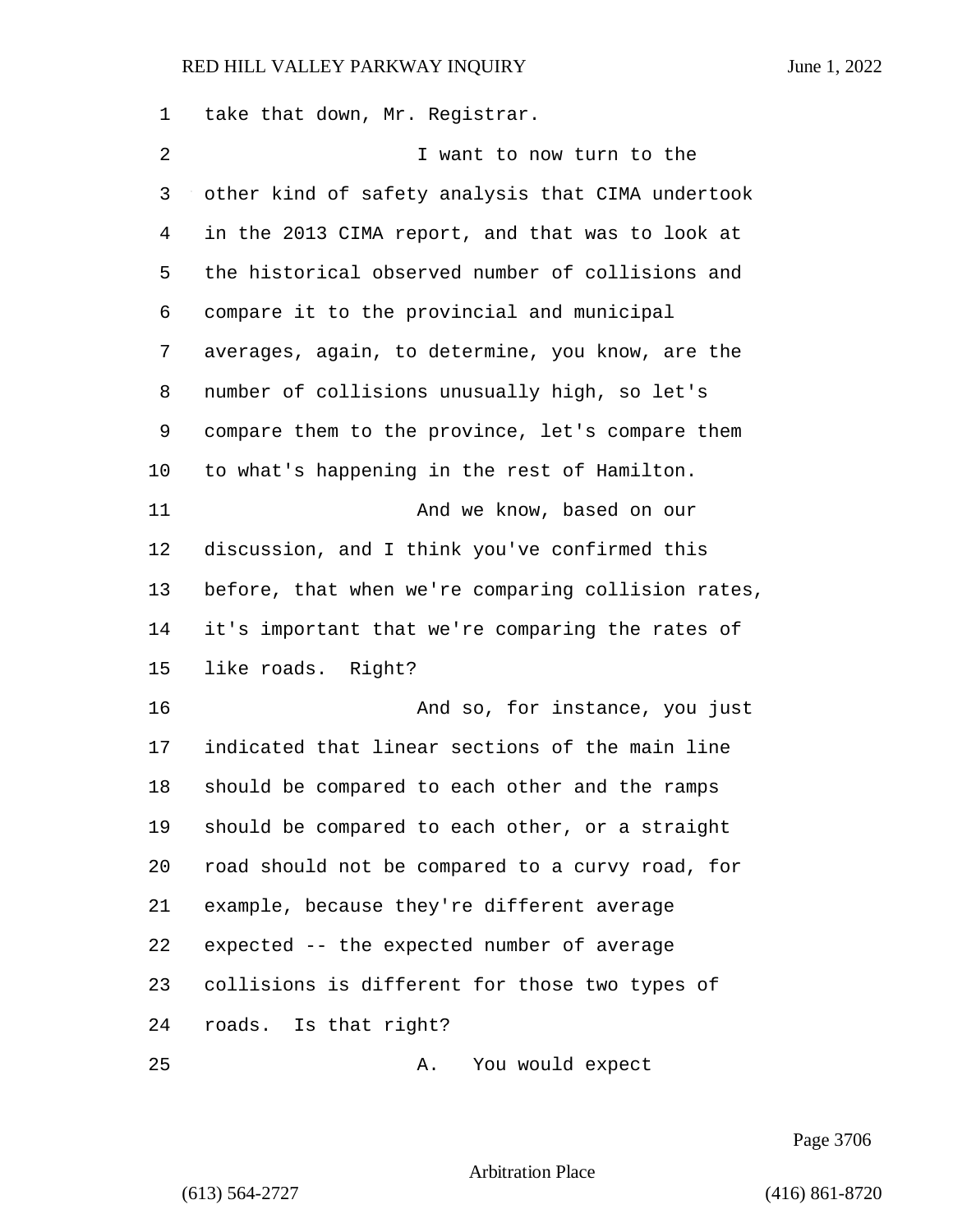different outcomes of collisions based on different types of roads. 3 I would throw a caution in a little bit. You said collision rates and collision rates imply a direct correlation with volume of traffic, and so collision frequency and collision rate are two different things. They shouldn't be merged together. 9 But I think -- I agree with your point or your description that collisions would be different on a ramp than would be on a main line, and collisions would potentially be different on a certain type of ramp than another type of ramp in that example. 15 Q. Right. And I think on Monday your evidence was that you would generally expect a straight road to have fewer collisions than a curvy road. That makes sense to me. That's right? 20 A. Well, remember there are contributing factors to collisions, and so certainly some of those would be the geometric elements that we're talking about, ramps, curves, main lines, straight, but other elements would be more generic, daytime, nighttime, wet road, dry

Page 3707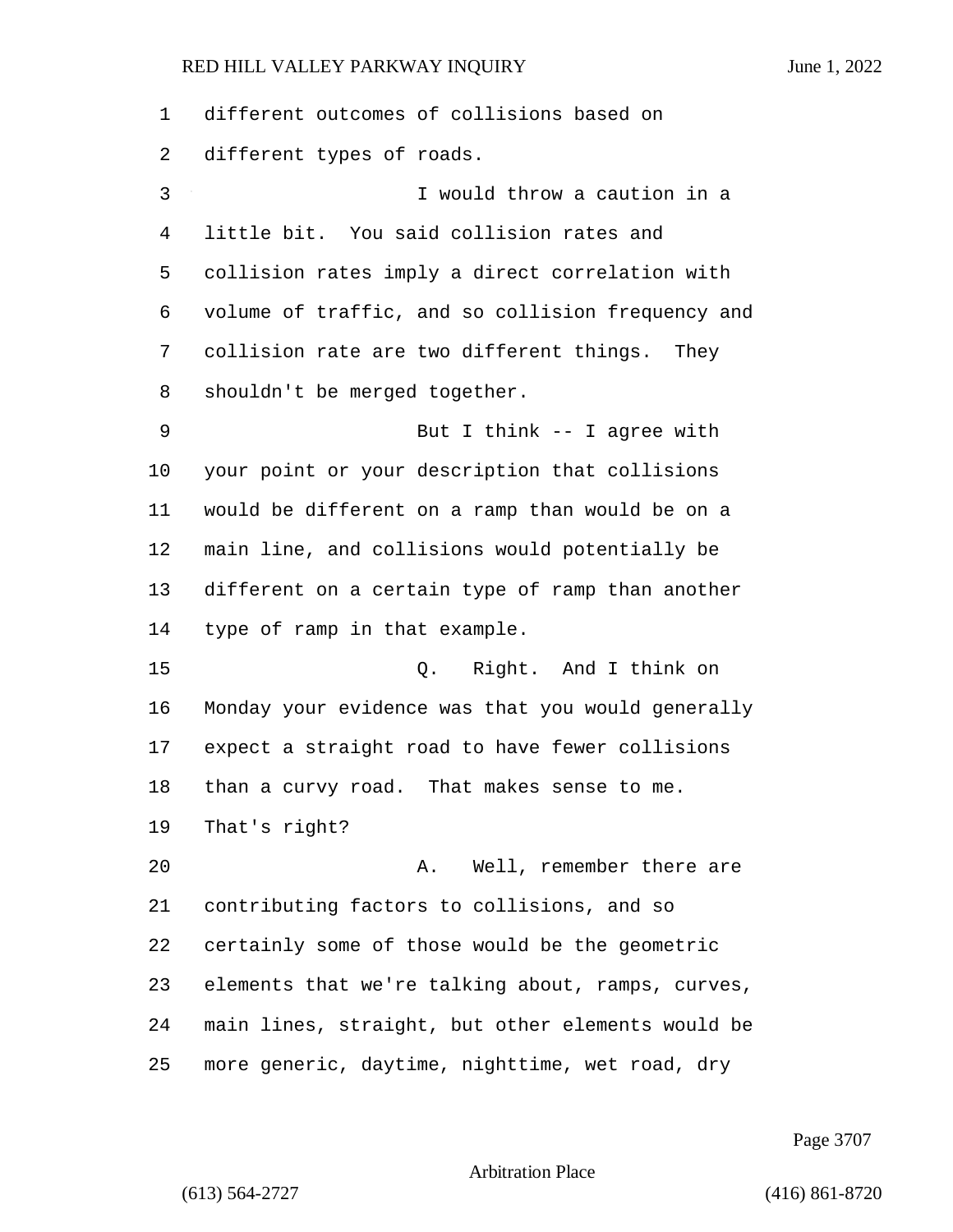road. 2 So, there are elements which are linked to the geometry, causal factors of collisions, and there are would be elements which are linked to other factors which are not unique to the geometry. They may be consistent, like the weather condition. 8 and those factors (2. Right. And those factors that aren't linked to the geometry, they still have a disproportionate impact on curvy roads, for example. So, again, I think on Monday you stated the roadway that has a curvy alignment is more likely to have wet weather collisions. That's correct? 15 A. I don't recall the exact quote, but I guess I would add to it that the factors can indeed compound, if that's what you're suggesting. 19 Q. Yes, that's my question. Thank you. 21 Okay. So, if we can go to image 23, Registrar, of the report that we just had up. Okay. So, we're still in the 2013 CIMA report and here the report is providing a breakdown of collisions on the Red Hill for the

Page 3708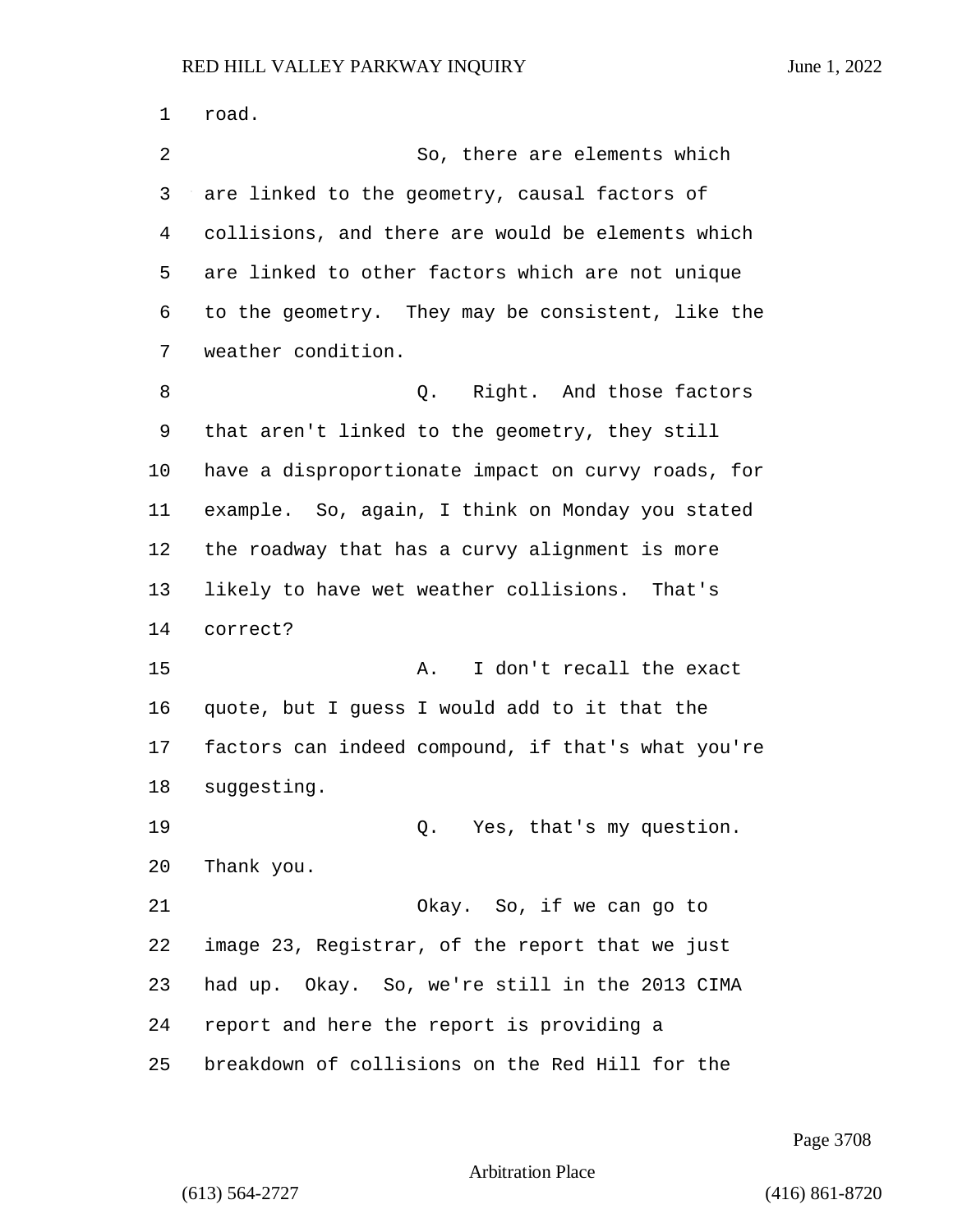1 study area, broken down by dry, snow, ice, wet and 2 other. 3 And at the bottom of that, I 4 wonder, Mr. Registrar, if you could pull up the 5 next page as well and call out the bottom 6 paragraph of this page and the top paragraph of 7 the next page, as you did so effectively before. 8 Okay. 9 And so, here, this paragraph 10 states that: 11 "The overall average of 12 collisions that occurred 13 under wet road surface 14 condition is 46 percent, 15 when compared to the 16 provincial average of 17 17.4 percent and the City 18 of Hamilton average of 13 19 percent." 20 And if we look at the 21 footnote, which is footnote 9, for the provincial 22 average, for example, that takes us to the Ontario 23 Road Safety Annual Report, which is a report 24 prepared by the Ministry of Transportation. 25 And I take it that you're

Page 3709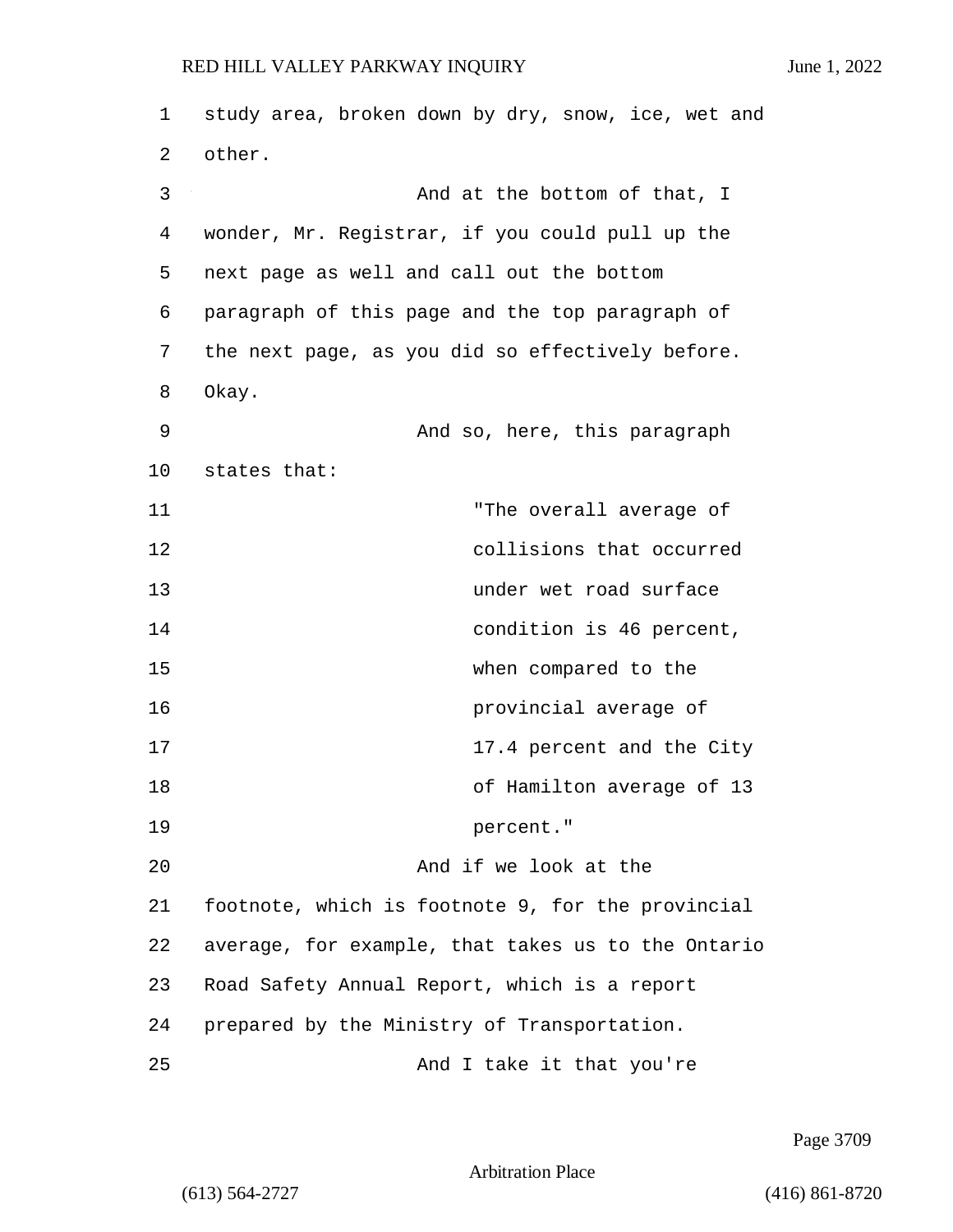generally familiar with this report if it's done annually? 3 A. Yes. 4 Q. And my review of the report is that it provides the collision data for all roads in Ontario that they have data for. Is that right? 8 A. Correct, yes. 9 Q. And it provides breakdowns by environmental condition and collision type and all kinds of other factors? 12 A. Correct. 13 Q. And this step is based on the number of collisions that occur on wet weather -- occur in wet weather conditions for all roadways, again in Ontario, that they have data for and not specifically with respect to curvy roadways, for example? 19 A. Correct, yes. 20 Q. Okay. And so, for example, I believe yesterday you stated that comparing the Red Hill collision stats to the 400, Highway 400, would not be an accurate comparator because the 400 is long and straight and it's not a direct comparison?

Page 3710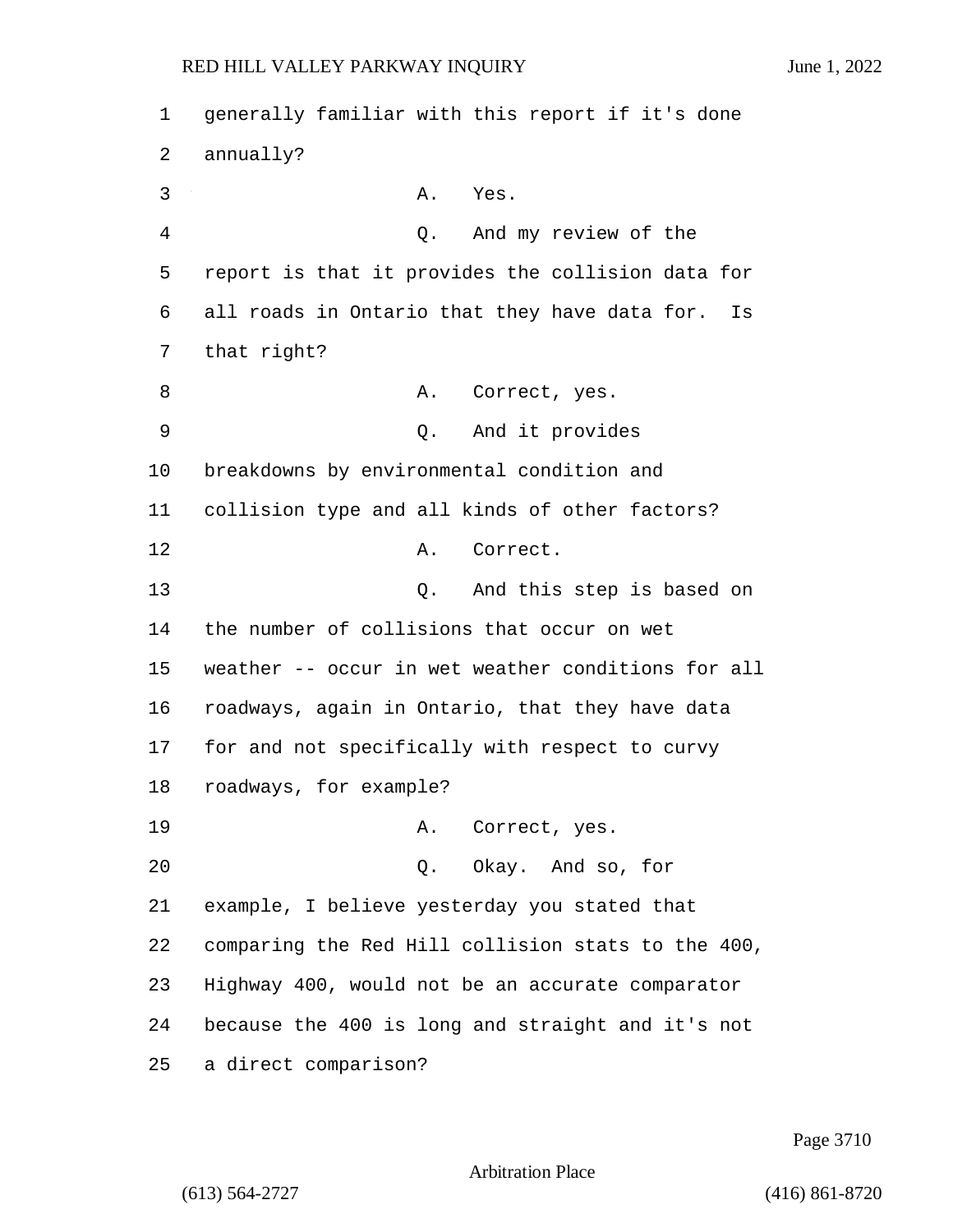| 1  | You need to be aware of<br>Α.                       |
|----|-----------------------------------------------------|
| 2  | the differences in doing a comparison, yes.         |
| 3  | Right. Because<br>Q.                                |
| 4  | otherwise, it would -- it could suggest that one    |
| 5  | roadway that has curves, when compared to a         |
| 6  | collection of other roadways that has straight      |
| 7  | roads and curves, has a lower collision rate        |
| 8  | because of the number of straight roads, for        |
| 9  | example, for the comparator group.                  |
| 10 | Again, you brought<br>Α.                            |
| 11 | collision rate into it, but --                      |
| 12 | Q. Sorry. Thank you. I                              |
| 13 | meant the number of collisions.                     |
| 14 | Yes. Again, I understand<br>Α.                      |
| 15 | what you're stating is that the provincial or $-$ - |
| 16 | the provincial average that you highlighted is for  |
| 17 | all roads in Ontario. The section of roadway        |
| 18 | being discussed in the report is not equivalent to  |
| 19 | all roads in Ontario.                               |
| 20 | Thank you. And we can<br>Q.                         |
| 21 | take that down, Mr. Registrar.                      |
| 22 | Am I correct that -- and you                        |
| 23 | alluded to this earlier -- a more accurate way to   |
| 24 | analyze that collision data would be to break it    |
| 25 | down into segments, not into too many segments,     |

Page 3711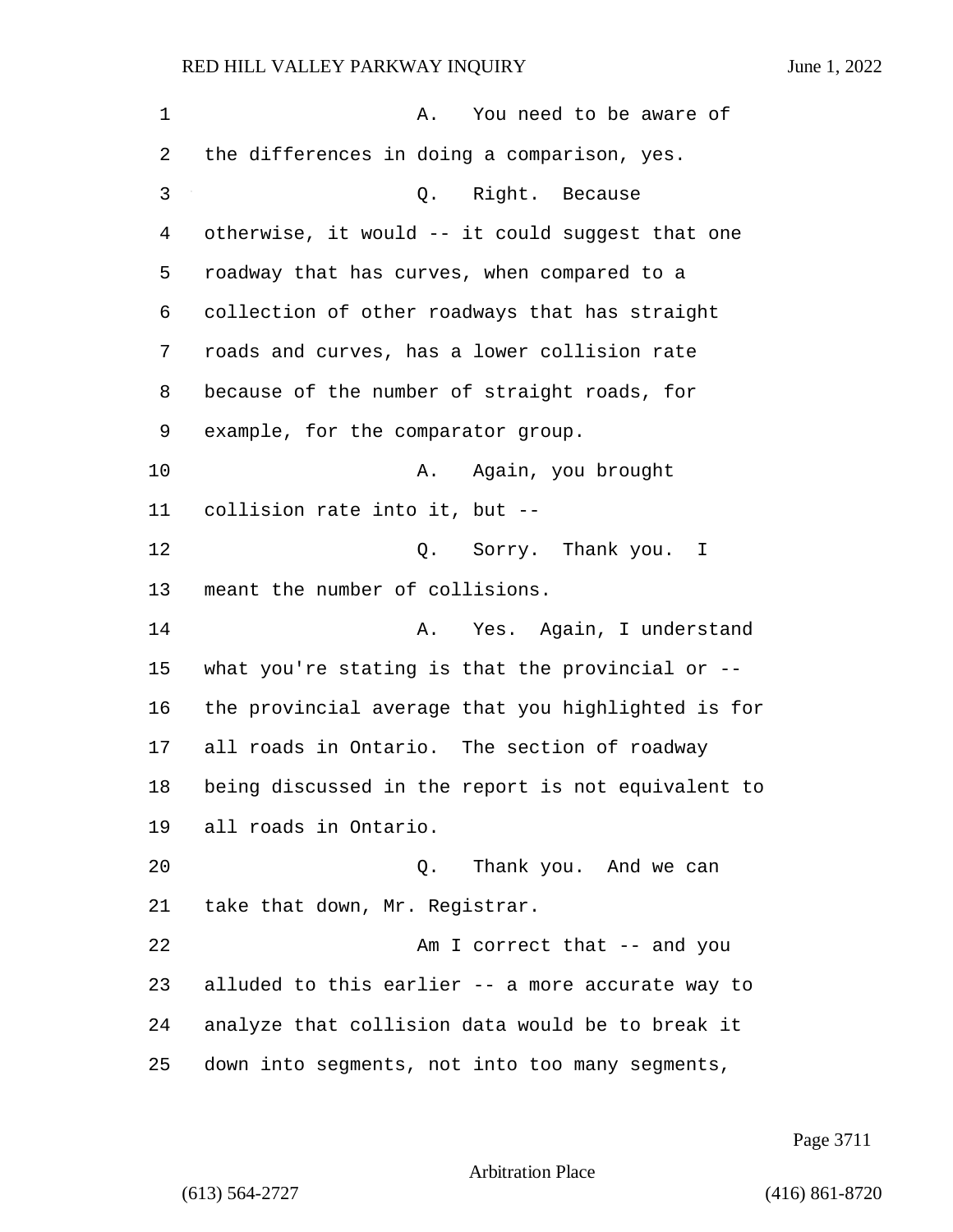| 1              | but into segments based on their curvature and    |
|----------------|---------------------------------------------------|
| 2              | then compare the collision data that way, so      |
| 3              | segments with similar curvature would be compared |
| $\overline{4}$ | to each other. Is that fair?                      |
| 5              | Ideally, you would<br>A.                          |
| 6              | provide an apples-to-apples comparison, yes.      |
| 7              | Q. All right. And I know                          |
| 8              | that this will be discussed later on in your      |
| 9              | testimony, but I believe CIMA does eventually     |
| 10             | provide such analysis in 2018 and 2019?           |
| 11             | We did further analysis<br>Α.                     |
| 12             | in 2018 and 2019, yes.                            |
| 13             | Q. Okay. And,                                     |
| 14             | Mr. Registrar, sorry, can we bring that report    |
| 15             | back up and go to image 21. And we can call out   |
| 16             | figure 5, so just the table there. Perfect.       |
| 17             | I just wanted to clarify a                        |
| 18             | small point here. And so, this figure provides a  |
| 19             | pie chart breakdown of collision types on the     |
| 20             | study area and the blue, we can see in the top    |
| 21             | left-hand corner, represents SMVs. And am I       |
| 22             | correct that the numbers in the circle represent  |
| 23             | the actual number of collisions?                  |
| 24             | That's my understanding,<br>Α.                    |
| 25             | yes.                                              |

Page 3712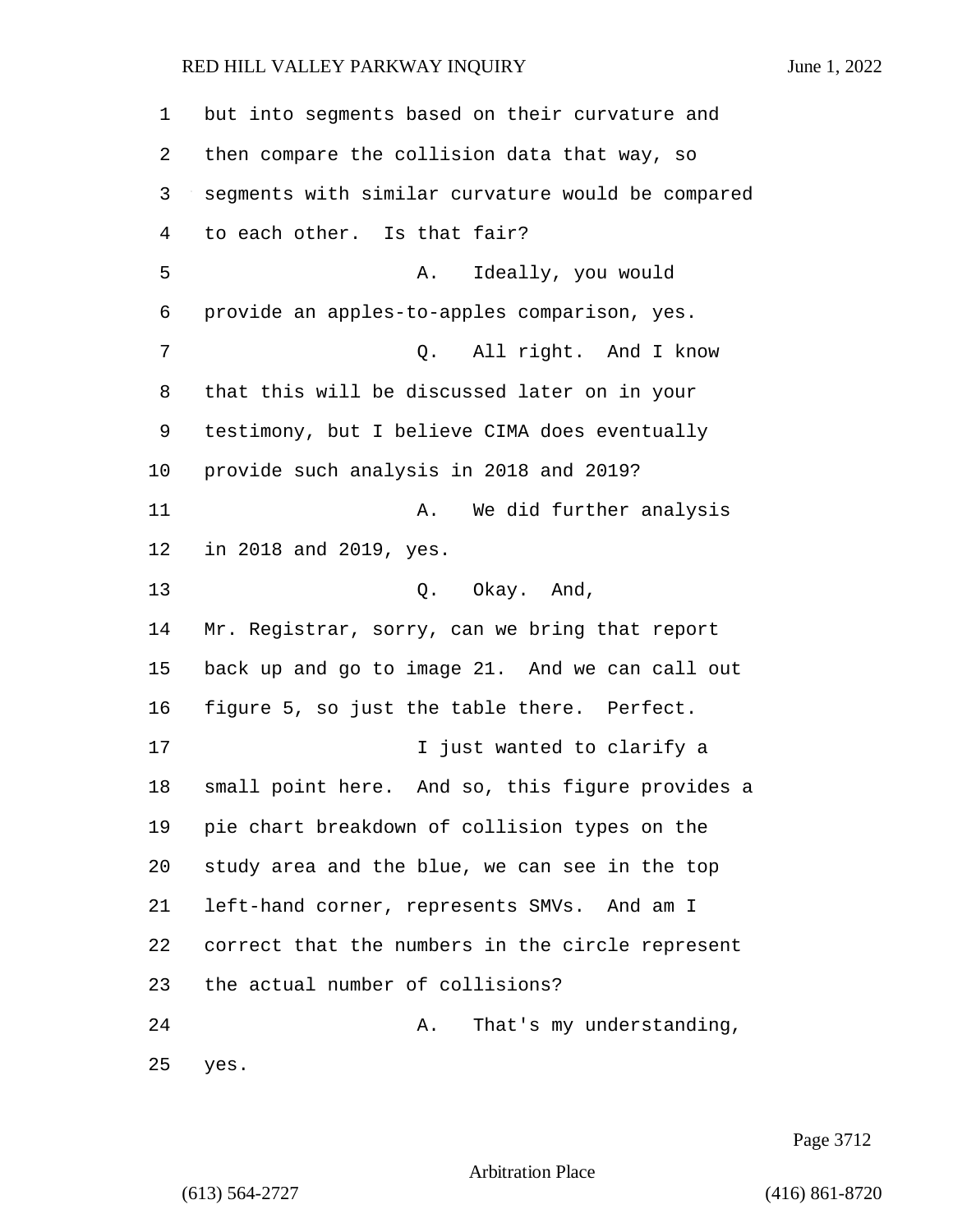| 1  | Q. Okay. So, for example,                           |
|----|-----------------------------------------------------|
| 2  | if we look at ramp 5, it has two SMVs and two       |
| 3  | rear-ends and one side-swipe, so about 40 percent   |
| 4  | of the collisions on ramp 5 are SMV?                |
| 5  | Correct, yes.<br>Α.                                 |
| 6  | Q. Okay. And similarly for                          |
| 7  | ramp 8 and 10 and 3, there's only one collision     |
| 8  | which is an SMV, so 100 percent of the collisions   |
| 9  | are SMV?                                            |
| 10 | That would be correct,<br>Α.                        |
| 11 | yes.                                                |
| 12 | And if we look at ramp 6,<br>Q.                     |
| 13 | that's about 92 percent?                            |
| 14 | I don't know what the<br>Α.                         |
| 15 | total is in front of us, but --                     |
| 16 | Sorry, you don't know<br>Q.                         |
| 17 | what the total $-$ so, the total would be 40, so it |
| 18 | would be just a percentage of 37 out of 40, which   |
| 19 | I won't make you do the math, but it is cited at    |
| 20 | the bottom paragraph, so we can take a look at      |
| 21 | that?                                               |
| 22 | Yeah. Whatever the<br>Α.                            |
| 23 | calculation is from the total, yes.                 |
| 24 | Right. Okay. And so, if<br>Q.                       |
| 25 | we could go back, Mr. Registrar, to the bottom, to  |

Page 3713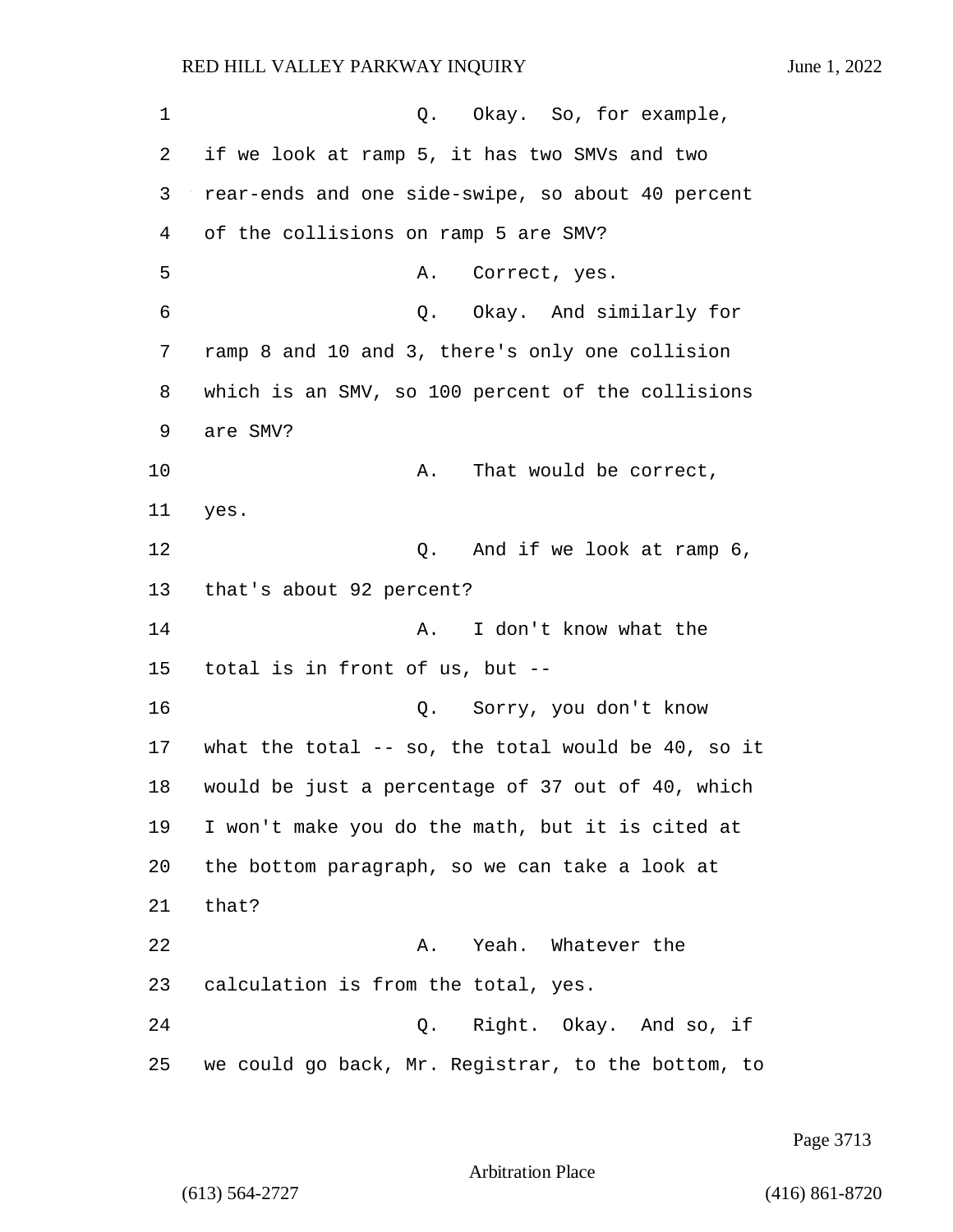the next paragraph or the next page, rather. 2 You'll see that the report states that the proportion of SMV collisions on ramp 6 is significantly higher than all other locations, with more than 92 percent of collisions being SMVs. 7 and we know that there are three locations, for instance, that do have a higher proportion of SMV collisions. Right? We just saw that with ramps 3, 8 and 10, so that's not precise? 12 A. Agreed. 13 Q. And again, it goes on to state that the percentage of SMVs on ramp 6 are notable when compared to the provincial average of SMV collisions, and so the same issue that we discussed earlier about comparing apples to apples would apply here. Correct? 19 A. Yeah. There are some deficiencies in the approach for sure. 21 Q. And so, you would agree with me that to understand whether or not the number of collisions on ramp 6 are unusually high, it would be more accurate to compare the number on that ramp to a roadway or a ramp with similar

Page 3714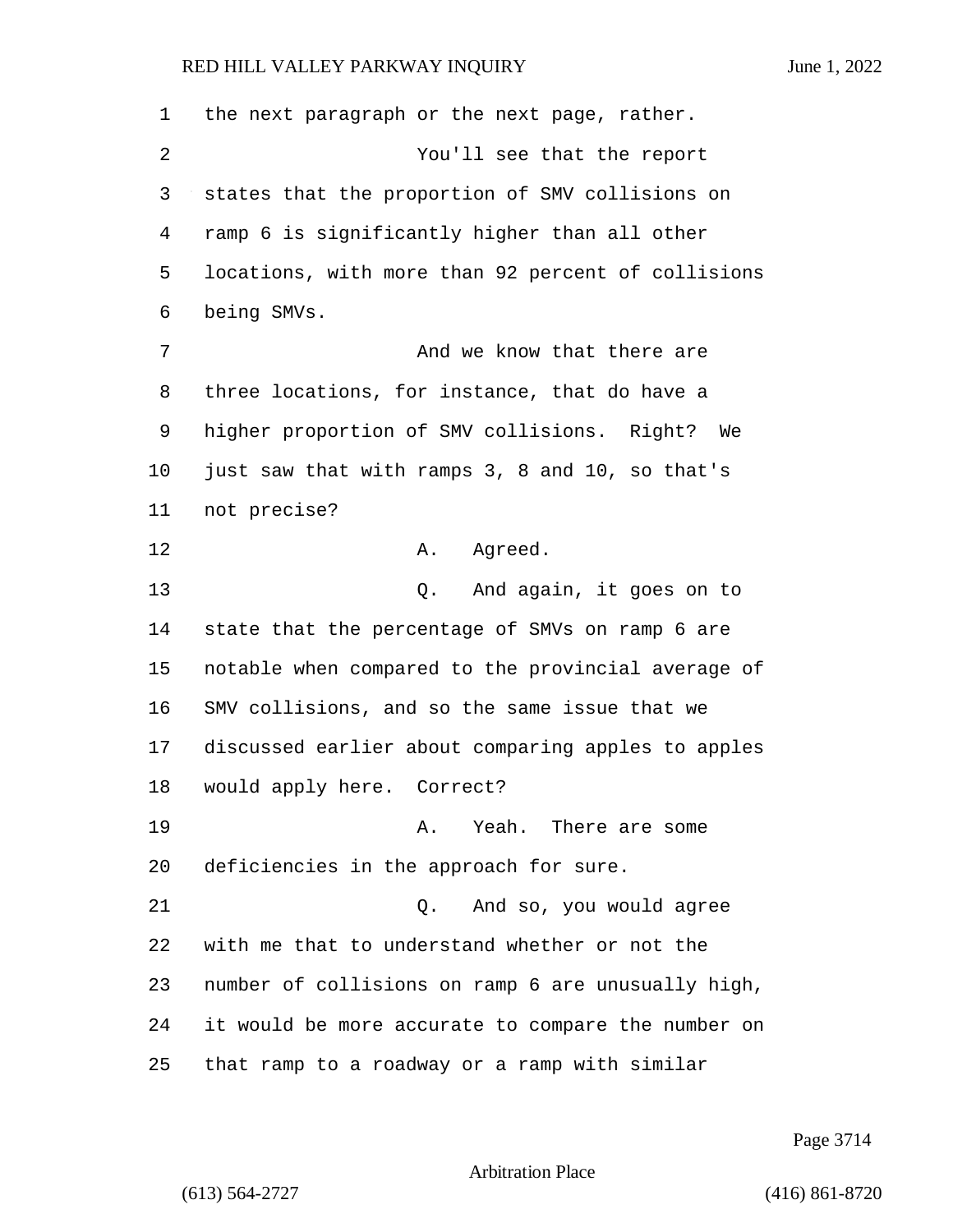| 1              | curvature. Is that fair to say?                    |
|----------------|----------------------------------------------------|
| 2              | Yes. It would be --<br>Α.                          |
| 3              | ideally you would want to compare it to ramps of   |
| $\overline{4}$ | similar configuration. The ramp 3, for example,    |
| 5              | in this image and ramp 6 have somewhat similar     |
| 6              | configurations, 270-degree ramps, tighter geometry |
| 7              | on the ramp 6 and whatever other features are      |
| 8              | present. And so, there's some about to provide     |
| 9              | comparison when looking at gross numbers of        |
| 10             | collisions, collision frequency, but there are     |
| 11             | limitations to it for sure.                        |
| 12             | And I think we can take<br>0.                      |
| 13             | that down. I'm going to now just ask you a few     |
| 14             | general questions about CIMA's process with        |
| 15             | respect to working with clients and then preparing |
| 16             | draft reports and reports generally.               |
| 17             | And I take it, Mr. Malone,                         |
| 18             | that it's common practice for CIMA to have         |
| 19             | meetings with the client on a particular           |
| 20             | engagement to provide your preliminary views to    |
| 21             | the client?                                        |
| 22             | We usually build in<br>Α.                          |
| 23             | progress meetings, a project kickoff meeting and   |
| 24             | then progress meetings as may be appropriate       |
| 25             | throughout. Sometimes the client will demand that  |

Page 3715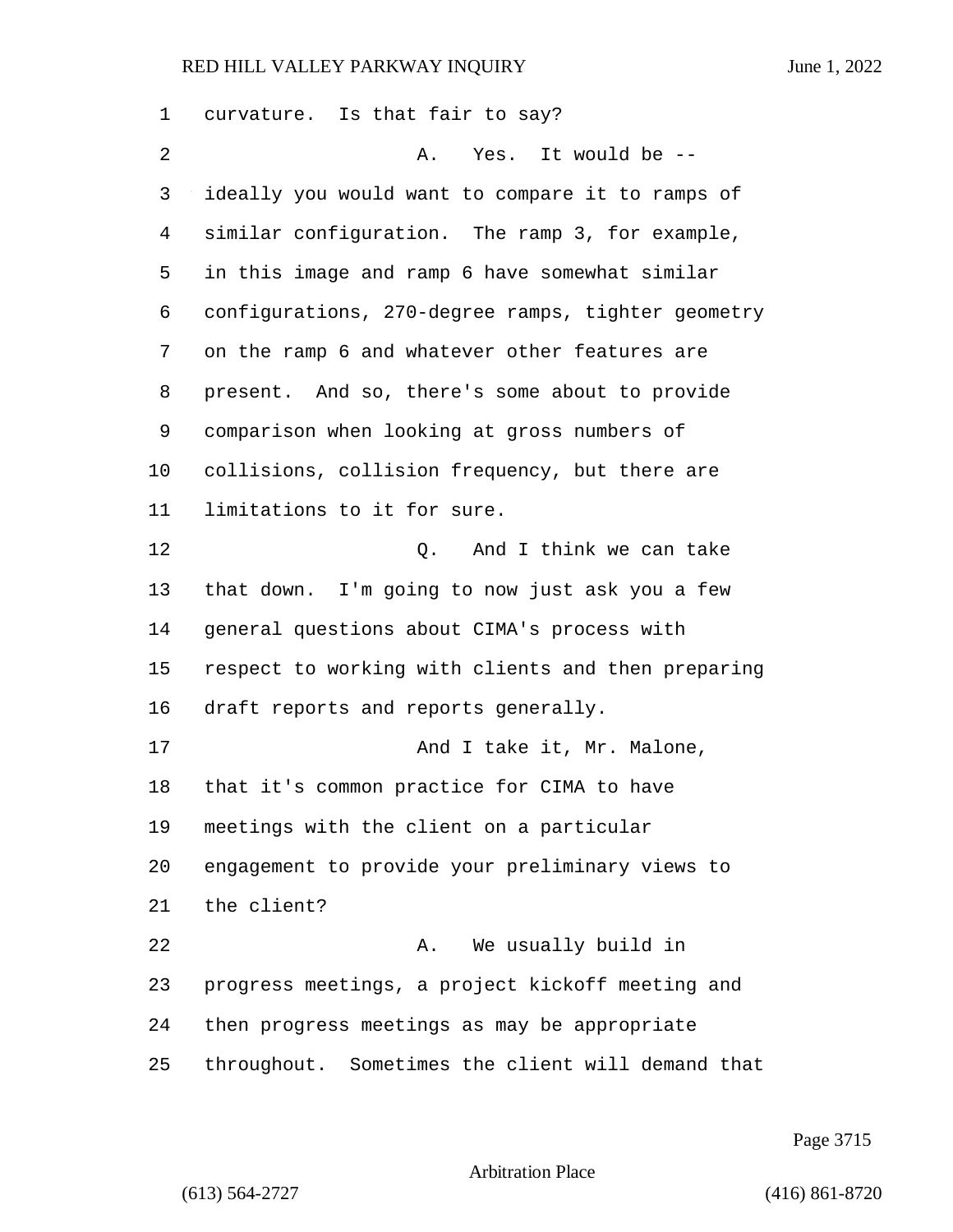in their request for proposal. Sometimes we'll propose it. The quantity will vary depending on the project. 4 Q. Understood. And as part of the discussions you had in those meetings and, you know, common to include your preliminary BC analysis or the specific potential measures that you may be considering at the time? 9 A. Sorry, you asked if it is common to include that? 11 Q. Yeah. 12 A. It's not uncommon. Not every project includes a benefit-cost analysis, for example, so obviously it would not be included in that. It can and could be included. It's a useful piece of information as you're making decisions as to where the report will end up. 18 Q. Right. And I take it, again, not uncommon for CIMA to receive feedback from the client, including additional information that CIMA may need to be aware of that are relevant to potential recommendations, costing information that may impact the cost benefit analysis and generally factors like that. Is that fair?

Page 3716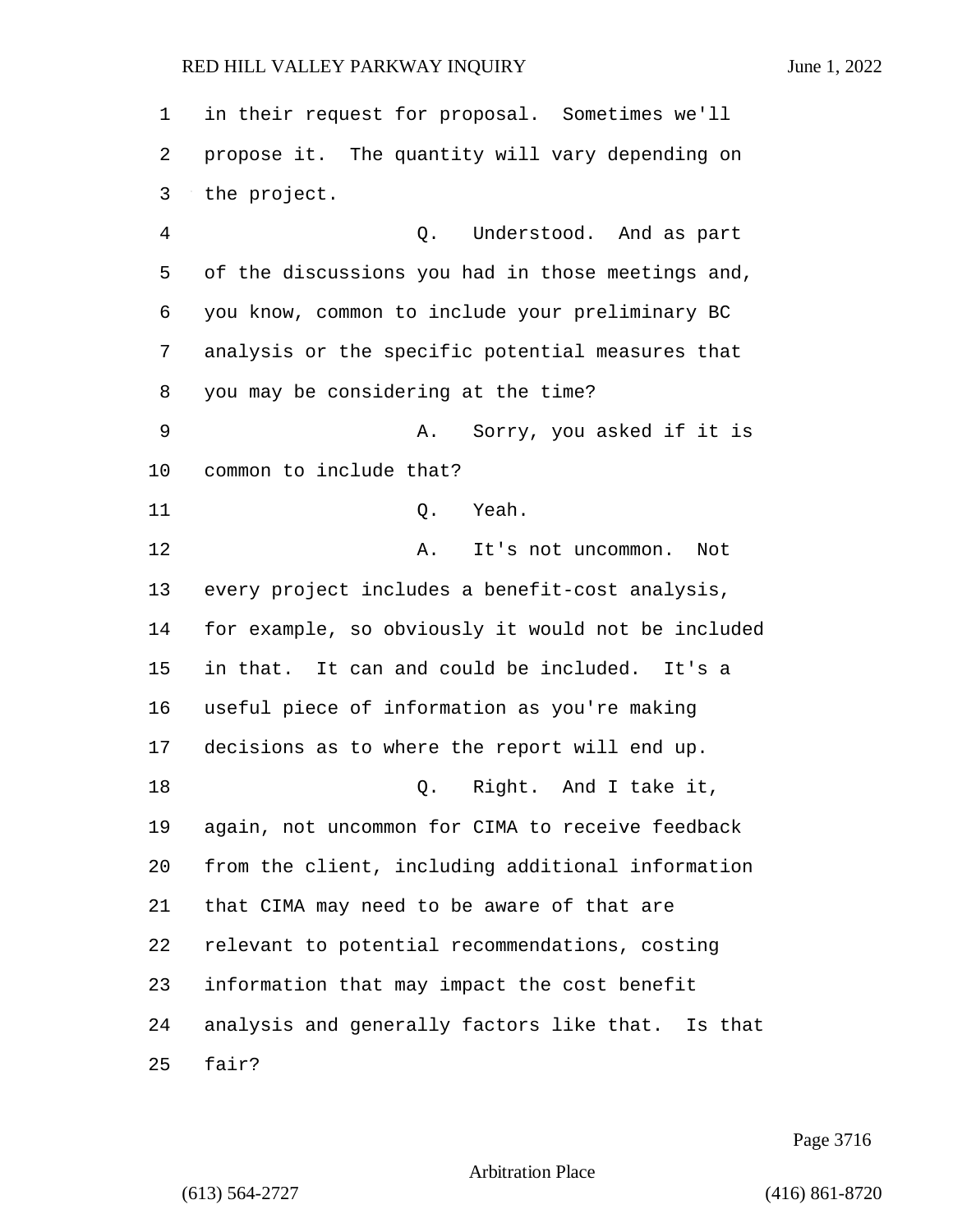| 1  | Yes. I think the<br>Α.                             |
|----|----------------------------------------------------|
| 2  | communication and discussion with the client as    |
| 3  | the project progresses is useful. It avoids        |
| 4  | getting to the end of the, the completion of the   |
| 5  | project, and then finding out you've missed some   |
| 6  | piece of information or misinterpreted something,  |
| 7  | so it's a way to maintain efficiency in the        |
| 8  | project.                                           |
| 9  | They also served, the meetings                     |
| 10 | served the function of keeping the client informed |
| 11 | as to what progress is being made, and so they're  |
| 12 | confident that the things are proceeding in        |
| 13 | accordance with plan, again, rather than getting   |
| 14 | surprised at the end of the day that we're behind  |
| 15 | schedule or something like that.                   |
| 16 | Right. And I think you<br>Q.                       |
| 17 | mentioned on Monday that these types of meetings   |
| 18 | are important to ensure that any ideas that are    |
| 19 | ultimately recommended or measures that are        |
| 20 | ultimately recommended are reasonable and viable   |
| 21 | for potential implementation?                      |
| 22 | Yeah. The view we take<br>Α.                       |
| 23 | is that it's important to ensure the client has an |
| 24 | understanding of what's transpiring. If the        |
| 25 | client has an intimate knowledge of the locations  |

Page 3717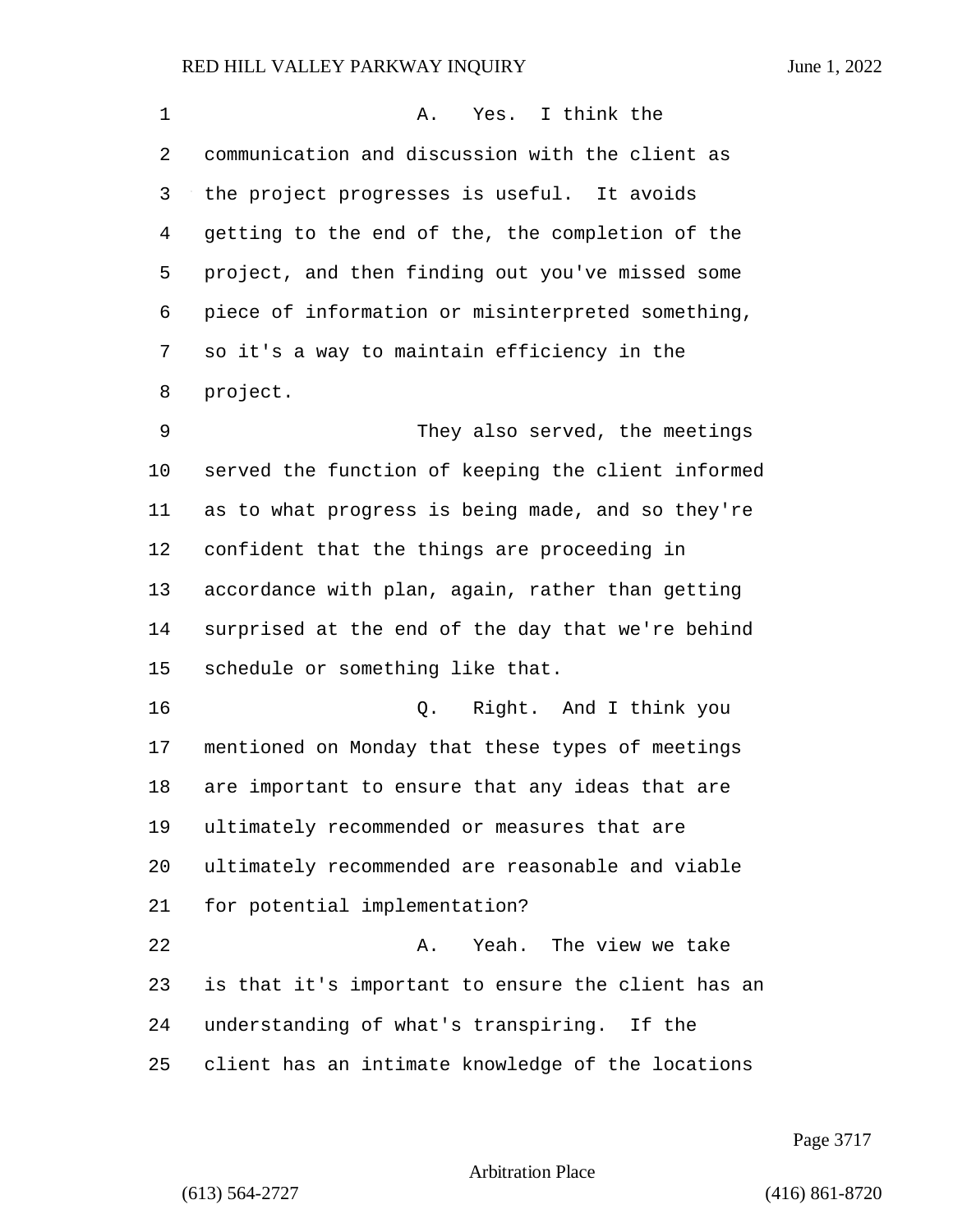that are being assessed in the project and they can provide valuable input, things that may not be clearly aware to the consultant, so they can improve our knowledge and raise points and, as occurred in this case, clarified things like scope for us.

7 To a certain extent, it's even, I won't say more important, but it is important for roster assignments because the formulation of the RFP process or the request for proposal process is fast-tracked, so there's not necessarily a long detailed assessment or completion of a formal written document for the consultant to respond to with a roster assignment. I mean, that's part of the advantage of it, is that it moves things quickly, but it, by necessity, then, calls for or should -- can benefit from ongoing communication. 19 Q. And, Mr. Malone, you would agree with me that ultimately the report that CIMA submits to the client, the final report, it's of course important that that report reflect CIMA's opinion on what recommendations could or should be recommended in the study area? 25 A. That's why the client has

Page 3718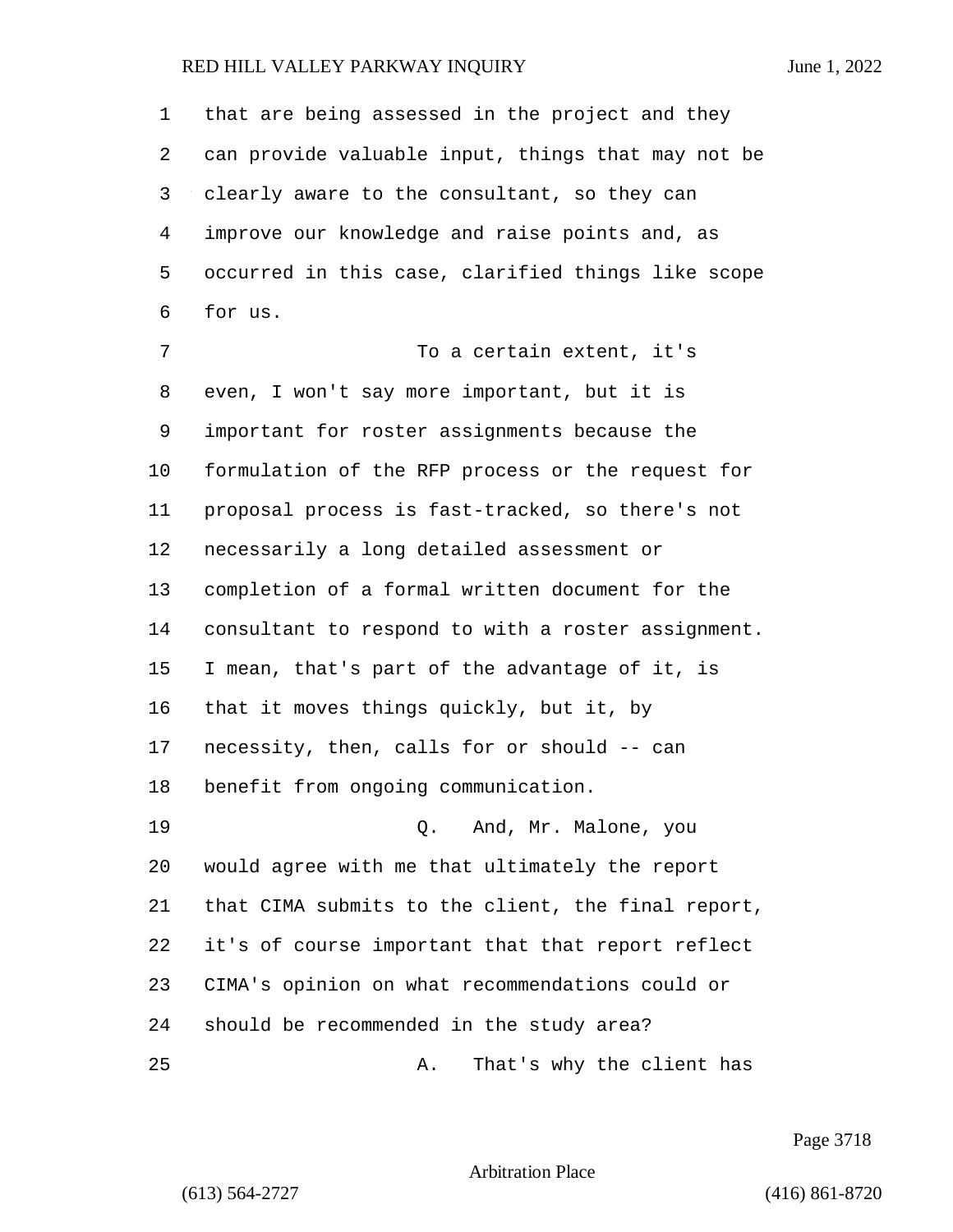| $\mathbf{1}$   | hired us. They're seeking our input and our        |
|----------------|----------------------------------------------------|
| 2              | opinion. It's a professional opinion relating to   |
| 3              | a particular matter.                               |
| $\overline{4}$ | Right. And important<br>Q.                         |
| 5              | that the report include your opinion on timelines  |
| 6              | by which those measures can be implemented as      |
| 7              | well?                                              |
| 8              | I do agree that it's<br>Α.                         |
| 9              | important that we give our input with respect to   |
| 10             | timelines, but I would also -- I think it's        |
| 11             | important to recognize that the client also has an |
| 12             | important involvement in timelines, particularly   |
| 13             | given that the consultant may not have sufficient  |
| 14             | knowledge of the inner workings of the             |
| 15             | organization to be able to know timelines. And,    |
| 16             | of course, as a consultant, we don't control the   |
| 17             | timelines either, so we're aware of that in        |
| 18             | writing our reports and we try to make sure that   |
| 19             | we communicate to clients things like timelines so |
| 20             | they can be reasonable when they're included in    |
| 21             | the report.                                        |
| 22             | Q. Right. I understand that                        |
| 23             | you cannot control the timeline by which the City  |
| 24             | implements any measures that are listed in the     |
| 25             | report, but it is important that CIMA's            |
|                |                                                    |

Page 3719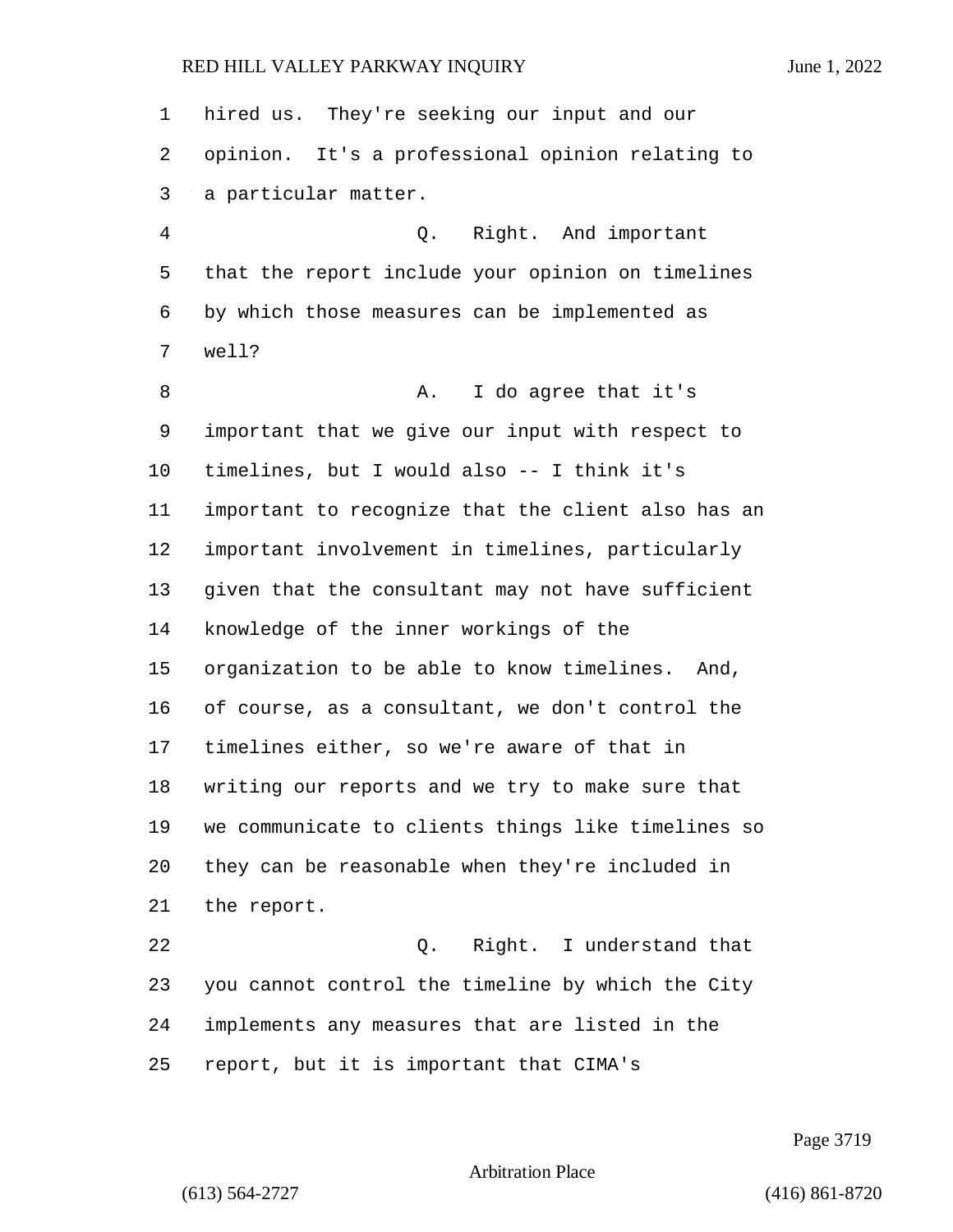recommendation with respect to timeline reflect CIMA's opinion? 3 A. Yes. I think we

 certainly provide an opinion with respect to timeline when we provide it, but part of that opinion may require input from the client in order to ensure that it is reasonable. And the example I gave yesterday was if an item requires capital budgeting, if we misinterpret or don't understand that something requires an extensive capital budgeting or other, you know, form of process that must be followed through in order to achieve it, that's a deficiency on our part and the client can help inform us as to what steps may be required, you know, to get to implementation of item number X instead of the consultant's interpretation that it was one step, two step complete, they say no, there's three or four other steps in between. You weren't aware of that. That potentially impacts timeline. 21 So, that's a long way around. I won't say it's iterative. Certainly the client provides input about it, but it is informed and should be by the client as well. Otherwise, you're acting in a vacuum.

Page 3720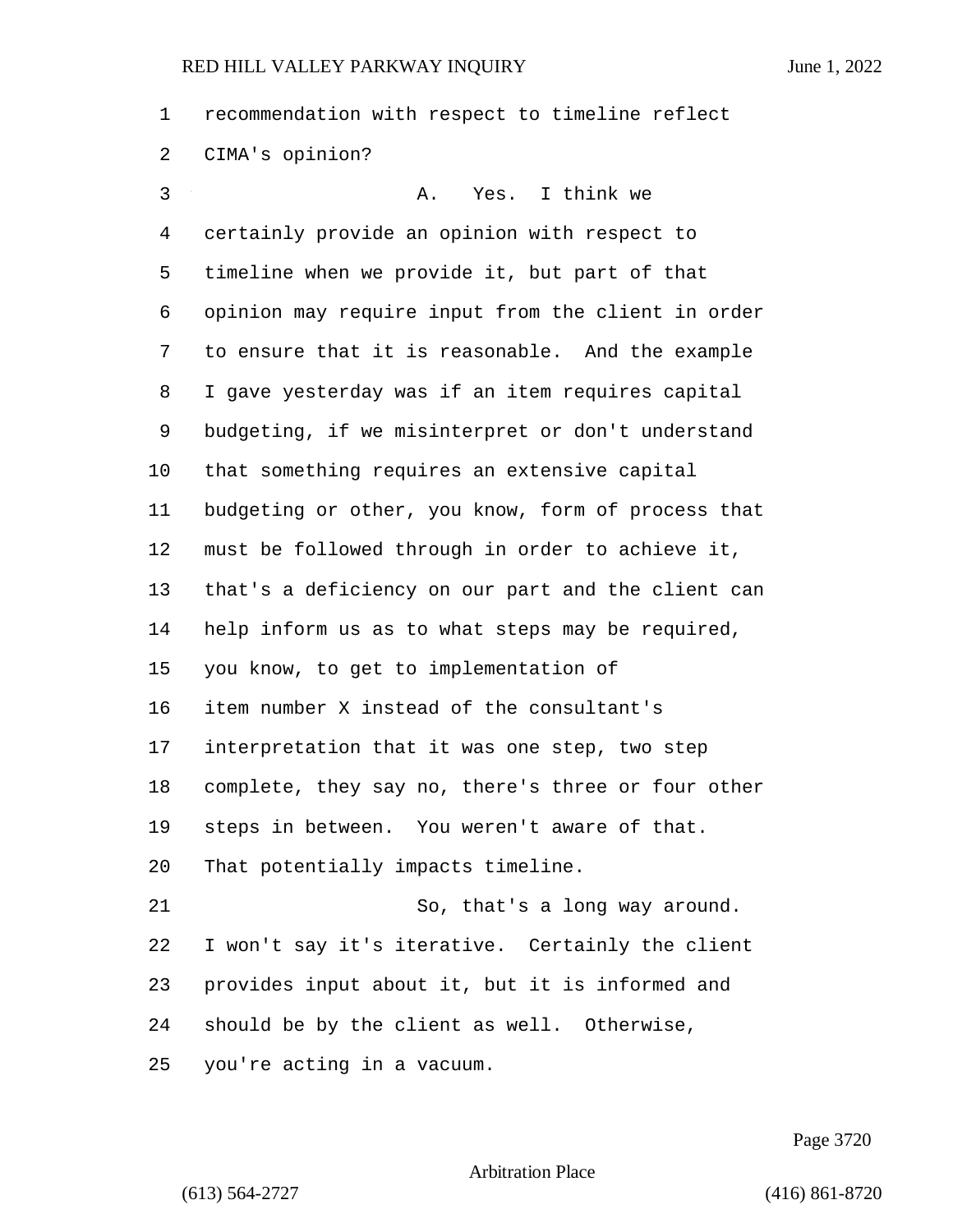| 1  | Right, but we've seen one<br>Q.                    |
|----|----------------------------------------------------|
| 2  | example at least in the context of the 2015 report |
| 3  | where a CIMA staff member understands the City to  |
| 4  | be requesting a change in the timeline for one of  |
| 5  | the recommendations. You know, we've seen a        |
| 6  | comment on one of the drafts saying I don't agree  |
| 7  | with this and ultimately CIMA maintained its       |
| 8  | original recommendation of a short timeline for    |
| 9  | that particular measure.                           |
| 10 | So, you know, what I'm hearing                     |
| 11 | you to say is that certainly the client has the    |
| 12 | opportunity to provide feedback and give CIMA      |
| 13 | information that it may not have so that CIMA can  |
| 14 | make an informed recommendation with respect to    |
| 15 | timeline, but ultimately CIMA would not recommend  |
| 16 | a timeline that it did not agree with. Is that     |
| 17 | fair to say?                                       |
| 18 | Yeah. We would not<br>Α.                           |
| 19 | recommend a timeline that we don't agree with, but |
| 20 | we would want to make sure we've been informed as  |
| 21 | much as we can be to make a reasonably informed    |
| 22 | recommendation regarding a timeline. We recognize  |
| 23 | fully that the client will determine at the end of |
| 24 | the day the timelines themselves, and we're trying |
| 25 | to make sure that we haven't made an error or      |

Page 3721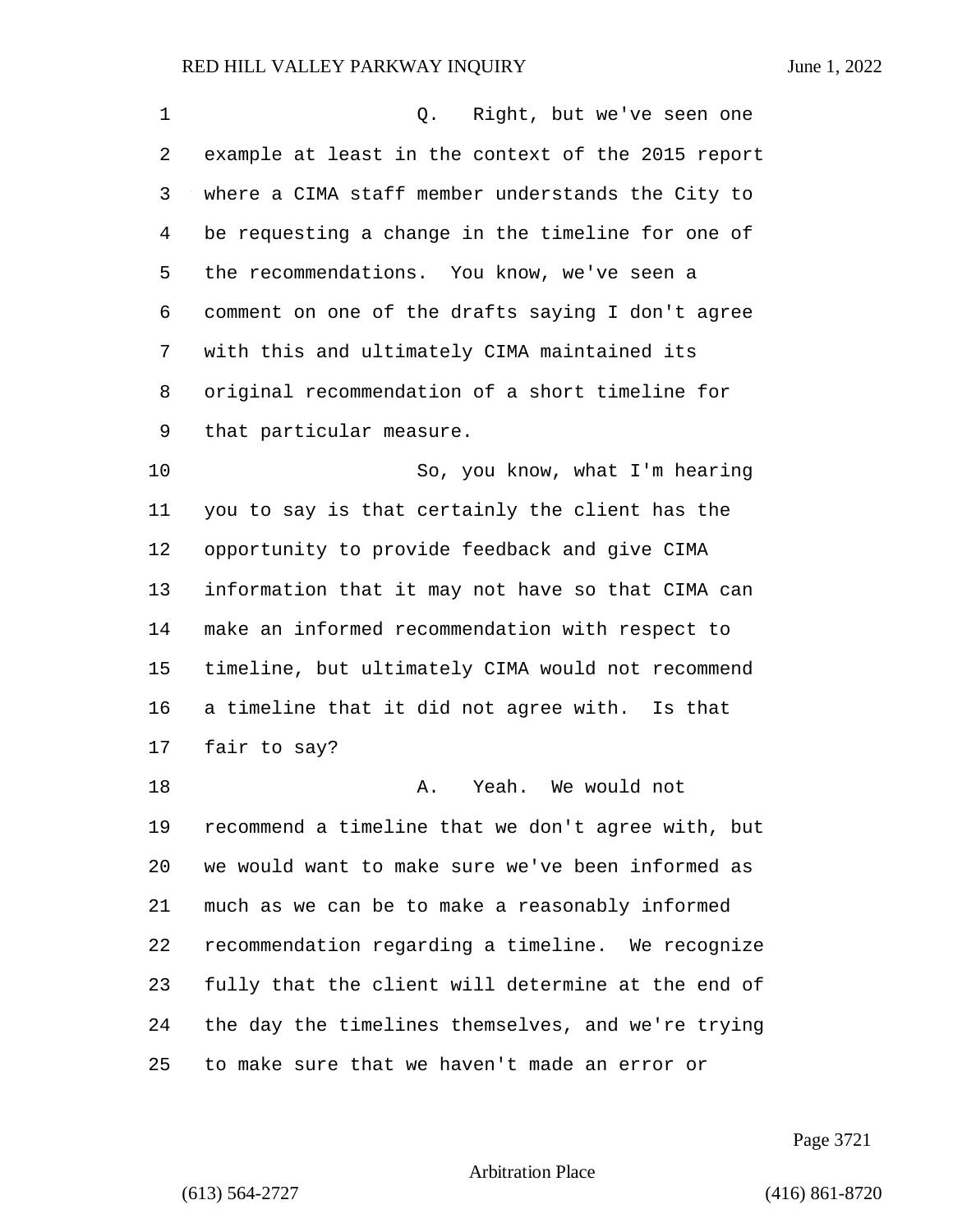misunderstanding, so we're trying to incorporate that. But certainly we will agree to disagree in some circumstances. 4 Q. Right. And the same would go for recommendations. CIMA would not include any recommendations or omit any recommendations that it does not agree with? 8 A. Yes. We make the recommendations based on our professional opinions. In a similar manner, we'll make sure that we're fully informed by the municipality. 12 One of the challenges with road safety assessments, as I highlighted yesterday, is that we're dealing with an existing facility and that concept of, sort of, backing up or changing something that's already in place is always a little bit unclear as to where it resides. 19 In some circumstances, it is fully appropriate to do that and in others it's not possible, so we try to make sure we understand that context. 23 Q. Okay. Understood. 24 Mr. Commissioner, I'm about to move on to another section and I note that we're

Page 3722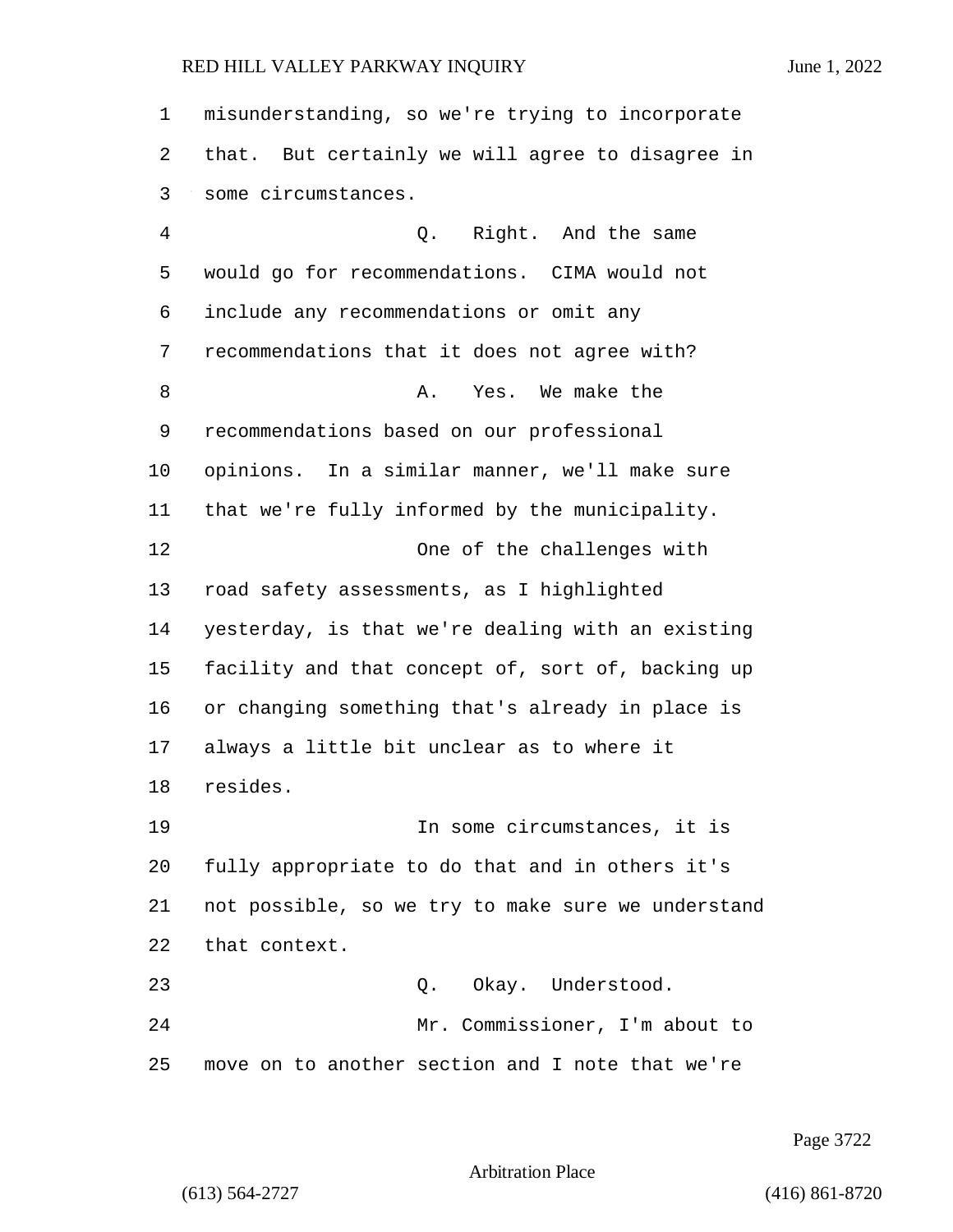| 1  | approaching lunchtime. I'm happy to continue or    |
|----|----------------------------------------------------|
| 2  | I'm happy to break for lunch now. I'm in your      |
| 3  | hands.                                             |
| 4  | JUSTICE WILTON-SIEGEL: Let's                       |
| 5  | take our break now. I'm going to suggest we take   |
| 6  | a one hour break and we return at 2:00.            |
| 7  | --- Luncheon recess taken at 12:57 p.m.            |
| 8  | --- Upon resuming at 1:59 p.m.                     |
| 9  | MS. CONTRACTOR:                                    |
| 10 | Mr. Commissioner, before I continue with my        |
| 11 | questions, I wanted to note what I relayed to      |
| 12 | Ms. Lawrence. Unfortunately, although I did        |
| 13 | estimate an hour, I think I will be a bit longer,  |
| 14 | but I will do my best to try to wrap up in the     |
| 15 | next hour.                                         |
| 16 | JUSTICE WILTON-SIEGEL: Okay.                       |
| 17 | Well, I would ask you to do that. I note that      |
| 18 | Golder also went over, but they were a little less |
| 19 | than an hour and a half. You've already had        |
| 20 | pretty close to an hour. I am, as you may expect,  |
| 21 | also very sensitive to two things relating to      |
| 22 | scheduling. One is that Mr. Applebee has been      |
| 23 | here for some time and he's scheduled to be        |
| 24 | examined this afternoon or to give his evidence    |
| 25 | this afternoon, and also that we only have half a  |

Page 3723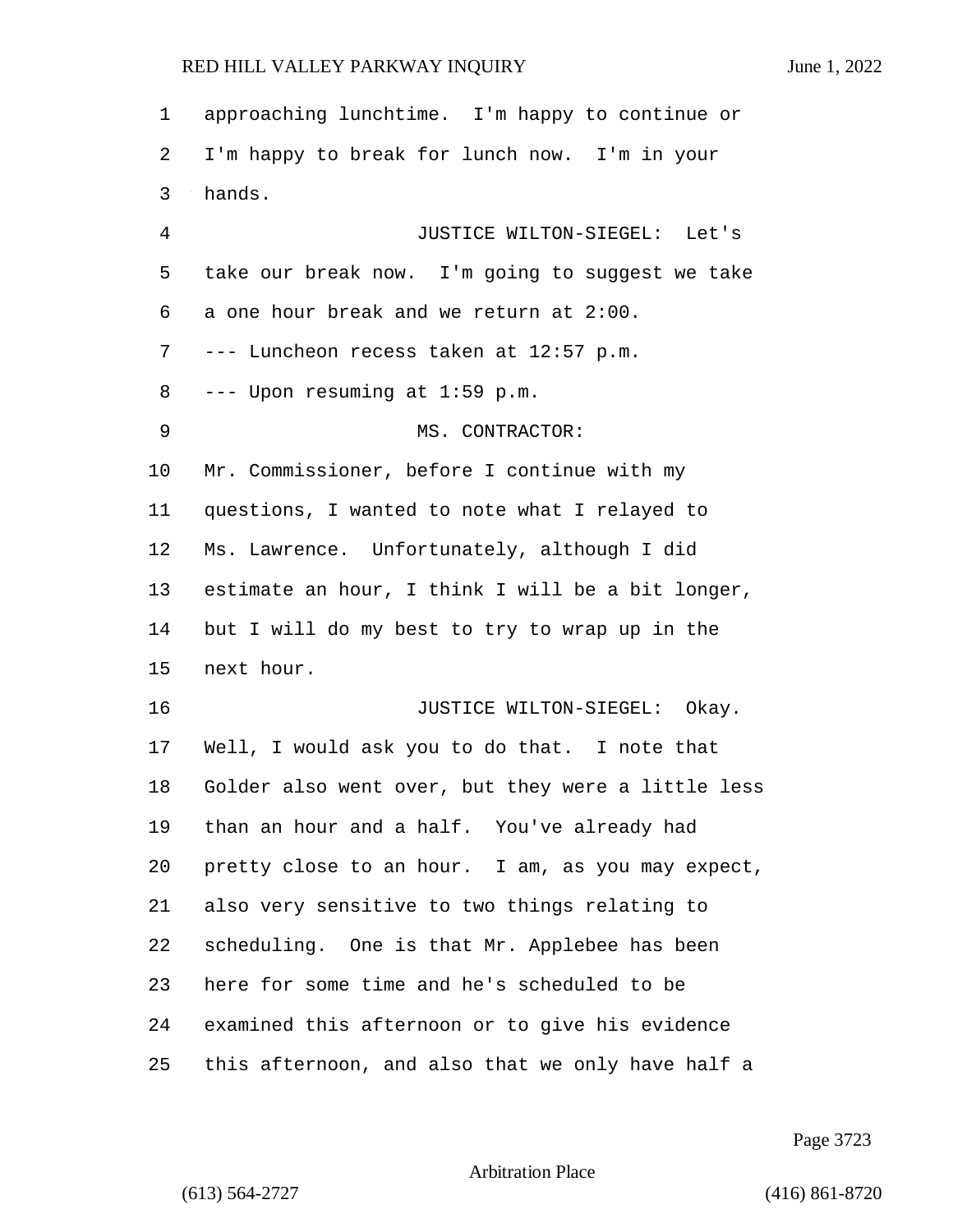| 1  | day tomorrow to wind up with Mr. Applebee, so we   |
|----|----------------------------------------------------|
| 2  | have to make sure that we keep to that schedule.   |
| 3  | So, I would ask that you limit                     |
| 4  | your questions to the hour between now and 3:00.   |
| 5  | MS. CONTRACTOR: Understood.                        |
| 6  | Thank you.                                         |
| 7  | JUSTICE WILTON-SIEGEL: Thank                       |
| 8  | you.                                               |
| 9  | BY MS. CONTRACTOR:                                 |
| 10 | Mr. Malone, I'm going to<br>Q.                     |
| 11 | try to speed through a couple of things and jump   |
| 12 | around a little bit, but if you need any           |
| 13 | clarification, do let me know.                     |
| 14 | And, Mr. Registrar, if we                          |
| 15 | could go to CIM8082, image 13.                     |
| 16 | While we do that, I'll start                       |
| 17 | with my questions. So, I understand that the       |
| 18 | objective of the 2013 safety report, as is         |
| 19 | described in the language that we'll see shortly,  |
| 20 | was to review a portion of the Red Hill to         |
| 21 | determine the safety and performance of the        |
| 22 | roadway, and that's just at the bottom under Study |
| 23 | Objectives, now that we have that page up, and     |
| 24 | determine the safety and performance of the        |
| 25 | roadway and recommend viable potential             |

Page 3724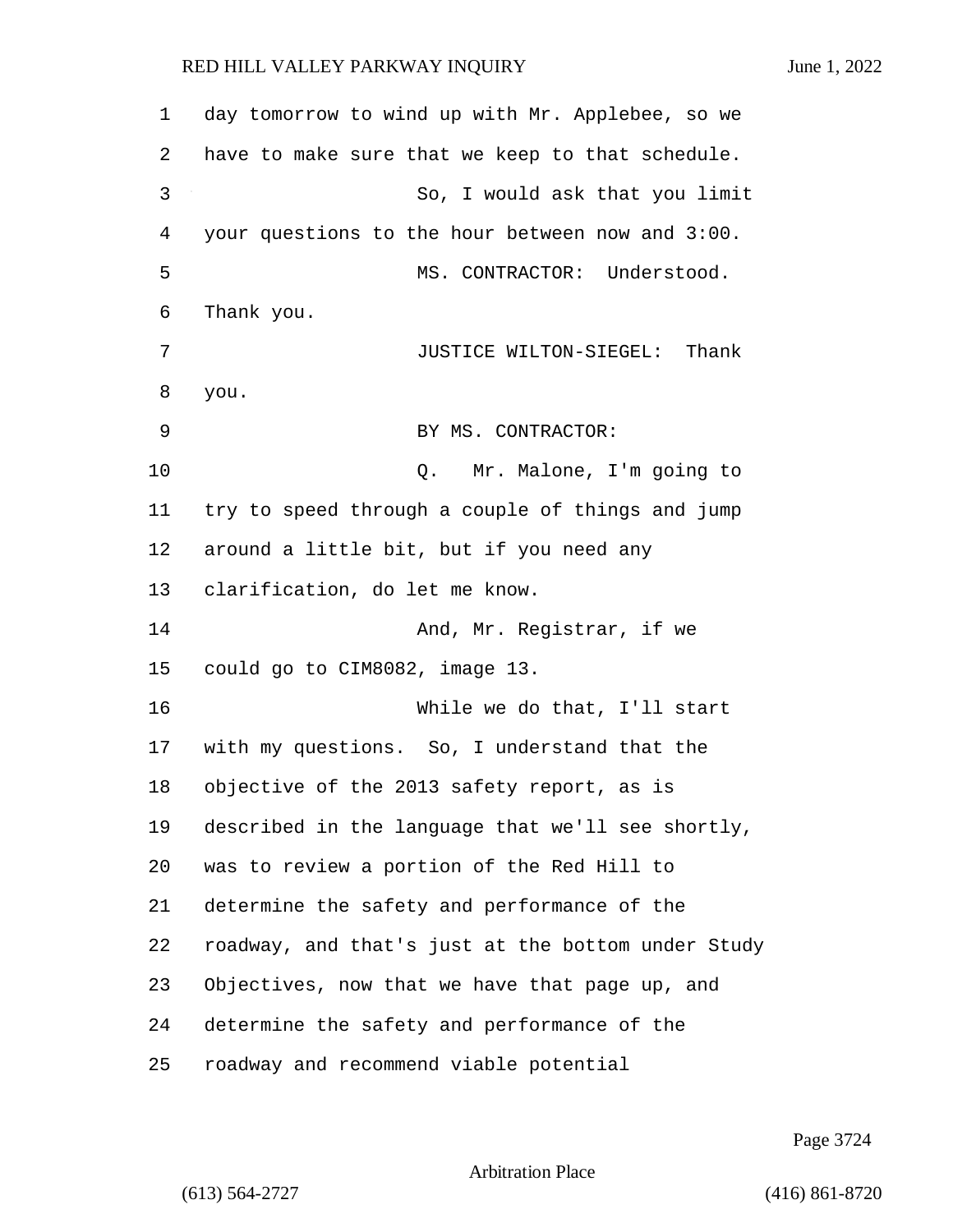| $\mathbf 1$ | measurements that could be implemented to increase |
|-------------|----------------------------------------------------|
| 2           | safety performance or driver sense of security.    |
| 3           | And from that, I understand                        |
| 4           | that their mandate was to provide CIMA's opinion   |
| 5           | on the safety performance of the area, so          |
| 6           | collision data, and identify any measures that the |
| 7           | City could implement and a timeline by which they  |
| 8           | could implement those measures. Do you agree with  |
| 9           | that?                                              |
| 10          | Yes. I think that's<br>Α.                          |
| 11          | consistent with a road safety audit or road safety |
| 12          | review that was undertaken. I mean, road safety    |
| 13          | reviews are, to be clear, it's not an engineering  |
| 14          | design process. It's an assessment of an existing  |
| 15          | condition, looking for opportunities to make it a  |
| 16          | more safe condition than what might otherwise be   |
| 17          | present.                                           |
| 18          | But I would highlight that we                      |
| 19          | do a lot of road safety assessments in our work,   |
| 20          | it's my profession, and one of the things that     |
| 21          | happens with it is the client sometimes comes to   |
| 22          | us with a request, as a patient may go to a        |
| 23          | doctor, saying I have a problem, I need a certain  |
| 24          | thing, I need a certain pill, I want you to        |
| 25          | prescribe this for me to make me better. But,      |

Page 3725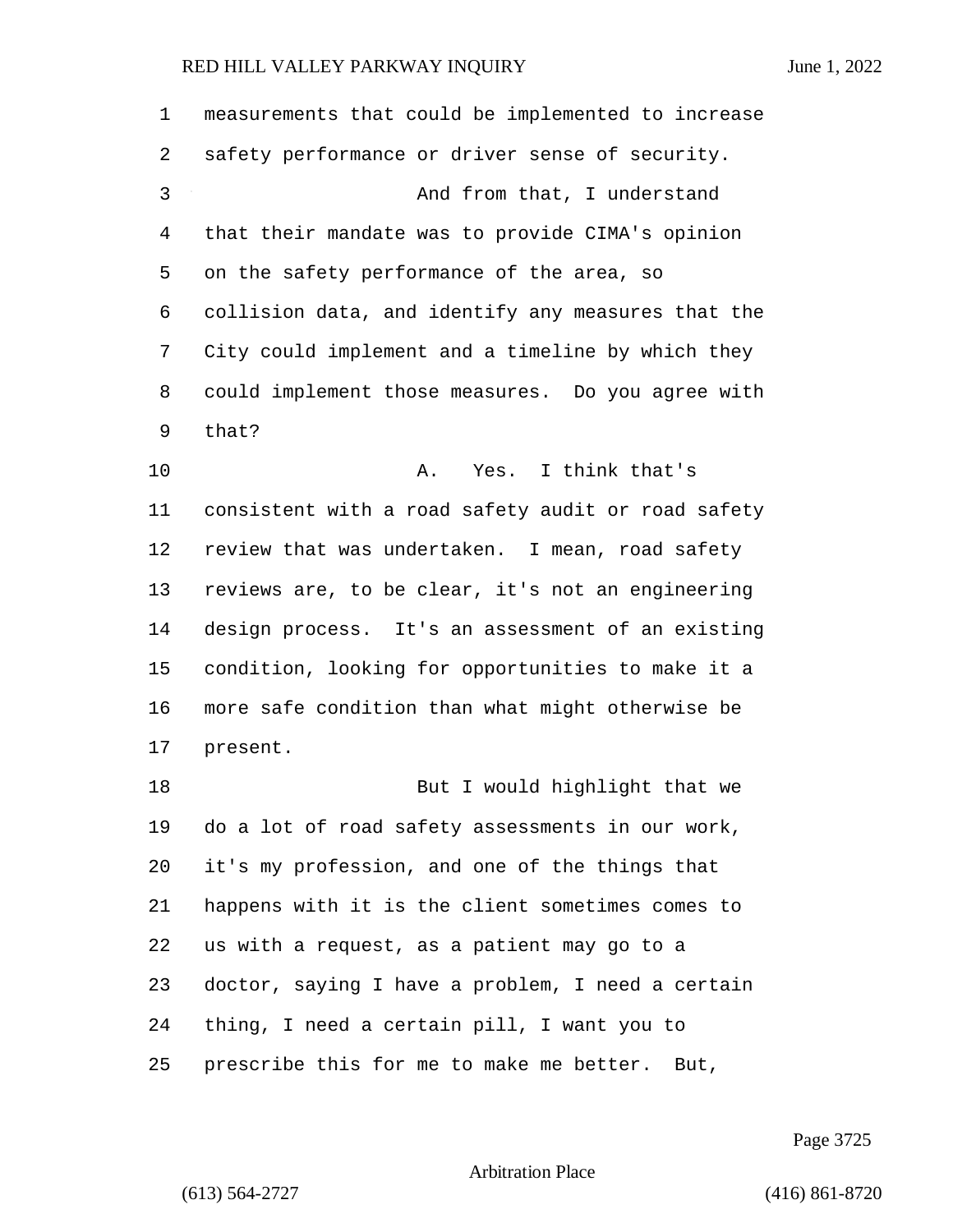like a good doctor, the first thing you do is you go back and start to look at the symptoms, you complete a diagnosis of what's going on, you come to some conclusion as to what issues are present, and then you would make some determination as to what, if any, prescription, to use that analogy, would be necessary.

8 So, you know, in a nutshell, that's the approach of the study and that's why we talk about trying to implement increased safety performance. Nobody can make a road safe. You make a road more safe and you try to determine how much less safe it might be than similar types of facilities. So, the short answer is, yeah, that's our intent.

16 Q. Understood. And yesterday in the context of the 2015 report and specifically in the context of revisions that CIMA made to the 2015 report from "recommendations" to "should be considered," your evidence was that you specifically used that term. It was intentionally selected because it has a very specific meaning in traffic and transportation engineering. The word indicates that the action should be done, unless there's a reason not to, and that was part of the

Page 3726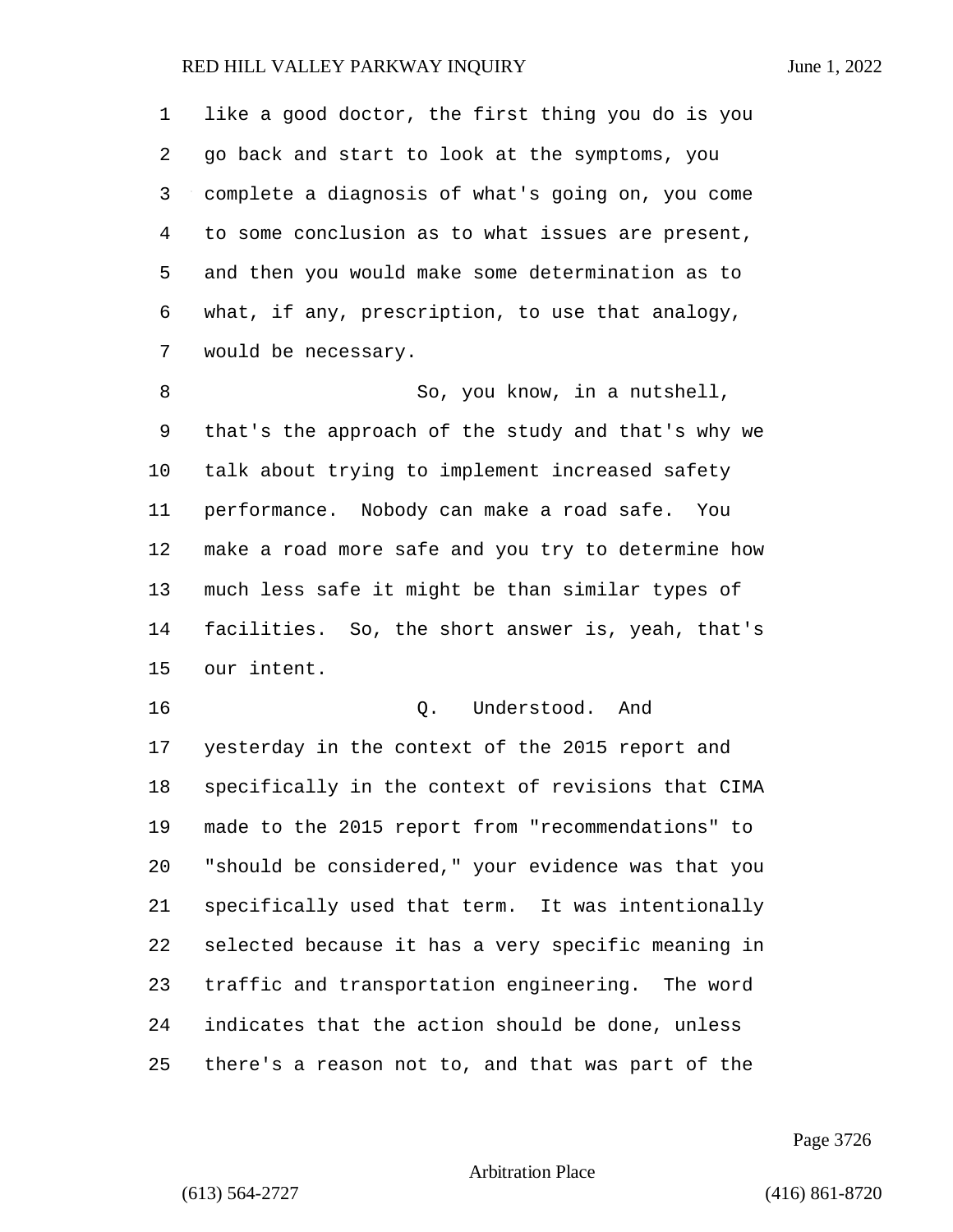reason for the change from "recommendation' to "should be considered." 3 And so, CIMA, I gather, is intentional about its use of the word "should," as it has a specific meaning? 6 A. In the years I've been practicing, there's certainly been clarification about the use of that word. I think it had been somewhat casual in that past as implying optional by some interpretations, and that interpretation has become much more clear in things like design guidelines and, in the traffic engineering world, the guidelines relating to traffic control and signs and markings and such. 15 And so, yes, the choice of the word is specific. It's different than the previous version. I commented yesterday but I take the same position today, which is that I was not concerned by the title change from recommendations to options for consideration because, first of all, the entire content is exactly the same, so all the ten items that were listed in the version that said recommendations were the same ten items that were listed in the subsequent version, and the wording was enhanced,

Page 3727

### Arbitration Place

(613) 564-2727 (416) 861-8720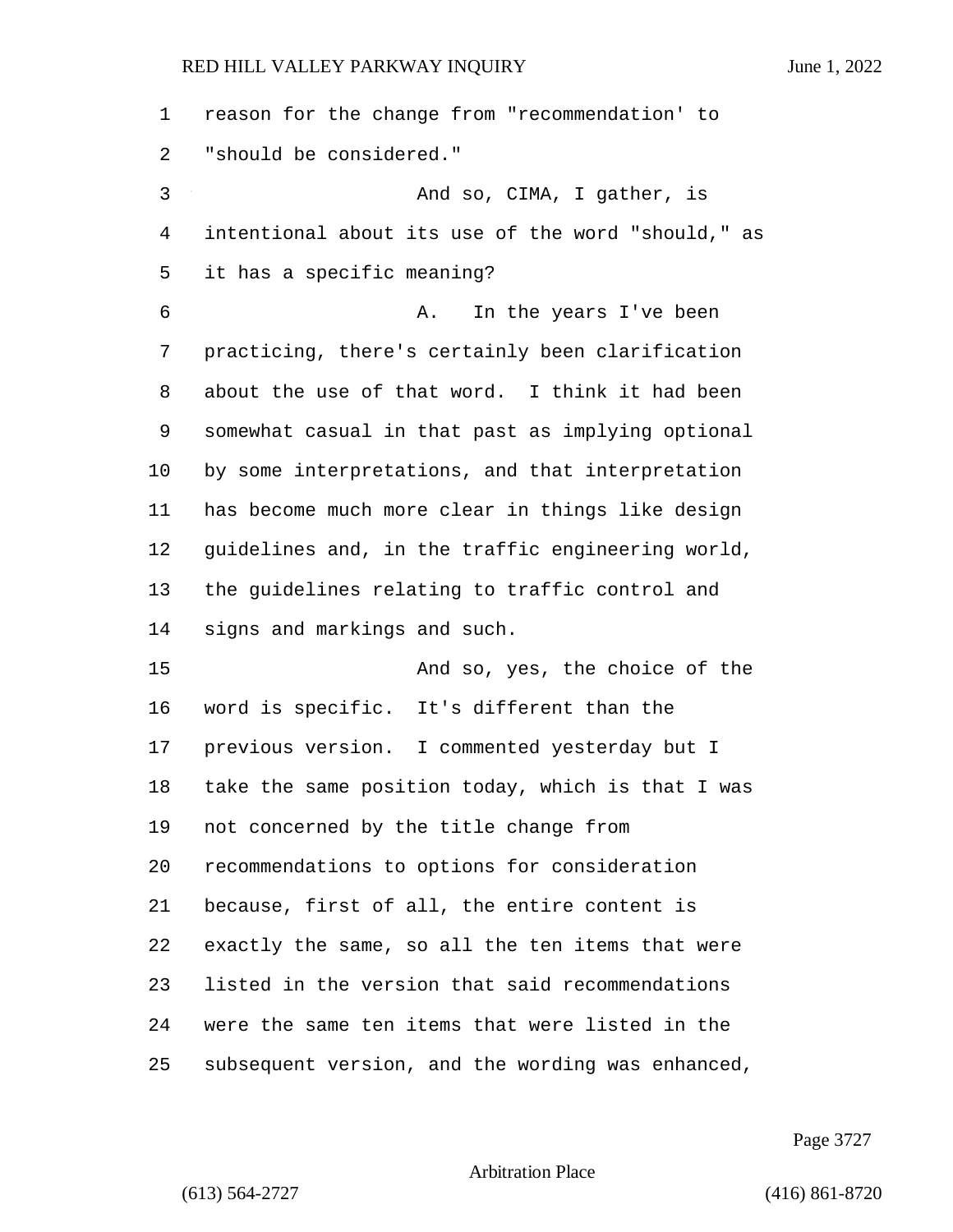| 1  | in my view, and the traffic engineering            |
|----|----------------------------------------------------|
| 2  | professionals that we were delivering the report   |
| 3  | to would understand that.                          |
| 4  | Q. Understood. And so, if                          |
| 5  | "should," as you stated, has a specific meaning,   |
| 6  | that the action should be done unless there's a    |
| 7  | reason not to, it follows, then, "could be         |
| 8  | considered" has a different meaning and it         |
| 9  | suggests that an action could be done but is not   |
| 10 | required. Is that fair?                            |
| 11 | I would agree with that,<br>Α.                     |
| 12 | yes.                                               |
| 13 | Okay. And we can go to<br>Q.                       |
| 14 | the page if we need to, but I understand that      |
| 15 | short term, medium term and long term in the 2013  |
| 16 | report were defined as short term was zero to five |
| 17 | years, medium term was five to ten years, and long |
| 18 | term was ten plus years.                           |
| 19 | And so, what that would mean                       |
| 20 | is that for short-term measures, CIMA recommends   |
| 21 | that the City consider implementing short-term     |
| 22 | measures at some point between zero and five       |
| 23 | years. Am I reading that correctly?                |
| 24 | Yes. And, again, you<br>Α.                         |
| 25 | know, I think with the appropriate input from the  |

Page 3728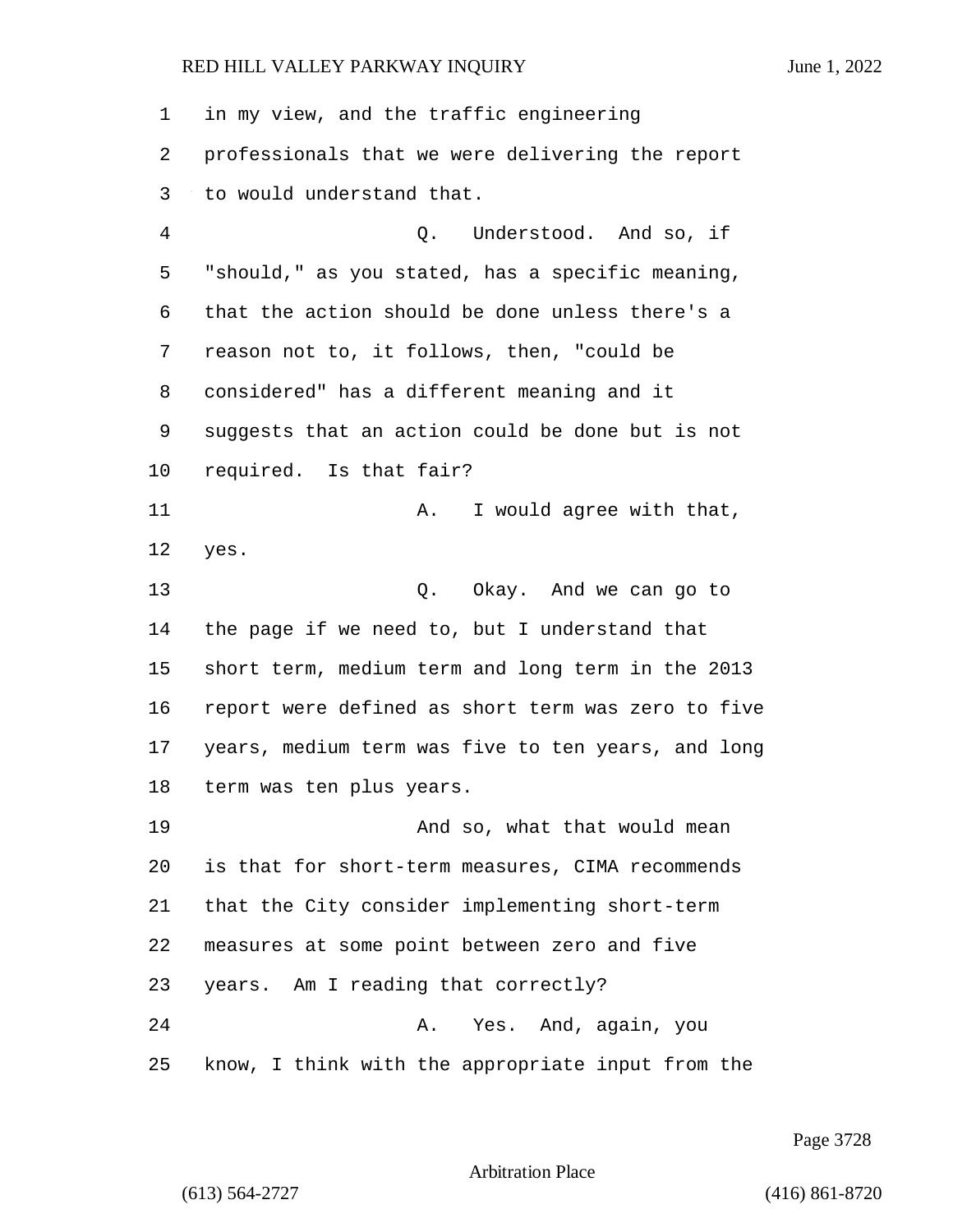| 1  | municipality, from the City, with respect to       |
|----|----------------------------------------------------|
| 2  | whether that is viable for them from a variety of  |
| 3  | perspectives, budgeting and such. But yes, the     |
| 4  | intent -- and I think it is a reflection, as was   |
| 5  | discussed yesterday, of the practical realities.   |
| 6  | Installing a sign is a simpler process than        |
| 7  | installing a, you know, much more significant      |
| 8  | capital expenditure, so part of it is simply       |
| 9  | related to that reality and another is it implies, |
| 10 | you know, a timeline that we think would be        |
| 11 | reasonable to be achieved.                         |
| 12 | Q. Right. And so, I take it                        |
| 13 | that the same definition applies to the 2015       |
| 14 | report?                                            |
| 15 | Α.<br>Yes.                                         |
| 16 | Q. Okay. And could we                              |
| 17 | please, Mr. Registrar, go to image 50 of the       |
| 18 | report that you have up. I would like to chat now  |
| 19 | about the friction testing recommendation in both  |
| 20 | the 2013 and the 2015 report.                      |
| 21 | And I gather that at this                          |
| 22 | point, CIMA had not come to any conclusion about   |
| 23 | whether the City had inadequate skid resistance    |
| 24 | and whether this was related to the number of wet  |
| 25 | weather collisions on the Red Hill?                |

Page 3729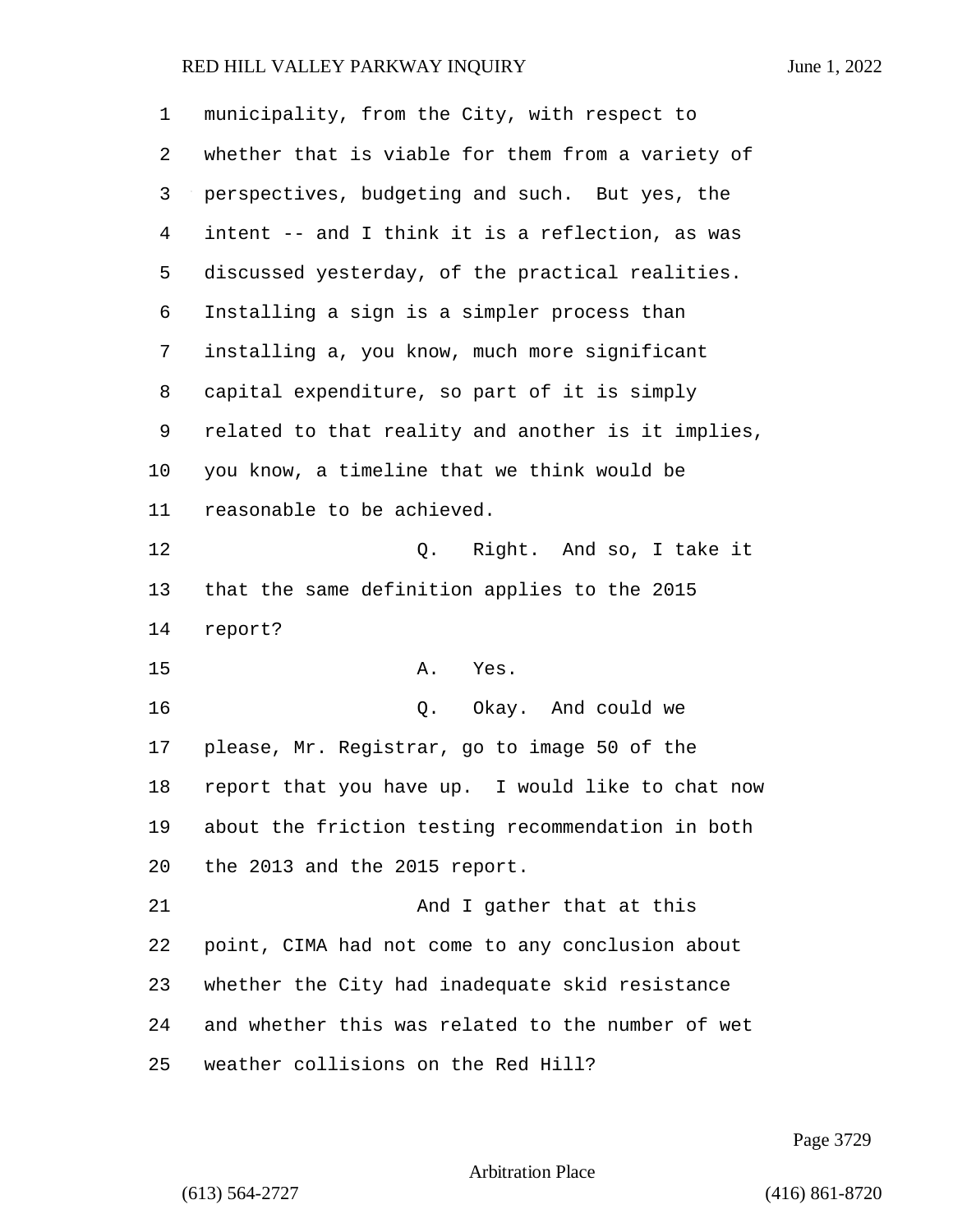| 1  | Yes. I think that's --<br>Α.                       |
|----|----------------------------------------------------|
| 2  | Right?<br>Q.                                       |
| 3  | We did not have<br>Α.                              |
| 4  | sufficient information to understand it and the    |
| 5  | recommendation was for the City to gather that     |
| 6  | information, to obtain it and to assess it within  |
| 7  | the context of what their parameters would be for  |
| 8  | acceptable friction for the City of Hamilton.      |
| 9  | Right. And friction<br>Q.                          |
| 10 | testing was included here as a way for the City to |
| 11 | assess the frictional characteristics of the       |
| 12 | roadway?                                           |
| 13 | Correct.<br>Α.                                     |
| 14 | And that was your<br>Q.                            |
| 15 | evidence yesterday. And, again, I'm not going to   |
| 16 | take you to it, but I think yesterday and today    |
| 17 | you've advised that the reference in the 2015      |
| 18 | report to potential contributing factors, which    |
| 19 | were listed as speed, inadequate skid resistance   |
| 20 | and hazardous manoeuvres, those were general       |
| 21 | factors that, you know, one would consider with    |
| 22 | respect to wet weather and not specific factors    |
| 23 | related to the Red Hill based on your assessment?  |
| 24 | You're referring to the<br>Α.                      |
| 25 | three bullets that were noted into the document?   |

Page 3730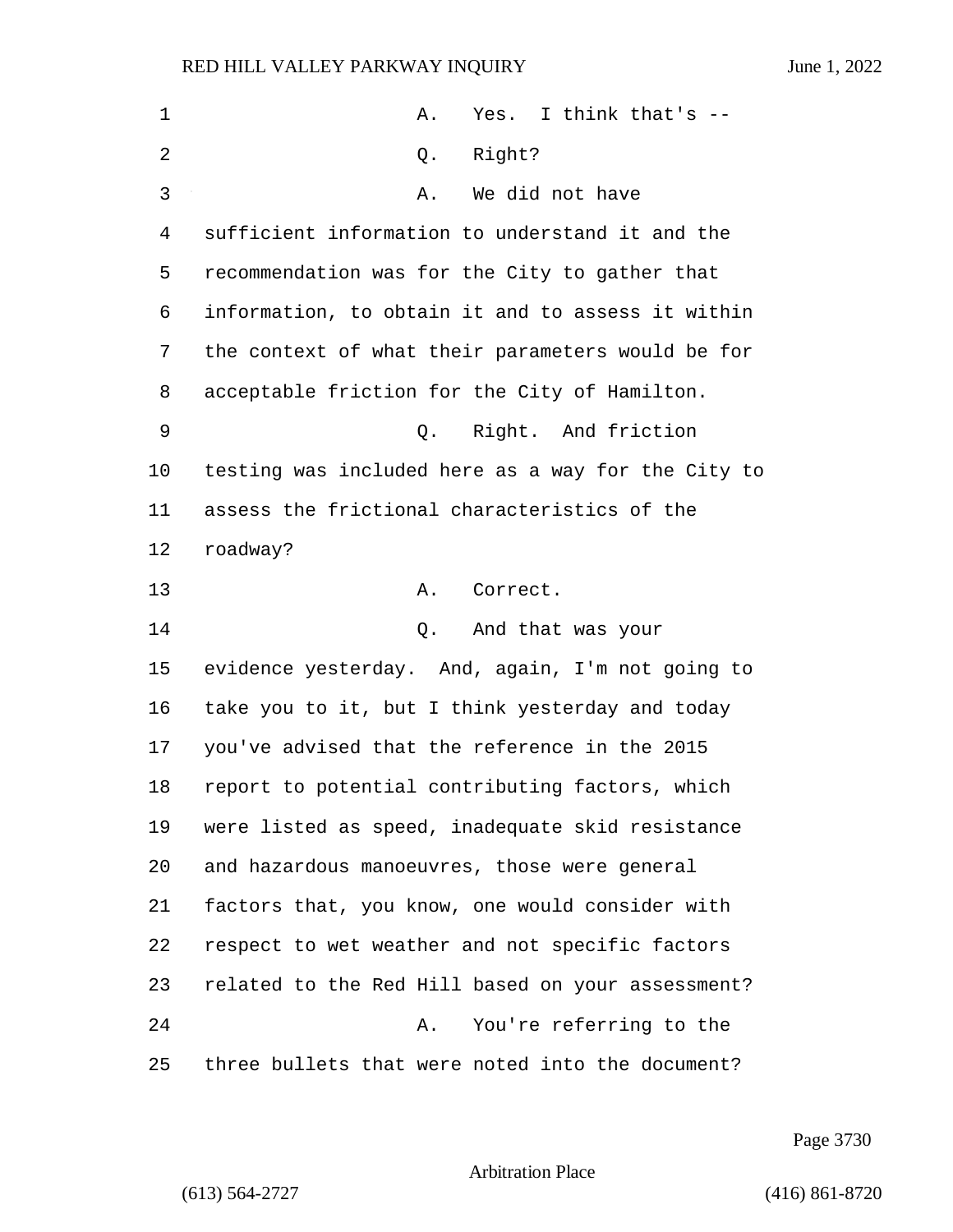| 1  | That's right?<br>Q.                                |
|----|----------------------------------------------------|
| 2  | Yeah. First of all, as<br>Α.                       |
| 3  | stated, they were quoted from the reference        |
| 4  | document, but they also serve as a support for the |
| 5  | recommendation for friction testing. Friction is   |
| 6  | considered in accordance with the reference        |
| 7  | document to be one of the elements that could be a |
| 8  | contributing factor in wet weather collisions.     |
| 9  | Right. And so, friction<br>Q.                      |
| 10 | testing would assist in understanding which of     |
| 11 | these factors may be more relevant or might help   |
| 12 | understanding whether inadequate skid resistance   |
| 13 | would be a contributing factor?                    |
| 14 | Well, it would give you<br>Α.                      |
| 15 | some understanding of what the friction capability |
| 16 | capacity is of the roadway if you assess it, so we |
| 17 | basically have a blank in understanding of what    |
| 18 | friction is.                                       |
| 19 | Right.<br>Q.                                       |
| 20 | I should back up.<br>Α.                            |
| 21 | There's an assumption in fundamental design and    |
| 22 | there's an assumption in road safety assessment    |
| 23 | that a certain amount of friction will be          |
| 24 | available on the road surface, so the design       |
| 25 | incorporates a friction value in various ways that |

Page 3731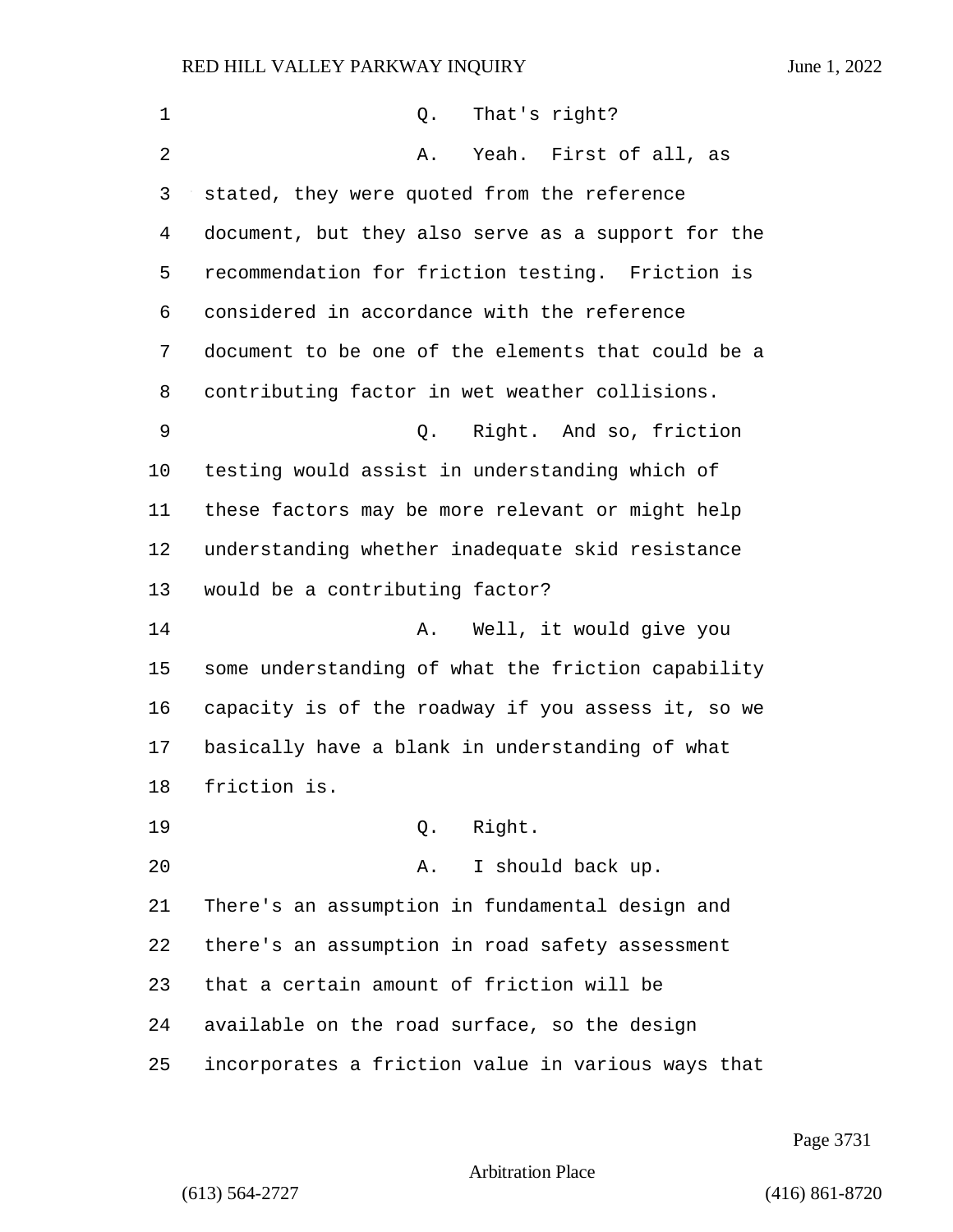| 1  | have been discussed and there's a built-in         |
|----|----------------------------------------------------|
| 2  | assumption that that is present. And road          |
| 3  | designs, as I know from listening to some          |
| 4  | testimony and from my knowledge in the subject     |
| 5  | area, is that are intended to provide a certain    |
| 6  | amount of friction, but it's not common for        |
| 7  | friction levels to be measured to give the check   |
| 8  | mark that the road is okay. It's assumed that it   |
| 9  | is present and we go from there. In this case, we  |
| 10 | were questioning that assumption.                  |
| 11 | And, to be clear, you<br>Q.                        |
| 12 | were questioning the assumption as to whether they |
| 13 | met the design values?                             |
| 14 | We were questioning the<br>Α.                      |
| 15 | assumption that friction, at some value, was       |
| 16 | present. We didn't know. We couldn't confirm the   |
| 17 | element as a component of the diagnosis, to go     |
| 18 | back to my analogy. So, we knew speed, we          |
| 19 | understood some information about speed and we     |
| 20 | could make some determinations as to how that      |
| 21 | could be a contributing factor in outcome of       |
| 22 | events, but what we did not know was friction      |
| 23 | values.                                            |
| 24 | Okay. And if we look at<br>Q.                      |
| 25 | the last line of 6.1.1, it states:                 |

Page 3732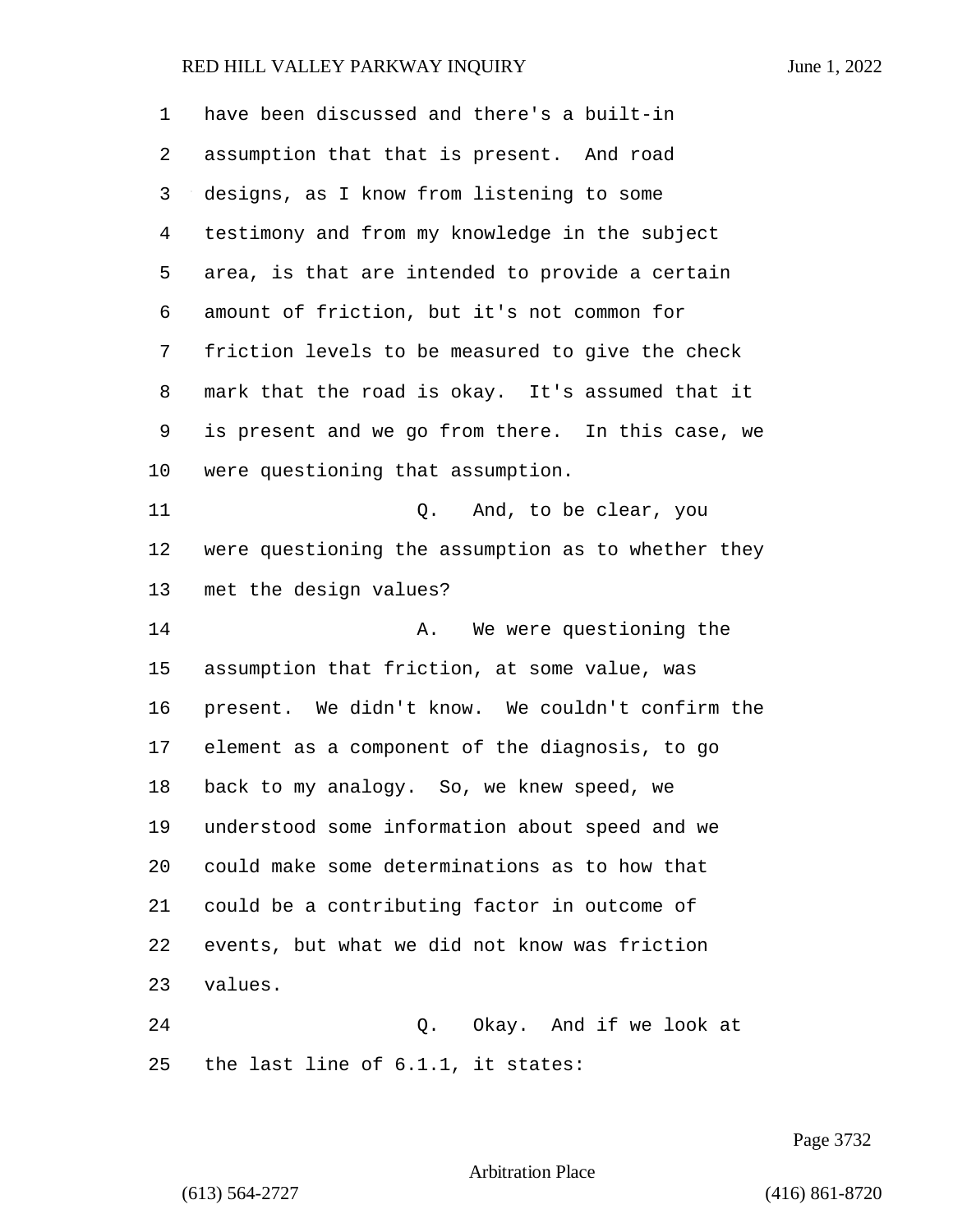| $\mathbf 1$ | "Because of the high                               |
|-------------|----------------------------------------------------|
| 2           | proportion of wet surface                          |
| 3           | conditions in SMV                                  |
| 4           | collisions, the City                               |
| 5           | could consider                                     |
| 6           | undertaking pavement                               |
| 7           | friction testing on the                            |
| 8           | asphalt to get a baseline                          |
| 9           | friction coefficient for                           |
| 10          | which to compare to                                |
| 11          | design specifications."                            |
| 12          | So, you would agree with me                        |
| 13          | that here it does not state that based on the      |
| 14          | design specifications, the City should develop its |
| 15          | own baseline or threshold or come to its own       |
| 16          | conclusion regarding whether the friction testing  |
| 17          | results were acceptable?                           |
| 18          | I would agree it doesn't<br>Α.                     |
| 19          | say that explicitly and I would also agree that    |
| 20          | the wording is "could consider" instead of "should |
| 21          | consider," and I think it's important to put the   |
| 22          | timing -- the context of the timing of this report |
| 23          | into the response.                                 |
| 24          | This is in 2013. We're                             |
| 25          | dealing with a smaller section of the roadway.     |

Page 3733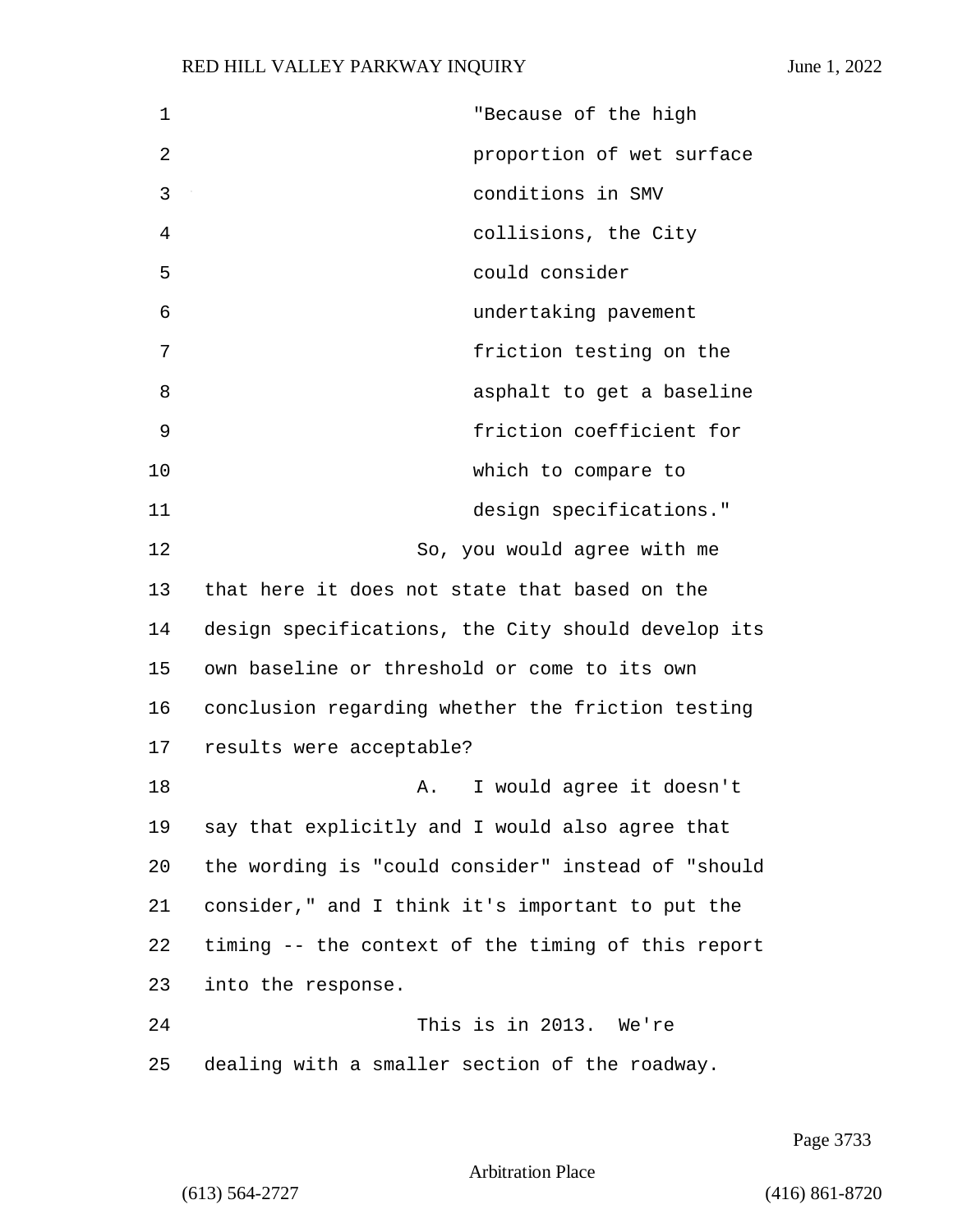| 1  | The location where wet road cashes is of greatest  |
|----|----------------------------------------------------|
| 2  | concern is a ramp, ramp 6, which has a significant |
| 3  | geometric design, the tight curve through the      |
| 4  | on-ramp configuration and there's evidence of high |
| 5  | operating speeds on the roadway, so friction is an |
| 6  | unknown and our recommendation to the City was to  |
| 7  | learn more about that unknown piece of information |
| 8  | in order to try to assist in the diagnosis.        |
| 9  | Our report ends at that point,                     |
| 10 | but that's part of what we're trying to assist the |
| 11 | City with, is telling them where to go to make     |
| 12 | their roadways more safe.                          |
| 13 | Q. Right. But what's                               |
| 14 | lacking in this report is any sense of how to do   |
| 15 | that. So, it does not say, for example, that the   |
| 16 | City should do friction testing multiple times so  |
| 17 | it could monitor the change in result. The only    |
| 18 | comparator that's put forward in this report is    |
| 19 | design specifications. Putting aside whether that  |
| 20 | comparison between design values and SN is         |
| 21 | accurate, it was the only method by which to       |
| 22 | compare or assess the friction results based on    |
| 23 | what was included in the report.                   |
| 24 | And so, would it be reasonable                     |
| 25 | for City staff members on this project, who, like  |

Page 3734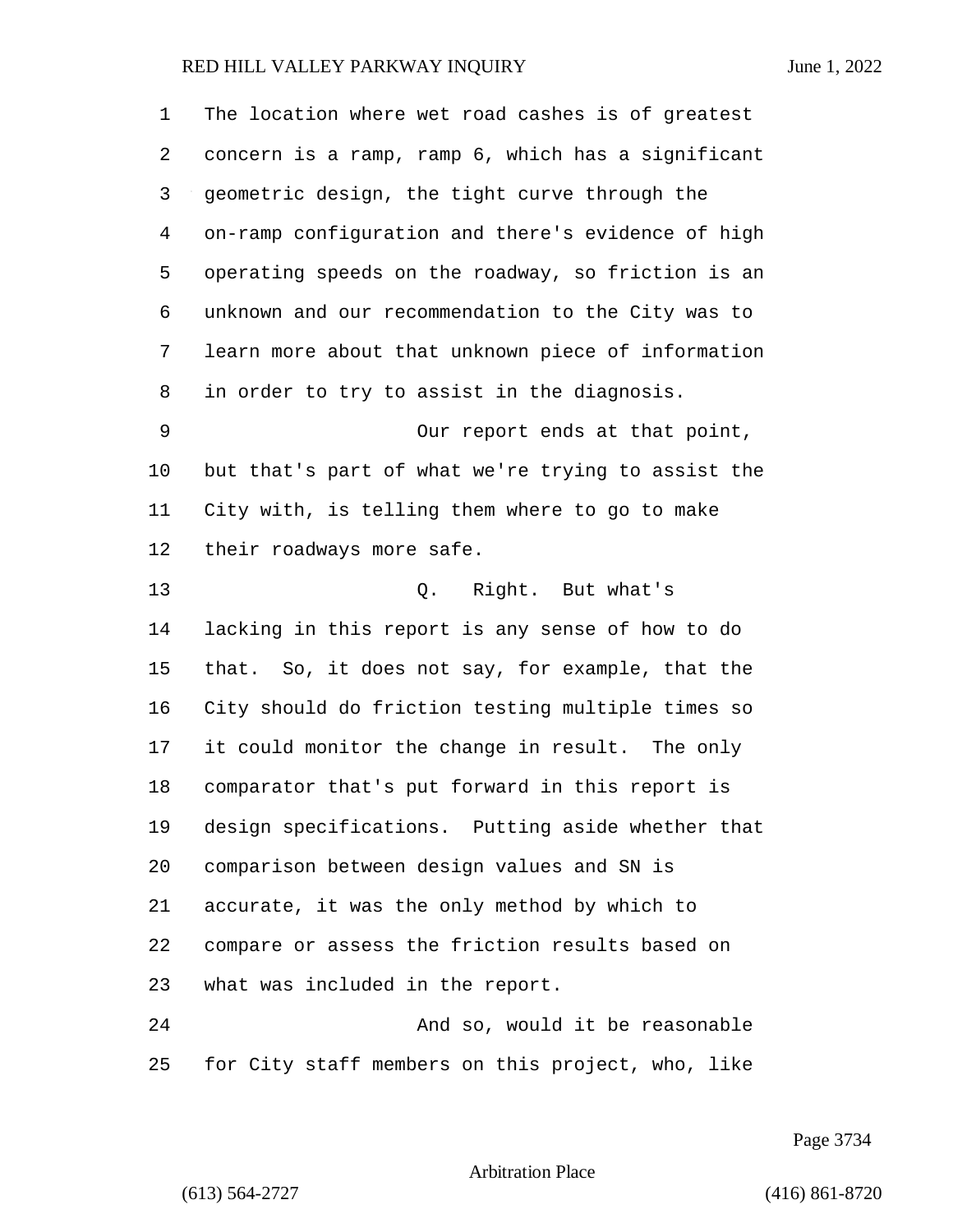| 1  | you, are not friction experts, to read this to     |
|----|----------------------------------------------------|
| 2  | mean that the design specifications can be used as |
| 3  | a baseline standard to evaluate friction testing   |
| 4  | results?                                           |
| 5  | That potentially could be<br>Α.                    |
| 6  | one interpretation. I would go back to the         |
| 7  | wording in the sentence, which is:                 |
| 8  | "Undertake friction                                |
| 9  | testing to get a baseline                          |
| 10 | friction coefficient for                           |
| 11 | which to compare $--$ "                            |
| 12 | And then it says:                                  |
| 13 | " -- to design                                     |
| 14 | specifications."                                   |
| 15 | But it's for which to compare                      |
| 16 | and the baseline which is the important part.      |
| 17 | Again, in our understanding, there's an absence of |
| 18 | any information with regards to friction.<br>That  |
| 19 | wasn't a surprise. I mean, it's not common in my   |
| 20 | experience that a road authority has a defined and |
| 21 | organized program to measure and monitor friction. |
| 22 | I don't know of any municipalities that had that,  |
| 23 | you know, at least publicly clearly articulated    |
| 24 | and made known.                                    |
| 25 | What we were suggesting to the                     |

Page 3735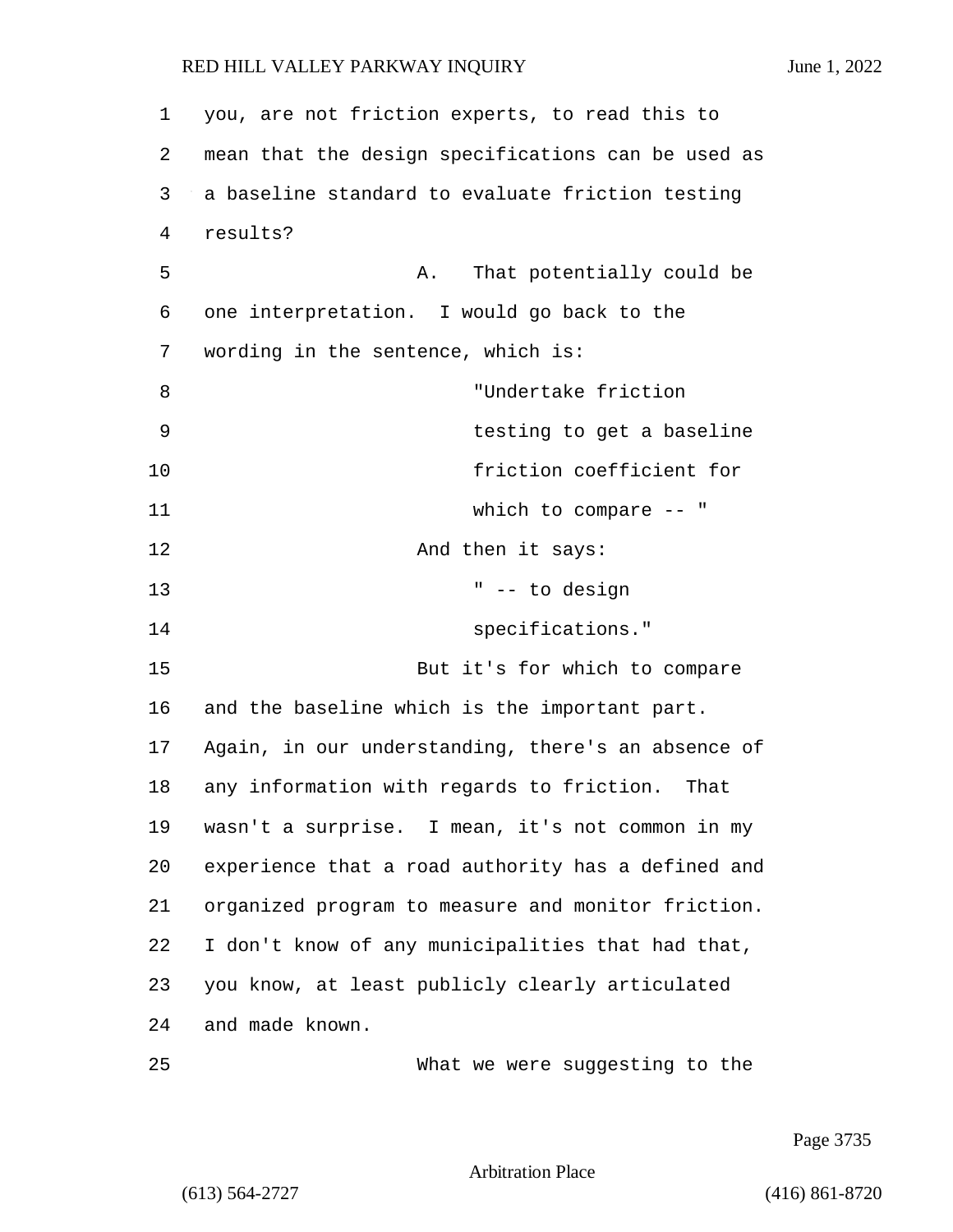City was that that is something that should be, could be, opened and undertaken to begin that process of getting the baseline from which you can compare. 5 Q. Compared to design specification. Right? It's quite clear about that. 8 A. Well, once you have a baseline, you also have a comparator to begin subsequent comparisons to. So, in the initial action, the very first time, if you haven't done it before, your comparator would be potentially to design specifications. Once you've initiated a baseline information, you also now have the ability to go back and compare to that baseline in subsequent tests if you choose to do so. 17 And my experience with friction testing, minimal as it was, was that when it is used, it is used in that comparative fashion, monitoring over some period of time, but I wasn't about to presume to tell the City how to initiate or even whether or not to undertake such a program. 24 Q. Right. So, if the guidance was get a baseline and then compare it

Page 3736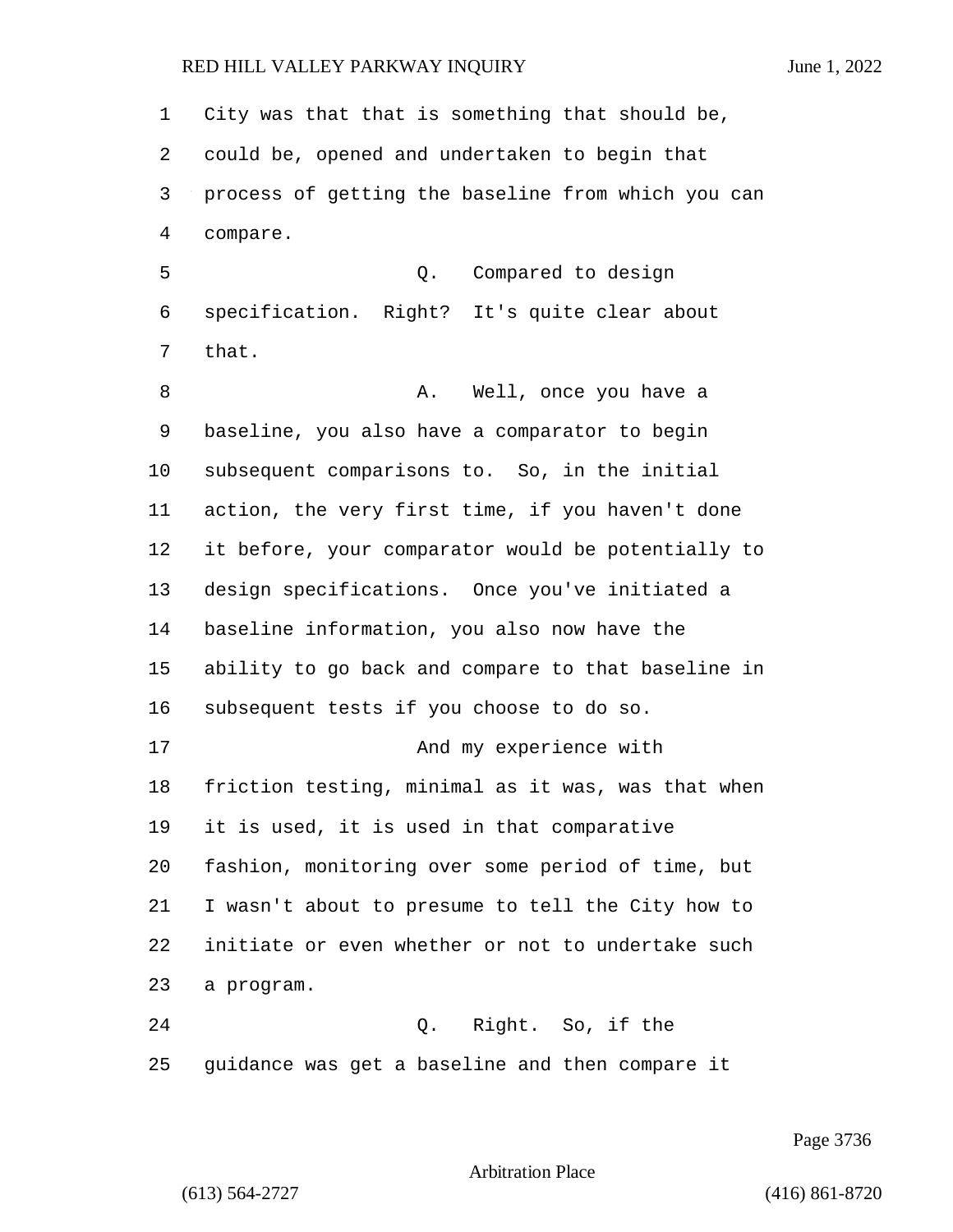with subsequent testing results, you would agree with me that it could recommend friction testing annually, quarterly, in order to make that comparison, but this does not do that? 5 A. Well, I would disagree to some extent. I think the use of the word "baseline" does imply just that, literally the beginning point or a baseline to which future comparisons can be made, but --  $Q.$  Finish that sentence, Mr. Malone. It's to compare to design specifications? 13 A. No. I was going to continue by saying my understanding was there was no friction testing available or done by the City; therefore, a baseline had not been established, nor had anything been compared to anything else. So, if there's a design specification that potentially becomes a comparator that this baseline, if and when achieved, can be compared to. 22 Q. So, you would agree with me it would have been important to note that after the City obtains that baseline, that they obtain additional testing to compare the baseline to?

Page 3737

```
Arbitration Place
```
(613) 564-2727 (416) 861-8720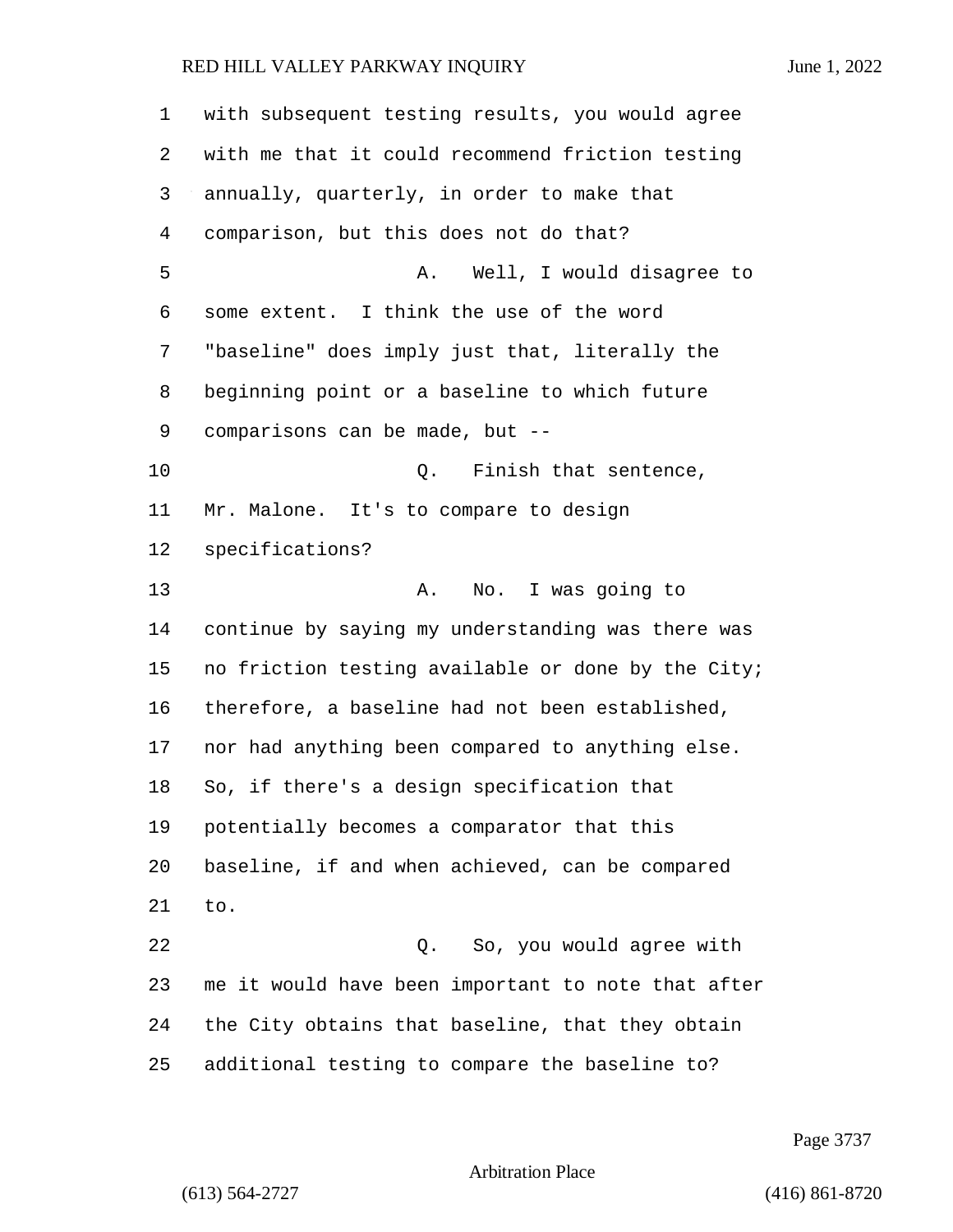| 1  | In 2022, I would agree<br>Α.                       |
|----|----------------------------------------------------|
| 2  | with you that may be something that's more clear.  |
| 3  | In 2013, the importance of friction in the         |
| 4  | diagnosis, in the determination of factors that    |
| 5  | may be causal factors in collisions was not clear  |
| 6  | at all. In fact, there were other factors that     |
| 7  | were much more clearly identified, including       |
| 8  | speed, and potentially driver behaviour.           |
| 9  | And so, I won't say this was                       |
| 10 | trivialized in the report. It was a significant    |
| 11 | recommendation to include, but it was not nearly   |
| 12 | as clearly understood as to be a potentially       |
| 13 | contributing factor as it may be today. But I'll   |
| 14 | have to add I still haven't really seen any        |
| 15 | conclusion that friction was deemed to be a causal |
| 16 | factor.                                            |
| 17 | I understand. And, you<br>Q.                       |
| 18 | know, when we look at cost-benefit ratio           |
| 19 | underneath, we see that it says:                   |
| 20 | "Based on the results,                             |
| 21 | the City may be in a                               |
| 22 | better position to                                 |
| 23 | determine if further                               |
| 24 | action is required."                               |
| 25 | And so, you know, it certainly                     |

Page 3738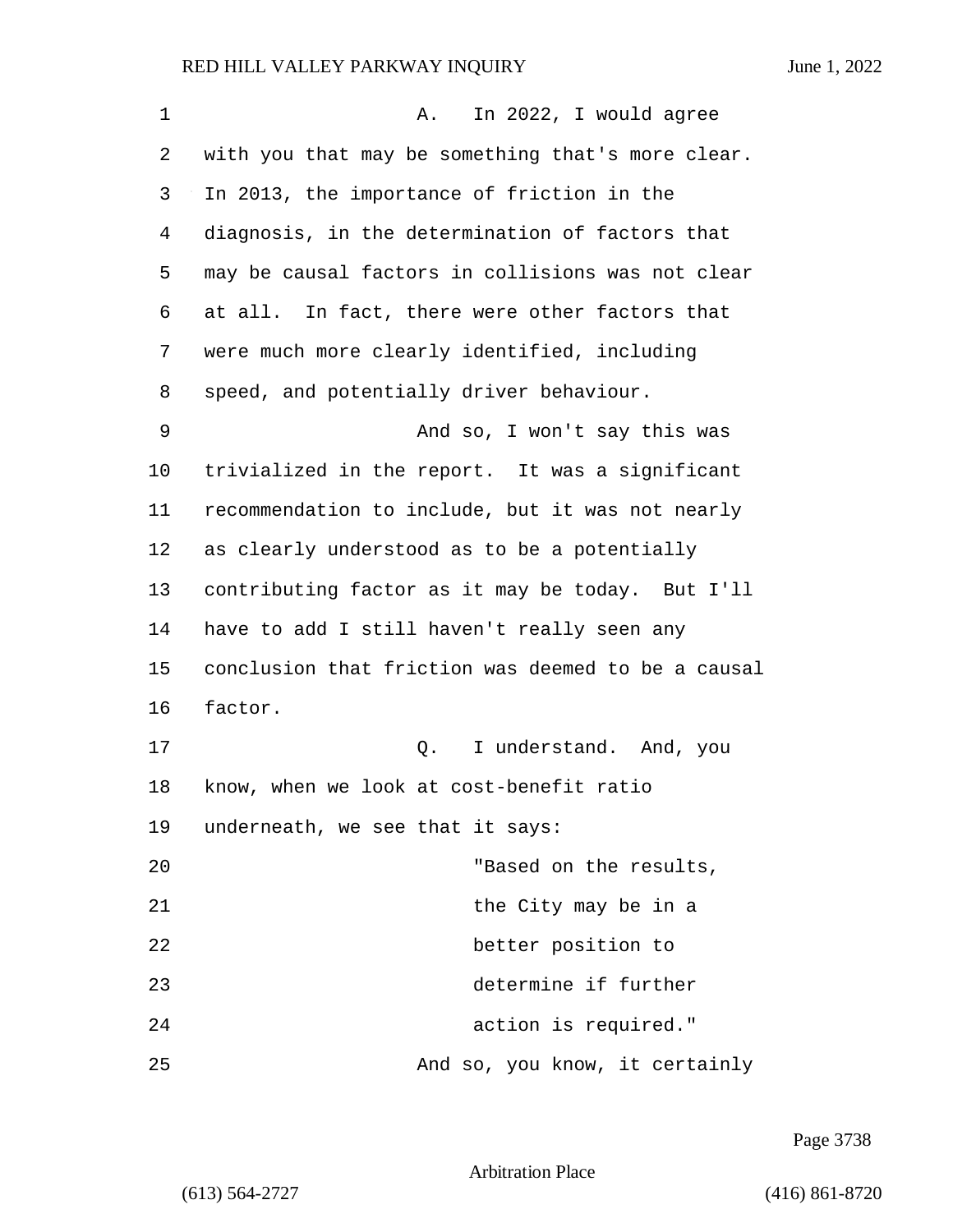| 1  | suggests that it was not a significant             |
|----|----------------------------------------------------|
| 2  | recommendation, and particularly combined with the |
| 3  | use of the word "could," and so CIMA was not       |
| 4  | intentionally or had intentionally used the word   |
| 5  | "could," had confirmed that, you know, the City    |
| 6  | may be in a better position to determine if        |
| 7  | further action is required and did not require     |
| 8  | this recommendation or did not make this           |
| 9  | recommendation as a should but left it as a could? |
| 10 | Well, I understand your<br>Α.                      |
| 11 | description, but I disagree that it was not a      |
| 12 | significant recommendation. The wording obviously  |
| 13 | could have been more strict, more direct, more     |
| 14 | definitive, but this was a significant             |
| 15 | recommendation in the report. I mean, we've        |
| 16 | done -- I don't know the number -- many, many road |
| 17 | safety reports prior to this, not for the City of  |
| 18 | Hamilton but for clients across multiple           |
| 19 | jurisdictions, and I don't recall having           |
| 20 | recommended friction testing to have been done, so |
| 21 | it was a very significant recommendation. Again,   |
| 22 | with the benefit of hindsight, there might have    |
| 23 | been a different wording, and our 2015 report      |
| 24 | adjusts that to some extent in modification of the |
| 25 | wording and the inclusion of the recommendation in |

Page 3739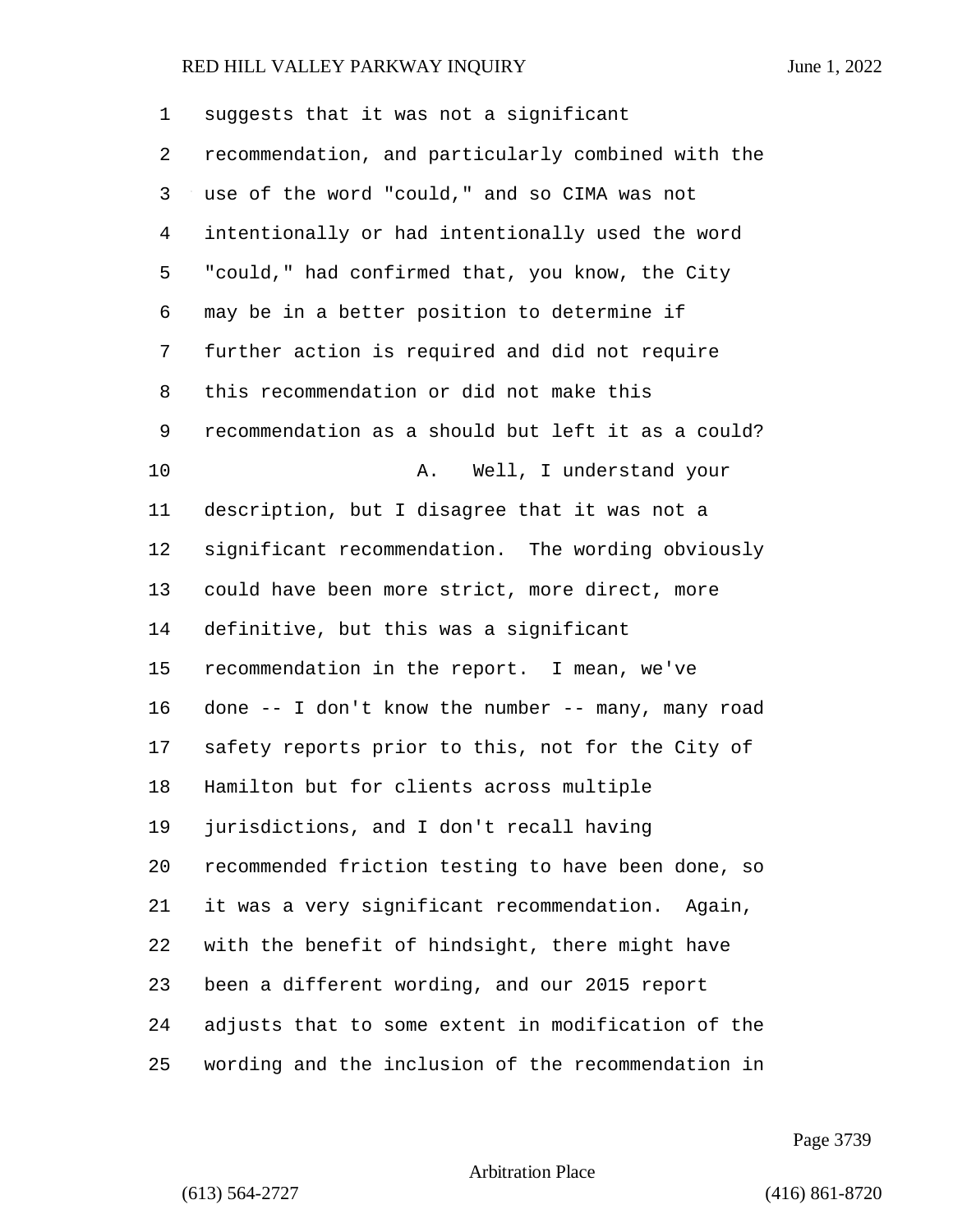that report as well. 2 Q. If you look at the rest of this report, you'll note that the phrase "the City may be in a better position to determine if further action is required" is only included for the friction testing measure. 7 And is it your practice to leave significant recommendations as optional, particularly when compared to other recommendations that you characterize as required or that they should be done? 12 A. Well, I think my view is that the recommendation was significant. We had an absence of information regarding friction and I wasn't -- I don't think we were clear as to where the City, how the City, would address this issue or what, if anything, they had already in place regarding friction. 19 And so, the recommendation is for the City to essentially look at friction, but, I mean, we're also cognizant of the potential ramification of a recommendation like this. It's one thing to recommend testing in conjunction with a study; it's another to provide a recommendation that would theoretically have suggested that the

Page 3740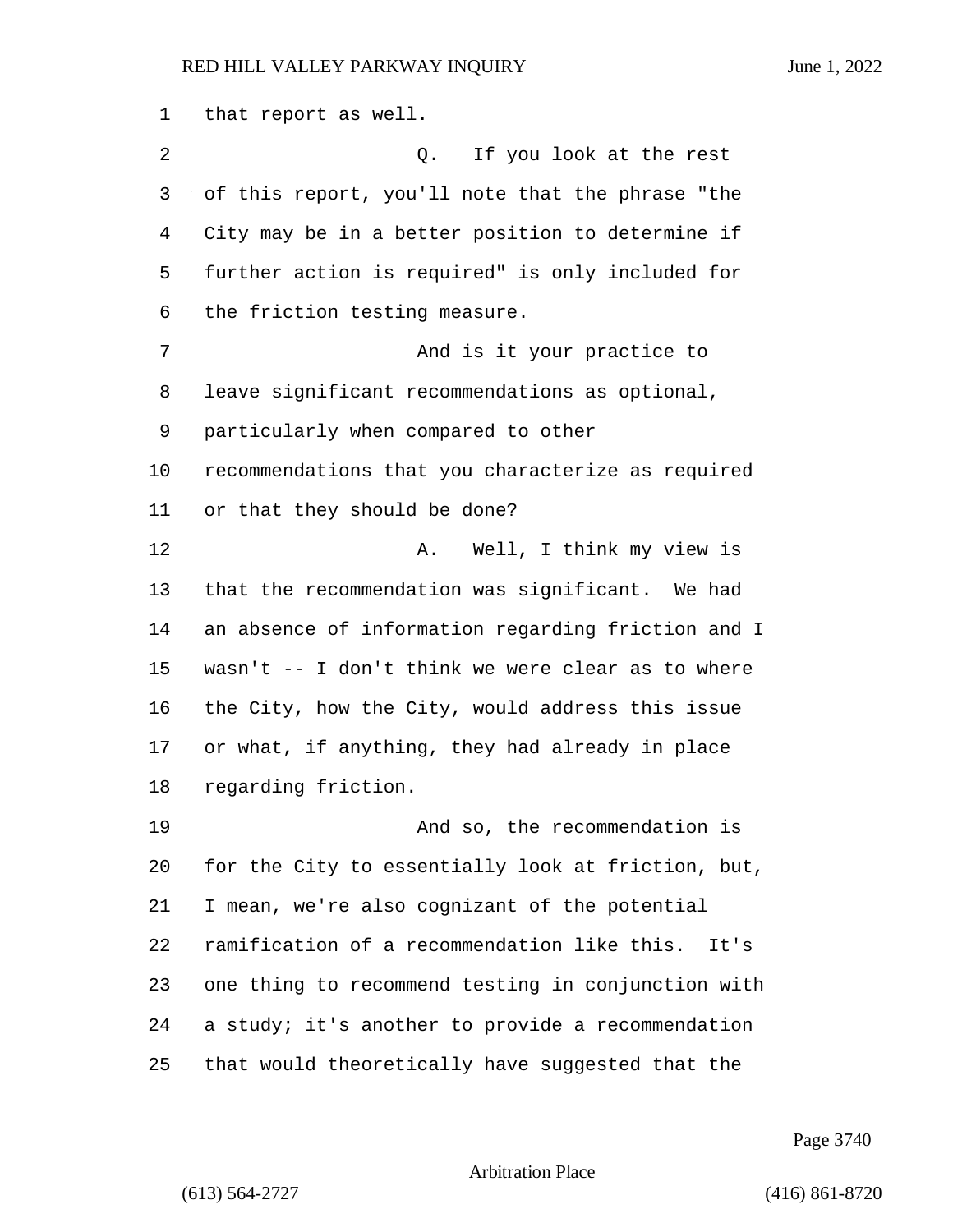City should set up a friction monitoring program and assess every road in their network and do it on such and such a schedule. 4 You know, that's a policy decision, not an actionable item on a single assessment. And I believe that's beyond the scope of a project that CIMA would undertake or was engaged to undertake for this particular assignment. Policy decisions are managed and determined by the client, the road authority, and this is a nudge in the direction to look at friction. **Hindsight, you know, may**  provide another view of that, but in the context of 2013 when we were doing the study, I still maintain this was a very significant position and I understand your comment. 18 Q. Okay. Let's move on. The friction countermeasure here was listed as a short-term measure. So, again, the guidance in the report, I want to be clear, is that the City could consider doing friction testing at some point between 2013 and 2018, but that it was best left to the City to determine. 25 And based on the language of

Page 3741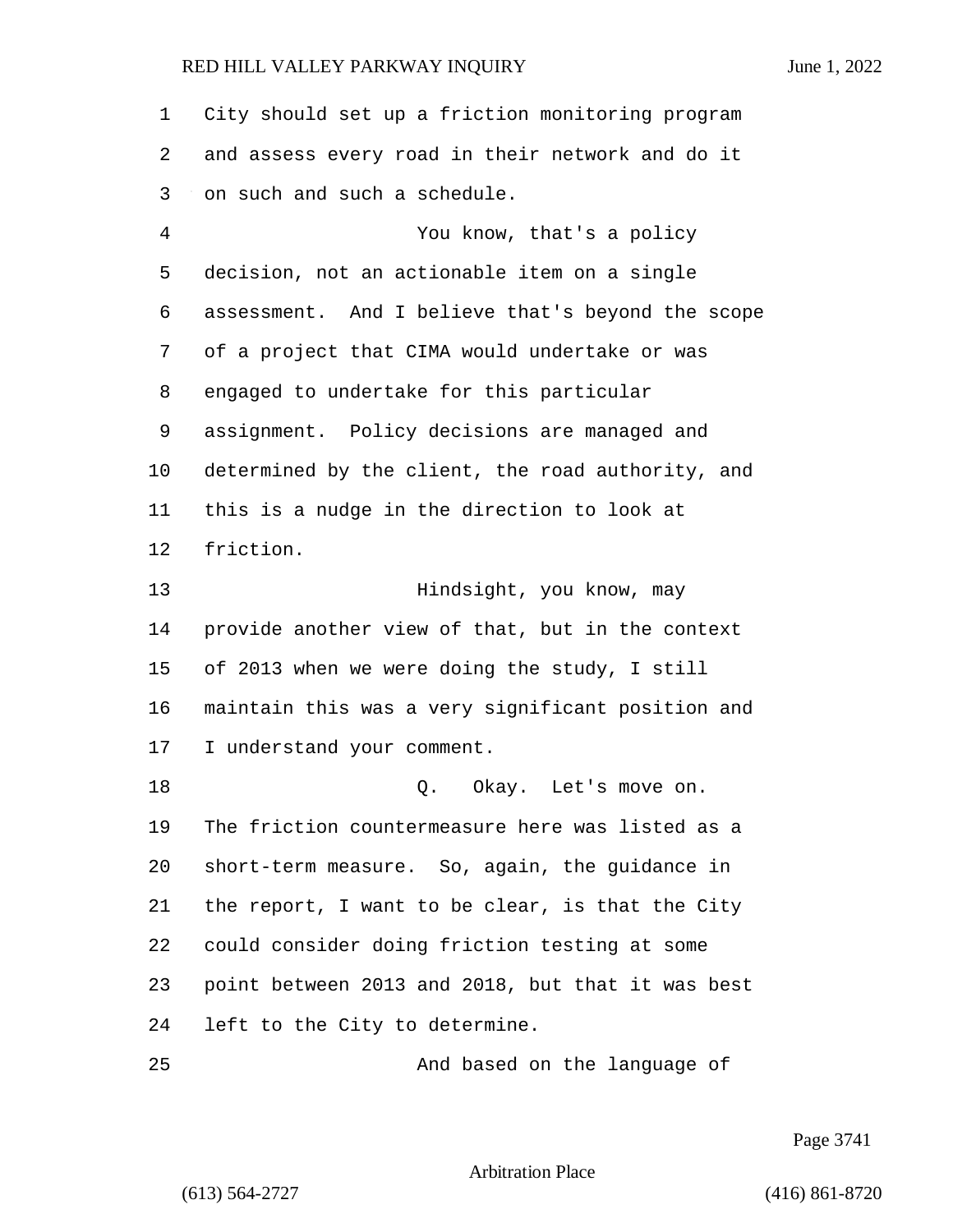| 1  | the report, do you agree with that?                |
|----|----------------------------------------------------|
| 2  | I think it could be<br>Α.                          |
| 3  | interpreted that way, yes.                         |
| 4  | Well, it's not -- those<br>Q.                      |
| 5  | are exactly the words that are used. Right? The    |
| 6  | word "could" is used, short-term is defined from   |
| 7  | 2013 to 2018 in that under cost-benefit ratio it   |
| 8  | expressly states that the City may be in a better  |
| 9  | position. So, I appreciate that you may have a     |
| 10 | different interpretation, but those are the words  |
| 11 | that are used?                                     |
| 12 | The words are there.<br>Α.<br>I'm                  |
| 13 | not changing them. We perhaps have different       |
| 14 | interpretations as to what they could be and with, |
| 15 | as with any text, I'm sure they can be interpreted |
| 16 | differently.                                       |
| 17 | Understood. Let's move<br>Q.                       |
| 18 | on to August of 2015. Mr. Registrar, could you     |
| 19 | please turn up OD7, page 37 or image 37, and       |
| 20 | paragraph 107. Great. Thanks very much.            |
| 21 | So, we talked a little bit --                      |
| 22 | we heard from you a little bit about this e-mail   |
| 23 | exchange and I have a few more questions and I'm   |
| 24 | going to try not to be repetitive of the questions |
| 25 | my friends asked you.                              |

Page 3742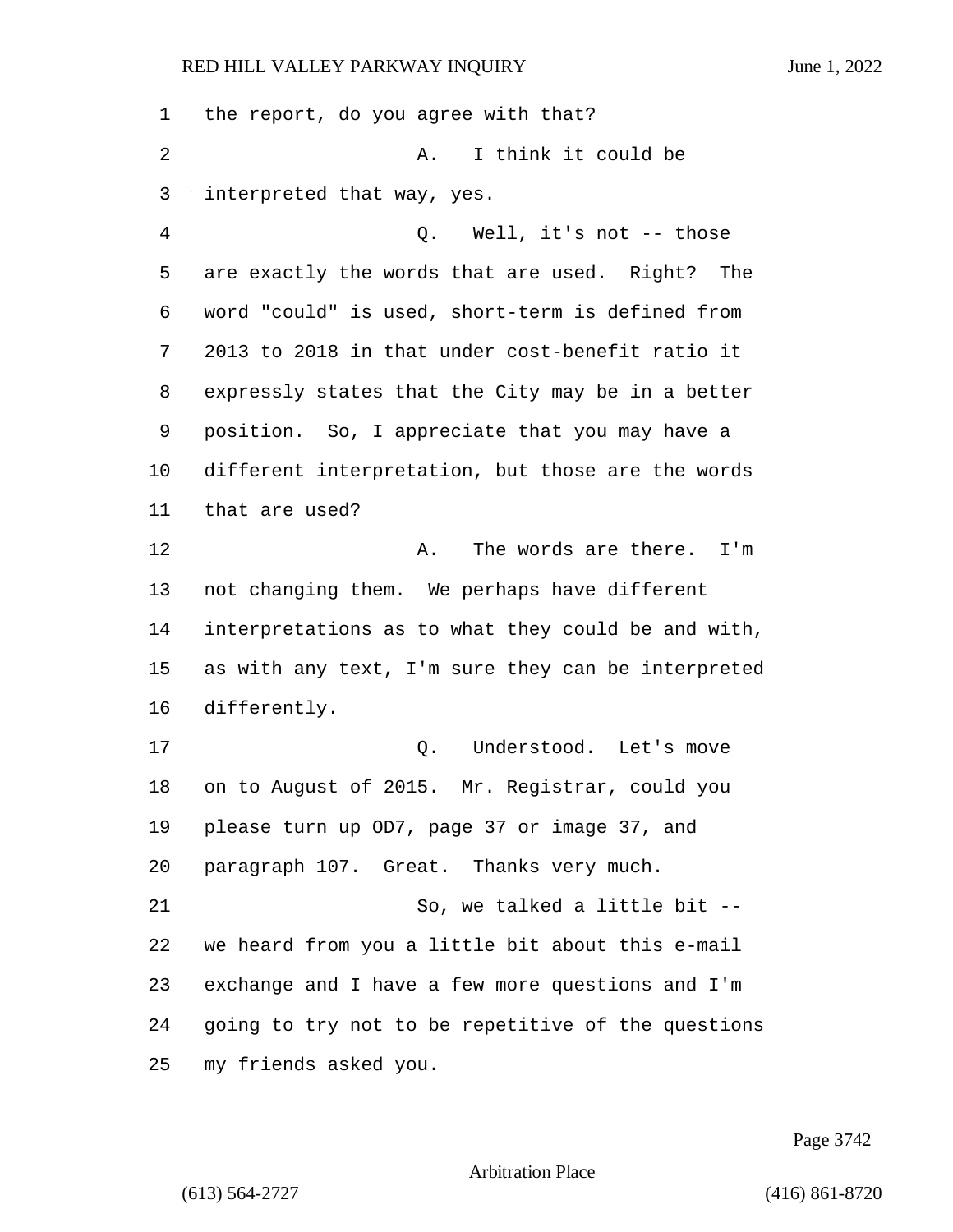1 But I take it that when you 2 received this e-mail from Gary in August, you 3 would have reviewed the e-mail in its entirety? 4 A. Yes. I would have pulled 5 it up and read the content, yes. 6 Q. Right. And underneath 7 the table on image 37, you'll see that it states: 8 "In 2013, friction 9 numbers were measured on 10 the Red Hill in both 11 directions by Tradewind 12 Scientific." 13 And I appreciate your evidence 14 yesterday that Tradewind Scientific didn't mean 15 anything to you, but certainly you didn't 16 understand it to mean the MTO? 17 A. I asked questions about 18 the content and received explicit responses that 19 stated it was MTO. The subsequent pages of this 20 document or at least the e-mail documents that 21 I've reviewed, and I recall very distinctly 22 getting the e-mail with responses to my questions, 23 and it's even paragraph 109, I asked a series of 24 questions and Mr. Moore provided a series of 25 responses to those.

Page 3743

# Arbitration Place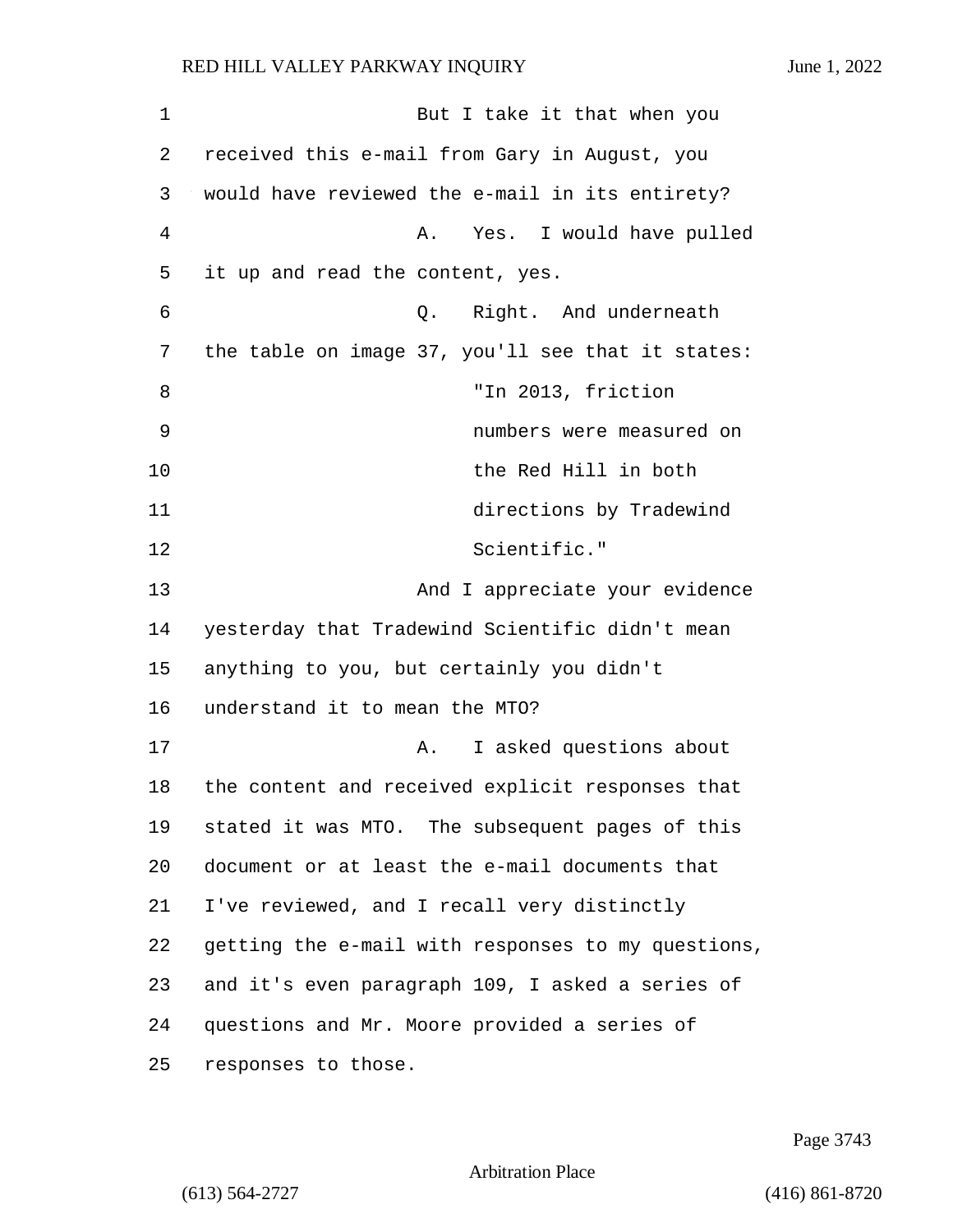| 1  | And you didn't seek to<br>Q.                      |
|----|---------------------------------------------------|
| 2  | clarify the inconsistency between what the e-mail |
| 3  | said and a response that Mr. Moore may have       |
| 4  | provided?                                         |
| 5  | No. I did seek<br>Α.                              |
| 6  | clarification and I got clarification.            |
| 7  | So, why don't we go to<br>Q.                      |
| 8  | that e-mail. Sorry, commission counsel -- okay.   |
| 9  | Why don't we just scroll down or go to the next   |
| 10 | page, Mr. Registrar, and then the one after that. |
| 11 | And so, the last question                         |
| 12 | states that:                                      |
| 13 | "2013 test values look                            |
| 14 | higher. Are they done                             |
| 15 | using the same                                    |
| 16 | methodology and tool as                           |
| 17 | the MTO work and, thus,                           |
| 18 | could be directly                                 |
| 19 | compared?"                                        |
| 20 | So, not quite asking whether                      |
| 21 | the MTO did the testing, but Mr. Moore responds   |
| 22 | and says:                                         |
| 23 | "The testing was done by                          |
| 24 | the MTO both times, and                           |
| 25 | so I would say they are                           |

Page 3744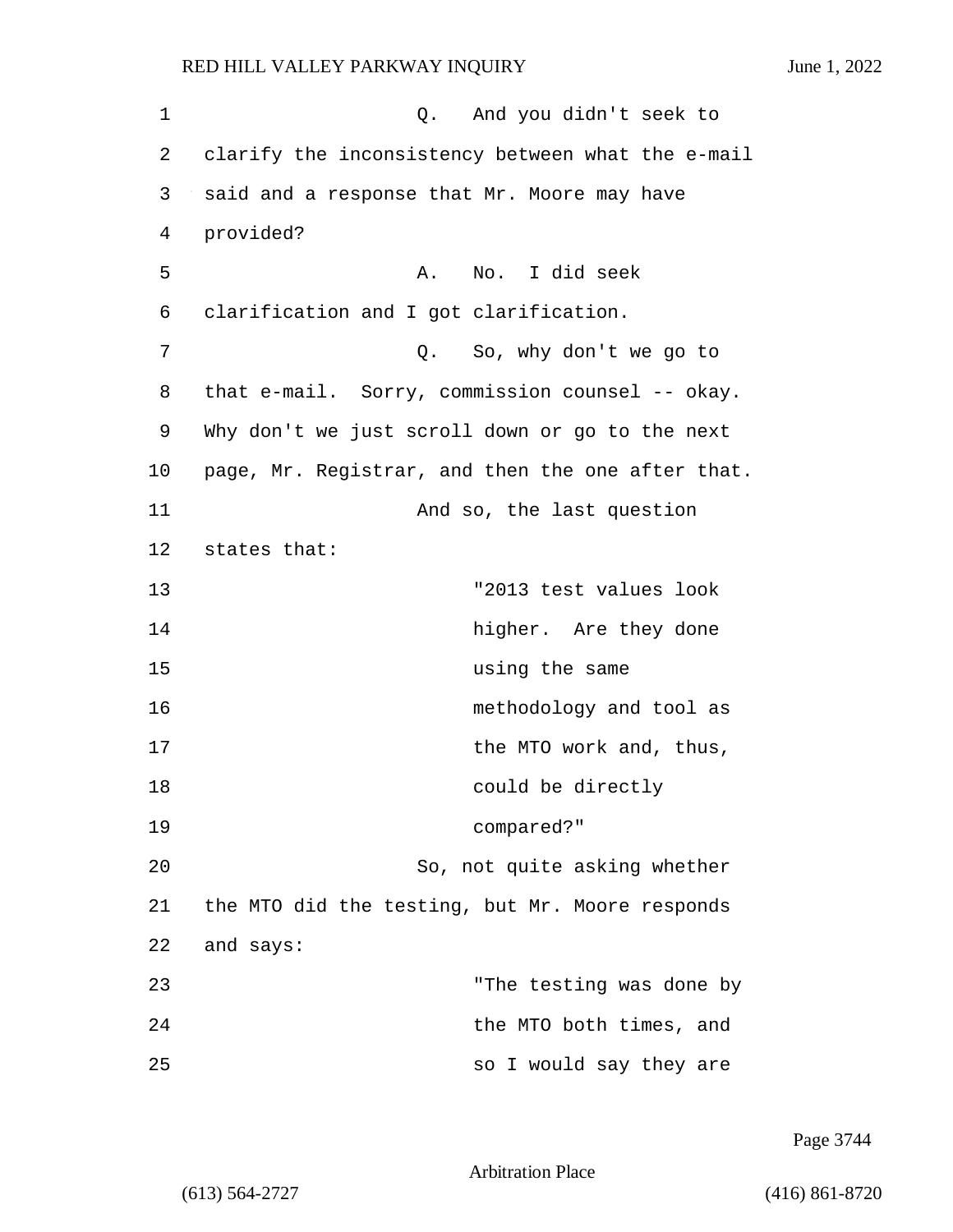| $\mathbf 1$    | comparable."                                       |
|----------------|----------------------------------------------------|
| $\overline{2}$ | And given the inconsistency                        |
| 3              | between his statement and the e-mail that you have |
| 4              | from 2013 or 2014, I believe, early 2014, you      |
| 5              | didn't follow up with Mr. Moore to clarify the     |
| 6              | inconsistency?                                     |
| 7              | I'm sorry, I'm not sure<br>Α.                      |
| 8              | what inconsistency you're referring to.            |
| 9              | Q. So, the e-mail that you                         |
| 10             | received initially from Gary says that the report  |
| 11             | was completed in 2013 by Tradewind Scientific.     |
| 12             | Here, you ask him whether the methods that were    |
| 13             | done, that were used, in the 2013 testing were the |
| 14             | same as 2007. And Mr. Moore responds saying that   |
| 15             | the testing was done by the MTO both times, so     |
| 16             | that information is inconsistent with the e-mail,  |
| 17             | the original e-mail, you got from him, which says  |
| 18             | in 2013, testing was done by Tradewind.            |
| 19             | And I want to understand or                        |
| 20             | confirm that you didn't follow up with Mr. Moore   |
| 21             | to resolve the inconsistency in the information    |
| 22             | you were provided?                                 |
| 23             | I'm a little confused by<br>Α.                     |
| 24             | your question. I'll give my understanding of it,   |
| 25             | an answer to my understanding of it.               |

Page 3745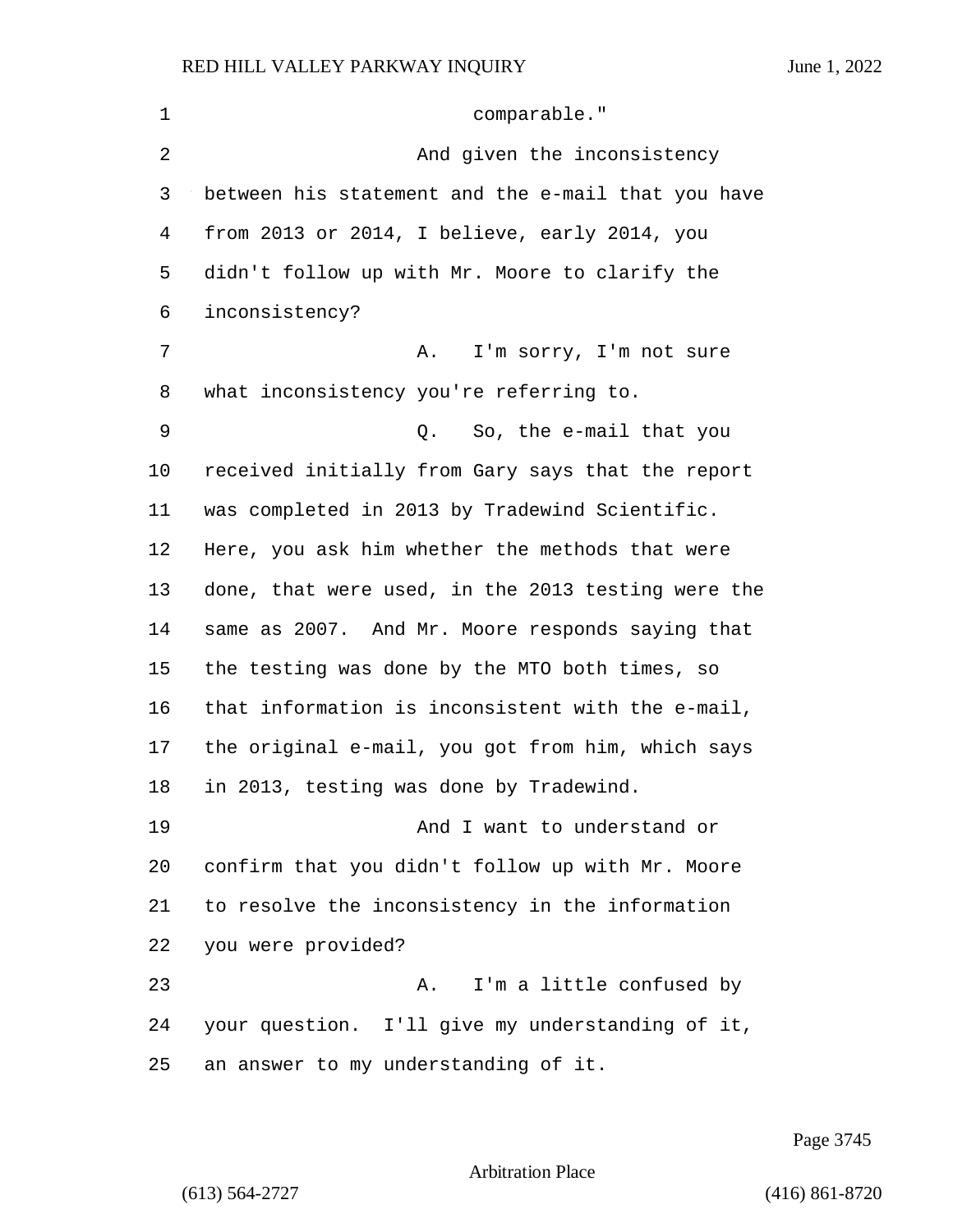1 I thought the clarification was provided in his response, that there were two tests, 2007 and 2013, listed in the e-mail, and I asked questions regarding them and he confirms for me that the testing was done by MTO both times. 6 So, the question was: Was the testing methodology, the method that was carried out, the same? And his answer was: Yes, they are comparable, in the last half of the sentence, but the first half was that it was done by MTO both times. So, it provided two-pieces of information: That there was comparable testing, 2007, 2013, and that the testing was done by MTO during both of those times. 15 And so, for me, it answered two questions, one which was whether the testing was comparable. The original intent of the question was whether there could be any comparison

 between numbers in the context of baseline and subsequent comparisons that we just talked about. But the other, which was the more critical piece for me in terms of response, was that it was done by MTO. And his previous response in the e-mail, the two paragraphs before that ends with "don't know" indicates an inability of the City to

Page 3746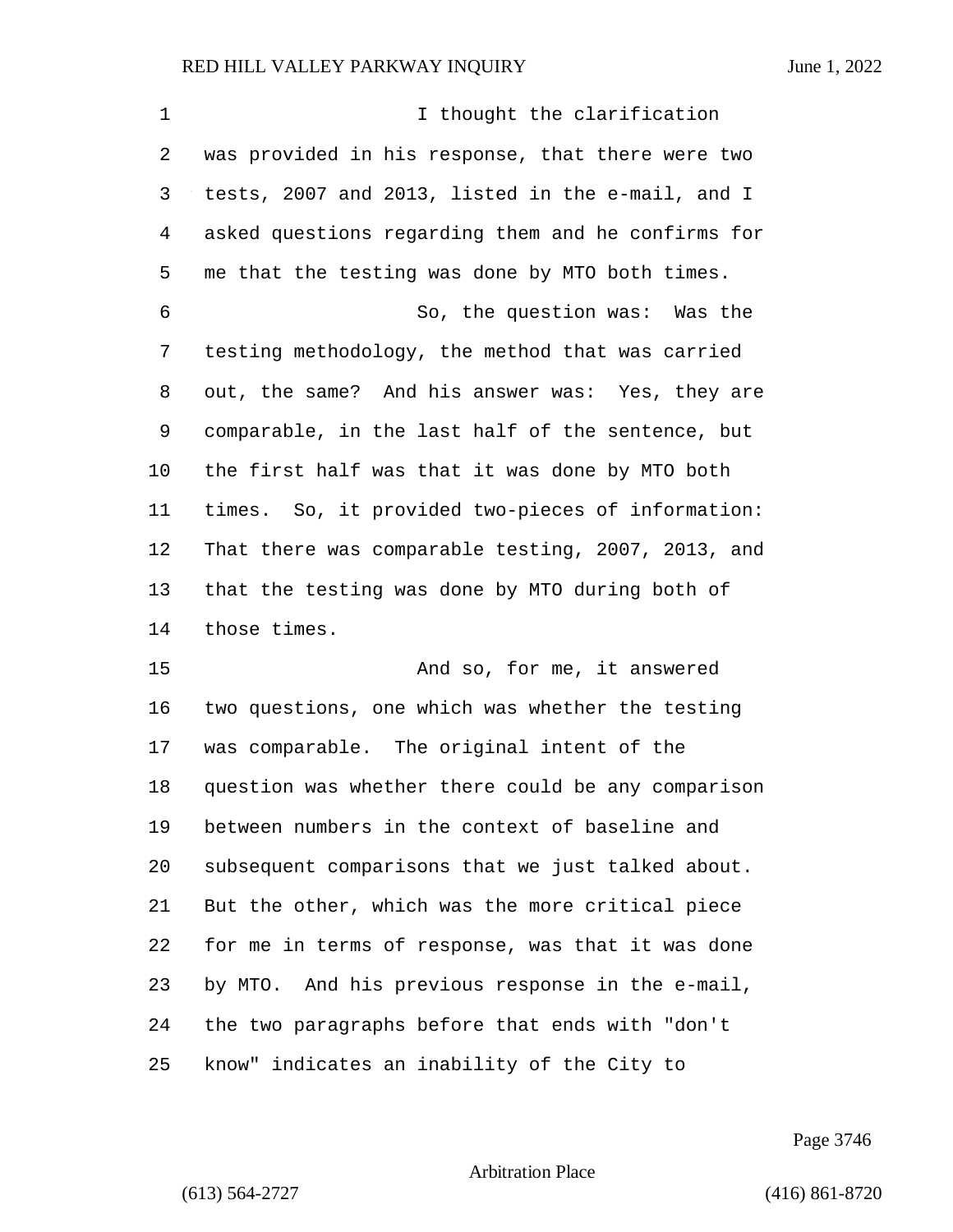1 interpret the MTO tests. 2 Q. Okay. I want to be 3 really clear. Is your evidence that when you 4 asked Gary or when you stated: 5 "The 2013 testing values 6 certainly look higher. 7 Are they --" 8 The 2013 testing: 9 "-- done using the same 10 methodology and tool as 11 the MTO work and, thus, 12 could be directly 13 compared?" 14 Is your evidence that that was 15 you asking Gary whether MTO did the testing in 16 2013? 17 A. No. I was asking if the 18 methodology was the same. 19 Q. Right. So, you weren't 20 asking whether the MTO did it, because the e-mail 21 stated that Tradewind did that friction testing in 22 2013? 23 A. I didn't know. I think 24 you're twisting my words or putting words into my 25 mouth. I didn't know what Tradewind was. I saw

Page 3747

```
Arbitration Place
```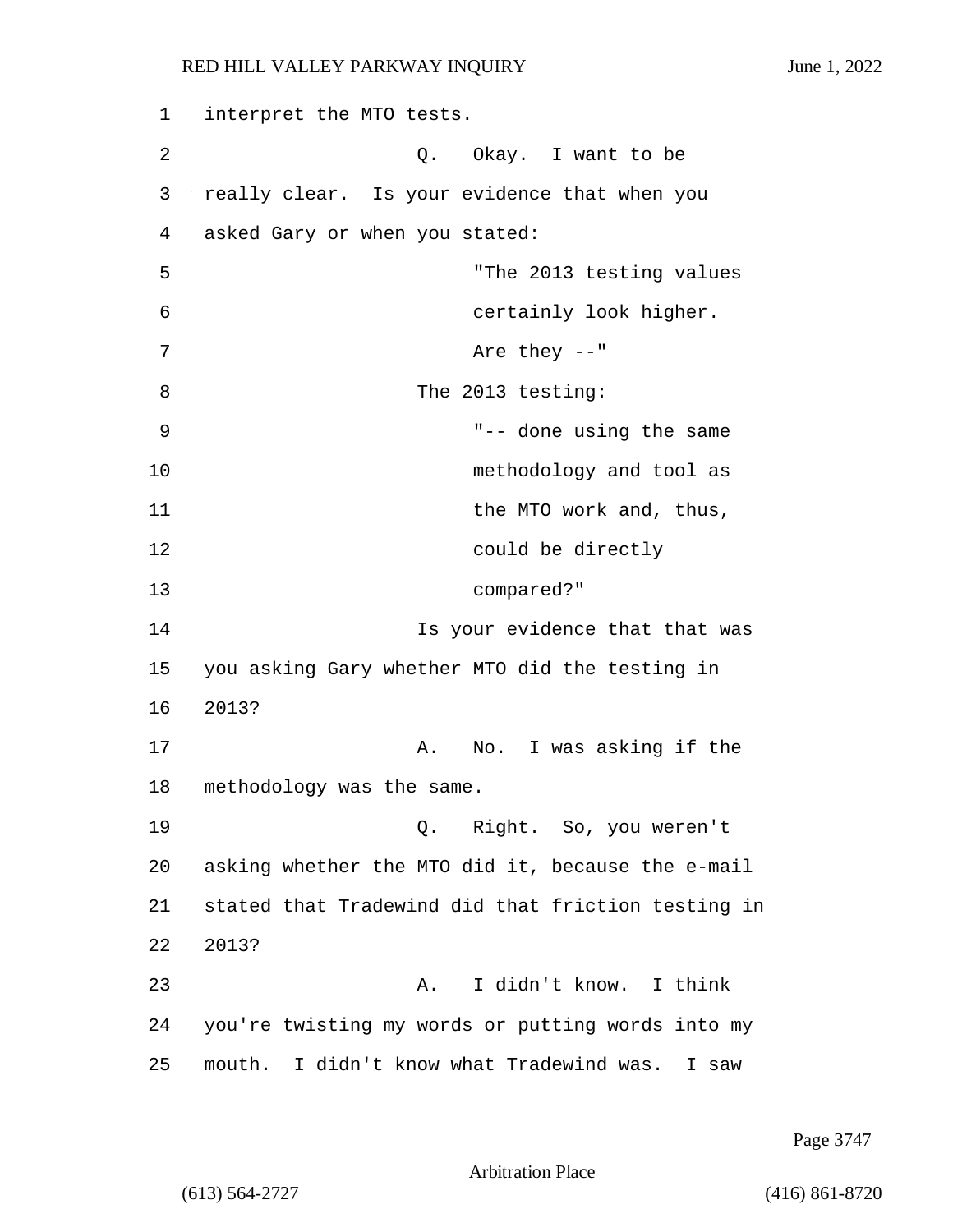| 1  | two lists of numbers and my question was whether  |
|----|---------------------------------------------------|
| 2  | the two numbers were -- the methodologies used to |
| 3  | achieve the two numbers were the same.            |
| 4  | So, the first number was MTO.                     |
| 5  | Tradewind didn't register with me. It does now    |
| 6  | but it didn't then. And the confirmation that     |
| 7  | came back in short order was MTO both times, and  |
| 8  | so that crystallized my understanding of the two  |
| 9  | tests.                                            |
| 10 | Q. We'll move on. And,                            |
| 11 | Mr. Registrar, if you can go back to              |
| 12 | paragraph 106. And, actually, the next page,      |
| 13 | image 37. That would work well. Thank you.        |
| 14 | And so, Mr. Malone, regardless                    |
| 15 | of whether you understood the MTO to have         |
| 16 | completed the 2013 results, you did understand    |
| 17 | that friction testing was completed twice on the  |
| 18 | Red Hill: Once in 2007 and once in 2013?          |
| 19 | Correct.<br>Α.                                    |
| 20 | And going back to what<br>Q.                      |
| 21 | you said earlier about the comparative value of   |
| 22 | that information, you've now had two sets of data |
| 23 | and, you know, based on what you told me earlier  |
| 24 | about how to use that information, and certainly  |
| 25 | you could have compared that information, so the  |

Page 3748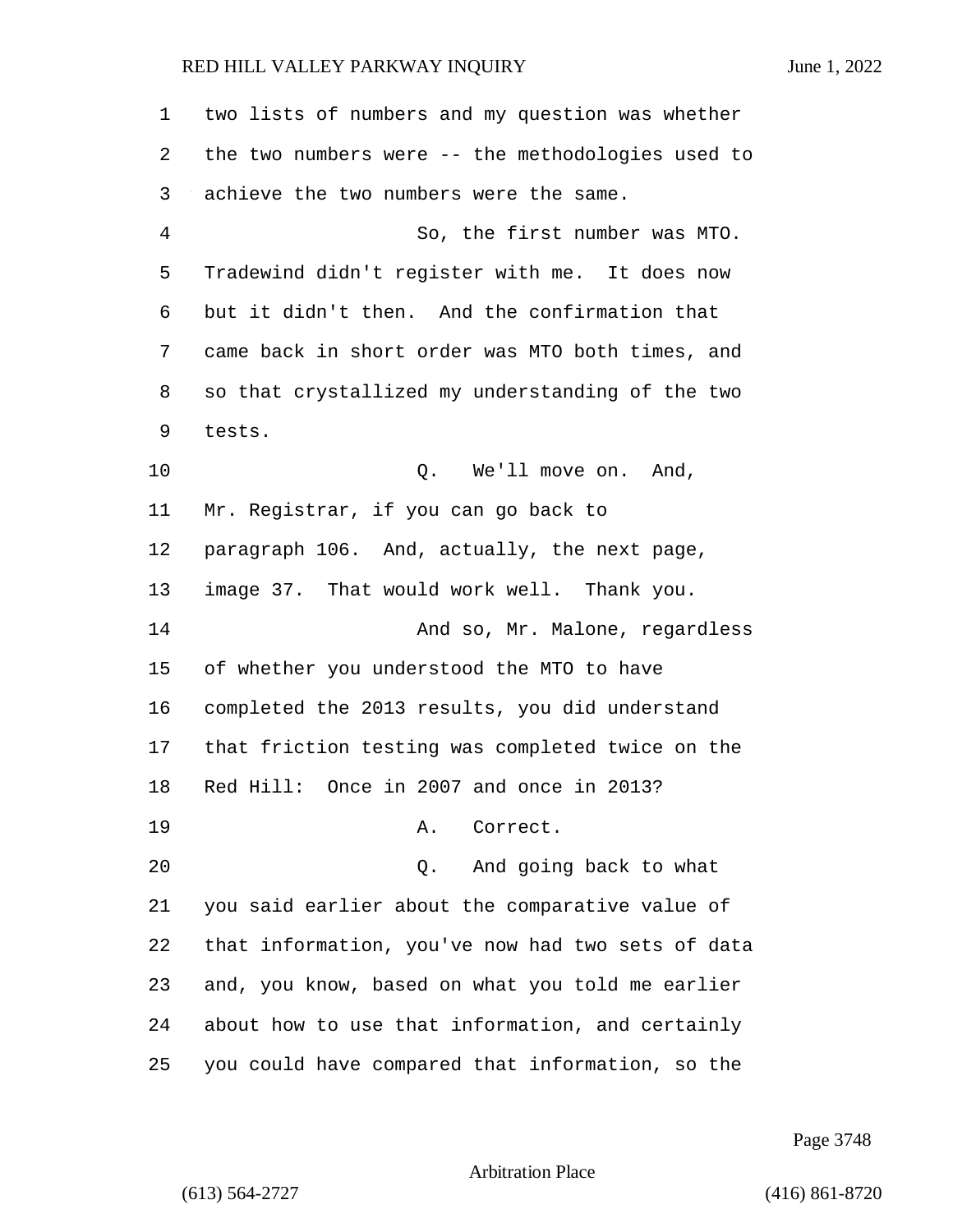2000 testing results and the 2013 testing results, and if you had any concerns with that, let the City know? 4 A. Could have or should have? 6 Q. You could have. 7 A. Could have. I don't think it was in the scope of my work. I mean, I looked at the numbers. I can see the numbers displayed. There's an increase in the averages, if you were to accumulate them all, between 2007 and 2013. But the point of the issue in 2013 was for the City to undertake friction testing and the City to make interpretation, so I don't think it is appropriate, nor did I think it was appropriate, for me to make that interpretation. The intent of the request for friction testing had been to ask the City to do that gathering of the information and interpretation of subsequent results. 21 There are some results, but my understanding concurrently, as it was received, was that it was not done by the City; it was done by MTO. And there's a negative response with respect to interpretation of the results.

Page 3749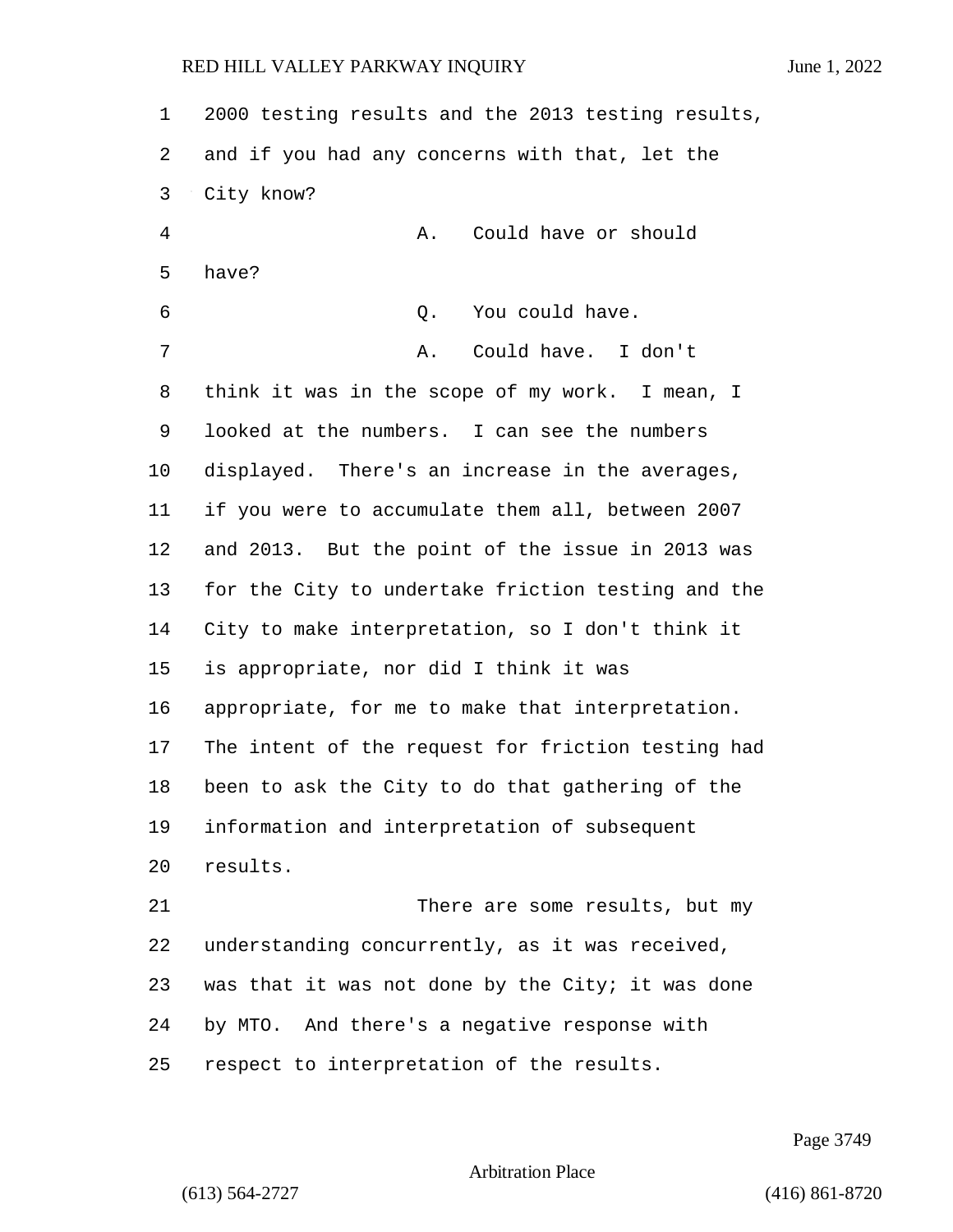1 and  $\alpha$  of the MTO had concerns with the testing results of 2007 and -- although we know that they do not do testing in 2013. If they had concerns with the results, you would have expected them to have raised any concerns with the data? 7 A. Yes. 8 Q. And Gary did not share in his response any concerns that the MTO had expressed about the data? 11 A. The extent of the communication with Mr. Moore is in the e-mail threads we just looked at. 14 Q. Understood. Can we please go to HAM24709 and specifically image 41, please. 17 And so, if we look at -- pardon me, I'm just going to find my reference -- the first line of the second paragraph under 7.1.2.1, so this is the friction testing, the guidance provided with respect to friction testing, in the 2015 report. And you'll note that from that first sentence that it is exactly the same as what was included in the 2013 testing? 25 A. I do.

Page 3750

Arbitration Place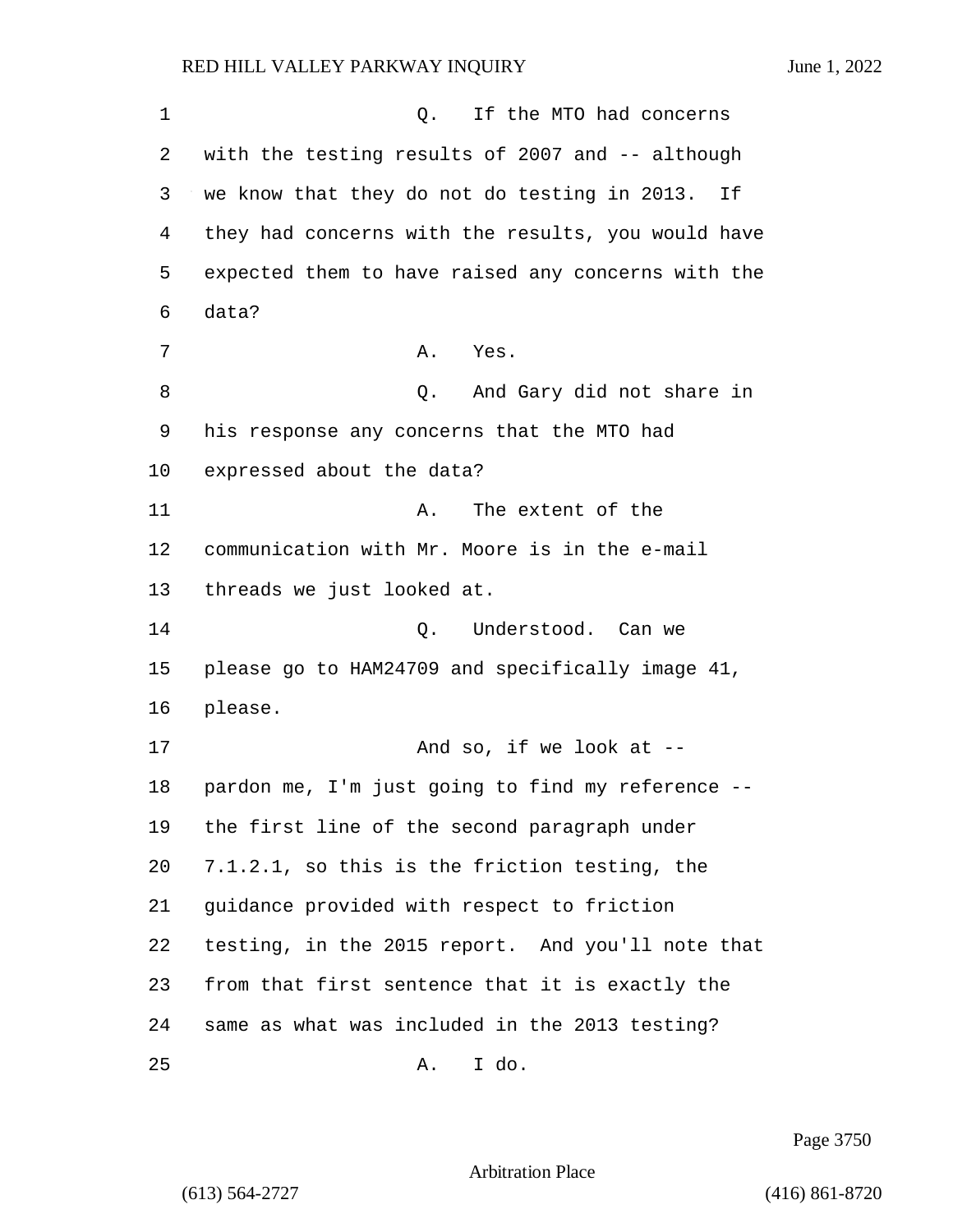| 1  | In your discussions with<br>Q.                     |
|----|----------------------------------------------------|
| 2  | commission counsel yesterday, your evidence was    |
| 3  | that the purpose of the friction testing in 2013   |
| 4  | was for the City to come to the conclusion as to   |
| 5  | their own assessment and that it wasn't CIMA's     |
| 6  | task to measure friction and that that's something |
| 7  | the City needed to do using whatever technique and |
| 8  | method they elected.                               |
| 9  | And so, it was your                                |
| 10 | expectation that the City would select a baseline, |
| 11 | assess the friction testing results in a way that  |
| 12 | would have ruled out inadequate skid resistance.   |
| 13 | Is that right?                                     |
| 14 | I believe so. I don't<br>Α.                        |
| 15 | have the testimony in front of me, but yes.        |
| 16 | Q. Right. And at no point                          |
| 17 | did you send an e-mail detailing that expectation  |
| 18 | to the City?                                       |
| 19 | A. I'm sorry, I want to make                       |
| 20 | sure I understand the context. Between 2013 and    |
| 21 | 2015?                                              |
| 22 | At any point in 2013 or<br>Q.                      |
| 23 | 2015, did you tell the City that they needed to    |
| 24 | select their own baseline and assess the friction  |
| 25 | testing in a way that could have ruled out         |

Page 3751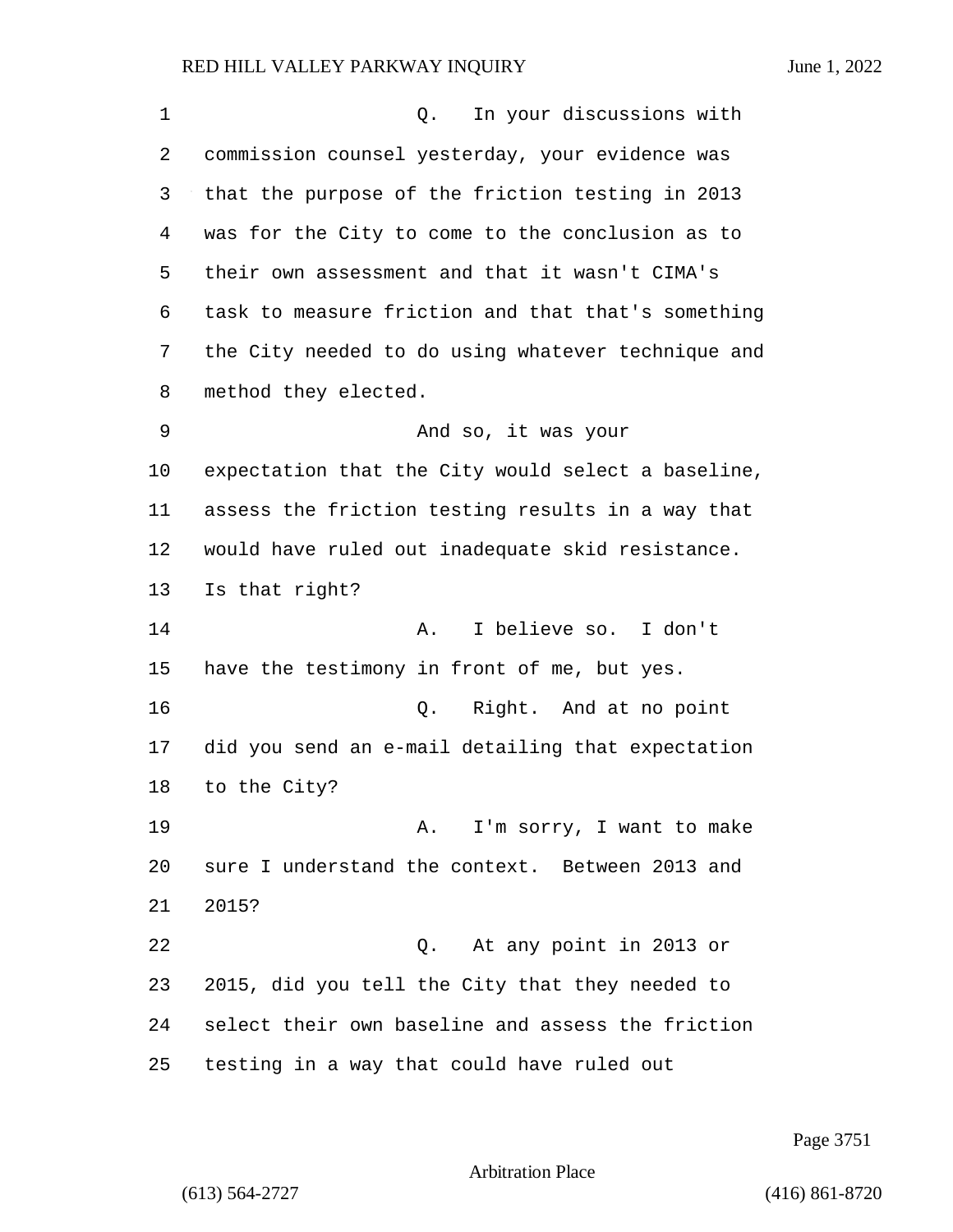inadequate skid testing, that they need to come up with their own methodology or threshold to do that? 4 A. I think the recommendation in the 2013 report did articulate the action. 7 C. But did it detail the way in which to do that? 9 A. I think I answered that question already. It stated it a certain way. In the context of 2013, I think it was appropriate. 12 O. The 2015 report that we see here does not contain any further details on what you expected the City to do with respect to friction testing. Wouldn't you agree with me, Mr. Malone, that it was important for you to tell your client clearly and in more detail that they needed to select a baseline or assess the friction testing results in a way that could rule out inadequate skid resistance, other than the only guidance that was provided in these reports, which was to compare it to the design value? 23 A. There's a couple of things there. First of all, the 2015 report has several sections. I can't remember the title of

Page 3752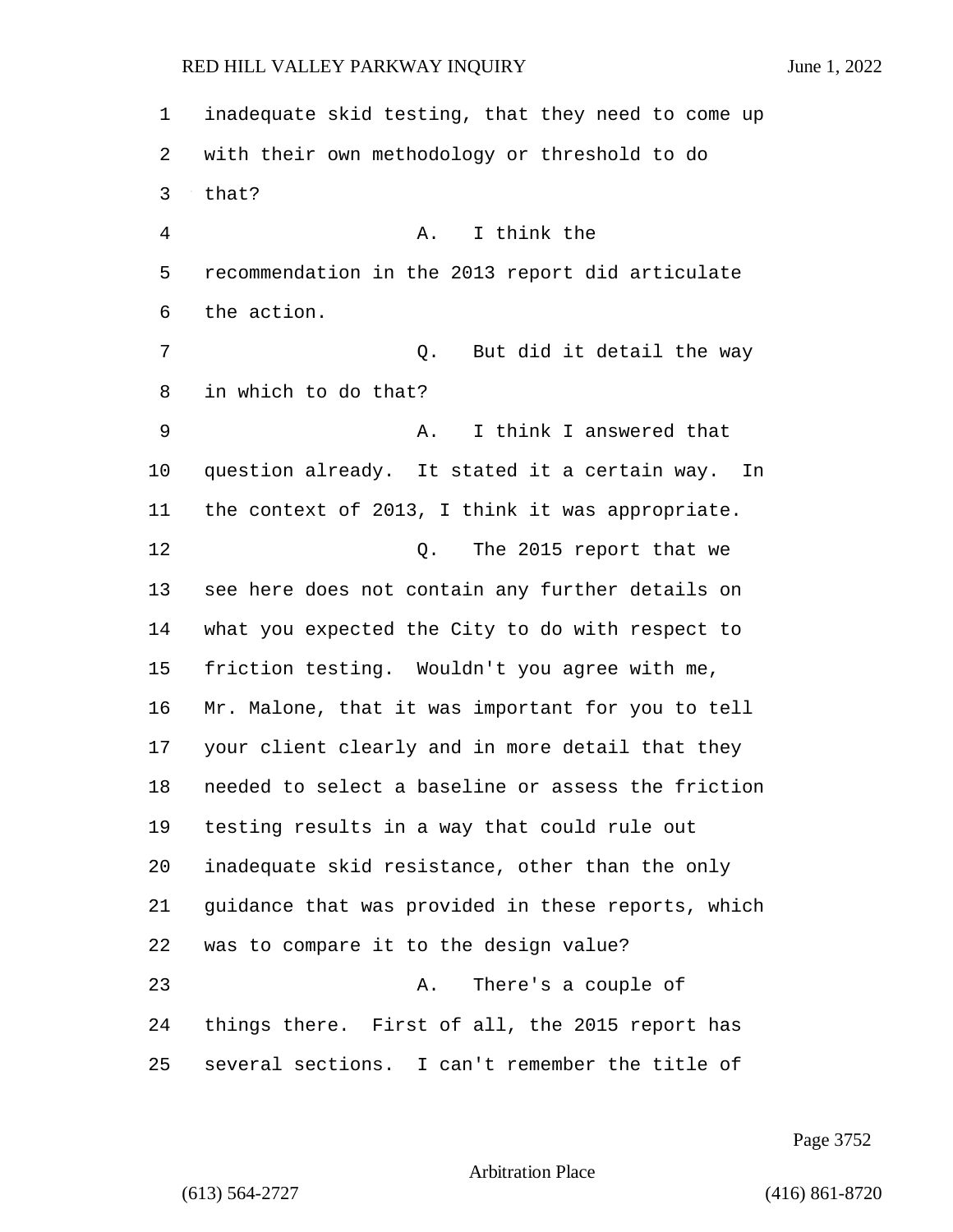the section 7, but I think that's important to review, because I know friction testing is also listed in section 9. The wording in section 9 is the inclusion of actions that are being brought forward to the City, and I think that should be reviewed as well. I accept -- 7 Q. Sorry. I didn't mean to cut you off. Please proceed. 9 A. I accept that this is similar to what was in the 2013, but we're overlapping several items here, but your question was the same, that should CIMA have defined the City's friction testing program to attempt to summarize it, and I still take the position that, no, it would not be CIMA's position to do that. 16 Any more than an example would be for the City to -- for CIMA to recommend that the City use MTO geometric design guide for their roads as opposed to TAC geometric design guide. There are two options to select. The road authority can make their own choice and they should have the professional capability to do that. 24 My view was that the recommendations for friction testing in 2013 and

Page 3753

Arbitration Place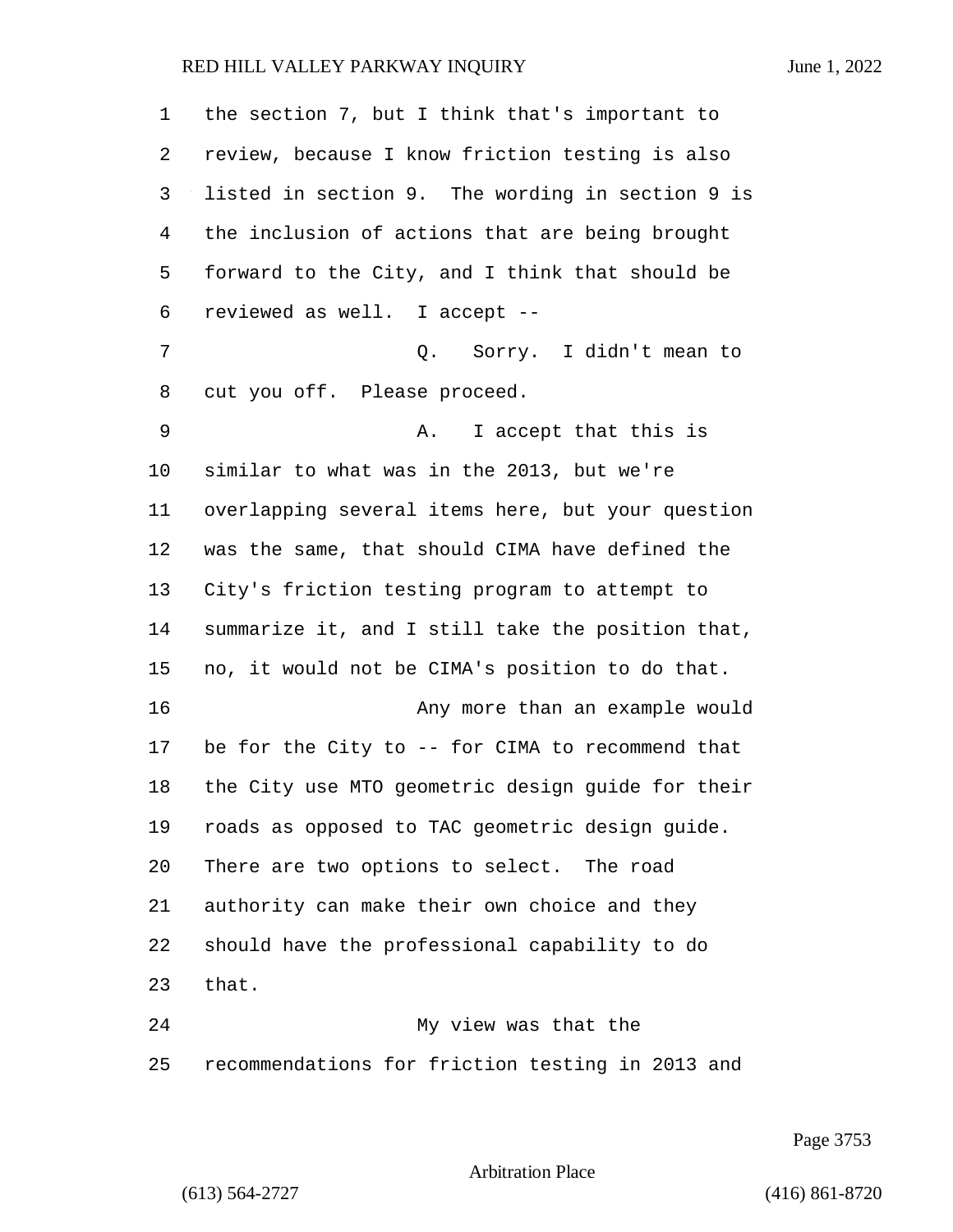again in 2015 were in a similar vein. We were recommending that they undertake some action, but we were not telling them how to undertake that action nor precisely how to interpret it. 5 Q. Mr. Malone, if we use your analogy from earlier, that, you know, consultants acting as medical professionals that review the health of the roadway, wouldn't it make sense for a consultant to say, here is the testing that you should do, here is the bloodwork, and here is how you know if it is a problem or not, here is how you know whether it is fine and it's not contributing to your symptoms, how is the City expected to implement this recommendation without further information about how to do that? **A.** Well, I think the City is fully capable of making determinations as to how to receive information on technical matters. If they have the expertise in-house, which I was not aware whether they did or did not, then that would be potentially how they would achieve it. 22 If they didn't have that information -- that capability in-house, then they were perfectly capable of hiring external consultants to assist them with the process. They

Page 3754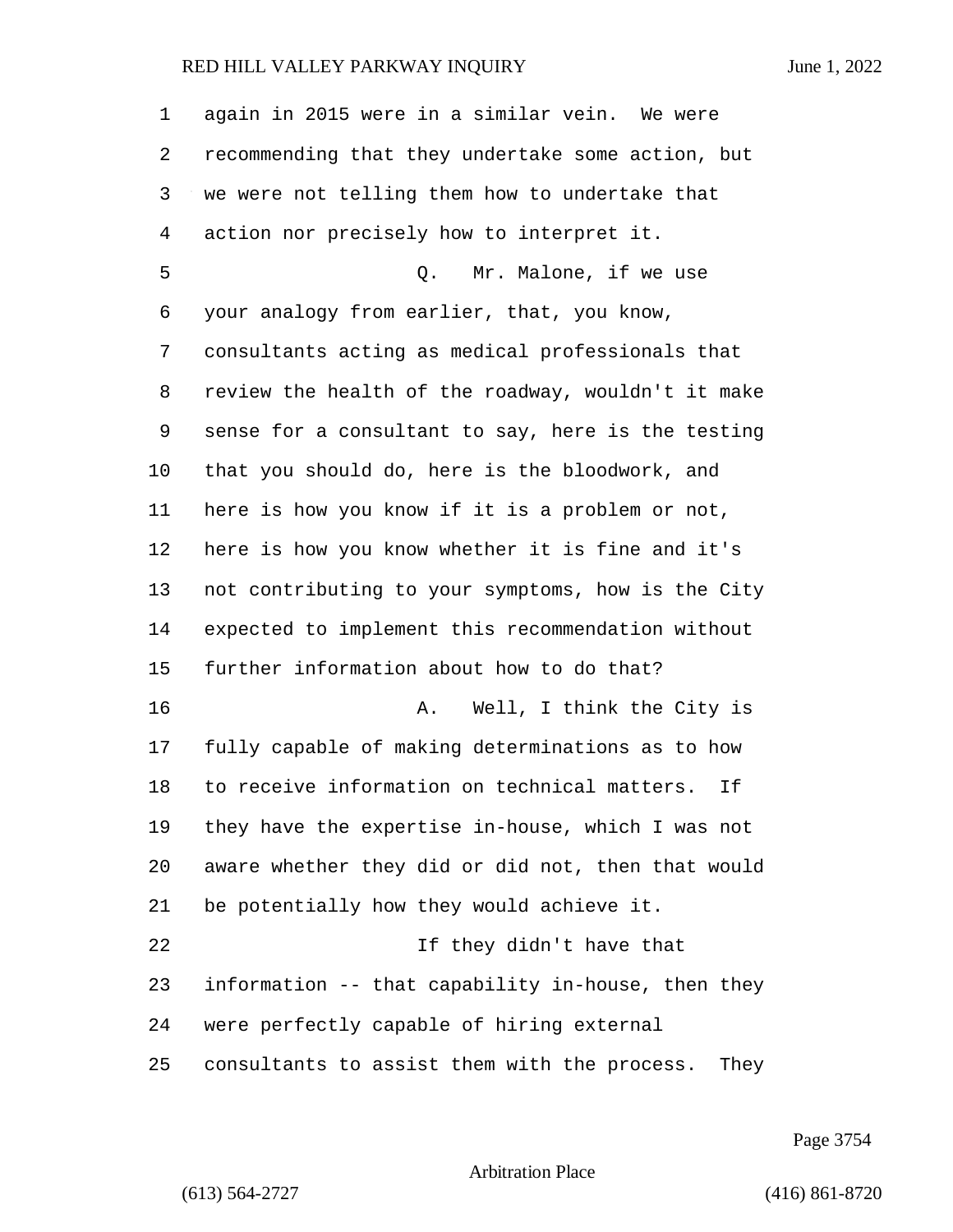| 1  | hired CIMA to assist with safety assessments.      |
|----|----------------------------------------------------|
| 2  | Sometimes you hire external consultants because    |
| 3  | you don't have the capacity in-house, even though  |
| 4  | you may have the technical capability, but you     |
| 5  | need capacity assistance to get it done. And in    |
| 6  | other cases, you don't have the technical          |
| 7  | expertise, so you hire an external consultant.     |
| 8  | The direction from CIMA in the                     |
| 9  | recommendation in 2013 was to perform friction     |
| 10 | testing, and the City can make that determination  |
| 11 | as to how to do that, and I don't think it's up to |
| 12 | CIMA to tell them how exactly to achieve it.       |
| 13 | And I take it that at no<br>Q.                     |
| 14 | point did you recommend to the City that they      |
| 15 | engage a consultant or provide suggestions for     |
| 16 | consultants with friction testing expertise?       |
| 17 | That would get me in<br>Α.                         |
| 18 | trouble with the purchasing department, so no.     |
| 19 | Making a recommendation?<br>Q.                     |
| 20 | Well, we would not<br>Α.                           |
| 21 | recommend specific consultants. If I was asked, I  |
| 22 | have been asked in the past on different subject   |
| 23 | matters, you know, I could potentially offer a     |
| 24 | name or names of multiple consultants in a subject |
| 25 | area, but the initiation of that engagement would  |

Page 3755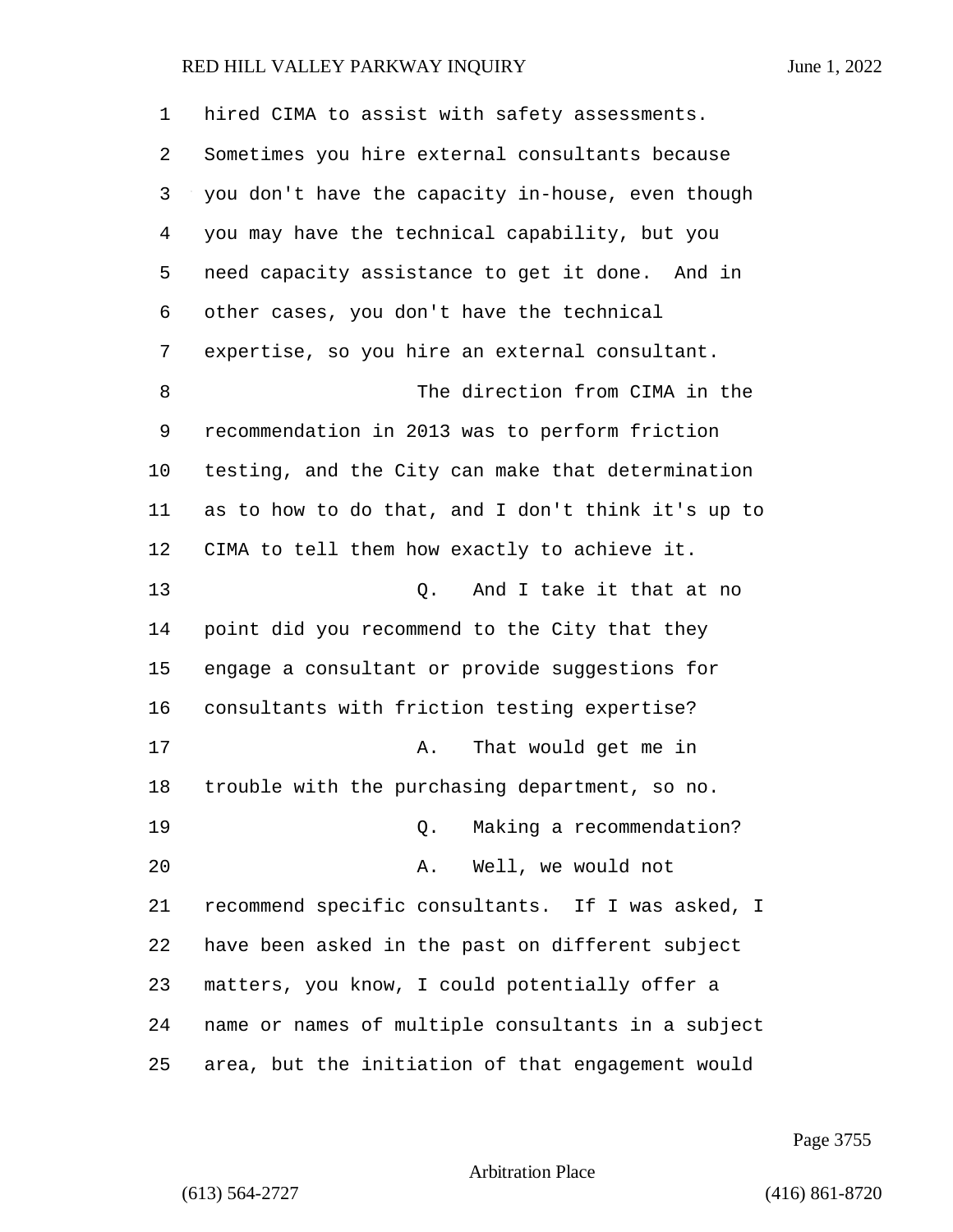be from the client as opposed to from the consultant because it would be perceived as me -- inappropriate action on behalf of an external consultant. There are purchasing processes within the City that I'm well familiar with. Hamilton is similar to others, and so, you know, we don't delve into that matter as to how to do it. 8 a contract of the move of the move of the move of the move of the move of the move of the move of the move of the move of the move of the move of the move of the move of the move of the move of the move of the move of th just in the interest of time. Mr. Registrar, if you could please go to image 56. And I would like to discuss illumination, and particularly in the context of the 2015 report. 13 A few times during your evidence so far you've stated that the fact that a countermeasure meets a warrant doesn't mean that it's warranted; that is to say, it doesn't mean that it should be implemented and that additional analysis is required to form your recommendation. 19 And I take it that the BC analysis is an important part of that additional analysis. Is that correct? 22 A. It could be. As was noted, the Ministry warrant included a benefit-cost analysis component. The TAC warrant does not.

Page 3756

Arbitration Place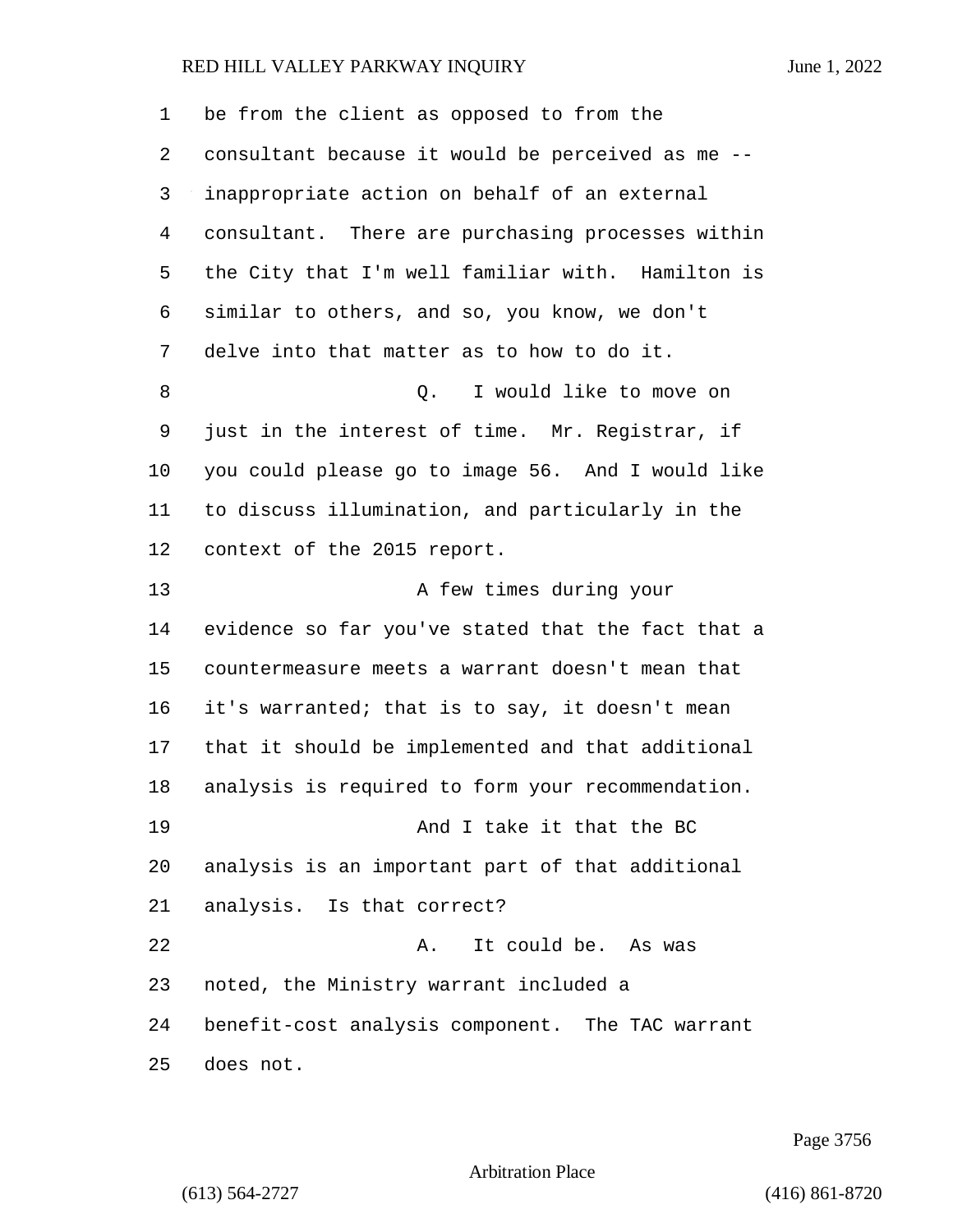1 I think the point I was trying to make was simply that achieving meeting a warrant as defined or as worded in this context doesn't mean that it must be done. The warrant is an analysis tool and it gives you an assessment, which is information that then goes into a decision-making process. 8 and  $Q.$  I understand. And here, the -- sorry. I take it that it's important for a BC analysis to have an accurate sense of the cost, whether that's part of the MTO warrant or just a standard BC analysis. Is that fair to say? 13 A. It's the denominator in the calculation, which doesn't mean much without a cost. So, yes, cost should be accurate; therefore, the benefit-cost ratio will be more accurate. 18 and 18 Q. Right. And, here, the estimated installation or the estimated cost, rather, for installing continuous illumination is \$810,000. And I understand that in 2019, when CIMA does its illumination review, and I'm not going to ask you about it, but the cost that it estimated ultimately was much more significant than \$810,000. Is that right?

Page 3757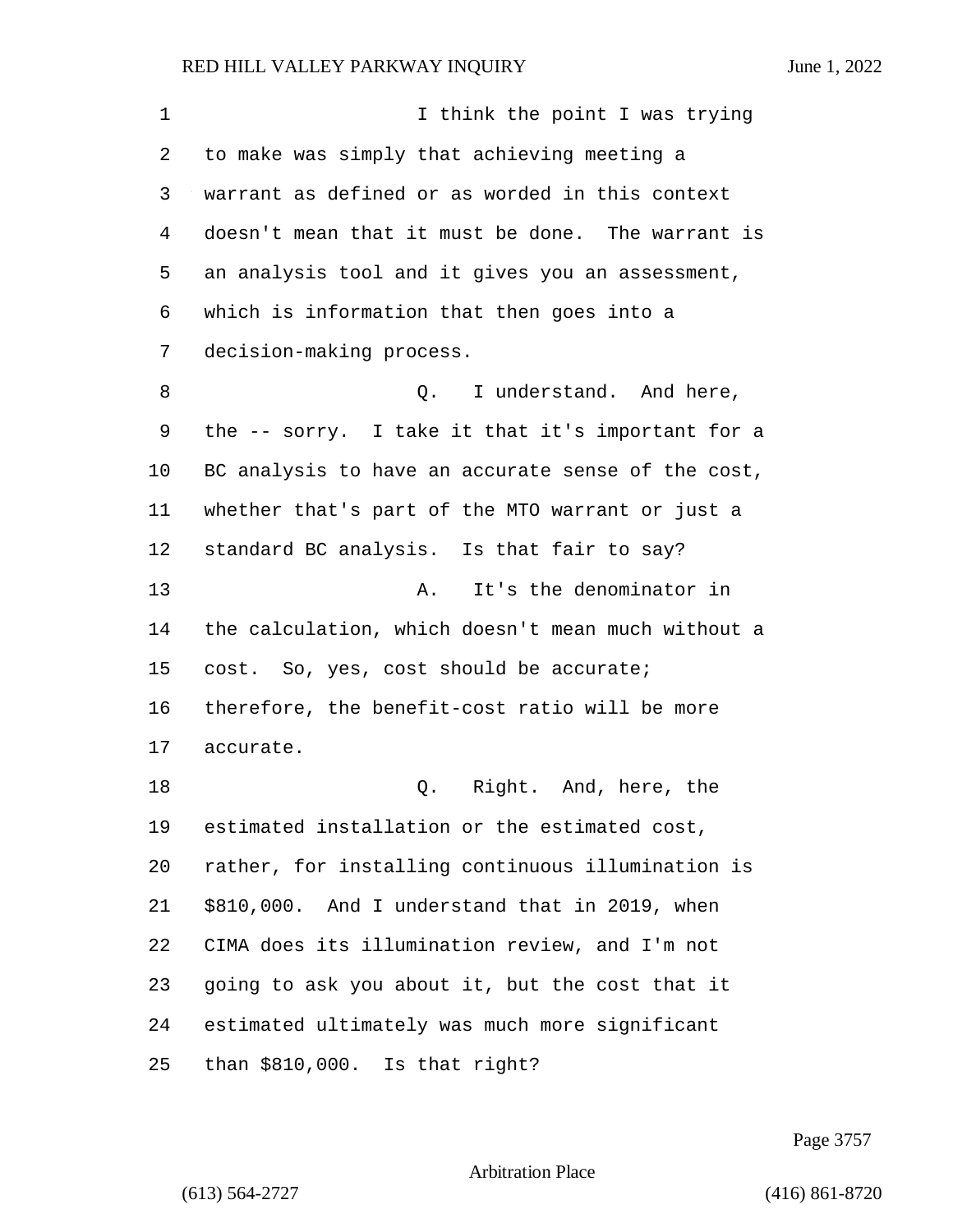1 A. That's my recollection, 2 yes. 3 Q. And so, that would impact 4 the BC analysis that we see here? 5 A. Certainly if costs 6 change, the benefit-cost ratio will change. 7 C. Okay. And if we could go 8 to image -- sorry, I see Ms. Lawrence is on the 9 screen. I'm happy to -- 10 MS. LAWRENCE: I'll interrupt 11 if I need to. 12 MS. CONTRACTOR: Okay. 13 BY MS. CONTRACTOR: 14 Q. If we could go to 57, 15 image 57, please. And if we could zoom in or call 16 out the install continuous illumination 17 recommendation at the bottom of the chart, the 18 last one. Thank you very much. 19 And so, I want to understand 20 what CIMA's recommendation was in 2015 with 21 respect to continuous illumination, because here I 22 see the countermeasures listed as install 23 continuous illumination, the cost is \$810,000, 24 it's a long-term timeline. And then the comment 25 states that:

Page 3758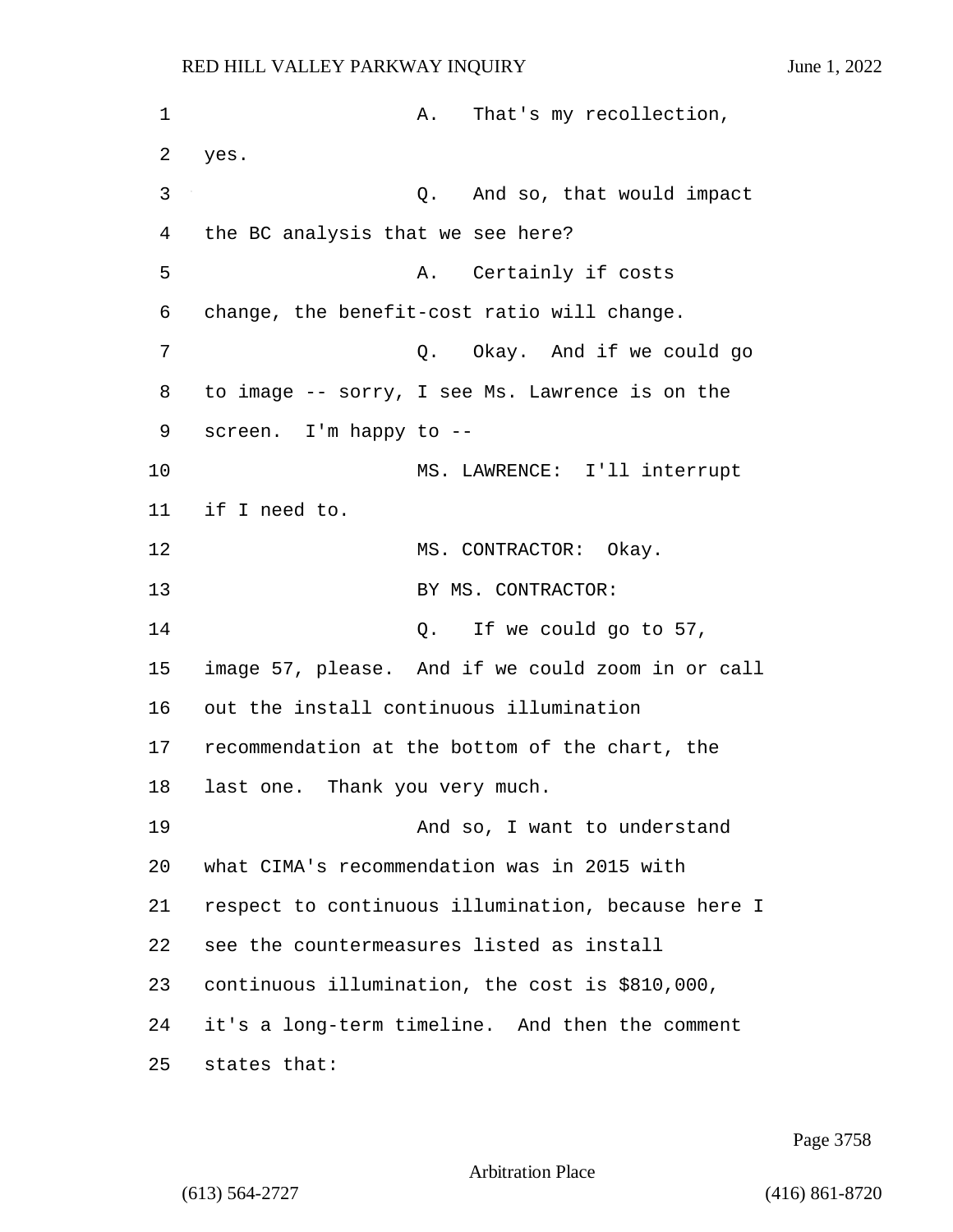| 1  | "This requires sound                               |
|----|----------------------------------------------------|
| 2  | evaluation in the context                          |
| 3  | of the surrounding                                 |
| 4  | network and environment                            |
| 5  | and that an environmental                          |
| 6  | assessment will be                                 |
| 7  | required."                                         |
| 8  | And so, is CIMA's                                  |
| 9  | recommendation here for the City to conduct a      |
| 10 | sound evaluation in the context of the surrounding |
| 11 | network and environment in assessing continuous    |
| 12 | illumination? Is that what the recommendation is   |
| 13 | here?                                              |
| 14 | I think the<br>Α.                                  |
| 15 | recommendation is begin the process to install     |
| 16 | continuous illumination, and the process will      |
| 17 | include a sound evaluation, consideration of the   |
| 18 | network, an environmental assessment, design,      |
| 19 | construction, installation and so on and so forth, |
| 20 | so there are a series of steps. In the most        |
| 21 | simplistic manner, that's all in the realm of      |
| 22 | install the continuous illumination, because       |
| 23 | they're all steps towards installation, but I      |
| 24 | accept your point.                                 |
| 25 | Right. And by that, you<br>Q.                      |

Page 3759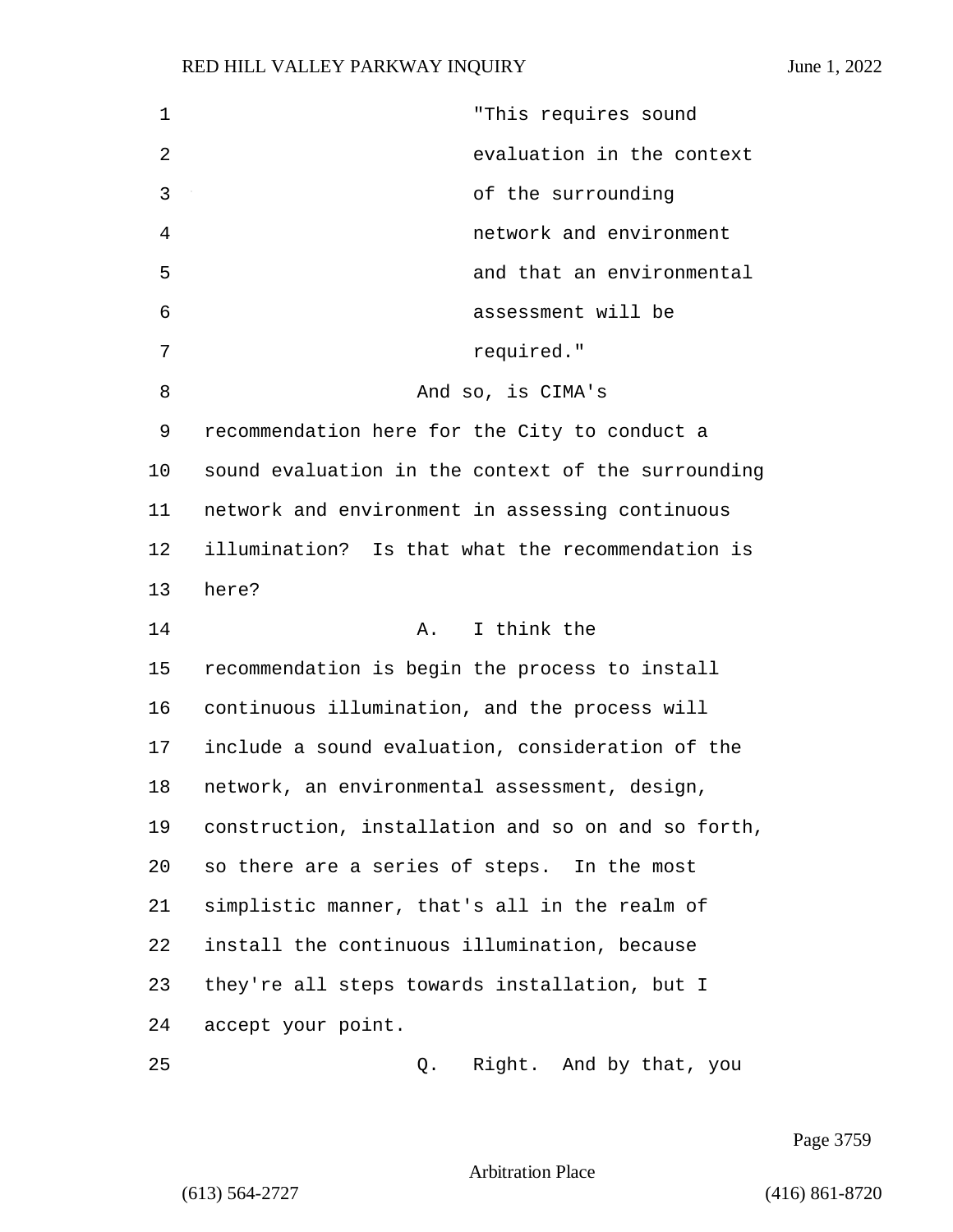| 1  | mean it may be that through the required sound     |
|----|----------------------------------------------------|
| 2  | evaluation, it may not ultimately be feasible for  |
| 3  | whatever reason to install continuous              |
| 4  | illumination. Right? The recommendation here is    |
| 5  | analyze this in the context of surrounding network |
| 6  | and environment, and noting that an EA will be     |
| 7  | required?                                          |
| 8  | A. Every one of the                                |
| 9  | recommendations on the page, on the table, are in  |
| 10 | that same context. There needs to be some          |
| 11 | consideration of the realities and the road        |
| 12 | authority needs to determine how to go down the    |
| 13 | path towards dealing with them.                    |
| 14 | Clearly with install                               |
| 15 | continuous illumination, there are many more steps |
| 16 | and it's much more complicated than something like |
| 17 | trim the vegetation or install a sign. But         |
| 18 | regardless, there are steps to be achieved towards |
| 19 | the completion of concluding each of these         |
| 20 | countermeasures and fully recognizing along that   |
| 21 | process in any individual countermeasures, the     |
| 22 | steps may result in termination of the process,    |
| 23 | including things as simple as budgets.             |
| 24 | So, fair to say that the<br>Q.                     |
| 25 | recommendation here is to take the first step      |

Page 3760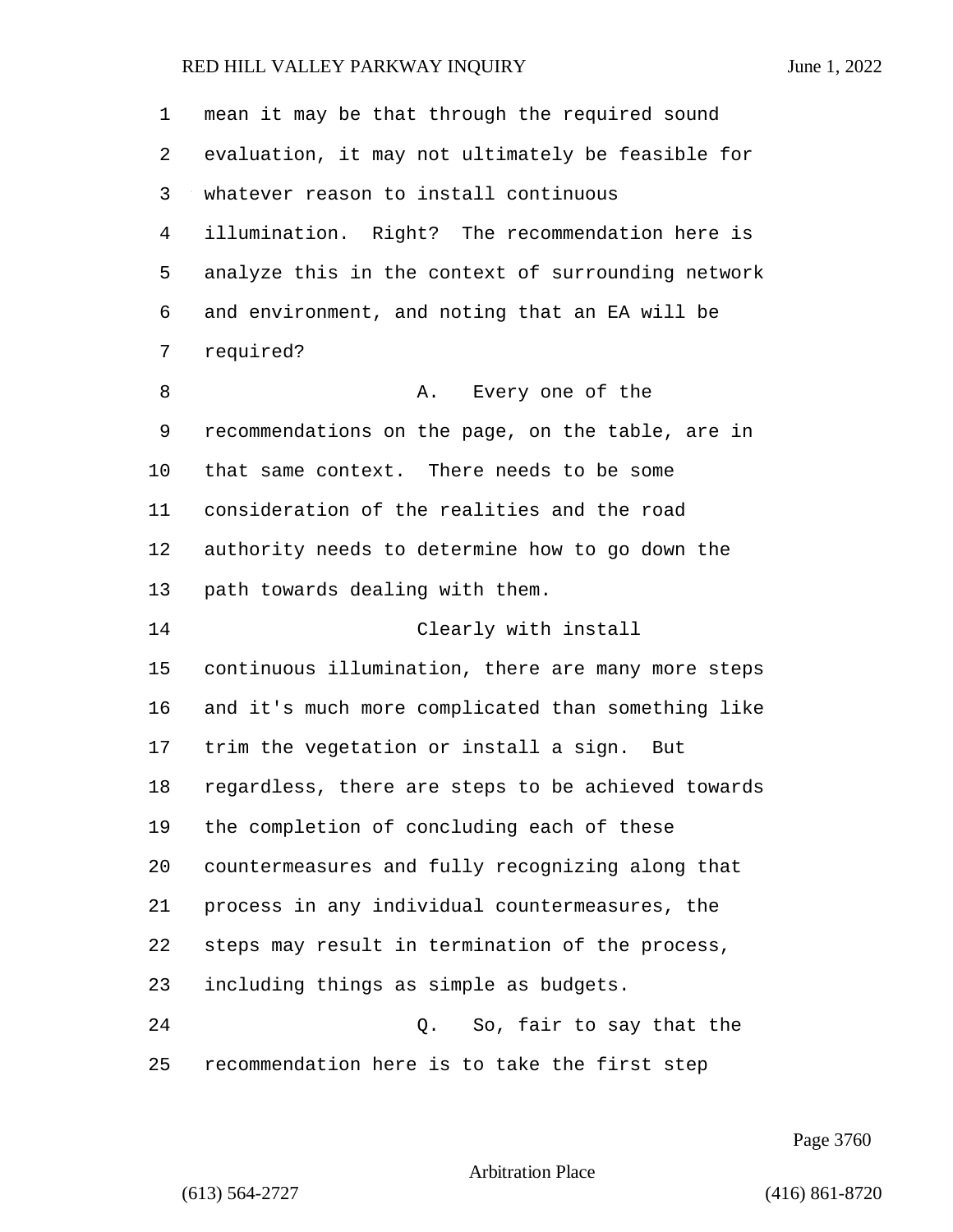| 1  | towards continuous illumination, which is         |
|----|---------------------------------------------------|
| 2  | described in the comment there?                   |
| 3  | Well, I believe it<br>Α.                          |
| 4  | implies that. I don't think that lengthy a        |
| 5  | description of the countermeasure is appropriate  |
| 6  | for the column. The countermeasure is install     |
| 7  | continuous illumination and it can only be        |
| 8  | achieved by beginning the process. And I agree    |
| 9  | there are multiple steps and, in fact, that's why |
| 10 | it's partly identified as a long-term item.       |
| 11 | Okay. Let's move on and<br>Q.                     |
| 12 | perhaps we'll revisit this as your next           |
| 13 | attendance.                                       |
| 14 | JUSTICE WILTON-SIEGEL: I want                     |
| 15 | to mention for your own benefit so you can        |
| 16 | organize, if necessary, that you have ten minutes |
| 17 | left.                                             |
| 18 | MS. CONTRACTOR:<br>Thank you,                     |
| 19 | Mr. Commissioner. I think the last set of         |
| 20 | questions -- I'm on my last set of questions.     |
| 21 | BY MS. CONTRACTOR:                                |
| 22 | Q. And, Mr. Malone, your                          |
| 23 | evidence yesterday was that you understood        |
| 24 | continuous illumination of the main line to be    |
| 25 | part of the City's scope for the 2013 CIMA report |

Page 3761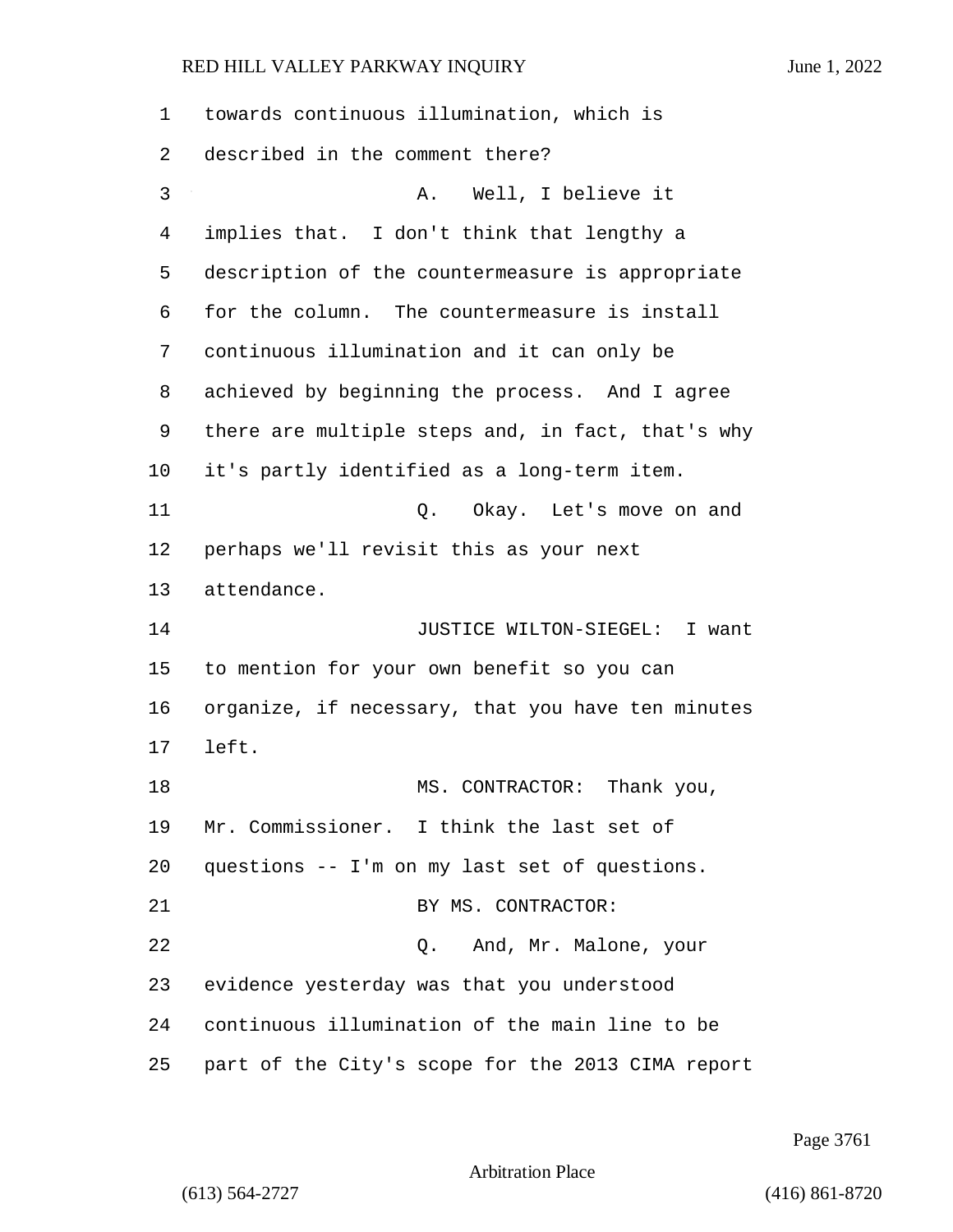until your call with Mr. Moore. Is that correct? On June 3. Sorry, June 6.

3 A. No. I'm not sure I would word it that way. There was, to me, a vague description of what the scope was. It simply said illumination. I do accept and agree that our internal process at CIMA, as we began to work on the assignment, was to go in the direction of doing assessment of both main line, ramp and interchange lighting, but I'm not sure that the scope had been clarified for us, so I don't agree that we changed the scope. I think there was lack of clarity in the scope that was provided as we were proceeding, actions were running in parallel, we were doing analysis and continuing to gather information that assisted us in confirming scope. And when scope was clarified, the work was either terminated or not included. 19 Q. Let me put it another

 way. Before your call -- your evidence is before your call with Mr. Moore, you had no reason to believe that continuous illumination was not in scope and, after the call, you took it to mean that continuous illumination was not in scope? 25 A. Well, no. It's slightly

Page 3762

Arbitration Place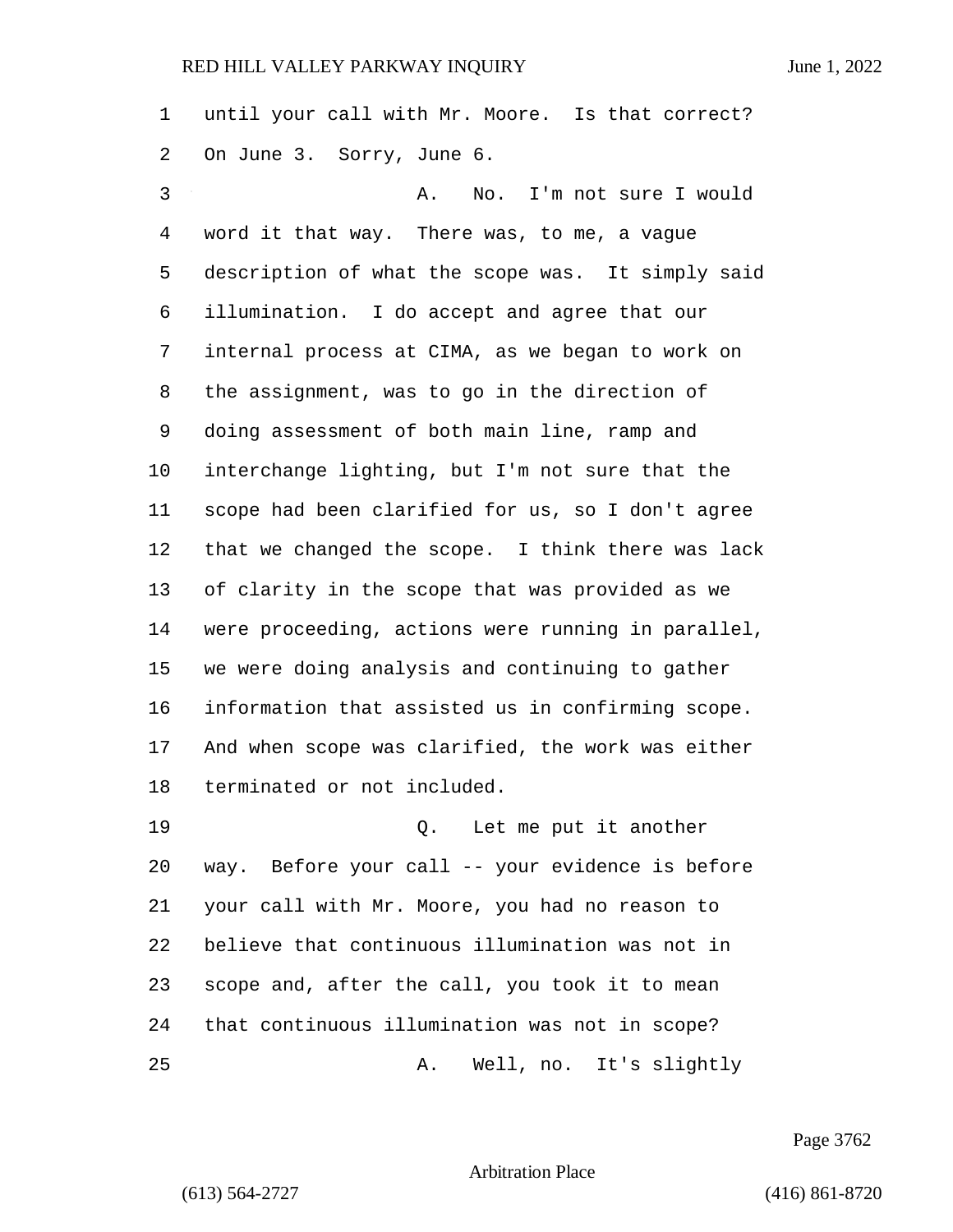| 1  | different. Before the call -- the call was         |
|----|----------------------------------------------------|
| 2  | generated, initiated, because of commentary that   |
| 3  | came out of the meeting with the project staff.    |
| 4  | So, the project staff pointed CIMA at Mr. Moore as |
| 5  | a source of information to assist in getting       |
| 6  | clarification, so the reason for the call to       |
| 7  | Mr. Moore was because there had been question      |
| 8  | regarding scope that surfaced at that meeting, and |
| 9  | that was the origin. They're literally hours       |
| 10 | apart, but the sequence of events is clear to me.  |
| 11 | We didn't call Mr. Moore out of the blue, you      |
| 12 | know, asking him to define scope for a project for |
| 13 | another office. We were directed to speak to him   |
| 14 | by the project team, which we did, and given that  |
| 15 | he was indicated to be the authority on the        |
| 16 | subject, the clarification became clear.           |
| 17 | I mean, I have since read the                      |
| 18 | 2013 motion from council and, you know, the motion |
| 19 | says upgrade lighting in the vicinity of the Mud   |
| 20 | interchange. It doesn't say main line lighting     |
| 21 | and I wasn't aware of the motion at that time, but |
| 22 | I'm sure that the City staff were and perhaps      |
| 23 | that's what motivated the need for a question and  |
| 24 | the subsequent discussion.                         |
| 25 | Okay. And I understand<br>Q.                       |

Page 3763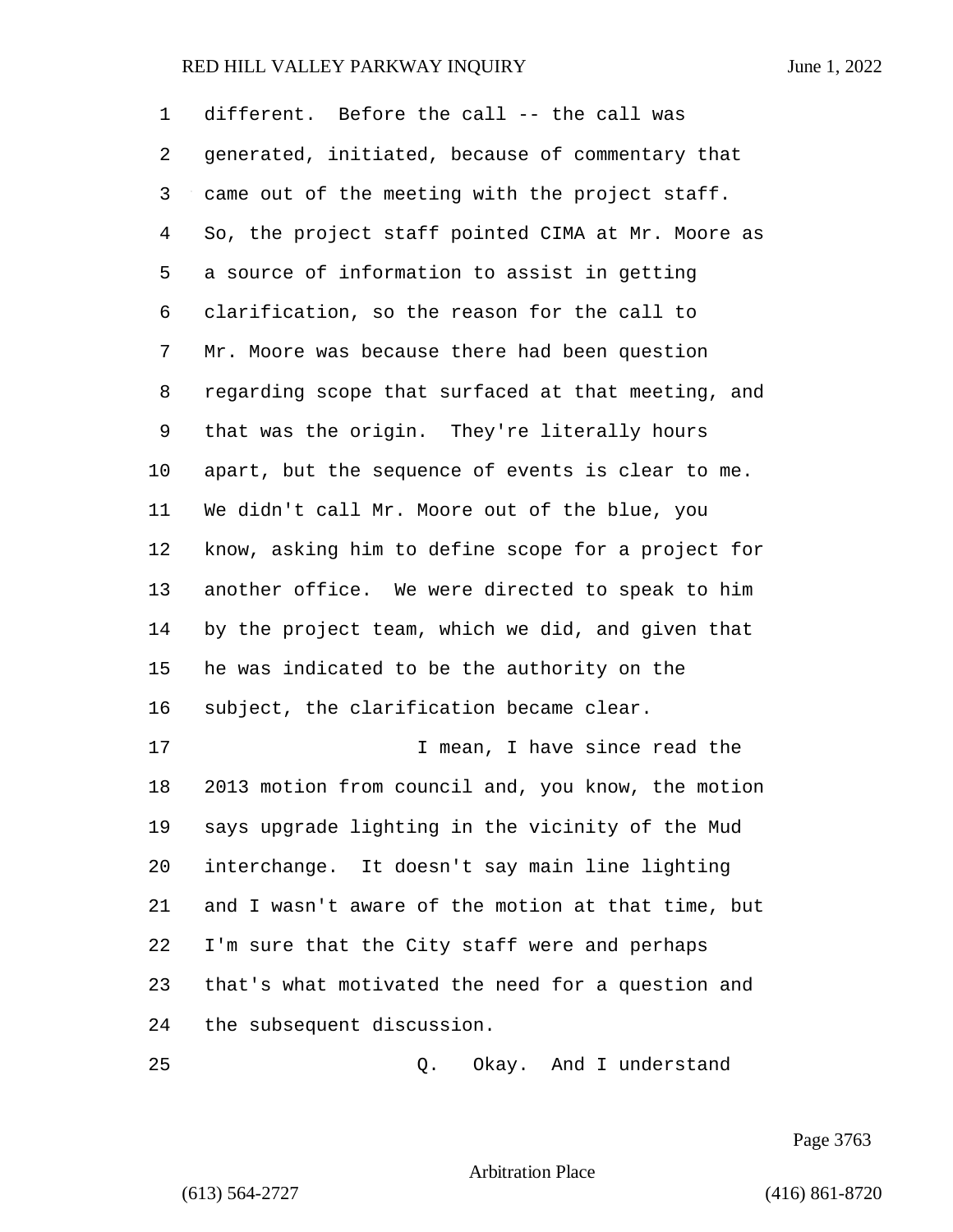that you did not interpret Mr. Moore's comments regarding the environmental assessment and the illumination as Mr. Moore directing you on what to put in CIMA's report. Rather, he was simply highlighting that main line lighting had not been provided in the original design and construction of the Red Hill in compliance with the EA approvals? 9 A. Yes. I think that's a correct interpretation. 11 Q. And no one else from the City that was involved with the 2013 staff report similarly made any direction telling CIMA that continuous illumination was not in scope? 15 A. No, that's not correct. Mike Field provided an e-mail in August, I think it was, where he was commenting on the draft of the report and he confirmed, and I believe this is an internal e-mail to the City but I've read it since preparing for the testimony, that the City provided CIMA information with respect to the scope and the main line lighting not being in scope. I don't have the exact wording, but -- 24 Q. So, why don't we go to that. Mr. Registrar, please, we'll need

Page 3764

Arbitration Place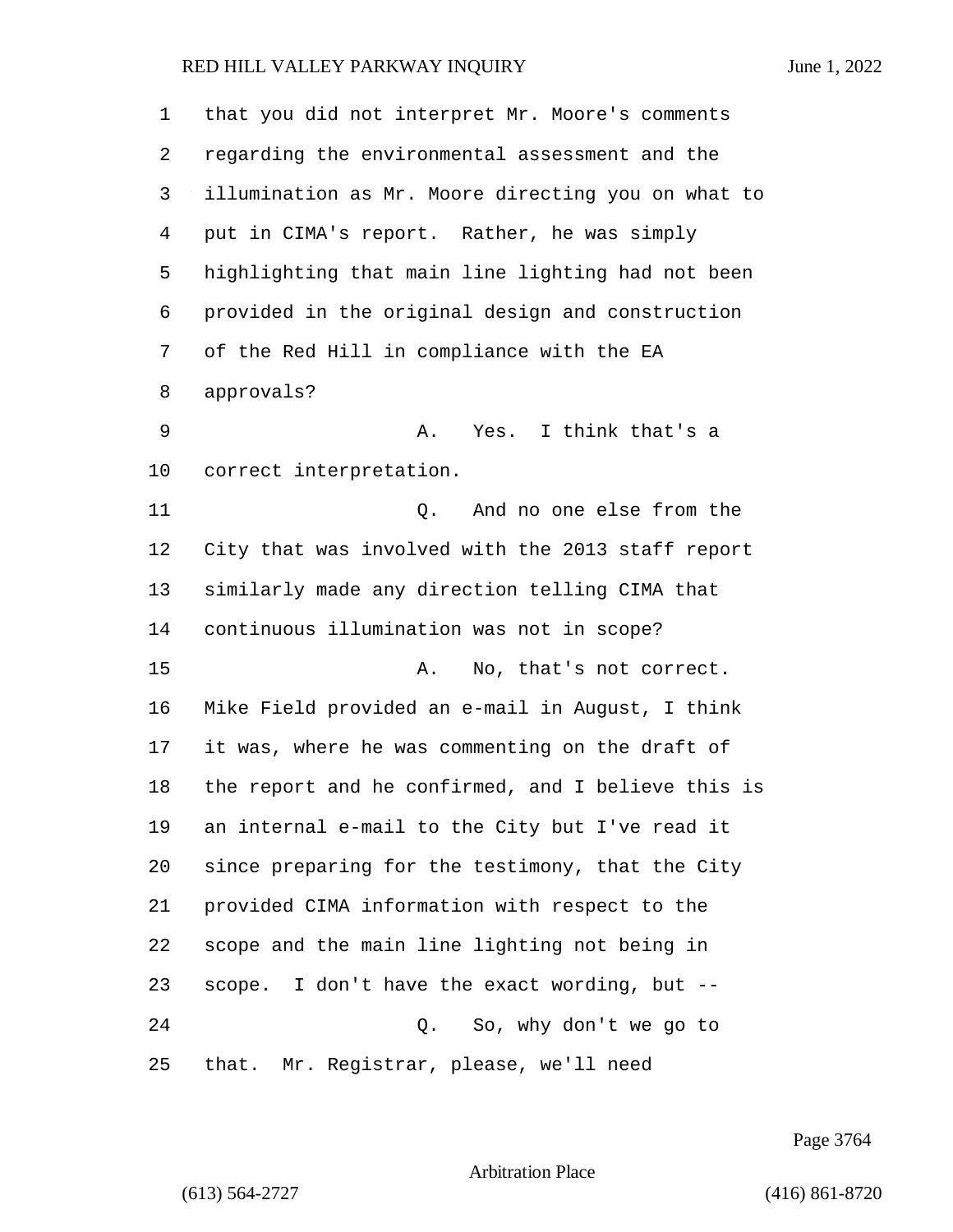| 1  | chapter 6, paragraph 98, which doesn't help you. |
|----|--------------------------------------------------|
| 2  | There's a page number. Let me try to find that   |
| 3  | quickly. Image 43, please. Thank you. And so,    |
| 4  | it's the last two paragraphs, if we could call   |
| 5  | that out. I'm sorry, the last two paragraphs of  |
| 6  | paragraph 98. The last two bullet points. Thank  |
| 7  | you.                                             |
| 8  | So, this is the e-mail that                      |
| 9  | you're referring to, Mr. Malone?                 |
| 10 | Yeah.<br>Α.                                      |
| 11 | Q. Okay. And here,                               |
| 12 | Mr. Field states:                                |
| 13 | "The illumination of the                         |
| 14 | main line has been                               |
| 15 | excluded. This decision                          |
| 16 | is based upon information                        |
| 17 | that we provided to CIMA.                        |
| 18 | The exclusion is not well                        |
| 19 | explained. Considering                           |
| 20 | that illumination of the                         |
| 21 | main line is the first                           |
| 22 | request in the council                           |
| 23 | motion, I think that                             |
| 24 | there should be far more                         |
| 25 | explanation as to why                            |

Page 3765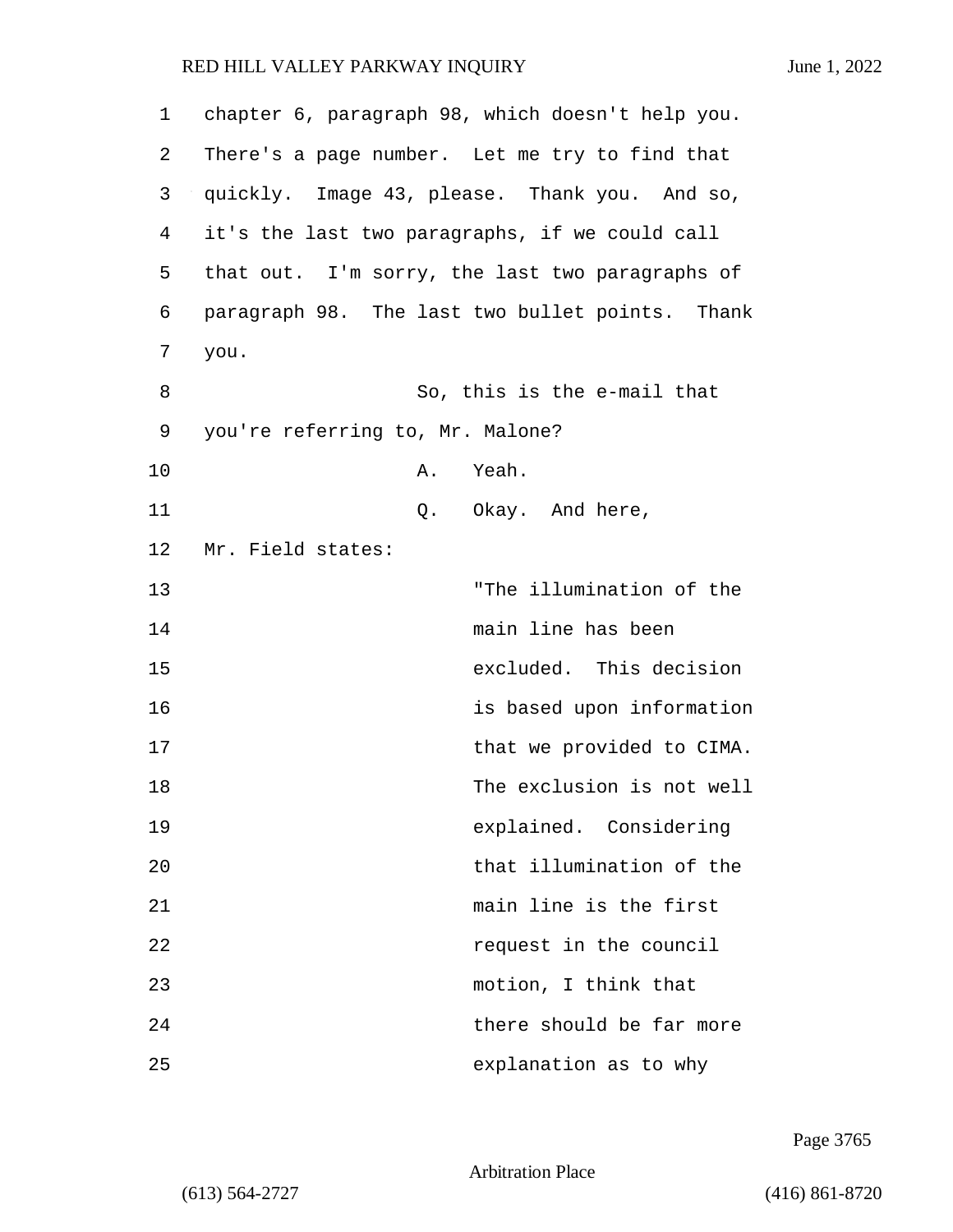| 1  | it's excluded."                                    |
|----|----------------------------------------------------|
| 2  | And here, Mr. Field is                             |
| 3  | referring to an exclusion that was made based upon |
| 4  | information that the City provided to CIMA. He     |
| 5  | does not state that the City changed it's view     |
| 6  | regarding continuous illumination being part of    |
| 7  | the scope of the 2013 report, which he notes was   |
| 8  | part of the motion?                                |
| 9  | Well, it was not part of<br>Α.                     |
| 10 | the motion.                                        |
| 11 | I understand, but --<br>Q.                         |
| 12 | Well, so it's a<br>Α.                              |
| 13 | misunderstanding or misinterpretation of the       |
| 14 | motion, and I would disagree with you. I think     |
| 15 | the first line is clear:                           |
| 16 | "Illumination of the main                          |
| 17 | line has been excluded."                           |
| 18 | Which is correct. It was                           |
| 19 | based on information provided that we, the City,   |
| 20 | provided to CIMA, which, to my understanding, is   |
| 21 | correct. The exclusion is not well explained, was  |
| 22 | the comment. We accepted -- ended up receiving     |
| 23 | that input and provided additional explanation of  |
| 24 | the context of exclusion, being the environmental  |
| 25 | assessment and other approvals, but I think the    |

Page 3766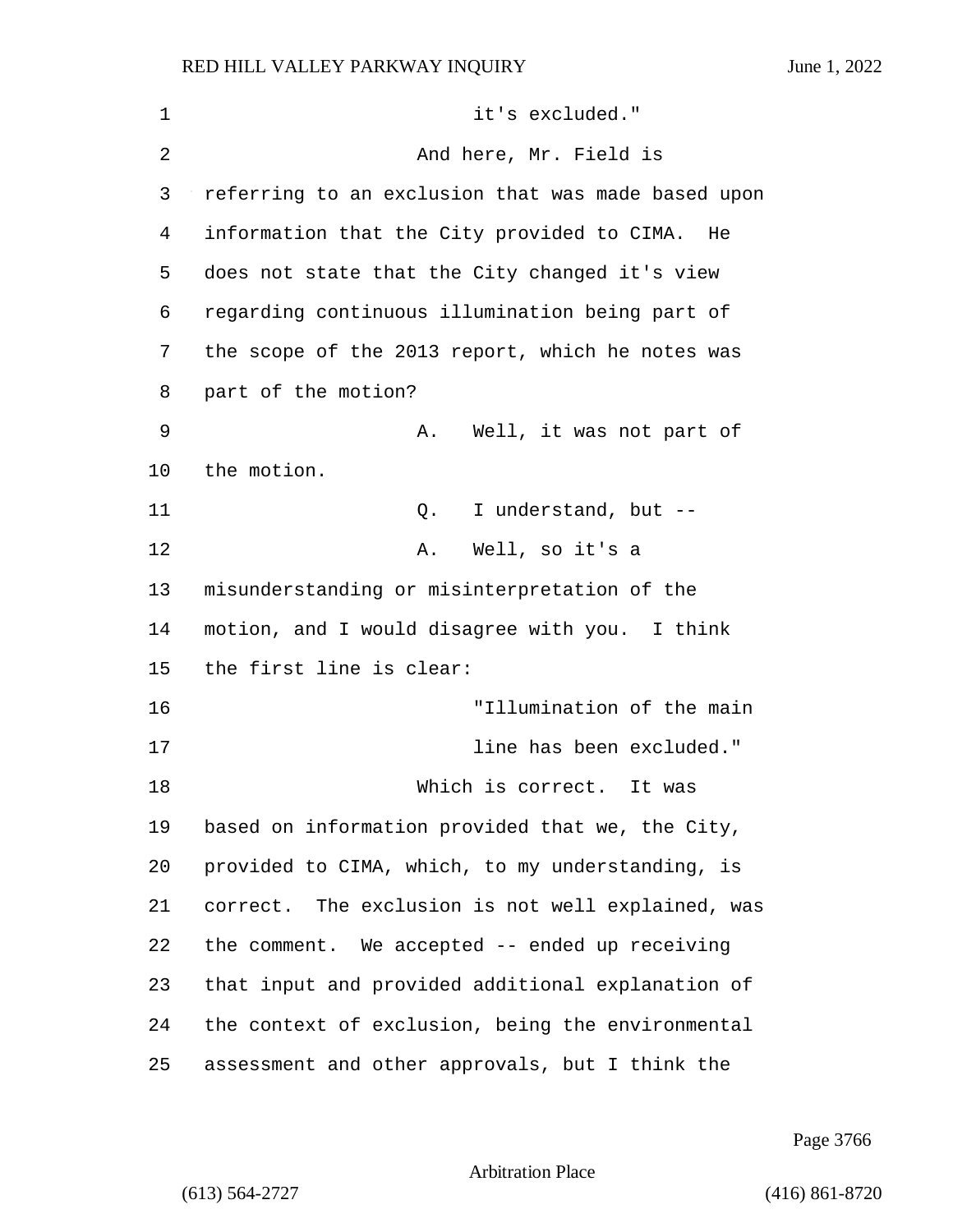last sentence is an error, illumination of the main line is the first request. Illumination, the

 wording, was in the request, but it specifically states upgrade lighting in the vicinity of the Mud interchange. It doesn't say main line lighting in any way.

7 C. Am I correct, Mr. Malone, that the only basis on which you understood illumination was excluded in the 2013 report were the design constraints?

11 A. Well, approval constraints, environmental assessment approvals particularly.

14 Q. Sure. Yeah. And that's correct?

**A.** The initial discussion was that, yes. That's where the clarification of scope came from, but other input, including such as this, confirmed for me that it was in fact excluded. So, the scope clarified, became clear over some period of time, and was perfectly clear in my mind prior to issuing the version of the report, the first version that we issued to the City --

25 Q. And that clarity was

Page 3767

Arbitration Place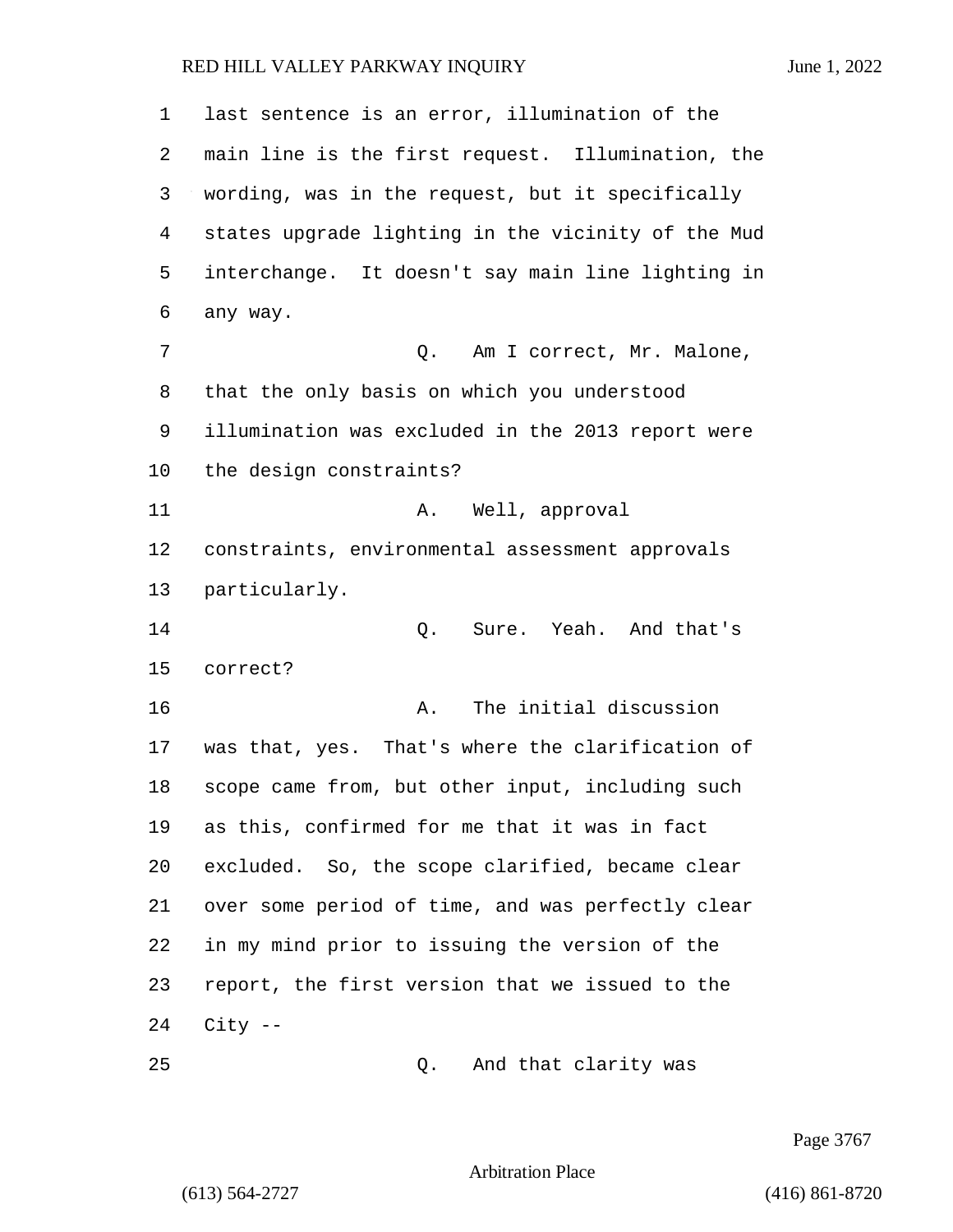based on the environmental approvals or the design approvals?

3 A. And, sorry, I was just going to say that as early as the very first draft that CIMA began to prepare, E00V01, when Dr. Hadayeghi and myself review the content, we asked the question about in scope, not in scope, and there clearly was a difference of view within CIMA, and I would clarify that as a lack of understanding, as to what we took to be the scope. But by the time the first report is issued to the City, that misunderstanding, lack of understanding, has been perfectly clarified. 14 And certainly the information came from the project team, speak to Mr. Moore. We spoke to Mr. Moore. He is very clear and provides good information that indicates that there are constraints on lighting in the valley that had been put in by a very, very rigorous process that had taken years, if not decades, to complete, and so that became a hard stop for the inclusion of that component. 23 Q. And those constraints

didn't change between the 2013 and the 2015

report. Correct?

Page 3768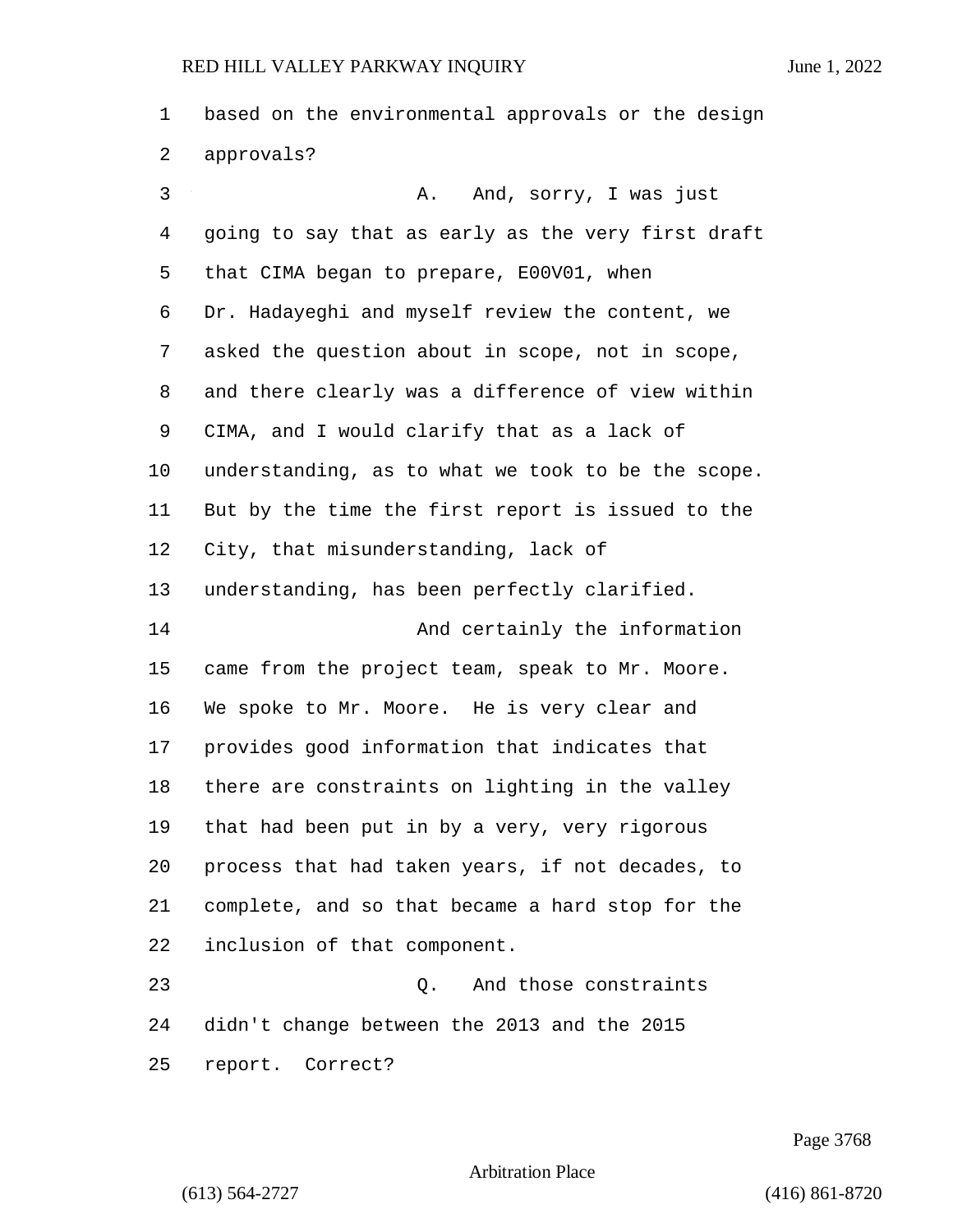| 1  | To my knowledge, the<br>Α.                        |
|----|---------------------------------------------------|
| 2  | constraints defined or described did not change,  |
| 3  | no. The direction to adhere to the constraints or |
| 4  | not or ignore the constraints was what changed.   |
| 5  | Q. So, you've told me that                        |
| 6  | your discussion from Mr. Moore, your              |
| 7  | interpretation of that was not that -- you didn't |
| 8  | interpret that as Mr. Moore telling you what to   |
| 9  | include in the report. And so, is your            |
| 10 | understanding of the scope solely based on        |
| 11 | Mr. Field's e-mail? I just want to understand the |
| 12 | base of your understanding. Is it solely          |
| 13 | Mr. Field's e-mail?                               |
| 14 | No. I think Mr. Moore's<br>Α.                     |
| 15 | input provided clarity, began to clear the fog    |
| 16 | with respect to what the scope was, and I think   |
| 17 | I've explained the process that we went through   |
| 18 | and it was clear in our minds when we completed   |
| 19 | the first version of the report issued.           |
| 20 | Mr. Commissioner, I note<br>Q.                    |
| 21 | that it's 3:02. I do have a number of other       |
| 22 | questions, but I appreciate your direction, so    |
| 23 | I'll call it a day.                               |
| 24 | JUSTICE WILTON-SIEGEL:<br>Okay.                   |
| 25 | Thank you.                                        |

Page 3769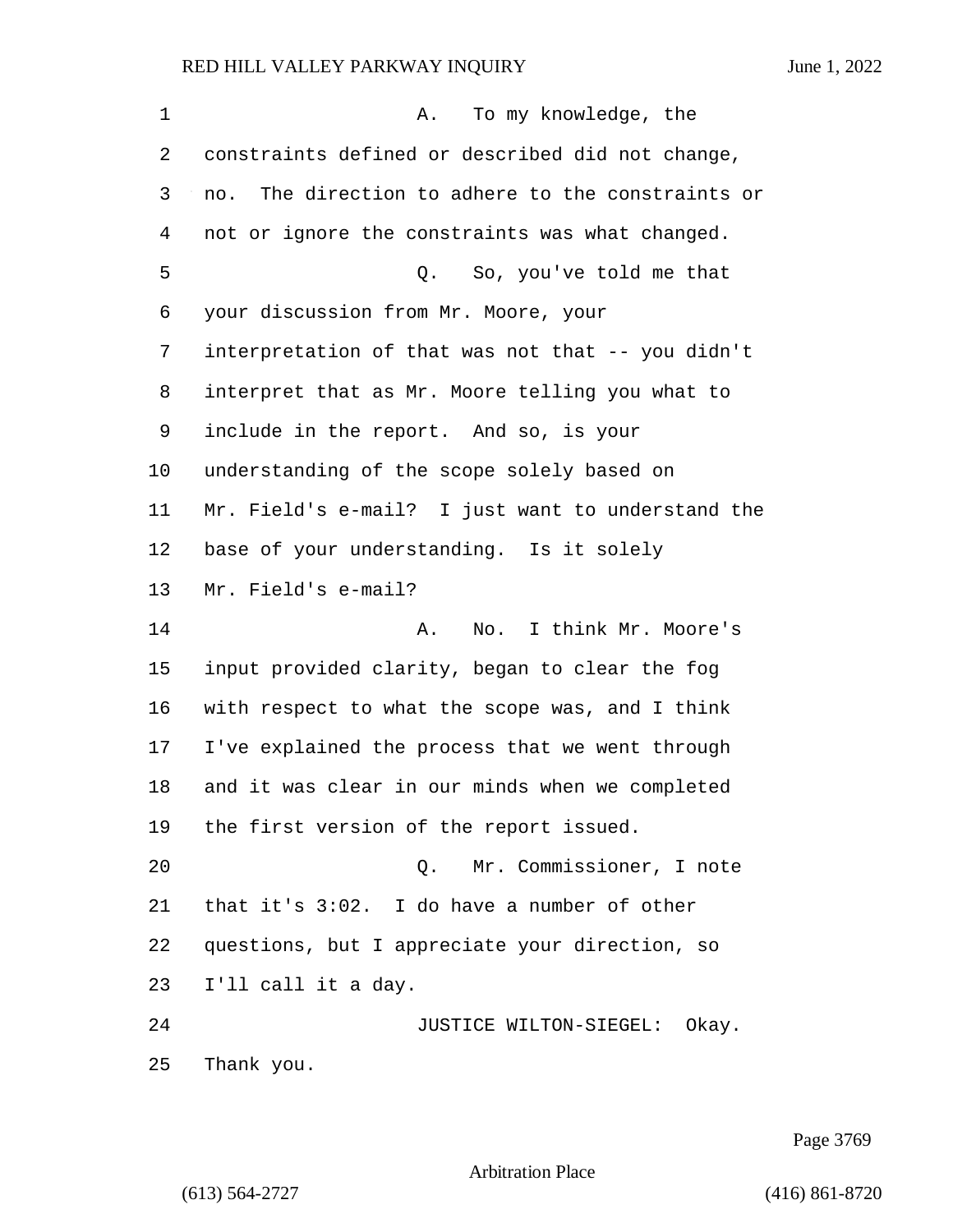1 MS. CONTRACTOR: Thank you for 2 your time, Mr. Malone. 3 THE WITNESS: Thank you. 4 JUSTICE WILTON-SIEGEL: 5 Ms. Lawrence. 6 MS. LAWRENCE: Thank you. I 7 understand that counsel for Dufferin may have a 8 very short examination. 9 JUSTICE WILTON-SIEGEL: Okay. 10 MS. LAWRENCE: That was based 11 on some dated information, so I would ask Mr. Buck 12 just to confirm. 13 MR. BUCK: That's correct. It 14 shouldn't be longer than five or ten minutes. 15 **JUSTICE WILTON-SIEGEL:** Okay. 16 Mr. Buck. 17 MR. BUCK: Thank you, 18 Mr. Commissioner and commission counsel. 19 EXAMINATION BY MR. BUCK: 20 Q. Good afternoon, 21 Mr. Malone. I just want to ask a couple of very 22 short questions, hopefully, about the study limits 23 of the 2013 and 2015 CIMA reports. 24 Can I ask the registrar to

Page 3770

Arbitration Place

25 pull up OD6, image 25, and if you can call out the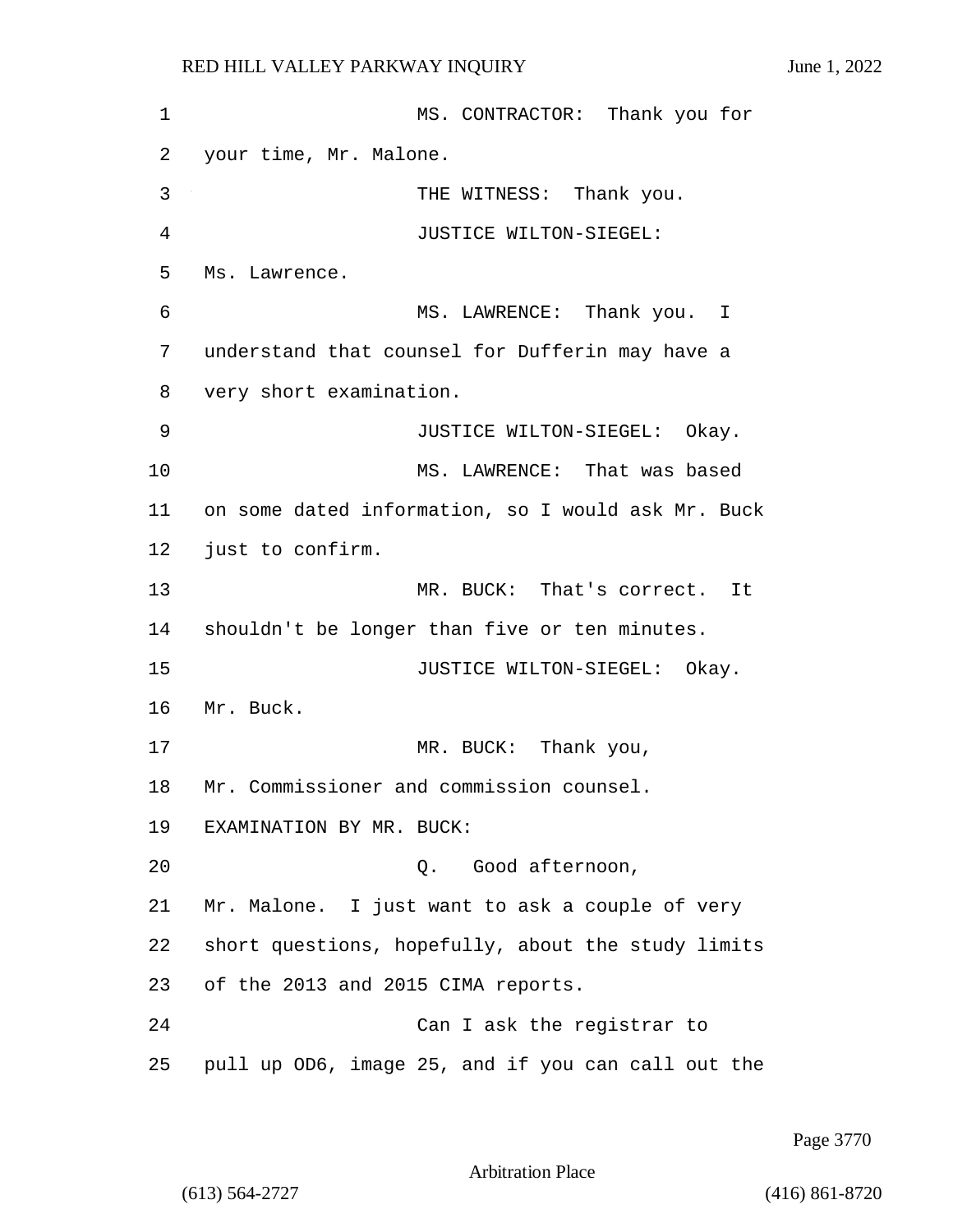bottom diagram, please, Mr. Registrar. 2 So, Mr. Malone, this is an extract taken from the 2013 CIMA report. Does this accurately reflect the study limits of that report? 6 A. No, not precisely. I think it extends too far to the north, beyond Greenhill, and too far to the west, past the Dartnall interchange. It's, you know, approximate, but the limits were more clearly defined, I think, in the overall scope. 12 C. So, where would you say on this diagram, where would the limits, is it the limits in green to the far west? Is that too far? 15 A. The scope, I'm going by recollection, I don't have it in front of me, the scope was from the Dartnall interchange to the Greenhill interchange. There's a line somewhere west of the Dartnall interchange where the LINC ends and the Red Hill Valley Parkway begins. I think it's just after or just -- where the on and off-ramps are located, so that would be slightly closer to the interchange in the green area. 24 Q. In the green? 25 A. Yeah. And on the

Page 3771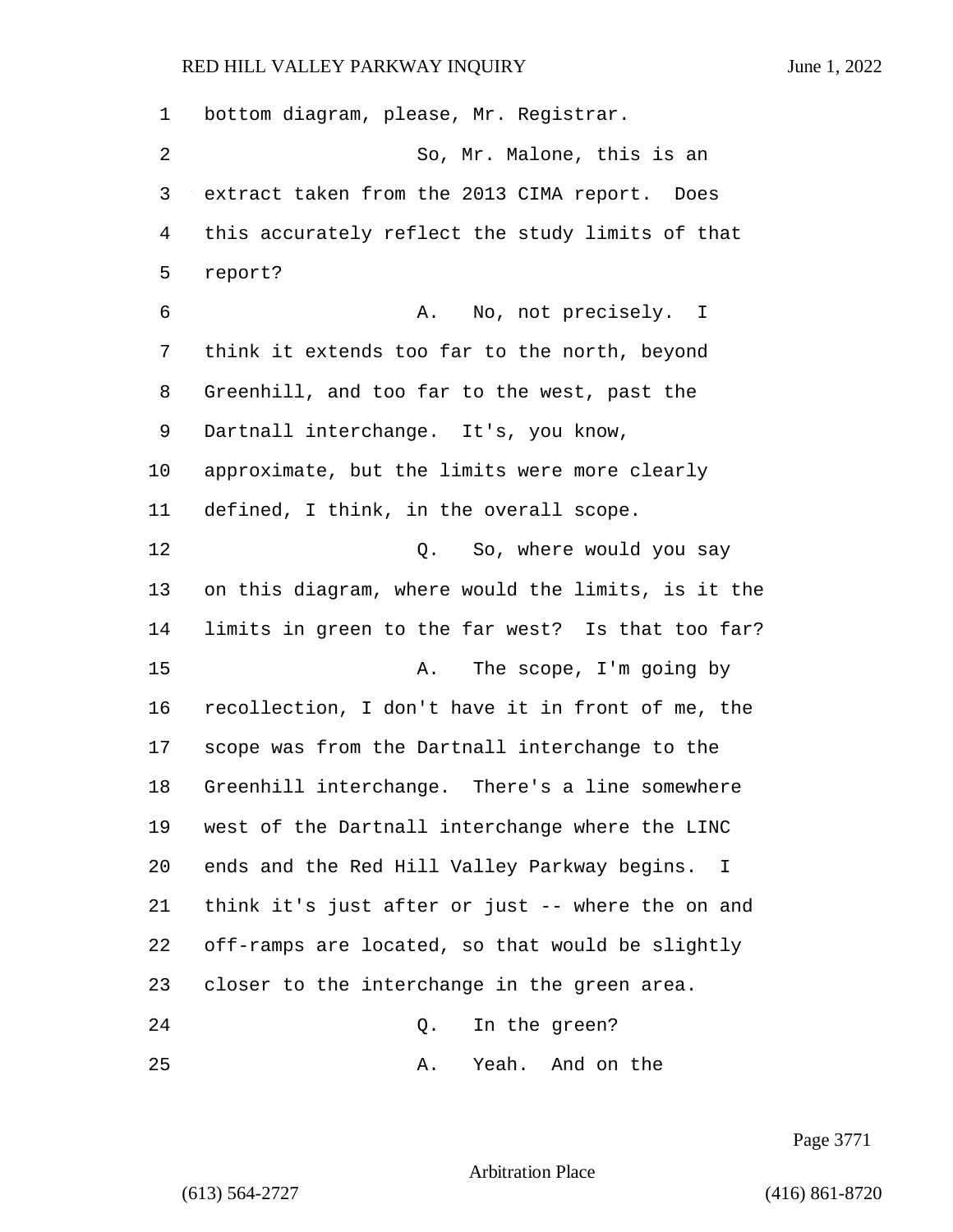| $\mathbf{1}$ | Greenhill interchange, again, the line is showing  |
|--------------|----------------------------------------------------|
| 2            | it all the way up past. My recollection was that   |
| 3            | it ended at Greenhill, but it probably did include |
| 4            | the on and off-ramps on the north side as well.    |
| 5            | Okay. Can I ask the<br>Q.                          |
| 6            | registrar to pull up Hamilton 702 and if you can   |
| 7            | go to image 9.                                     |
| 8            | So, this is the 2015 CIMA                          |
| 9            | report. Is that a better description of the study  |
| $10 \,$      | area?                                              |
| 11           | Mr. Registrar, can you call                        |
| 12           | out the diagram again, the figure 1 study area.    |
| 13           | So, this is taken from the                         |
| 14           | 2015 CIMA report and you can see that the study    |
| 15           | area is highlighted again. If we just concentrate  |
| 16           | on the western portion here, we can see Dartnall   |
| 17           | Road. Underneath that, we can see Pritchard Road.  |
| 18           | I don't know whether you can read that.<br>It's    |
| 19           | quite small. And it proceeds almost all the way    |
| 20           | to the QEW to the north.                           |
| 21           | Does that accurately reflect                       |
| 22           | the study area of the 2015?                        |
| 23           | Yes, it more accurately<br>Α.                      |
| 24           | reflects it. The very initial communication about  |
| 25           | the 2015 study was that it would begin where the   |

Page 3772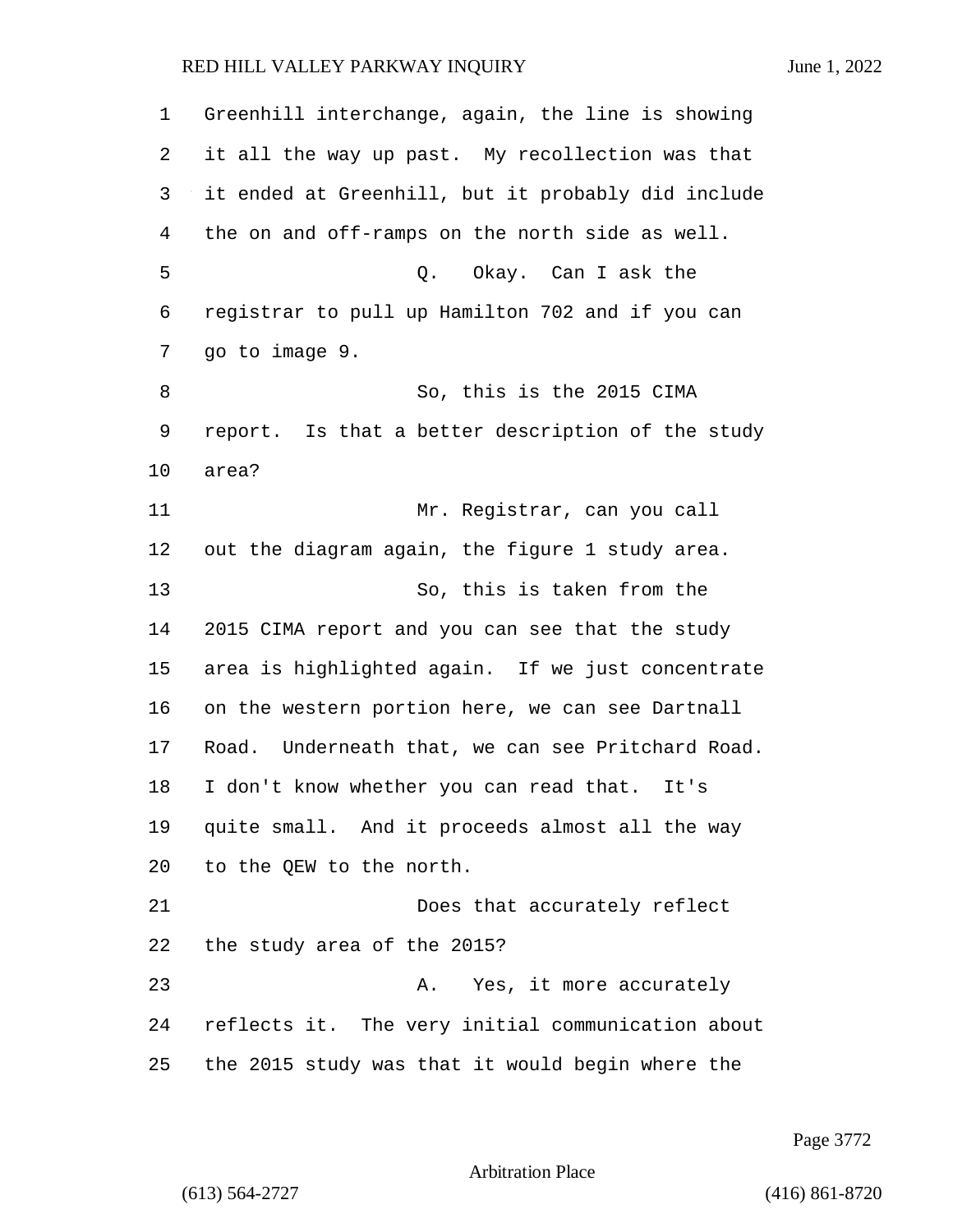2013 study had ended, roughly the Greenhill interchange, and proceed north towards the QEW and end at approximately the point shown there, which is the railway bridge, over the Red Hill Valley Parkway. 6 And then further discussion, I believe with Mr. Worron, there were some e-mails reflected, he wanted the limits of this study to, I think his word was, to touch on the limits of the LINC study which was already underway. So, we were studying the Lincoln Alexander Parkway, the LINC, from the 403 up to the end of the LINC, which is approximately where this mauve line begins. That became the beginning and end on the left side of the diagram, that point is the end of the LINC and the beginning of the Red Hill, so the two would meet at that point. 18 And then the 2015 study would overlap the physical area that was reviewed in 2013 and continue further to the north past Barton up to the limits where the roadway began in the Ministry of Transportation. 23 Q. Understood. And the limits of where the LINC ends and the Red Hill Valley Parkway begins, what's that based on? Is

Page 3773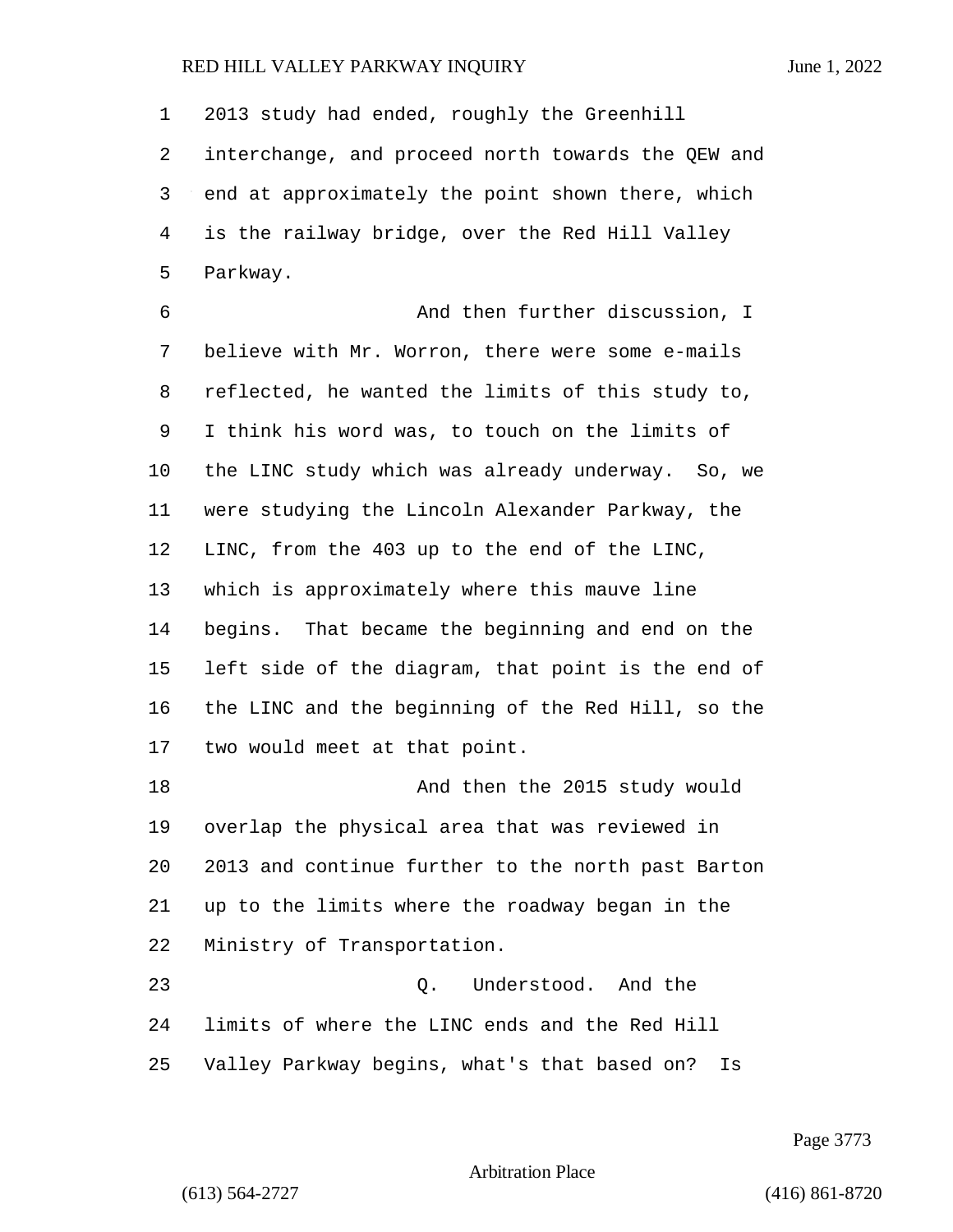| 1              | that based on the study limits that the City of    |
|----------------|----------------------------------------------------|
| 2              | Hamilton expressed to you first to report or is it |
| 3              | based on something else?                           |
| $\overline{4}$ | There's actually a sign<br>Α.                      |
| 5              | on the road. The LINC was constructed first and    |
| 6              | completed and there's a line on the roadway        |
| 7              | somewhere where there's a distinction between the  |
| 8              | two. So, what we wanted to make sure from CIMA's   |
| 9              | perspective was that we would gather information,  |
| 10             | all the information, and then parse that           |
| 11             | information appropriately into the LINC group or   |
| 12             | the Red Hill group depending on what we were       |
| 13             | analyzing in terms of conditions and such. The     |
| 14             | fact that it's in the middle of the main line,     |
| 15             | it's not at the interchange, makes the division    |
| 16             | relatively straightforward. Collisions could be    |
| 17             | assigned and there weren't very many collisions on |
| 18             | the main line for which confusion would occur, but |
| 19             | there's a sign roadway if you drive out there and  |
| 20             | that's the line that we used for our demarcation.  |
| 21             | Thank you. That's very<br>$Q$ .                    |
| 22             | helpful. And to your knowledge, that sign is not   |
| 23             | related to the project limits of the construction  |
| 24             | that took place in 2007?                           |
| 25             | No, I don't think so,<br>Α.                        |

Page 3774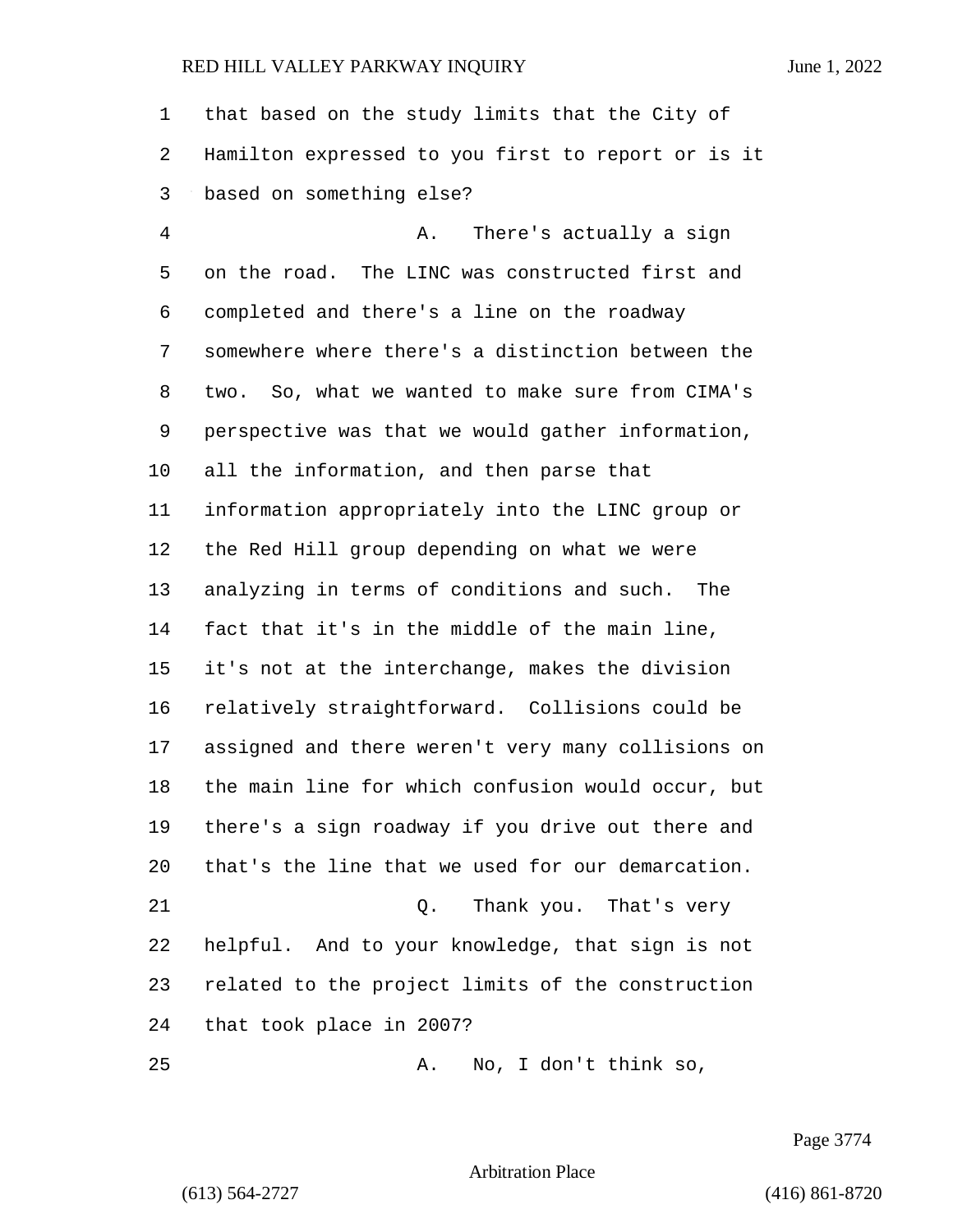| $\mathbf 1$ | because in 2007 the LINC existed -- prior to 2007,  |
|-------------|-----------------------------------------------------|
| 2           | I should say, the LINC existed and it connected to  |
| 3           | Dartnall Road, and that was the exit, the terminus  |
| 4           | point. And then the construction of the Red Hill    |
| 5           | picked up from that point and eventually the two    |
| 6           | were connected. But this demarcation point I'm      |
| 7           | talking about is somewhere between, on this         |
| 8           | diagram, Pritchard Road or Dartnall Road and Upper  |
| 9           | Ottawa, so there was actually an overlap in the     |
| 10          | pavement in the construction piece. I'm not         |
| 11          | familiar with exactly who constructed what,         |
| 12          | where $--$                                          |
| 13          | No, that's fine. I don't<br>Q.                      |
| 14          | expect you to. If you can take down the call out,   |
| 15          | Mr. Registrar, and if you can bring up Hamilton     |
| 16          | 51990. You'll recognize this document as the        |
| 17          | progress meeting number 2 from July 3, 2013. And    |
| 18          | if we can go to image 9? No.<br>Image 4, I believe. |
| 19          | So, this is possibly a more                         |
| 20          | accurate representation of the segments that were   |
| 21          | split up for the 2013 CIMA study, and we can see    |
| 22          | that there's main line sections numbered Dartnall   |
| 23          | 1 through 5 and a ramp 3, all of which are to the   |
| 24          | west in the end of the main line. And I think we    |
| 25          | can see that the Mud Street interchange begins at   |

Page 3775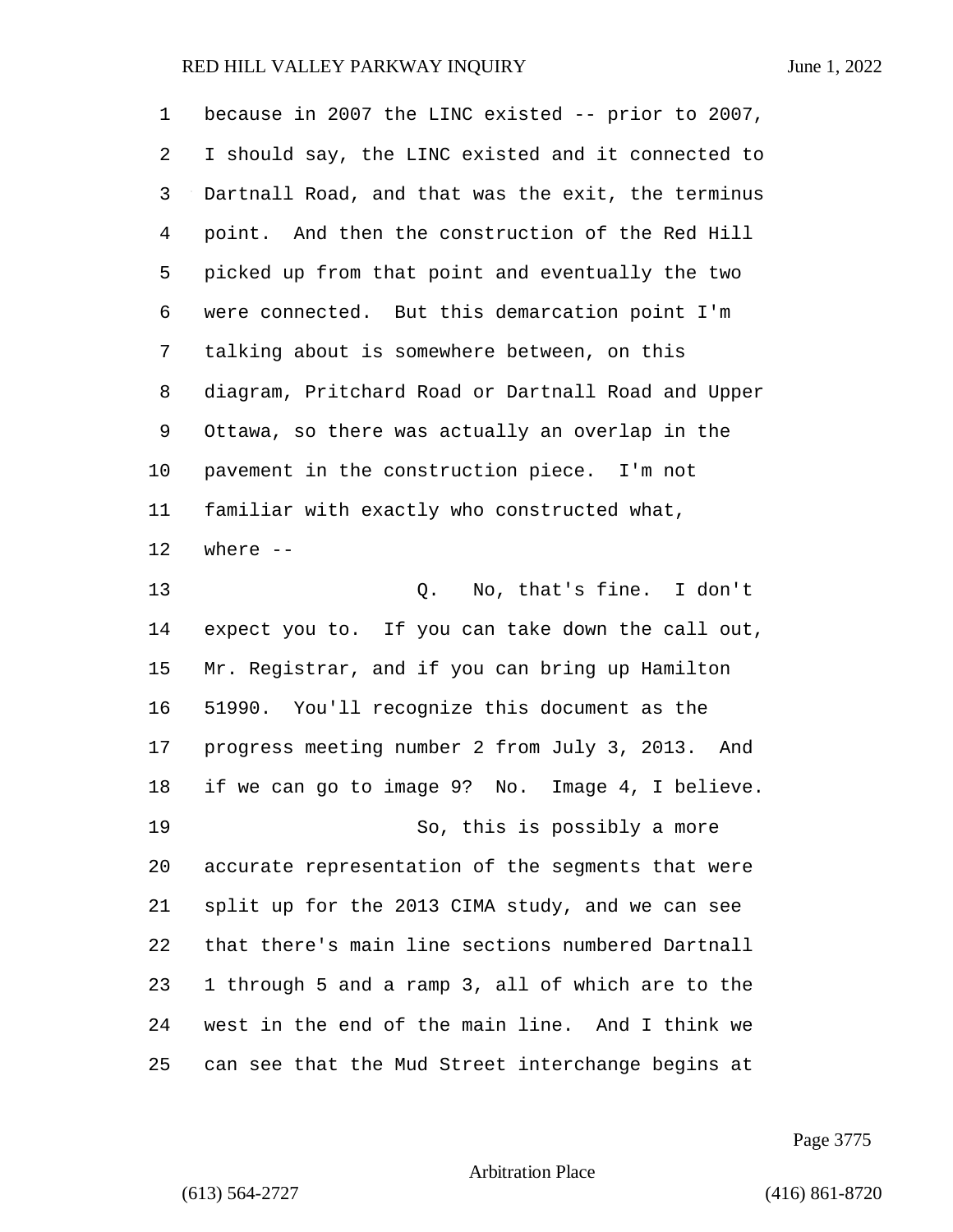| 1  | the bottom right, which is the kind of             |
|----|----------------------------------------------------|
| 2  | southernmost end of the parkway before it turns    |
| 3  | towards Dartnall Road. Is that correct?            |
| 4  | I can see ramp 6, so yes.<br>Α.                    |
| 5  | I think this is an accurate description of the     |
| 6  | segmentation that was done for our purposes and    |
| 7  | graphically shows the area.                        |
| 8  | And you would agree that<br>Q.                     |
| 9  | all of Dartnall 1 through 4 and ramp 3 are all     |
| 10 | west of Mud Street?                                |
| 11 | Yes, they are.<br>Α.                               |
| 12 | Q. And Dartnall 5, I                               |
| 13 | believe, may -- I think Dartnall 5 is also west of |
| 14 | Mud Street, but it partially, on this diagram,     |
| 15 | appears to cross Pritchard Road, which is that     |
| 16 | line coming through?                               |
| 17 | Yeah. It's the piece<br>Α.                         |
| 18 | between the two interchanges.                      |
| 19 | In the lighter blue<br>Q.                          |
| 20 | colour?                                            |
| 21 | Correct, yeah.<br>Α.                               |
| 22 | Let me just check my<br>Q.                         |
| 23 | notes, but I think I do not have any further       |
| 24 | questions.                                         |
| 25 | JUSTICE WILTON-SIEGEL: Okay.                       |

Page 3776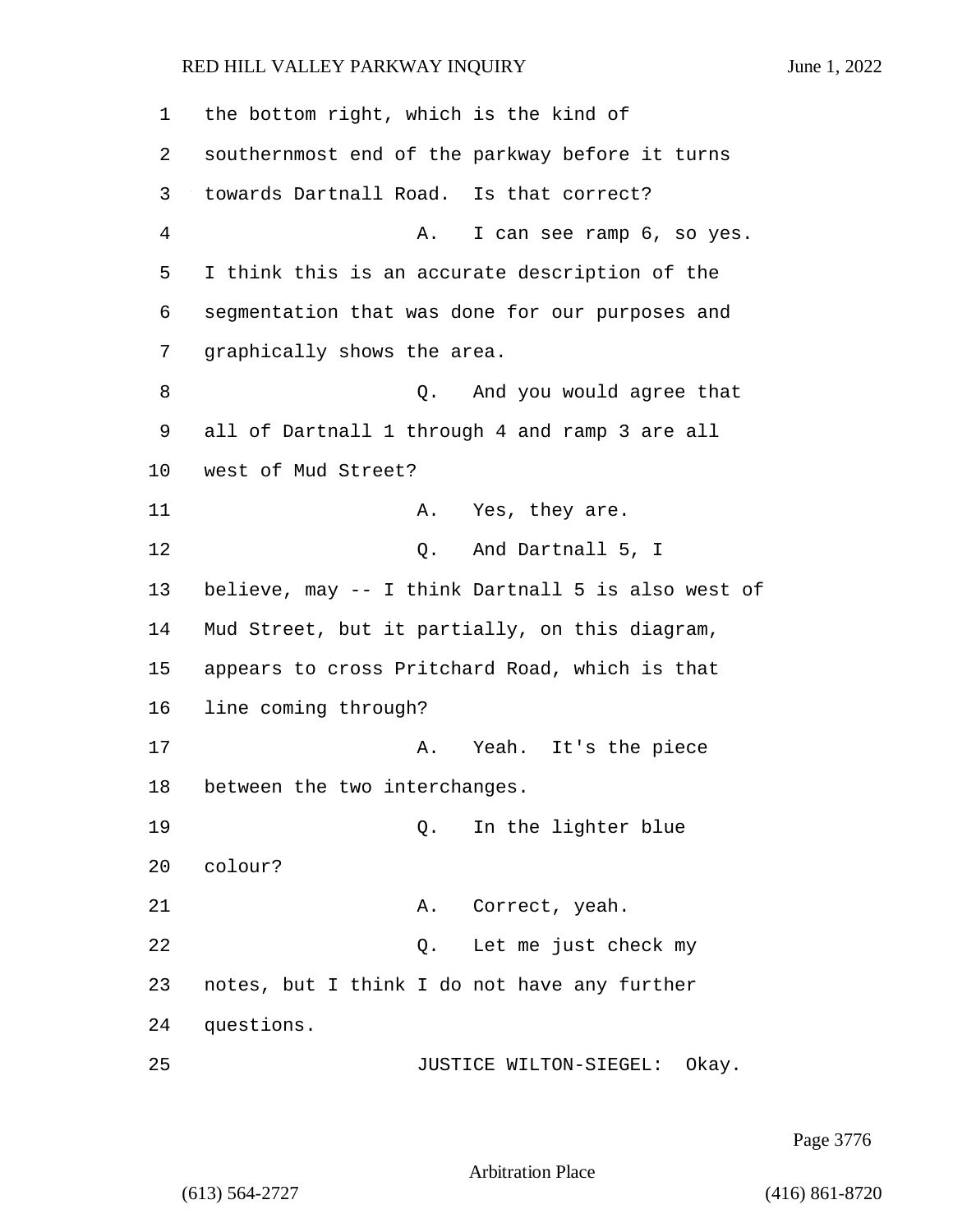Thank you. 2 MR. BUCK: Thank you. 3 JUSTICE WILTON-SIEGEL: Ms. Lawrence. 5 MS. LAWRENCE: I'm noting the time, Commissioner. It's 3:12. Recognizing we're trying to stay on a tighter schedule today, I would ask that we take our break now so that my re-examination can be as targeted as possible. **JUSTICE WILTON-SIEGEL:** Okay. Let's take our break. We'll return at 3:20. --- Recess taken at 3:12 p.m. --- Upon resuming at 3:21 p.m. FURTHER EXAMINATION BY MS. LAWRENCE: 15 C. Thank you, Mr. Malone. I just have a few questions in re-exam. Ms. Roberts asked you today a question about the 2015 CIMA report which has signature lines but had no signatures. 20 In 2015, was it CIMA's practice to send hard copies as well as electronic copies? 23 A. If the client requested it, yes. 25 Q. Do you have a

Page 3777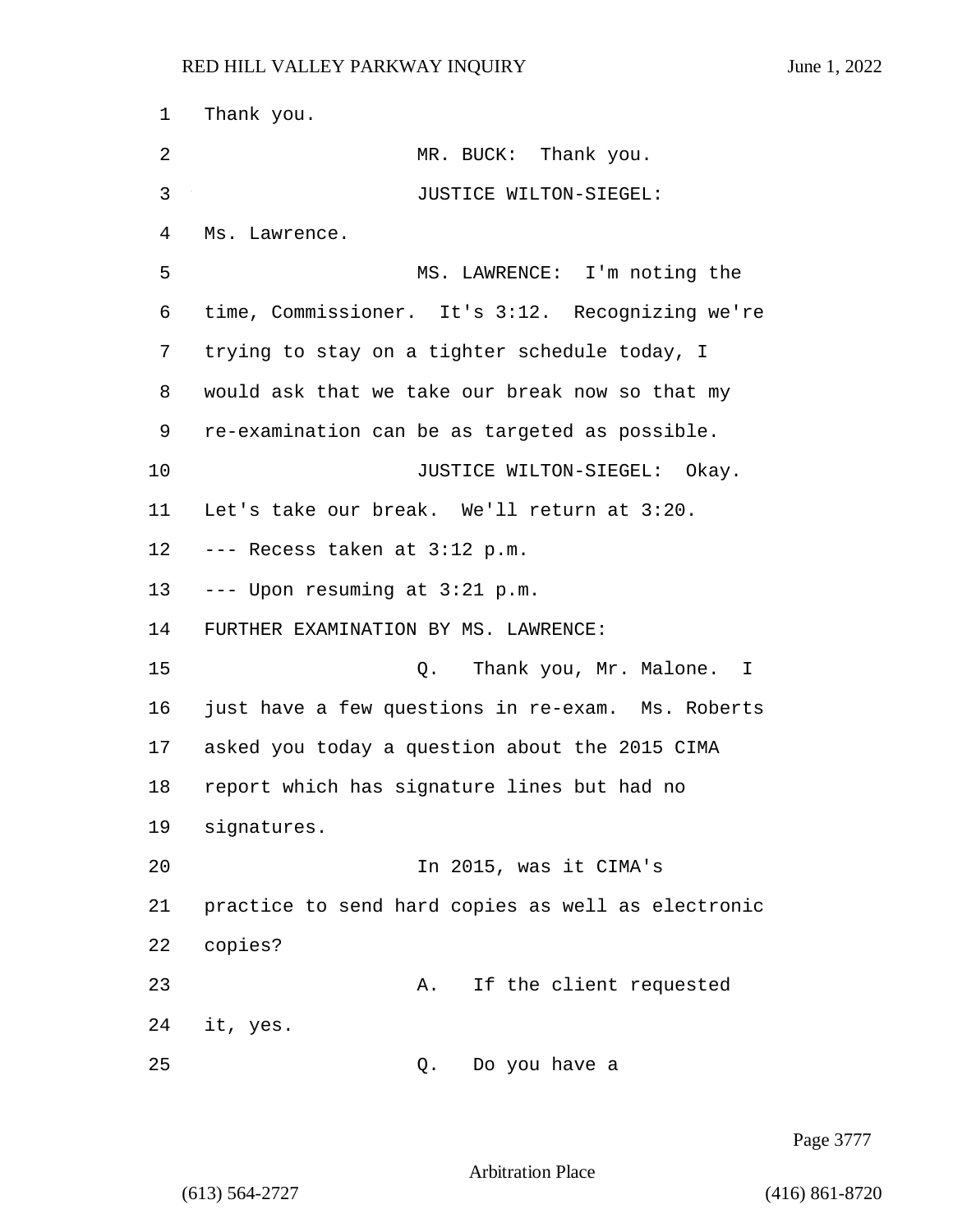recollection of whether that happened in this case?

3 A. To be honest, I don't. Our process currently is if we sent a hard copy, we do a scan of the hard copy. I suspect that what occurred in 2015 was we created the PDF document from the Word document and then signed, potentially signed, the hard copies but didn't have a scan of the signatures. It's possible it went unsigned, but if it was hard copy, it would have been likely a signed version and I don't know why we don't have a copy document that indicates a signature if in fact we did sign it. 14 O. Thank you. Ms. Contractor asked you some questions near the beginning of her examination in respect of your understanding of City staff members and their expertise in friction testing, and you said you didn't know whether City staff members had expertise in friction testing or did not have such expertise. Do you remember that exchange with Ms. Contractor? 23 A. I do, yes. 24 Q. Ms. Contractor didn't define staff members, City staff members, when she

Page 3778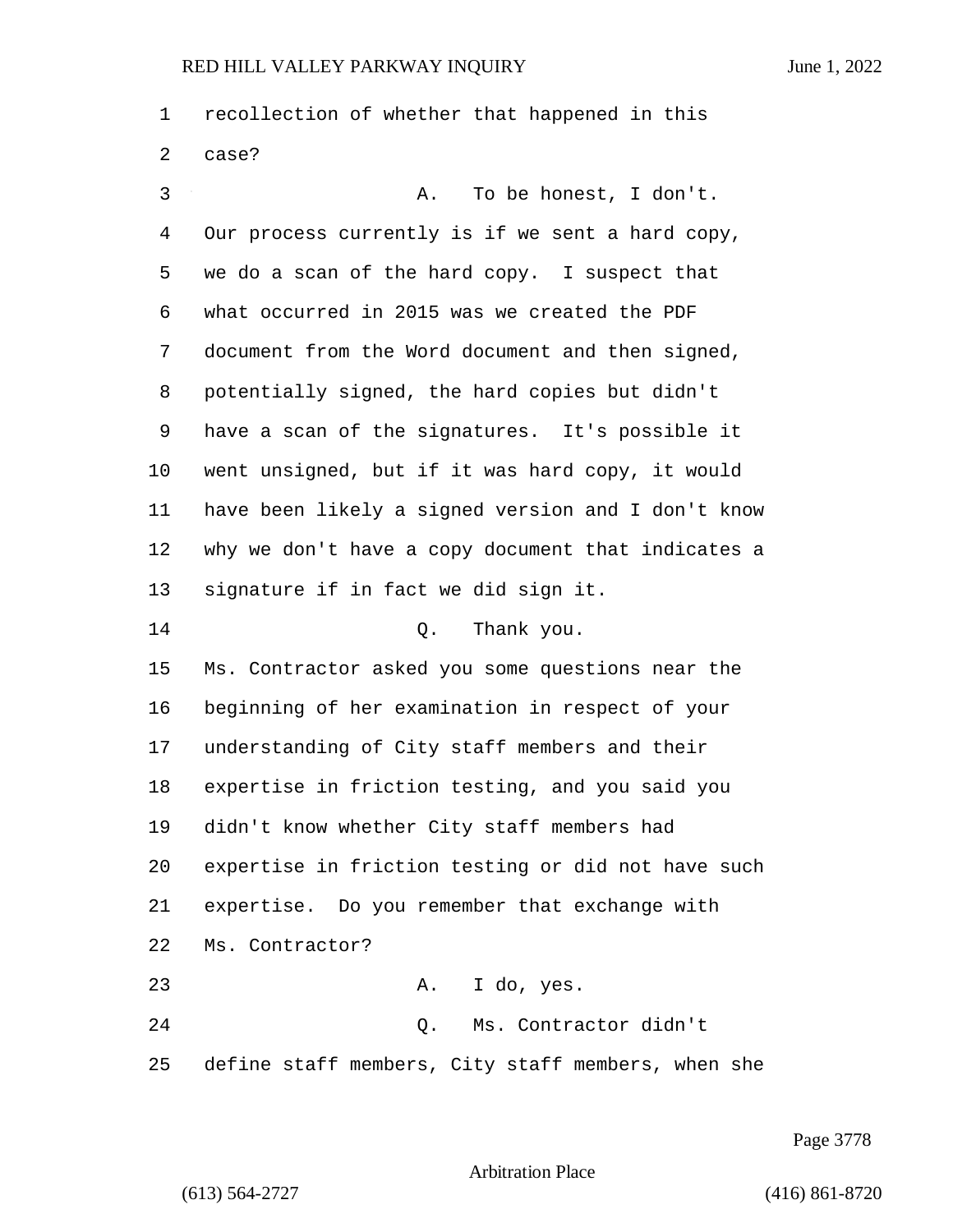asked you those questions. Did you view Mr. Moore as an engineer with expertise in friction and friction testing in 2013? 4 A. I think my interpretation would be he would be someone who would have expertise in it, given his intimate knowledge of the design of roadways for the City, but my answer would be the same. I didn't know whether he did or did not explicitly have that knowledge. 10 Q. And I was asking specifically about your understanding in 2015, pardon me, in 2013. What about in 2015 in respect of Mr. Moore's expertise, do you have the same answer or a different answer? 15 A. I think it would be the same answer. 17 C. Okay. You were taken to the 2015 CIMA report by Ms. Contractor, section 7, and in that exchange, it was about friction testing, and you said I think there is additional information in section 9. 22 Registrar, could you bring up HAM24709, please, and if you could go to internal page 46 of the report. Apologies, Registrar, you don't have the image handy. I suspect it's

Page 3779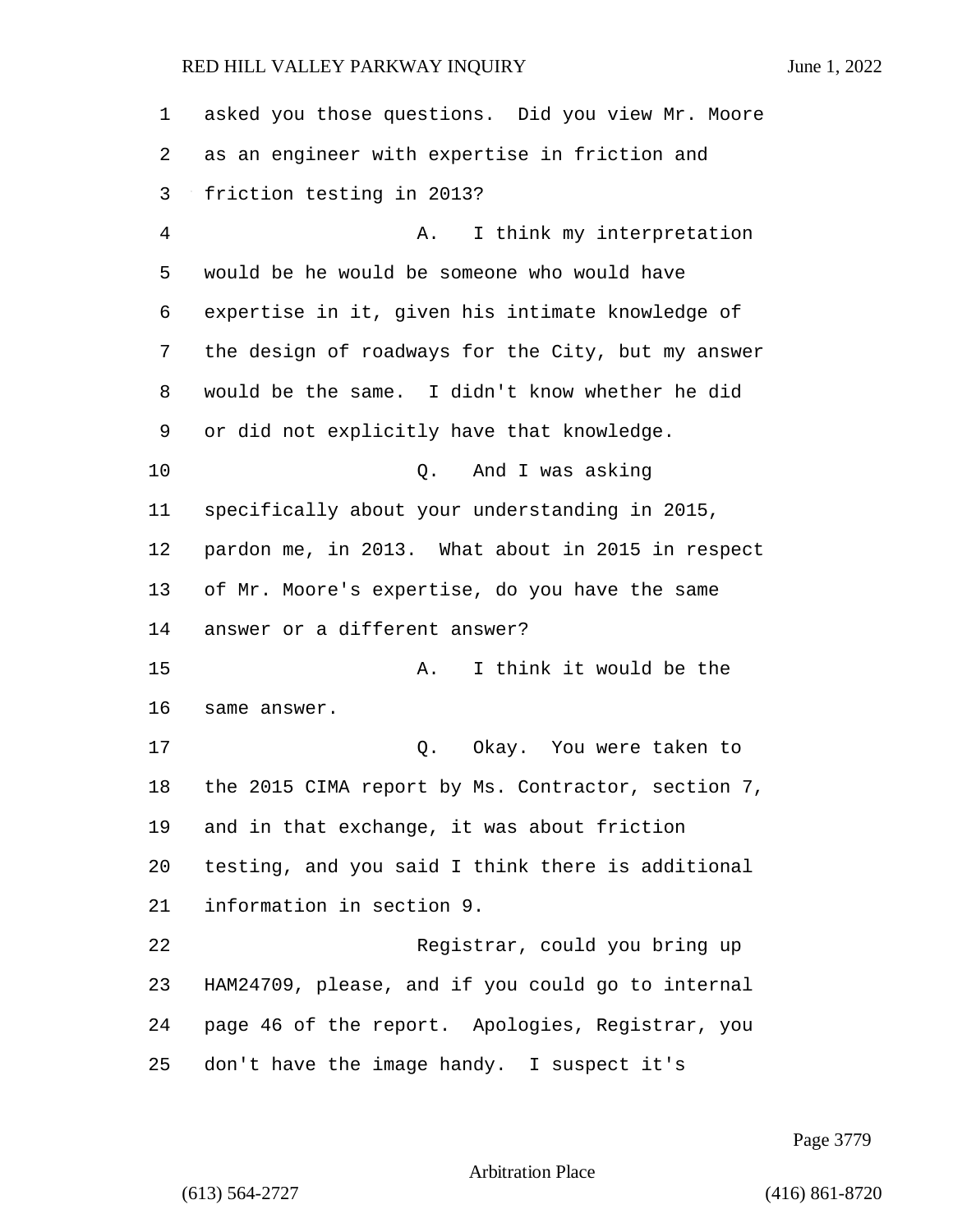| $\mathbf 1$ | image 52. So, close. Can you go one more          |
|-------------|---------------------------------------------------|
| 2           | image up. Thank you. And if you could call out    |
| 3           | $9.1.3$ , please.                                 |
| 4           | Was this the section that you                     |
| 5           | were referring to when Ms. Contractor took you to |
| 6           | section 7?                                        |
| 7           | A. Yes.                                           |
| 8           | Q. So, here, you say in the                       |
| 9           | second -- well, I'll just read out the whole      |
| 10          | thing:                                            |
| 11          | "In order to determine                            |
| 12          | whether low pavement                              |
| 13          | friction may be                                   |
| 14          | contributing to                                   |
| 15          | collisions, especially                            |
| 16          | wet surface, the City                             |
| 17          | should consider                                   |
| 18          | conducting pavement                               |
| 19          | friction testing under                            |
| 20          | normal circumstances as                           |
| 21          | well as under typical wet                         |
| 22          | pavement conditions                               |
| 23          | encountered on the RHVP.                          |
| 24          | Special focus should be                           |
| 25          | given to King Street and                          |

Page 3780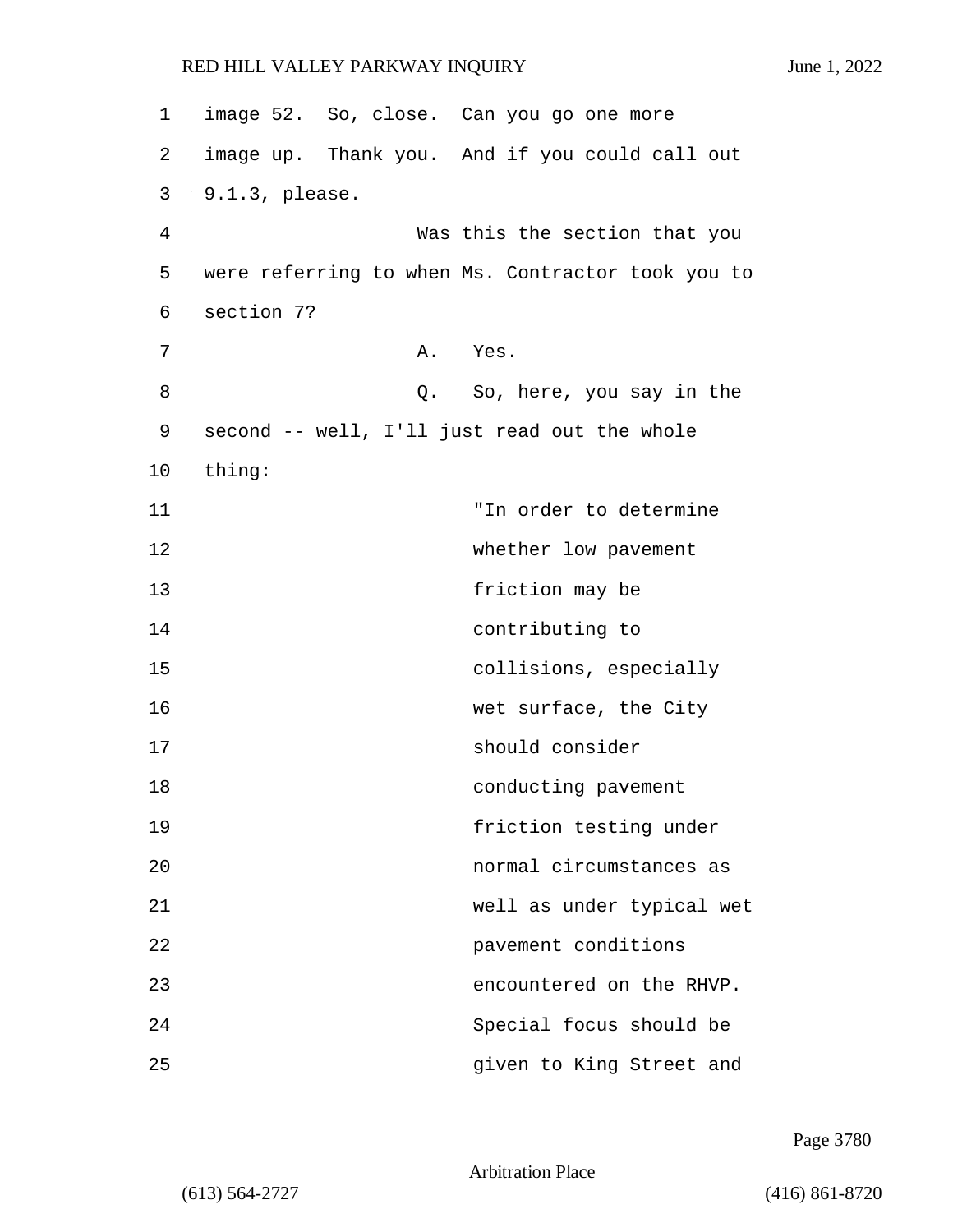| $\mathbf 1$ |                                               | the Queen Street                                |
|-------------|-----------------------------------------------|-------------------------------------------------|
| 2           |                                               | interchanges."                                  |
| 3           |                                               | You give an estimated cost.                     |
| 4           | And then it says:                             |                                                 |
| 5           |                                               | "Depending on the test                          |
| 6           |                                               | results, the City will be                       |
| 7           |                                               | able to determine if                            |
| 8           |                                               | further action is                               |
| 9           |                                               | required."                                      |
| 10          |                                               | Here, you use the phrase                        |
| 11          |                                               | "should consider," quote, unquote, and you gave |
| 12          | some evidence about, in your profession, what |                                                 |
| 13          | should consider means. Do you remember those  |                                                 |
| 14          | questions and those answers?                  |                                                 |
| 15          | А.                                            | I do, yes.                                      |
| 16          |                                               | Q. You said in response to                      |
| 17          | Ms. Contractor's questions:                   |                                                 |
| 18          |                                               | "Traffic professionals                          |
| 19          |                                               | understand the different                        |
| 20          |                                               | meanings between should                         |
| 21          |                                               | consider and could                              |
| 22          |                                               | consider."                                      |
| 23          |                                               | Do you remember that?                           |
| 24          | Α.                                            | Yes.                                            |
| 25          | Q.                                            | Did you view Mr. Cooper,                        |

Page 3781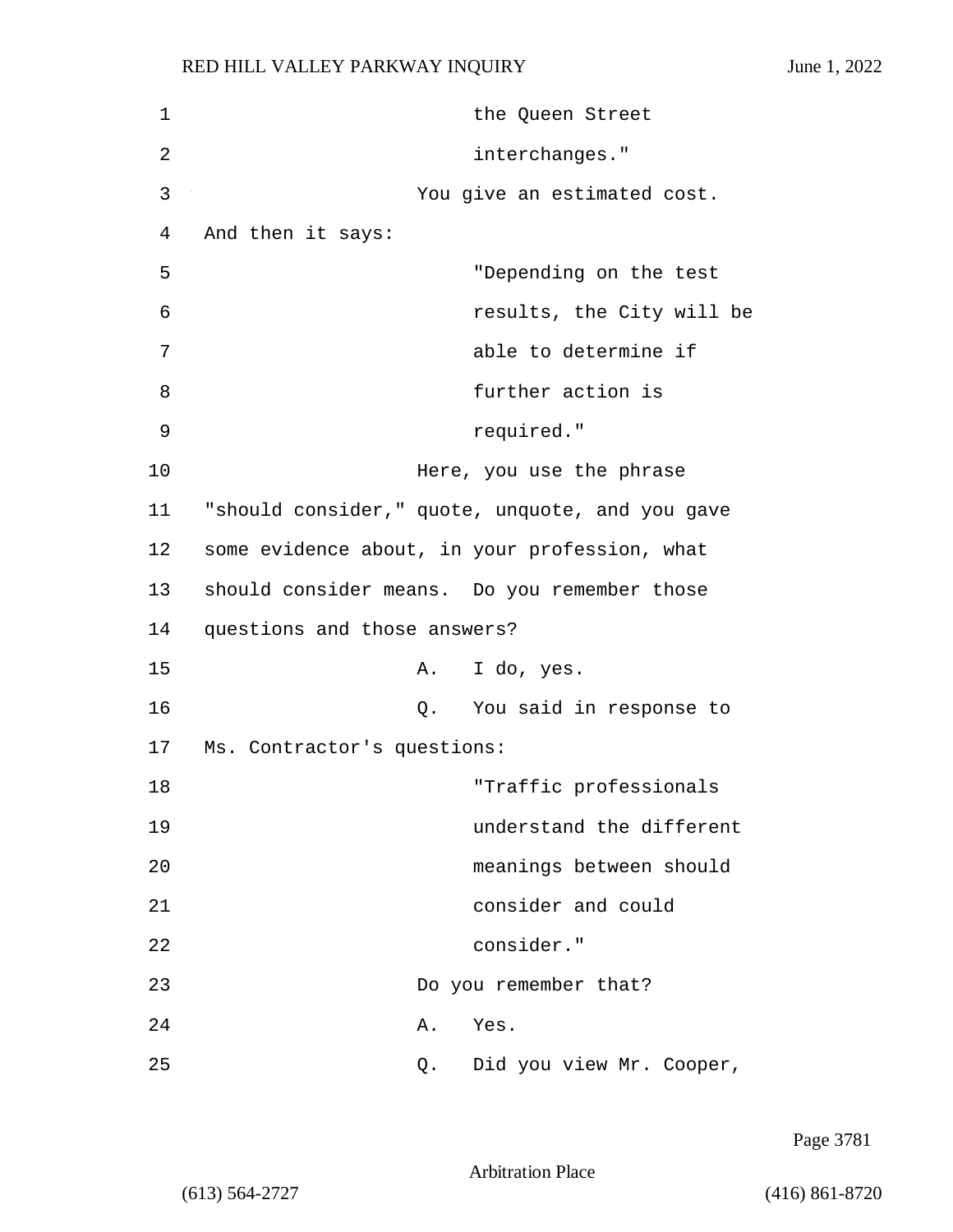| 1  | Mr. Ferguson and Mr. White as traffic             |
|----|---------------------------------------------------|
| 2  | professionals with whom you would have the shared |
| 3  | understanding of that language?                   |
| 4  | I believe so, yes.<br>Α.                          |
| 5  | Q. Ms. Contractor asked --                        |
| 6  | this was in respect of friction testing -- would  |
| 7  | it be reasonable for City staff members on this   |
| 8  | project who, like you, are not friction experts,  |
| 9  | to read $--$ and I'm just going to $--$ she said  |
| 10 | "this," that was in reference to the friction     |
| 11 | testing recommendations, she said:                |
| 12 | "To mean design                                   |
| 13 | specifications to be used                         |
| 14 | as a baseline standard to                         |
| 15 | evaluate friction testing                         |
| 16 | results."                                         |
| 17 | Do you remember Ms. Contractor                    |
| 18 | asking that question?                             |
| 19 | A. I do, yes.                                     |
| 20 | Q. Did you understand                             |
| 21 | Mr. Cooper, Mr. Ferguson and Mr. White to be road |
| 22 | safety experts, like you are, even if they were   |
| 23 | not friction experts?                             |
| 24 | I don't know if they have<br>Α.                   |
| 25 | ever been qualified as experts in court, for      |

Page 3782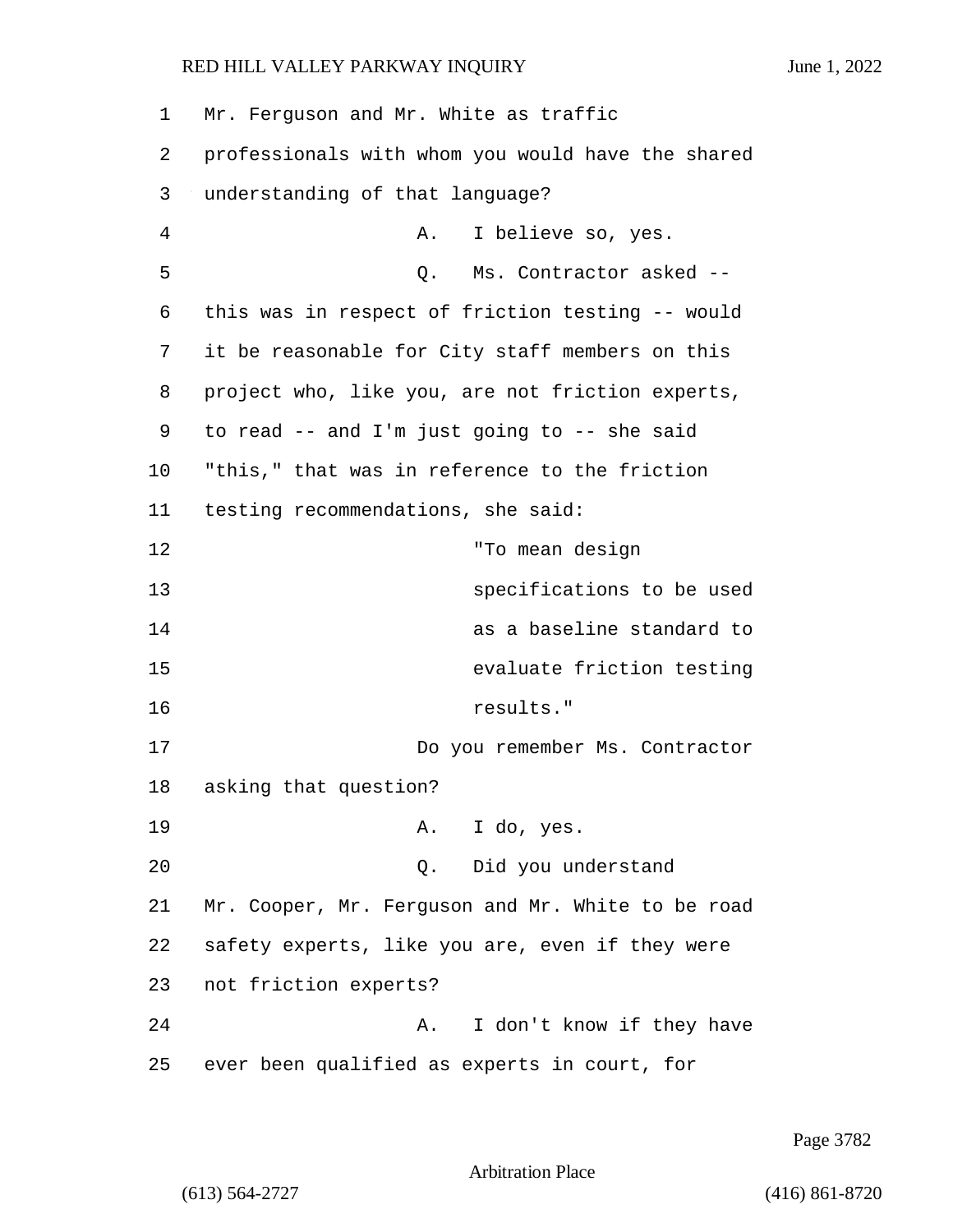example, but they certainly had extensive knowledge about road safety, so the application of the term "expert" is -- 4 Q. That was poorly worded. You understood them to have expertise in road safety? 7 A. Yes, yes. 8 and  $Q$ . What assumptions, if any, did you make about the level of knowledge that those three individuals would have when it came to the potential effect of pavement surface friction on collisions? 13 A. I think they -- I want to word it correctly for you. I think my understanding is that they would have a similar understanding to what my intention had been and the way we had described the connection of friction to road safety, so I don't think the concept would have been foreign to them in any way. I know that they're all engineering technologists and I believe they're all certified engineering technologists with their professional association and would have been through design engineering training that would have discussed road friction, so they would have a fundamental

Page 3783

Arbitration Place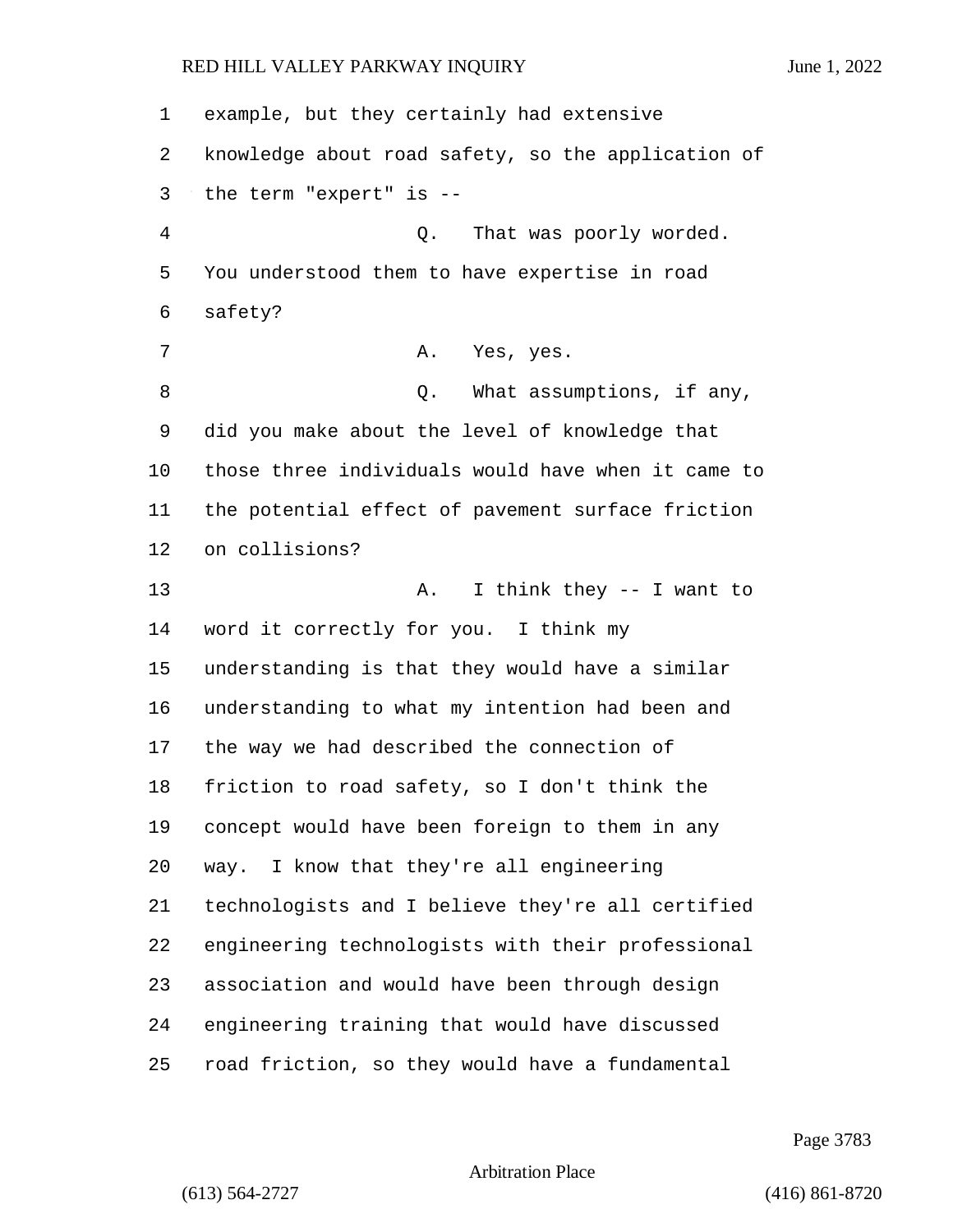1 knowledge consistent with what I've described. 2 Q. So, not friction experts, 3 but an understanding of friction, the effect of 4 friction, on collisions in the same manner that 5 you do? 6 A. Yeah. As I stated, I 7 don't know who would have been friction experts, 8 if anyone, at the City, "experts" in quotes, but I 9 believe they would have knowledge and 10 understanding of the concept of friction in 11 regards to its importance in road safety. 12 C. Thank you. When issuing 13 this report with the last phrase: 14 "Depending on the test 15 results, the City will be 16 able to determine if 17 further action is 18 required." 19 What further action did CIMA 20 have in mind? 21 A. Reading it now, I'm not 22 sure we -- well, clearly we didn't define anything 23 for them. I would still take the view that it 24 would be up to the City to determine what further 25 action to undertake, whether that might mean

Page 3784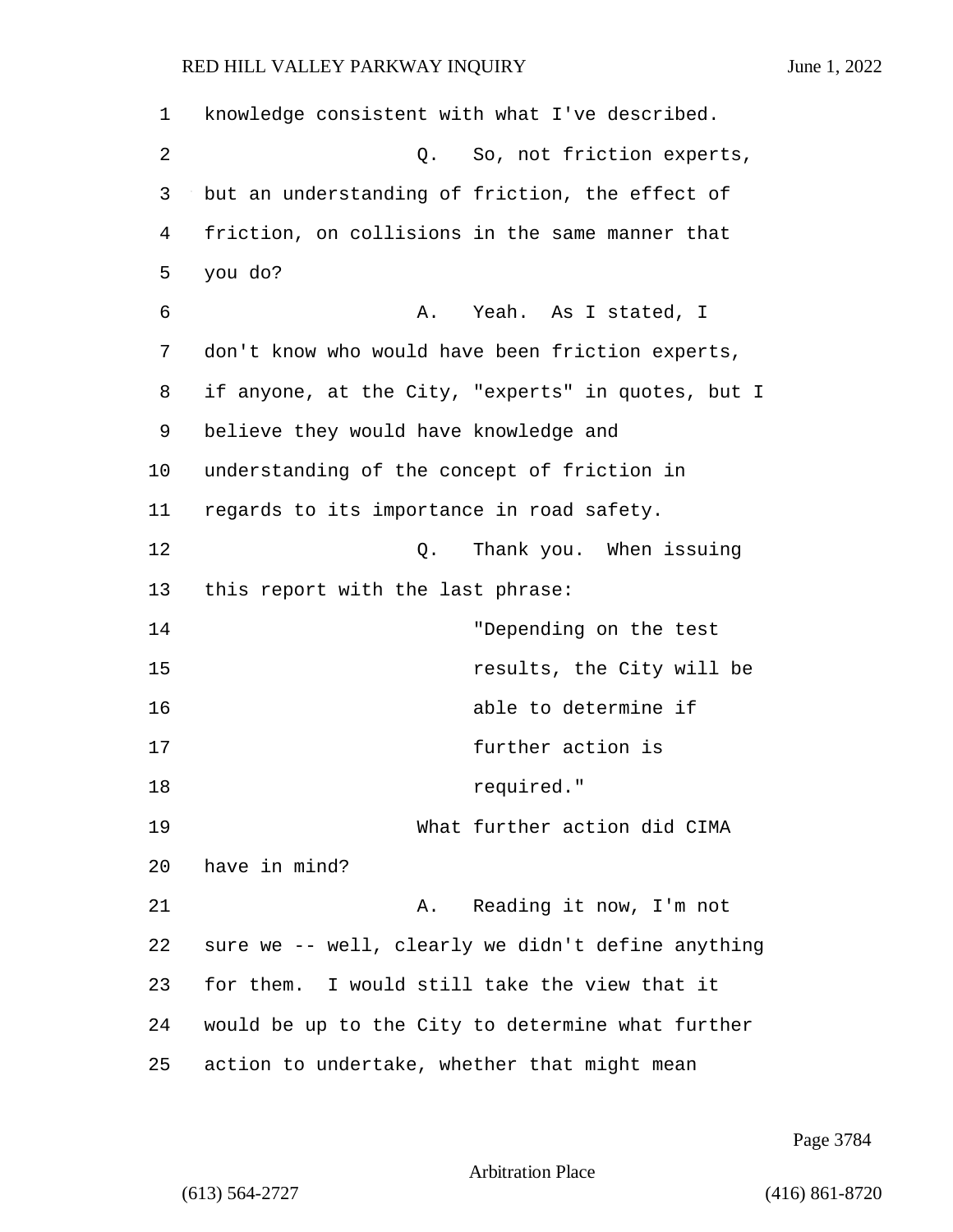| $\mathbf 1$ | additional friction testing, determination of what |
|-------------|----------------------------------------------------|
| 2           | would be considered an acceptable or an            |
| 3           | appropriate or the friction levels and values the  |
| 4           | City was going to use, and I think it would also   |
| 5           | go into the realm of determining what additional   |
| 6           | resources, whether that's internal or external,    |
| 7           | might be needed to assist in evaluating and acting |
| 8           | upon results that would have been achieved.        |
| 9           | Thank you.<br>Q.                                   |
| $10 \,$     | Ms. Contractor asked you some questions about the  |
| 11          | use of timelines in CIMA reports and, in           |
| 12          | particular, she suggested to you that it was       |
| 13          | important to include timelines in CIMA's           |
| 14          | consultant reports, and there was a number of      |
| 15          | exchanges about that.                              |
| 16          | Do you remember those                              |
| 17          | exchanges with Ms. Contractor?                     |
| 18          | Not word for word.<br>Α.                           |
| 19          | Q. Sure, but you remember                          |
| 20          | them just from an hour ago?                        |
| 21          | I recall the discussion,<br>Α.                     |
| 22          | yes.                                               |
| 23          | Okay.  Taking a<br>Q.                              |
| 24          | hypothetical, if in a road safety report CIMA came |
| 25          | to the professional conclusion that there was a    |

Page 3785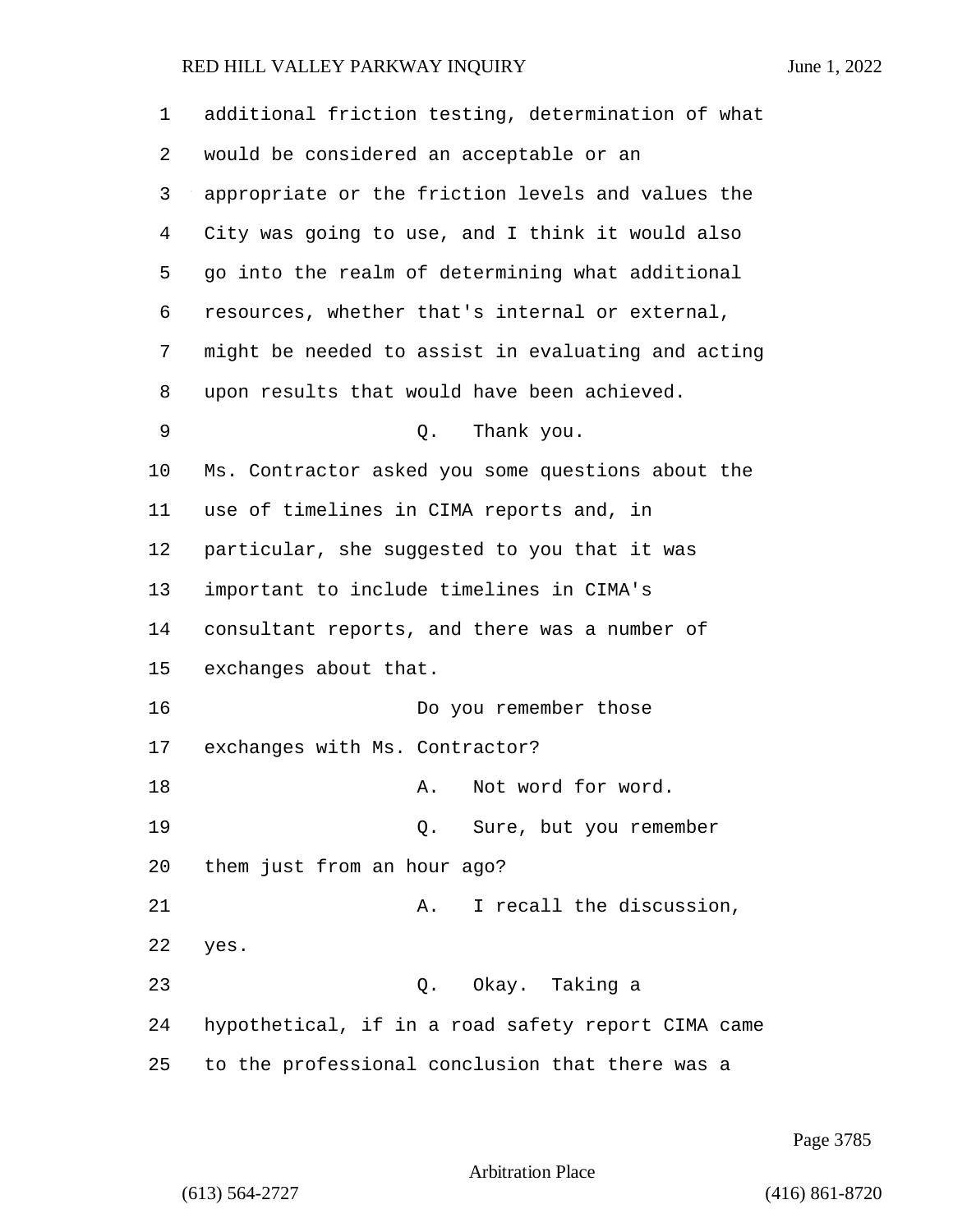| 1              | significant and urgent safety issue, in your view, |
|----------------|----------------------------------------------------|
| 2              | would you have a professional obligation to        |
| 3              | provide a timeline to move quickly to a client?    |
| $\overline{4}$ | Our practice, if we<br>Α.                          |
| 5              | identified -- and I just want to use your wording  |
| 6              | exactly as you provided it, so tell me if I have   |
| 7              | it wrong. Urgent and immediate safety issue, is    |
| 8              | that what you said?                                |
| 9              | Q. I think I said                                  |
| 10             | significant and urgent.                            |
| 11             | A. So, if we identify                              |
| 12             | something that would be called a significant and   |
| 13             | urgent issue, we would typically communicate       |
| 14             | immediately with the client. And I'll give a       |
| 15             | trivial but a relevant example.                    |
| 16             | If we're investigating an                          |
| 17             | intersection and we identify that the traffic      |
| 18             | signal is not operating, then we communicate with  |
| 19             | the client immediately. We don't wait to write     |
| 20             | the report and say, when we visited, the light was |
| 21             | not operating.                                     |
| 22             | So, it doesn't come into play                      |
| 23             | if there's an immediate element to be identified   |
| 24             | into the report in terms of timeline because it    |
| 25             | would already have been communicated to the road   |

Page 3786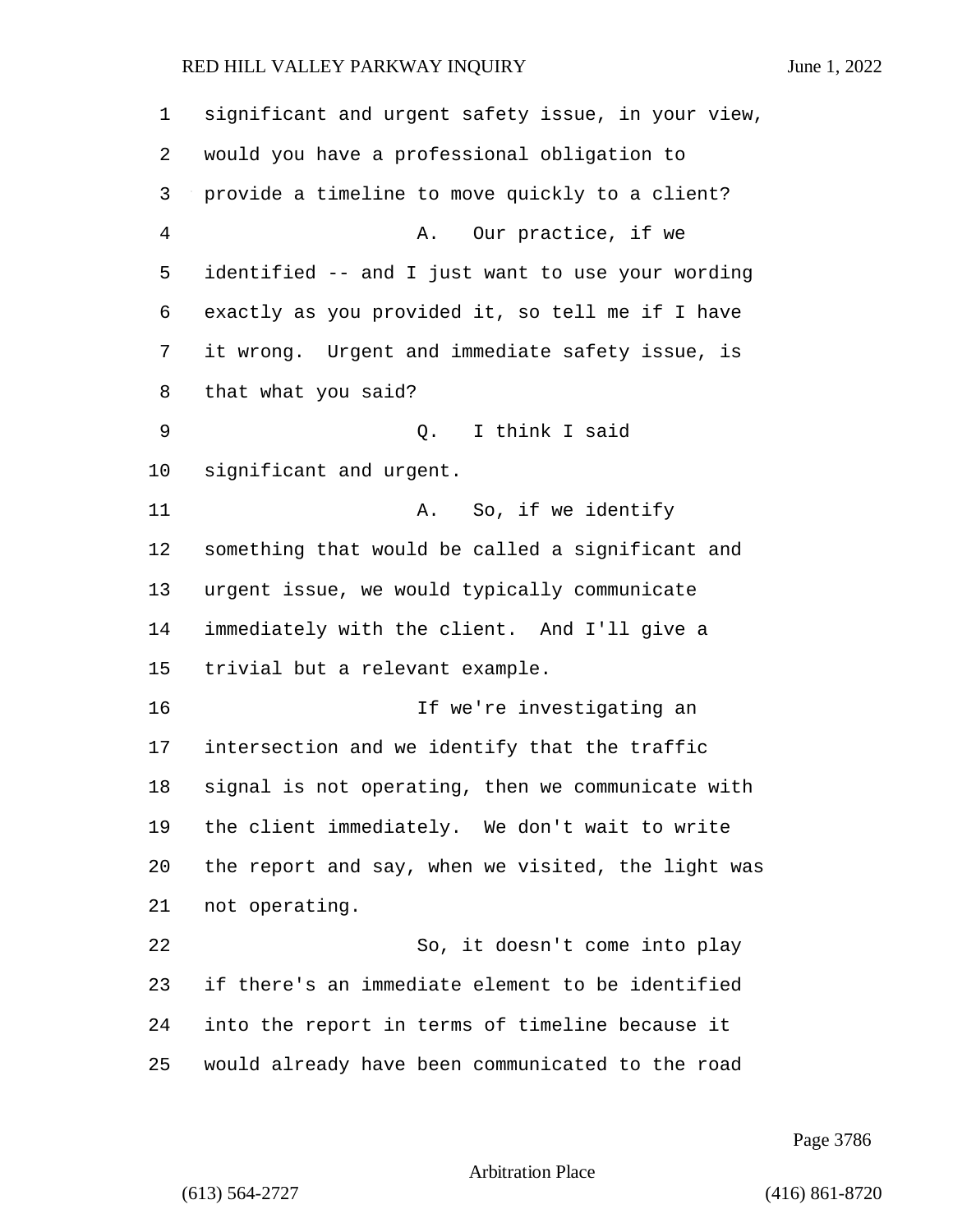| $\mathbf 1$ | authority for action that we would assume could    |
|-------------|----------------------------------------------------|
| 2           | take place as soon as possible.                    |
| 3           | Okay. Apart from those<br>Q.                       |
| 4           | circumstances where you address something that     |
| 5           | appears urgent in your view, what is the purpose   |
| 6           | of CIMA providing timelines or prioritization in   |
| 7           | their reports in terms of countermeasures?         |
| 8           | Oftentimes the provision<br>Α.                     |
| 9           | of timelines is at the request of the client,      |
| 10          | because they're trying to coordinate it with their |
| 11          | internal planning procedures. And there's also,    |
| 12          | as we've talked about previously, a connection to  |
| 13          | the reality of the action, whether it can be done  |
| 14          | in a short timeframe based on the nature of the    |
| 15          | work or would necessitate a longer, more detailed  |
| 16          | process.                                           |
| 17          | And so, in some cases,                             |
| 18          | including timelines is valuable, useful for the    |
| 19          | client, because it clarifies for readers,          |
| 20          | particularly readers that may not be fully         |
| 21          | particular with the subject matter but are         |
| 22          | interested in the recommendations, that what a     |
| 23          | potential timeline would be.                       |
| 24          | An example here being                              |
| 25          | illumination could not be done in a short period   |

Page 3787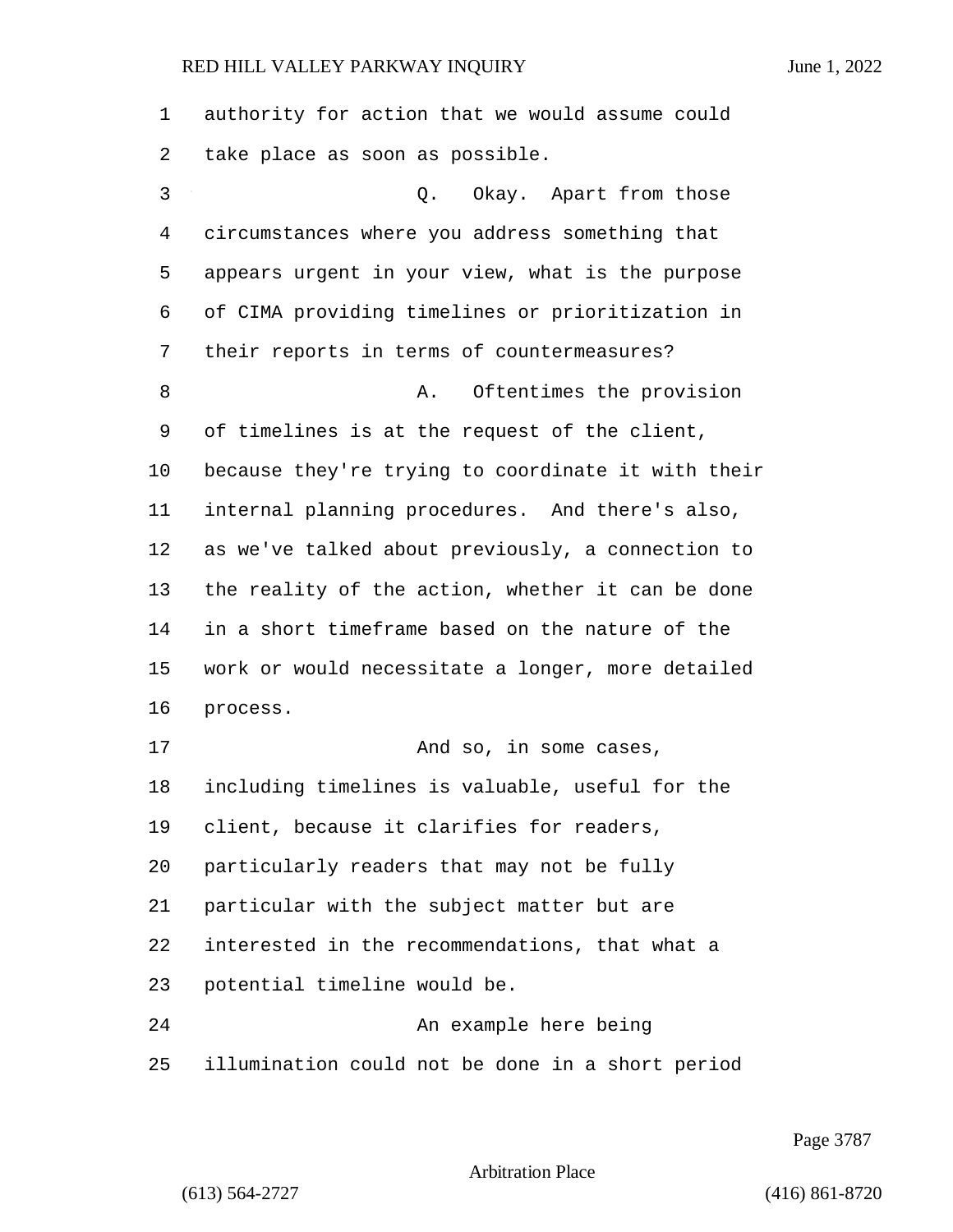of time, would more likely be a long period of time, so that's part of why it's provided. 3 Q. Thank you. I didn't mean to -- sorry, were you finished? 5 A. No. I was just trying to confirm that I've answered your question. 7 Q. Yes. Thank you Ms. Contractor took you to the summary table and the long-term recommendation of install continuous illumination. 11 Registrar, can you pull that up. It's the same document and it is page 50. And perhaps you can just go image by image. It is likely image 58. There we go. Thank you. Just at the bottom. 16 And, in your response, you characterized this countermeasure as partly identified as a long-term item, and I'm quoting from you. Just to clarify, what did you mean by partially identified, because it looks to me like it's identified entirely as a long-term countermeasure? 23 A. I don't recall my exact wording, but I think what I was intending to say is it is a long-term timeline for the completion

Page 3788

```
Arbitration Place
```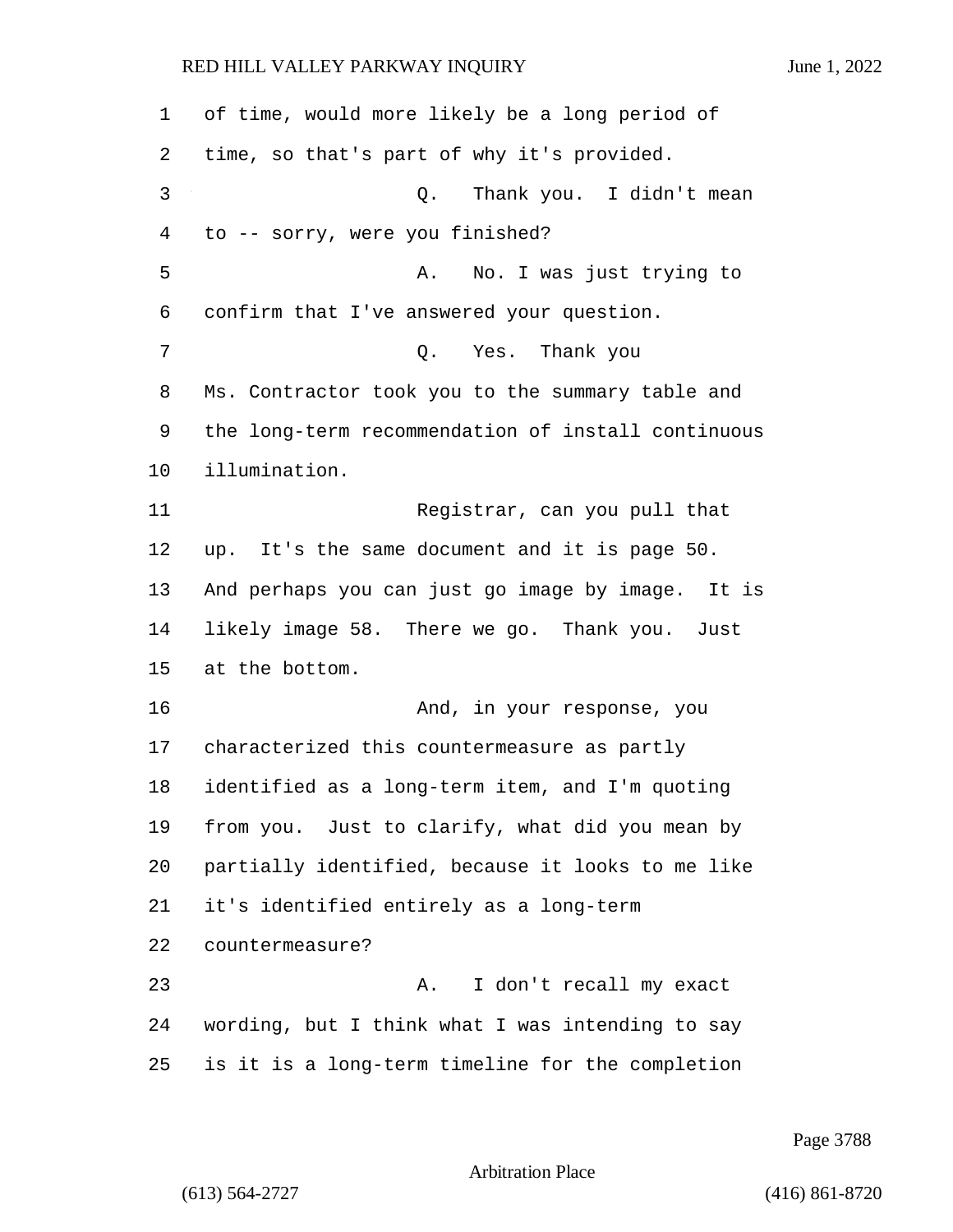| 1  | of the action. Some of those would take place      |
|----|----------------------------------------------------|
| 2  | sooner than later. So, a review or an extended     |
| 3  | further review, as described, of the evaluation in |
| 4  | the context of the surrounding network, and then   |
| 5  | something like an environmental assessment, would  |
| 6  | be steps towards completion. So, some parts of     |
| 7  | the activity will take place sooner than others    |
| 8  | will.                                              |
| 9  | The overall expectation before                     |
| 10 | completion of installation of continuous           |
| 11 | illumination would be in the long term, but        |
| 12 | whether you start tomorrow or you start next year  |
| 13 | or you start in five years, there's still multiple |
| 14 | steps to go through.                               |
| 15 | Thank you. Commissioner,<br>Q.                     |
| 16 | just give me a moment to check my notes, please.   |
| 17 | Thank you. Commissioner,                           |
| 18 | those are my questions.                            |
| 19 | JUSTICE WILTON-SIEGEL: Thank                       |
| 20 | you. Perhaps, Mr. Registrar, you can take that     |
| 21 | down.                                              |
| 22 | Mr. Malone, thank you very                         |
| 23 | much for appearing before the inquiry. You're      |
| 24 | excused.                                           |
| 25 | Thank you,<br>THE WITNESS:                         |

Page 3789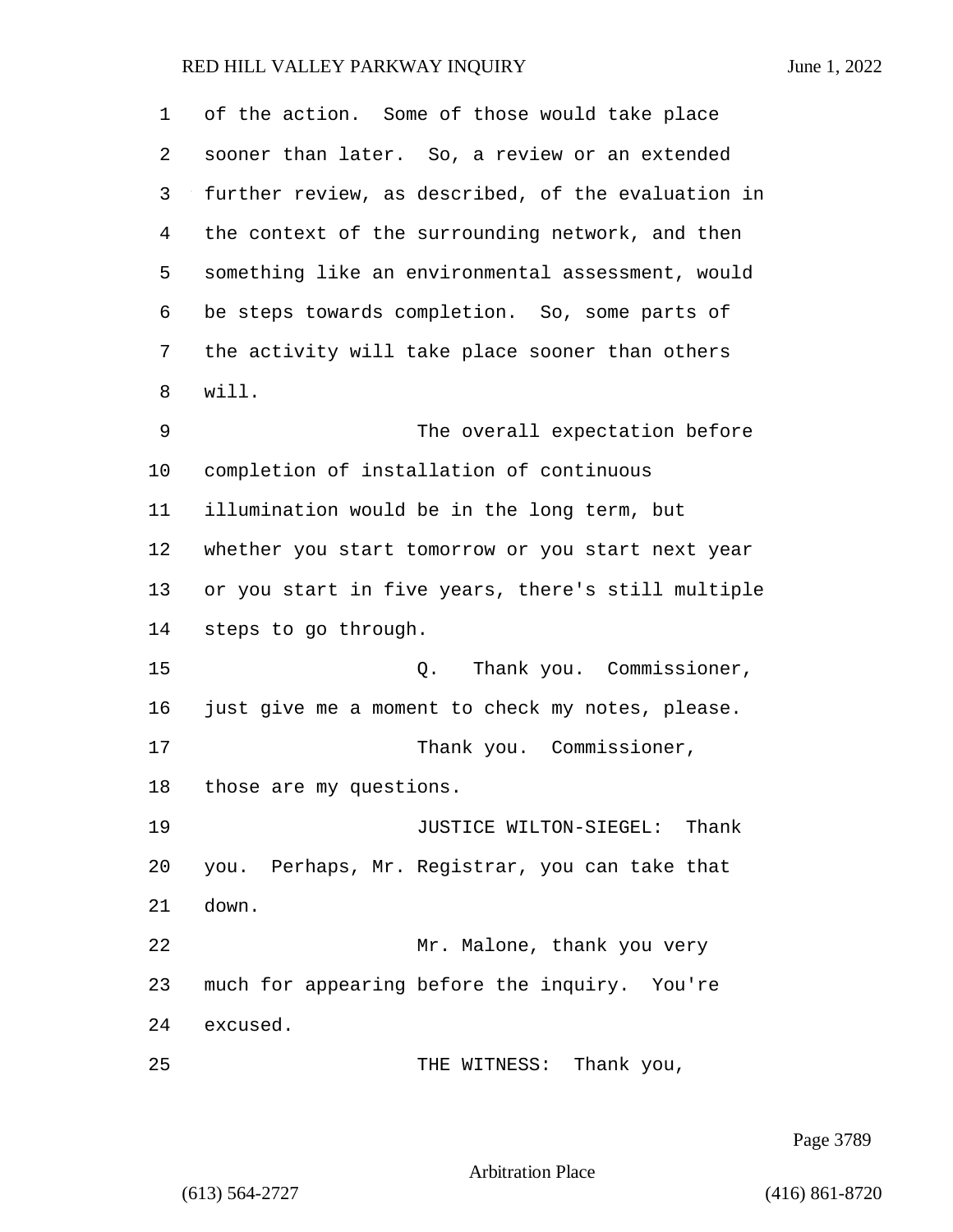Mr. Commissioner. 2 JUSTICE WILTON-SIEGEL: Our next witness is Mr. Applebee, I gather. Is he available to start immediately or do we need any time for set up? 6 MS. LAWRENCE: I believe he is available. I need just less than five minutes to reorient my own station, so if we could take a very brief break so we can get Mr. Applebee. 10 JUSTICE WILTON-SIEGEL: Let's start again at a quarter to 4:00. --- Recess taken at 3:39 p.m. --- Upon resuming at 3:46 p.m. 14 MS. LAWRENCE: Commissioner, may I proceed? 16 +JUSTICE WILTON-SIEGEL: Please proceed. BRIAN APPLEBEE; AFFIRMED EXAMINATION BY MS. LAWRENCE: 20 Q. Good afternoon. My name is Emily Lawrence and I'm co-lead commission counsel in this inquiry. Thank you for your patience today. I'm going to ask you some

questions starting with questions about your

personal background.

Page 3790

Arbitration Place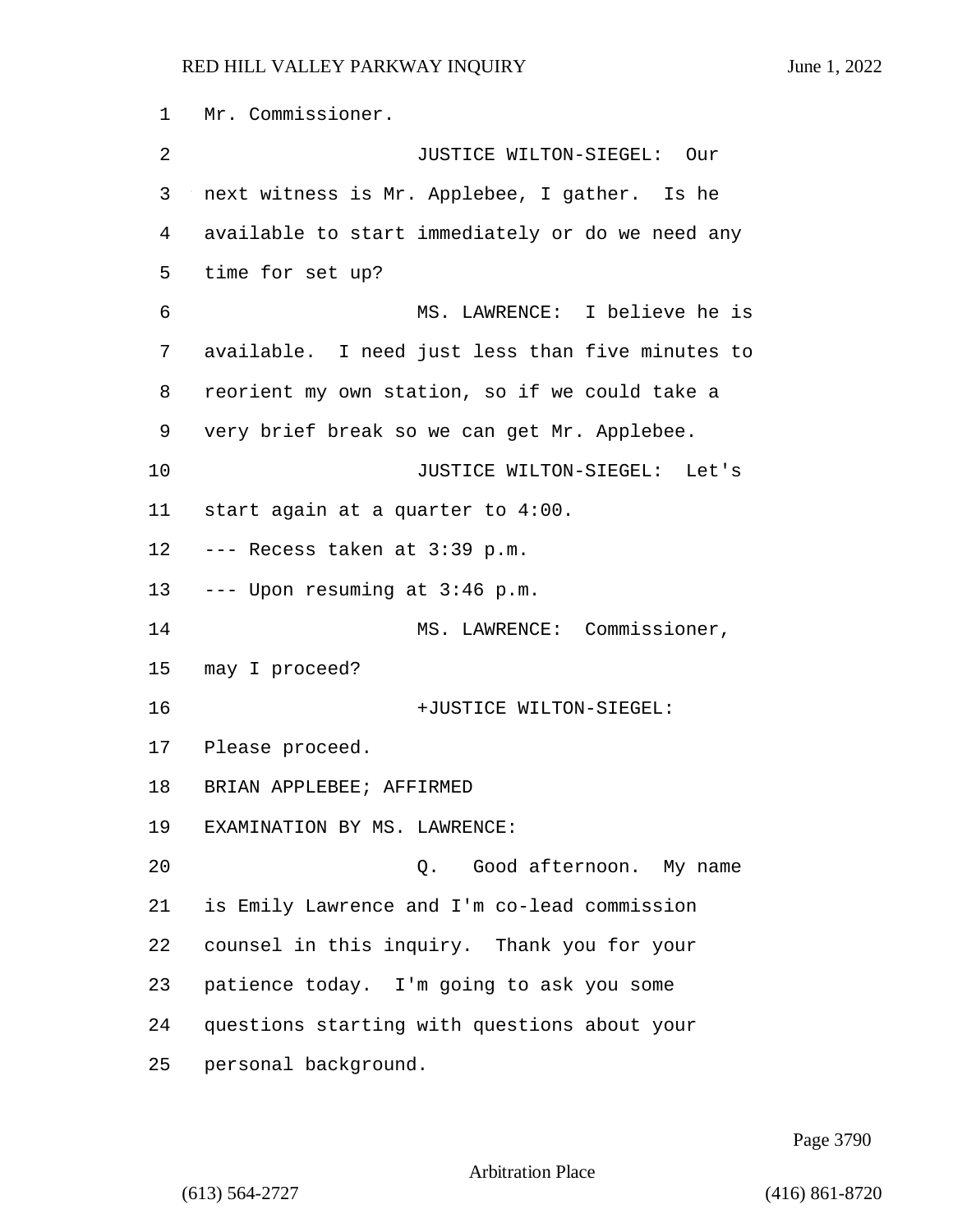1 I understand that since 2015, 2 you have been the manager of transportation in the 3 City of St. Catharines. Is that right? 4 A. That's correct. 5 Q. And you were project 6 manager of transportation at CIMA from 2009 to 7 2015? 8 A. That's correct. 9 Q. I understand that while 10 at CIMA, you worked primarily with municipal 11 clients? 12 A. That's correct, yeah. 13 Q. And frequently on 14 projects involving road and traffic operations? 15 A. That's correct, yes. 16 Q. Thank you. So, I'm going 17 to ask you some questions about what we call the 18 2013 CIMA report. Registrar, could you bring up 19 CIM9209, please. Thank you. 20 Mr. Applebee, the registrar 21 will be sharing documents with us today. Can you 22 see the entirety of the screen right now? 23 A. Yes. 24 Q. Great. So, Registrar, 25 can you go to image 3 first, please.

Page 3791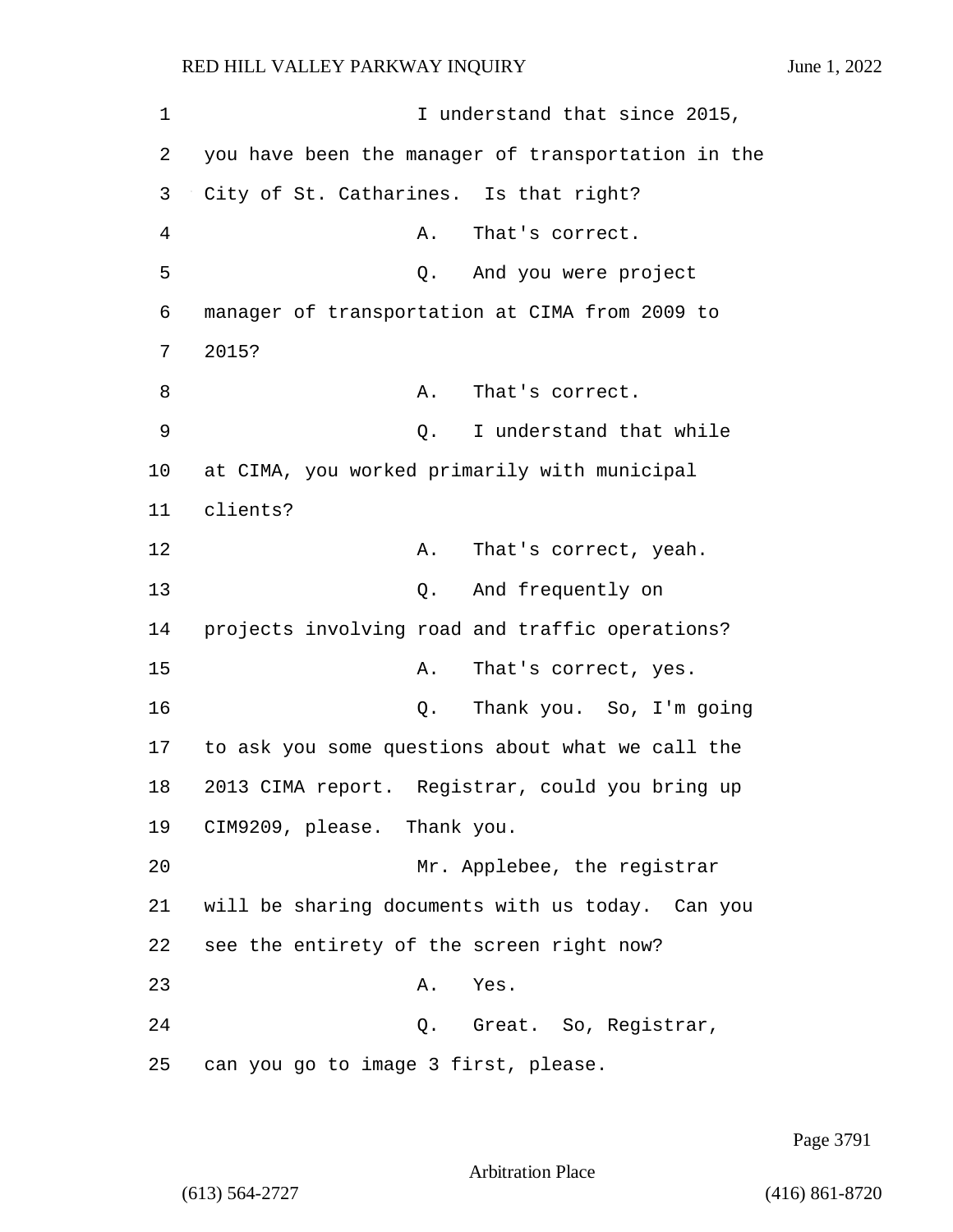1 So, this is an e-mail -- in 2 fact, could you call out the e-mail. It's in the 3 middle of the page, please. Thank you. Just so 4 it's a little bigger for all of us. 5 This is an e-mail from 6 Ron Gallo to you on February 27, 2013 with an 7 invitation to a meeting with City staff, including 8 Mr. Gallo, and the subject line of this e-mail is 9 Red Hill Safety Improvements. 10 Do you remember the initial 11 back and forth that led to the CIMA report in 12 February 2013? 13 A. Vaguely. I remember it 14 mostly from reviewing material for this. 15 Q. Prior to this exchange in 16 February of 2013, did you know Mr. Gallo? 17 A. I did, yes. 18 O. In what context? 19 A. I worked for -- not for 20 directly, but I worked with Ron when I worked at 21 the City of Hamilton in 2005. He was a supervisor 22 in the section that I worked in. He was not my 23 direct supervisor, but I did work with him. 24 Q. What department did you 25 work in?

Page 3792

### Arbitration Place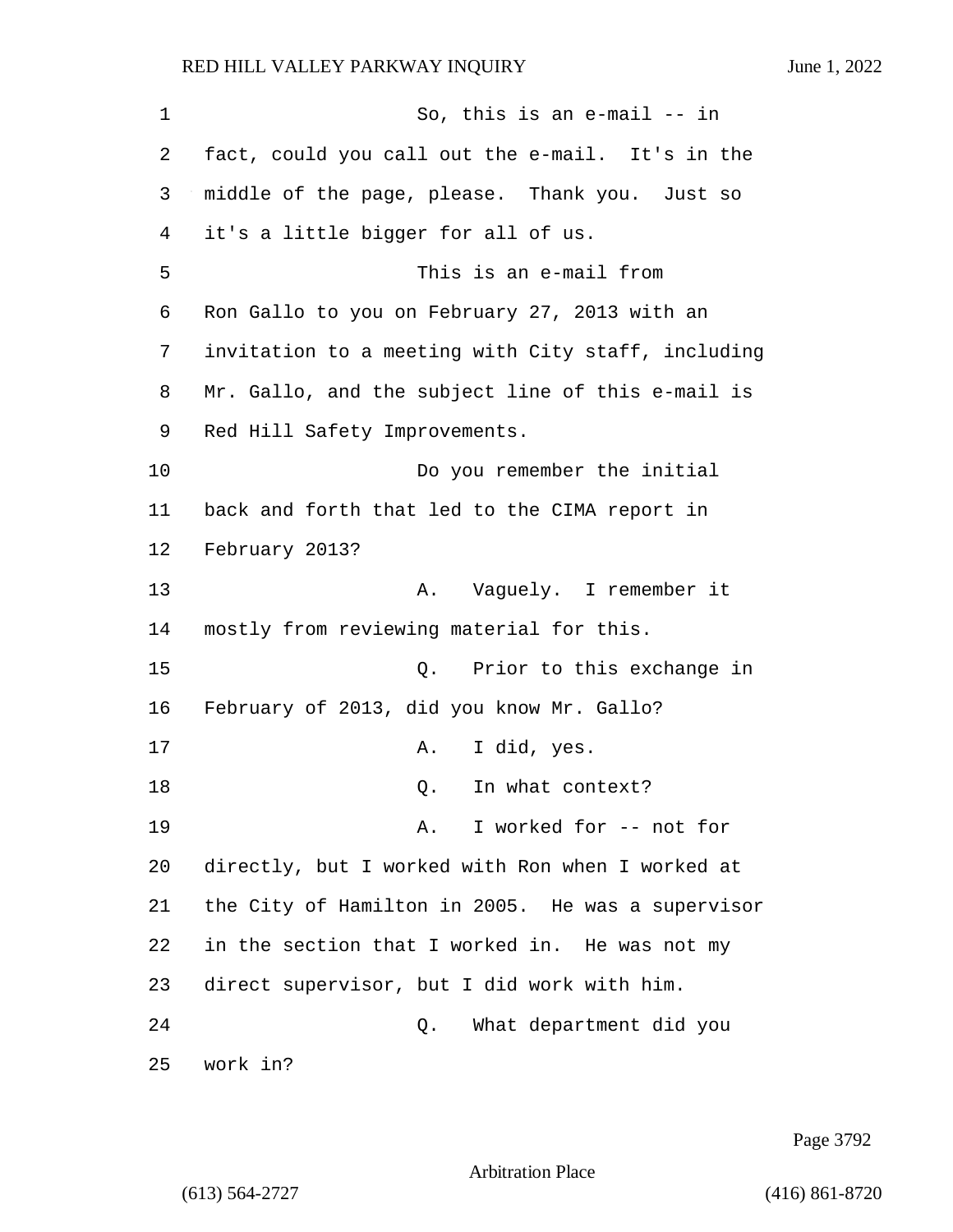1 A. I worked in -- I forget 2 the exact name, but it was the traffic operations 3 section. 4 Q. Okay. Is that the 5 department that Hart Solomon oversaw for a period 6 of time? 7 A. Correct. Hart Solomon 8 was my boss, yes. 9 Q. And what about 10 Mr. Cooper, who is also copied on this e-mail? 11 Did you work with him? 12 A. I did not work directly 13 with Steve, although I think he may have been a 14 student at the City when I worked there full time, 15 but I don't believe I worked with him beyond that, 16 but I did know Steve from that time. 17 Q. Okay. So, I'm dropping 18 you actually in the middle of an e-mail exchange, 19 but I think it is the one that might refresh your 20 memory the most about these initial discussions. 21 Mr. Gallo has asked for a 22 proposal and you say: 23 "Shouldn't have any 24 trouble getting you one. 25 Can you provide us even a

Page 3793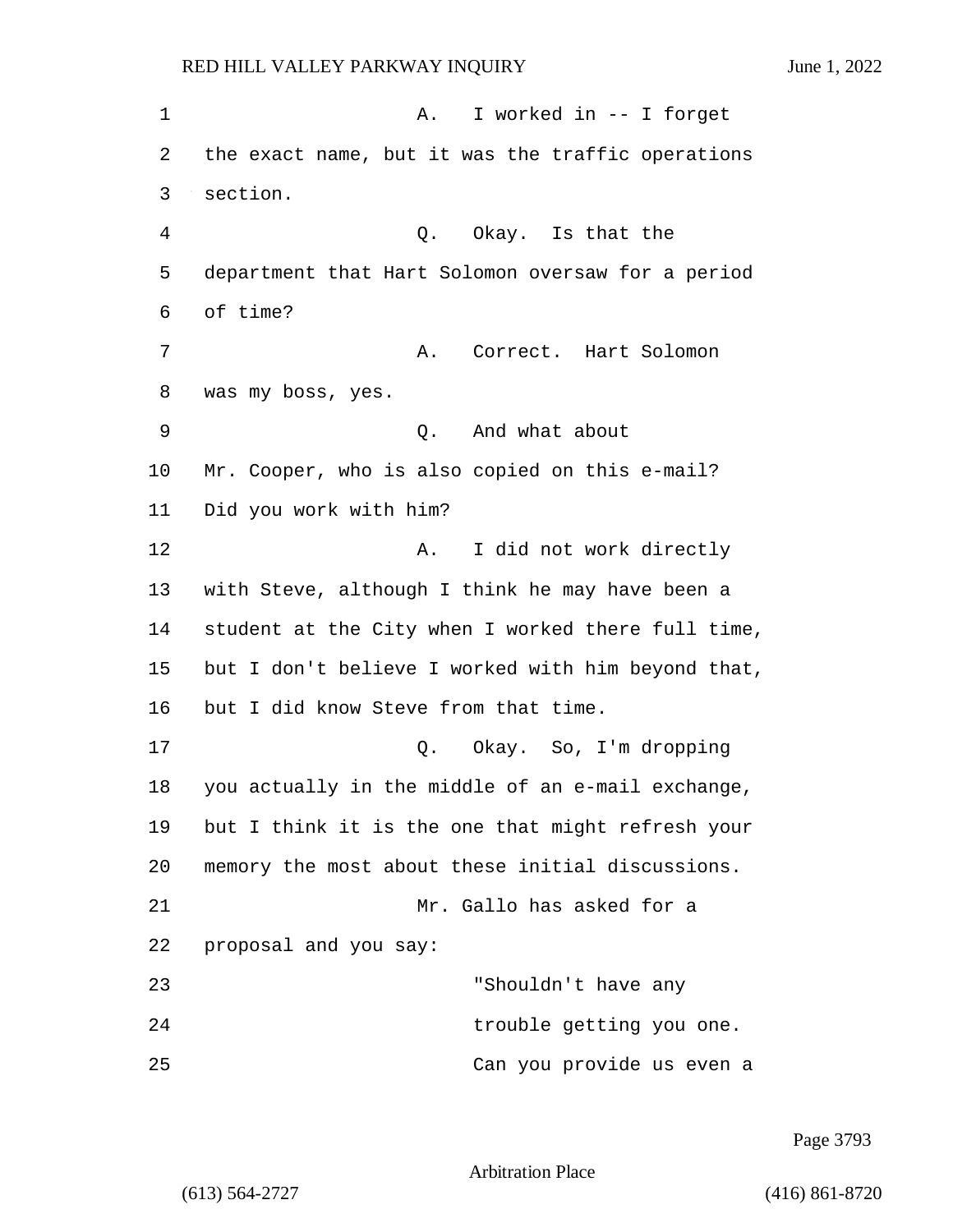| $\mathbf 1$    | bullet list in an e-mail                           |
|----------------|----------------------------------------------------|
| $\overline{2}$ | of your expected scope?"                           |
| 3              | And then you ask:                                  |
| $\overline{4}$ | "Is it an RSA-type review                          |
| 5              | only or is it a larger                             |
| 6              | safety review?"                                    |
| 7              | And then you list a number of                      |
| 8              | things that appear to be part of a larger safety   |
| 9              | review.                                            |
| 10             | What is an RSA review?                             |
| 11             | So, an RSA is a road<br>Α.                         |
| 12             | safety audit and typically a road safety audit     |
| 13             | review would be done by effectively working        |
| 14             | through a checklist with a group of people, a team |
| 15             | of people, that would go out to a site and review  |
| 16             | based on items that are identified on the          |
| 17             | checklist. So, it's pretty -- it's meant to be a   |
| 18             | reasonably quick review that's done generally for  |
| 19             | smaller facilities and the scope of those are      |
| 20             | limited to, you know, a smaller degree than a      |
| 21             | larger safety review, so it doesn't include things |
| 22             | like the geometrics, signing and lighting and      |
| 23             | items of that nature. It's a higher-level, more    |
| 24             | simple process.                                    |
| 25             | Okay. And a larger<br>Q.                           |

Page 3794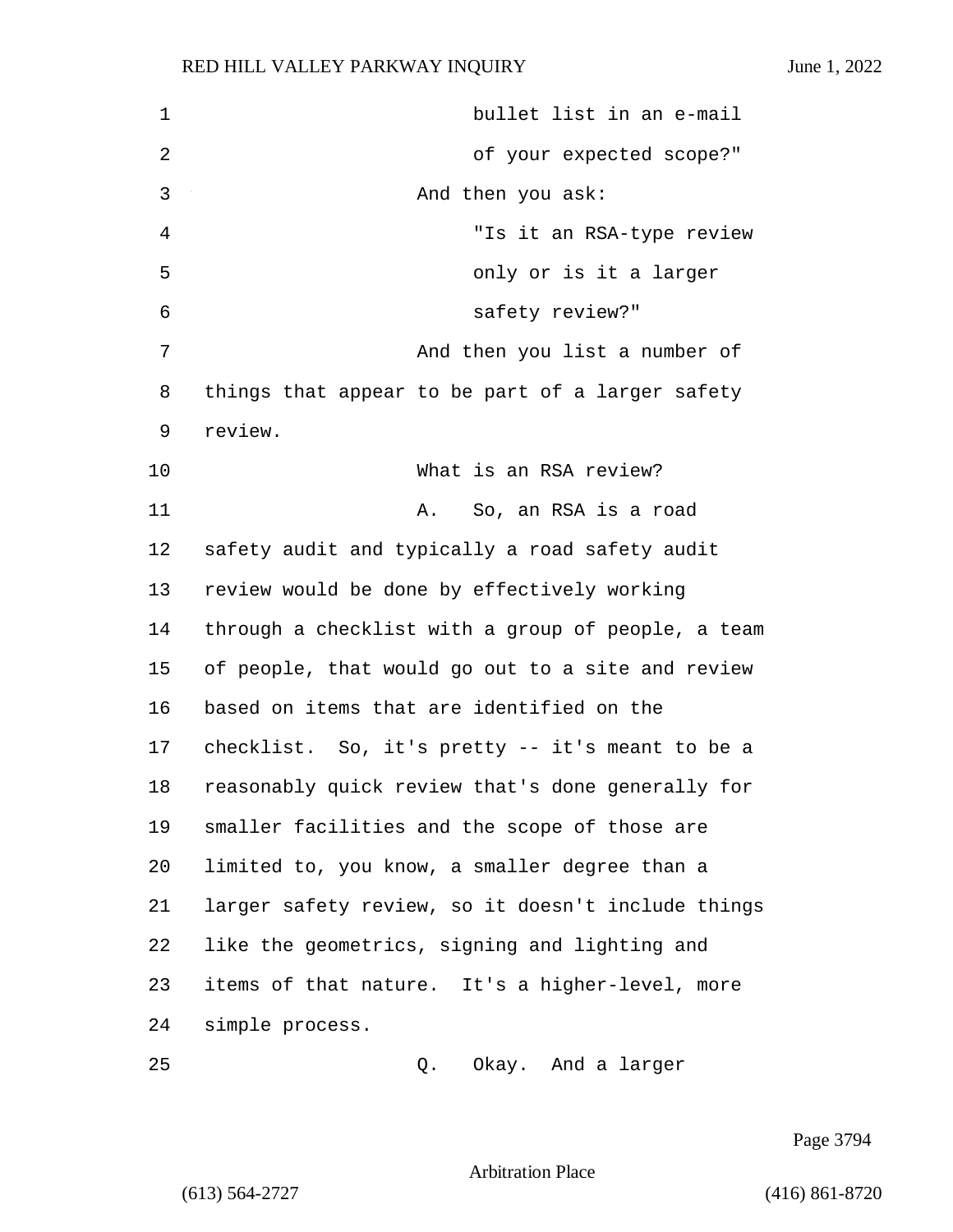safety review, does that include a collision 2 review? 3 A. It can and it did in this case, yes. 5 Q. And what about an RSA? Do they typically include collision histories or collision review? 8 A. In my experience, typically no, they do not.  $Q.$  Thank you. Registrar, can you close that call out and go to image 2, please. And if you could call out Mr. Cooper's e-mail at the bottom. **And you'll see Mr. Cooper in**  the third paragraph says: 16 "It will be a larger 17 safety review." 18 And sets out the types of things to be considered in that review and also review of changes we have made in recent years and their effectiveness and any gaps identified with suggested improvements and a cost-benefit analysis for the addition of lighting, if recommended. 24 At this time, did you understand the reason why the City was contacting

Page 3795

Arbitration Place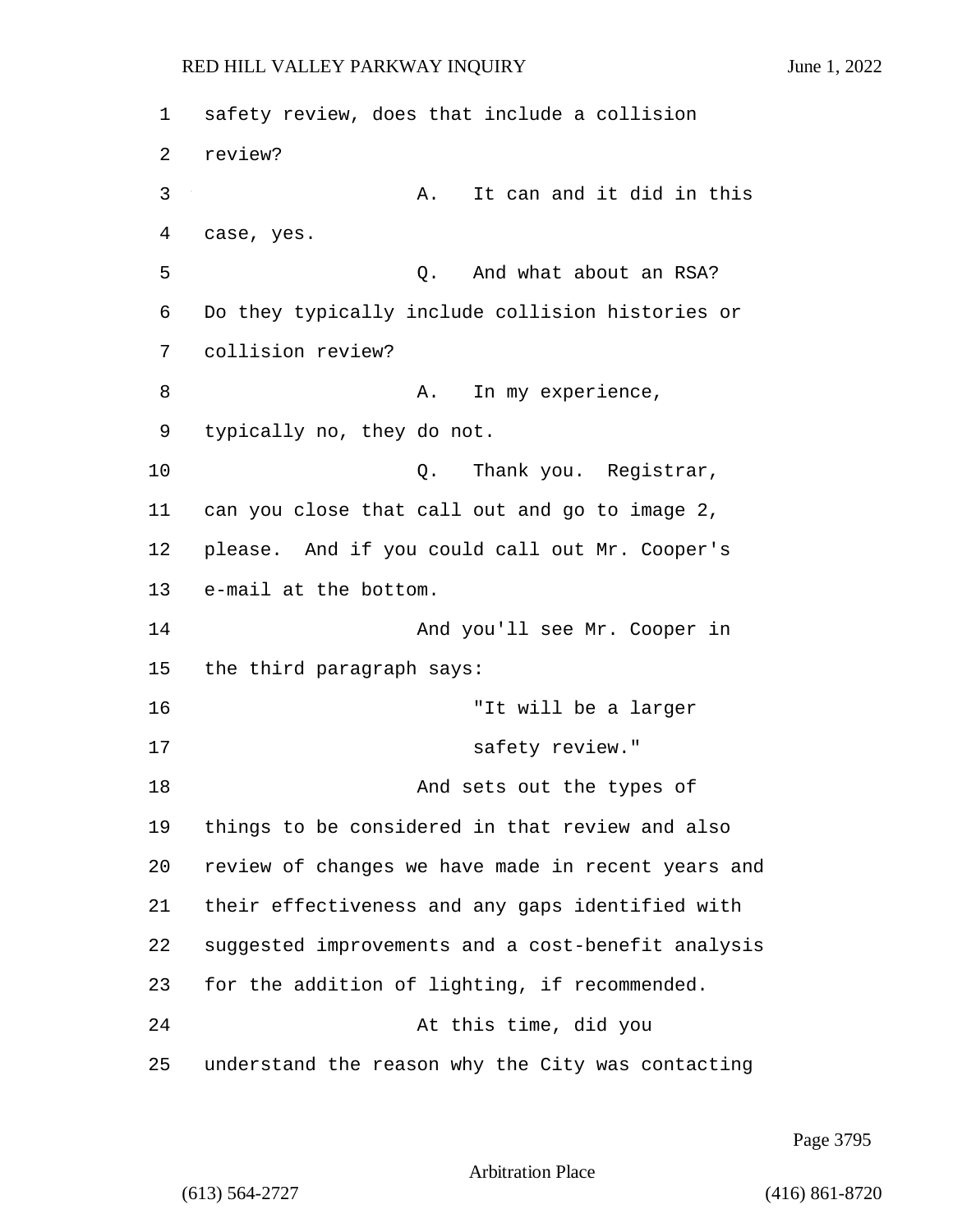| 1  | you to do this safety review?                     |
|----|---------------------------------------------------|
| 2  | No, I didn't have a good<br>Α.                    |
| 3  | appreciation for why this would happen.           |
| 4  | And at this point, you<br>Q.                      |
| 5  | understood that it was going to be a large review |
| 6  | and could include lighting. Is that fair?         |
| 7  | Yes. Based on this<br>Α.                          |
| 8  | e-mail, absolutely.                               |
| 9  | Registrar, can you close<br>Q.                    |
| 10 | that call out and go up to image 1 and 2. Thank   |
| 11 | you.                                              |
| 12 | So, you'll see in the middle                      |
| 13 | of image 2, which is on the right-hand side, you  |
| 14 | say:                                              |
| 15 | "My most basic question                           |
| 16 | is what is the impetuous                          |
| 17 | for this assignment?"                             |
| 18 | And Mr. Cooper responds in the                    |
| 19 | bottom of image 1 and the top of image 2:         |
| 20 | "It's due to a motion put                         |
| 21 | forward by councillors to                         |
| 22 | include lighting upgrades                         |
| 23 | on the RHVP in the area                           |
| 24 | of Mud/Stone Church                               |
| 25 | interchange, investigate                          |

Page 3796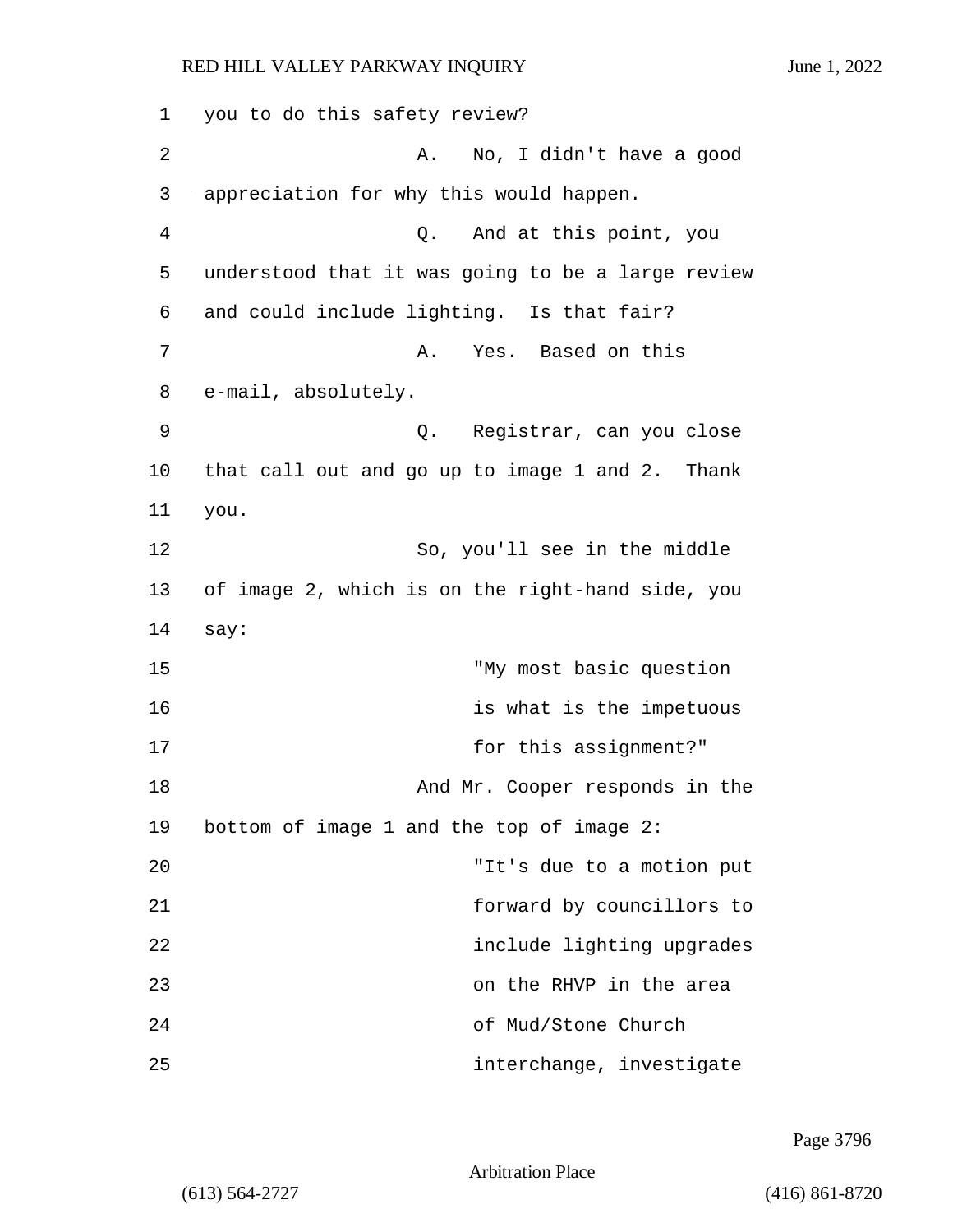| 1              | better reflective signage                         |
|----------------|---------------------------------------------------|
| $\overline{2}$ | and lane markings and                             |
| 3              | 'other' initiatives."                             |
| 4              | And then he says at the top in                    |
| 5              | response to a question that you had:              |
| 6              | "We are not aware of a                            |
| 7              | significant collision                             |
| 8              | issue on the main line."                          |
| 9              | And then notes one of the                         |
| 10             | ramps, there's been some improvements.            |
| 11             | Did you ever receive a copy of                    |
| 12             | the motion passed by Public Works or by a         |
| 13             | councillor, it says? Did you ever receive copy of |
| 14             | that motion that Mr. Cooper was referring to?     |
| 15             | No, I did not.<br>Α.                              |
| 16             | Q. Did you rely on City                           |
| 17             | staff to provide information about the nature of  |
| 18             | that motion to CIMA?                              |
| 19             | A. Yes, I did.                                    |
| 20             | Registrar, can you close<br>Q.                    |
| 21             | this and go to OD 6, page 18, paragraph 35,       |
| 22             | please.                                           |
| 23             | So, we have an e-mail that you                    |
| 24             | send after a March 11 teleconference with the     |
| 25             | City. Pardon me, it was before that               |

Page 3797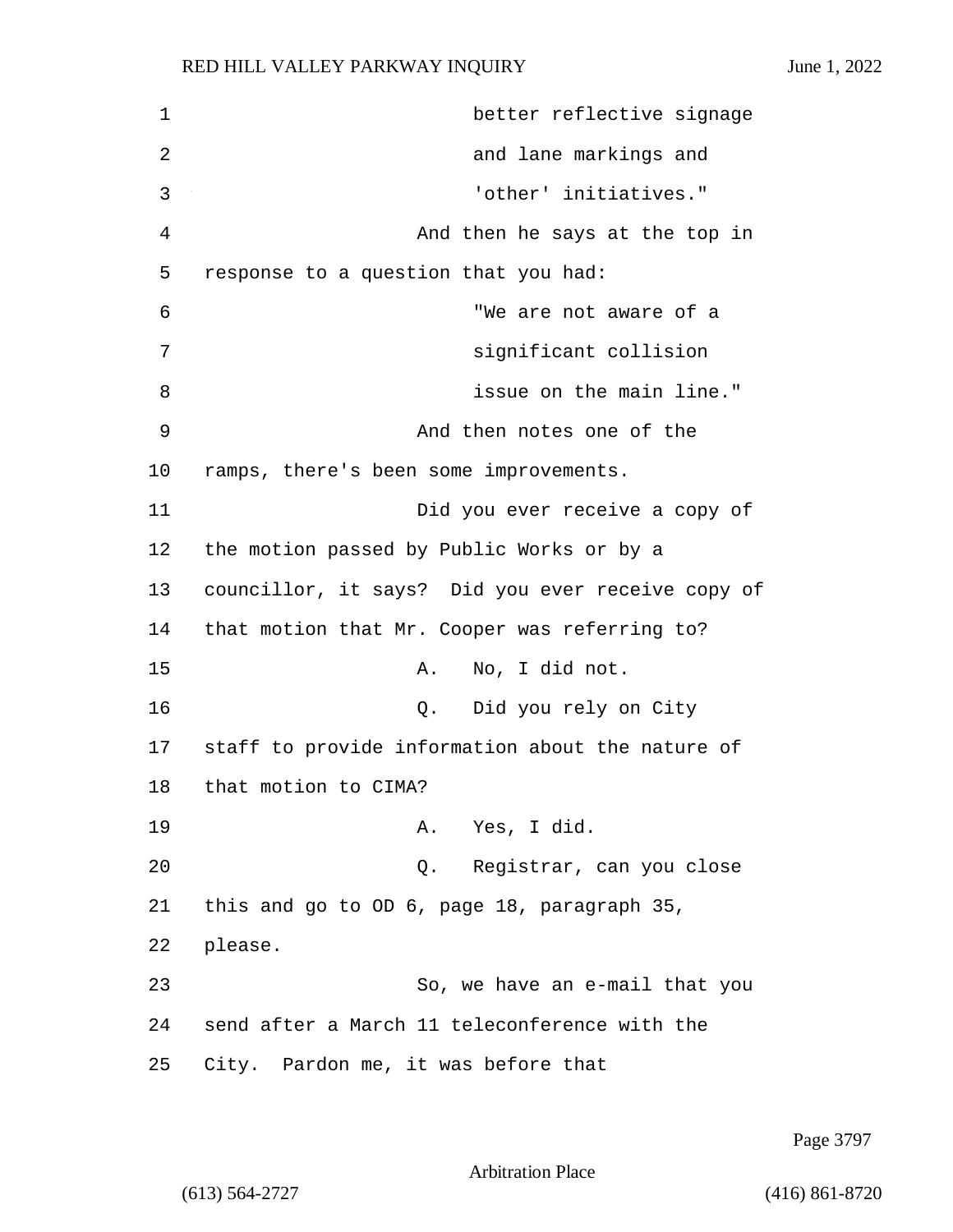teleconference with the City to finalize the proposal. Do you recall participating in a call with City staff to discuss the project? 4 A. Not specifically, I don't, no. 6 Q. Okay. Do you recall if they provided any additional information to you during this call, besides what's here? 9 A. Yeah. I mean, I don't specifically recall, so I don't know. 11 Q. Okay. Registrar, can you bring up HAM426, please. 13 Do you recognize this as the front page of a request for quotation that CIMA prepared in respect of the safety review that Mr. Cooper had sought from you? 17 A. Yes. That's what that appears to be for sure, yes. 19 Q. Did you draft this request for quotation? 21 A. I probably did or had a significant input into it, I would think. That was typical at the time. 24 Q. Okay. You'll see at the bottom third of this page there is the

Page 3798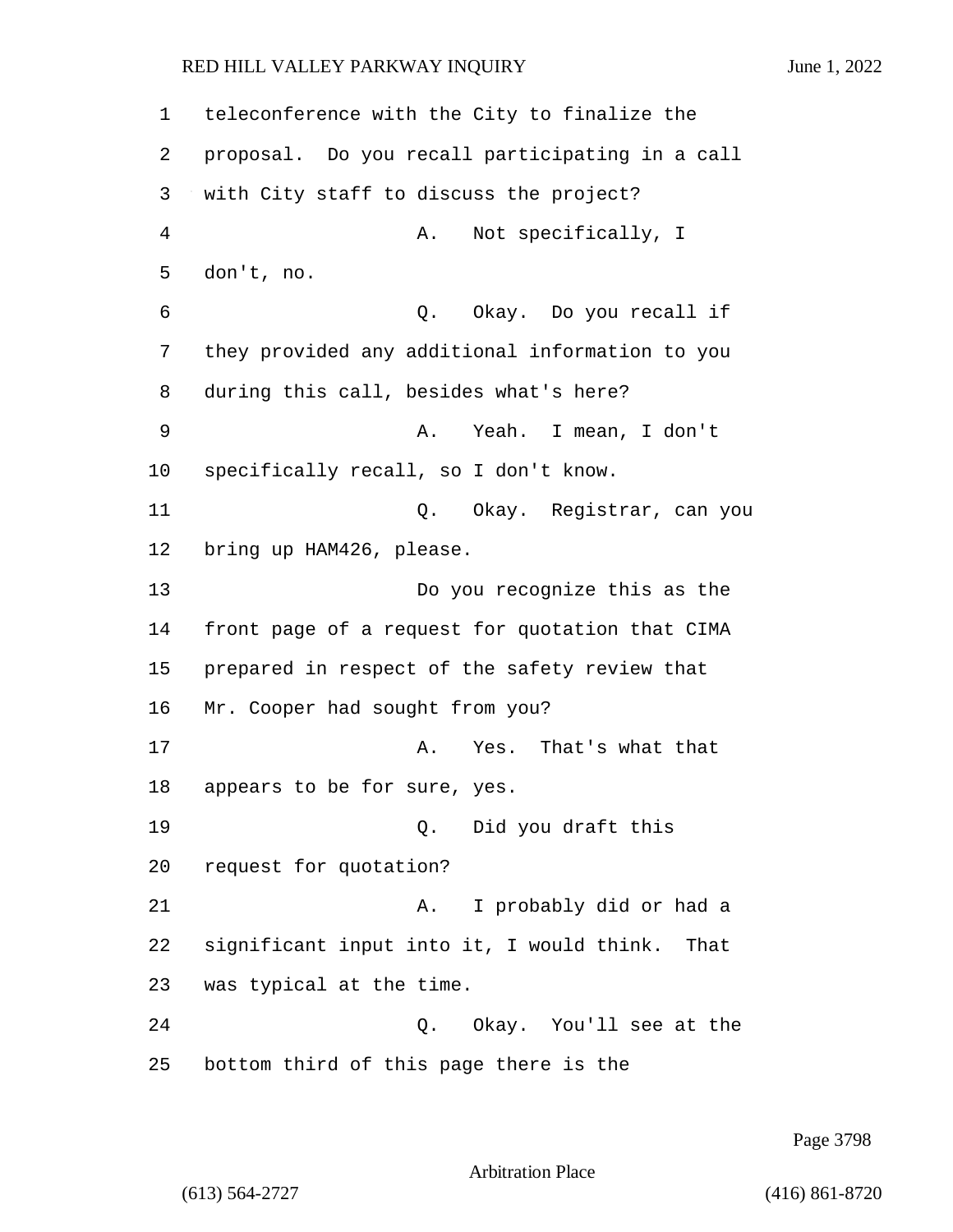1 Understanding of the Assignment. 2 Registrar, can you call out 3 the paragraph from "the purposes of this review" 4 until figure 1. There we go. 5 So, looking at this today, it 6 says: 7 The key aspects that 8 will be examined include 9 but may not be limited to 10 lighting, signs and 11 markings and geometry." 12 **And then also that you would** 13 do a detailed cost-benefit assessment for each 14 recommendation. Is that a fair description of the 15 assignment as you understood it when you were 16 putting this request for quotation together? 17 A. Yeah. At the time, I 18 believe this was based on the information that we 19 had received, which is effectively those three 20 items. 21 Q. And at this time, having 22 had a call with the City, were you content that 23 you were all on the same page about the scope of 24 the assignment? 25 A. I would expect that we

Page 3799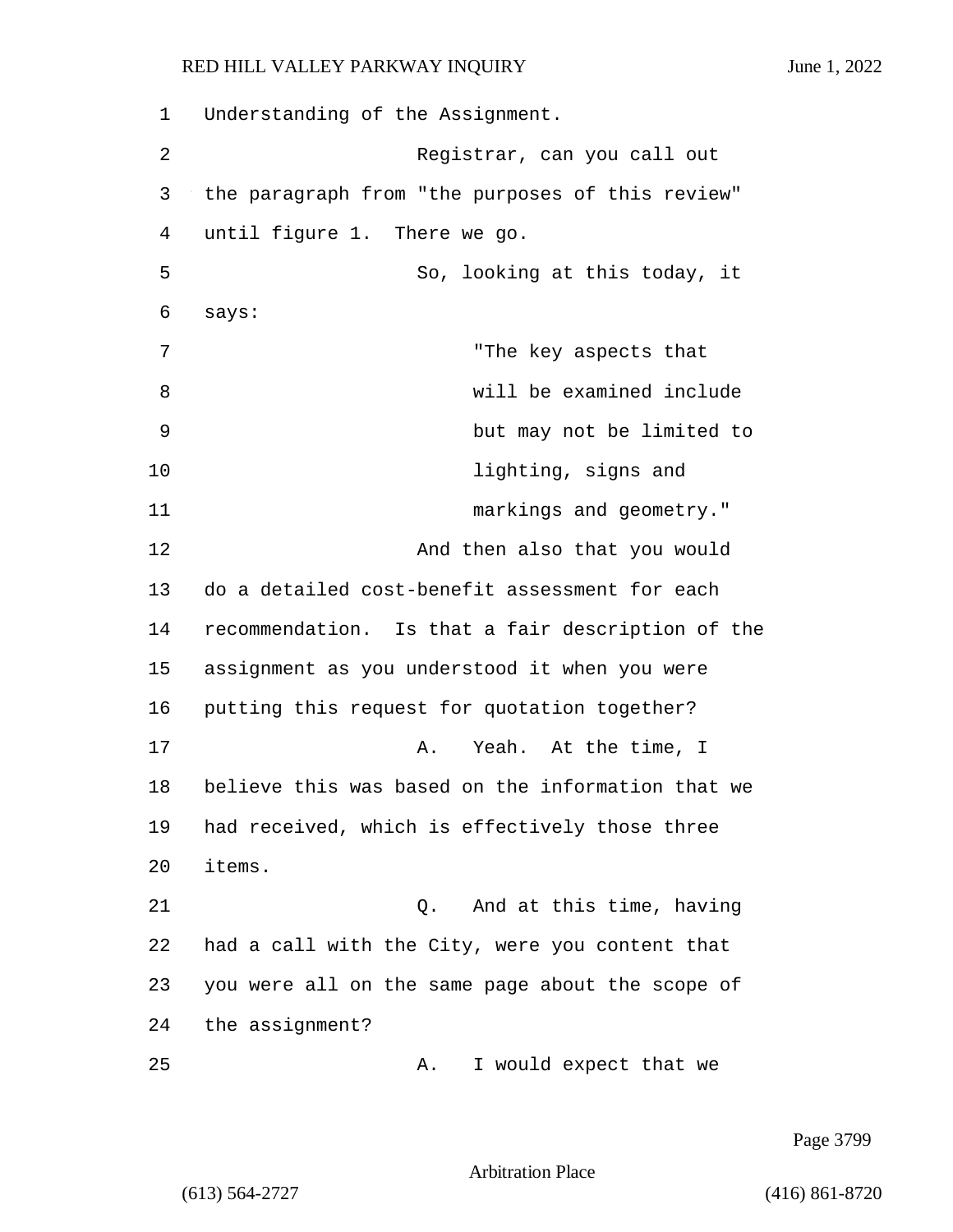1 were. If we hadn't been, I would have expected 2 that there would have been some modification made 3 at this point to reflect that. 4 Q. Okay. Registrar, can you 5 close that call out and go to the next image, 6 please. 7 So, two things. Figure 1 is 8 the study area, so you'll agree with me that this 9 was a portion of the Red Hill that was going to be 10 the study area? 11 A. That's correct, yes. 12 O. And the selection of the 13 study area was done at -- the City selected the 14 study area or did CIMA? 15 A. That would have been 16 something that the City would have selected. We 17 wouldn't have arbitrarily selected this. 18 and 18 Q. Okay. The request for 19 quotations goes through a work plan where CIMA 20 lists a number of tasks. I'm just going to take 21 you through them very quickly. 22 So, there's a startup meeting. 23 Is that standard? 24 A. Generally standard, yes. 25 Q. And the second is data

Page 3800

Arbitration Place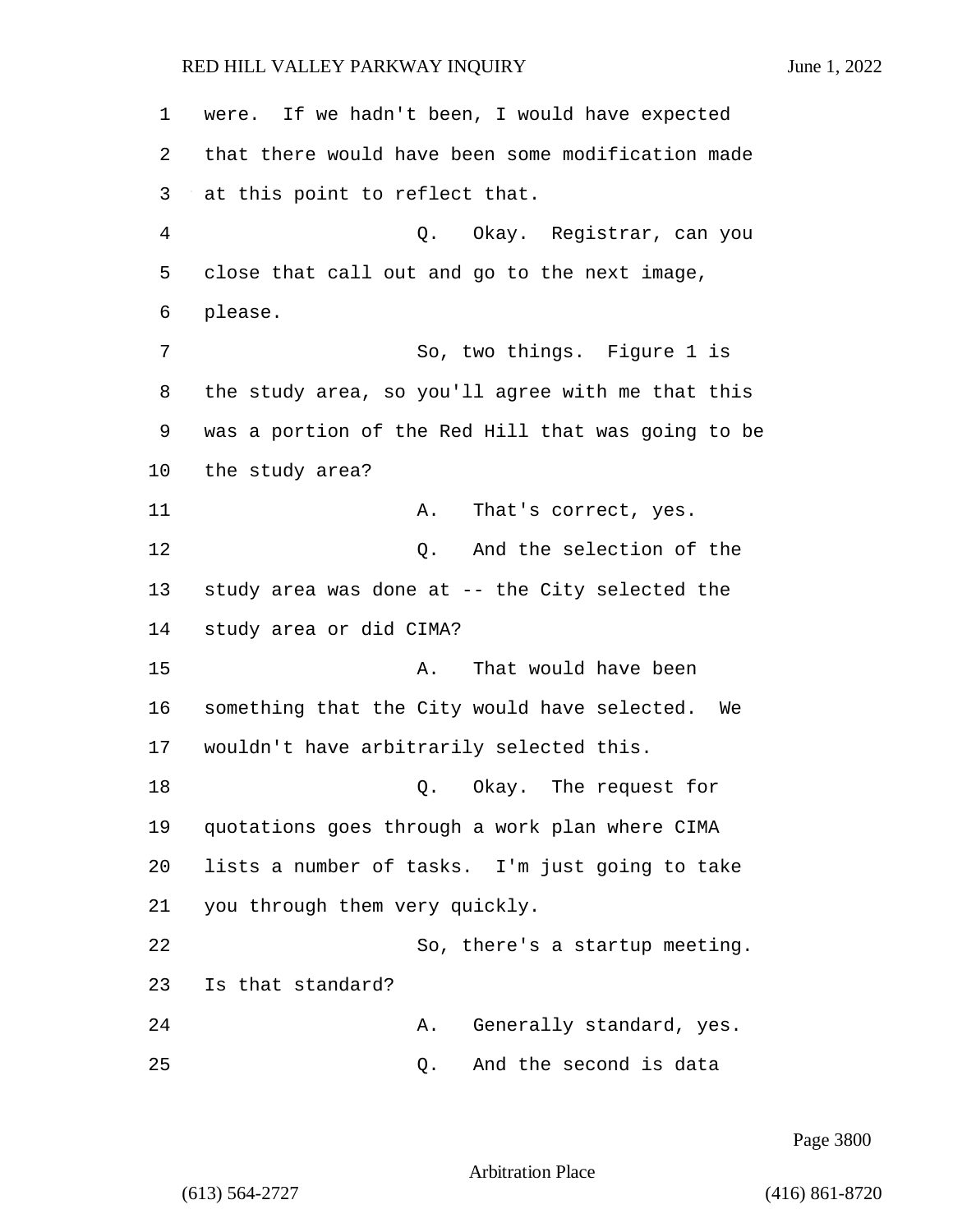collection. Again, is that general for the larger safety review that the City has sought? 3 A. Yes. 4 Q. Registrar, can you go to the next image, please. 6 Task three is the initial data review and gap analysis, so is that assessing whether there's anything missing from the information the City has provided? 10 A. Correct, yes. 11 and then the next three tasks, collision coding, collision review and field review, are those all fairly standard for this type of safety review? 15 A. I would say tasks five and six are standard. The collision coding or the GIS would be somewhat unique for this type of review, but likely was something that was asked for or requested by the client at the time. 20 Q. Registrar, can you call out task six, please. 22 So, here, the field investigation is expected to take place through a full day to cover peak and off-peak times and a nighttime visit to assess headlight glare,

Page 3801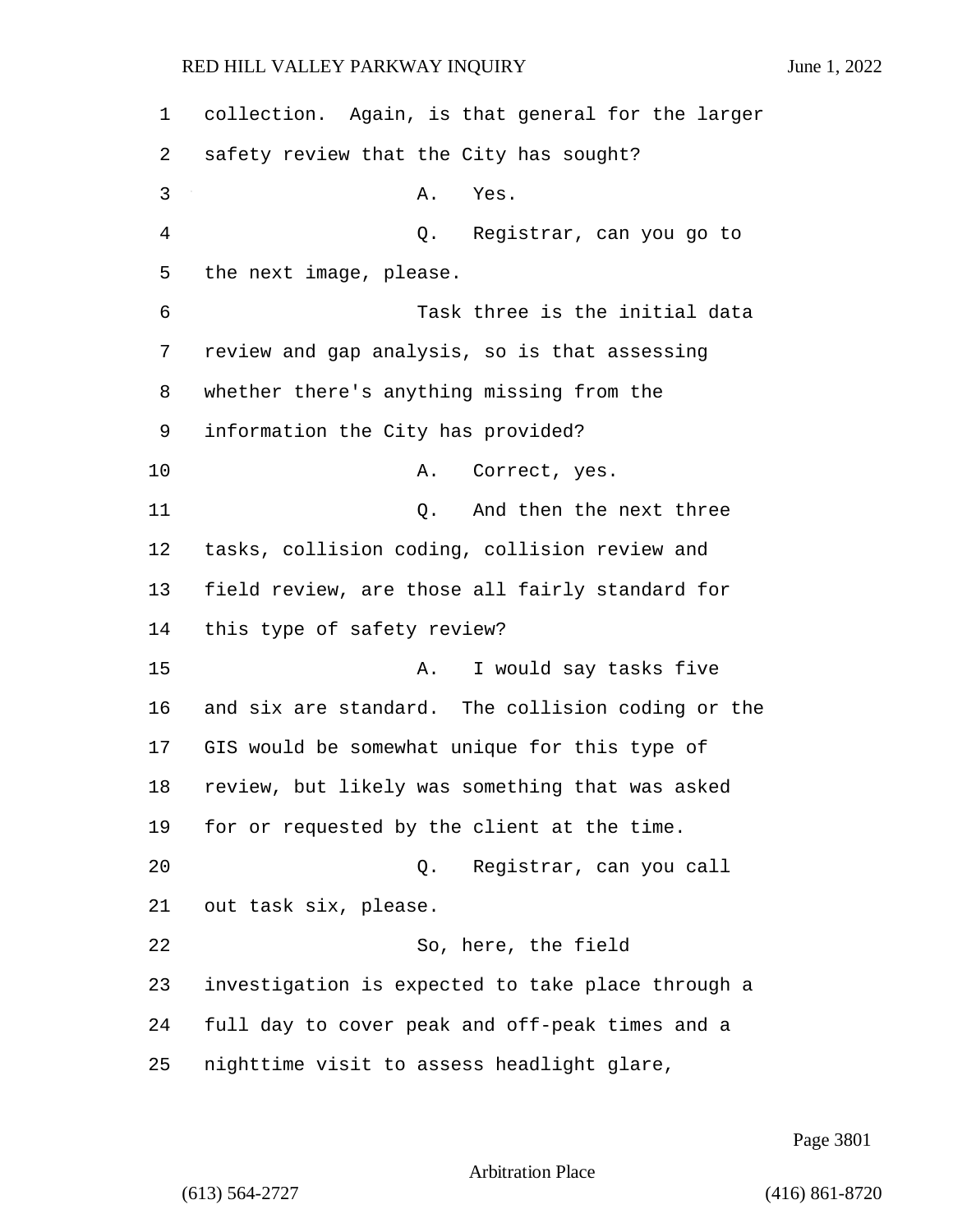retro-reflectivity of signage and lighting. 2 Is it common to do a nighttime visit in this kind of safety review? 4 A. It's common, depending on what the nature of the review is and if information was provided that there was concerns with items that may occur during the night, for example, the retro-reflectivity of signage can't be tested during the day, neither can lighting, then absolutely a nighttime visit would be something that would be included in order to properly evaluate the situation. 13 Q. Do you recall if the reference to a nighttime visit was included in this request because you had received information that there was concerns that would warrant such a field review? 18 A. It's probably likely because there was the investigation of lighting, so that was probably why it was included or one of the main reasons why it was included. 22 Q. Okay. You said probably and likely. Does that mean you don't have a clear recollection either way? 25 A. I don't have a clear

Page 3802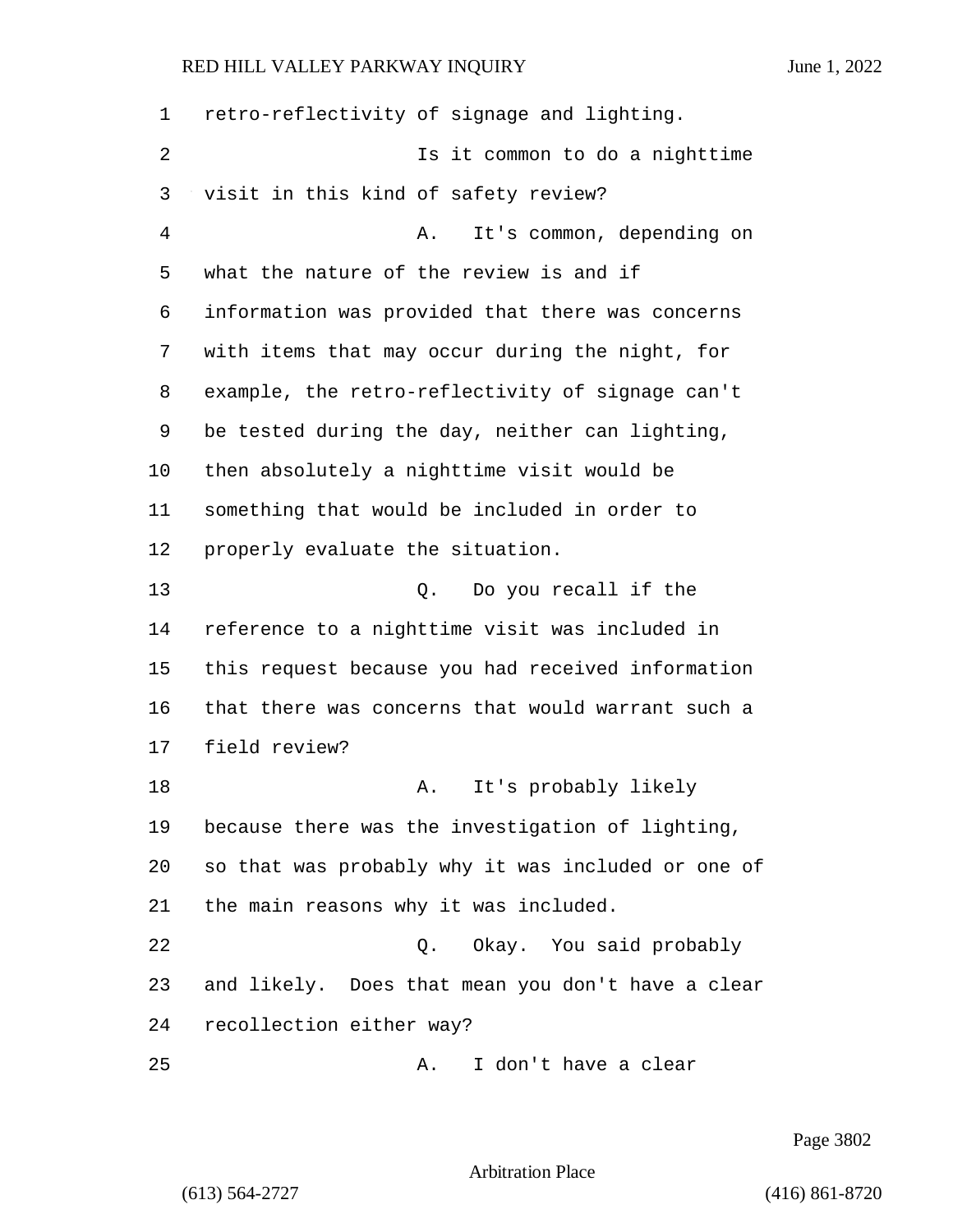| 1  | recollection, but that would make sense to me that |
|----|----------------------------------------------------|
| 2  | that would be why we would do that.                |
| 3  | Okay. Can you close out<br>Q.                      |
| 4  | that call out and go to the next image.            |
| 5  | There's also a design review.                      |
| 6  | Is that common, a design review?                   |
| 7  | In a safety review, no, I<br>A.                    |
| 8  | don't think a design review would be considered    |
| 9  | common.                                            |
| 10 | Q. Okay. Registrar, can you                        |
| 11 | go to the next image, please.                      |
| 12 | And then I'm going to                              |
| 13 | paraphrase these next few tasks. In a safety       |
| 14 | review like this, is it common that CIMA           |
| 15 | identifies the key issues from the data analysis,  |
| 16 | identifies potential solutions, evaluates those    |
| 17 | solutions and then meets with the client to        |
| 18 | discuss the analysis and the potential solutions?  |
| 19 | I would say that would be<br>Α.                    |
| 20 | common of a study like this, yes.                  |
| 21 | Q.<br>Okay. And the next                           |
| 22 | image, please. Thank you.                          |
| 23 | And then finally, in advance                       |
| 24 | of drafting, in this case, the City had asked for  |
| 25 | a cost-benefit analysis as well. Is that right?    |

Page 3803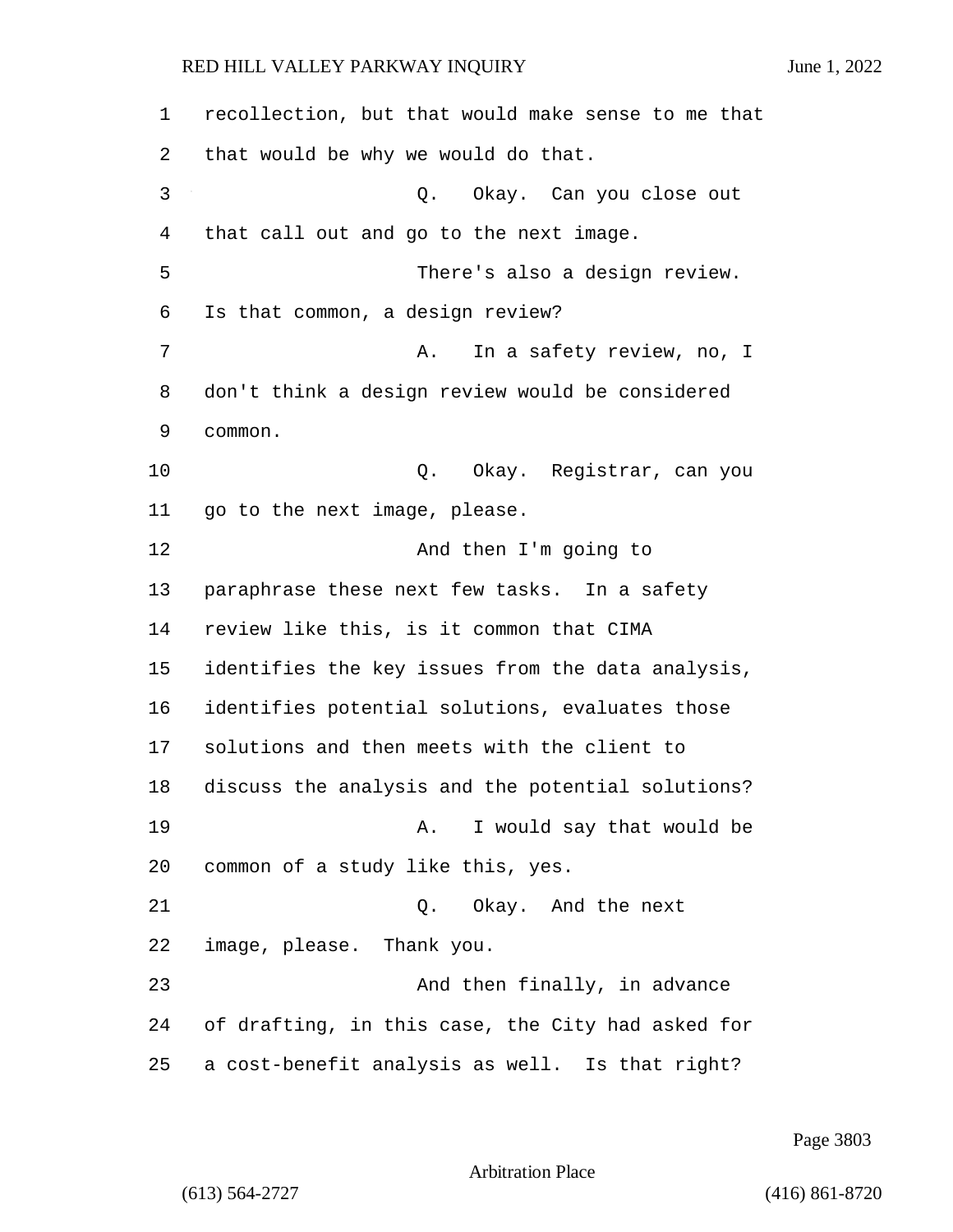| 1       | A. Correct, yes.                                   |
|---------|----------------------------------------------------|
| 2       | Okay. Registrar, can you<br>Q.                     |
| 3       | go to the next image, please.                      |
| 4       | There's a list of individuals                      |
| 5       | who were going to be involved and at that top it   |
| 6       | has Stephen Cooper and Ron Gallo. Are those        |
| 7       | listed because they're the people who are going to |
| 8       | give instructions to CIMA?                         |
| 9       | Correct. They were --<br>Α.                        |
| $10 \,$ | from our understanding at the time, they would     |
| 11      | have been the project managers at the City, yes.   |
| 12      | Q. Okay. And what was your                         |
| 13      | role going to be in this project?                  |
| 14      | According to this, I was<br>Α.                     |
| 15      | going to oversee the operations and safety aspects |
| 16      | of the review. That was what was put forward at    |
| 17      | the time of this proposal.                         |
| 18      | Okay. And Maurice<br>Q.                            |
| 19      | Masliah --                                         |
| 20      | Yeah.<br>Α.                                        |
| 21      | -- he is listed there as<br>Q.                     |
| 22      | doing human factors?                               |
| 23      | Correct.<br>Α.                                     |
| 24      | Can you describe the<br>Q.                         |
| 25      | difference between what your role and what his     |

Page 3804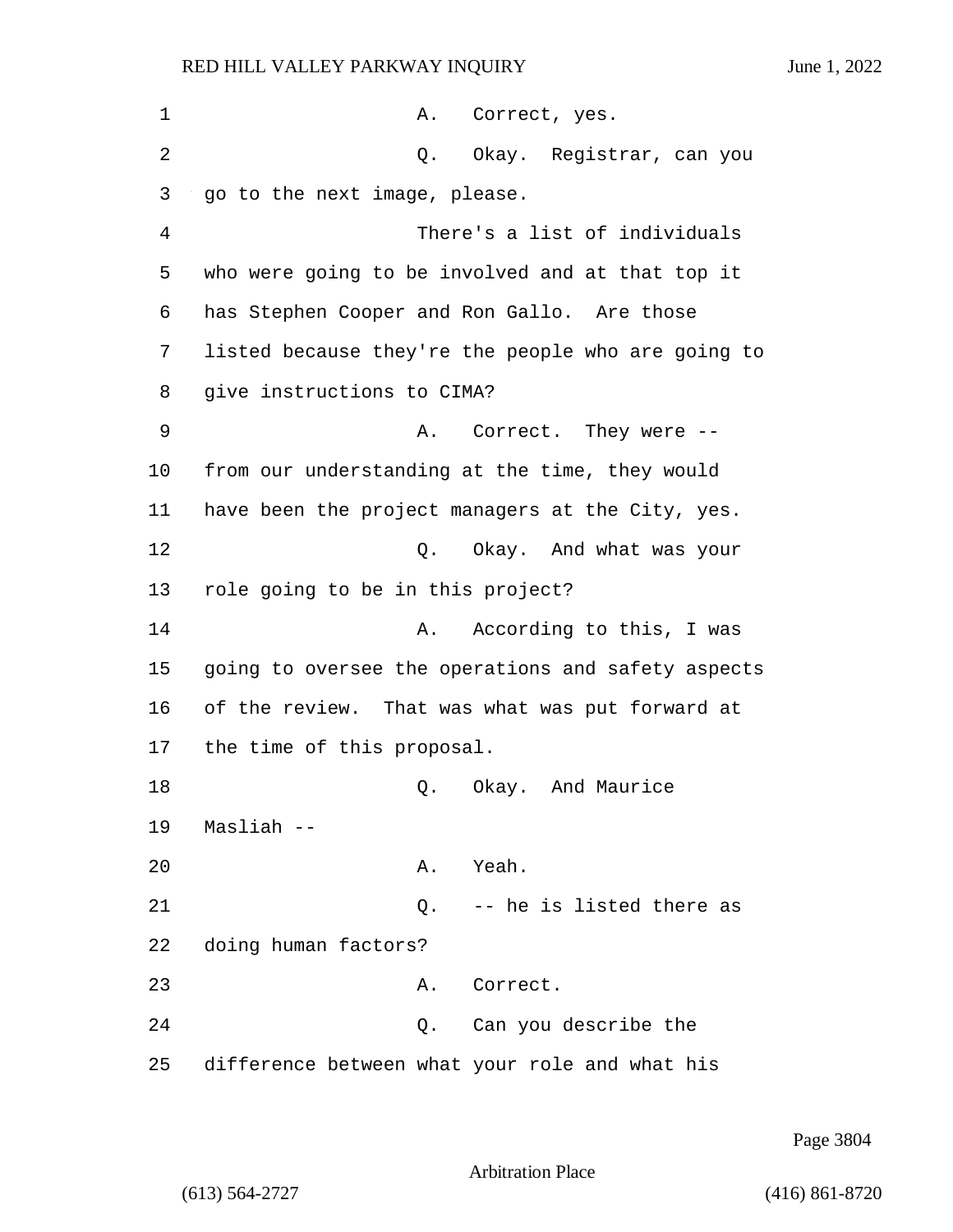RED HILL VALLEY PARKWAY INOUIRY June 1, 2022 role was going to be? 2 A. So, my role would likely have over seen the review of the -- the field review with respect to signage and markings and other items like this, perhaps the lighting, and then the safety aspects, including probably overseeing the collision review. 8 The human factors is a specialty that Maurice has and it's a specialty that I do not have, and that involves looking at the interaction between drivers and the road itself and the environment, so it's a specialty thing that he was able to do that I was not and it's the softer side as opposed to the harder side, which is, you know, the signs, are they legible, are they in the correct spots, do the pavement markings make sense and stuff like that. Human factors is how do we interact with the road and are there items on the road that could cause driver expectancy to be thrown off and items like that. That's what human factor would look like. 22 Q. Okay. So, you spoke about markings and you spoke about signs and I

think you referenced lighting, so lighting was

under your portfolio here. Is that right?

Page 3805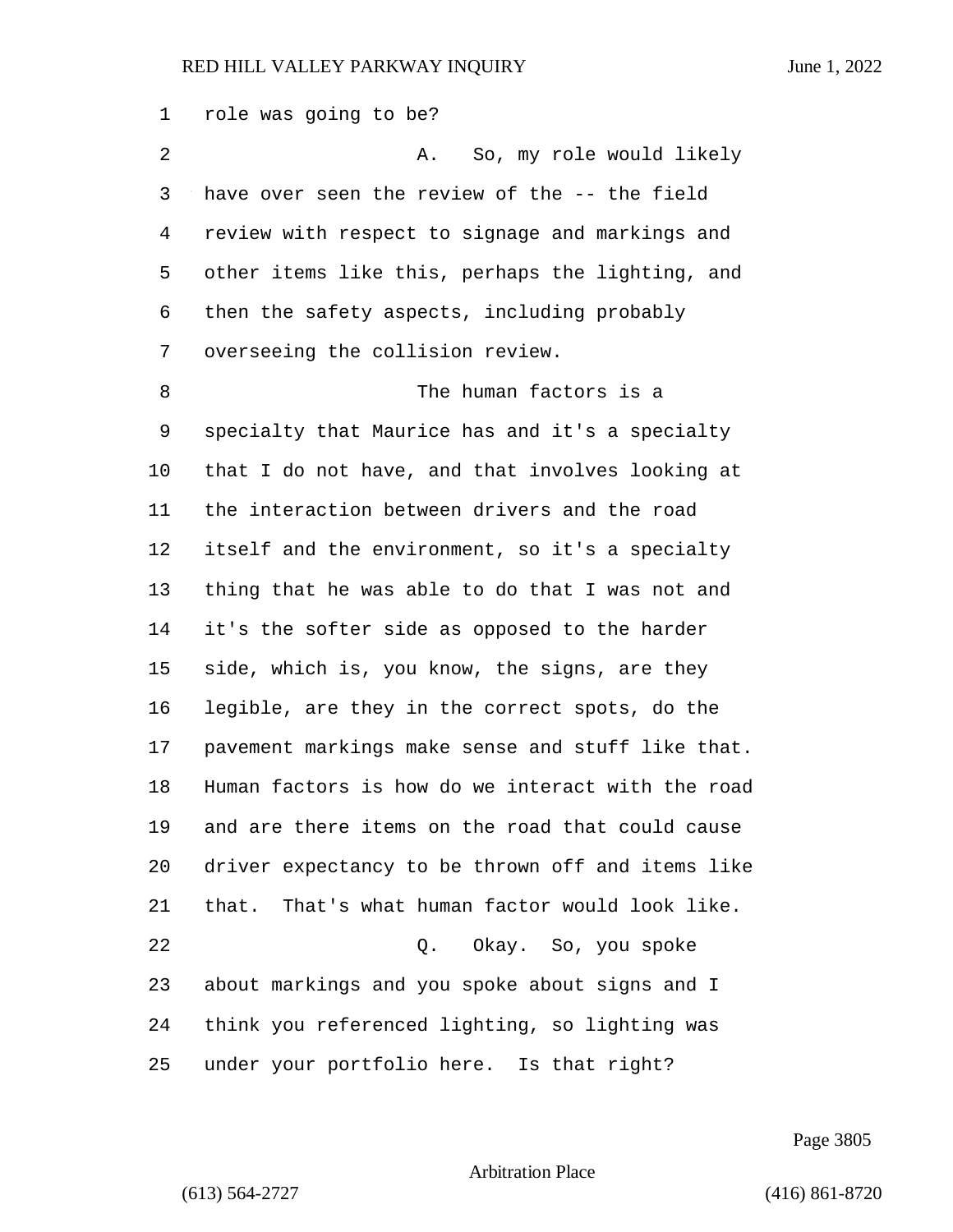1 A. It would be common between human factors and the operations and safety. The pure reviewing and justification of warrants would be under operations and safety and reviewing how lighting or no lighting and people interacting with the road and how that might affect that, that would be a human factor. 8 Q. Okay. Just going back to your interactions with City staff, Stephen Cooper and Ron Gallo are listed. As the project progressed, who was your primary contact? 12 A. So, this changed from what's shown here, what is also typical, as projects within the company changed as well, but I ended up acting more in a role of the project manager on this and less overseeing the other stuff. And my interactions, I think primarily from recollections and from review here, is Stephen Cooper would have been my main contact at the City, not so much Ron Gallo. 21 Q. Okay. And what about Gary Kirchknopf? 23 A. I believe Gary was involved at a very high level on just a couple of minor occasions. Generally, I don't believe I was

Page 3806

Arbitration Place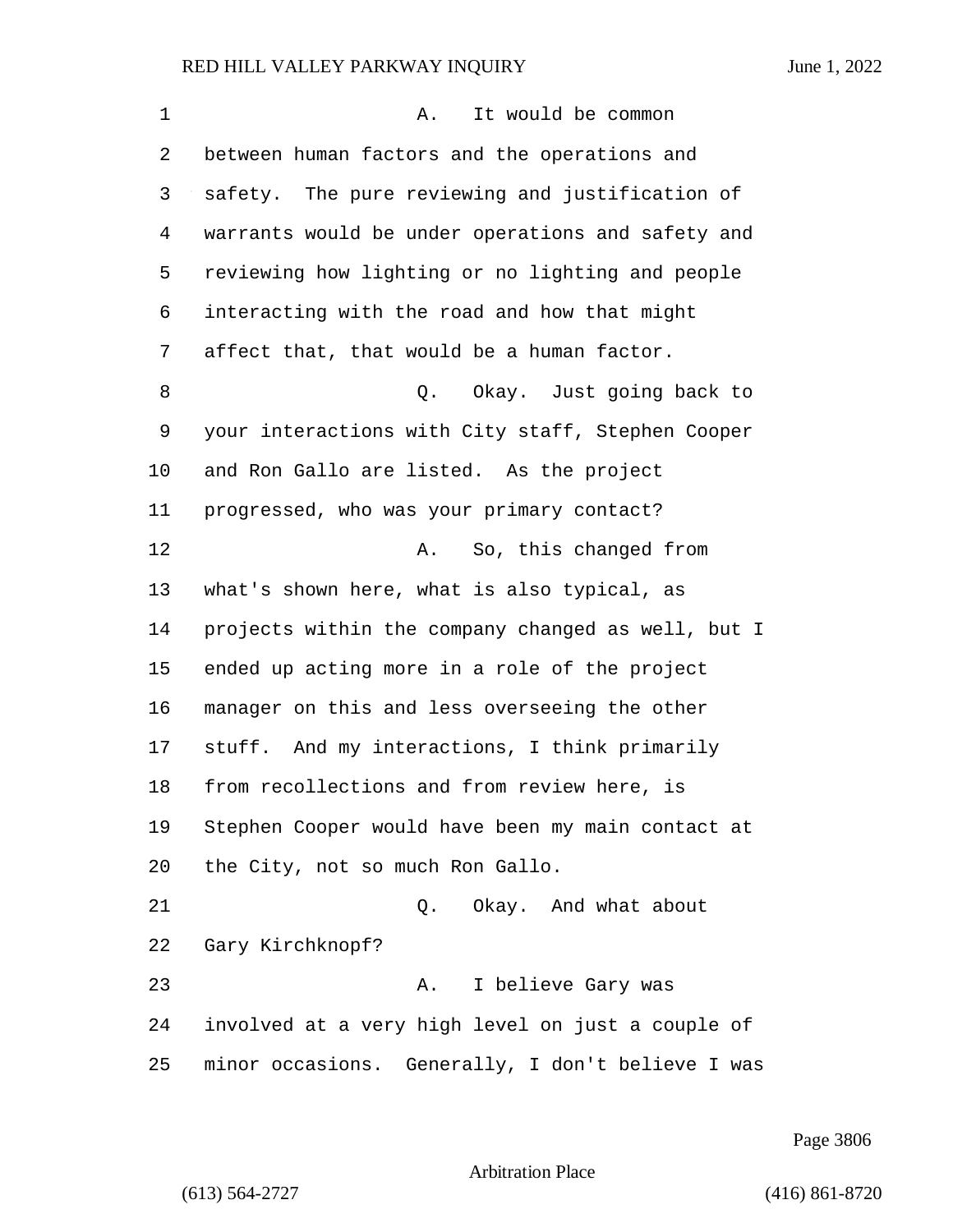taking any or I was interacting with Gary on a regular basis. 3 Q. You don't think you were interacting with him on a regular basis? 5 A. From my recollection, I wasn't interacting with him on a regular basis. 7 Q. Okay. Did you have any interactions with Gary Moore while you were working on this project? 10 A. No. 11 Q. So, you said you moved into a project manager role. Dr. Hadayeghi is listed as the project manager. Over time, what did you understand his role to be? 15 A. He was sort of -- he was acting as more of a reviewer, as somebody similar to what Brian Malone's role here is as a project director, and I believe over time Brian and Ali actually ended up sharing that project director role rather than Ali acting as the project manager on a day-to-day basis. 22 Q. Okay. Registrar, can you go to HAM426, please. 24 THE REGISTRAR: Sorry, counsel. This is HAM426.

Page 3807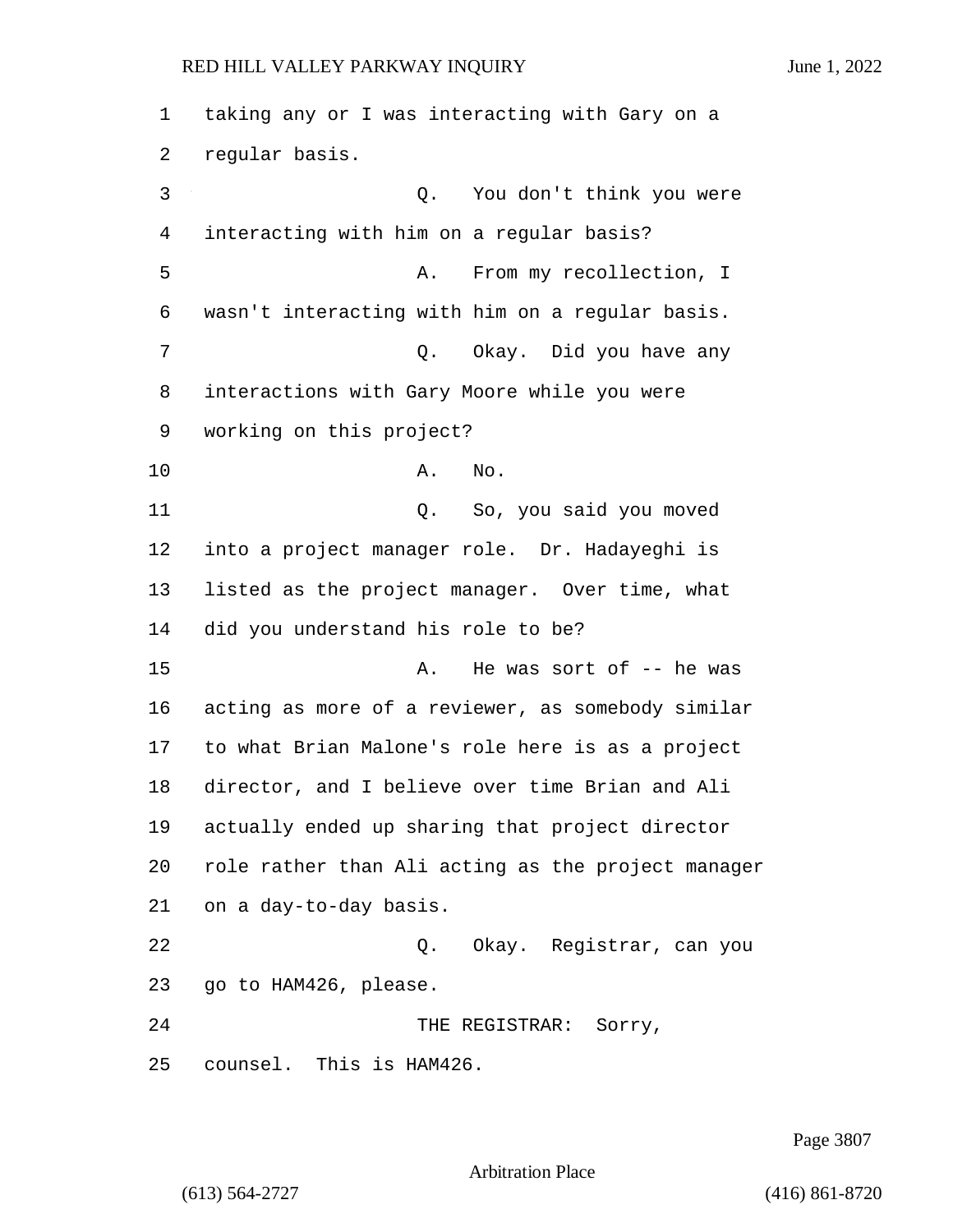1 MS. LAWRENCE: You're right. Thank you. I will come back to that. Can you go to CIM9020.0001. If you could call out the section before the table, at the top. 5 BY MS. LAWRENCE: 6 Q. So, are these the minutes of an internal CIMA meeting to kick off this project? 9 A. Yes, they appear to be, yes. 11 Q. Registrar, can you close that out. Under roles, we can call it out if you can't read it, but right at the beginning, that would be helpful, Registrar, thank you. You're listed here as the ISRSR lead and liaison. Can you describe what those two terms mean? 17 A. The ISRSR, that's what would have been referred to as an inservice road safety review, so that was the review that was being undertaken. That's more of a common term that's used in the industry or at least at the time it was. So, I was, again, overseeing that, the field review and the collision review and the lighting and things like that. City liaison effectively would have been acting as that project

Page 3808

Arbitration Place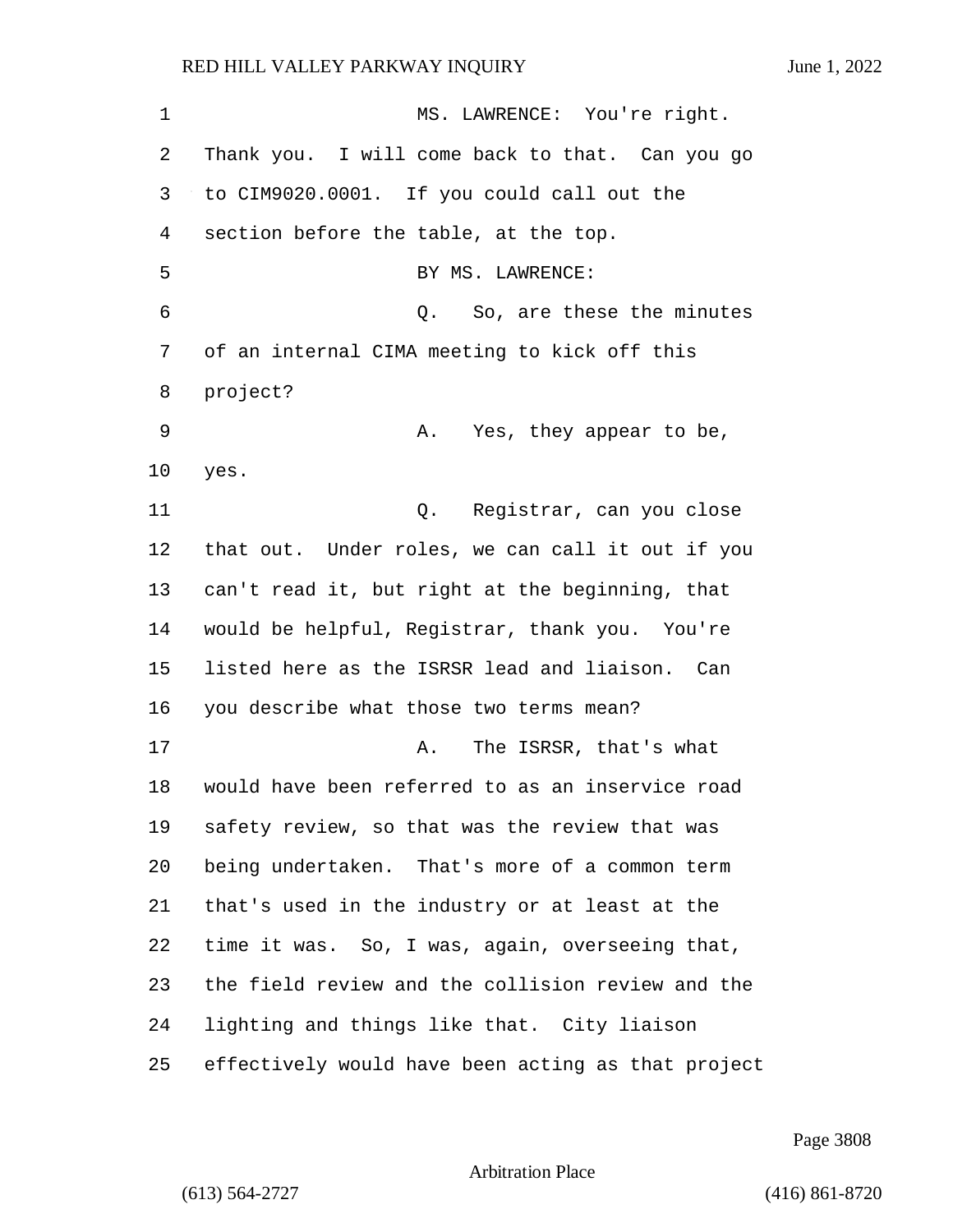| 1  | manager and the liaison back and forth through the |
|----|----------------------------------------------------|
| 2  | City's project managers, as the, you know, typical |
| 3  | day-to-day contact with the City on that level.    |
| 4  | Okay. Registrar, can you<br>Q.                     |
| 5  | close that call out and call out the second to     |
| 6  | last paragraph within the table that is Night      |
| 7  | Review.                                            |
| 8  | So, here, it does say:                             |
| 9  | "Night review to follow                            |
| 10 | on a rainy night during                            |
| 11 | the week of the field                              |
| 12 | investigation."                                    |
| 13 | I have a couple questions on                       |
| 14 | this. One, do you recall whether or not CIMA       |
| 15 | ultimately performed a rainy night review?         |
| 16 | I don't recall, no.<br>Α.                          |
| 17 | Do you recall why a rainy<br>Q.                    |
| 18 | night review was listed on this internal kickoff   |
| 19 | meeting agenda?                                    |
| 20 | I would have to assume<br>Α.                       |
| 21 | that we had received information at that time that |
| 22 | there was concerns with collisions occurring       |
| 23 | during wet weather and during the night, perhaps a |
| 24 | combination of those or maybe separately but I     |
| 25 | don't recall specifically, but that was a theme of |

Page 3809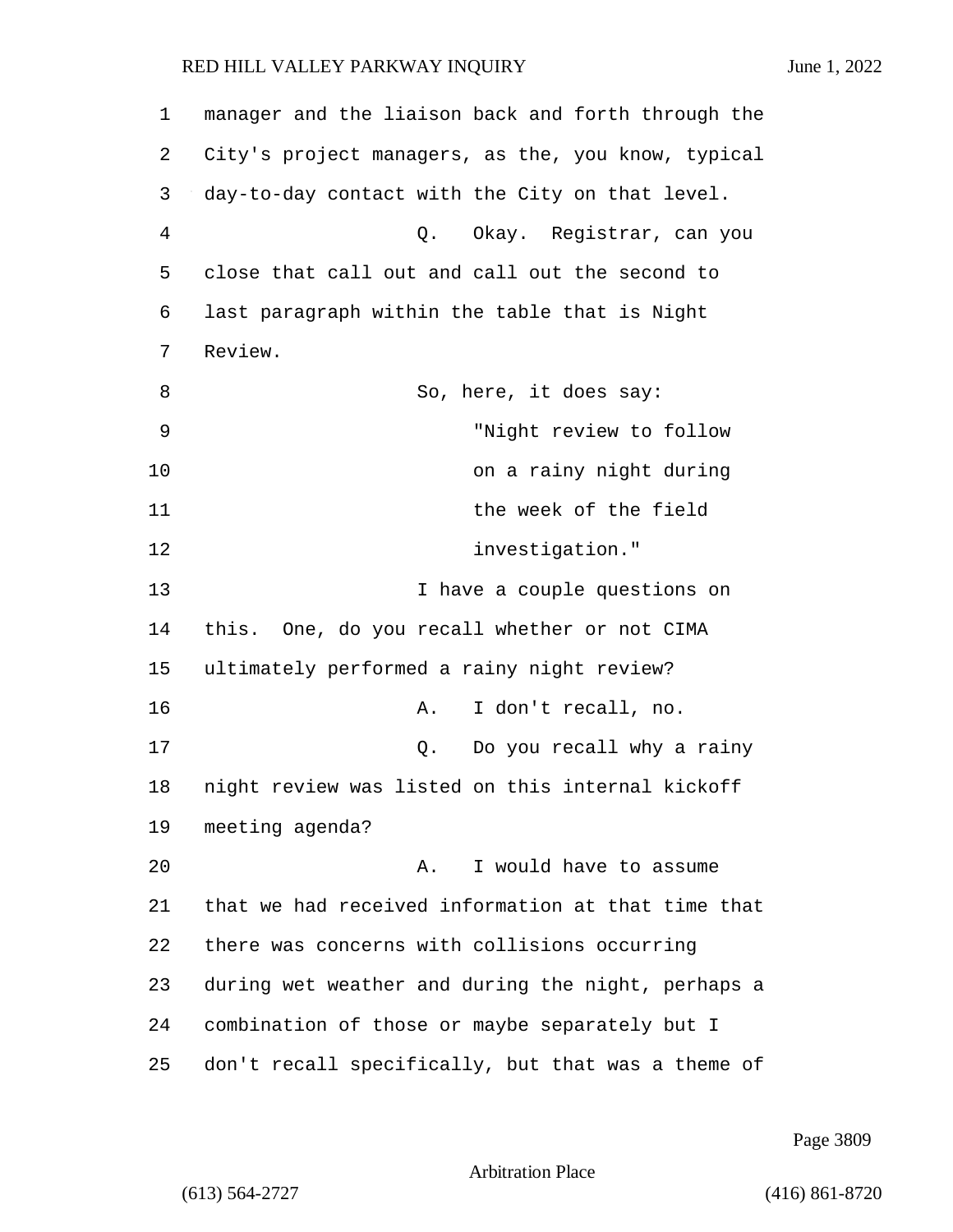1 this report for sure. 2 Q. Okay. You can close that 3 for a moment. You can close this image and you 4 can pull up, Registrar, CIM9115.0001. Thank you. 5 So, I'm just going back in 6 time. We were looking at the internal meeting on 7 May 10. This is project initiation meeting 8 minutes and am I correct that was the kickoff 9 meeting with City staff to kick off this project? 10 A. Yes. That appears to be 11 what this is. 12 Q. Okay. Registrar, can you 13 call out the paragraph at the bottom of this page 14 that starts, "Project came out of." Thank you. 15 It says: 16 "Project came out of a 17 **request by City council** 18 to review the lighting." 19 Coming out of this meeting, 20 did you understand that one of the important 21 things that CIMA would do was to assess lighting 22 in the study area? 23 A. Yes. 24 Q. You can close that call 25 out, Registrar, and if you can go to image 2 and

Page 3810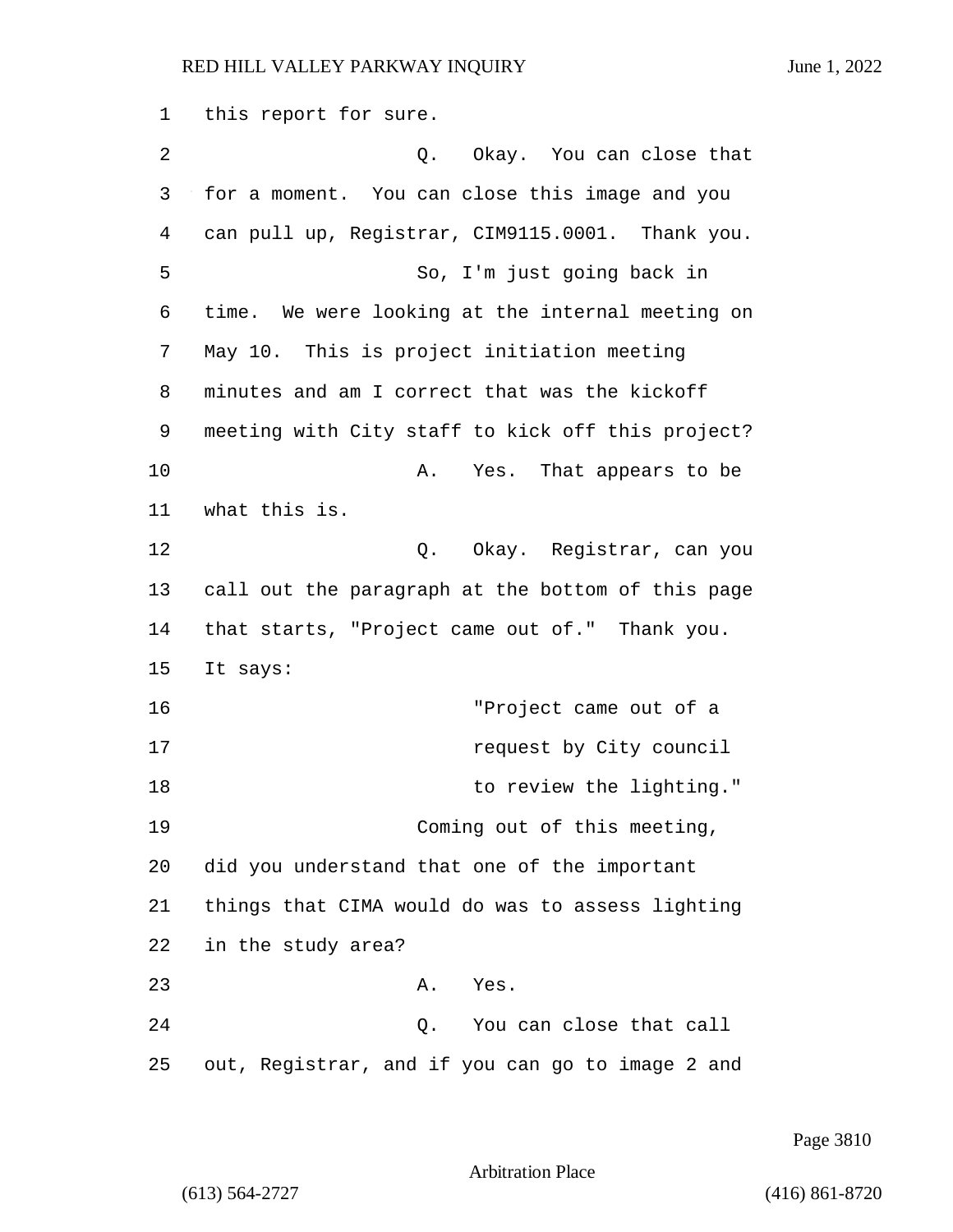1 if you can go to the top of this page and call out 2 Safety Concerns Noted and the four bullet points, 3 please. Thank you. 4 So, the last two are also 5 referencing the safety concerns that were noted, 6 lack of lighting at most locations and driver 7 inability to detect lanes. Does that assist you 8 with the information that CIMA received that would 9 have led to the rainy night review? 10 A. Absolutely, yes. 11 Q. Okay. You can close that 12 and, Registrar, you can take that document down. 13 So, that was in late April and 14 then in May you have the internal meeting. Is it 15 fair to say that for the next several weeks your 16 team worked to collect the data, which was that 17 task we went through, and started to analyze it? 18 A. I would say that's fair, 19 yes. 20 Q. And to do the field 21 review? 22 A. Correct, yeah. 23 Q. Okay. Is it common 24 practice for CIMA to build in one or more progress 25 meetings with clients?

Page 3811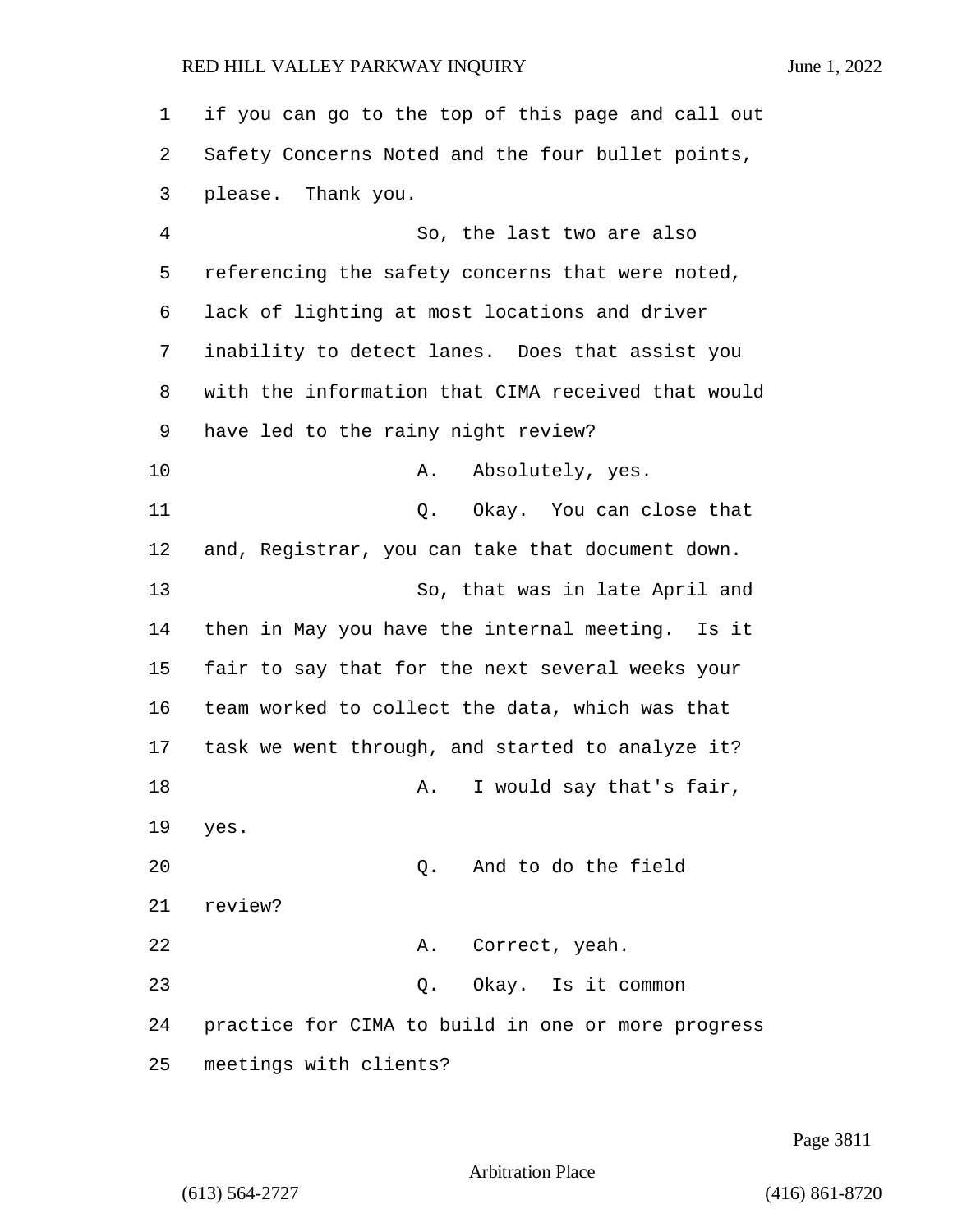1 a. Depending on the size and scope of the project, yes, absolutely. Typically there would be at least one and on a larger project there could be more. Two was not unusual. 5 Q. Okay. Registrar, can you turn up CIM8423, please. Apologies, Registrar, I think what I want to be looking for is CIM8423.0001. Thank you. 9 So, this is a document entitled "Meeting Number 2, Progress Meeting Number 1," from June 6, 2013, and it lists a number of individuals from CIMA and from the City in attendance at CIMA's office in Burlington. 14 Do you remember attending this meeting? 16 A. I don't specifically remember attending it, but the meeting minutes show I was there. 19 Q. And what is the purpose of progress meetings? 21 A. Effectively to bring the client up to speed on the progress of the project and to discuss any elements that may need to be discussed at that time perhaps to provide some initial feedback, perhaps to get additional

Page 3812

```
Arbitration Place
```
(613) 564-2727 (416) 861-8720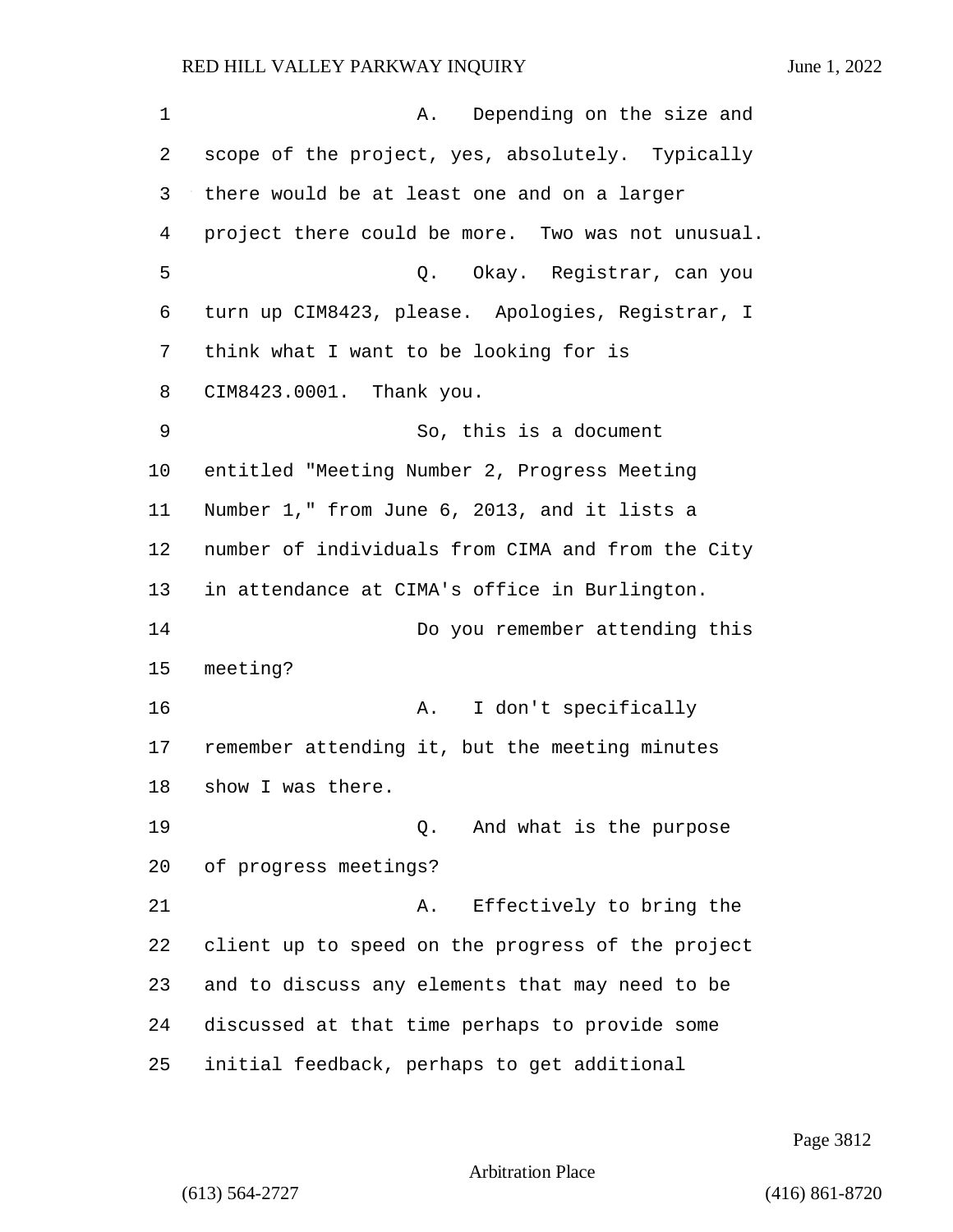| 1  | clarification that we're on the right path or if   |
|----|----------------------------------------------------|
| 2  | more time is spent on something, so it's basically |
| 3  | just to get everybody on the same page and to      |
| 4  | share ideas and any recommendations and findings   |
| 5  | or questions that we might have at what given      |
| 6  | point we're at.                                    |
| 7  | Okay. Going into this<br>Q.                        |
| 8  | meeting, did you understand that lighting was part |
| 9  | of the scope of this project?                      |
| 10 | Yes, absolutely.<br>Α.                             |
| 11 | And, in particular, did<br>Q.                      |
| 12 | you understand that an assessment of the full      |
| 13 | illumination of the study area was part of the     |
| 14 | scope?                                             |
| 15 | That was $--$ at the time,<br>Α.                   |
| 16 | the belief, all we had -- the information that was |
| 17 | available I believe at the time was that lighting  |
| 18 | was to be included. It wasn't very specific as to  |
| 19 | where, so I believe that at the time the thought   |
| 20 | was that lighting through the study area, which    |
| 21 | would include main line and ramps and interchange. |
| 22 | Okay. Registrar, can you<br>Q.                     |
| 23 | pull out the fifth paragraph, which is "CIMA to    |
| 24 | use TAC Illumination."                             |
| 25 | A TAC illumination warrant,                        |

Page 3813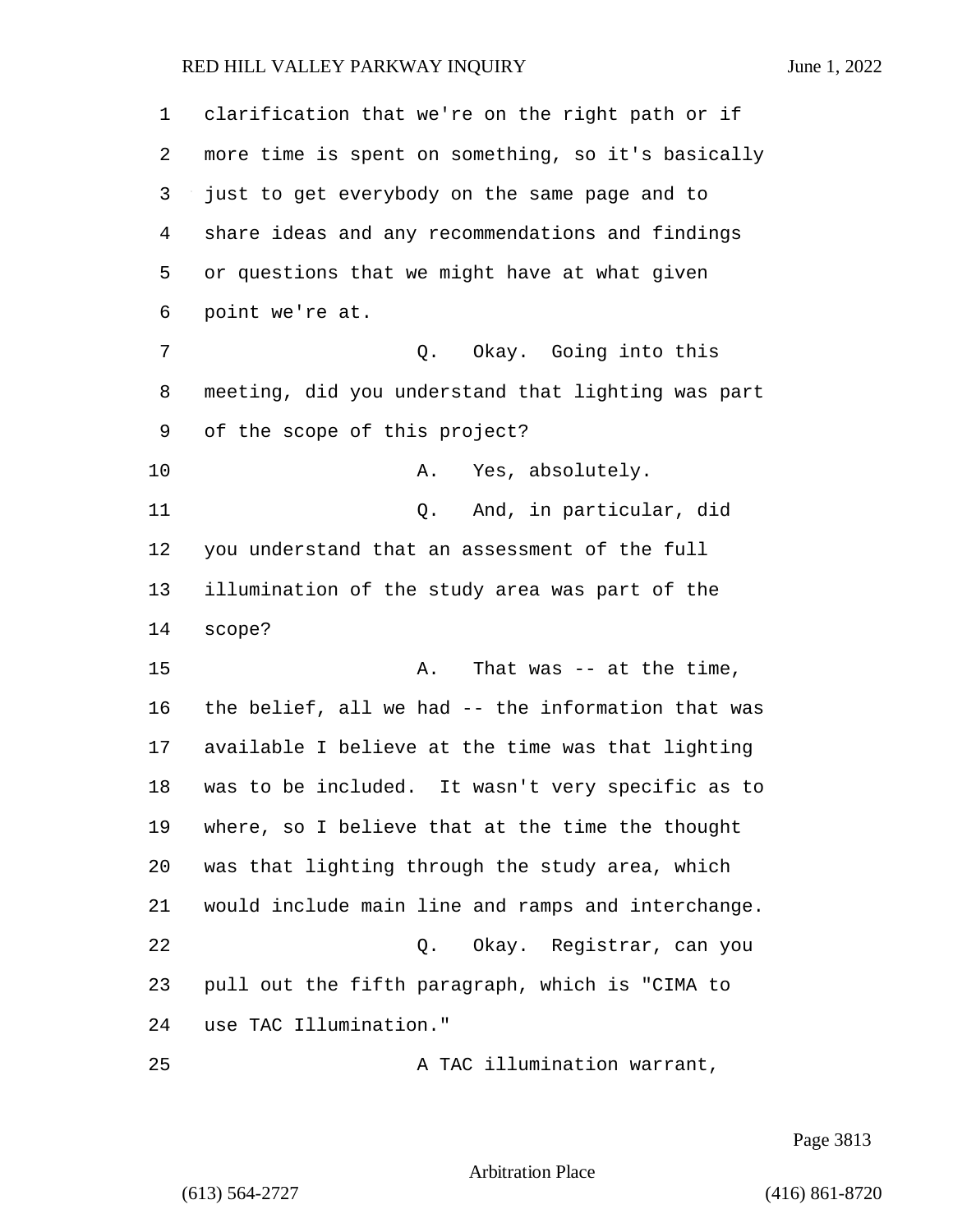1 what is that? 2 A. So, it's a warrant that's 3 been put out by the Transportation Association of 4 Canada to review the potential need for lighting, 5 similar to the MTO one but slightly different. 6 Q. Okay. And here it says: 7 "CIMA to use TAC 8 illumination warrant. 9 CIMA to rely on outcome 10 of warrant, but recognize 11 outcome of MTO warrant." 12 Reading this, is it more 13 likely or not that this is a direction from the 14 City on what CIMA should do? 15 A. This is for sure, almost 16 for sure, a direction from the City to CIMA to use 17 the TAC warrant, yes. 18 Q. Okay. You can close 19 that, please. Registrar, can you bring up CIM103. 20 Is this a PowerPoint 21 presentation that was prepared for this meeting? 22 A. It appears to be, yes. 23 Q. Okay. Did you present 24 this PowerPoint presentation at the meeting? 25 A. I don't believe so. I'm

Page 3814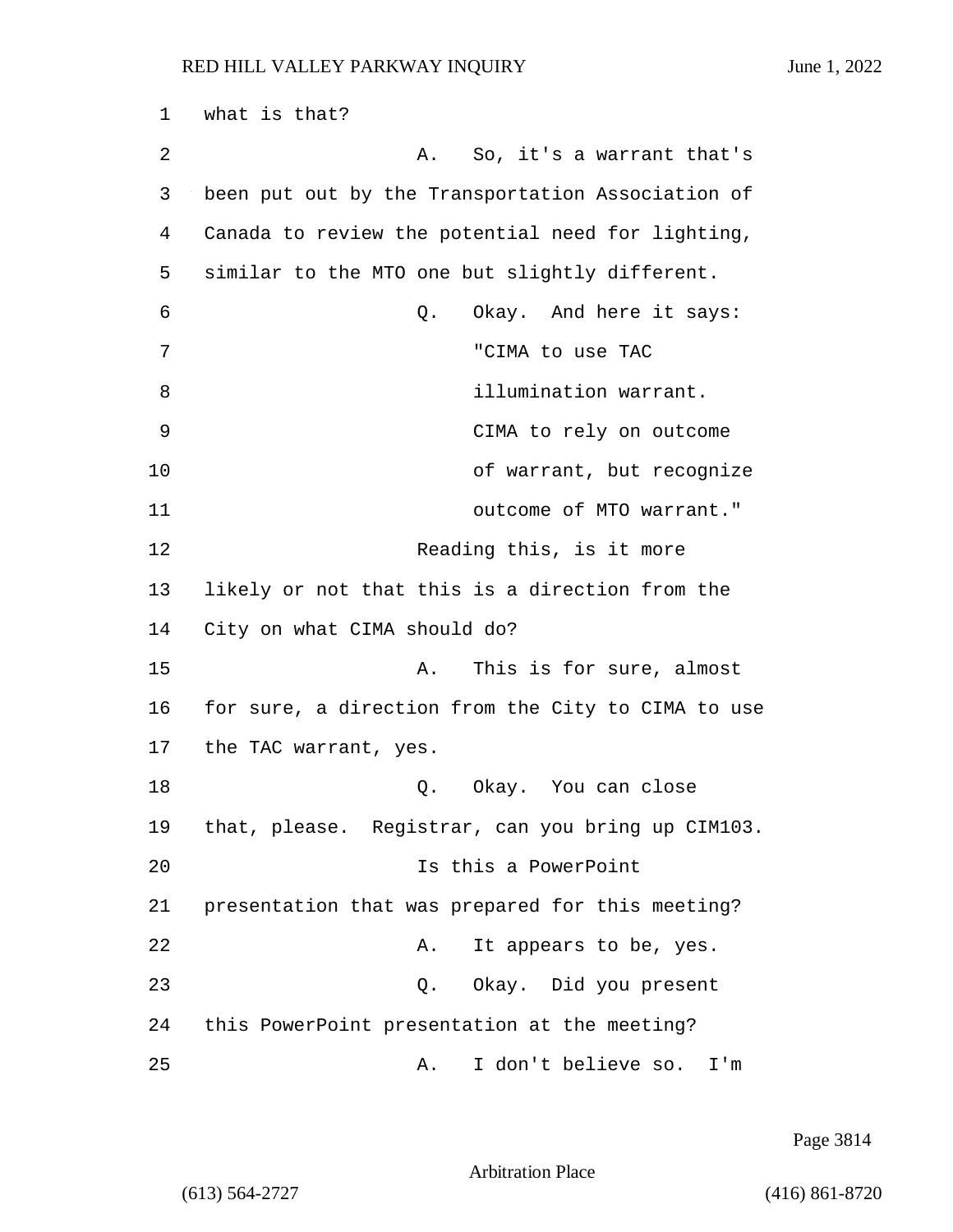1 not sure if the minutes state otherwise, but I 2 don't -- I think I presented one of them and I 3 think Maurice presented one of them as well, so 4 I'm not sure on the dates. 5 Q. Okay. So, maybe I should 6 put it differently. Did CIMA present this 7 PowerPoint presentation to the City at the 8 meeting? 9 A. Yes, CIMA would have. 10 Someone from CIMA would have presented that, 11 absolutely. 12 Q. Okay. Registrar, can you 13 turn to page 26, please. Thank you. 14 Is it fair to say by this 15 point CIMA had conducted a preliminary collision 16 analysis? 17 A. Yes. 18 and the results are 19 listed in that top box on this page? 20 A. Yes, correct. 21 Q. And CIMA was at the point 22 of starting to put together potential 23 countermeasures. Is that also fair? 24 A. Yes, it looks like a 25 preliminary list had been developed at that point.

Page 3815

Arbitration Place

(613) 564-2727 (416) 861-8720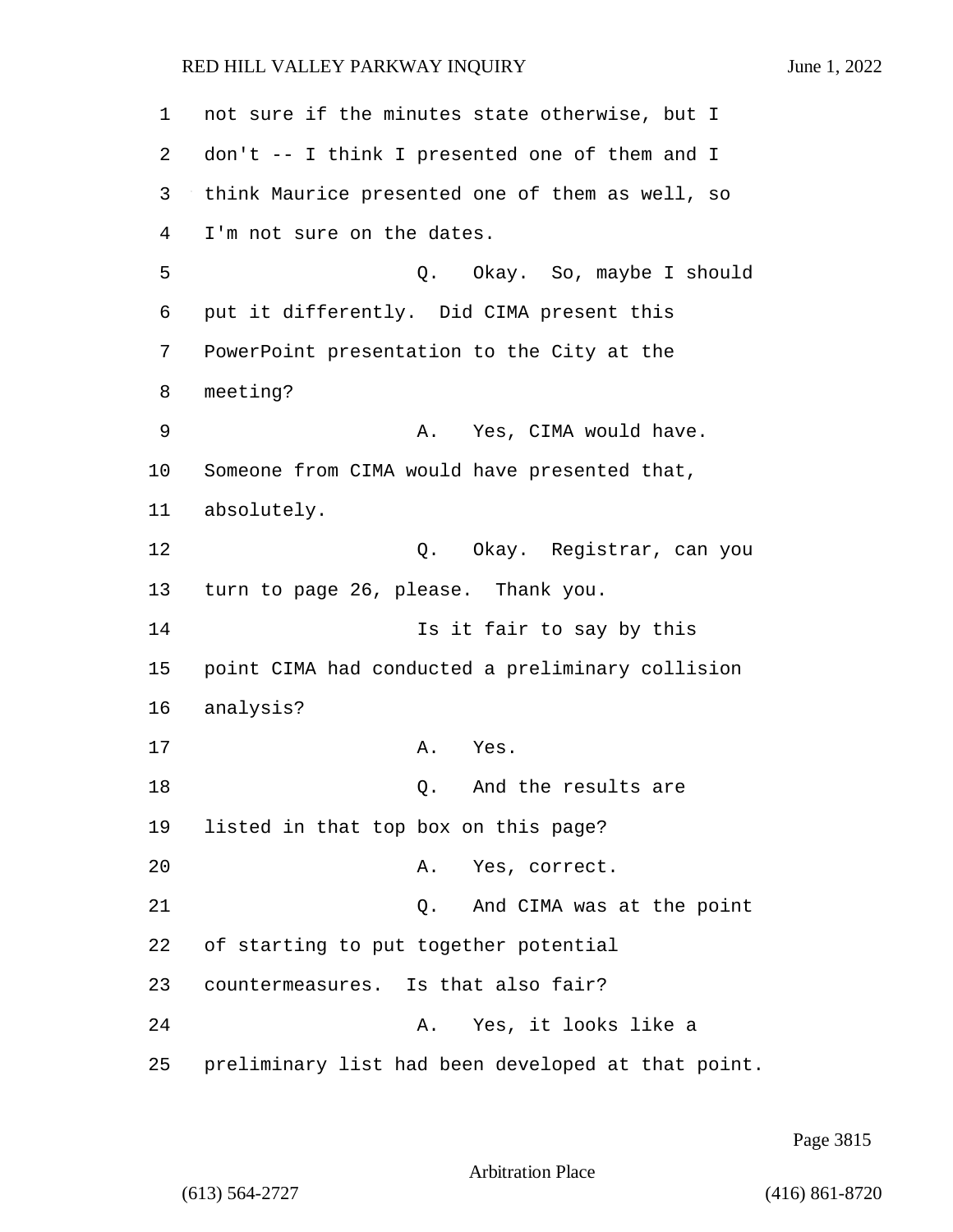1 C. Okay. Registrar, can you turn to image 12 of this, please. Thank you. 3 By this point, CIMA had also done some analysis on illumination? 5 A. Yes. It appears that way, yes. 7 C. Okay. You said there is the TAC warrant tool and then you also mention the MTO warrant tool. How are those different? 10 A. I can't say specifically without having them in front of me, but the MTO one from my recollection is designed more for MTO-type facilities, so usually higher order highways, whereas the TAC warrants tend to be more focused on a municipal level, on a lower order roads. That's typical of TAC versus the MTO guidance and their illumination warrant, from my recollection, is similar. They get to the same point but they do it slightly differently and TAC is, again, more sort of geared towards municipal level roadways rather than the MTO 400-series highways. 23 Q. Okay. Registrar, can you go to image 17, please. Could you minimize that just a little bit, make it a bit smaller. I don't

Page 3816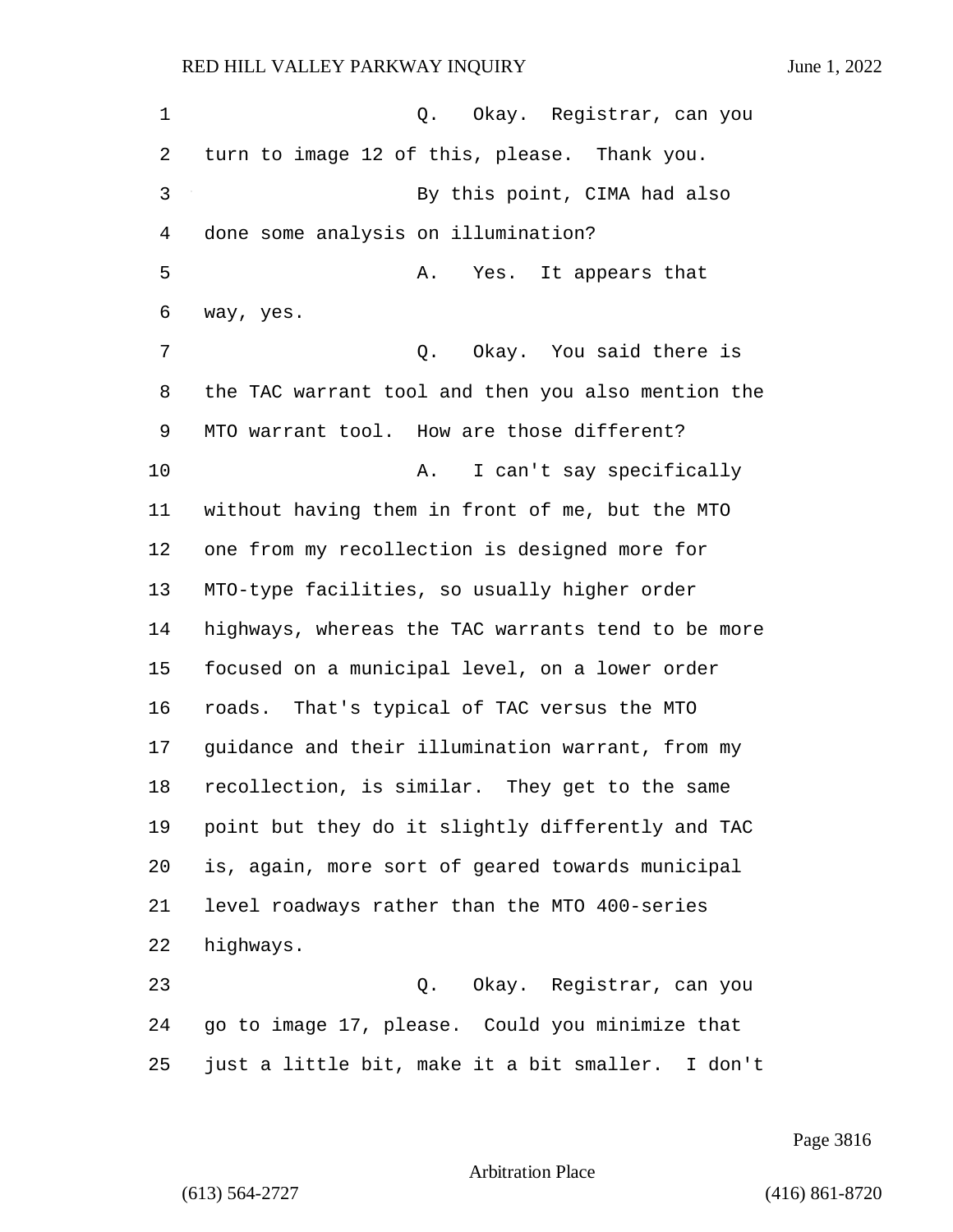1 know if there's an option to make it a bit 2 smaller. Thank you. 3 So, looking at this, 4 Mr. Applebee, it says here: 5 "Illumination warrant 6 analysis based on MTO 7 warrant." 8 So, in the lead-up to this 9 June 6 meeting, had CIMA completed an MTO warrant 10 analysis? 11 A. It appears that we had, 12 yes. 13 O. What does this slide 14 demonstrate in terms of the outcome of that 15 warrant analysis? 16 A. This slide appears to 17 show that full interchange illumination is 18 suggested for, I believe that's Dartnall and Mud 19 Street interchanges, and that partial illumination 20 is suggested for the Greenhill interchange. 21 Q. Okay. And the space 22 between the two interchanges at the bottom, that's 23 a main line ramp. Is that right? Pardon me, I 24 misspoke. That's the main line. 25 A. Yes, it is a short

Page 3817

Arbitration Place

(613) 564-2727 (416) 861-8720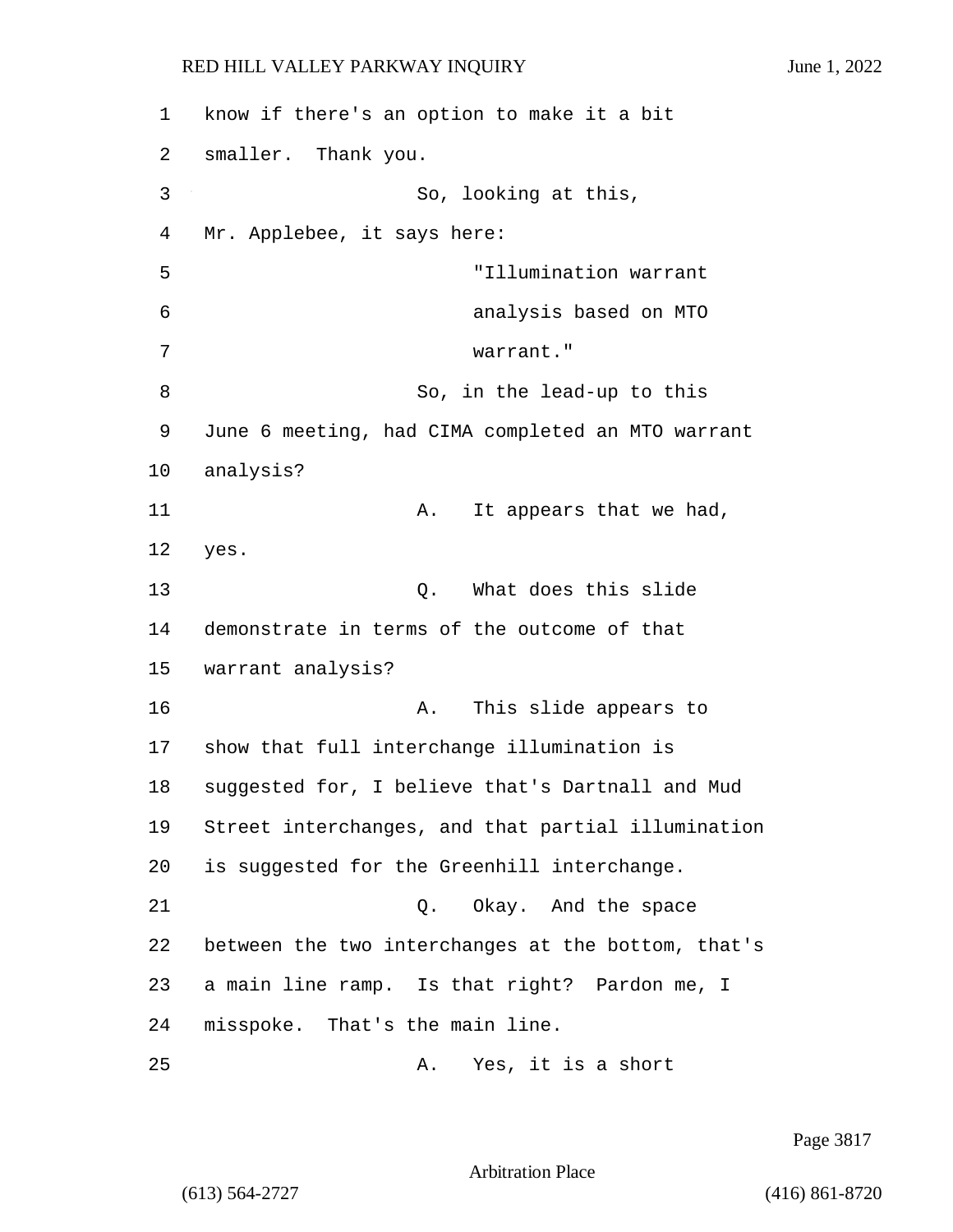| 1  | section of the main line that I believe may be     |
|----|----------------------------------------------------|
| 2  | overlapped by some ramp coming to and from Mud and |
| 3  | Dartnall. One runs almost right into the other, I  |
| 4  | believe, in both north and southbound directions.  |
| 5  | I think there may be a very short section of main  |
| 6  | line separate and apart from the ramps in there.   |
| 7  | And at this point, given<br>0.                     |
| 8  | the way that the study area was constructed, would |
| 9  | you agree that full illumination for the part in   |
| 10 | red would effectively be continuous illumination   |
| 11 | for the part in red?                               |
| 12 | Yes. Because of the<br>Α.                          |
| 13 | proximity, full illumination, they would           |
| 14 | effectively touch and create what could be         |
| 15 | considered continuous illumination. Although they  |
| 16 | are defined differently, the nature of this area,  |
| 17 | I would agree with you.                            |
| 18 | Q. Okay. Registrar, you can                        |
| 19 | close that and if you can go back to the prior     |
| 20 | image, which was -- pardon me. The prior           |
| 21 | document, which was 8423.00. Thank you. Just       |
| 22 | back to the minutes, on to image 2, please, and if |
| 23 | you can call out, Registrar, the section under     |
| 24 | item 4.                                            |
| 25 | So, it says here:                                  |

Page 3818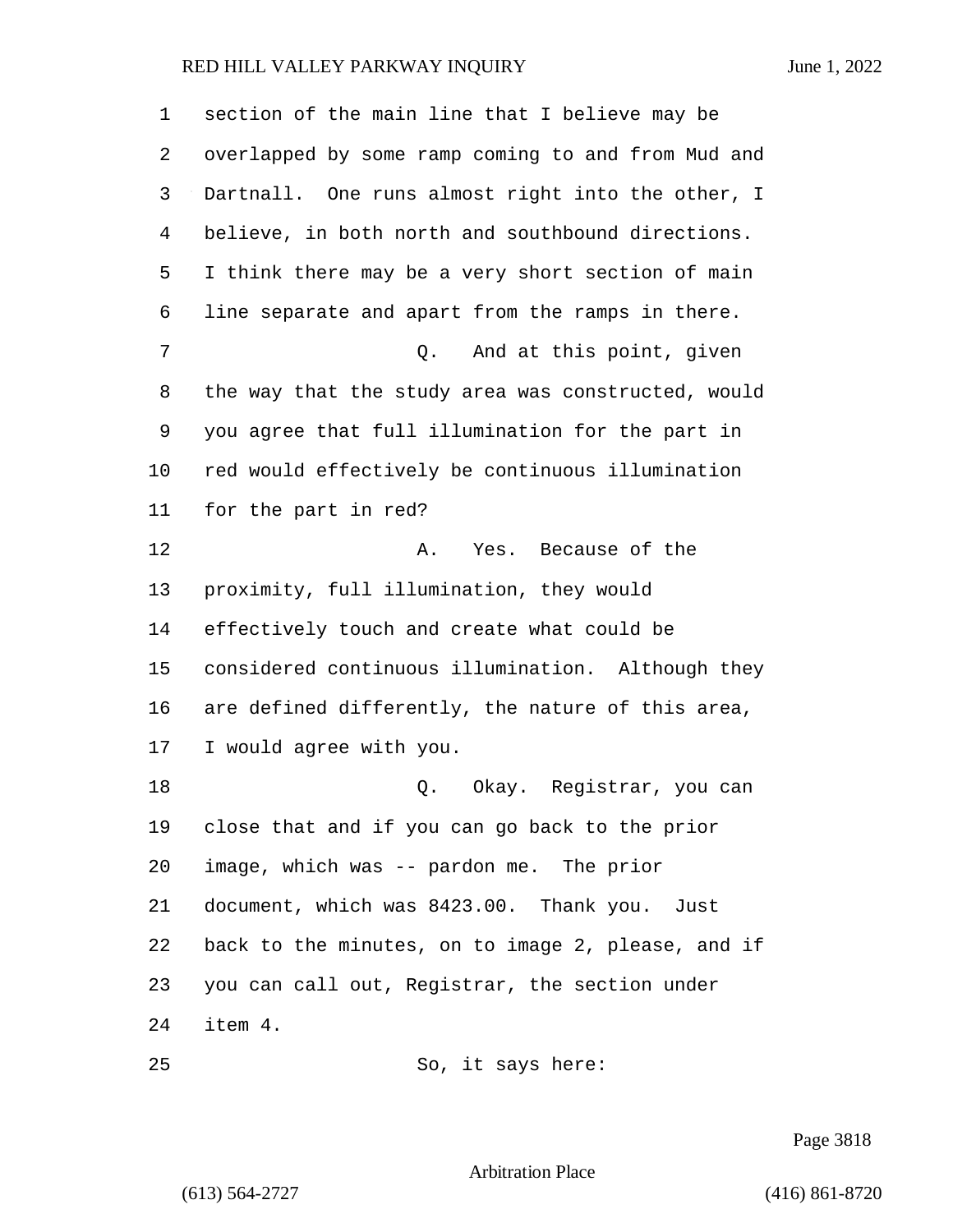| 1  | "CIMA needs to be         |
|----|---------------------------|
| 2  | cautious with             |
| 3  | illumination. BC is       |
| 4  | critical for this         |
| 5  | assignment. Due to        |
| 6  | political and other       |
| 7  | design and cost           |
| 8  | constraints, site         |
| 9  | specific locations are    |
| 10 | probably better than full |
| 11 | illumination. CIMA to     |
| 12 | make sure that            |
| 13 | illumination, if          |
| 14 | recommended, would        |
| 15 | actually assist in        |
| 16 | reducing the types of     |
| 17 | crashes on the facility   |
| 18 | and/or improve            |
| 19 | conditions, i.e.,         |
| 20 | geometric. The following  |
| 21 | treatments would          |
| 22 | similarly result.         |
| 23 | Consider those before     |
| 24 | illumination if           |
| 25 | possible."                |

Page 3819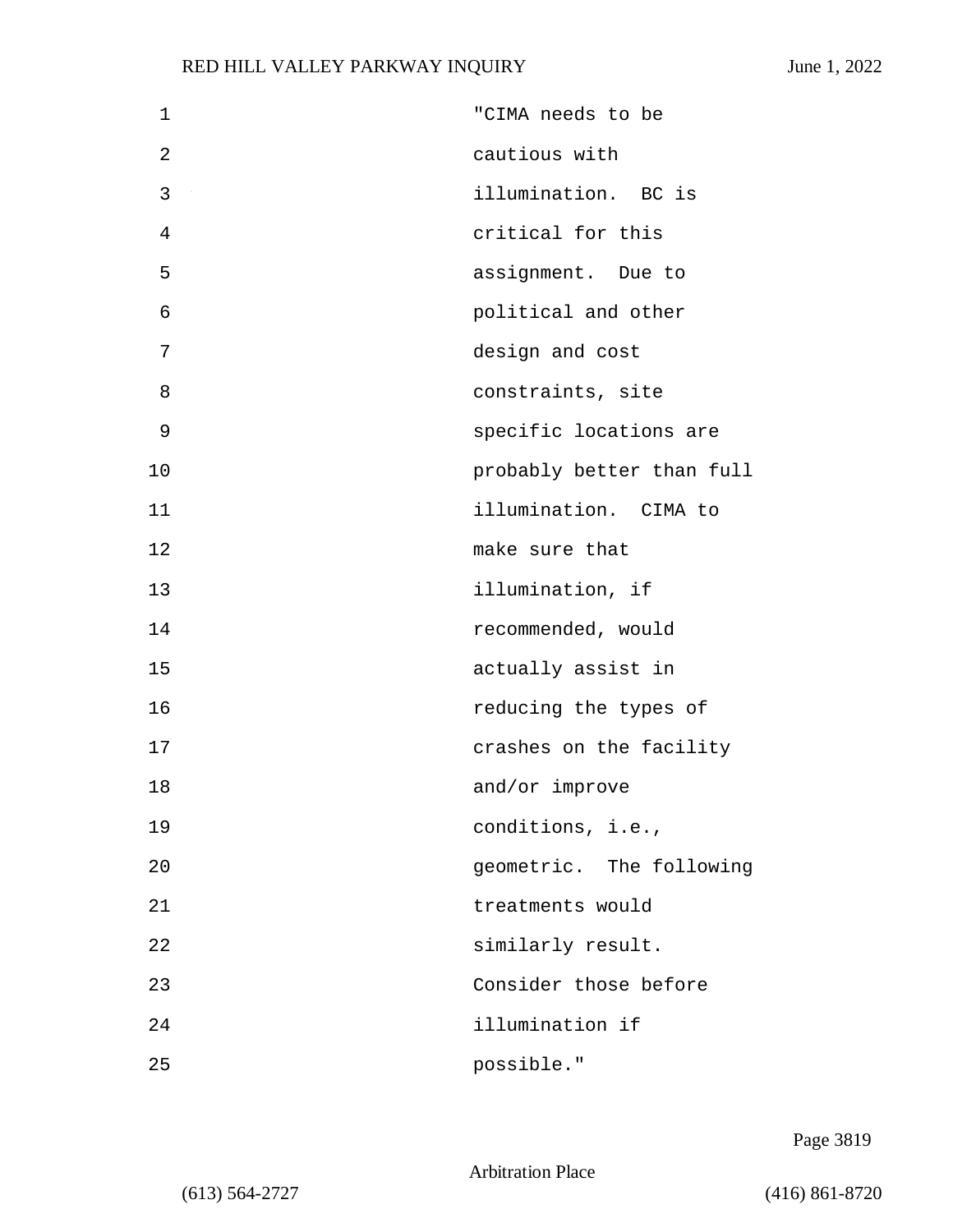1 To your recollection, who provided the statements that I've just read out at the meeting? 4 A. I don't recall who specifically would have said that. 6 Q. Would it be someone from the City or someone from CIMA? Can you remember that? 9 A. Well, this information would have come from the City, not from CIMA, definitely. A caution to CIMA would have come from somebody at the City for sure. 13 Q. Is Mr. Cooper, Mike Field, Ron Gallo, and Gary Kirchknopf, who were in attendance from the City, does that assist with your recollection of who gave you, CIMA, direction on lighting-related matters? 18 A. I mean, if I had to guess, it would probably be Mike Field, as he was the lighting expert at the City. The other gentlemen were not, so I assume if somebody was speaking about lighting, it would have likely been him, but I don't have that specific recollection, but it would make sense that Mike Field would be commenting on lighting rather than the other

Page 3820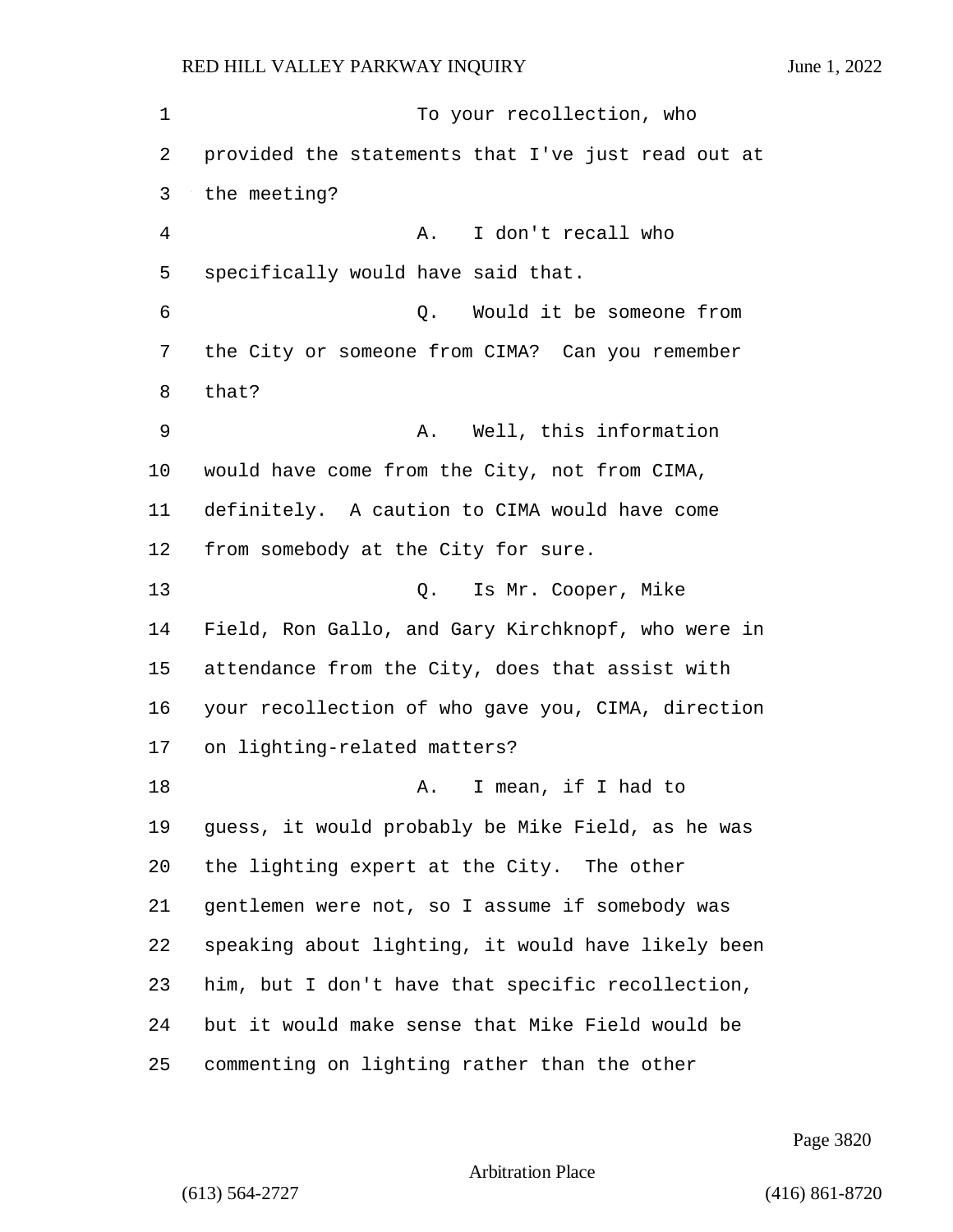gentlemen.

2 Q. Okay. Do you recall anything further about the discussion about design constraints?

5 A. I don't recall specifics, but I know there was discussion about constraints that were put on the design through the approvals process for the parkway itself, but also due to the nature of the area for which it traverses. You know, there's some specific topography that it has to get through in order to go from top to bottom, and so there were design constraints but also some of it was related to approvals required in order to actually get this actual highway built in the first place. I don't recall anything more specific than that. 17 Q. What do you recall about any discussion around cost constraints? 19 A. I don't frankly recall that discussion at all. It doesn't stand out in my mind. 22 Q. Okay. And what about political constraints? 24 A. I don't know for sure. I can only guess it was probably related to the

Page 3821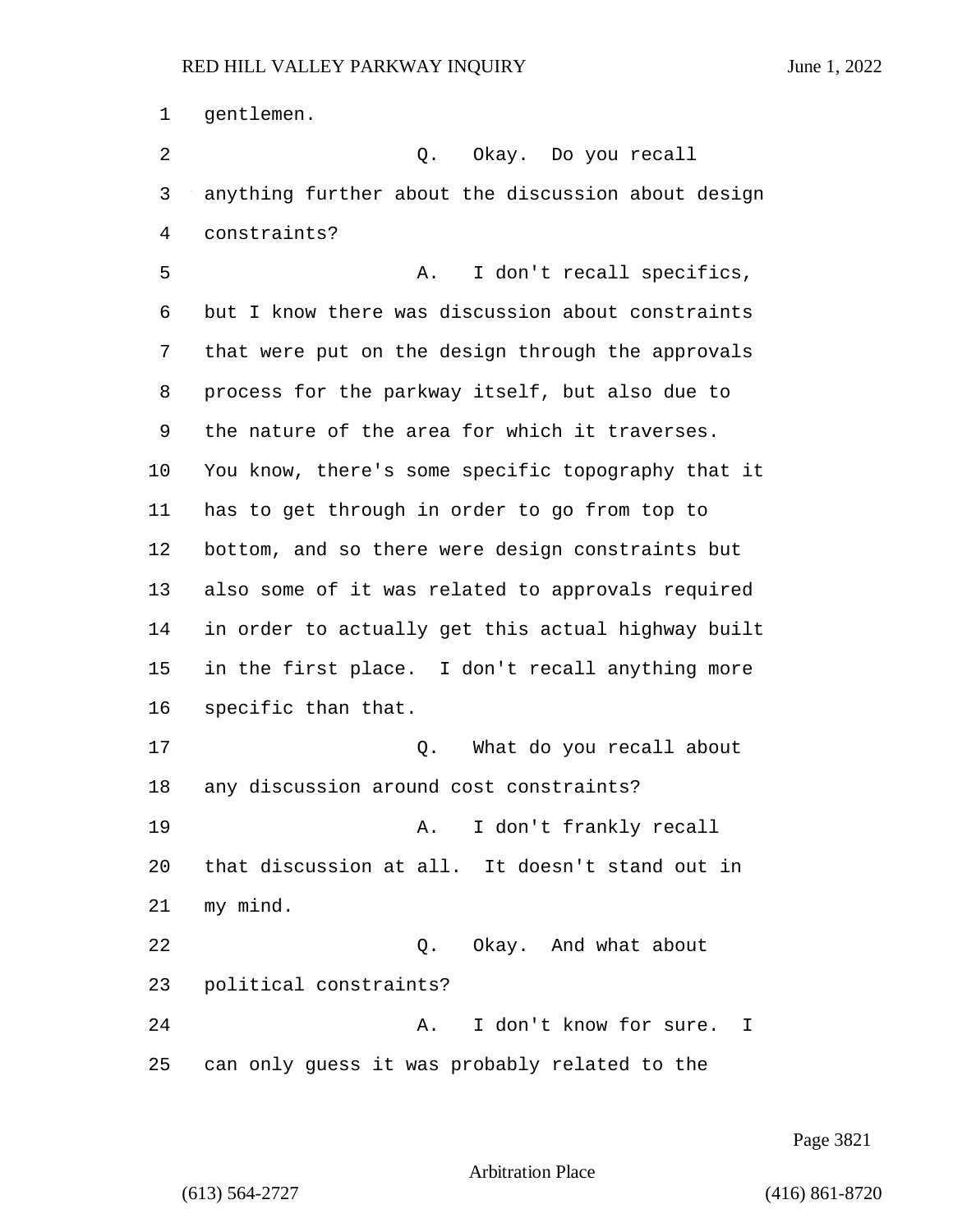| 1              | motion from the council or councillor, sorry, that |
|----------------|----------------------------------------------------|
| 2              | we hadn't actually seen but had been discussed on  |
| 3              | a couple of occasions previous to this.            |
| $\overline{4}$ | Q. Okay. So, you don't know                        |
| 5              | for sure but you can guess. Do you have a          |
| 6              | recollection of a discussion about the motion from |
| 7              | the councillor?                                    |
| 8              | No. Not specifically,<br>А.                        |
| 9              | no.                                                |
| 10             | Q. Okay. Coming out of this                        |
| 11             | meeting, what was your understanding about CIMA's  |
| 12             | next steps as it related to illumination?          |
| 13             | Well, that we needed to<br>Α.                      |
| 14             | ensure that the benefit-cost was completed of      |
| 15             | course and that before recommending illumination,  |
| 16             | that a further study would need to be completed to |
| 17             | ensure that there would have been a positive or    |
| 18             | potentially a positive outcome to improve or       |
| 19             | reduce the number of crashes based on putting      |
| 20             | luminaires in, because it doesn't automatically -- |
| 21             | because something is justified or warranted        |
| 22             | doesn't automatically mean it would have a         |
| 23             | positive effect on any specific type of collision. |
| 24             | Q. Okay. So, you understood                        |
| 25             | coming out of this meeting that assessment of the  |

Page 3822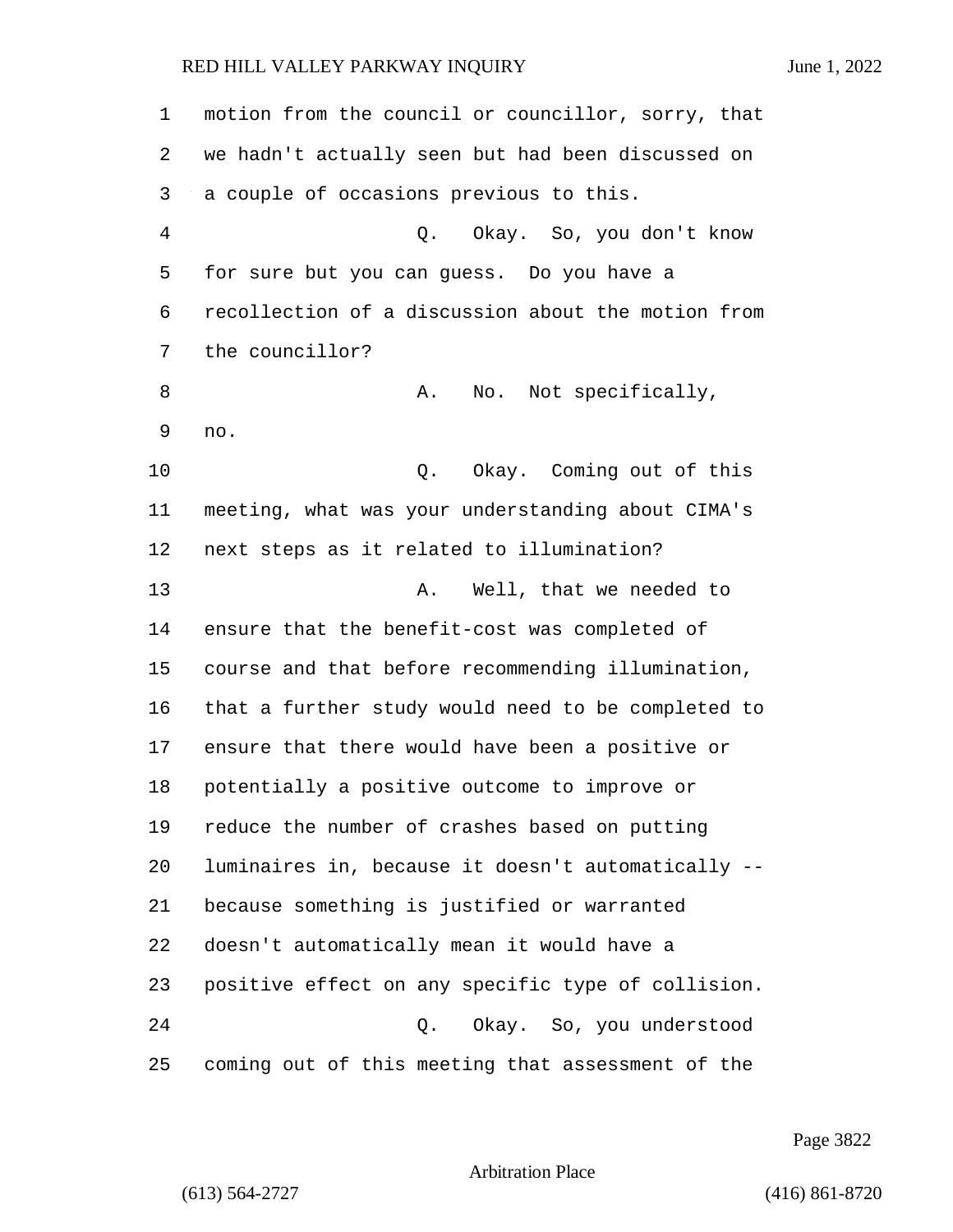lighting, partial, full, continuous, was within CIMA's scope? 3 A. Yes, correct. Although they had noted that, you know, site specific probably better than full, so that would have been the understanding, I believe, coming out of this 7 meeting. 8 and the understanding would have been that the City had a preference about what your eventual recommendation would be? 11 A. It certainly appears that way, based on this wording. 13 Q. Okay. Do you recall if there was any discussion about gathering more information from the City about lighting? 16 A. I don't recall anything of that nature, no. 18 Q. Do you recall any discussion about CIMA contacting Gary Moore for more information about design constraints? 21 A. No. I was -- I only learned about that through prep for this. 23 Q. Okay. Coming out of this meeting, did Brian Malone, I think you've already answered this, but did Mr. Malone tell you about a

Page 3823